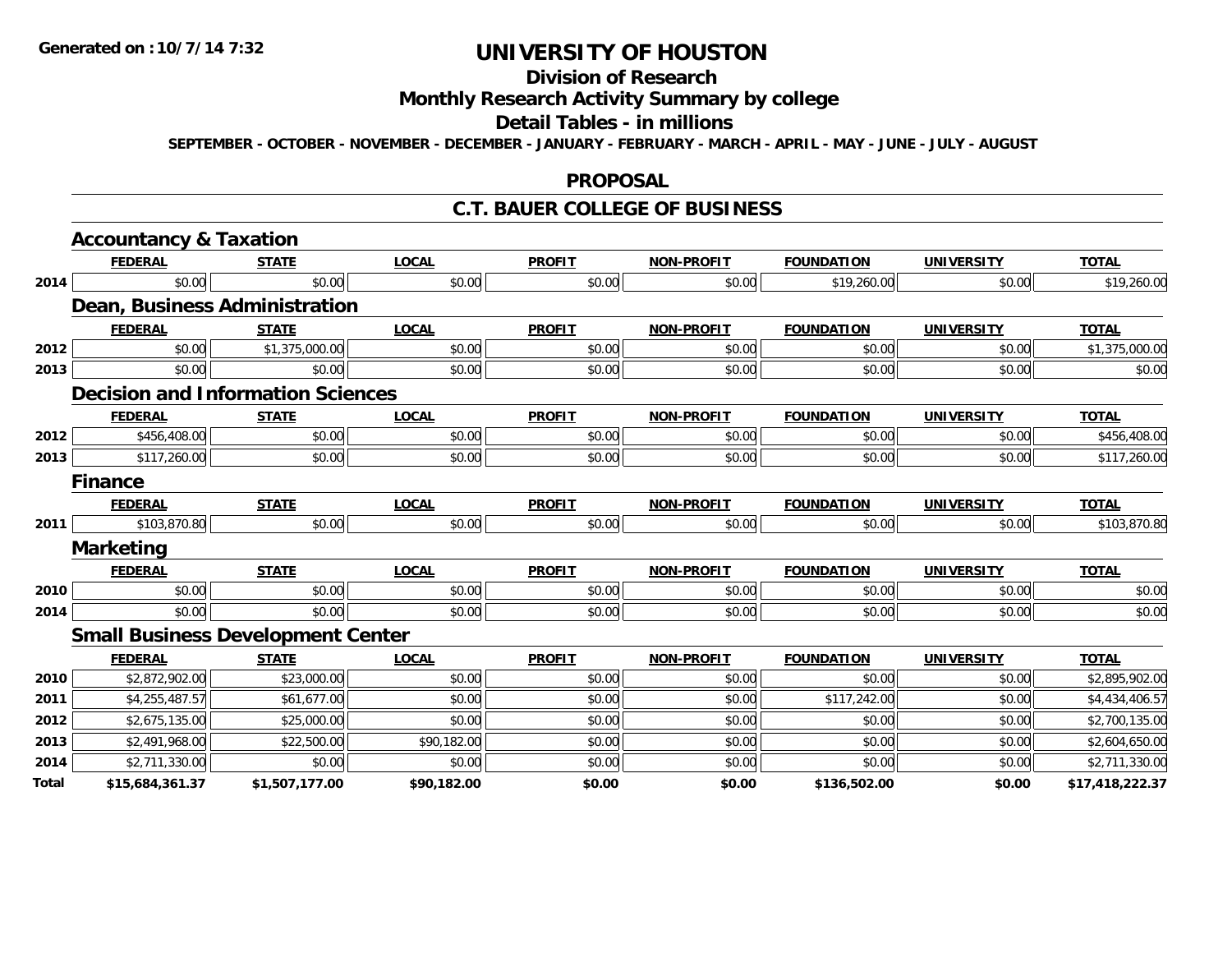# **Division of Research**

### **Monthly Research Activity Summary by college**

#### **Detail Tables - in millions**

**SEPTEMBER - OCTOBER - NOVEMBER - DECEMBER - JANUARY - FEBRUARY - MARCH - APRIL - MAY - JUNE - JULY - AUGUST**

#### **PROPOSAL**

# **COLLEGE OF ARCHITECTURE**

#### **Architecture FEDERAL STATE LOCAL PROFIT NON-PROFIT FOUNDATION UNIVERSITY TOTALTOTAL 2010** $\textsf{[0]} \quad \textsf{[0]} \quad \textsf{[0]} \quad \textsf{[0]} \quad \textsf{[0]} \quad \textsf{[0]} \quad \textsf{[0]} \quad \textsf{[0]} \quad \textsf{[0]} \quad \textsf{[0]} \quad \textsf{[0]} \quad \textsf{[0]} \quad \textsf{[0]} \quad \textsf{[0]} \quad \textsf{[0]} \quad \textsf{[0]} \quad \textsf{[0]} \quad \textsf{[0]} \quad \textsf{[0]} \quad \textsf{[0]} \quad \textsf{[0]} \quad \textsf{[0]} \quad \textsf{[0]} \quad \textsf{[0]} \quad \textsf{$ **2011** $\texttt{[1]} \qquad \texttt{[1] } \qquad \texttt{[1] } \qquad \texttt{[2] } \qquad \texttt{[2] } \qquad \texttt{[2] } \qquad \texttt{[3] } \qquad \texttt{[3] } \qquad \texttt{[3] } \qquad \texttt{[4] } \qquad \texttt{[4] } \qquad \texttt{[4] } \qquad \texttt{[5] } \qquad \texttt{[6] } \qquad \texttt{[6] } \qquad \texttt{[6] } \qquad \texttt{[6] } \qquad \texttt{[6] } \qquad \texttt{[6] } \qquad \texttt{[6] } \qquad \text$ **2012** \$198,358.05 \$0.00 \$0.00 \$0.00 \$5,000.00 \$8,200.00 \$2,500.00 \$214,058.05 **2013** \$638,133.25 \$0.00 \$0.00 \$0.00 \$24,714.50 \$0.00 \$0.00 \$662,847.75 **2014**4 \$2,004,278.80|| \$0.00|| \$0.00|| \$0.00|| \$24,925.20|| \$0.00|| \$1,101,748.00|| \$3,130,952.00

# **Dean, Architecture**

|       | <b>FEDERAL</b> | STATE       | _OCAL          | <b>PROFIT</b> | <b>NON-PROFIT</b> | <b>FOUNDATION</b> | UNIVERSITY     | <b>TOTAL</b>   |
|-------|----------------|-------------|----------------|---------------|-------------------|-------------------|----------------|----------------|
| 2011  | \$0.00         | \$25,000.00 | ≮N UU<br>JU.UU | \$0.00        | \$0.00            | \$0.00            | \$0.00         | .000.00        |
| 2014  | 90 C           | \$0.00      | \$0.00         | \$0.00        | \$0.00            | \$0.00            | \$0.00         |                |
| Total | \$8,023,834.98 | \$50,000.00 | \$0.00         | \$5,000.00    | \$59,639.70       | \$33,200.00       | \$1,104,248.00 | \$9,275,922.68 |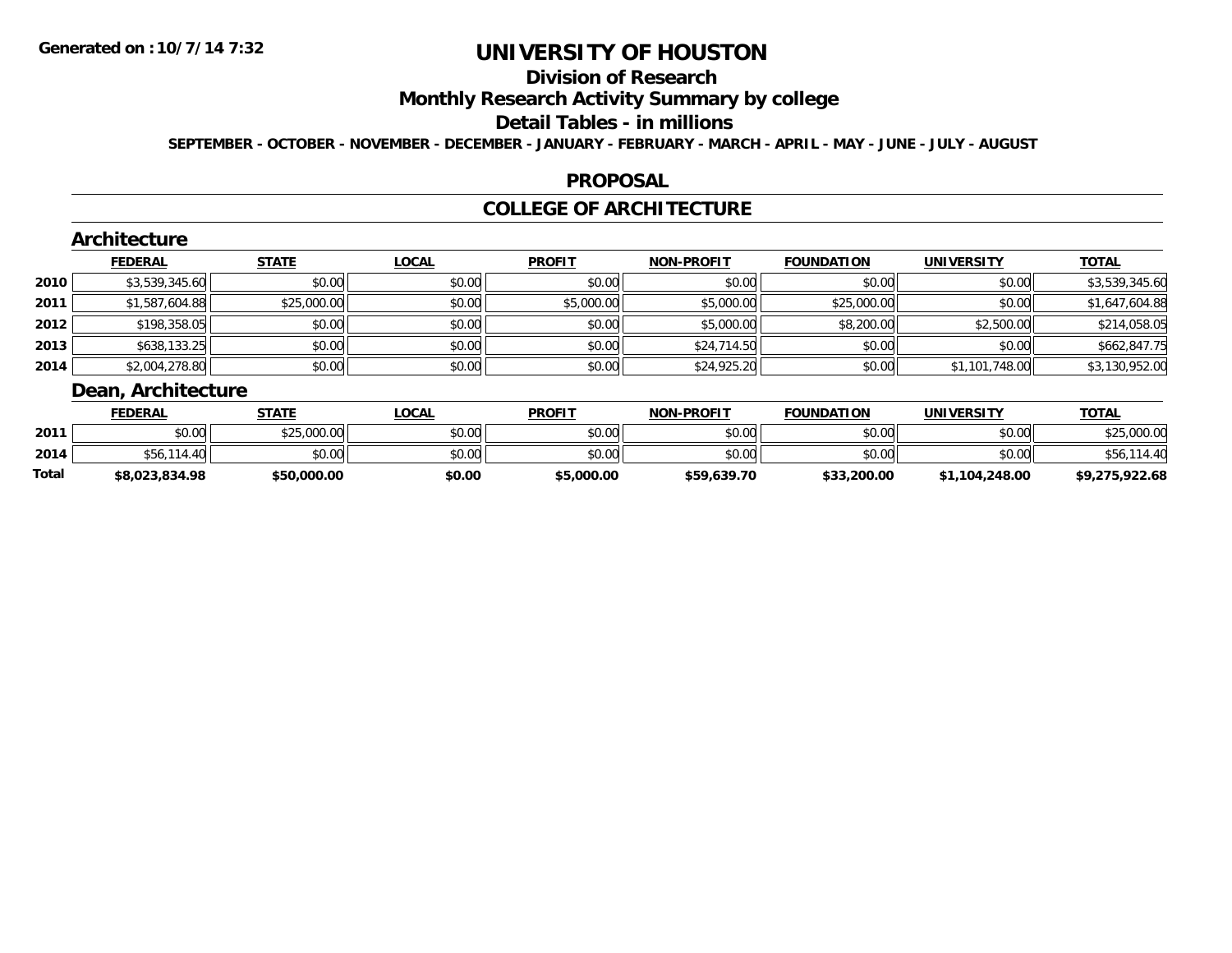# **Division of Research**

#### **Monthly Research Activity Summary by college**

### **Detail Tables - in millions**

**SEPTEMBER - OCTOBER - NOVEMBER - DECEMBER - JANUARY - FEBRUARY - MARCH - APRIL - MAY - JUNE - JULY - AUGUST**

#### **PROPOSAL**

# **COLLEGE OF EDUCATION**

### **Consistency Mgmt and Coop Disc**

|      | <b>FEDERAL</b> | <b>STATE</b> | <u>LOCAL</u> | <b>PROFIT</b> | <b>NON-PROFIT</b> | <b>FOUNDATION</b> | <b>UNIVERSITY</b> | <b>TOTAL</b>   |
|------|----------------|--------------|--------------|---------------|-------------------|-------------------|-------------------|----------------|
| 2010 | \$315,106.74   | \$0.00       | \$37,786.00  | \$0.00        | \$118,889.00      | \$0.00            | \$0.00            | \$471,781.74   |
| 2011 | \$450,357.70   | \$0.00       | \$295,410.00 | \$0.00        | \$165,374.00      | \$0.00            | \$0.00            | \$911,141.70   |
| 2012 | \$4,176,056.65 | \$0.00       | \$30,000.00  | \$0.00        | \$960,908.00      | \$0.00            | \$0.00            | \$5,166,964.65 |
| 2013 | \$2,480,018.64 | \$0.00       | \$0.00       | \$0.00        | \$3,500.00        | \$0.00            | \$0.00            | \$2,483,518.64 |
| 2014 | \$2,632,766.14 | \$0.00       | \$383,966.00 | \$0.00        | \$0.00            | \$0.00            | \$0.00            | \$3,016,732.14 |

#### **Curriculum and Instruction**

|      | <b>FEDERAL</b> | <u>STATE</u>   | <u>LOCAL</u> | <b>PROFIT</b> | <b>NON-PROFIT</b> | <b>FOUNDATION</b> | <b>UNIVERSITY</b> | <b>TOTAL</b>    |
|------|----------------|----------------|--------------|---------------|-------------------|-------------------|-------------------|-----------------|
| 2010 | \$1,601,698.25 | \$950,477.00   | \$55,000.00  | \$0.00        | \$0.00            | \$39,952.00       | \$0.00            | \$2,647,127.25  |
| 2011 | \$6,359,263.00 | \$1,640,673.10 | \$0.00       | \$124,500.00  | \$75,000.00       | \$24,901.40       | \$246,279.00      | \$8,470,616.50  |
| 2012 | \$2,161,385.90 | \$715,991.00   | \$180,000,00 | \$0.00        | \$57,153.00       | \$0.00            | \$526,014.00      | \$3,640,543.90  |
| 2013 | \$2,457,888.50 | \$351,775.00   | \$0.00       | \$0.00        | \$100,770.98      | \$0.00            | \$258,964.50      | \$3,169,398.98  |
| 2014 | \$9,783,646.19 | \$2,047,653.00 | \$21,958.00  | \$0.00        | \$237,200.00      | \$50,000.00       | \$302,249.00      | \$12,442,706.19 |

### **Dean, Education**

|      | <b>FEDERAL</b> | <b>STATE</b> | <u>LOCAL</u> | <b>PROFIT</b> | <b>NON-PROFIT</b> | <b>FOUNDATION</b> | UNIVERSITY | <b>TOTAL</b>   |
|------|----------------|--------------|--------------|---------------|-------------------|-------------------|------------|----------------|
| 2010 | \$749,996.88   | \$0.00       | \$0.00       | \$0.00        | \$0.00            | \$0.00            | \$0.00     | \$749,996.88   |
| 2013 | \$1,720,000.00 | \$0.00       | \$0.00       | \$0.00        | \$0.00            | \$0.00            | \$0.00     | \$1,720,000.00 |
| 2014 | \$2,599,993.50 | \$258,000.00 | \$146,553.25 | \$0.00        | \$5,700.00        | \$0.00            | \$0.00     | \$3,010,246.75 |

### **Educational Leadership & Cultural Studies**

|      |                                      | Equcational Leager ship & Cuitural Studies |              |               |                   |                   |                   |                 |  |  |  |  |
|------|--------------------------------------|--------------------------------------------|--------------|---------------|-------------------|-------------------|-------------------|-----------------|--|--|--|--|
|      | <b>FEDERAL</b>                       | <b>STATE</b>                               | <b>LOCAL</b> | <b>PROFIT</b> | <b>NON-PROFIT</b> | <b>FOUNDATION</b> | <b>UNIVERSITY</b> | <b>TOTAL</b>    |  |  |  |  |
| 2010 | \$494,390.50                         | \$0.00                                     | \$0.00       | \$0.00        | \$0.00            | \$169,377.00      | \$0.00            | \$663,767.50    |  |  |  |  |
|      | <b>Educational Psychology</b>        |                                            |              |               |                   |                   |                   |                 |  |  |  |  |
|      | <b>FEDERAL</b>                       | <b>STATE</b>                               | <b>LOCAL</b> | <b>PROFIT</b> | <b>NON-PROFIT</b> | <b>FOUNDATION</b> | <b>UNIVERSITY</b> | <b>TOTAL</b>    |  |  |  |  |
| 2010 | \$9,509,679.80                       | \$1,850,126.90                             | \$0.00       | \$118,211.00  | \$469,644.00      | \$288,840.26      | \$361,299.00      | \$12,597,800.96 |  |  |  |  |
| 2011 | \$5,969,127.00                       | \$1,452,069.28                             | \$0.00       | \$68,419.00   | \$41,873.00       | \$510,310.65      | \$69,020.00       | \$8,110,818.93  |  |  |  |  |
| 2012 | \$4,916,811.26                       | \$1,562,159.00                             | \$0.00       | \$0.00        | \$57,660.00       | \$87,667.00       | \$2,165,201.74    | \$8,789,499.00  |  |  |  |  |
| 2013 | \$5,728,484.00                       | \$71,610.00                                | \$0.00       | \$0.00        | \$60,548.53       | \$387,327.00      | \$1,374,240.50    | \$7,622,210.03  |  |  |  |  |
| 2014 | \$32,183,306.25                      | \$1,461,968.00                             | \$774,572.75 | \$0.00        | \$429,781.00      | \$0.00            | \$967,250.60      | \$35,816,878.60 |  |  |  |  |
|      | <b>Institute for Urban Education</b> |                                            |              |               |                   |                   |                   |                 |  |  |  |  |
|      | <b>FEDERAL</b>                       | <b>STATE</b>                               | <b>LOCAL</b> | <b>PROFIT</b> | <b>NON-PROFIT</b> | <b>FOUNDATION</b> | <b>UNIVERSITY</b> | <b>TOTAL</b>    |  |  |  |  |

**2010**\$20,000.00 \$0.00 \$0.00 \$0.00 \$90,000.00 \$0.00 \$0.00 \$110,000.00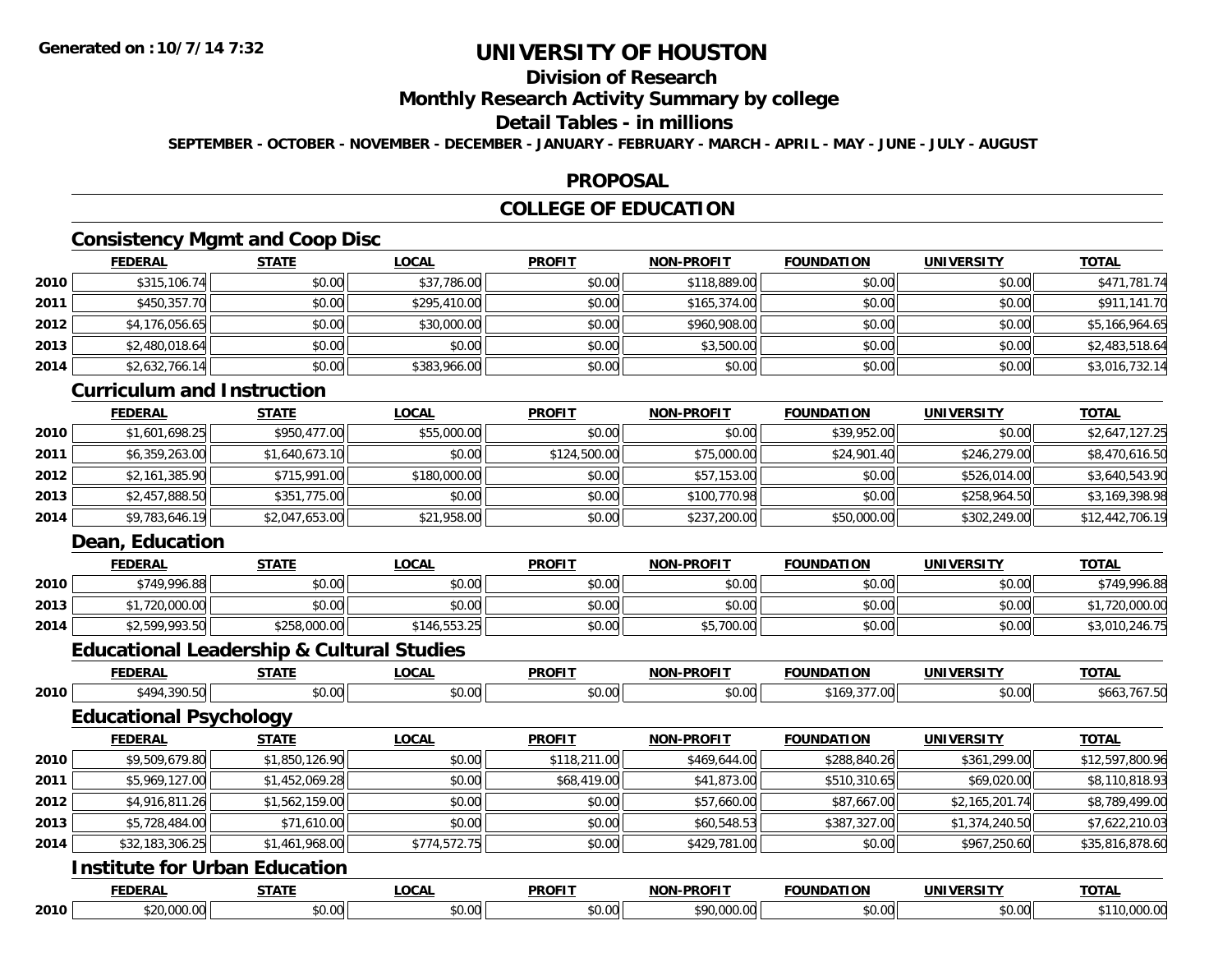# **Division of Research**

### **Monthly Research Activity Summary by college**

#### **Detail Tables - in millions**

**SEPTEMBER - OCTOBER - NOVEMBER - DECEMBER - JANUARY - FEBRUARY - MARCH - APRIL - MAY - JUNE - JULY - AUGUST**

#### **PROPOSAL**

### **COLLEGE OF EDUCATION**

#### **Institute for Urban Education**

|      | <b>FEDERAL</b> | <b>STATE</b> | <b>LOCAL</b> | <b>PROFIT</b> | <b>NON-PROFIT</b> | <b>FOUNDATION</b> | UNIVERSITY | <b>TOTAL</b>           |
|------|----------------|--------------|--------------|---------------|-------------------|-------------------|------------|------------------------|
| 2011 | \$609,499.90   | \$0.00       | \$0.00       | \$0.00        | .000.00           | \$0.00            | \$0.00     | $\sim$ 0.00 0.0 $\sim$ |
| 2013 | \$0.00         | \$0.00       | \$0.00       | \$0.00        | \$0.00            | \$0.00            | \$0.00     | \$0.00                 |
| 2014 | \$0.00         | \$0.00       | \$0.00       | \$0.00        | \$0.00            | \$0.00            | \$0.00     | \$0.00                 |

#### **UH Charter School**

|       | <b>FEDERAL</b>  | <b>STATE</b>    | <b>LOCAL</b>   | <b>PROFIT</b> | <b>NON-PROFIT</b> | <b>FOUNDATION</b> | <b>UNIVERSITY</b> | <b>TOTAL</b>     |
|-------|-----------------|-----------------|----------------|---------------|-------------------|-------------------|-------------------|------------------|
| 2011  | \$0.00          | \$1,055,698.00  | \$0.00         | \$0.00        | \$0.00            | \$0.00            | \$0.00            | \$1,055,698.00   |
| 2012  | \$0.00          | \$7,150.00      | \$0.00         | \$0.00        | \$0.00            | \$0.00            | \$0.00            | \$7,150.00       |
| 2013  | \$0.00          | \$1,489.55      | \$0.00         | \$0.00        | \$0.00            | \$0.00            | \$0.00            | \$1,489.55       |
| 2014  | \$187,811.00    | \$0.00          | \$0.00         | \$0.00        | \$0.00            | \$0.00            | \$0.00            | \$187,811.00     |
| Total | \$97,107,287.80 | \$13,426,839.83 | \$1,925,246.00 | \$311,130.00  | \$2,915,001.51    | \$1,558,375.31    | \$6,270,518.34    | \$123,514,398.79 |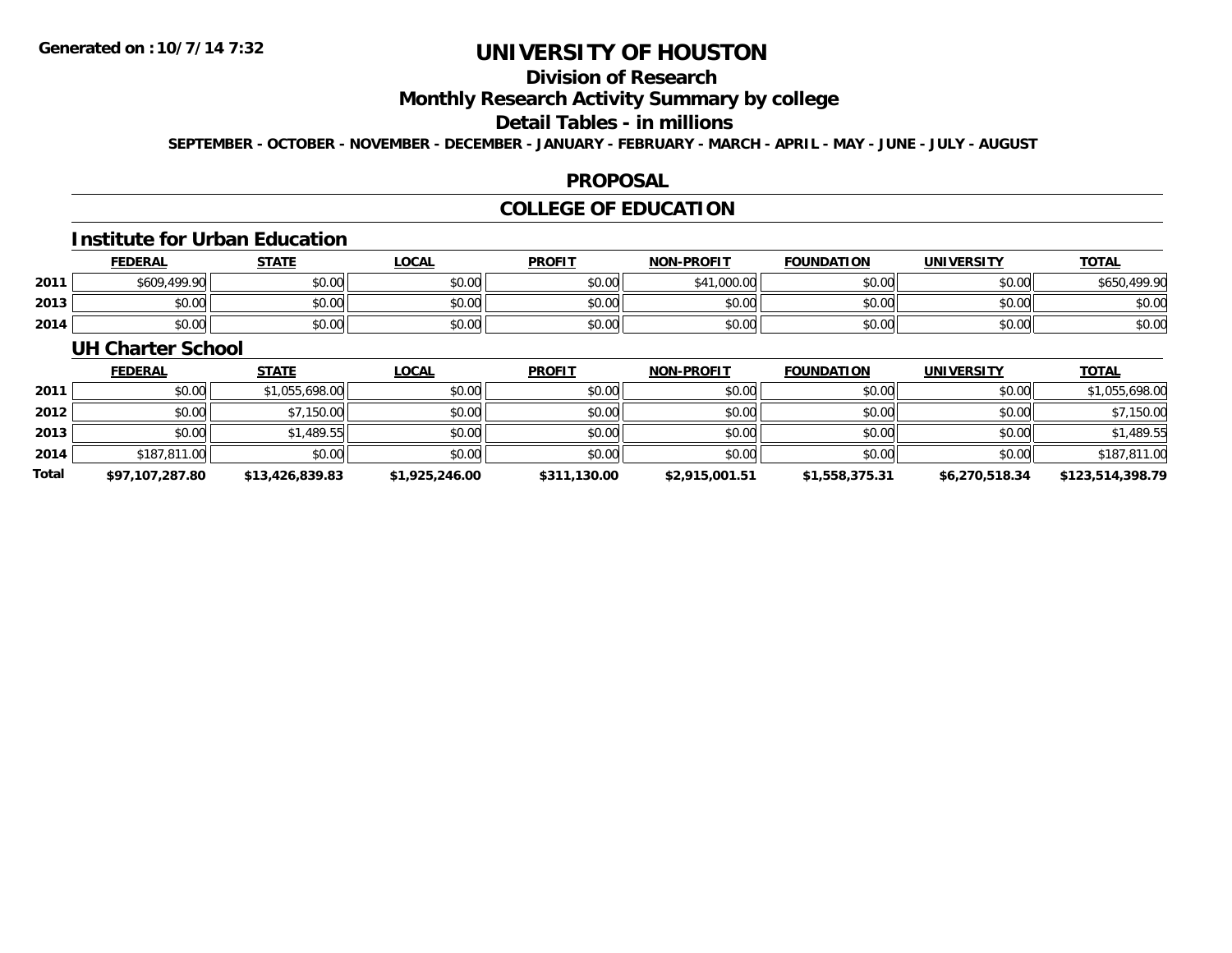# **Division of Research**

# **Monthly Research Activity Summary by college**

#### **Detail Tables - in millions**

**SEPTEMBER - OCTOBER - NOVEMBER - DECEMBER - JANUARY - FEBRUARY - MARCH - APRIL - MAY - JUNE - JULY - AUGUST**

#### **PROPOSAL**

#### **COLLEGE OF LIBERAL ARTS AND SOCIAL SCIENCES**

|      | <b>African-American Studies</b>  |              |              |               |                   |                   |                   |                |  |  |
|------|----------------------------------|--------------|--------------|---------------|-------------------|-------------------|-------------------|----------------|--|--|
|      | <b>FEDERAL</b>                   | <b>STATE</b> | <b>LOCAL</b> | <b>PROFIT</b> | <b>NON-PROFIT</b> | <b>FOUNDATION</b> | <b>UNIVERSITY</b> | <b>TOTAL</b>   |  |  |
| 2013 | \$0.00                           | \$0.00       | \$0.00       | \$0.00        | \$11,337.00       | \$0.00            | \$0.00            | \$11,337.00    |  |  |
| 2014 | \$0.00                           | \$0.00       | \$0.00       | \$0.00        | \$9,500.00        | \$0.00            | \$0.00            | \$9,500.00     |  |  |
|      | Art                              |              |              |               |                   |                   |                   |                |  |  |
|      | <b>FEDERAL</b>                   | <b>STATE</b> | <b>LOCAL</b> | <b>PROFIT</b> | <b>NON-PROFIT</b> | <b>FOUNDATION</b> | <b>UNIVERSITY</b> | <b>TOTAL</b>   |  |  |
| 2010 | \$10,000.00                      | \$0.00       | \$0.00       | \$0.00        | \$0.00            | \$0.00            | \$0.00            | \$10,000.00    |  |  |
| 2011 | \$114,979.30                     | \$0.00       | \$0.00       | \$0.00        | \$0.00            | \$0.00            | \$0.00            | \$114,979.30   |  |  |
| 2012 | \$294,676.59                     | \$0.00       | \$0.00       | \$0.00        | \$35,000.00       | \$0.00            | \$0.00            | \$329,676.59   |  |  |
| 2013 | \$34,681.58                      | \$0.00       | \$0.00       | \$0.00        | \$1,400.00        | \$0.00            | \$0.00            | \$36,081.58    |  |  |
| 2014 | \$36,991.49                      | \$0.00       | \$0.00       | \$0.00        | \$0.00            | \$0.00            | \$0.00            | \$36,991.49    |  |  |
|      | <b>Arte Publico Press</b>        |              |              |               |                   |                   |                   |                |  |  |
|      | <b>FEDERAL</b>                   | <b>STATE</b> | <b>LOCAL</b> | <b>PROFIT</b> | <b>NON-PROFIT</b> | <b>FOUNDATION</b> | <b>UNIVERSITY</b> | <b>TOTAL</b>   |  |  |
| 2010 | \$100,000.00                     | \$180,000.00 | \$0.00       | \$0.00        | \$145,536.00      | \$75,000.00       | \$0.00            | \$500,536.00   |  |  |
| 2011 | \$100,000.00                     | \$15,000.00  | \$0.00       | \$0.00        | \$105,079.00      | \$120,000.00      | \$0.00            | \$340,079.00   |  |  |
| 2012 | \$373,497.00                     | \$20,000.00  | \$0.00       | \$0.00        | \$98,393.00       | \$400,000.00      | \$0.00            | \$891,890.00   |  |  |
| 2013 | \$459,773.00                     | \$55,000.00  | \$0.00       | \$0.00        | \$50,000.00       | \$200,000.00      | \$0.00            | \$764,773.00   |  |  |
| 2014 | \$2,423,550.50                   | \$21,000.00  | \$0.00       | \$0.00        | \$170,074.00      | \$200,000.00      | \$0.00            | \$2,814,624.50 |  |  |
|      | <b>Blaffer Gallery</b>           |              |              |               |                   |                   |                   |                |  |  |
|      | <b>FEDERAL</b>                   | <b>STATE</b> | <b>LOCAL</b> | <b>PROFIT</b> | <b>NON-PROFIT</b> | <b>FOUNDATION</b> | <b>UNIVERSITY</b> | <b>TOTAL</b>   |  |  |
| 2010 | \$35,000.00                      | \$13,500.00  | \$0.00       | \$0.00        | \$159,425.00      | \$0.00            | \$0.00            | \$207,925.00   |  |  |
| 2011 | \$50,000.00                      | \$8,500.00   | \$0.00       | \$0.00        | \$102,445.00      | \$0.00            | \$0.00            | \$160,945.00   |  |  |
| 2012 | \$67,500.00                      | \$5,132.00   | \$0.00       | \$0.00        | \$85,759.00       | \$0.00            | \$0.00            | \$158,391.00   |  |  |
| 2013 | \$50,000.00                      | \$10,000.00  | \$0.00       | \$0.00        | \$91,160.00       | \$0.00            | \$0.00            | \$151,160.00   |  |  |
| 2014 | \$50,000.00                      | \$14,000.00  | \$0.00       | \$0.00        | \$80,000.00       | \$0.00            | \$0.00            | \$144,000.00   |  |  |
|      | <b>Center for Public History</b> |              |              |               |                   |                   |                   |                |  |  |
|      | <b>FEDERAL</b>                   | <u>STATE</u> | <b>LOCAL</b> | <b>PROFIT</b> | <b>NON-PROFIT</b> | <b>FOUNDATION</b> | <b>UNIVERSITY</b> | <b>TOTAL</b>   |  |  |
| 2011 | \$250,000.00                     | \$0.00       | \$0.00       | \$0.00        | \$369,000.00      | \$0.00            | \$0.00            | \$619,000.00   |  |  |
|      | <b>Communication Disorders</b>   |              |              |               |                   |                   |                   |                |  |  |
|      | <b>FEDERAL</b>                   | <b>STATE</b> | <b>LOCAL</b> | <b>PROFIT</b> | <b>NON-PROFIT</b> | <b>FOUNDATION</b> | <b>UNIVERSITY</b> | <b>TOTAL</b>   |  |  |
| 2010 | \$2,294,587.00                   | \$227,907.00 | \$0.00       | \$0.00        | \$327,276.00      | \$10,000.00       | \$0.00            | \$2,859,770.00 |  |  |
| 2011 | \$148,670.00                     | \$17,940.10  | \$0.00       | \$0.00        | \$0.00            | \$10,000.00       | \$0.00            | \$176,610.10   |  |  |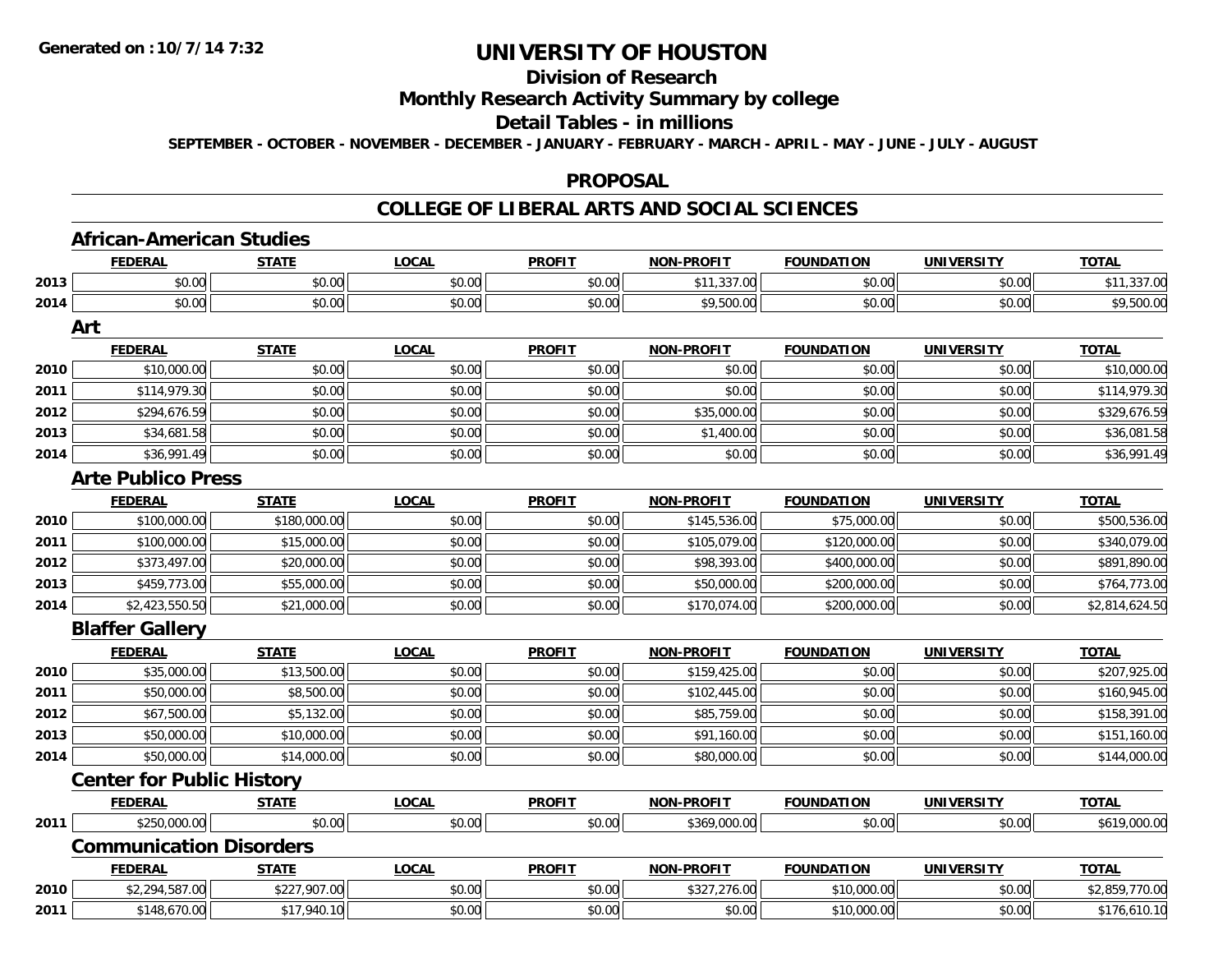# **Division of Research**

### **Monthly Research Activity Summary by college**

#### **Detail Tables - in millions**

**SEPTEMBER - OCTOBER - NOVEMBER - DECEMBER - JANUARY - FEBRUARY - MARCH - APRIL - MAY - JUNE - JULY - AUGUST**

#### **PROPOSAL**

### **COLLEGE OF LIBERAL ARTS AND SOCIAL SCIENCES**

|      | <b>FEDERAL</b>                                    | <b>STATE</b>   | <b>LOCAL</b> | <b>PROFIT</b>  | <b>NON-PROFIT</b> | <b>FOUNDATION</b> | <b>UNIVERSITY</b> | <b>TOTAL</b>    |
|------|---------------------------------------------------|----------------|--------------|----------------|-------------------|-------------------|-------------------|-----------------|
| 2012 | \$447,207.00                                      | \$11,723.40    | \$0.00       | \$0.00         | \$58,248.00       | \$22,770.00       | \$263,177.00      | \$803,125.40    |
| 2013 | \$640,475.00                                      | \$77,569.00    | \$0.00       | \$0.00         | \$54,922.00       | \$24,500.00       | \$396,469.00      | \$1,193,935.00  |
| 2014 | \$295,718.47                                      | \$0.00         | \$0.00       | \$0.00         | \$0.00            | \$17,556.00       | \$311,666.00      | \$624,940.47    |
|      | <b>Cynthia Woods Mitchell Center for the Arts</b> |                |              |                |                   |                   |                   |                 |
|      | <b>FEDERAL</b>                                    | <b>STATE</b>   | <b>LOCAL</b> | <b>PROFIT</b>  | <b>NON-PROFIT</b> | <b>FOUNDATION</b> | <b>UNIVERSITY</b> | <b>TOTAL</b>    |
| 2010 | \$0.00                                            | \$0.00         | \$0.00       | \$0.00         | \$15,000.00       | \$0.00            | \$0.00            | \$15,000.00     |
| 2012 | \$0.00                                            | \$6,000.00     | \$0.00       | \$0.00         | \$0.00            | \$0.00            | \$0.00            | \$6,000.00      |
| 2013 | \$0.00                                            | \$154,500.00   | \$0.00       | \$200,000.00   | \$35,000.00       | \$15,000.00       | \$0.00            | \$404,500.00    |
| 2014 | \$0.00                                            | \$8,000.00     | \$0.00       | \$240,000.00   | \$500.00          | \$1,400.00        | \$0.00            | \$249,900.00    |
|      | Dean, Liberal Arts and Social Sciences            |                |              |                |                   |                   |                   |                 |
|      | <b>FEDERAL</b>                                    | <b>STATE</b>   | <b>LOCAL</b> | <b>PROFIT</b>  | <b>NON-PROFIT</b> | <b>FOUNDATION</b> | <b>UNIVERSITY</b> | <b>TOTAL</b>    |
| 2010 | \$10,000.00                                       | \$0.00         | \$0.00       | \$0.00         | \$0.00            | \$0.00            | \$0.00            | \$10,000.00     |
| 2011 | \$413,091.00                                      | \$0.00         | \$0.00       | \$0.00         | \$0.00            | \$0.00            | \$0.00            | \$413,091.00    |
| 2014 | \$0.00                                            | \$0.00         | \$0.00       | \$0.00         | \$55,000.00       | \$0.00            | \$0.00            | \$55,000.00     |
|      | <b>Economics</b>                                  |                |              |                |                   |                   |                   |                 |
|      | <b>FEDERAL</b>                                    | <b>STATE</b>   | <b>LOCAL</b> | <b>PROFIT</b>  | <b>NON-PROFIT</b> | <b>FOUNDATION</b> | <b>UNIVERSITY</b> | <b>TOTAL</b>    |
| 2010 | \$724,770.00                                      | \$0.00         | \$0.00       | \$0.00         | \$98,160.00       | \$62,000.00       | \$227,082.00      | \$1,112,012.00  |
| 2011 | \$309,606.00                                      | \$0.00         | \$0.00       | \$75,000.00    | \$78,014.00       | \$312,521.00      | \$75,000.00       | \$850,141.00    |
| 2012 | \$882,933.40                                      | \$0.00         | \$0.00       | \$0.00         | \$843,624.00      | \$248,086.00      | \$0.00            | \$1,974,643.40  |
| 2013 | \$491,545.00                                      | \$0.00         | \$0.00       | \$0.00         | \$24,637.00       | \$34,967.00       | \$0.00            | \$551,149.00    |
| 2014 | \$336,686.40                                      | \$0.00         | \$0.00       | \$0.00         | \$0.00            | \$28,449.00       | \$90,353.00       | \$455,488.40    |
|      | English                                           |                |              |                |                   |                   |                   |                 |
|      | <b>FEDERAL</b>                                    | <b>STATE</b>   | <b>LOCAL</b> | <b>PROFIT</b>  | <b>NON-PROFIT</b> | <b>FOUNDATION</b> | <b>UNIVERSITY</b> | <b>TOTAL</b>    |
| 2010 | \$190,000.00                                      | \$0.00         | \$0.00       | \$0.00         | \$1,000.00        | \$0.00            | \$0.00            | \$191,000.00    |
| 2011 | \$0.00                                            | \$7,500.00     | \$0.00       | \$0.00         | \$1,500.00        | \$0.00            | \$0.00            | \$9,000.00      |
| 2012 | \$932,888.40                                      | \$0.00         | \$0.00       | \$0.00         | \$0.00            | \$0.00            | \$0.00            | \$932,888.40    |
| 2014 | \$0.00                                            | \$7,109.00     | \$0.00       | \$0.00         | \$0.00            | \$0.00            | \$0.00            | \$7,109.00      |
|      | <b>Health and Human Performance</b>               |                |              |                |                   |                   |                   |                 |
|      | <b>FEDERAL</b>                                    | <b>STATE</b>   | <b>LOCAL</b> | <b>PROFIT</b>  | <b>NON-PROFIT</b> | <b>FOUNDATION</b> | <b>UNIVERSITY</b> | <b>TOTAL</b>    |
| 2010 | \$11,401,210.50                                   | \$3,788,480.95 | \$0.00       | \$1,963,246.66 | \$1,080,000.00    | \$300,968.74      | \$271,482.00      | \$18,805,388.85 |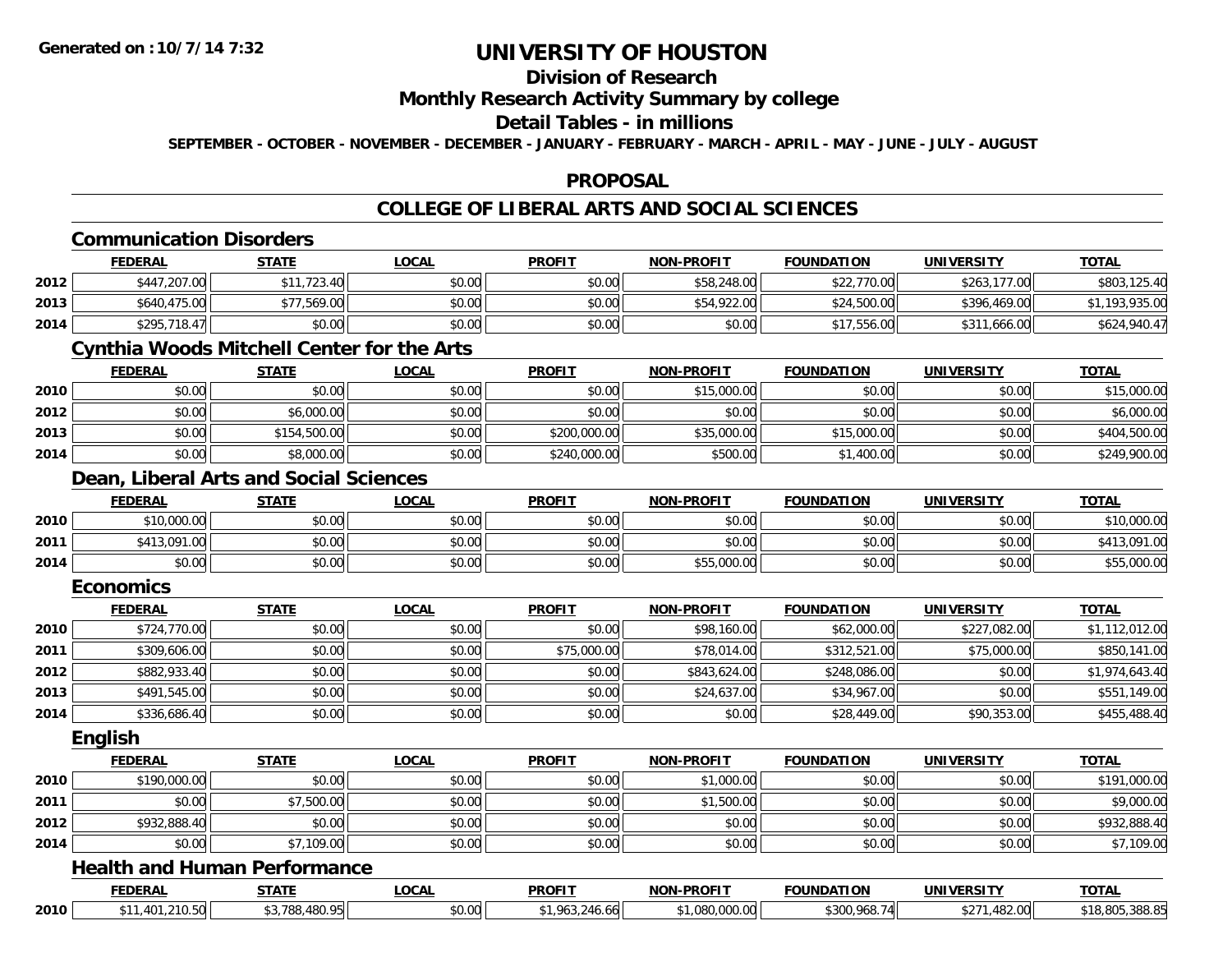# **Division of Research**

### **Monthly Research Activity Summary by college**

#### **Detail Tables - in millions**

**SEPTEMBER - OCTOBER - NOVEMBER - DECEMBER - JANUARY - FEBRUARY - MARCH - APRIL - MAY - JUNE - JULY - AUGUST**

#### **PROPOSAL**

#### **COLLEGE OF LIBERAL ARTS AND SOCIAL SCIENCES**

# **Health and Human Performance**

|      | <b>FEDERAL</b>                    | <b>STATE</b>                          | <b>LOCAL</b> | <b>PROFIT</b>  | <b>NON-PROFIT</b> | <b>FOUNDATION</b> | <b>UNIVERSITY</b> | <b>TOTAL</b>    |
|------|-----------------------------------|---------------------------------------|--------------|----------------|-------------------|-------------------|-------------------|-----------------|
| 2011 | \$13,536,021.40                   | \$0.00                                | \$0.00       | \$94,276.00    | \$205,000.00      | \$209,569.30      | \$1,002,452.00    | \$15,047,318.70 |
| 2012 | \$8,217,754.31                    | \$502,818.00                          | \$0.00       | \$1,222,608.00 | \$166,233.20      | \$39,428.00       | \$1,179,339.00    | \$11,328,180.51 |
| 2013 | \$7,090,773.52                    | \$1,750,000.00                        | \$0.00       | \$121,843.60   | \$1,038,001.00    | \$104,400.00      | \$608,106.00      | \$10,713,124.12 |
| 2014 | \$18,385,093.00                   | \$0.00                                | \$0.00       | \$0.00         | \$137,046.60      | \$168,482.40      | \$904,457.80      | \$19,595,079.80 |
|      | <b>Hispanic Studies</b>           |                                       |              |                |                   |                   |                   |                 |
|      | <b>FEDERAL</b>                    | <b>STATE</b>                          | <b>LOCAL</b> | <b>PROFIT</b>  | <b>NON-PROFIT</b> | <b>FOUNDATION</b> | <b>UNIVERSITY</b> | <b>TOTAL</b>    |
| 2010 | \$0.00                            | \$0.00                                | \$0.00       | \$0.00         | \$0.00            | \$234,260.80      | \$0.00            | \$234,260.80    |
| 2011 | \$0.00                            | \$0.00                                | \$0.00       | \$0.00         | \$0.00            | \$74,704.20       | \$0.00            | \$74,704.20     |
| 2012 | \$38,419.59                       | \$0.00                                | \$0.00       | \$0.00         | \$0.00            | \$0.00            | \$0.00            | \$38,419.59     |
| 2013 | \$100,000.00                      | \$0.00                                | \$0.00       | \$0.00         | \$0.00            | \$0.00            | \$11,992.50       | \$111,992.50    |
| 2014 | \$1,048,315.27                    | \$0.00                                | \$0.00       | \$0.00         | \$0.00            | \$0.00            | \$0.00            | \$1,048,315.27  |
|      | <b>History</b>                    |                                       |              |                |                   |                   |                   |                 |
|      | <b>FEDERAL</b>                    | <b>STATE</b>                          | <b>LOCAL</b> | <b>PROFIT</b>  | <b>NON-PROFIT</b> | <b>FOUNDATION</b> | <b>UNIVERSITY</b> | <b>TOTAL</b>    |
| 2010 | \$919,406.00                      | \$0.00                                | \$0.00       | \$0.00         | \$12,500.00       | \$0.00            | \$0.00            | \$931,906.00    |
| 2011 | \$350,000.00                      | \$0.00                                | \$0.00       | \$0.00         | \$14,000.00       | \$0.00            | \$0.00            | \$364,000.00    |
| 2012 | \$136,664.82                      | \$0.00                                | \$0.00       | \$0.00         | \$0.00            | \$0.00            | \$0.00            | \$136,664.82    |
| 2013 | \$100,000.00                      | \$0.00                                | \$0.00       | \$0.00         | \$0.00            | \$0.00            | \$0.00            | \$100,000.00    |
|      |                                   | <b>Hobby Center for Public Policy</b> |              |                |                   |                   |                   |                 |
|      | <b>FEDERAL</b>                    | <b>STATE</b>                          | <b>LOCAL</b> | <b>PROFIT</b>  | <b>NON-PROFIT</b> | <b>FOUNDATION</b> | <b>UNIVERSITY</b> | <b>TOTAL</b>    |
| 2010 | \$2,194,884.68                    | \$0.00                                | \$0.00       | \$82,118.50    | \$0.00            | \$0.00            | \$10,925.00       | \$2,287,928.18  |
| 2011 | \$8,435.00                        | \$0.00                                | \$0.00       | \$0.00         | \$0.00            | \$0.00            | \$0.00            | \$8,435.00      |
| 2013 | \$164,250.00                      | \$0.00                                | \$0.00       | \$0.00         | \$0.00            | \$0.00            | \$26,400.00       | \$190,650.00    |
| 2014 | \$1,800.00                        | \$0.00                                | \$0.00       | \$0.00         | \$0.00            | \$28,780.00       | \$0.00            | \$30,580.00     |
|      | <b>Modern/Classical Languages</b> |                                       |              |                |                   |                   |                   |                 |

|      | <b>FEDERAL</b> | <b>STATE</b> | <u>LOCAL</u> | <b>PROFIT</b> | <b>NON-PROFIT</b> | <b>FOUNDATION</b> | <b>UNIVERSITY</b> | <b>TOTAL</b> |
|------|----------------|--------------|--------------|---------------|-------------------|-------------------|-------------------|--------------|
| 2010 | \$0.00         | \$0.00       | \$0.00       | \$0.00        | \$7,000.00        | \$25,300.00       | \$0.00            | \$32,300.00  |
| 2011 | \$413,091.00   | \$0.00       | \$0.00       | \$0.00        | \$0.00            | \$0.00            | \$0.00            | \$413,091.00 |
| 2012 | \$396,977.00   | \$0.00       | \$0.00       | \$0.00        | \$0.00            | \$0.00            | \$0.00            | \$396,977.00 |
| 2013 | \$99,251.00    | \$0.00       | \$0.00       | \$0.00        | \$0.00            | \$0.00            | \$0.00            | \$99,251.00  |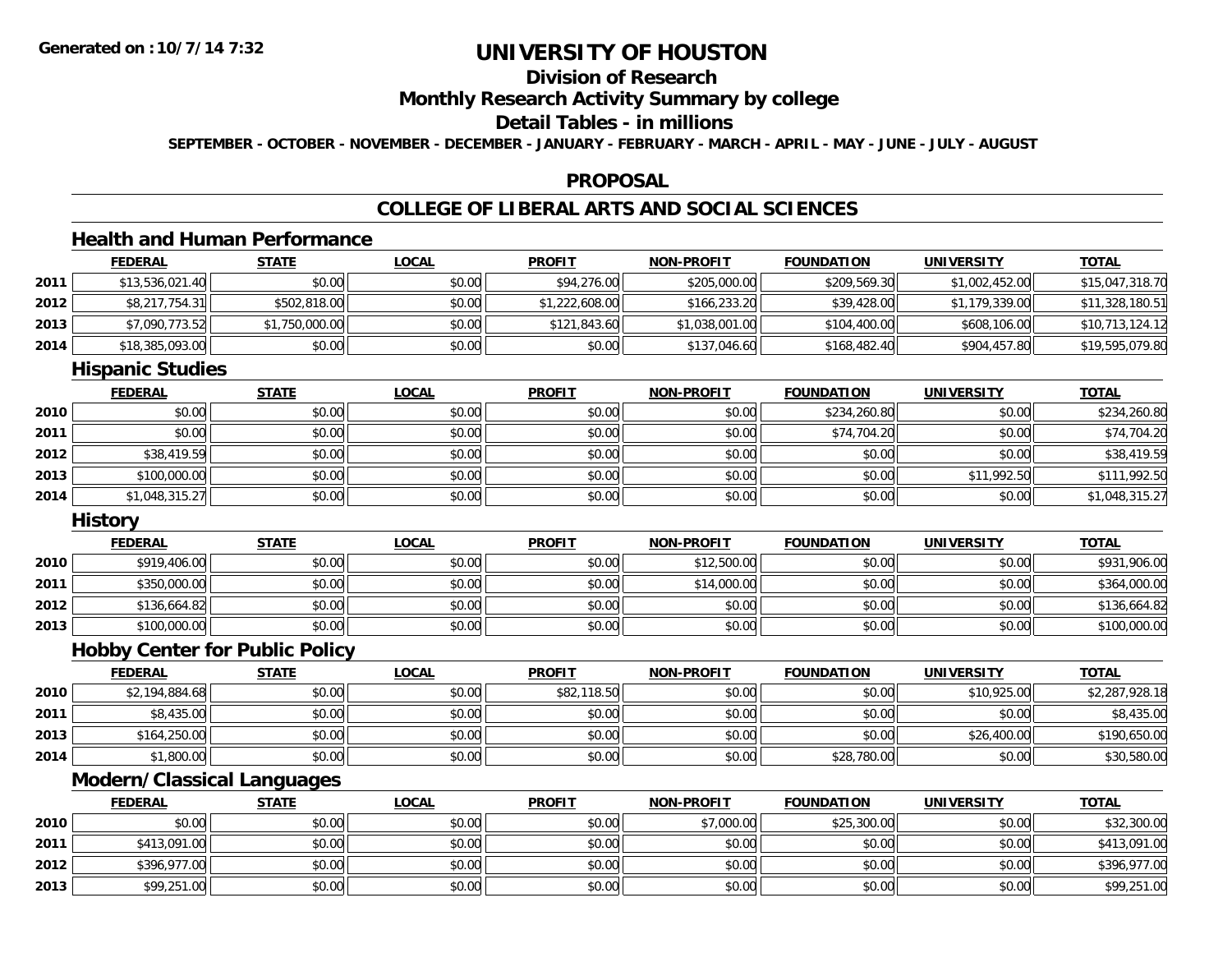# **Division of Research**

### **Monthly Research Activity Summary by college**

#### **Detail Tables - in millions**

**SEPTEMBER - OCTOBER - NOVEMBER - DECEMBER - JANUARY - FEBRUARY - MARCH - APRIL - MAY - JUNE - JULY - AUGUST**

#### **PROPOSAL**

#### **COLLEGE OF LIBERAL ARTS AND SOCIAL SCIENCES**

|      | <b>Philosophy</b>              |                |              |               |                   |                   |                   |                 |
|------|--------------------------------|----------------|--------------|---------------|-------------------|-------------------|-------------------|-----------------|
|      | <b>FEDERAL</b>                 | <b>STATE</b>   | <b>LOCAL</b> | <b>PROFIT</b> | <b>NON-PROFIT</b> | <b>FOUNDATION</b> | <b>UNIVERSITY</b> | <b>TOTAL</b>    |
| 2011 | \$29,932.50                    | \$0.00         | \$0.00       | \$0.00        | \$0.00            | \$0.00            | \$0.00            | \$29,932.50     |
| 2012 | \$23,229.00                    | \$0.00         | \$0.00       | \$0.00        | \$0.00            | \$0.00            | \$0.00            | \$23,229.00     |
| 2013 | \$83,949.42                    | \$0.00         | \$0.00       | \$0.00        | \$0.00            | \$0.00            | \$0.00            | \$83,949.42     |
| 2014 | \$62,985.51                    | \$0.00         | \$0.00       | \$0.00        | \$0.00            | \$0.00            | \$0.00            | \$62,985.51     |
|      | <b>Political Science</b>       |                |              |               |                   |                   |                   |                 |
|      | <b>FEDERAL</b>                 | <b>STATE</b>   | <b>LOCAL</b> | <b>PROFIT</b> | NON-PROFIT        | <b>FOUNDATION</b> | <b>UNIVERSITY</b> | <b>TOTAL</b>    |
| 2010 | \$456,141.00                   | \$0.00         | \$0.00       | \$82,118.50   | \$0.00            | \$0.00            | \$0.00            | \$538,259.50    |
| 2011 | \$1,540,222.50                 | \$0.00         | \$0.00       | \$0.00        | \$3,250.00        | \$0.00            | \$0.00            | \$1,543,472.50  |
| 2012 | \$962,484.00                   | \$77,296.00    | \$0.00       | \$0.00        | \$0.00            | \$2,000.00        | \$0.00            | \$1,041,780.00  |
| 2013 | \$877,697.00                   | \$0.00         | \$0.00       | \$0.00        | \$0.00            | \$0.00            | \$0.00            | \$877,697.00    |
| 2014 | \$253,449.00                   | \$0.00         | \$0.00       | \$0.00        | \$3,300.00        | \$73,222.00       | \$0.00            | \$329,971.00    |
|      | <b>Psychology</b>              |                |              |               |                   |                   |                   |                 |
|      | <b>FEDERAL</b>                 | <b>STATE</b>   | <b>LOCAL</b> | <b>PROFIT</b> | <b>NON-PROFIT</b> | <b>FOUNDATION</b> | <b>UNIVERSITY</b> | <b>TOTAL</b>    |
| 2010 | \$24,411,678.24                | \$7,483,722.05 | \$0.00       | \$229,230.00  | \$566,847.00      | \$31,672.00       | \$4,805,384.00    | \$37,528,533.29 |
| 2011 | \$22,055,598.60                | \$3,186,365.40 | \$331,088.80 | \$796,632.00  | \$260,433.00      | \$178,772.00      | \$2,626,357.80    | \$29,435,247.60 |
| 2012 | \$13,002,208.47                | \$3,998,658.90 | \$0.00       | \$468,270.00  | \$176,916.00      | \$70,367.00       | \$1,789,723.00    | \$19,506,143.37 |
| 2013 | \$18,382,321.35                | \$1,855,437.40 | \$0.00       | \$164,709.00  | \$260,249.00      | \$83,758.00       | \$3,075,382.50    | \$23,821,857.25 |
| 2014 | \$15,468,987.20                | \$2,728,010.05 | \$0.00       | \$45,507.00   | \$470,921.89      | \$0.00            | \$7,382,578.90    | \$26,096,005.04 |
|      | <b>School of Communication</b> |                |              |               |                   |                   |                   |                 |
|      | <b>FEDERAL</b>                 | <b>STATE</b>   | <b>LOCAL</b> | <b>PROFIT</b> | NON-PROFIT        | <b>FOUNDATION</b> | <b>UNIVERSITY</b> | <b>TOTAL</b>    |
| 2010 | \$0.00                         | \$0.00         | \$0.00       | \$0.00        | \$0.00            | \$0.00            | \$286,646.00      | \$286,646.00    |
| 2011 | \$294,900.00                   | \$0.00         | \$0.00       | \$0.00        | \$0.00            | \$0.00            | \$0.00            | \$294,900.00    |
| 2012 | \$336,545.00                   | \$0.00         | \$0.00       | \$0.00        | \$0.00            | \$0.00            | \$0.00            | \$336,545.00    |
| 2013 | \$0.00                         | \$119,876.00   | \$0.00       | \$0.00        | \$9,800.00        | \$0.00            | \$76,763.00       | \$206,439.00    |
| 2014 | \$1,264,722.42                 | \$0.00         | \$0.00       | \$0.00        | \$1,500.00        | \$44,993.00       | \$9,591.00        | \$1,320,806.42  |
|      | <b>School of Music</b>         |                |              |               |                   |                   |                   |                 |
|      | <b>FEDERAL</b>                 | <b>STATE</b>   | <b>LOCAL</b> | <b>PROFIT</b> | <b>NON-PROFIT</b> | <b>FOUNDATION</b> | <b>UNIVERSITY</b> | <b>TOTAL</b>    |
| 2010 | \$0.00                         | \$14,500.00    | \$0.00       | \$0.00        | \$0.00            | \$0.00            | \$0.00            | \$14,500.00     |
| 2011 | \$0.00                         | \$26,500.00    | \$0.00       | \$0.00        | \$0.00            | \$0.00            | \$0.00            | \$26,500.00     |
| 2012 | \$0.00                         | \$3,347.00     | \$0.00       | \$0.00        | \$0.00            | \$0.00            | \$0.00            | \$3,347.00      |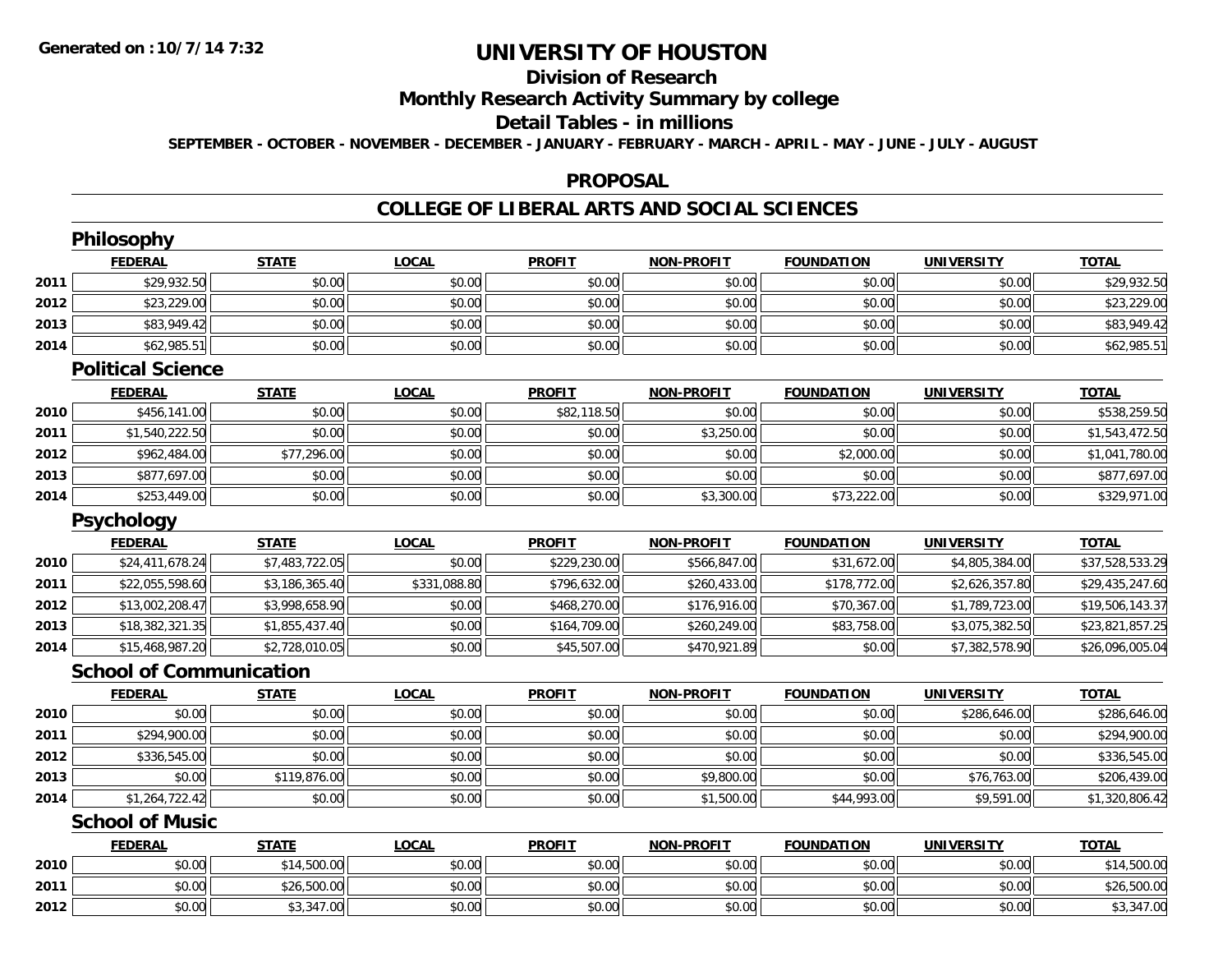### **Division of Research**

#### **Monthly Research Activity Summary by college**

# **Detail Tables - in millions**

**SEPTEMBER - OCTOBER - NOVEMBER - DECEMBER - JANUARY - FEBRUARY - MARCH - APRIL - MAY - JUNE - JULY - AUGUST**

#### **PROPOSAL**

#### **COLLEGE OF LIBERAL ARTS AND SOCIAL SCIENCES**

#### **School of Music**

|      | <b>FEDERAI</b>                                                                  | <b>STATE</b>                | <b>OCAL</b> | <b>PROFIT</b>                                      | <b>DDOEIT</b><br><b>MON</b>         | <b>FOUNDATION</b>                                    | <b>UNIVERSITY</b> | <b>TOTAL</b>               |
|------|---------------------------------------------------------------------------------|-----------------------------|-------------|----------------------------------------------------|-------------------------------------|------------------------------------------------------|-------------------|----------------------------|
| 2013 | 0000<br><b>DU.UU</b>                                                            | $AT$ $000$ $00$<br>O.UUU.UU | \$0.00      | $\mathfrak{c}\cap\mathfrak{a}\cap$<br><b>JU.UU</b> | \$10,000.00                         | $0.01$ FOO<br>$\sim$                                 | \$0.00            | EOO OO<br>\$39.<br>JUU.UI* |
| 2014 | 0.00<br><b>DU.UU</b>                                                            | 0.00000<br>,uuu.uu          | \$0.00      | 0000<br><b>JU.UU</b>                               | $\theta$ $\theta$ $\theta$<br>pu.uu | $\triangle$ $\cap$ $\triangle$ $\triangle$<br>$\sim$ | \$0.00            | 0.1000<br>LY.UU            |
|      | the contract of the contract of the contract of the contract of the contract of |                             |             |                                                    |                                     |                                                      |                   |                            |

### **Sociology**

|      | <b>FEDERAL</b> | <b>STATE</b> | <u>LOCAL</u> | <b>PROFIT</b> | <b>NON-PROFIT</b> | <b>FOUNDATION</b> | UNIVERSITY   | <b>TOTAL</b>   |
|------|----------------|--------------|--------------|---------------|-------------------|-------------------|--------------|----------------|
| 2010 | \$1,415,674.00 | \$0.00       | \$0.00       | \$0.00        | \$3,500.00        | \$0.00            | \$0.00       | \$1,419,174.00 |
| 2011 | \$796,309.80   | \$0.00       | \$0.00       | \$0.00        | \$4,500.00        | \$0.00            | \$0.00       | \$800,809.80   |
| 2012 | \$0.00         | \$0.00       | \$0.00       | \$0.00        | \$0.00            | \$16,808.00       | \$523,195.30 | \$540,003.30   |
| 2013 | \$160,063.00   | \$0.00       | \$18,000.00  | \$0.00        | \$0.00            | \$0.00            | \$0.00       | \$178,063.00   |
| 2014 | \$0.00         | \$0.00       | \$31,200.00  | \$0.00        | \$0.00            | \$0.00            | \$0.00       | \$31,200.00    |

#### **Theatre**

|       | <b>FEDERAL</b>   | <b>STATE</b>    | <b>LOCAL</b> | <b>PROFIT</b>  | <b>NON-PROFIT</b> | <b>FOUNDATION</b> | UNIVERSITY      | <b>TOTAL</b>     |
|-------|------------------|-----------------|--------------|----------------|-------------------|-------------------|-----------------|------------------|
| 2010  | \$2,468,678.00   | \$0.00          | \$0.00       | \$0.00         | \$90,000.00       | \$0.00            | \$0.00          | \$2,558,678.00   |
| 2011  | \$0.00           | \$0.00          | \$0.00       | \$5,000.00     | \$100,027.00      | \$0.00            | \$0.00          | \$105,027.00     |
| 2013  | \$43,187,00      | \$0.00          | \$0.00       | \$0.00         | \$220,027,00      | \$0.00            | \$0.00          | \$263,214.00     |
| 2014  | \$187,811.00     | \$0.00          | \$0.00       | \$0.00         | \$110,000.00      | \$0.00            | \$0.00          | \$297,811.00     |
| Total | \$181,749,948.22 | \$26,409,392.25 | \$380,288.80 | \$5,790,559.26 | \$8,058,040.69    | \$3,498,153.44    | \$25,954,522.80 | \$251,840,905.46 |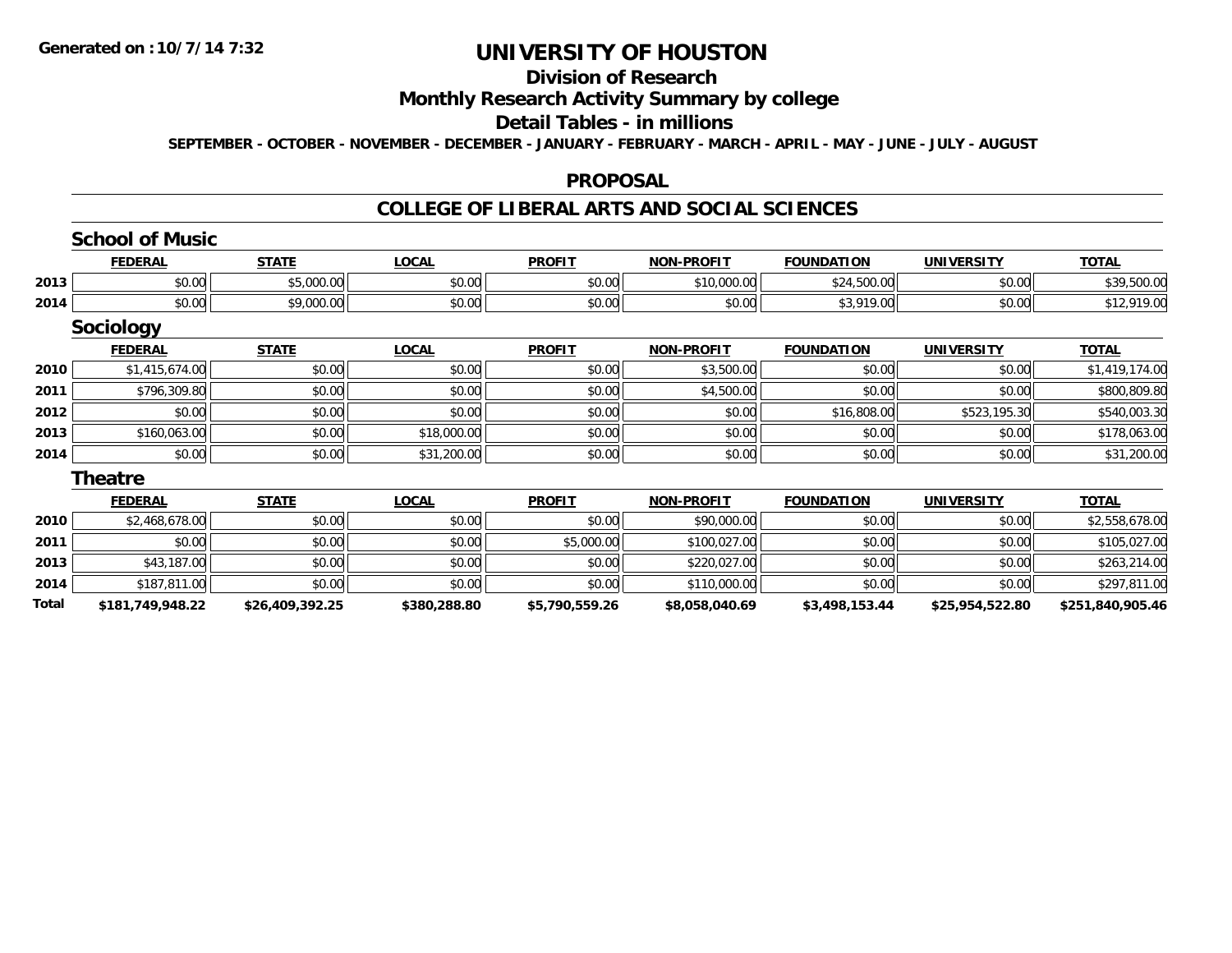# **Division of Research**

### **Monthly Research Activity Summary by college**

#### **Detail Tables - in millions**

**SEPTEMBER - OCTOBER - NOVEMBER - DECEMBER - JANUARY - FEBRUARY - MARCH - APRIL - MAY - JUNE - JULY - AUGUST**

#### **PROPOSAL**

# **COLLEGE OF NATURAL SCIENCES AND MATHEMATICS**

# **Biology/Biochemistry**

|      | <b>FEDERAL</b>  | <b>STATE</b>    | <u>LOCAL</u> | <b>PROFIT</b>  | <b>NON-PROFIT</b> | <b>FOUNDATION</b> | <b>UNIVERSITY</b> | <u>TOTAL</u>    |
|------|-----------------|-----------------|--------------|----------------|-------------------|-------------------|-------------------|-----------------|
| 2010 | \$27,230,696.23 | \$13,758,546.73 | \$0.00       | \$1,576,583.00 | \$3,378,655.00    | \$3,742,847.80    | \$8,605,218.00    | \$58,292,546.76 |
| 2011 | \$53,286,061.43 | \$5,998,253.00  | \$0.00       | \$669,344.17   | \$1,675,243.31    | \$1,389,276.00    | \$1,932,494.50    | \$64,950,672.41 |
| 2012 | \$41,796,173.61 | \$7,708,747.46  | \$0.00       | \$564,411.70   | \$3,553,527.80    | \$1,932,312.00    | \$2,754,118.08    | \$58,309,290.65 |
| 2013 | \$31,290,504.40 | \$2,065,079.83  | \$0.00       | \$579,496.00   | \$577,307.00      | \$1,921,964.60    | \$1,633,591.40    | \$38,067,943.23 |
| 2014 | \$36,857,941.82 | \$10,920,087.25 | \$0.00       | \$192,411.00   | \$1,305,759.26    | \$1,874,390.00    | \$1,240,164.00    | \$52,390,753.33 |

### **Center for Nuclear Receptors and Cell Signaling**

|      | <b>FEDERAL</b>  | <b>STATE</b>    | <b>LOCAL</b> | <b>PROFIT</b> | <b>NON-PROFIT</b> | <b>FOUNDATION</b> | <b>UNIVERSITY</b> | <u>TOTAL</u>    |
|------|-----------------|-----------------|--------------|---------------|-------------------|-------------------|-------------------|-----------------|
| 2010 | \$15,793,823.50 | \$8,778,690.50  | \$0.00       | \$58,989.00   | \$706,323.00      | \$4,509,025.00    | \$659,826.00      | \$30,506,677.00 |
| 2011 | \$12,711,813.18 | \$13,531,384.00 | \$0.00       | \$332,729.00  | \$600,126.00      | \$1,459,011.00    | \$818,762.00      | \$29,453,825.18 |
| 2012 | \$8,750,004.00  | \$1,380,708.50  | \$0.00       | \$0.00        | \$511,096.00      | \$899,999,00      | \$37,500.00       | \$11,579,307.50 |
| 2013 | \$23,665,447.20 | \$2,445,872.00  | \$0.00       | \$337,414.00  | \$1,361,994.00    | \$1,864,346.00    | \$0.00            | \$29,675,073.20 |
| 2014 | \$23,458,634.10 | \$11,274,192.00 | \$0.00       | \$0.00        | \$1,864,612.00    | \$1,272,623.90    | \$36,000.00       | \$37,906,062.00 |

### **Chemistry**

|      | <b>FEDERAL</b>  | <u>STATE</u>      | <b>LOCAL</b> | <b>PROFIT</b> | <b>NON-PROFIT</b> | <b>FOUNDATION</b> | <b>UNIVERSITY</b> | <b>TOTAL</b>    |
|------|-----------------|-------------------|--------------|---------------|-------------------|-------------------|-------------------|-----------------|
| 2010 | \$23,562,667.95 | \$10, 122, 350.37 | \$0.00       | \$0.00        | \$2,930,116.26    | \$1,538,260.99    | \$855,992.00      | \$39,009,387.57 |
| 2011 | \$22,883,316.43 | \$1,033,083.70    | \$0.00       | \$130,000.00  | \$276,248.00      | \$981,420.00      | \$669,942.00      | \$25,974,010.13 |
| 2012 | \$20,592,404.75 | \$4,487,398.04    | \$0.00       | \$594,148.00  | \$1,114,109.00    | \$2,155,000.00    | \$450,581.60      | \$29,393,641.39 |
| 2013 | \$14,569,531.53 | \$3,372,568.80    | \$0.00       | \$135,998.98  | \$160,000.00      | \$2,420,000.00    | \$649,128.00      | \$21,307,227.31 |
| 2014 | \$12,862,347.85 | \$1,135,792.08    | \$0.00       | \$204,995.00  | \$1,644,200.00    | \$4,875,000.00    | \$511,702.00      | \$21,234,036.93 |

#### **Computer Science**

|      | <b>FEDERAL</b>  | <b>STATE</b>   | <b>LOCAL</b> | <b>PROFIT</b>  | <b>NON-PROFIT</b> | <b>FOUNDATION</b> | <b>UNIVERSITY</b> | <b>TOTAL</b>    |
|------|-----------------|----------------|--------------|----------------|-------------------|-------------------|-------------------|-----------------|
| 2010 | \$22,864,294.36 | \$3,815,204.00 | \$0.00       | \$3,670,611.14 | \$1,876,357.50    | \$0.00            | \$668,992.00      | \$32,895,459.00 |
| 2011 | \$24,761,469.70 | \$1,864,941.00 | \$0.00       | \$1,280,244.00 | \$1,427,419.16    | \$357,247.25      | \$0.00            | \$29,691,321.11 |
| 2012 | \$28,002,385.89 | \$1,486,949.00 | \$0.00       | \$430,379.00   | \$52,000.00       | \$195,918.20      | \$221,941.50      | \$30,389,573.59 |
| 2013 | \$32,688,740.49 | \$508,212.00   | \$0.00       | \$1,442,109.57 | \$780,000.00      | \$0.00            | \$592,552.00      | \$36,011,614.06 |
| 2014 | \$51,796,086.70 | \$2,922,905.50 | \$0.00       | \$220,803.41   | \$1,778,722.00    | \$78,646.25       | \$592,985.00      | \$57,390,148.86 |

# **Dean, Natural Sciences and Mathematics**

|      | <b>FEDERAL</b>       | <b>CTATE</b><br>3 I A I I | <b>_OCAL</b>       | <b>PROFIT</b>              | <b>M-PROFIT</b><br><b>BIABI</b> | <b>FOUNDATION</b>    | UNIVERSITY | TOTA.              |
|------|----------------------|---------------------------|--------------------|----------------------------|---------------------------------|----------------------|------------|--------------------|
| 2010 | \$108,398.00         | $-1$<br>\$896,5.<br>76.00 | $\sim$ 00<br>pu.uu | 0000<br>DU.UU              | 0000<br>vu.vu                   | 0000<br>JU.UU        | \$0.00     | 4.Ul               |
| 2011 | $\sim$<br>20.007.001 | coot<br>300Z,3            | $\sim$ 00<br>pu.uu | $*$ $\cap$ $\cap$<br>DU.UU | $\sim$ 00<br>PO.OO              | 0000<br><b>DU.UU</b> | \$0.00     | 05.881.90<br>יחם ו |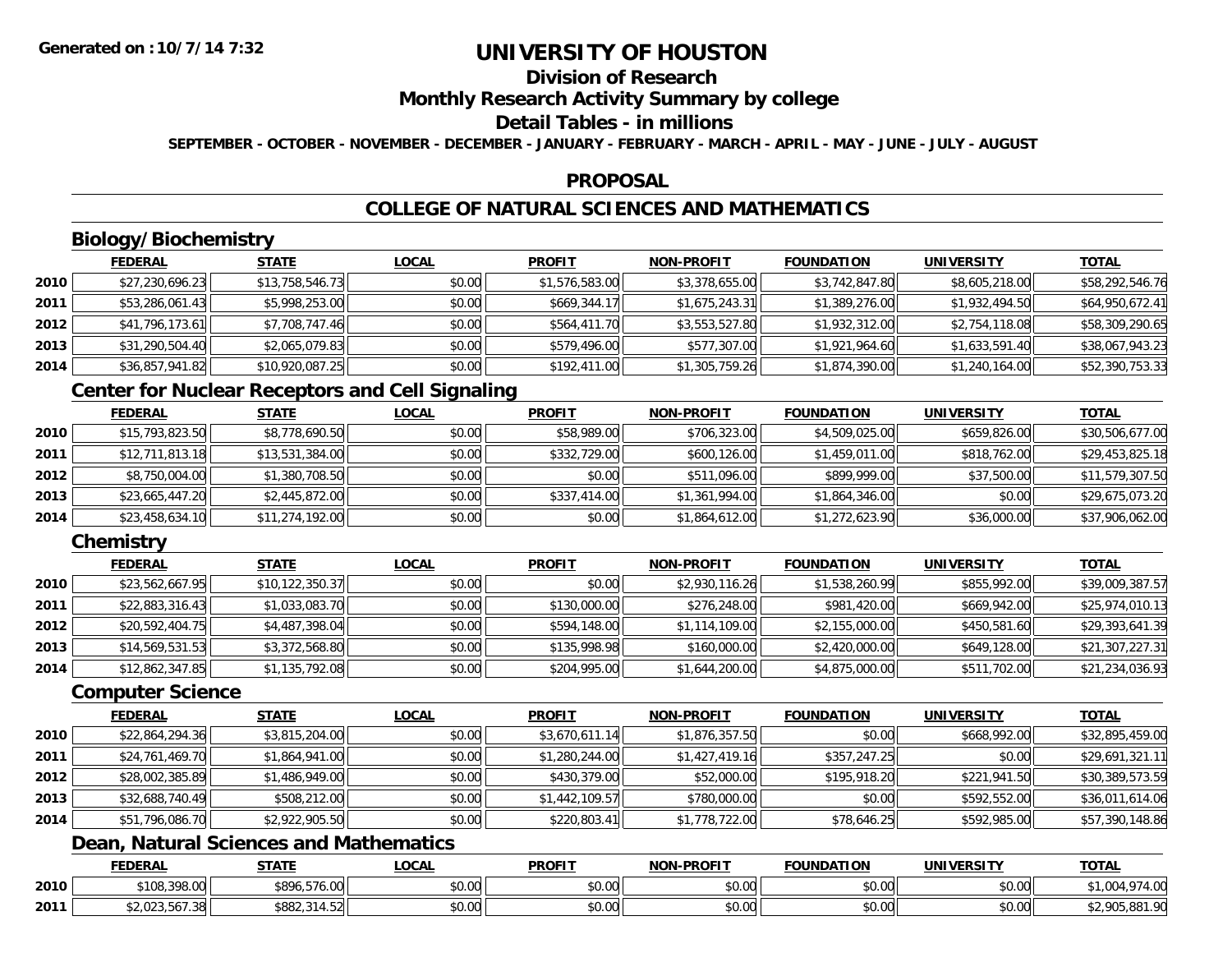# **Division of Research**

#### **Monthly Research Activity Summary by college**

### **Detail Tables - in millions**

**SEPTEMBER - OCTOBER - NOVEMBER - DECEMBER - JANUARY - FEBRUARY - MARCH - APRIL - MAY - JUNE - JULY - AUGUST**

#### **PROPOSAL**

# **COLLEGE OF NATURAL SCIENCES AND MATHEMATICS**

### **Dean, Natural Sciences and Mathematics**

|      | <b>FEDERAL</b>              | <b>CTATE</b><br>- 31 A L        | _OCAL  | <b>PROFIT</b>                  | <b>NON-PROFIT</b>                              | <b>FOUNDATION</b> | <b>UNIVERSITY</b>              | <b>TOTAL</b>           |
|------|-----------------------------|---------------------------------|--------|--------------------------------|------------------------------------------------|-------------------|--------------------------------|------------------------|
| 2012 | 0.1000025<br>9499<br>722.JU | 0000<br>JU.UU                   | \$0.00 | AAA<br>$\sim$                  | 0000<br>pu.uu                                  | 0000<br>JU.UU     | 0000<br>JU.UU                  | 3 O I J<br><b>T.JU</b> |
| 2014 | 1071<br>DJ 24<br>10.00      | $\circ$ $\circ$<br><b>JU.UU</b> | \$0.00 | \$76.007E<br>76.907<br>$\cdot$ | $\mathfrak{g} \cap \mathfrak{g} \cap$<br>DU.UU | 0.00<br>JU.UU     | 01. OO<br>10<br>. 0<br>. . UU" | \$786.064.50           |

### **Earth & Atmospheric Sciences**

|      | <b>FEDERAL</b>  | <u>STATE</u>   | <b>LOCAL</b> | <b>PROFIT</b>  | NON-PROFIT      | <b>FOUNDATION</b> | <b>UNIVERSITY</b> | <u>TOTAL</u>    |
|------|-----------------|----------------|--------------|----------------|-----------------|-------------------|-------------------|-----------------|
| 2010 | \$5,861,307.50  | \$2,782,640.80 | \$0.00       | \$703,609.34   | \$591,664.00    | \$0.00            | \$1,132,394.00    | \$11,071,615.64 |
| 2011 | \$6,743,801.38  | \$990,980.20   | \$0.00       | \$3,663,710.00 | \$15,108,245.18 | \$120,000.00      | \$1,252,133.00    | \$27,878,869.76 |
| 2012 | \$8,427,034.10  | \$789,987.20   | \$0.00       | \$1,161,613.00 | \$151,387.00    | \$150,000.00      | \$505,768.00      | \$11,185,789.30 |
| 2013 | \$9,363,070.00  | \$653,818.00   | \$0.00       | \$1,075,090.07 | \$1,000,951.00  | \$180,000.00      | \$754,110.68      | \$13,027,039.75 |
| 2014 | \$24,406,472.48 | \$1,025,266.24 | \$0.00       | \$547,673.02   | \$355,000.00    | \$245,149.00      | \$2,957,597.84    | \$29,537,158.58 |

# **Institute for Climate and Atmospheric Science**

|      | <b>FEDERAL</b> | <b>STATE</b> | <u>LOCAL</u> | <b>PROFIT</b> | <b>NON-PROFIT</b> | <b>FOUNDATION</b> | <b>UNIVERSITY</b> | <b>TOTAL</b> |
|------|----------------|--------------|--------------|---------------|-------------------|-------------------|-------------------|--------------|
| 2011 | \$0.00         | \$0.00       | \$0.00       | \$0.00        | \$0.00            | \$0.00            | \$0.00            | \$0.00       |
| 2012 | \$0.00         | \$0.00       | \$0.00       | \$0.00        | \$0.00            | \$0.00            | \$0.00            | \$0.00       |
| 2013 | \$0.00         | \$0.00       | \$0.00       | \$0.00        | \$0.00            | \$0.00            | \$0.00            | \$0.00       |
| 2014 | \$0.00         | \$0.00       | \$0.00       | \$0.00        | \$0.00            | \$0.00            | \$0.00            | \$0.00       |

#### **Mathematics**

|      | <u>FEDERAL</u> | <b>STATE</b>   | <b>LOCAL</b> | <b>PROFIT</b> | <b>NON-PROFIT</b> | <b>FOUNDATION</b> | <b>UNIVERSITY</b> | <u>TOTAL</u>    |
|------|----------------|----------------|--------------|---------------|-------------------|-------------------|-------------------|-----------------|
| 2010 | \$9,378,726.00 | \$1,643,473.00 | \$0.00       | \$604,786.50  | \$634,691.50      | \$80,000.00       | \$156,111.00      | \$12,497,788.00 |
| 2011 | \$8,055,564.66 | \$784,756.00   | \$9,700.00   | \$329,690.00  | \$48,424.00       | \$115,000.00      | \$74,383.00       | \$9,417,517.66  |
| 2012 | \$5,557,573.26 | \$264,163.50   | \$0.00       | \$210,000.00  | \$167,808.00      | \$222,725.00      | \$710,825.00      | \$7,133,094.76  |
| 2013 | \$6,865,591.05 | \$0.00         | \$0.00       | \$169,348.17  | \$0.00            | \$106,456.00      | \$0.00            | \$7,141,395.22  |
| 2014 | \$9,854,406.37 | \$0.00         | \$0.00       | \$90,000.00   | \$375,000.00      | \$192,924.00      | \$85,112.00       | \$10,597,442.37 |

**Physics**

|       | <u>FEDERAL</u>   | <b>STATE</b>     | <b>LOCAL</b> | <b>PROFIT</b>   | <b>NON-PROFIT</b> | <b>FOUNDATION</b> | <b>UNIVERSITY</b> | <u>TOTAL</u>       |
|-------|------------------|------------------|--------------|-----------------|-------------------|-------------------|-------------------|--------------------|
| 2010  | \$37,282,961.98  | \$3,398,850.00   | \$8,000.00   | \$2,401,703.50  | \$3,707,957.74    | \$945,990.21      | \$126,160.00      | \$47,871,623.43    |
| 2011  | \$21,159,644.01  | \$506,397.30     | \$6,000.00   | \$1,977,077.00  | \$3,153,209.20    | \$778,356.00      | \$0.00            | \$27,580,683.51    |
| 2012  | \$16,555,782.85  | \$594,016.00     | \$0.00       | \$4,056,187.00  | \$758,660.00      | \$1,513,628.30    | \$1,149,515.00    | \$24,627,789.15    |
| 2013  | \$44,408,158.52  | \$277,044.50     | \$0.00       | \$1,021,339.00  | \$2,397,164.60    | \$1,035,000.00    | \$2,616,131.00    | \$51,754,837.62    |
| 2014  | \$36,398,896.77  | \$3,594,325.66   | \$0.00       | \$474,111.50    | \$1,045,500.00    | \$1,023,646.25    | \$4,991,292.00    | \$47,527,772.18    |
| Total | \$782,900,199.93 | \$127.695.574.68 | \$23,700.00  | \$31,096,924.57 | \$57,069,477.51   | \$40,176,162.75   | \$39.627.203.60   | \$1,078,589,243.04 |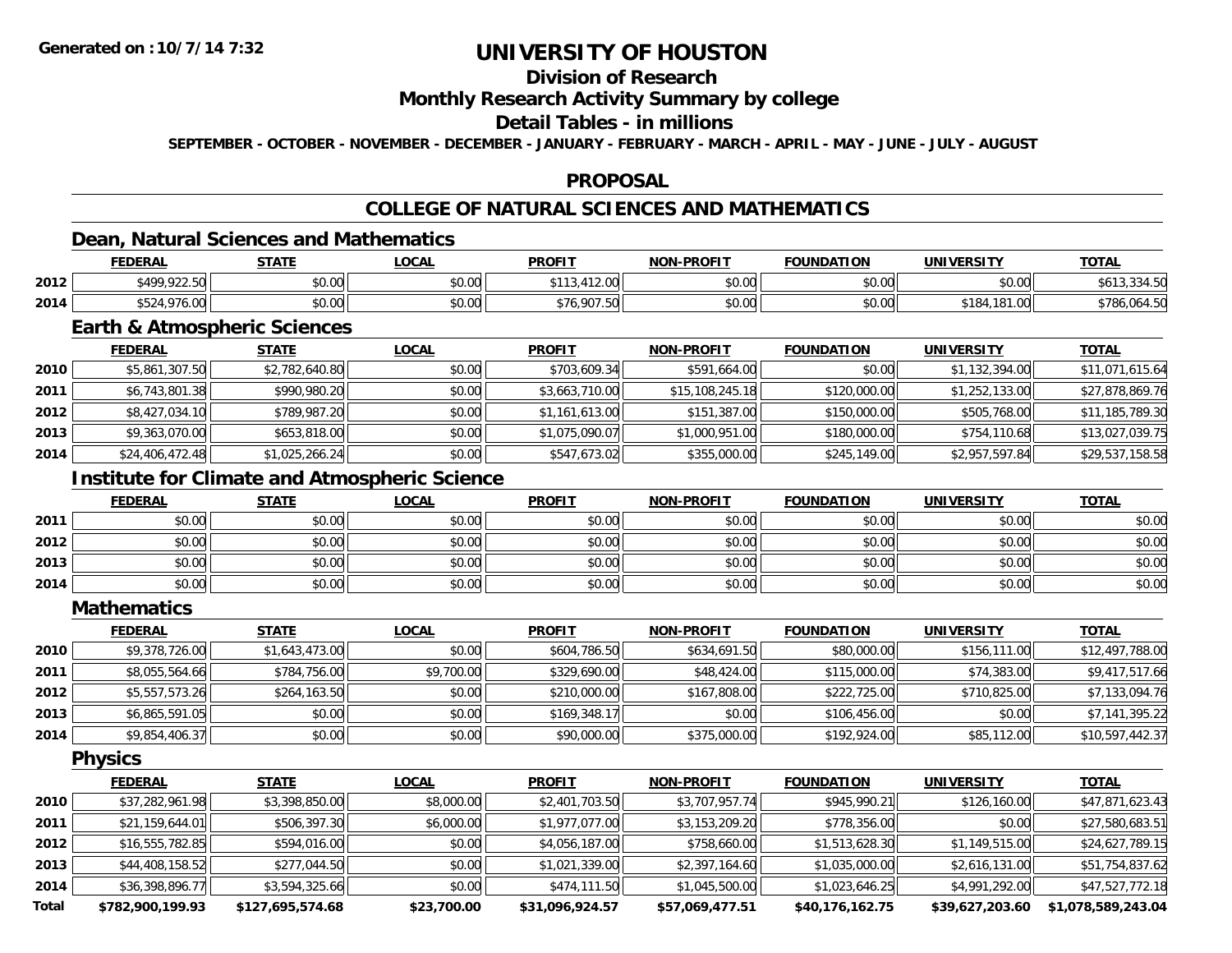# **Division of Research**

### **Monthly Research Activity Summary by college**

#### **Detail Tables - in millions**

**SEPTEMBER - OCTOBER - NOVEMBER - DECEMBER - JANUARY - FEBRUARY - MARCH - APRIL - MAY - JUNE - JULY - AUGUST**

#### **PROPOSAL**

#### **COLLEGE OF OPTOMETRY**

# **Optometry, Community**

|       | <b>FEDERAL</b>  | <b>STATE</b>   | <b>LOCAL</b> | <b>PROFIT</b>  | <b>NON-PROFIT</b> | <b>FOUNDATION</b> | <b>UNIVERSITY</b> | <u>TOTAL</u>    |
|-------|-----------------|----------------|--------------|----------------|-------------------|-------------------|-------------------|-----------------|
| 2010  | \$8,809,298.10  | \$1,132,859.00 | \$0.00       | \$581,687.40   | \$50,027.00       | \$0.00            | \$1,421,644.50    | \$11,995,516.00 |
| 2011  | \$18,170,240.25 | \$62,945.00    | \$0.00       | \$1,645,824.12 | \$338,578.00      | \$239,995.00      | \$546,158.00      | \$21,003,740.37 |
| 2012  | \$15,365,584.24 | \$140,433.12   | \$0.00       | \$718,097.50   | \$388,952.00      | \$0.00            | \$1,257,311.00    | \$17,870,377.86 |
| 2013  | \$14,334,999.00 | \$65,683.12    | \$0.00       | \$1,676,627.52 | \$6,300.00        | \$25,000.00       | \$752,931.00      | \$16,861,540.64 |
| 2014  | \$9,545,689.05  | \$10,989.00    | \$0.00       | \$1,017,073.32 | \$49,900.00       | \$60,000.00       | \$349,349.00      | \$11,033,000.37 |
| Total | \$66,225,810.64 | \$1,412,909.24 | \$0.00       | \$5,639,309.86 | \$833,757.00      | \$324,995.00      | \$4,327,393.50    | \$78,764,175.24 |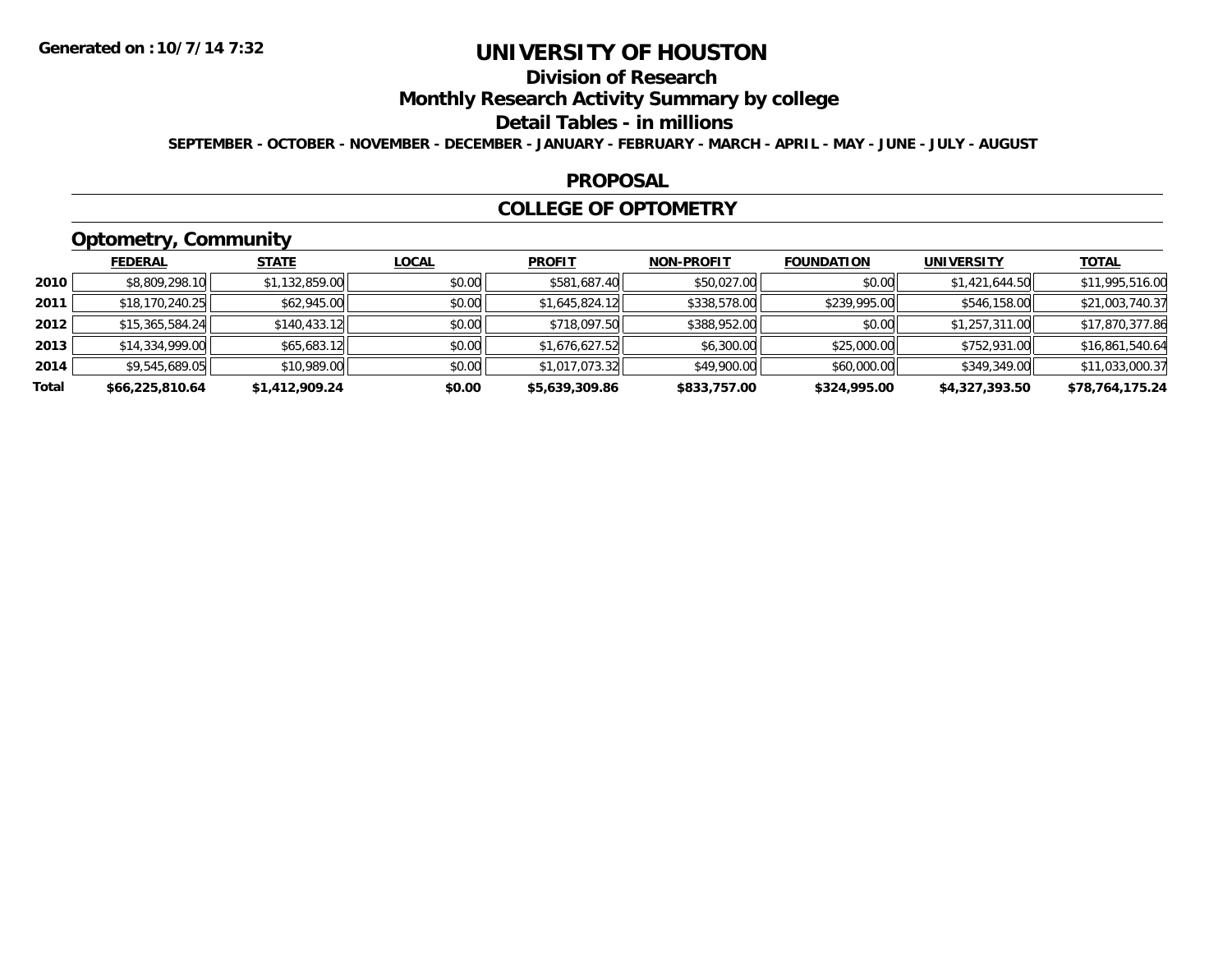# **Division of Research**

### **Monthly Research Activity Summary by college**

### **Detail Tables - in millions**

**SEPTEMBER - OCTOBER - NOVEMBER - DECEMBER - JANUARY - FEBRUARY - MARCH - APRIL - MAY - JUNE - JULY - AUGUST**

#### **PROPOSAL**

### **COLLEGE OF PHARMACY**

### **Center for Experimental Therapeutics and Pharmacoi**

|      | <b>FEDERAL</b> | <b>STATE</b> | <u>LOCAL</u> | <b>PROFIT</b> | NON-PROFIT | <b>FOUNDATION</b> | <b>UNIVERSITY</b> | <b>TOTAL</b> |
|------|----------------|--------------|--------------|---------------|------------|-------------------|-------------------|--------------|
| 2011 | \$0.00         | \$0.00       | \$0.00       | \$0.00        | \$0.00     | \$0.00            | \$0.00            | \$0.00       |
| 2012 | \$0.00         | \$0.00       | \$0.00       | \$0.00        | \$0.00     | \$0.00            | \$0.00            | \$0.00       |
| 2013 | \$0.00         | \$0.00       | \$0.00       | \$0.00        | \$0.00     | \$0.00            | \$0.00            | \$0.00       |
| 2014 | \$0.00         | \$0.00       | \$0.00       | \$0.00        | \$0.00     | \$0.00            | \$0.00            | \$0.00       |

#### **Clinical Sciences and Administration**

|      | <b>FEDERAL</b>  | <b>STATE</b>   | <u>LOCAL</u> | <b>PROFIT</b>  | <b>NON-PROFIT</b> | <b>FOUNDATION</b> | UNIVERSITY   | <b>TOTAL</b>    |
|------|-----------------|----------------|--------------|----------------|-------------------|-------------------|--------------|-----------------|
| 2010 | \$5,629,756.08  | \$521,897.80   | \$0.00       | \$1,238,523.47 | \$884,410.00      | \$5,000.00        | \$949,432.00 | \$9,229,019.35  |
| 2011 | \$10,755,846.06 | \$11,000.00    | \$530,487.50 | \$528,749.80   | \$416,854.50      | \$170,340.00      | \$710,769.35 | \$13,124,047.21 |
| 2012 | \$5,457,342.84  | \$65,047.00    | \$247,391,00 | \$769,780.00   | \$151,000.00      | \$200,130,00      | \$919,265.12 | \$7,809,955.96  |
| 2013 | \$13,204,491.29 | \$153,286.00   | \$144,311.00 | \$1,029,607.00 | \$660,000.00      | \$0.00            | \$528,418.00 | \$15,720,113.29 |
| 2014 | \$10,015,701.97 | \$1,474,647.00 | \$0.00       | \$632,661.25   | \$724,625.00      | \$0.00            | \$0.00       | \$12,847,635.22 |

### **Dean, Pharmacy**

|      | <b>FEDERAL</b> | <b>STATE</b> | <b>LOCAL</b> | <b>PROFIT</b> | <b>NON-PROFIT</b> | <b>FOUNDATION</b> | <b>UNIVERSITY</b> | <b>TOTAL</b> |
|------|----------------|--------------|--------------|---------------|-------------------|-------------------|-------------------|--------------|
| 2010 | \$0.00         | \$0.00       | \$0.00       | \$0.00        | \$0.00            | \$0.00            | \$0.00            | \$0.00       |
| 2011 | \$0.00         | \$0.00       | \$9,762.50   | \$0.00        | \$0.00            | \$0.00            | \$0.00            | \$9,762.50   |
| 2012 | \$0.00         | \$0.00       | \$0.00       | \$0.00        | \$0.00            | \$0.00            | \$0.00            | \$0.00       |
| 2013 | \$0.00         | \$0.00       | \$0.00       | \$0.00        | \$0.00            | \$0.00            | \$154,590.00      | \$154,590.00 |

### **Pharmacological and Pharmaceutical Sciences**

|       | <b>FEDERAL</b>   | <u>STATE</u>    | <b>LOCAL</b> | <b>PROFIT</b>  | <b>NON-PROFIT</b> | <b>FOUNDATION</b> | <b>UNIVERSITY</b> | <b>TOTAL</b>     |
|-------|------------------|-----------------|--------------|----------------|-------------------|-------------------|-------------------|------------------|
| 2010  | \$27,705,559.64  | \$7,460,115.20  | \$0.00       | \$71,200.00    | \$2,955,560.00    | \$406,178.00      | \$1,024,092.00    | \$39,622,704.84  |
| 2011  | \$36,083,799.94  | \$1,049,997.00  | \$0.00       | \$156,337.00   | \$2,214,669.50    | \$1,436,265.00    | \$1,347,334.15    | \$42,288,402.59  |
| 2012  | \$39,951,344.12  | \$509,889.00    | \$0.00       | \$282,500.00   | \$3,881,982.20    | \$203,976.00      | \$3,718,110.00    | \$48,547,801.32  |
| 2013  | \$30,783,904.84  | \$720,362.00    | \$0.00       | \$421,989.00   | \$1,654,608.00    | \$944,000.00      | \$3,262,893.00    | \$37,787,756.84  |
| 2014  | \$21,174,417.26  | \$130,035.00    | \$0.00       | \$933,706.75   | \$944,890.00      | \$173,919.90      | \$2,576,920.00    | \$25,933,888.91  |
| Total | \$200,762,164.04 | \$12,096,276.00 | \$931,952.00 | \$6,065,054.27 | \$14,488,599.20   | \$3,539,808.90    | \$15,191,823.62   | \$253,075,678.03 |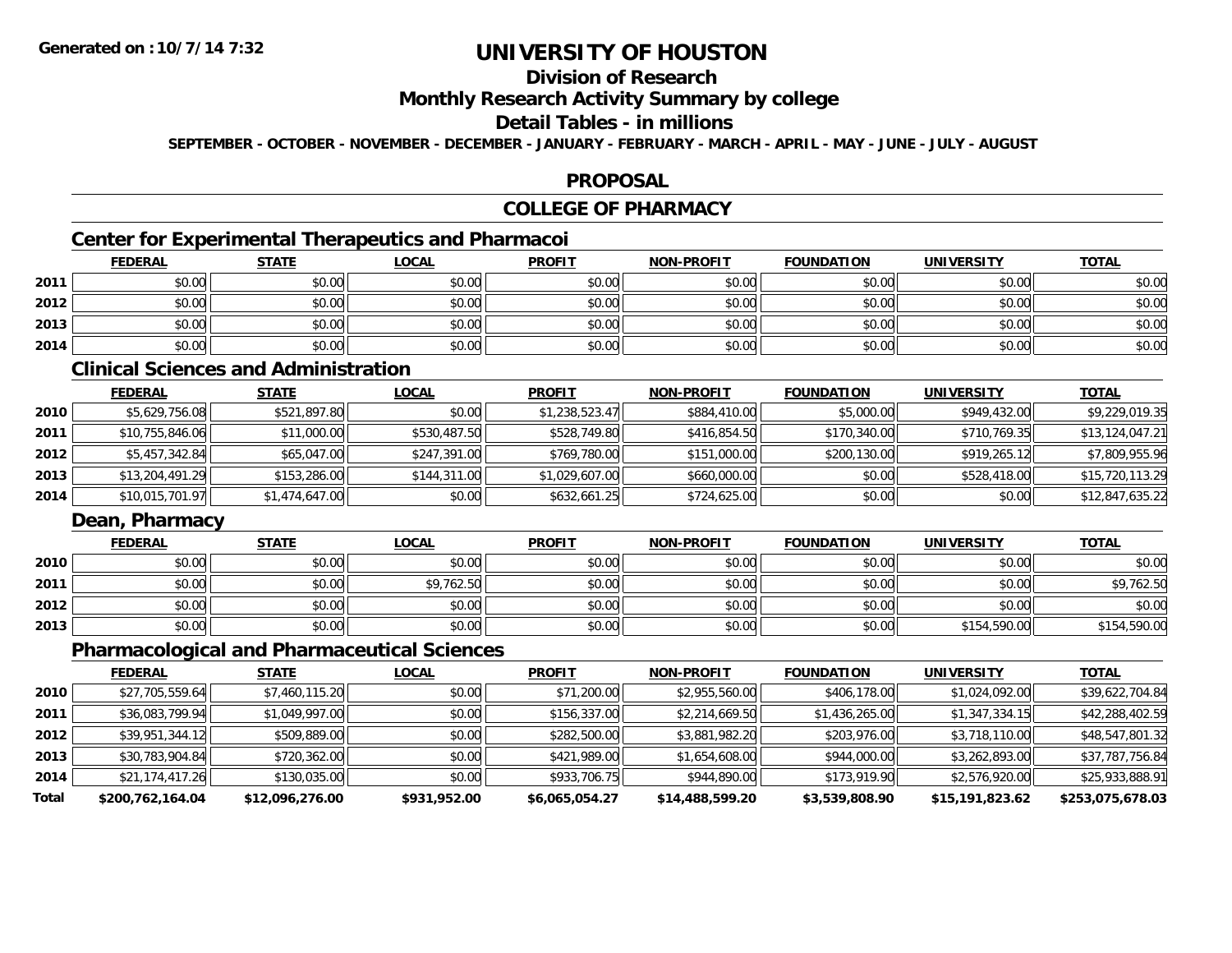**2012**

**2013**

# **UNIVERSITY OF HOUSTON**

# **Division of Research**

### **Monthly Research Activity Summary by college**

#### **Detail Tables - in millions**

**SEPTEMBER - OCTOBER - NOVEMBER - DECEMBER - JANUARY - FEBRUARY - MARCH - APRIL - MAY - JUNE - JULY - AUGUST**

### **PROPOSAL**

# **COLLEGE OF TECHNOLOGY**

|      |                                               |                |              | COLLLOL OF TLUTHVOLOUT |                   |                   |                   |                 |
|------|-----------------------------------------------|----------------|--------------|------------------------|-------------------|-------------------|-------------------|-----------------|
|      | <b>Center for Technology Literacy</b>         |                |              |                        |                   |                   |                   |                 |
|      | <b>FEDERAL</b>                                | <b>STATE</b>   | <b>LOCAL</b> | <b>PROFIT</b>          | <b>NON-PROFIT</b> | <b>FOUNDATION</b> | <b>UNIVERSITY</b> | <b>TOTAL</b>    |
| 2010 | \$2,499,903.90                                | \$0.00         | \$0.00       | \$0.00                 | \$376,947.50      | \$0.00            | \$0.00            | \$2,876,851.40  |
| 2011 | \$59,903.20                                   | \$0.00         | \$0.00       | \$230,106.00           | \$0.00            | \$0.00            | \$0.00            | \$290,009.20    |
| 2012 | \$0.00                                        | \$111,690.00   | \$0.00       | \$0.00                 | \$0.00            | \$0.00            | \$0.00            | \$111,690.00    |
| 2013 | \$0.00                                        | \$1,151,750.80 | \$752,766.65 | \$0.00                 | \$0.00            | \$0.00            | \$0.00            | \$1,904,517.45  |
| 2014 | \$1,157,759.32                                | \$931,847.00   | \$0.00       | \$0.00                 | \$0.00            | \$62,917.00       | \$0.00            | \$2,152,523.32  |
|      | <b>Construction Management</b>                |                |              |                        |                   |                   |                   |                 |
|      | <b>FEDERAL</b>                                | <b>STATE</b>   | <b>LOCAL</b> | <b>PROFIT</b>          | <b>NON-PROFIT</b> | <b>FOUNDATION</b> | <b>UNIVERSITY</b> | <b>TOTAL</b>    |
| 2012 | \$0.00                                        | \$515,515.80   | \$0.00       | \$0.00                 | \$0.00            | \$44,810.00       | \$0.00            | \$560,325.80    |
| 2013 | \$0.00                                        | \$231,436.00   | \$0.00       | \$0.00                 | \$0.00            | \$0.00            | \$50,633.00       | \$282,069.00    |
| 2014 | \$1,159,901.60                                | \$59,950.00    | \$0.00       | \$0.00                 | \$0.00            | \$0.00            | \$0.00            | \$1,219,851.60  |
|      | Dean, Technology                              |                |              |                        |                   |                   |                   |                 |
|      | <b>FEDERAL</b>                                | <b>STATE</b>   | <b>LOCAL</b> | <b>PROFIT</b>          | <b>NON-PROFIT</b> | <b>FOUNDATION</b> | <b>UNIVERSITY</b> | <b>TOTAL</b>    |
| 2010 | \$0.00                                        | \$1,460,115.00 | \$0.00       | \$0.00                 | \$0.00            | \$0.00            | \$0.00            | \$1,460,115.00  |
| 2011 | \$501,908.50                                  | \$1,185,600.00 | \$0.00       | \$0.00                 | \$0.00            | \$0.00            | \$31,415.00       | \$1,718,923.50  |
| 2012 | \$514,128.64                                  | \$342,089.00   | \$0.00       | \$0.00                 | \$100,000.00      | \$0.00            | \$0.00            | \$956,217.64    |
| 2013 | \$510,234.00                                  | \$0.00         | \$0.00       | \$0.00                 | \$20,000.00       | \$0.00            | \$0.00            | \$530,234.00    |
| 2014 | \$1,137,812.70                                | \$0.00         | \$0.00       | \$0.00                 | \$0.00            | \$0.00            | \$0.00            | \$1,137,812.70  |
|      | <b>Engineering Technology</b>                 |                |              |                        |                   |                   |                   |                 |
|      | <b>FEDERAL</b>                                | <b>STATE</b>   | <b>LOCAL</b> | <b>PROFIT</b>          | <b>NON-PROFIT</b> | <b>FOUNDATION</b> | <b>UNIVERSITY</b> | <b>TOTAL</b>    |
| 2010 | \$8,820,489.55                                | \$3,463,067.00 | \$0.00       | \$89,928.00            | \$566,570.00      | \$41,690.20       | \$366,565.92      | \$13,348,310.67 |
| 2011 | \$5,379,123.88                                | \$1,466,429.00 | \$0.00       | \$134,702.00           | \$1,132,124.58    | \$214,335.70      | \$68,025.50       | \$8,394,740.66  |
| 2012 | \$7,022,789.75                                | \$123,310.20   | \$0.00       | \$120,000.00           | \$269,852.00      | \$150,000.00      | \$624,509.00      | \$8,310,460.95  |
| 2013 | \$6,583,817.30                                | \$0.00         | \$0.00       | \$804,456.33           | \$322,690.00      | \$179,046.00      | \$3,746,730.00    | \$11,636,739.63 |
| 2014 | \$21,608,638.31                               | \$968,337.28   | \$0.00       | \$57,800.00            | \$762,573.75      | \$454,375.50      | \$287,927.80      | \$24,139,652.64 |
|      | <b>Human Development and Consumer Science</b> |                |              |                        |                   |                   |                   |                 |
|      | <b>FEDERAL</b>                                | <b>STATE</b>   | <b>LOCAL</b> | <b>PROFIT</b>          | <b>NON-PROFIT</b> | <b>FOUNDATION</b> | <b>UNIVERSITY</b> | <b>TOTAL</b>    |
| 2010 | \$1,155,242.75                                | \$0.00         | \$0.00       | \$75,704.00            | \$0.00            | \$66,442.00       | \$0.00            | \$1,297,388.75  |
| 2011 | \$115,500.00                                  | \$0.00         | \$0.00       | \$0.00                 | \$0.00            | \$0.00            | \$0.00            | \$115,500.00    |

2 | \$898,718.00|| \$46,549.08|| \$0.00|| \$0.00|| \$0.00|| \$0.00|| \$0.00|| \$0.00|| \$0.00|| \$0.00|| \$945,267.08

\$119,995.20 \$0.00 \$224,965.35 \$0.00 \$0.00 \$0.00 \$0.00 \$344,960.55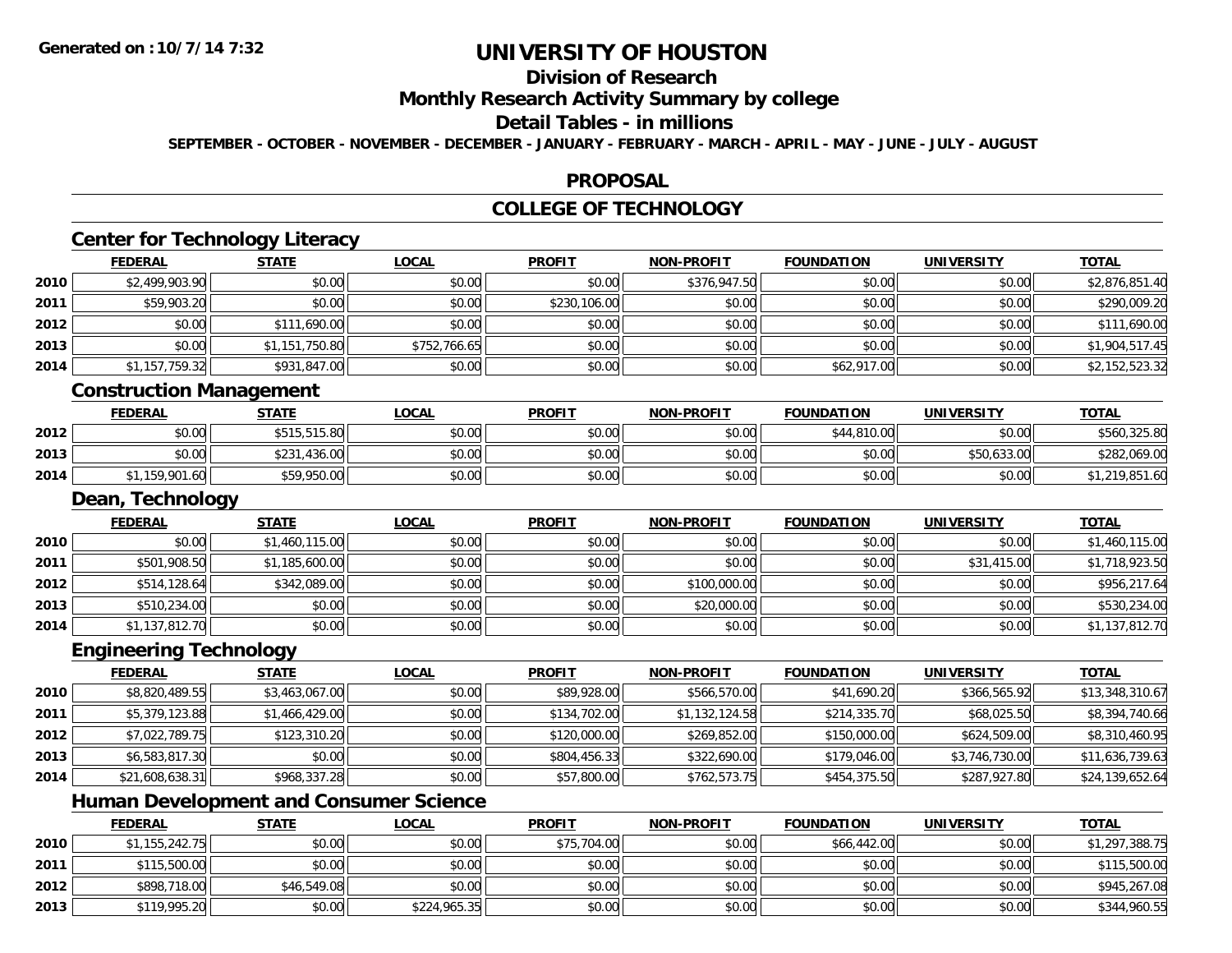# **Division of Research**

### **Monthly Research Activity Summary by college**

#### **Detail Tables - in millions**

**SEPTEMBER - OCTOBER - NOVEMBER - DECEMBER - JANUARY - FEBRUARY - MARCH - APRIL - MAY - JUNE - JULY - AUGUST**

#### **PROPOSAL**

#### **COLLEGE OF TECHNOLOGY**

### **Human Development and Consumer Science**

|      | <b>FEDERAL</b> | <b>STATE</b>                                  | <b>LOCAL</b> | <b>PROFIT</b>  | <b>NON-PROFIT</b> | <b>FOUNDATION</b> | <b>UNIVERSITY</b> | <b>TOTAL</b>    |
|------|----------------|-----------------------------------------------|--------------|----------------|-------------------|-------------------|-------------------|-----------------|
| 2014 | \$865,098.80   | \$0.00                                        | \$0.00       | \$0.00         | \$0.00            | \$336,990.00      | \$0.00            | \$1,202,088.80  |
|      |                | <b>Information &amp; Logistics Technology</b> |              |                |                   |                   |                   |                 |
|      | <b>FEDERAL</b> | <b>STATE</b>                                  | <b>LOCAL</b> | <b>PROFIT</b>  | <b>NON-PROFIT</b> | <b>FOUNDATION</b> | <b>UNIVERSITY</b> | <b>TOTAL</b>    |
| 2010 | \$7,830,173.00 | \$200,000.00                                  | \$0.00       | \$6,377,367.00 | \$306,447.50      | \$19,999.00       | \$0.00            | \$14,733,986.50 |
| 2011 | \$4,048,700.90 | \$31,800.00                                   | \$0.00       | \$0.00         | \$0.00            | \$0.00            | \$0.00            | \$4,080,500.90  |
| 2012 | \$15,784.60    | \$81,029.88                                   | \$0.00       | \$141,250.00   | \$50,000.00       | \$0.00            | \$111,934.00      | \$399,998.48    |
| 2013 | \$348,075.00   | \$0.00                                        | \$0.00       | \$0.00         | \$50,000.00       | \$0.00            | \$0.00            | \$398,075.00    |
| 2014 | \$7,972,451.34 | \$0.00                                        | \$0.00       | \$0.00         | \$87,500.00       | \$0.00            | \$0.00            | \$8,059,951.34  |
|      | –              | $\blacksquare$                                |              |                |                   |                   |                   |                 |

#### **Texas Manufacturing Assistance Center**

|       | <b>FEDERAL</b>  | <b>STATE</b>    | <b>LOCAL</b> | <b>PROFIT</b>  | <b>NON-PROFIT</b> | <b>FOUNDATION</b> | <b>UNIVERSITY</b> | <b>TOTAL</b>     |
|-------|-----------------|-----------------|--------------|----------------|-------------------|-------------------|-------------------|------------------|
| 2010  | \$0.00          | \$0.00          | \$0.00       | \$0.00         | \$0.00            | \$0.00            | \$0.00            | \$0.00           |
| 2011  | \$0.00          | \$0.00          | \$0.00       | \$0.00         | \$0.00            | \$0.00            | \$0.00            | \$0.00           |
| 2012  | \$0.00          | \$0.00          | \$0.00       | \$0.00         | \$0.00            | \$0.00            | \$0.00            | \$0.00           |
| 2013  | \$0.00          | \$0.00          | \$0.00       | \$0.00         | \$0.00            | \$0.00            | \$0.00            | \$0.00           |
| 2014  | \$0.00          | \$0.00          | \$0.00       | \$0.00         | \$0.00            | \$0.00            | \$0.00            | \$0.00           |
| Total | \$80,326,150.23 | \$12,370,516.04 | \$977,732.00 | \$8,031,313.33 | \$4,044,705.33    | \$1,570,605.40    | \$5,287,740.22    | \$112,608,762.55 |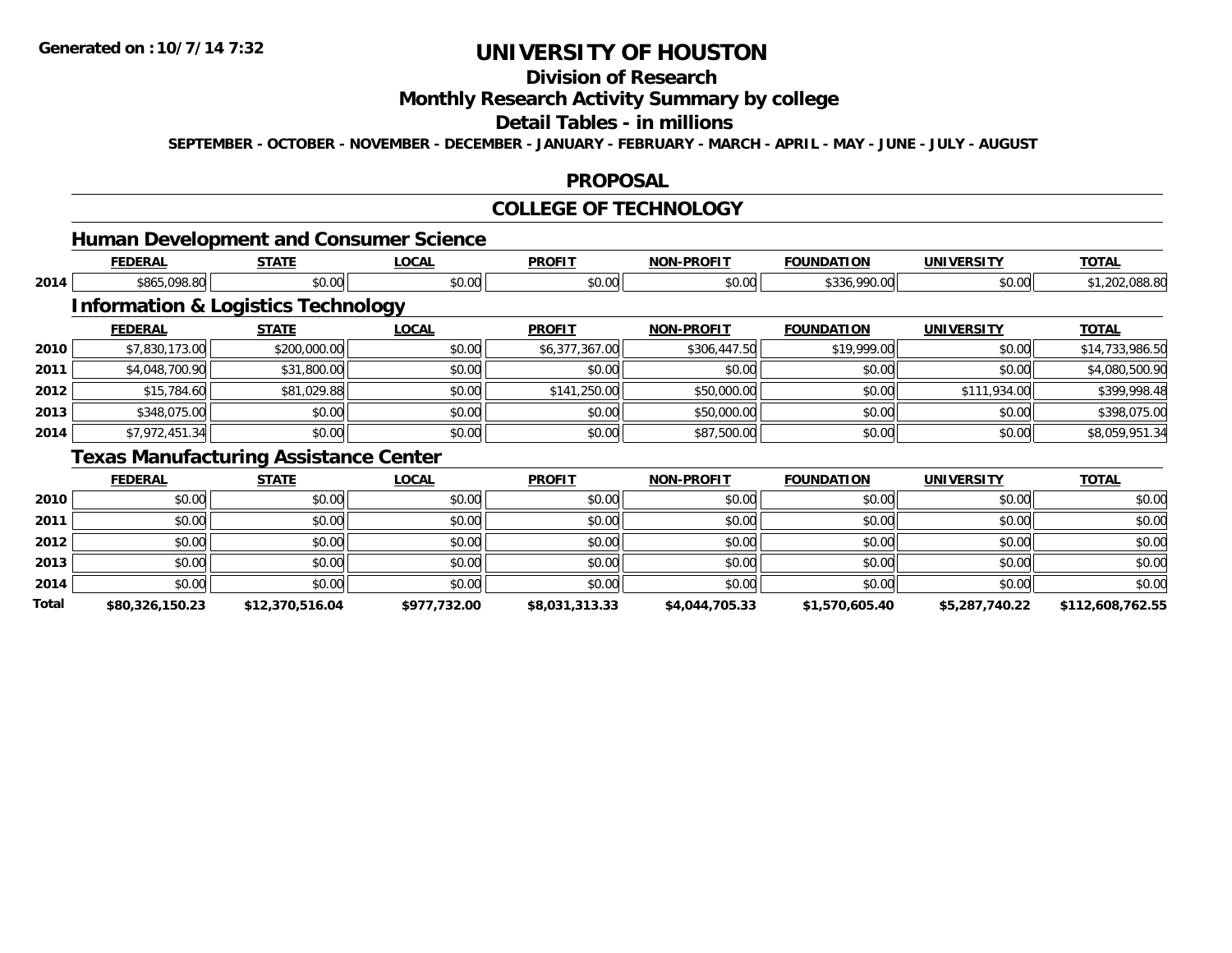# **Division of Research**

### **Monthly Research Activity Summary by college**

#### **Detail Tables - in millions**

**SEPTEMBER - OCTOBER - NOVEMBER - DECEMBER - JANUARY - FEBRUARY - MARCH - APRIL - MAY - JUNE - JULY - AUGUST**

#### **PROPOSAL**

# **CULLEN COLLEGE OF ENGINEERING**

# **Biomedical Engineering**

|        | <b>Biomedical Engineering</b> |                |              |               |                   |                   |                   |                 |  |  |  |
|--------|-------------------------------|----------------|--------------|---------------|-------------------|-------------------|-------------------|-----------------|--|--|--|
|        | <b>FEDERAL</b>                | <b>STATE</b>   | <b>LOCAL</b> | <b>PROFIT</b> | <b>NON-PROFIT</b> | <b>FOUNDATION</b> | <b>UNIVERSITY</b> | <b>TOTAL</b>    |  |  |  |
| ا 2010 | \$2,917,406.23                | \$200,000.00   | \$0.00       | \$0.00        | \$525,000.00      | \$0.00            | \$206,250.00      | \$3,848,656.23  |  |  |  |
| 2011   | \$7,771,469.95                | \$0.00         | \$0.00       | \$0.00        | \$0.00            | \$0.00            | \$1,383,750.00    | \$9,155,219.95  |  |  |  |
| 2012   | \$15,008,613.10               | \$872,750.00   | \$0.00       | \$185,731.00  | \$0.00            | \$0.00            | \$1,403,125.00    | \$17,470,219.10 |  |  |  |
| 2013   | \$15,380,658.08               | \$202,500.00   | \$0.00       | \$66,477.00   | \$622,000.00      | \$495,836.34      | \$921,081.00      | \$17,688,552.42 |  |  |  |
| 2014   | \$62,716,089.78               | \$1,017,982.00 | \$0.00       | \$664,412.00  | \$1,171,364.00    | \$829,250.00      | \$4,115,133.00    | \$70,514,230.78 |  |  |  |
|        |                               |                |              |               |                   |                   |                   |                 |  |  |  |

### **Center for Innovative Grouting Materials and Tech**

|      | <b>FEDERAL</b> | <b>STATE</b>   | <u>LOCAL</u>  | <b>PROFIT</b>                                        | <b>NON-PROFIT</b> | <b>FOUNDATION</b> | UNIVERSITY | <b>TOTAL</b> |
|------|----------------|----------------|---------------|------------------------------------------------------|-------------------|-------------------|------------|--------------|
| 2010 | 0000<br>DU.UU  | \$0.00         | 0000<br>JU.UU | ≮∩ ∩∩<br><b>SU.UU</b>                                | \$0.00            | \$0.00            | \$0.00     | \$0.00       |
| 2011 | \$0.00         | ≮N UU<br>PU.UU | \$0.00        | $\mathsf{A}\cap\mathsf{A}\cap\mathsf{A}$<br>$-40.06$ | \$0.00            | \$0.00            | \$0.00     | \$0.00       |
| 2012 | \$0.00         | \$0.00         | \$0.00        | ≮N UU<br><b>SU.UU</b>                                | \$0.00            | \$0.00            | \$0.00     | \$0.00       |

#### **Chemical Engineering**

|      | <b>FEDERAL</b>  | <b>STATE</b>   | <u>LOCAL</u> | <b>PROFIT</b>  | <b>NON-PROFIT</b> | <b>FOUNDATION</b> | UNIVERSITY     | <b>TOTAL</b>    |
|------|-----------------|----------------|--------------|----------------|-------------------|-------------------|----------------|-----------------|
| 2010 | \$16,338,033.41 | \$5,145,941.50 | \$94,400.00  | \$1,642,146.43 | \$475,000.00      | \$704,140.00      | \$1,210,315.00 | \$25,609,976.34 |
| 2011 | \$23,187,501.50 | \$964,512.00   | \$153,000.00 | \$5,726,394.61 | \$7,648,527.76    | \$1,180,847.50    | \$795,167,00   | \$39,655,950.37 |
| 2012 | \$15,617,453.01 | \$4,490,373.60 | \$0.00       | \$2,692,251.30 | \$1,493,238.75    | \$3,282,448.00    | \$1,338,226.60 | \$28,913,991.26 |
| 2013 | \$20,362,553.91 | \$2,431,023.90 | \$0.00       | \$5,358,486.00 | \$1,523,550.00    | \$1,878,668.40    | \$4,255,434.60 | \$35,809,716.81 |
| 2014 | \$22,192,538.76 | \$4,091,318.80 | \$0.00       | \$4,993,403.00 | \$0.00            | \$3,939,528.20    | \$928,470.00   | \$36,145,258.76 |

#### **Civil Engineering**

|      | <b>FEDERAL</b>    | <b>STATE</b>   | <b>LOCAL</b> | <b>PROFIT</b>  | NON-PROFIT      | <b>FOUNDATION</b> | <b>UNIVERSITY</b> | <u>TOTAL</u>    |
|------|-------------------|----------------|--------------|----------------|-----------------|-------------------|-------------------|-----------------|
| 2010 | \$11,982,581.00   | \$4,454,363.00 | \$0.00       | \$311,581.00   | \$260,171.00    | \$0.00            | \$3,087,108.00    | \$20,095,804.00 |
| 2011 | \$26,364,130.05   | \$4,303,984.20 | \$100,000.00 | \$281,050.00   | \$13,190,362.80 | \$274,006.75      | \$931,819.00      | \$45,445,352.80 |
| 2012 | \$9,837,514.75    | \$2,489,252.60 | \$0.00       | \$2,263,602.90 | \$3,557,003.50  | \$701,202.70      | \$2,552,136.00    | \$21,400,712.45 |
| 2013 | \$15, 124, 713.08 | \$2,631,676.80 | \$0.00       | \$633,602.40   | \$1,318,473.40  | \$2,985,570.00    | \$3,036,489.00    | \$25,730,524.68 |
| 2014 | \$33,425,272.66   | \$2,565,081.84 | \$0.00       | \$408,850.00   | \$185,000.00    | \$3,700,738.54    | \$1,260,579.00    | \$41,545,522.04 |

### **Composites Engineering and Applications Center**

|      | <b>FEDERAL</b>         | <u>STATE</u> | <u>LOCAL</u> | <b>PROFIT</b> | <b>NON-PROFIT</b> | <b>FOUNDATION</b> | UNIVERSITY | <b>TOTAL</b> |
|------|------------------------|--------------|--------------|---------------|-------------------|-------------------|------------|--------------|
| 2010 | \$0.00                 | \$0.00       | \$0.00       | \$0.00        | \$0.00            | \$0.00            | \$0.00     | \$0.00       |
|      | Dean,<br>, Engineering |              |              |               |                   |                   |            |              |
|      | <b>FEDERAL</b>         | <u>STATE</u> | <u>LOCAL</u> | <b>PROFIT</b> | <b>NON-PROFIT</b> | <b>FOUNDATION</b> | UNIVERSITY | <b>TOTAL</b> |
| 2010 | \$0.00                 | \$0.00       | \$0.00       | \$0.00        | \$0.00            | \$12,465.50       | \$0.00     | \$12,465.50  |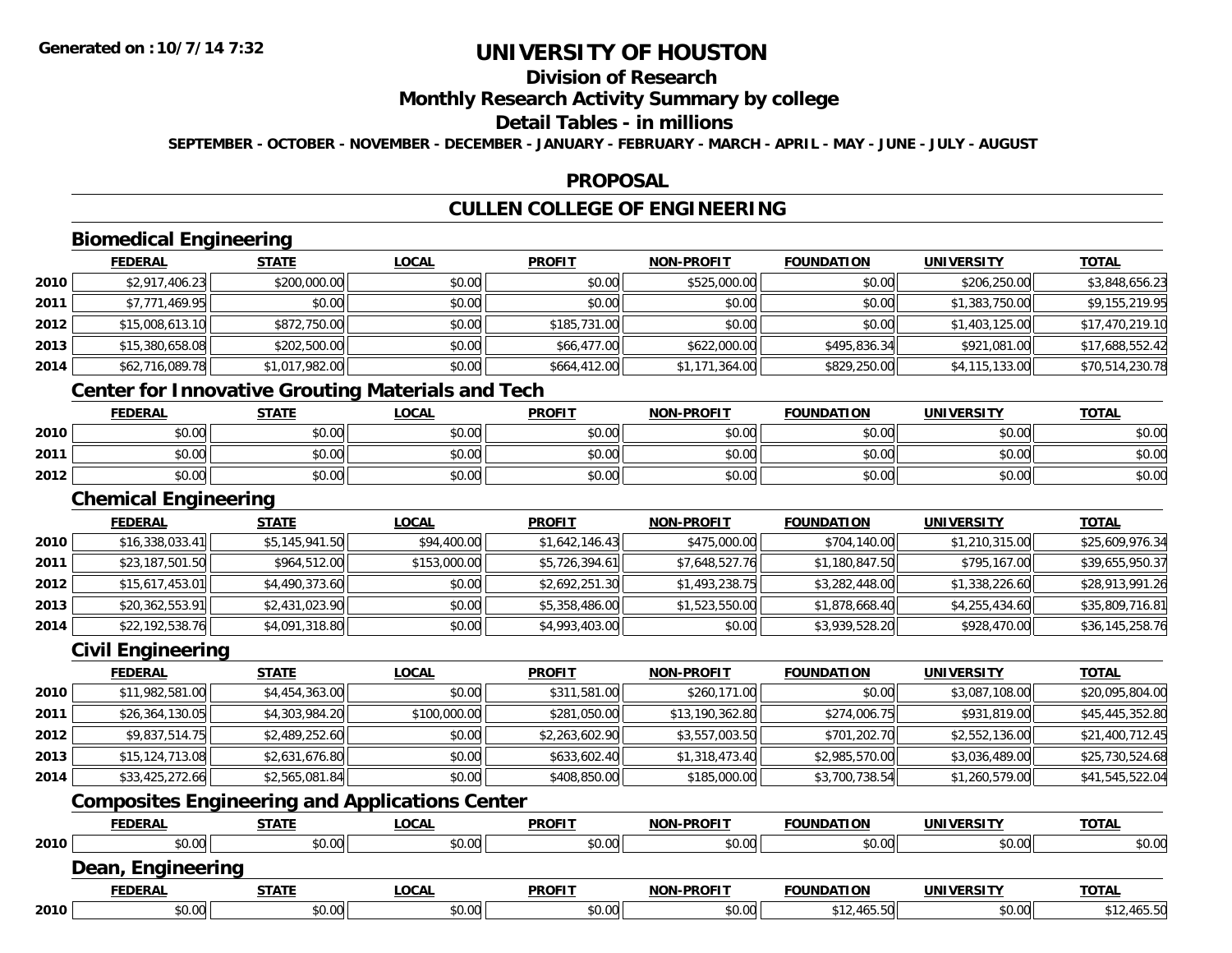# **Division of Research**

### **Monthly Research Activity Summary by college**

#### **Detail Tables - in millions**

**SEPTEMBER - OCTOBER - NOVEMBER - DECEMBER - JANUARY - FEBRUARY - MARCH - APRIL - MAY - JUNE - JULY - AUGUST**

### **PROPOSAL**

# **CULLEN COLLEGE OF ENGINEERING**

### **Dean, Engineering**

|      | Dean           | Engineering  |              |               |                   |                   |                   |              |  |  |  |  |
|------|----------------|--------------|--------------|---------------|-------------------|-------------------|-------------------|--------------|--|--|--|--|
|      | <b>FEDERAL</b> | <u>STATE</u> | <u>LOCAL</u> | <b>PROFIT</b> | <b>NON-PROFIT</b> | <b>FOUNDATION</b> | <b>UNIVERSITY</b> | <b>TOTAL</b> |  |  |  |  |
| 2012 | \$882,933.40   | \$0.00       | \$0.00       | \$0.00        | \$0.00            | \$0.00            | \$0.00            | \$882,933.40 |  |  |  |  |
| 2013 | \$0.00         | \$0.00       | \$0.00       | \$0.00        | \$0.00            | \$0.00            | \$0.00            | \$0.00       |  |  |  |  |
| 2014 | \$865,098.80   | \$0.00       | \$0.00       | \$0.00        | \$0.00            | \$0.00            | \$0.00            | \$865,098.80 |  |  |  |  |

<u> 1989 - Johann Stoff, deutscher Stoffen und der Stoffen und der Stoffen und der Stoffen und der Stoffen und de</u>

### **Electrical & Computer Engineering**

<u> 1980 - Johann Barbara, martxa amerikan personal (</u>

|      | <b>FEDERAL</b>  | <u>STATE</u>   | <b>LOCAL</b> | <b>PROFIT</b>  | <b>NON-PROFIT</b> | <b>FOUNDATION</b> | <b>UNIVERSITY</b> | <b>TOTAL</b>    |
|------|-----------------|----------------|--------------|----------------|-------------------|-------------------|-------------------|-----------------|
| 2010 | \$14,818,290.50 | \$4,352,478.70 | \$204,000.00 | \$3,426,330.00 | \$758,835.00      | \$288,721.06      | \$2,040,489.08    | \$25,889,144.34 |
| 2011 | \$18,315,192.39 | \$80,000.00    | \$0.00       | \$2,407,064.81 | \$9,183,865.00    | \$320,524.00      | \$1,464,899.00    | \$31,771,545.20 |
| 2012 | \$28,760,687.77 | \$1,784,905.03 | \$0.00       | \$1,850,100.00 | \$1,073,562.25    | \$1,485,800.00    | \$3,405,425.00    | \$38,360,480.05 |
| 2013 | \$26,517,650.12 | \$1,209,528.40 | \$0.00       | \$1,220,814.00 | \$1,753,872.00    | \$1,014,395.00    | \$4,322,978.00    | \$36,039,237.52 |
| 2014 | \$34,200,003.33 | \$3,395,101.50 | \$0.00       | \$980,485.00   | \$1,481,511.25    | \$976,945.00      | \$5,320,168.80    | \$46,354,214.88 |

### **Industrial Engineering**

|      | <b>FEDERAL</b>  | <b>STATE</b> | <u>LOCAL</u> | <b>PROFIT</b> | <b>NON-PROFIT</b> | <b>FOUNDATION</b> | <b>UNIVERSITY</b> | <b>TOTAL</b>    |
|------|-----------------|--------------|--------------|---------------|-------------------|-------------------|-------------------|-----------------|
| 2010 | \$2,576,916.68  | \$409,080.00 | \$404,701.00 | \$0.00        | \$45,772.00       | \$85,502.50       | \$20,000.00       | \$3,541,972.18  |
| 2011 | \$1,174,612.38  | \$403,829.00 | \$0.00       | \$11,317.00   | \$0.00            | \$336,822.00      | \$0.00            | \$1,926,580.38  |
| 2012 | \$4,621,172.80  | \$460,544.60 | \$32,326.00  | \$127,143.50  | \$0.00            | \$0.00            | \$0.00            | \$5,241,186.90  |
| 2013 | \$560,968.25    | \$284,050.00 | \$0.00       | \$0.00        | \$24,714.50       | \$413,072.00      | \$0.00            | \$1,282,804.75  |
| 2014 | \$21,152,109.77 | \$800,014.00 | \$0.00       | \$0.00        | \$29,887.80       | \$779,564.00      | \$2,211,000.00    | \$24,972,575.57 |

#### **Mechanical Engineering**

|      | <b>FEDERAL</b>  | <b>STATE</b>    | <u>LOCAL</u> | <b>PROFIT</b>  | <b>NON-PROFIT</b> | <b>FOUNDATION</b> | <b>UNIVERSITY</b> | <b>TOTAL</b>    |
|------|-----------------|-----------------|--------------|----------------|-------------------|-------------------|-------------------|-----------------|
| 2010 | \$24,612,570.34 | \$10,621,267.40 | \$0.00       | \$2,654,927.00 | \$463,098.00      | \$2,711,972.44    | \$530,219.00      | \$41,594,054.18 |
| 2011 | \$31,315,034.24 | \$226,312.00    | \$0.00       | \$3,771,133.50 | \$5,061,318.62    | \$1,338,678.20    | \$1,165,283.00    | \$42,877,759.56 |
| 2012 | \$33,330,195.09 | \$530,790.14    | \$0.00       | \$2,188,666.10 | \$1,765,748.76    | \$975,274.60      | \$2,199,380.00    | \$40,990,054.69 |
| 2013 | \$6,002,375.30  | \$720,580.00    | \$0.00       | \$4,175,585.27 | \$174,372.00      | \$814,713.16      | \$567,007.00      | \$12,454,632.73 |
| 2014 | \$17,597,521.24 | \$10,000.00     | \$0.00       | \$1,834,594.00 | \$735,000.00      | \$993,278.76      | \$224,963.00      | \$21,395,357.00 |

### **National Wind Energy Center**

|       | <b>FEDERAL</b>      | <b>TATE</b>              | .OCAL         | <b>PROFIT</b>         | <b>NON-PROFIT</b>   | <b>FOUNDATION</b>        | UNIVERSITY      | <b>TOTA</b>          |
|-------|---------------------|--------------------------|---------------|-----------------------|---------------------|--------------------------|-----------------|----------------------|
| 2010  | ტი იი<br>40.01      | 0000<br>JU.UU            | 0000<br>pv.uu | 0 <sup>n</sup><br>υv. | 0000<br>PU.UU       | \$0.00                   | \$0.00          | \$0.00               |
| Total | 529.861.66.<br>5565 | 41.01<br>\$61<br>.149.24 | \$988,427.00  | ,147.81<br>\$49.876.  | .248.39<br>\$54.521 | $^{\circ}$ 964.65<br>よつつ | \$50.896.895.08 | \$815,481<br>.785.60 |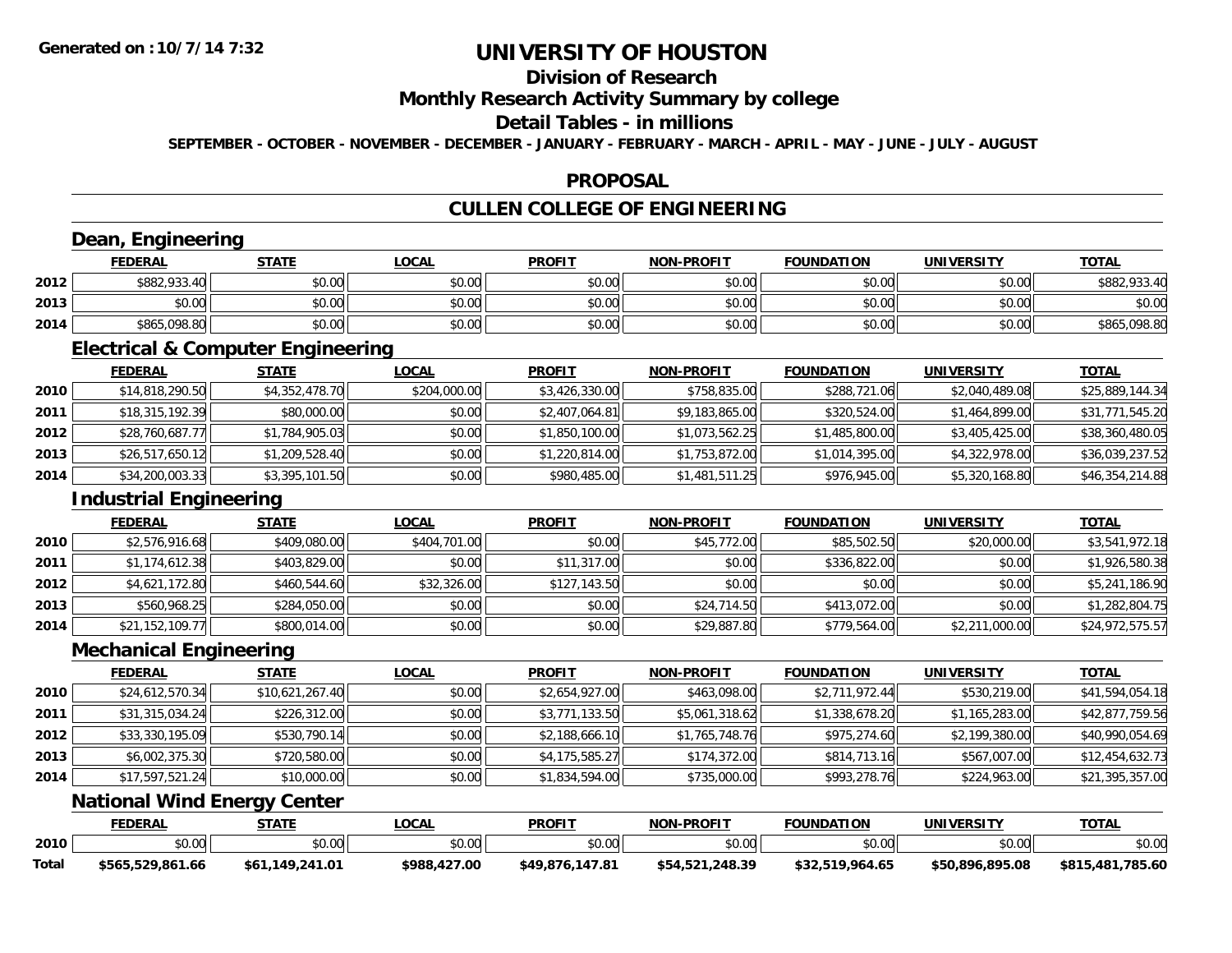#### **Division of Research**

# **Monthly Research Activity Summary by college**

#### **Detail Tables - in millions**

**SEPTEMBER - OCTOBER - NOVEMBER - DECEMBER - JANUARY - FEBRUARY - MARCH - APRIL - MAY - JUNE - JULY - AUGUST**

#### **PROPOSAL**

# **DIVISION OF RESEARCH**

|      |                | <b>Allied Geophysical Laboratories</b>    |                                                           |               |                   |                   |                   |                |
|------|----------------|-------------------------------------------|-----------------------------------------------------------|---------------|-------------------|-------------------|-------------------|----------------|
|      | <b>FEDERAL</b> | <b>STATE</b>                              | <b>LOCAL</b>                                              | <b>PROFIT</b> | <b>NON-PROFIT</b> | <b>FOUNDATION</b> | <b>UNIVERSITY</b> | <b>TOTAL</b>   |
| 2011 | \$0.00         | \$0.00                                    | \$0.00                                                    | \$70,000.00   | \$0.00            | \$0.00            | \$0.00            | \$70,000.00    |
|      |                |                                           | <b>Center for Advanced Computing and Data Systems</b>     |               |                   |                   |                   |                |
|      | <b>FEDERAL</b> | <b>STATE</b>                              | <b>LOCAL</b>                                              | <b>PROFIT</b> | <b>NON-PROFIT</b> | <b>FOUNDATION</b> | <b>UNIVERSITY</b> | <b>TOTAL</b>   |
| 2010 | \$1,260,000.08 | \$886,298.00                              | \$0.00                                                    | \$71,992.20   | \$100,000.00      | \$0.00            | \$638,732.00      | \$2,957,022.28 |
| 2011 | \$1,508,621.00 | \$0.00                                    | \$0.00                                                    | \$163,000.00  | \$2,789,396.00    | \$0.00            | \$34,145.00       | \$4,495,162.00 |
| 2012 | \$578,097.11   | \$0.00                                    | \$0.00                                                    | \$120,000.00  | \$1,397,357.00    | \$0.00            | \$1,064,253.70    | \$3,159,707.81 |
| 2013 | \$199,698.00   | \$0.00                                    | \$0.00                                                    | \$80,000.00   | \$1,381,700.00    | \$0.00            | \$14,474.00       | \$1,675,872.00 |
| 2014 | \$374,005.00   | \$0.00                                    | \$0.00                                                    | \$19,061.00   | \$0.00            | \$0.00            | \$0.00            | \$393,066.00   |
|      |                | <b>Center for Advanced Materials</b>      |                                                           |               |                   |                   |                   |                |
|      | <b>FEDERAL</b> | <b>STATE</b>                              | <b>LOCAL</b>                                              | <b>PROFIT</b> | <b>NON-PROFIT</b> | <b>FOUNDATION</b> | <b>UNIVERSITY</b> | <b>TOTAL</b>   |
| 2010 | \$33,000.00    | \$485,594.19                              | \$0.00                                                    | \$10,000.00   | \$0.00            | \$0.00            | \$0.00            | \$528,594.19   |
| 2011 | \$952,781.50   | \$0.00                                    | \$0.00                                                    | \$409,411.00  | \$26,098.50       | \$0.00            | \$0.00            | \$1,388,291.00 |
| 2012 | \$1,008,717.64 | \$0.00                                    | \$0.00                                                    | \$0.00        | \$0.00            | \$109,222.20      | \$0.00            | \$1,117,939.84 |
| 2013 | \$0.00         | \$0.00                                    | \$0.00                                                    | \$0.00        | \$0.00            | \$0.00            | \$0.00            | \$0.00         |
| 2014 | \$0.00         | \$0.00                                    | \$0.00                                                    | \$74,000.00   | \$0.00            | \$0.00            | \$0.00            | \$74,000.00    |
|      |                |                                           | <b>Center for Biomedical &amp; Environmental Genomics</b> |               |                   |                   |                   |                |
|      | <b>FEDERAL</b> | <b>STATE</b>                              | <b>LOCAL</b>                                              | <b>PROFIT</b> | NON-PROFIT        | <b>FOUNDATION</b> | <b>UNIVERSITY</b> | <b>TOTAL</b>   |
| 2010 | \$0.00         | \$0.00                                    | \$0.00                                                    | \$0.00        | \$0.00            | \$0.00            | \$0.00            | \$0.00         |
| 2011 | \$0.00         | \$0.00                                    | \$0.00                                                    | \$0.00        | \$0.00            | \$0.00            | \$0.00            | \$0.00         |
| 2012 | \$0.00         | \$0.00                                    | \$0.00                                                    | \$0.00        | \$0.00            | \$0.00            | \$0.00            | \$0.00         |
| 2013 | \$0.00         | \$0.00                                    | \$0.00                                                    | \$0.00        | \$0.00            | \$0.00            | \$0.00            | \$0.00         |
|      |                | <b>Center for Industrial Partnerships</b> |                                                           |               |                   |                   |                   |                |
|      | <b>FEDERAL</b> | <b>STATE</b>                              | <b>LOCAL</b>                                              | <b>PROFIT</b> | <b>NON-PROFIT</b> | <b>FOUNDATION</b> | <b>UNIVERSITY</b> | <b>TOTAL</b>   |
| 2010 | \$0.00         | \$0.00                                    | \$0.00                                                    | \$44,000.00   | \$0.00            | \$0.00            | \$0.00            | \$44,000.00    |
| 2011 | \$160,371.95   | \$0.00                                    | \$0.00                                                    | \$0.00        | \$0.00            | \$0.00            | \$0.00            | \$160,371.95   |
| 2012 | \$696,294.00   | \$0.00                                    | \$0.00                                                    | \$100,500.00  | \$0.00            | \$0.00            | \$0.00            | \$796,794.00   |
| 2013 | \$574,253.00   | \$0.00                                    | \$0.00                                                    | \$0.00        | \$0.00            | \$0.00            | \$0.00            | \$574,253.00   |
| 2014 | \$299,853.00   | \$0.00                                    | \$0.00                                                    | \$0.00        | \$0.00            | \$0.00            | \$0.00            | \$299,853.00   |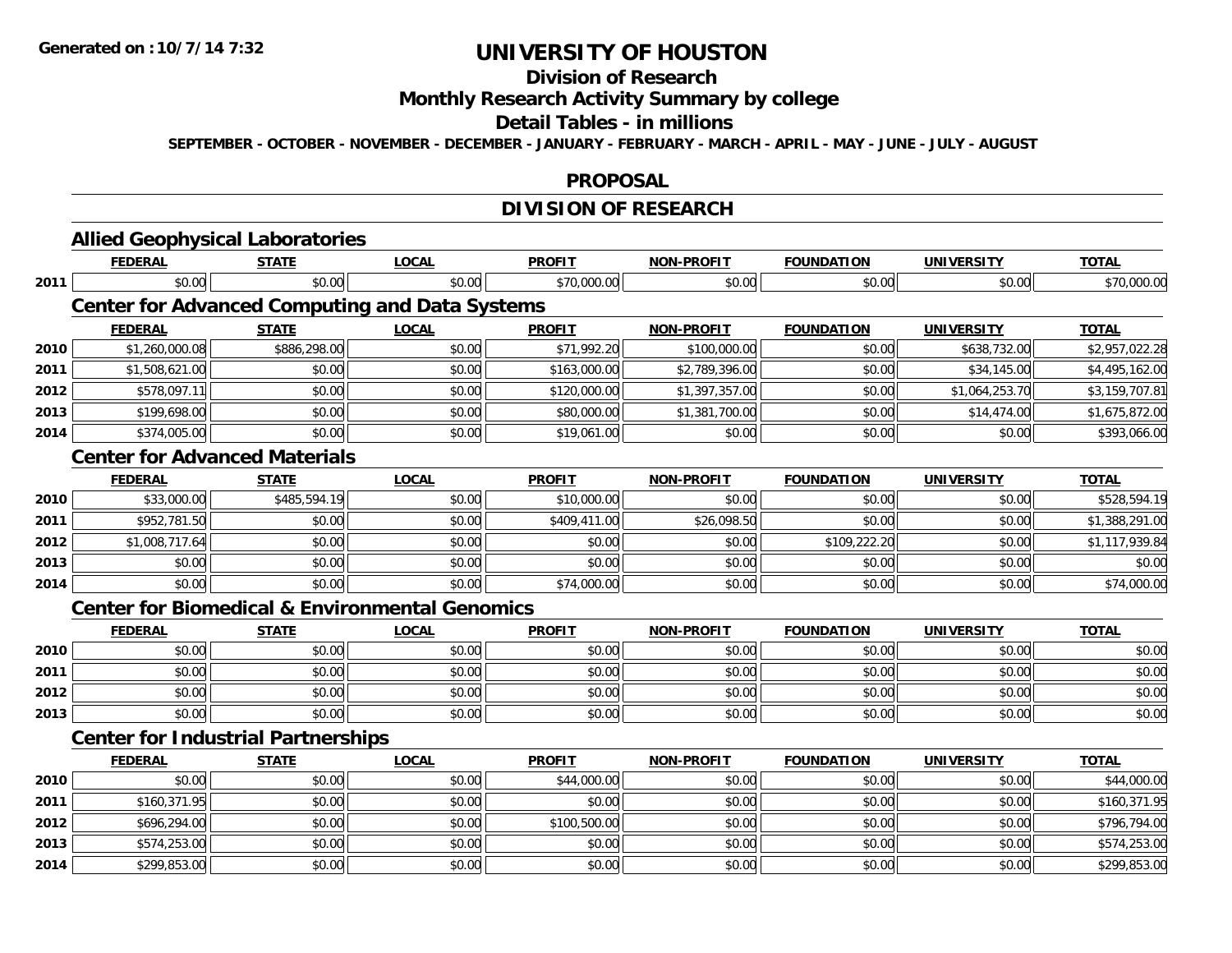**2011**

**2012**

**2013**

# **UNIVERSITY OF HOUSTON**

# **Division of Research**

### **Monthly Research Activity Summary by college**

### **Detail Tables - in millions**

**SEPTEMBER - OCTOBER - NOVEMBER - DECEMBER - JANUARY - FEBRUARY - MARCH - APRIL - MAY - JUNE - JULY - AUGUST**

#### **PROPOSAL**

### **DIVISION OF RESEARCH**

# **Center for Neuromotor & Biomechanics Research**

|      | <b>FEDERAL</b>                  | <b>STATE</b>                         | <b>LOCAL</b> | <b>PROFIT</b> | <b>NON-PROFIT</b> | <b>FOUNDATION</b> | <b>UNIVERSITY</b> | <b>TOTAL</b>   |
|------|---------------------------------|--------------------------------------|--------------|---------------|-------------------|-------------------|-------------------|----------------|
| 2010 | \$0.00                          | \$0.00                               | \$0.00       | \$0.00        | \$0.00            | \$0.00            | \$0.00            | \$0.00         |
|      | <b>Division of Research</b>     |                                      |              |               |                   |                   |                   |                |
|      | <b>FEDERAL</b>                  | <b>STATE</b>                         | <b>LOCAL</b> | <b>PROFIT</b> | <b>NON-PROFIT</b> | <b>FOUNDATION</b> | <b>UNIVERSITY</b> | <b>TOTAL</b>   |
| 2010 | \$0.00                          | \$0.00                               | \$0.00       | \$0.00        | \$0.00            | \$0.00            | \$0.00            | \$0.00         |
| 2011 | \$0.00                          | \$0.00                               | \$0.00       | \$0.00        | \$0.00            | \$0.00            | \$0.00            | \$0.00         |
| 2012 | \$0.00                          | \$0.00                               | \$0.00       | \$0.00        | \$0.00            | \$0.00            | \$0.00            | \$0.00         |
| 2013 | \$0.00                          | \$7,877,932.00                       | \$0.00       | \$0.00        | \$0.00            | \$0.00            | \$0.00            | \$7,877,932.00 |
|      | <b>Institute for Nanoenergy</b> |                                      |              |               |                   |                   |                   |                |
|      | <b>FEDERAL</b>                  | <b>STATE</b>                         | <b>LOCAL</b> | <b>PROFIT</b> | <b>NON-PROFIT</b> | <b>FOUNDATION</b> | <b>UNIVERSITY</b> | <b>TOTAL</b>   |
| 2010 | \$0.00                          | \$0.00                               | \$0.00       | \$0.00        | \$0.00            | \$0.00            | \$0.00            | \$0.00         |
| 2011 | \$0.00                          | \$0.00                               | \$0.00       | \$0.00        | \$0.00            | \$0.00            | \$0.00            | \$0.00         |
| 2012 | \$0.00                          | \$0.00                               | \$0.00       | \$0.00        | \$0.00            | \$0.00            | \$0.00            | \$0.00         |
|      | <b>Research Compliance</b>      |                                      |              |               |                   |                   |                   |                |
|      | <b>FEDERAL</b>                  | <b>STATE</b>                         | <b>LOCAL</b> | <b>PROFIT</b> | <b>NON-PROFIT</b> | <b>FOUNDATION</b> | <b>UNIVERSITY</b> | <b>TOTAL</b>   |
| 2010 | \$7,546,514.00                  | \$0.00                               | \$0.00       | \$0.00        | \$0.00            | \$0.00            | \$0.00            | \$7,546,514.00 |
|      | <b>TcSUH</b>                    |                                      |              |               |                   |                   |                   |                |
|      | <b>FEDERAL</b>                  | <b>STATE</b>                         | <b>LOCAL</b> | <b>PROFIT</b> | <b>NON-PROFIT</b> | <b>FOUNDATION</b> | <b>UNIVERSITY</b> | <b>TOTAL</b>   |
| 2010 | \$418,260.00                    | \$689,508.00                         | \$0.00       | \$188,006.00  | \$0.00            | \$98,596.00       | \$65,718.00       | \$1,460,088.00 |
| 2011 | \$518,946.76                    | \$0.00                               | \$0.00       | \$40,000.00   | \$72,000.00       | \$0.00            | \$0.00            | \$630,946.76   |
| 2012 | \$2,304,745.15                  | \$0.00                               | \$0.00       | \$90,000.00   | \$37,926.00       | \$0.00            | \$80,077.00       | \$2,512,748.15 |
| 2013 | \$713,400.48                    | \$50,000.00                          | \$0.00       | \$178,821.00  | \$0.00            | \$0.00            | \$0.00            | \$942,221.48   |
| 2014 | \$5,122,003.56                  | \$0.00                               | \$4,500.00   | \$183,200.00  | \$0.00            | \$0.00            | \$848,356.00      | \$6,158,059.56 |
|      |                                 | <b>Texas Obesity Research Center</b> |              |               |                   |                   |                   |                |
|      | <b>FEDERAL</b>                  | <b>STATE</b>                         | <b>LOCAL</b> | <b>PROFIT</b> | <b>NON-PROFIT</b> | <b>FOUNDATION</b> | <b>UNIVERSITY</b> | <b>TOTAL</b>   |
| 2010 | \$0.00                          | \$0.00                               | \$0.00       | \$0.00        | \$0.00            | \$0.00            | \$0.00            | \$0.00         |

\$0.00 \$0.00 \$0.00 \$0.00 \$0.00 \$0.00 \$0.00 \$0.00

2 | \$0.00 \$0.00 \$0.00 \$0.00 \$0.00 \$0.00 \$0.00 \$0.00 \$0.00 \$0.00 \$0.00 \$0.00 \$0.00 \$0.00 \$0.00 \$0.00 \$0.00 \$0.0

 $\textbf{3} \quad \textbf{\textcolor{blue}{\textbf{50.00}}} \quad \textbf{\textcolor{blue}{\textbf{50.00}}} \quad \textbf{\textcolor{blue}{\textbf{50.00}}} \quad \textbf{\textcolor{blue}{\textbf{50.00}}} \quad \textbf{\textcolor{blue}{\textbf{50.00}}} \quad \textbf{\textcolor{blue}{\textbf{50.00}}} \quad \textbf{\textcolor{blue}{\textbf{50.00}}} \quad \textbf{\textcolor{blue}{\textbf{50.00}}} \quad \textbf{\textcolor{blue}{\textbf{50.00}}} \quad \textbf{\textcolor{blue}{\textbf{50.00}}} \quad \text$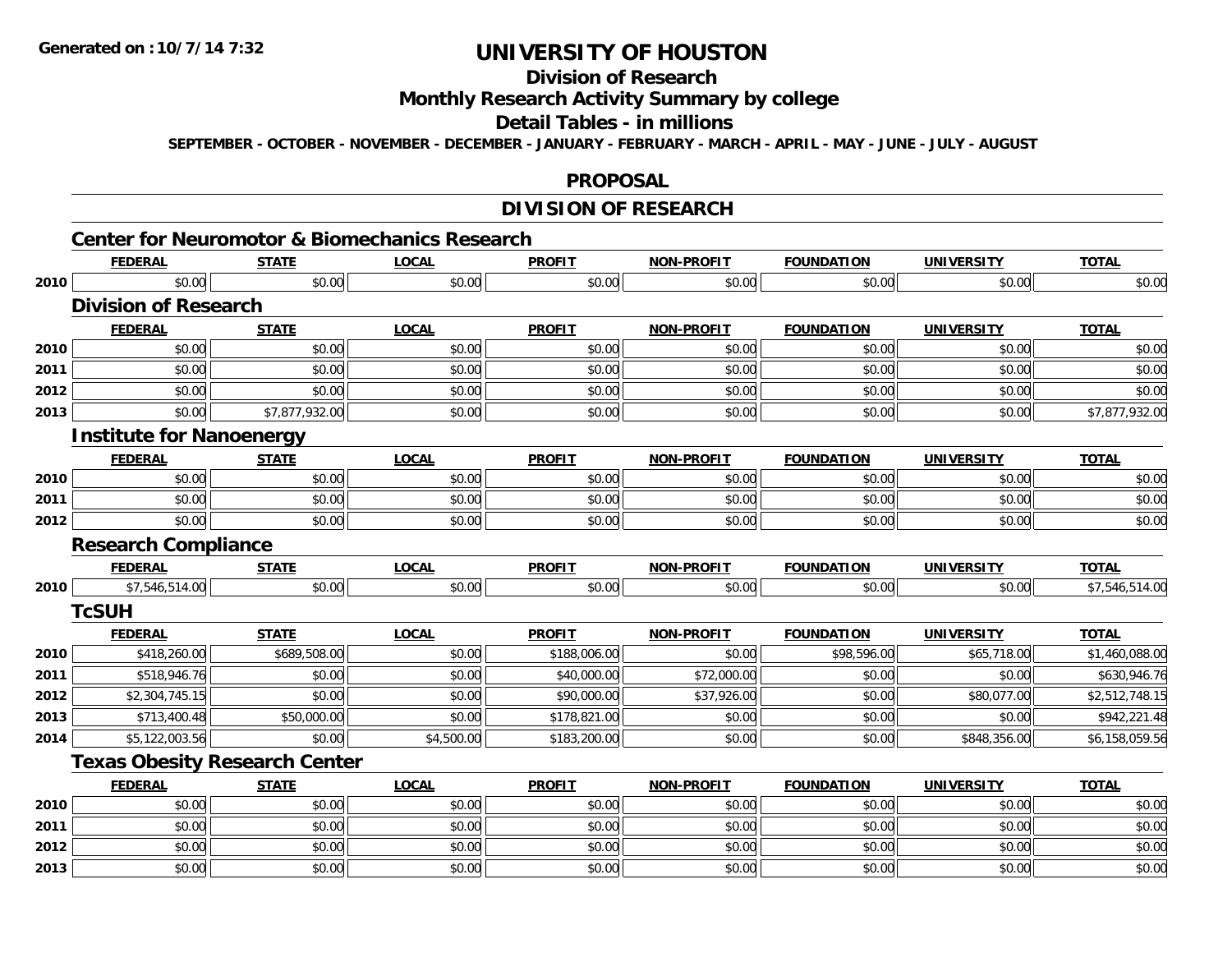**TIMES** 

# **UNIVERSITY OF HOUSTON**

#### **Division of Research**

**Monthly Research Activity Summary by college**

#### **Detail Tables - in millions**

**SEPTEMBER - OCTOBER - NOVEMBER - DECEMBER - JANUARY - FEBRUARY - MARCH - APRIL - MAY - JUNE - JULY - AUGUST**

#### **PROPOSAL**

### **DIVISION OF RESEARCH**

|       | <b>IMES</b>     |                 |              |                |                   |                   |                   |                  |
|-------|-----------------|-----------------|--------------|----------------|-------------------|-------------------|-------------------|------------------|
|       | <b>FEDERAL</b>  | <b>STATE</b>    | <b>LOCAL</b> | <b>PROFIT</b>  | <b>NON-PROFIT</b> | <b>FOUNDATION</b> | <b>UNIVERSITY</b> | <b>TOTAL</b>     |
| 2010  | \$16,109,331.00 | \$4,541,077.30  | \$630,307.00 | \$408,000.00   | \$7,383,471.00    | \$0.00            | \$4,696,671.00    | \$33,768,857.30  |
| 2011  | \$9,438,878.20  | \$168,985.70    | \$141,895.20 | \$1,701,715.40 | \$254,256.00      | \$0.00            | \$4,537,031.00    | \$16,242,761.50  |
| 2012  | \$1,194,418.00  | \$531,599.25    | \$0.00       | \$869,316.00   | \$119,028.00      | \$0.00            | \$1,032,129.00    | \$3,746,490.25   |
| 2013  | \$7,391,263.80  | \$335,681.60    | \$0.00       | \$0.00         | \$0.00            | \$0.00            | \$787,559.00      | \$8,514,504.40   |
| 2014  | \$15,490,971.55 | \$98,197.00     | \$0.00       | \$1,006,321.00 | \$8,724.89        | \$0.00            | \$2,682,029.50    | \$19,286,243.94  |
| Total | \$73,894,424.77 | \$15,664,873.04 | \$776,702.20 | \$5,827,343.60 | \$13,569,957.39   | \$207,818.20      | \$16,481,175.20   | \$126,422,294.40 |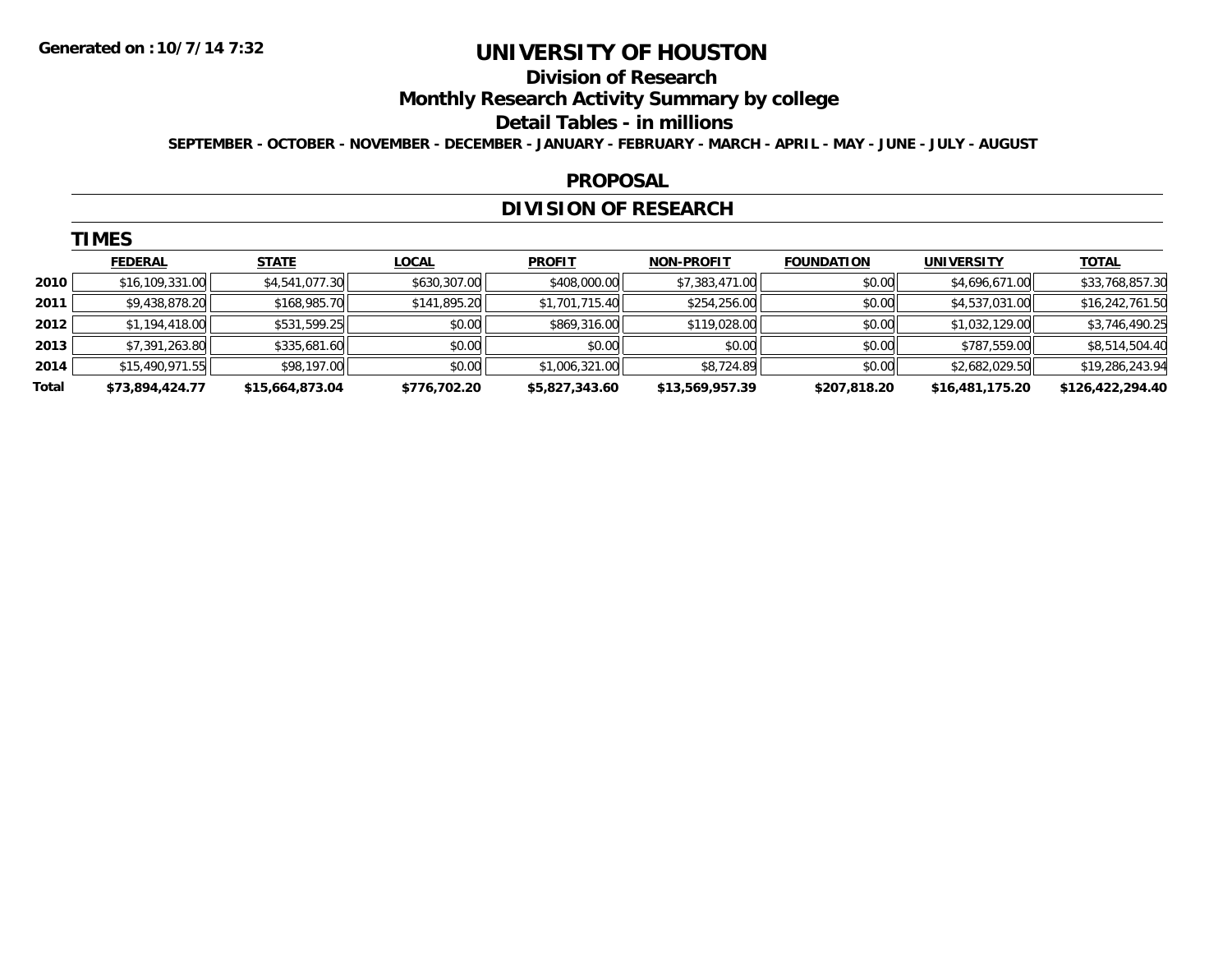# **Division of Research**

#### **Monthly Research Activity Summary by college**

### **Detail Tables - in millions**

**SEPTEMBER - OCTOBER - NOVEMBER - DECEMBER - JANUARY - FEBRUARY - MARCH - APRIL - MAY - JUNE - JULY - AUGUST**

### **PROPOSAL**

# **GRADUATE COLLEGE OF SOCIAL WORK**

# **Center for Drug and Social Policy Research**

|      | <b>FEDERAL</b>                                              | <b>STATE</b> | <b>LOCAL</b> | <b>PROFIT</b> | <b>NON-PROFIT</b> | <b>FOUNDATION</b> | UNIVERSITY | <b>TOTAL</b> |  |
|------|-------------------------------------------------------------|--------------|--------------|---------------|-------------------|-------------------|------------|--------------|--|
| 2012 | \$0.00                                                      | \$0.00       | \$0.00       | \$0.00        | \$0.00            | \$0.00            | \$0.00     | \$0.00       |  |
| 2013 | \$0.00                                                      | \$0.00       | \$0.00       | \$0.00        | \$0.00            | \$0.00            | \$0.00 l   | \$0.00       |  |
|      | <b>Center for Health Equities &amp; Evaluation Research</b> |              |              |               |                   |                   |            |              |  |

#### **FEDERAL STATE LOCAL PROFIT NON-PROFIT FOUNDATION UNIVERSITY TOTALTOTAL 2011** $\texttt{1} \parallel \texttt{1} \parallel \texttt{37,657.00} \parallel \texttt{3266,367.00} \parallel \texttt{4228,236.00} \parallel \texttt{50.00} \parallel \texttt{50.00} \parallel \texttt{50.00} \parallel \texttt{50.00} \parallel \texttt{50.00} \parallel \texttt{50.00} \parallel \texttt{50.00} \parallel \texttt{50.00} \parallel \texttt{50.00} \parallel \texttt{50.00} \parallel \texttt{50.00} \parallel \texttt{50.00} \parallel \texttt{50.00$ **2012** \$592,827.00 \$0.00 \$0.00 \$0.00 \$0.00 \$0.00 \$464,380.00 \$1,057,207.00 **2013**3 | \$0.00 \$0.00 \$0.00 \$0.00 \$0.00 \$0.00 \$0.00 \$39,755.90 \$0.00 \$0.00 \$0.00 \$0.00 \$0.00 \$0.00 \$39,755.90

#### **Child & Family for Innovative Research**

|      | <b>FEDERAL</b> | <b>STATE</b>   | <b>LOCAL</b> | <b>PROFIT</b>  | <b>NON-PROFIT</b> | <b>FOUNDATION</b> | <b>UNIVERSITY</b> | <b>TOTAL</b>    |
|------|----------------|----------------|--------------|----------------|-------------------|-------------------|-------------------|-----------------|
| 2010 | \$0.00         | \$1,422,784.00 | \$0.00       | \$1,083,714.00 | \$962,345.00      | \$283,634.00      | \$0.00            | \$3,752,477.00  |
| 2011 | \$5,345,790.00 | \$984,400.20   | \$101,305.00 | \$277,487.00   | \$25,000.00       | \$19,979.05       | \$154,609.00      | \$6,908,570.25  |
| 2012 | \$5,352,423.12 | \$1,118,698.00 | \$56,704.00  | \$368,059.00   | \$127,352.80      | \$28,560.00       | \$299,421.00      | \$7,351,217.92  |
| 2013 | \$7,009,500.91 | \$3,038,533.00 | \$0.00       | \$182,765.40   | \$551,842.20      | \$79,250.00       | \$0.00            | \$10,861,891.51 |
| 2014 | \$1,864,783.26 | \$1,104,718.00 | \$0.00       | \$45,050.00    | \$24,977.00       | \$146,836.70      | \$447,871.36      | \$3,634,236.32  |

### **Community Projects - Social Work**

|      | <b>FEDERAL</b> | <b>STATL</b>          | .OCAI              | <b>PROFIT</b> | <b>M-PROFIT</b><br>.   | <b>FOUNDATION</b> | JNIV          | <b>TOTAL</b> |
|------|----------------|-----------------------|--------------------|---------------|------------------------|-------------------|---------------|--------------|
| 2010 | 0000<br>וט.טי  | ሖ へ<br>$\sim$<br>ט. ט | ሶስ ስስ<br>PU.UU     | 0.00<br>JU.UU | $\sim$ $\sim$<br>vu.vu | \$0.00            | 0000<br>PO.OO | \$0.00       |
| 2011 | $\sim$         | 940.<br>---           | $\sim$ 00<br>PU.UU | \$0.00        | vv.vv                  | \$0.00            | \$0.00        |              |

#### **Dean, Social Work**

|      | <b>FEDERAL</b> | <b>STATE</b> | <u>LOCAL</u> | <b>PROFIT</b> | <b>NON-PROFIT</b> | <b>FOUNDATION</b> | <b>UNIVERSITY</b> | <b>TOTAL</b>   |
|------|----------------|--------------|--------------|---------------|-------------------|-------------------|-------------------|----------------|
| 2010 | \$2,493,681.00 | \$0.00       | \$0.00       | \$0.00        | \$187,926.00      | \$0.00            | \$0.00            | \$2,681,607.00 |
| 2011 | \$3,690,683.80 | \$17,940.10  | \$0.00       | \$0.00        | \$0.00            | \$0.00            | \$0.00            | \$3,708,623.90 |
| 2012 | \$68,430.00    | \$0.00       | \$0.00       | \$0.00        | \$0.00            | \$0.00            | \$0.00            | \$68,430.00    |
| 2013 | \$0.00         | \$0.00       | \$0.00       | \$0.00        | \$4,912.00        | \$0.00            | \$0.00            | \$4,912.00     |
| 2014 | \$31,299.00    | \$0.00       | \$0.00       | \$0.00        | \$0.00            | \$0.00            | \$0.00            | \$31,299.00    |

#### **Office for Drug SPR**

|       | <b>FEDERAL</b>  | <b>STATE</b>     | _OCAL        | <b>PROFIT</b>   | <b>M-PROFIT</b><br>NON | <b>FOUNDATION</b>                                  | UNIVERSITY     | TOTA.               |
|-------|-----------------|------------------|--------------|-----------------|------------------------|----------------------------------------------------|----------------|---------------------|
| 2010  | \$0.00          | \$0.00           | \$0.00       | \$0.00          | \$0.00                 | $\mathfrak{c}\cap\mathfrak{c}\cap$<br><b>JU.UU</b> | \$0.00         | \$0.00              |
| Total | \$39,007,320.09 | 47.07<br>.380.40 | \$386,245.00 | 96.831.30<br>റാ | \$1,884,355.00         | <b>¢558 950 75</b>                                 | \$1,366,281,36 | 170.672.90<br>\$53. |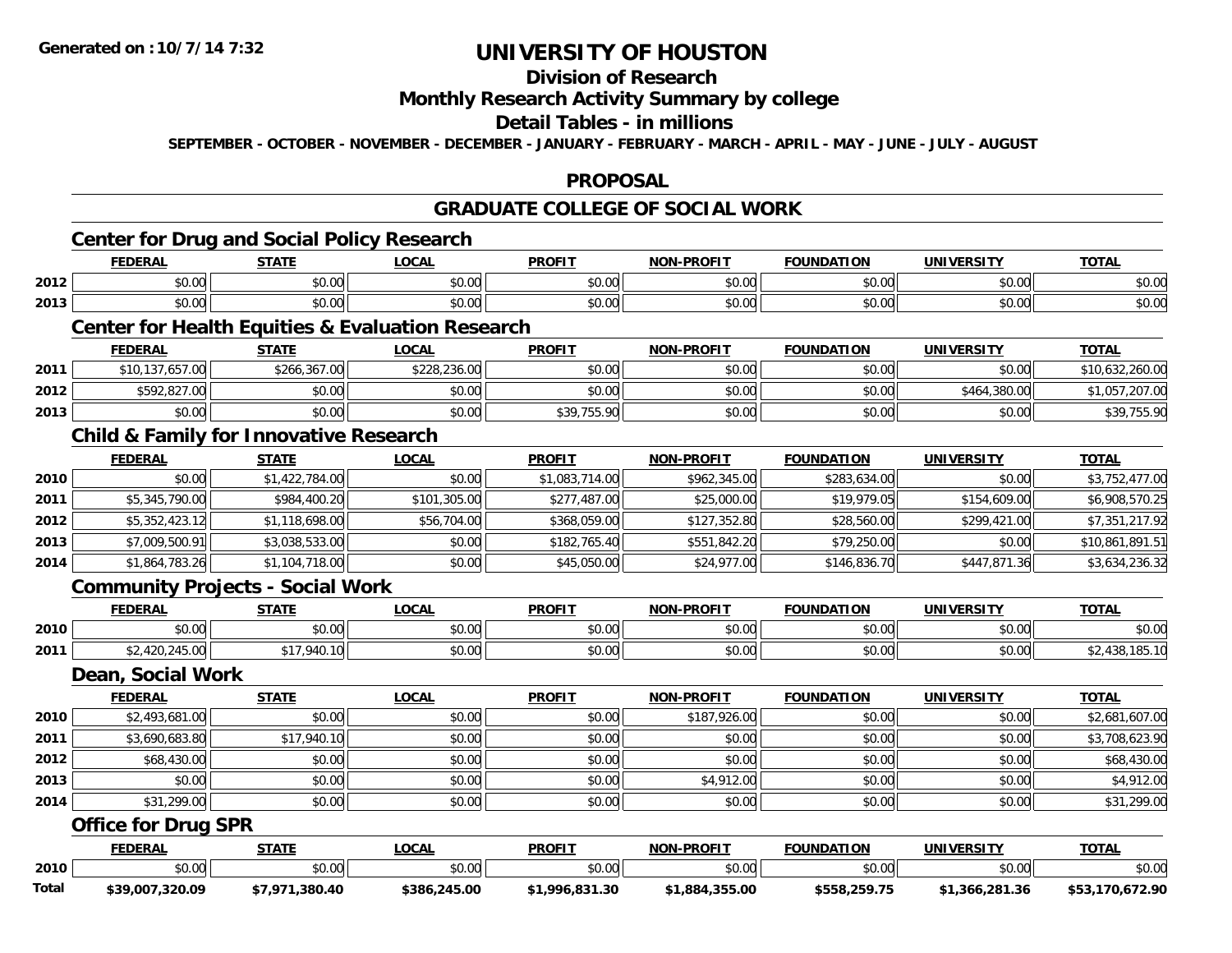# **Division of Research**

### **Monthly Research Activity Summary by college**

#### **Detail Tables - in millions**

**SEPTEMBER - OCTOBER - NOVEMBER - DECEMBER - JANUARY - FEBRUARY - MARCH - APRIL - MAY - JUNE - JULY - AUGUST**

#### **PROPOSAL**

### **HILTON COLLEGE OF HOTEL AND RESTAURANT MANAGEMENT**

### **Hotel and Restaurant Management**

|       | <b>FEDERAL</b> | <b>STATE</b> | <u>LOCAL</u> | <b>PROFIT</b> | <b>NON-PROFIT</b> | <b>FOUNDATION</b> | <b>UNIVERSITY</b> | <b>TOTAL</b>   |
|-------|----------------|--------------|--------------|---------------|-------------------|-------------------|-------------------|----------------|
| 2010  | \$560,802.00   | \$188,158.00 | \$70,000.00  | \$82,548.00   | \$0.00            | \$28,750.00       | \$163,662.00      | \$1,093,920.00 |
| 2011  | \$2,191,266.00 | \$124,047.00 | \$0.00       | \$223,500.00  | \$43,271.00       | \$81,463.00       | \$312,542.00      | \$2,976,089.00 |
| 2012  | \$85,444.00    | \$174,830.00 | \$49,847.00  | \$0.00        | \$118,422.00      | \$0.00            | \$37,354.00       | \$465,897.00   |
| 2013  | \$553,755.00   | \$73,774.00  | \$16,154.00  | \$0.00        | \$10,987.00       | \$111,711.00      | \$143,232.00      | \$909,613.00   |
| 2014  | \$999,586.40   | \$0.00       | \$0.00       | \$0.00        | \$5,000.00        | \$0.00            | \$0.00            | \$1,004,586.40 |
| Total | \$4,390,853.40 | \$560,809.00 | \$136,001.00 | \$306,048.00  | \$177,680.00      | \$221,924.00      | \$656,790.00      | \$6,450,105.40 |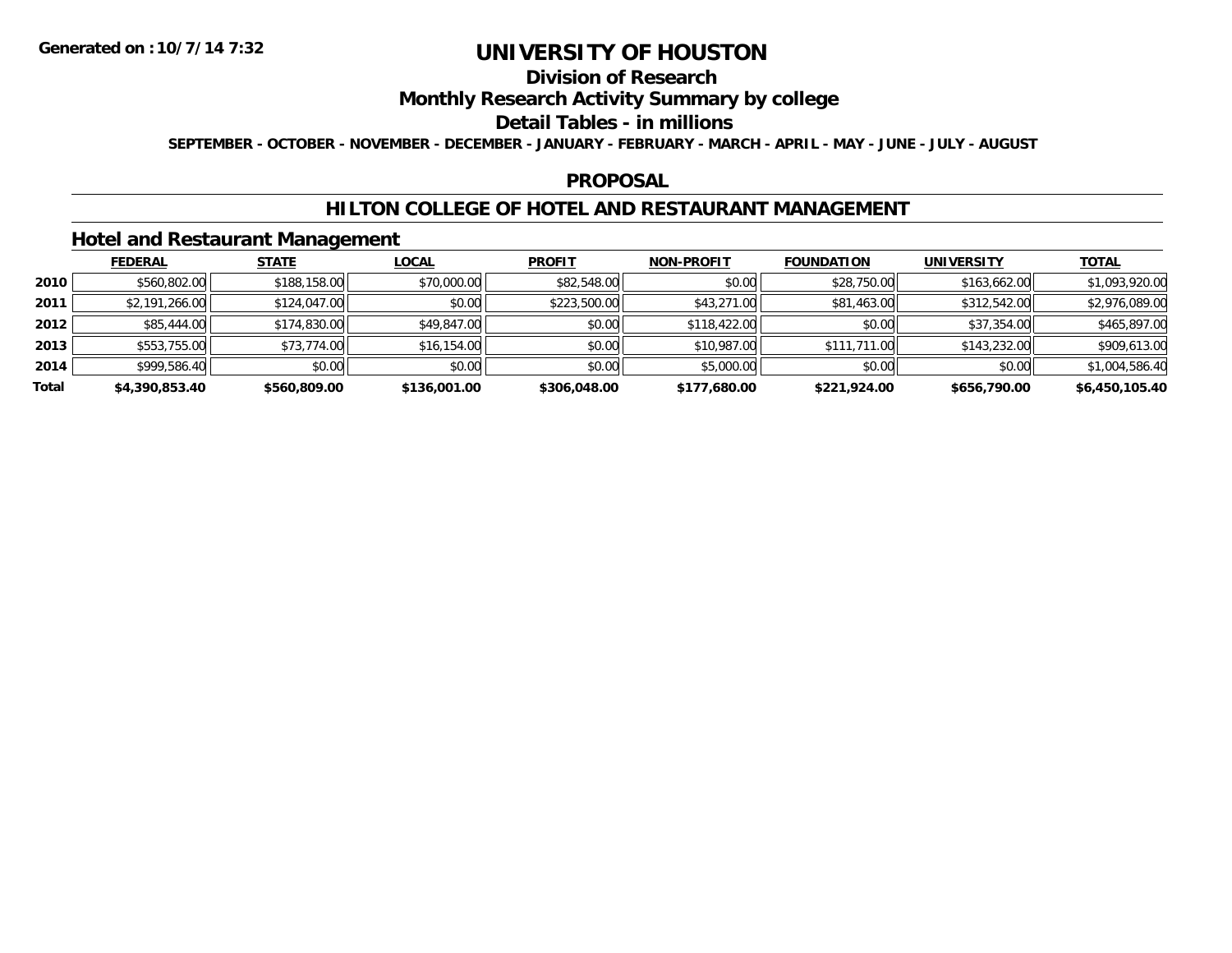# **Division of Research**

**Monthly Research Activity Summary by college**

#### **Detail Tables - in millions**

**SEPTEMBER - OCTOBER - NOVEMBER - DECEMBER - JANUARY - FEBRUARY - MARCH - APRIL - MAY - JUNE - JULY - AUGUST**

#### **PROPOSAL**

#### **HONORS COLLEGE**

# **Dean, Honors College**

|       | <b>FEDERAL</b> | <b>STATE</b> | <b>LOCAL</b> | <b>PROFIT</b> | <b>NON-PROFIT</b> | <b>FOUNDATION</b> | <b>UNIVERSITY</b> | <b>TOTAL</b>   |
|-------|----------------|--------------|--------------|---------------|-------------------|-------------------|-------------------|----------------|
| 2010  | \$530,851.00   | \$25,000.00  | \$0.00       | \$54,637.32   | \$0.00            | \$0.00            | \$0.00            | \$610,488.32   |
| 2011  | \$182,908.70   | \$0.00       | \$0.00       | \$0.00        | \$53,185.20       | \$0.00            | \$0.00            | \$236,093.90   |
| 2013  | \$0.00         | \$0.00       | \$0.00       | \$341,900.74  | \$0.00            | \$100,000.00      | \$9.150.32        | \$451,051.06   |
| 2014  | \$448,806.00   | \$457,985.75 | \$0.00       | \$19,061.00   | \$1,495.00        | \$0.00            | \$129,028.40      | \$1,056,376.15 |
| Total | \$1,162,565.70 | \$482,985.75 | \$0.00       | \$415,599.06  | \$54,680.20       | \$100,000.00      | \$138,178.72      | \$2,354,009.43 |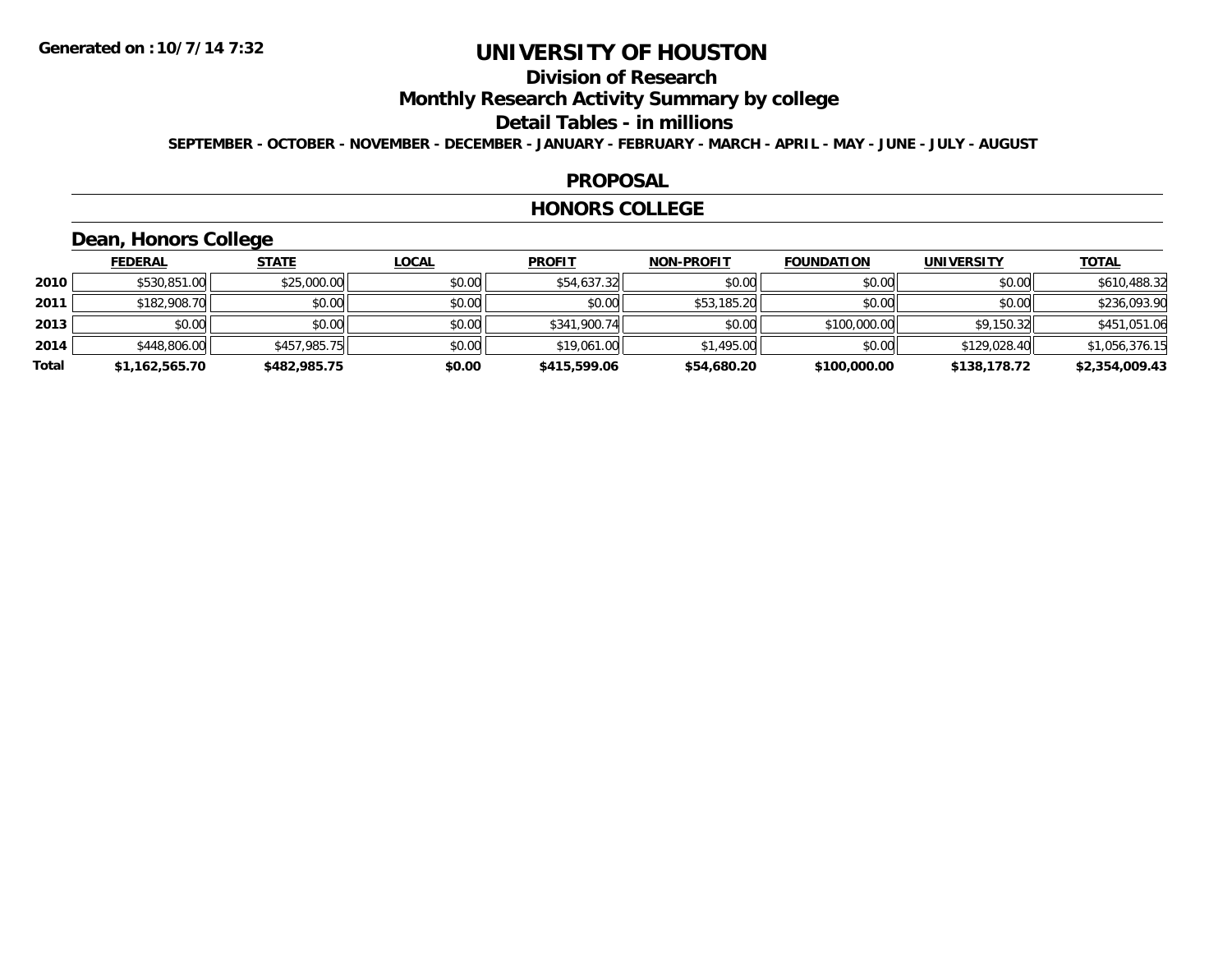# **Division of Research**

**Monthly Research Activity Summary by college**

#### **Detail Tables - in millions**

**SEPTEMBER - OCTOBER - NOVEMBER - DECEMBER - JANUARY - FEBRUARY - MARCH - APRIL - MAY - JUNE - JULY - AUGUST**

#### **PROPOSAL**

#### **LIBRARY**

### **Administration, Library**

|              | <b>FEDERAL</b> | <b>STATE</b> | <u>LOCAL</u> | <b>PROFIT</b> | <b>NON-PROFIT</b> | <b>FOUNDATION</b> | <b>UNIVERSITY</b> | <b>TOTAL</b> |
|--------------|----------------|--------------|--------------|---------------|-------------------|-------------------|-------------------|--------------|
| 2010         | \$30,000.00    | \$19,863.00  | \$0.00       | \$0.00        | \$0.00            | \$0.00            | \$0.00            | \$49,863.00  |
| 2011         | \$242,982.00   | \$0.00       | \$0.00       | \$0.00        | \$0.00            | \$0.00            | \$0.00            | \$242,982.00 |
| 2013         | \$187,174.00   | \$0.00       | \$0.00       | \$0.00        | \$0.00            | \$0.00            | \$0.00            | \$187,174.00 |
| <b>Total</b> | \$460,156.00   | \$19,863.00  | \$0.00       | \$0.00        | \$0.00            | \$0.00            | \$0.00            | \$480,019.00 |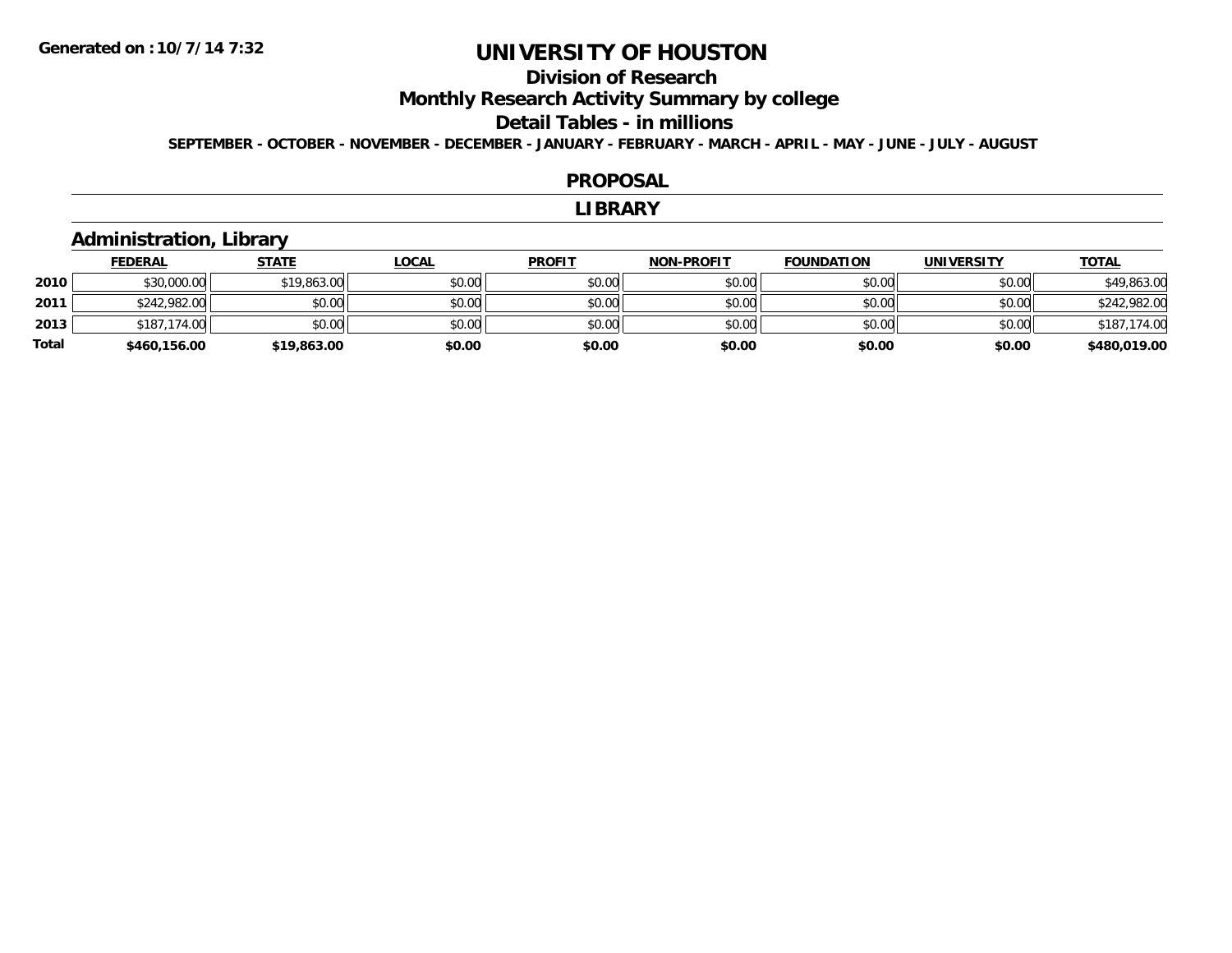#### **Division of Research**

### **Monthly Research Activity Summary by college**

#### **Detail Tables - in millions**

**SEPTEMBER - OCTOBER - NOVEMBER - DECEMBER - JANUARY - FEBRUARY - MARCH - APRIL - MAY - JUNE - JULY - AUGUST**

#### **PROPOSAL**

### **OTHER OUTSIDE ORGANIZATIONS USED FOR CPHS LOGINS**

|       | <b>FEDERA.</b> | <b>CTATE</b><br>$\overline{\phantom{a}}$ | 000<br>.                     | <b>PROFIT</b>                        | -DDAFIT<br><b>NON</b> | <b>DATION</b> | HNI.               | ΤΩΤΑ   |
|-------|----------------|------------------------------------------|------------------------------|--------------------------------------|-----------------------|---------------|--------------------|--------|
| 2013  | ተሰ ሰሰ<br>JU.UU | 0000<br>טט.טט                            | $n \cap \overline{a}$<br>,uu | $\uparrow$ $\wedge$ $\wedge$<br>∪.∪∪ | $n \cap$<br>וטט.טש    | 0000<br>u.uu  | $\sim$ 00<br>וטטוע | \$0.00 |
| Total | \$0.00         | \$0.00                                   | \$0.00                       | \$0.00                               | \$0.00                | \$0.00        | \$0.00             | \$0.00 |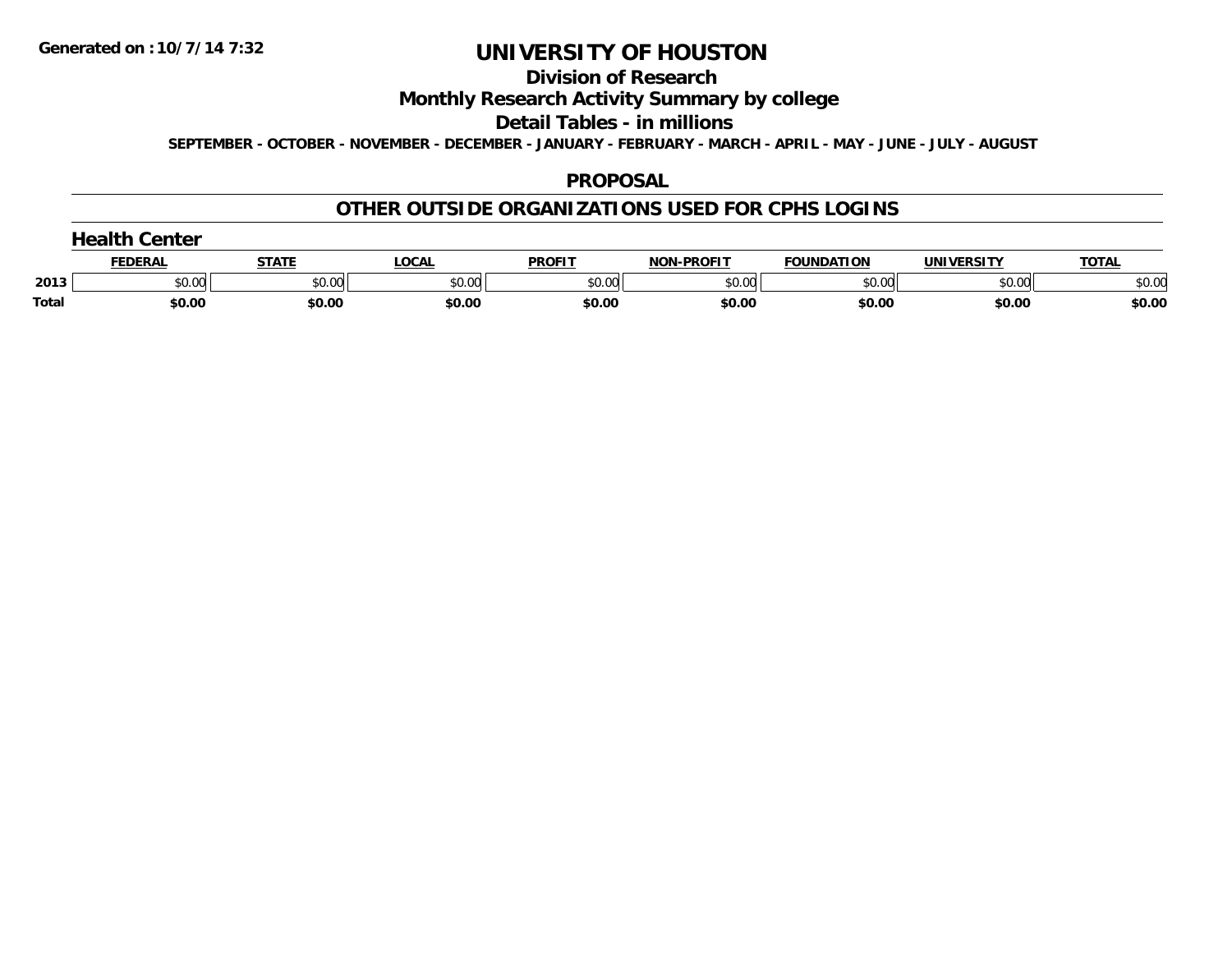# **Division of Research**

### **Monthly Research Activity Summary by college**

#### **Detail Tables - in millions**

**SEPTEMBER - OCTOBER - NOVEMBER - DECEMBER - JANUARY - FEBRUARY - MARCH - APRIL - MAY - JUNE - JULY - AUGUST**

#### **PROPOSAL**

#### **PRESIDENT**

#### **Office of the President**

|      | <b>FEDERAL</b> | <b>STATE</b>                        | <u>LOCAL</u> | <b>PROFIT</b> | <b>NON-PROFIT</b> | <b>FOUNDATION</b> | <b>UNIVERSITY</b> | <b>TOTAL</b>   |
|------|----------------|-------------------------------------|--------------|---------------|-------------------|-------------------|-------------------|----------------|
| 2014 | \$865,098.80   | \$0.00                              | \$0.00       | \$0.00        | \$0.00            | \$0.00            | \$0.00            | \$865,098.80   |
|      |                | <b>Vice President Admin/Finance</b> |              |               |                   |                   |                   |                |
|      |                |                                     |              |               |                   |                   |                   |                |
|      | <b>FEDERAL</b> | <u>STATE</u>                        | <u>LOCAL</u> | <b>PROFIT</b> | <b>NON-PROFIT</b> | <b>FOUNDATION</b> | <b>UNIVERSITY</b> | <b>TOTAL</b>   |
| 2011 | \$1,935,000.00 | \$0.00                              | \$0.00       | \$0.00        | \$0.00            | \$0.00            | \$0.00            | \$1,935,000.00 |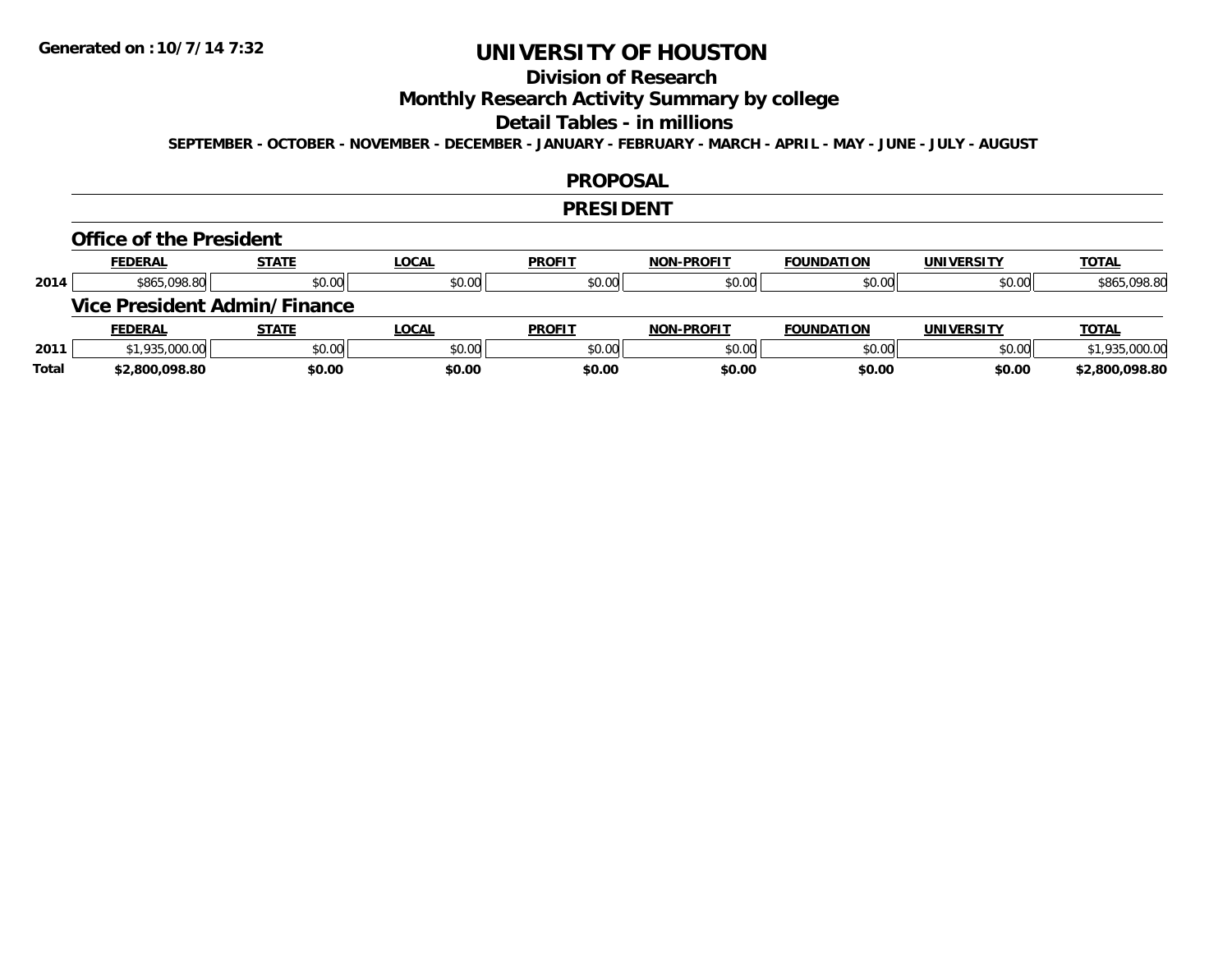# **Division of Research**

### **Monthly Research Activity Summary by college**

#### **Detail Tables - in millions**

**SEPTEMBER - OCTOBER - NOVEMBER - DECEMBER - JANUARY - FEBRUARY - MARCH - APRIL - MAY - JUNE - JULY - AUGUST**

#### **PROPOSAL**

#### **SENIOR V.P. FOR ACADEMIC AFFAIRS AND PROVOST**

|      |                                  | <b>Learning and Assessment Services</b>             |              |               |                   |                   |                   |                |
|------|----------------------------------|-----------------------------------------------------|--------------|---------------|-------------------|-------------------|-------------------|----------------|
|      | <b>FEDERAL</b>                   | <b>STATE</b>                                        | <b>LOCAL</b> | <b>PROFIT</b> | <b>NON-PROFIT</b> | <b>FOUNDATION</b> | <b>UNIVERSITY</b> | <b>TOTAL</b>   |
| 2010 | \$1,869,569.00                   | \$148,029.00                                        | \$0.00       | \$0.00        | \$67,500.00       | \$10,000.00       | \$0.00            | \$2,095,098.00 |
| 2011 | \$0.00                           | \$219,384.00                                        | \$0.00       | \$0.00        | \$498,889.00      | \$0.00            | \$0.00            | \$718,273.00   |
| 2012 | \$0.00                           | \$134,767.00                                        | \$0.00       | \$0.00        | \$77,158.00       | \$0.00            | \$0.00            | \$211,925.00   |
| 2013 | \$0.00                           | \$137,647.00                                        | \$0.00       | \$0.00        | \$78,500.00       | \$0.00            | \$0.00            | \$216,147.00   |
| 2014 | \$0.00                           | \$137,817.00                                        | \$0.00       | \$0.00        | \$0.00            | \$0.00            | \$0.00            | \$137,817.00   |
|      | <b>Learning Support Services</b> |                                                     |              |               |                   |                   |                   |                |
|      | <b>FEDERAL</b>                   | <b>STATE</b>                                        | <b>LOCAL</b> | <b>PROFIT</b> | <b>NON-PROFIT</b> | <b>FOUNDATION</b> | <b>UNIVERSITY</b> | <b>TOTAL</b>   |
| 2011 | \$0.00                           | \$0.00                                              | \$0.00       | \$0.00        | \$0.00            | \$0.00            | \$0.00            | \$0.00         |
|      | <b>Office of Admissions</b>      |                                                     |              |               |                   |                   |                   |                |
|      | <b>FEDERAL</b>                   | <b>STATE</b>                                        | <b>LOCAL</b> | <b>PROFIT</b> | <b>NON-PROFIT</b> | <b>FOUNDATION</b> | <b>UNIVERSITY</b> | <b>TOTAL</b>   |
| 2011 | \$0.00                           | \$0.00                                              | \$0.00       | \$0.00        | \$0.00            | \$0.00            | \$0.00            | \$0.00         |
|      |                                  | <b>Senior V.P. for Academic Affairs and Provost</b> |              |               |                   |                   |                   |                |
|      | <b>FEDERAL</b>                   | <b>STATE</b>                                        | <b>LOCAL</b> | <b>PROFIT</b> | <b>NON-PROFIT</b> | <b>FOUNDATION</b> | <b>UNIVERSITY</b> | TOTAL          |
| 2010 | \$4,981,470.00                   | \$0.00                                              | \$0.00       | \$0.00        | \$0.00            | \$0.00            | \$0.00            | \$4,981,470.00 |
| 2012 | \$0.00                           | \$75,000.00                                         | \$0.00       | \$0.00        | \$0.00            | \$0.00            | \$0.00            | \$75,000.00    |
| 2013 | \$0.00                           | \$0.00                                              | \$0.00       | \$0.00        | \$149,488.00      | \$0.00            | \$0.00            | \$149,488.00   |
|      | <b>Student Support Services</b>  |                                                     |              |               |                   |                   |                   |                |
|      | <b>FEDERAL</b>                   | <b>STATE</b>                                        | <b>LOCAL</b> | <b>PROFIT</b> | <b>NON-PROFIT</b> | <b>FOUNDATION</b> | <b>UNIVERSITY</b> | <b>TOTAL</b>   |
| 2012 | \$198,944.00                     | \$0.00                                              | \$0.00       | \$0.00        | \$0.00            | \$0.00            | \$0.00            | \$198,944.00   |
|      | <b>Undergraduate Scholars</b>    |                                                     |              |               |                   |                   |                   |                |
|      | <b>FEDERAL</b>                   | <b>STATE</b>                                        | <b>LOCAL</b> | <b>PROFIT</b> | <b>NON-PROFIT</b> | <b>FOUNDATION</b> | <b>UNIVERSITY</b> | <b>TOTAL</b>   |
| 2010 | \$0.00                           | \$15,000.00                                         | \$0.00       | \$0.00        | \$0.00            | \$0.00            | \$0.00            | \$15,000.00    |
| 2011 | \$0.00                           | \$29,456.00                                         | \$0.00       | \$0.00        | \$0.00            | \$0.00            | \$0.00            | \$29,456.00    |
| 2012 | \$0.00                           | \$38,101.00                                         | \$0.00       | \$0.00        | \$0.00            | \$0.00            | \$0.00            | \$38,101.00    |
| 2014 | \$0.00                           | \$20,330.00                                         | \$0.00       | \$0.00        | \$0.00            | \$0.00            | \$0.00            | \$20,330.00    |
|      | <b>Undergraduate Studies</b>     |                                                     |              |               |                   |                   |                   |                |
|      | <b>FEDERAL</b>                   | <b>STATE</b>                                        | <b>LOCAL</b> | <b>PROFIT</b> | <b>NON-PROFIT</b> | <b>FOUNDATION</b> | <b>UNIVERSITY</b> | <b>TOTAL</b>   |
| 2011 | \$0.00                           | \$300,000.00                                        | \$0.00       | \$0.00        | \$0.00            | \$0.00            | \$0.00            | \$300,000.00   |
| 2013 | \$0.00                           | \$30,000.00                                         | \$0.00       | \$0.00        | \$0.00            | \$0.00            | \$0.00            | \$30,000.00    |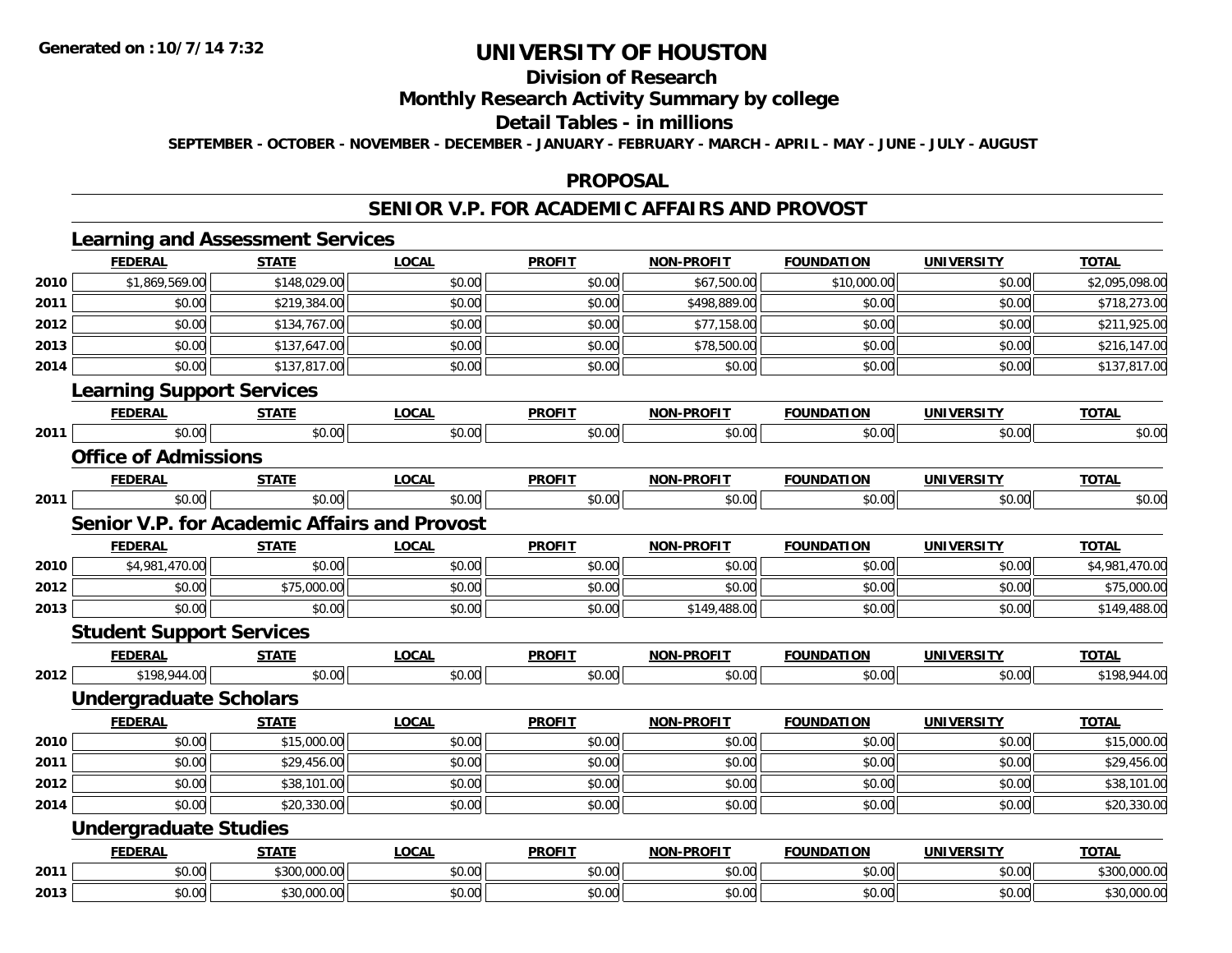# **Division of Research**

### **Monthly Research Activity Summary by college**

#### **Detail Tables - in millions**

**SEPTEMBER - OCTOBER - NOVEMBER - DECEMBER - JANUARY - FEBRUARY - MARCH - APRIL - MAY - JUNE - JULY - AUGUST**

#### **PROPOSAL**

#### **SENIOR V.P. FOR ACADEMIC AFFAIRS AND PROVOST**

#### **Undergraduate Studies**

|              | <b>FEDERAL</b>       | <b>STATE</b>         | <b>LOCAL</b> | <b>PROFIT</b>  | <b>J-PROFIT</b><br>NON | <b>FOUNDATION</b> | UNIVERSITY | <u> ΤΟΤΑ.</u>           |
|--------------|----------------------|----------------------|--------------|----------------|------------------------|-------------------|------------|-------------------------|
| 2014         | <b>cooo</b><br>11075 | 000.6<br>\$10.       | \$0.00       | 40.00<br>PU.UU | \$0.00                 | \$0.00            | \$0.00     | 1077                    |
| <b>Total</b> | ,123.75<br>\$8,049,1 | 531.00<br><b>205</b> | \$0.00       | \$0.00         | \$871<br>.535.00       | \$10,000.00       | \$0.00     | .189.75<br>226.<br>יז י |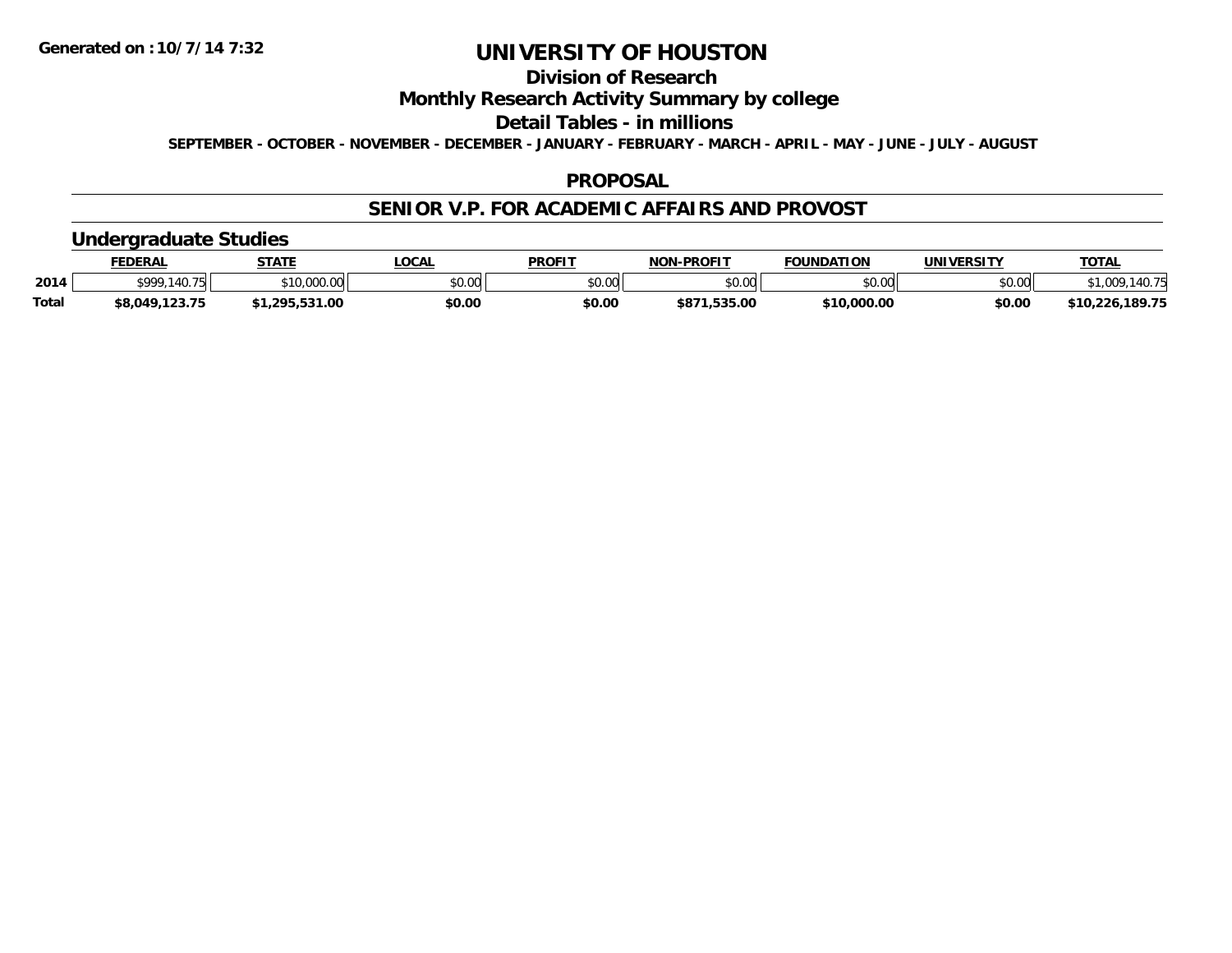**Total**

# **UNIVERSITY OF HOUSTON**

# **Division of Research**

**Monthly Research Activity Summary by college**

#### **Detail Tables - in millions**

**SEPTEMBER - OCTOBER - NOVEMBER - DECEMBER - JANUARY - FEBRUARY - MARCH - APRIL - MAY - JUNE - JULY - AUGUST**

#### **PROPOSAL**

#### **UH LAW CENTER**

|      | Dean, Law      |              |              |               |                   |                   |                   |                |
|------|----------------|--------------|--------------|---------------|-------------------|-------------------|-------------------|----------------|
|      | <b>FEDERAL</b> | <b>STATE</b> | <b>LOCAL</b> | <b>PROFIT</b> | <b>NON-PROFIT</b> | <b>FOUNDATION</b> | <b>UNIVERSITY</b> | <b>TOTAL</b>   |
| 2012 | \$0.00         | \$0.00       | \$0.00       | \$303,629.00  | \$0.00            | \$0.00            | \$0.00            | \$303,629.00   |
| 2013 | \$0.00         | \$0.00       | \$0.00       | \$71,560.62   | \$0.00            | \$47,656.00       | \$0.00            | \$119,216.62   |
|      | Law-UH         |              |              |               |                   |                   |                   |                |
|      | <b>FEDERAL</b> | <b>STATE</b> | <b>LOCAL</b> | <b>PROFIT</b> | <b>NON-PROFIT</b> | <b>FOUNDATION</b> | <b>UNIVERSITY</b> | <b>TOTAL</b>   |
| 2010 | \$0.40         | \$200,000.00 | \$0.00       | \$0.00        | \$14,137.00       | \$279,068.00      | \$0.00            | \$493,205.40   |
| 2011 | \$0.00         | \$121,906.10 | \$0.00       | \$10,063.00   | \$0.00            | \$201,639.00      | \$68,956.00       | \$402,564.10   |
| 2012 | \$0.00         | \$360,386.00 | \$0.00       | \$0.00        | \$0.00            | \$0.00            | \$0.00            | \$360,386.00   |
| 2013 | \$1,000,000.00 | \$114,000.00 | \$0.00       | \$0.00        | \$90,378.80       | \$0.00            | \$0.00            | \$1,204,378.80 |
| 2014 | \$0.00         | \$200,000.00 | \$0.00       | \$0.00        | \$158,038.00      | \$0.00            | \$54,689.00       | \$412,727.00   |

**\$1,000,000.40 \$996,292.10 \$0.00 \$385,252.62 \$262,553.80 \$528,363.00 \$123,645.00 \$3,296,106.92**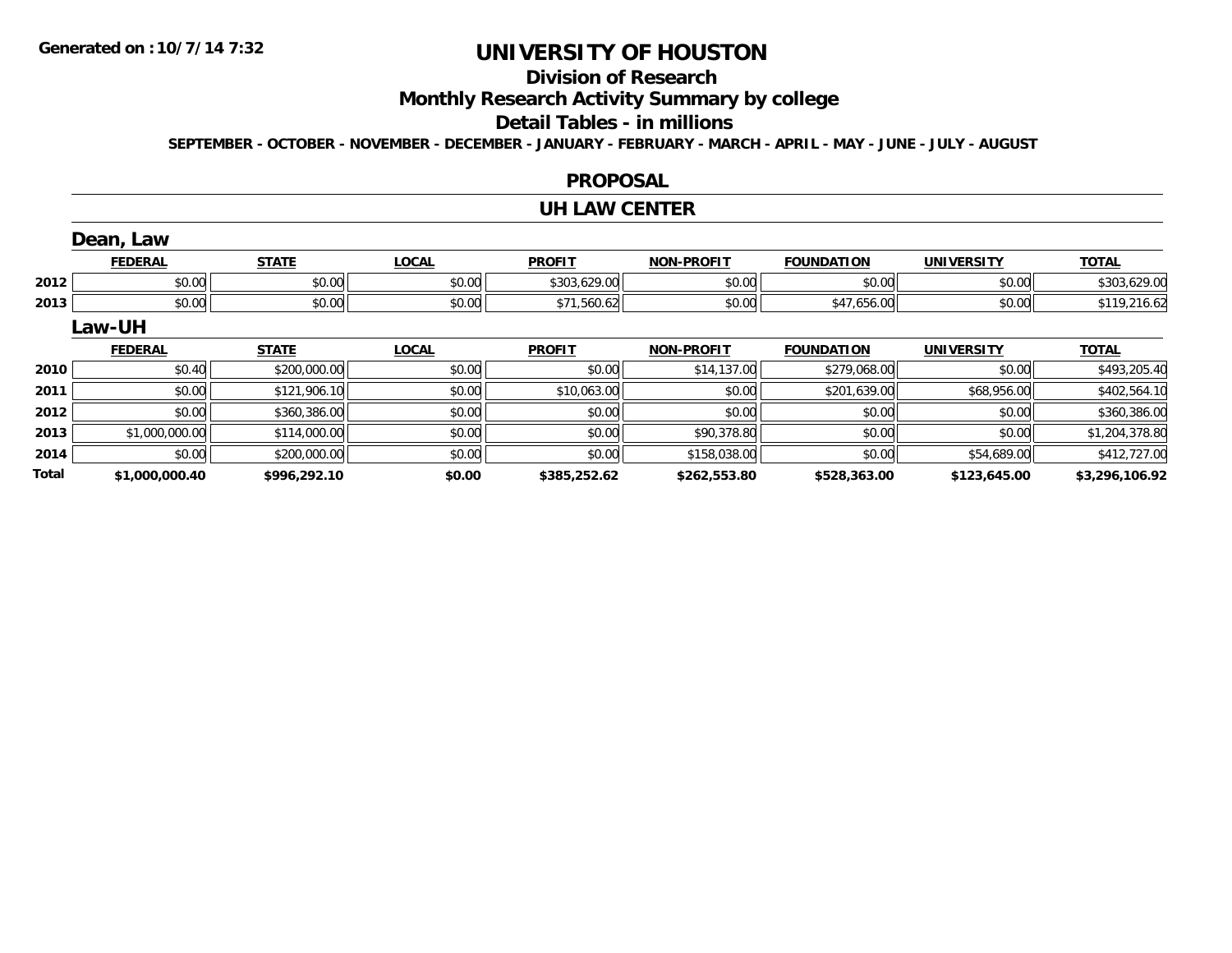# **Division of Research**

### **Monthly Research Activity Summary by college**

#### **Detail Tables - in millions**

**SEPTEMBER - OCTOBER - NOVEMBER - DECEMBER - JANUARY - FEBRUARY - MARCH - APRIL - MAY - JUNE - JULY - AUGUST**

#### **PROPOSAL**

#### **UKNOWN COLLEGE**

### **Unknown Department**

|      | FEDERAL | <b>STATE</b> | <u>LOCAI</u> | <b>PROFIT</b> | <b>NON-PROFIT</b> | <b>FOUNDATION</b> | <b>UNIVERSITY</b> | <b>TOTAL</b> |
|------|---------|--------------|--------------|---------------|-------------------|-------------------|-------------------|--------------|
| 2011 | \$0.00  | \$0.00       | \$0.00       | \$0.00        | ደሰ ሰሰ<br>JU.UU    | \$0.00            | \$0.00            | \$0.00       |
| 2013 | \$0.00  | \$0.00       | \$0.00       | \$0.00        | ku uy<br>ง∪.∪บ    | \$0.00            | \$0.00            | \$0.00       |
| 2014 | \$0.00  | \$0.00       | \$0.00       | \$0.00        | \$0.00            | \$0.00            | \$0.00            | \$0.00       |

### **Wrong Department - Please Dont Select It**

|              | <b>FEDERAL</b> | <b>STATE</b> | <u>LOCAL</u> | <b>PROFIT</b> | <b>NON-PROFIT</b> | <b>FOUNDATION</b> | <b>UNIVERSITY</b> | <b>TOTAL</b> |
|--------------|----------------|--------------|--------------|---------------|-------------------|-------------------|-------------------|--------------|
| 2012         | \$0.00         | \$0.00       | \$0.00       | \$0.00        | \$0.00            | \$0.00            | \$0.00            | \$0.00       |
| 2013         | \$0.00         | \$0.00       | \$0.00       | \$0.00        | \$0.00            | \$0.00            | \$0.00            | \$0.00       |
| <b>Total</b> | \$0.00         | \$0.00       | \$0.00       | \$0.00        | \$0.00            | \$0.00            | \$0.00            | \$0.00       |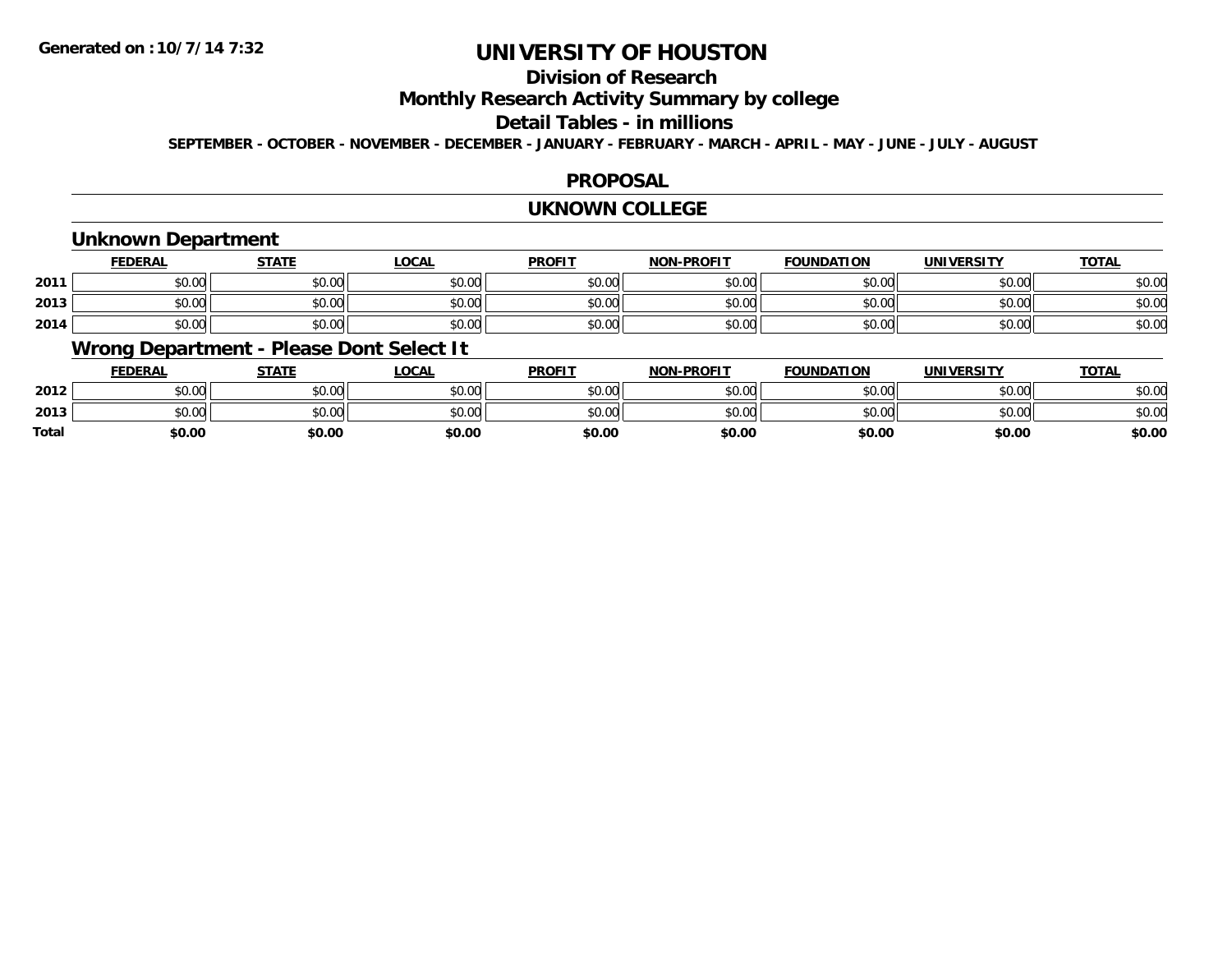# **Division of Research**

### **Monthly Research Activity Summary by college**

#### **Detail Tables - in millions**

**SEPTEMBER - OCTOBER - NOVEMBER - DECEMBER - JANUARY - FEBRUARY - MARCH - APRIL - MAY - JUNE - JULY - AUGUST**

#### **PROPOSAL**

# **VICE PRESIDENT FOR ADMINISTRATION**

|       | <b>KUHF - Radio</b>         |              |              |               |                   |                   |                   |                 |
|-------|-----------------------------|--------------|--------------|---------------|-------------------|-------------------|-------------------|-----------------|
|       | <b>FEDERAL</b>              | <b>STATE</b> | <b>LOCAL</b> | <b>PROFIT</b> | <b>NON-PROFIT</b> | <b>FOUNDATION</b> | <b>UNIVERSITY</b> | <b>TOTAL</b>    |
| 2010  | \$88,143.00                 | \$12,500.00  | \$0.00       | \$0.00        | \$621,301.17      | \$0.00            | \$0.00            | \$721,944.17    |
| 2011  | \$0.00                      | \$12,500.00  | \$0.00       | \$0.00        | \$623,146.00      | \$0.00            | \$0.00            | \$635,646.00    |
| 2013  | \$0.00                      | \$0.00       | \$0.00       | \$0.00        | \$2,193,199.00    | \$0.00            | \$0.00            | \$2,193,199.00  |
| 2014  | \$0.00                      | \$0.00       | \$0.00       | \$0.00        | \$2,147,877.00    | \$0.00            | \$0.00            | \$2,147,877.00  |
|       | <b>KUHT-TV</b>              |              |              |               |                   |                   |                   |                 |
|       | <b>FEDERAL</b>              | <b>STATE</b> | <b>LOCAL</b> | <b>PROFIT</b> | <b>NON-PROFIT</b> | <b>FOUNDATION</b> | <b>UNIVERSITY</b> | <b>TOTAL</b>    |
| 2010  | \$104,421.00                | \$0.00       | \$0.00       | \$0.00        | \$1,483,936.12    | \$0.00            | \$0.00            | \$1,588,357.12  |
| 2011  | \$0.00                      | \$0.00       | \$0.00       | \$0.00        | \$1,606,903.00    | \$0.00            | \$0.00            | \$1,606,903.00  |
| 2012  | \$0.00                      | \$0.00       | \$0.00       | \$0.00        | \$14,132.00       | \$0.00            | \$0.00            | \$14,132.00     |
|       | <b>Physical Plant</b>       |              |              |               |                   |                   |                   |                 |
|       | <b>FEDERAL</b>              | <b>STATE</b> | <b>LOCAL</b> | <b>PROFIT</b> | <b>NON-PROFIT</b> | <b>FOUNDATION</b> | <b>UNIVERSITY</b> | <b>TOTAL</b>    |
| 2010  | \$104,421.00                | \$0.00       | \$0.00       | \$0.00        | \$78,007.29       | \$0.00            | \$0.00            | \$182,428.29    |
| 2011  | \$0.00                      | \$0.00       | \$0.00       | \$0.00        | \$0.00            | \$0.00            | \$0.00            | \$0.00          |
| 2012  | \$24,500.00                 | \$0.00       | \$0.00       | \$0.00        | \$2,261,596.00    | \$0.00            | \$0.00            | \$2,286,096.00  |
|       | <b>UH Police Department</b> |              |              |               |                   |                   |                   |                 |
|       | <b>FEDERAL</b>              | <b>STATE</b> | <b>LOCAL</b> | <b>PROFIT</b> | <b>NON-PROFIT</b> | <b>FOUNDATION</b> | <b>UNIVERSITY</b> | <b>TOTAL</b>    |
| 2010  | \$88,917.00                 | \$0.00       | \$0.00       | \$0.00        | \$0.00            | \$0.00            | \$0.00            | \$88,917.00     |
| 2011  | \$53,805.00                 | \$4,755.00   | \$0.00       | \$0.00        | \$0.00            | \$0.00            | \$0.00            | \$58,560.00     |
| 2014  | \$0.00                      | \$3,000.00   | \$0.00       | \$0.00        | \$0.00            | \$0.00            | \$0.00            | \$3,000.00      |
| Total | \$464,207.00                | \$32,755.00  | \$0.00       | \$0.00        | \$11,030,097.58   | \$0.00            | \$0.00            | \$11,527,059.58 |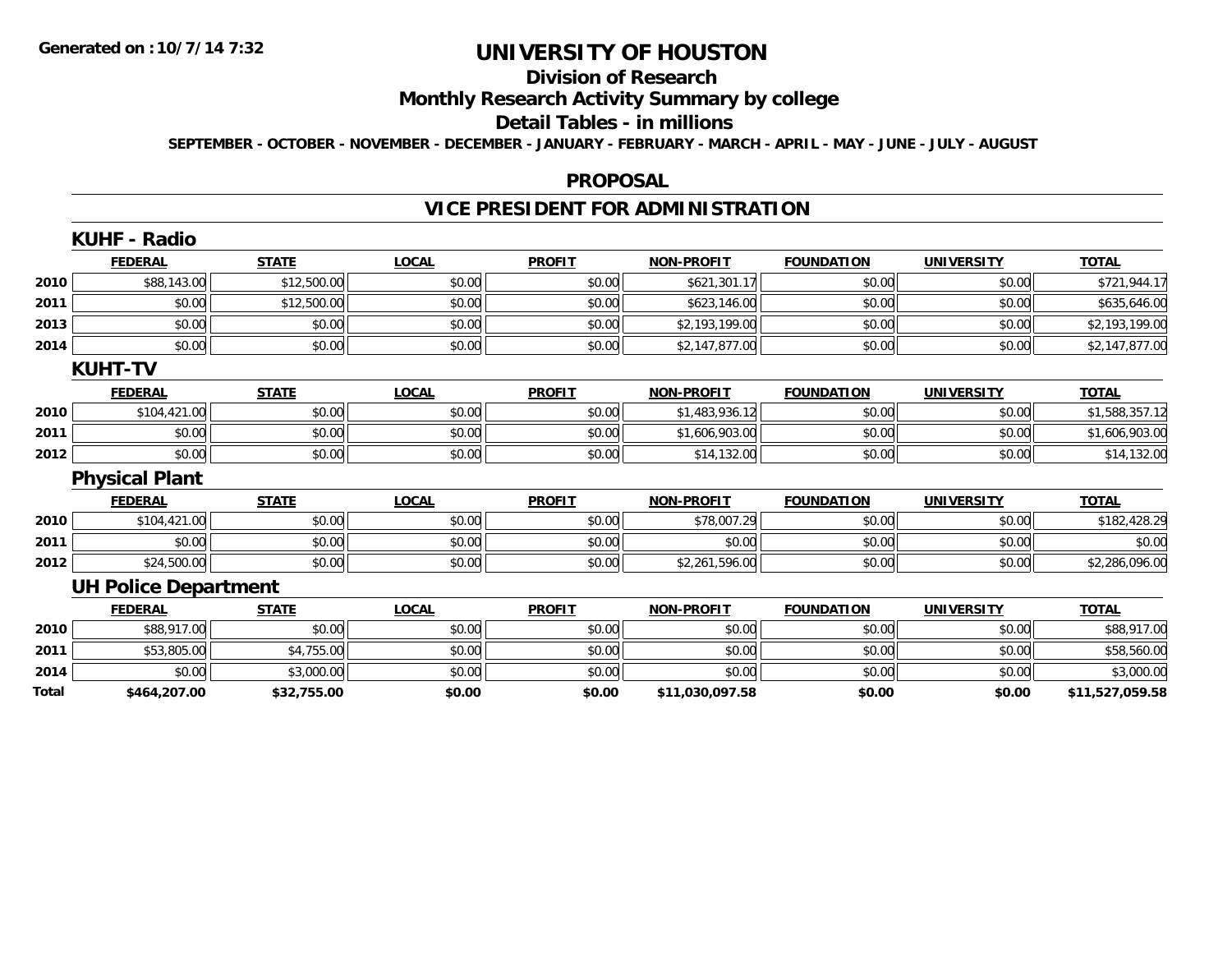**Total**

# **UNIVERSITY OF HOUSTON**

# **Division of Research**

### **Monthly Research Activity Summary by college**

#### **Detail Tables - in millions**

**SEPTEMBER - OCTOBER - NOVEMBER - DECEMBER - JANUARY - FEBRUARY - MARCH - APRIL - MAY - JUNE - JULY - AUGUST**

#### **PROPOSAL**

# **VICE PRESIDENT FOR STUDENT AFFAIRS**

#### **Childrens Learning Centers**

|      |                              | --                                     |              |               |                   |                   |                   |                |
|------|------------------------------|----------------------------------------|--------------|---------------|-------------------|-------------------|-------------------|----------------|
|      | <b>FEDERAL</b>               | <b>STATE</b>                           | <b>LOCAL</b> | <b>PROFIT</b> | <b>NON-PROFIT</b> | <b>FOUNDATION</b> | UNIVERSITY        | <b>TOTAL</b>   |
| 2013 | \$2,182,848.00               | \$0.00                                 | \$0.00       | \$0.00        | \$0.00            | \$0.00            | \$0.00            | \$2,182,848.00 |
|      | <b>Dean, Student Affairs</b> |                                        |              |               |                   |                   |                   |                |
|      | <b>FEDERAL</b>               | <b>STATE</b>                           | <b>LOCAL</b> | <b>PROFIT</b> | <b>NON-PROFIT</b> | <b>FOUNDATION</b> | UNIVERSITY        | <b>TOTAL</b>   |
| 2010 | \$141,750.75                 | \$0.00                                 | \$0.00       | \$0.00        | \$0.00            | \$0.00            | \$0.00            | \$141,750.75   |
| 2012 | \$58,828.50                  | \$0.00                                 | \$0.00       | \$0.00        | \$0.00            | \$0.00            | \$0.00            | \$58,828.50    |
|      |                              | <b>Vice President, Student Affairs</b> |              |               |                   |                   |                   |                |
|      | <b>FEDERAL</b>               | <b>STATE</b>                           | <b>LOCAL</b> | <b>PROFIT</b> | <b>NON-PROFIT</b> | <b>FOUNDATION</b> | <b>UNIVERSITY</b> | <b>TOTAL</b>   |
| 2012 | \$0.00                       | \$224,837.00                           | \$0.00       | \$0.00        | \$0.00            | \$0.00            | \$0.00            | \$224,837.00   |
| 2013 | \$0.00                       | \$0.00                                 | \$0.00       | \$0.00        | \$0.00            | \$10,000.00       | \$0.00            | \$10,000.00    |
| 2014 | \$0.00                       | \$0.00                                 | \$0.00       | \$0.00        | \$0.00            | \$0.00            | \$0.00            | \$0.00         |

**\$2,383,427.25 \$224,837.00 \$0.00 \$0.00 \$0.00 \$10,000.00 \$0.00 \$2,618,264.25**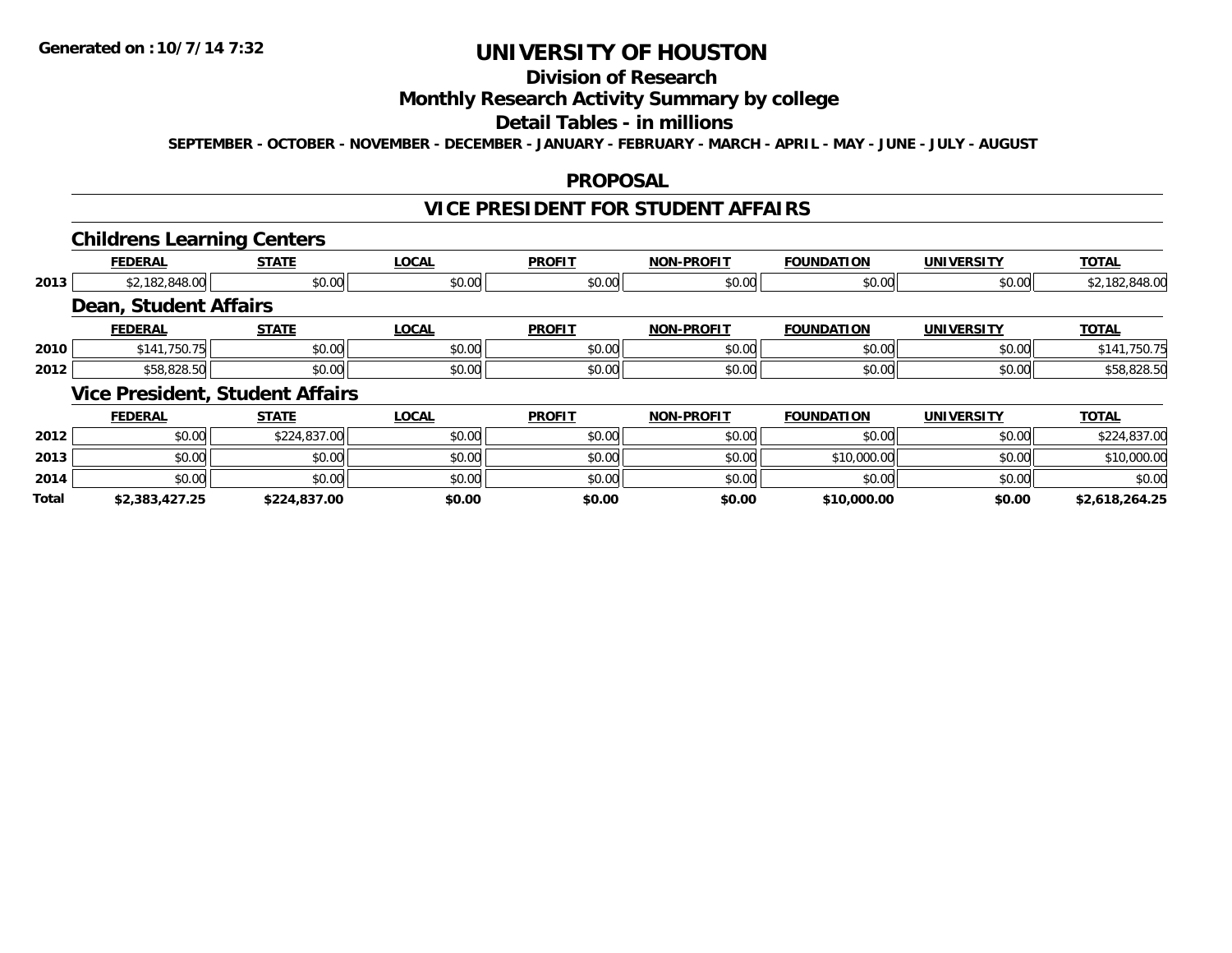# **Division of Research**

### **Monthly Research Activity Summary by college**

#### **Detail Tables - in millions**

**SEPTEMBER - OCTOBER - NOVEMBER - DECEMBER - JANUARY - FEBRUARY - MARCH - APRIL - MAY - JUNE - JULY - AUGUST**

#### **PROPOSAL**

# **VP for Community Relations and Institutional Acces**

#### **Center for Student's with Disabilities**

|              | <b>FEDERAL</b> | <b>STATE</b>         | LOCAI          | <b>PROFIT</b> | -PROFIT<br><b>NON</b> | <b>FOUNDATION</b>  | <b>UNIVERSITY</b> | <b>TOTAL</b> |
|--------------|----------------|----------------------|----------------|---------------|-----------------------|--------------------|-------------------|--------------|
| 2011         | JU.UU          | 384<br>$. \, \cdots$ | ልስ ስስ<br>JU.UU | 0.00<br>ט.טע  | \$0.00                | $\sim$ 00<br>JU.UU | \$0.00            |              |
| <b>Total</b> | \$0.00         | .384.00              | \$0.OC         | \$0.00        | \$0.00                | \$0.00             | \$0.00            | .384.00      |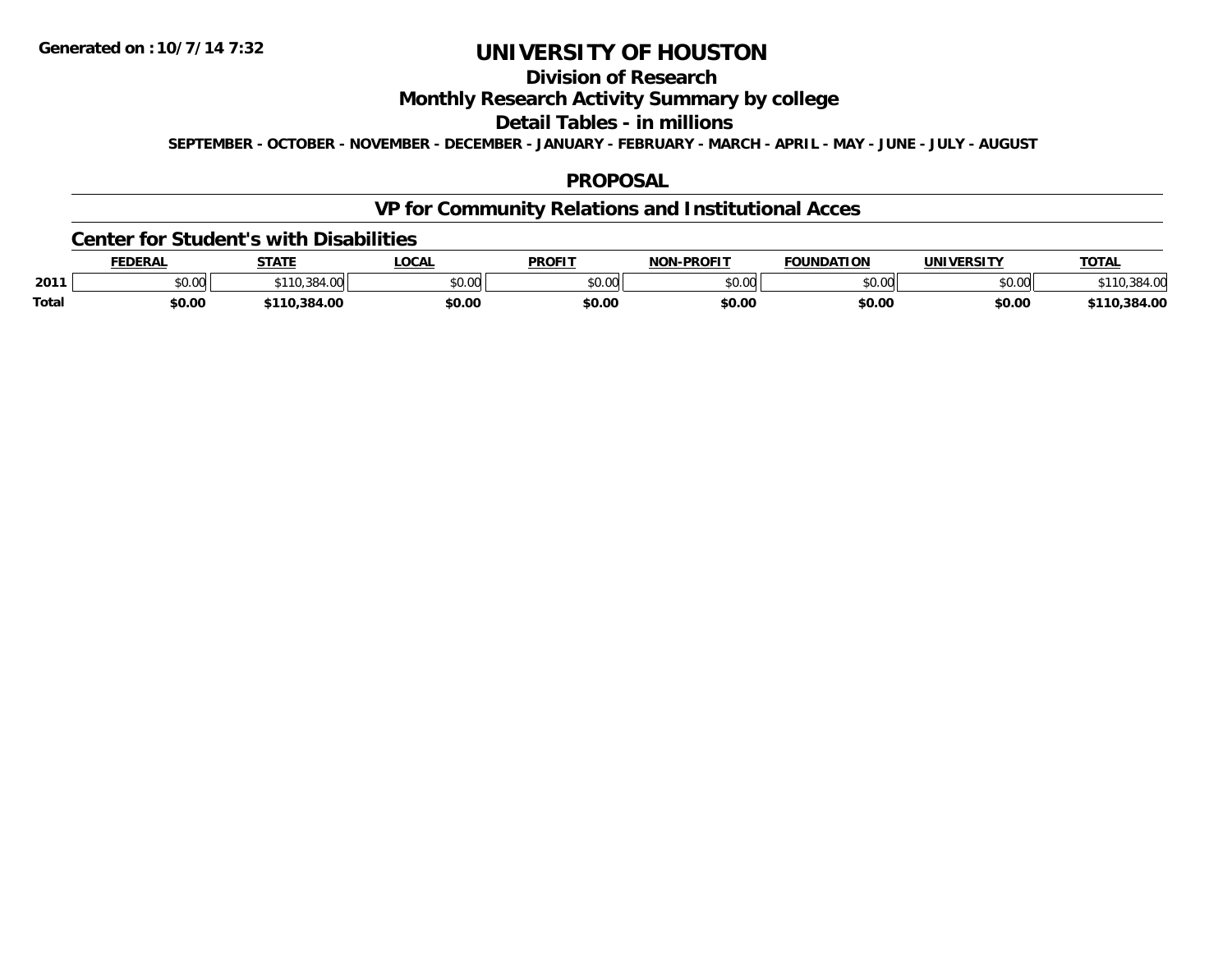# **Division of Research**

# **Monthly Research Activity Summary by college**

#### **Detail Tables - in millions**

**SEPTEMBER - OCTOBER - NOVEMBER - DECEMBER - JANUARY - FEBRUARY - MARCH - APRIL - MAY - JUNE - JULY - AUGUST**

#### **AWARD**

#### **C.T. BAUER COLLEGE OF BUSINESS**

|       | <b>Accountancy &amp; Taxation</b>        |                |              |               |                   |                   |                   |                 |
|-------|------------------------------------------|----------------|--------------|---------------|-------------------|-------------------|-------------------|-----------------|
|       | <b>FEDERAL</b>                           | <b>STATE</b>   | <b>LOCAL</b> | <b>PROFIT</b> | <b>NON-PROFIT</b> | <b>FOUNDATION</b> | <b>UNIVERSITY</b> | <b>TOTAL</b>    |
| 2014  | \$0.00                                   | \$0.00         | \$0.00       | \$0.00        | \$0.00            | \$19,260.00       | \$0.00            | \$19,260.00     |
|       | Dean, Business Administration            |                |              |               |                   |                   |                   |                 |
|       | <b>FEDERAL</b>                           | <b>STATE</b>   | <b>LOCAL</b> | <b>PROFIT</b> | <b>NON-PROFIT</b> | <b>FOUNDATION</b> | <b>UNIVERSITY</b> | <b>TOTAL</b>    |
| 2012  | \$0.00                                   | \$1,375,000.00 | \$0.00       | \$0.00        | \$0.00            | \$0.00            | \$0.00            | \$1,375,000.00  |
| 2013  | \$0.00                                   | \$1,500,000.00 | \$0.00       | \$0.00        | \$0.00            | \$0.00            | \$0.00            | \$1,500,000.00  |
| 2014  | \$0.00                                   | \$121,250.00   | \$0.00       | \$0.00        | \$0.00            | \$0.00            | \$0.00            | \$121,250.00    |
|       | <b>Finance</b>                           |                |              |               |                   |                   |                   |                 |
|       | <b>FEDERAL</b>                           | <b>STATE</b>   | <b>LOCAL</b> | <b>PROFIT</b> | <b>NON-PROFIT</b> | <b>FOUNDATION</b> | <b>UNIVERSITY</b> | <b>TOTAL</b>    |
| 2010  | \$125,000.00                             | \$0.00         | \$0.00       | \$0.00        | \$0.00            | \$0.00            | \$0.00            | \$125,000.00    |
| 2011  | \$230,759.80                             | \$0.00         | \$0.00       | \$0.00        | \$0.00            | \$0.00            | \$0.00            | \$230,759.80    |
|       | Management                               |                |              |               |                   |                   |                   |                 |
|       | <b>FEDERAL</b>                           | <b>STATE</b>   | <b>LOCAL</b> | <b>PROFIT</b> | <b>NON-PROFIT</b> | <b>FOUNDATION</b> | <b>UNIVERSITY</b> | <b>TOTAL</b>    |
| 2010  | \$192,678.00                             | \$0.00         | \$0.00       | \$0.00        | \$0.00            | \$0.00            | \$0.00            | \$192,678.00    |
|       | <b>Marketing</b>                         |                |              |               |                   |                   |                   |                 |
|       | <b>FEDERAL</b>                           | <b>STATE</b>   | <b>LOCAL</b> | <b>PROFIT</b> | <b>NON-PROFIT</b> | <b>FOUNDATION</b> | <b>UNIVERSITY</b> | <b>TOTAL</b>    |
| 2012  | \$0.00                                   | \$0.00         | \$0.00       | \$0.00        | \$0.00            | \$0.00            | \$0.00            | \$0.00          |
| 2013  | \$0.00                                   | \$0.00         | \$0.00       | \$0.00        | \$0.00            | \$0.00            | \$0.00            | \$0.00          |
| 2014  | \$0.00                                   | \$0.00         | \$0.00       | \$0.00        | \$0.00            | \$0.00            | \$0.00            | \$0.00          |
|       | <b>Small Business Development Center</b> |                |              |               |                   |                   |                   |                 |
|       | <b>FEDERAL</b>                           | <b>STATE</b>   | <b>LOCAL</b> | <b>PROFIT</b> | <b>NON-PROFIT</b> | <b>FOUNDATION</b> | <b>UNIVERSITY</b> | <b>TOTAL</b>    |
| 2010  | \$3,723,450.00                           | \$0.00         | \$0.00       | \$0.00        | \$0.00            | \$0.00            | \$0.00            | \$3,723,450.00  |
| 2011  | \$3,399,854.00                           | \$61,677.00    | \$0.00       | \$0.00        | \$0.00            | \$0.00            | \$0.00            | \$3,461,531.00  |
| 2012  | \$3,847,748.95                           | \$0.00         | \$0.00       | \$0.00        | \$0.00            | \$117,242.00      | \$0.00            | \$3,964,990.95  |
| 2013  | \$2,491,968.00                           | \$0.00         | \$0.00       | \$0.00        | \$0.00            | \$0.00            | \$0.00            | \$2,491,968.00  |
| 2014  | \$2,819,543.00                           | \$0.00         | \$0.00       | \$0.00        | \$0.00            | \$89,145.00       | \$0.00            | \$2,908,688.00  |
| Total | \$16,831,001.75                          | \$3,057,927.00 | \$0.00       | \$0.00        | \$0.00            | \$225,647.00      | \$0.00            | \$20,114,575.75 |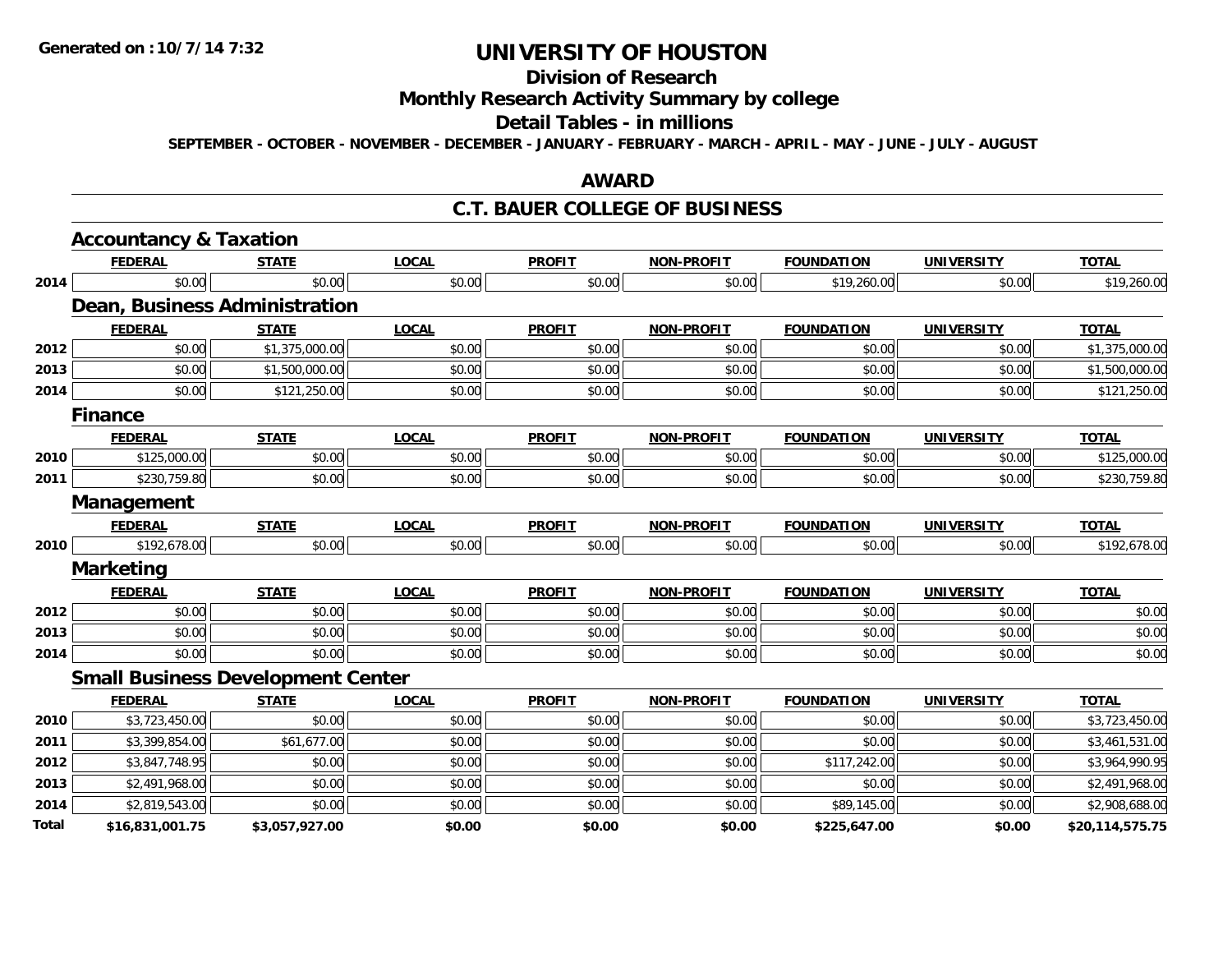# **Division of Research**

# **Monthly Research Activity Summary by college**

#### **Detail Tables - in millions**

**SEPTEMBER - OCTOBER - NOVEMBER - DECEMBER - JANUARY - FEBRUARY - MARCH - APRIL - MAY - JUNE - JULY - AUGUST**

### **AWARD**

#### **COLLEGE OF ARCHITECTURE**

|      | <b>FEDERAL</b> | <b>STATE</b> | <b>LOCAL</b> | <b>PROFIT</b> | <b>NON-PROFIT</b> | <b>FOUNDATION</b> | <b>UNIVERSITY</b> | <b>TOTAL</b> |
|------|----------------|--------------|--------------|---------------|-------------------|-------------------|-------------------|--------------|
| 2010 | \$0.00         | \$0.00       | \$0.00       | \$0.00        | \$0.00            | \$24,750.00       | \$0.00            | \$24,750.00  |
| 2011 | \$25,000.00    | \$0.00       | \$0.00       | \$7,500.00    | \$0.00            | \$0.00            | \$0.00            | \$32,500.00  |
| 2012 | \$0.00         | \$0.00       | \$0.00       | \$0.00        | \$5,000.00        | \$0.00            | \$2,500.00        | \$7,500.00   |
| 2013 | \$25,000.00    | \$0.00       | \$0.00       | \$0.00        | \$0.00            | \$0.00            | \$0.00            | \$25,000.00  |
| 2014 | \$0.00         | \$0.00       | \$0.00       | \$0.00        | \$0.00            | \$50,000.00       | \$0.00            | \$50,000.00  |

|       | <b>FEDERAI</b> | <b>STATE</b> | _OCAL                                         | <b>PROFIT</b> | <b>DDAFIT</b><br>លកា | <b>FOUNDATION</b> | UNIVERSITY | <b>TOTAL</b>          |
|-------|----------------|--------------|-----------------------------------------------|---------------|----------------------|-------------------|------------|-----------------------|
| 2013  | 50.00<br>JU.UU |              | $\uparrow$ $\uparrow$ $\uparrow$<br>- 50.00 L | \$0.00        | $\sim$ 00<br>טט.טע   | ልስ ሰሰ             | \$0.00     | 00000                 |
| Total | \$50.000.00    | nnr          | \$0.00                                        | .500.00       | .000.00              | $\sim$            | \$2.500.00 | 750.QQ<br>:18<br>ov.u |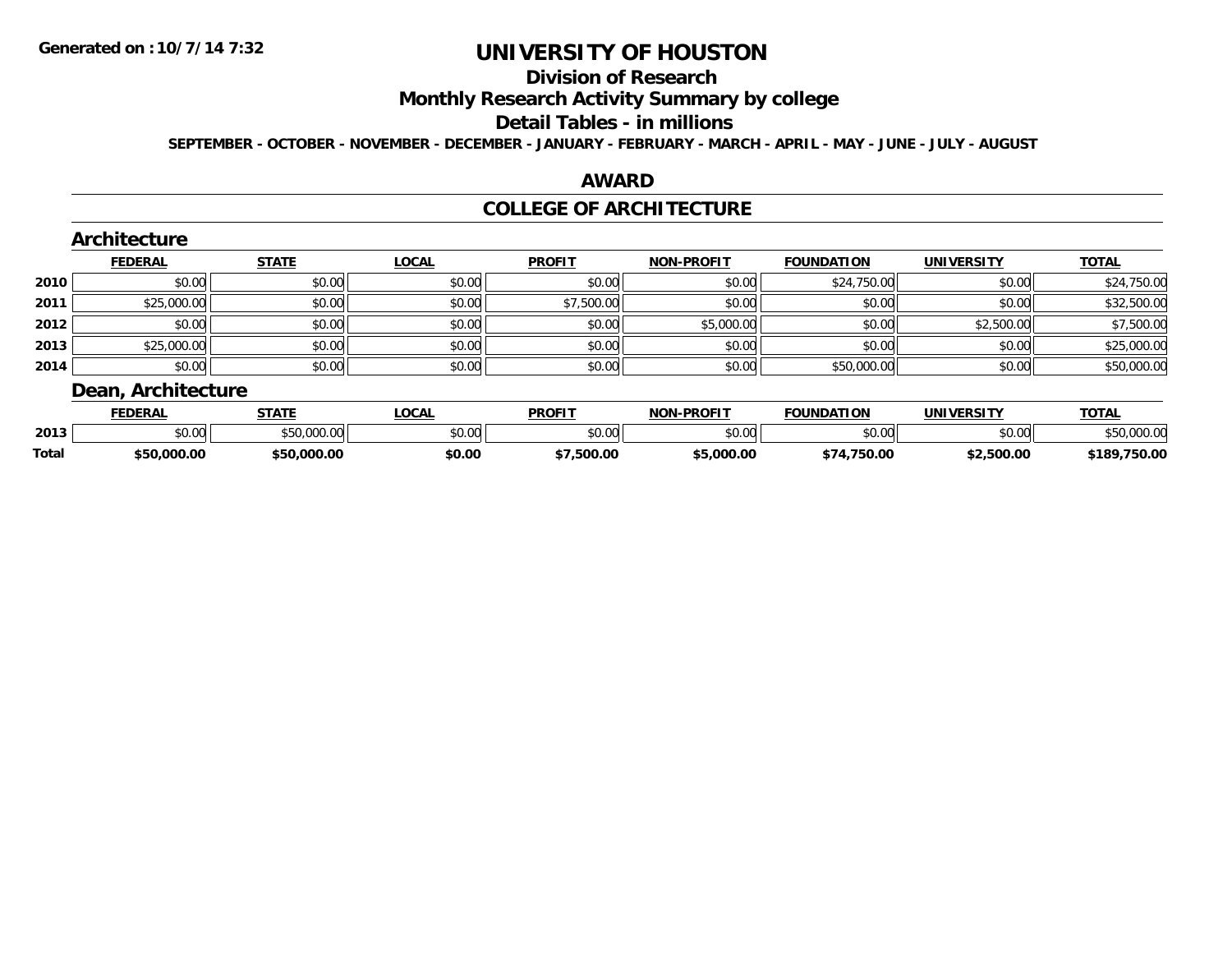# **Division of Research**

#### **Monthly Research Activity Summary by college**

#### **Detail Tables - in millions**

**SEPTEMBER - OCTOBER - NOVEMBER - DECEMBER - JANUARY - FEBRUARY - MARCH - APRIL - MAY - JUNE - JULY - AUGUST**

### **AWARD**

# **COLLEGE OF EDUCATION**

# **Consistency Mgmt and Coop Disc**

|      | <b>FEDERAL</b> | <b>STATE</b> | <u>LOCAL</u> | <b>PROFIT</b> | <b>NON-PROFIT</b> | <b>FOUNDATION</b> | <b>UNIVERSITY</b> | <b>TOTAL</b>   |
|------|----------------|--------------|--------------|---------------|-------------------|-------------------|-------------------|----------------|
| 2010 | \$38,889.00    | \$0.00       | \$37,786.06  | \$120.61      | \$119,206.00      | \$0.00            | \$0.00            | \$196,001.67   |
| 2011 | \$40,276.75    | \$0.00       | \$0.00       | \$0.00        | \$163,107.00      | \$0.00            | \$0.00            | \$203,383.75   |
| 2012 | \$30,000.00    | \$0.00       | \$0.00       | \$0.00        | \$84,725.00       | \$0.00            | \$0.00            | \$114,725.00   |
| 2013 | \$34,766.94    | \$0.00       | \$0.00       | \$4.26        | \$7,000.00        | \$0.00            | \$0.00            | \$41,771.20    |
| 2014 | \$634,042.34   | \$0.00       | \$379,591.00 | \$0.00        | \$0.00            | \$0.00            | \$0.00            | \$1,013,633.34 |

### **Curriculum and Instruction**

|      | <b>FEDERAL</b> | <b>STATE</b> | <b>LOCAL</b> | <b>PROFIT</b> | <b>NON-PROFIT</b> | <b>FOUNDATION</b> | <b>UNIVERSITY</b> | <b>TOTAL</b>   |
|------|----------------|--------------|--------------|---------------|-------------------|-------------------|-------------------|----------------|
| 2010 | \$1,145,779.60 | \$50,000.00  | \$0.00       | \$0.00        | \$90,000.00       | \$0.00            | \$0.00            | \$1,285,779.60 |
| 2011 | \$1,158,347.40 | \$279,999.00 | \$0.00       | \$0.00        | \$165,000.00      | \$0.00            | \$0.00            | \$1,603,346.40 |
| 2012 | \$447,729.30   | \$17,500.00  | \$0.00       | \$0.00        | \$100,000.00      | \$18,400.00       | \$0.00            | \$583,629.30   |
| 2013 | \$1,076,404.60 | \$151,999.00 | \$0.00       | \$0.00        | \$192,273.00      | \$3,997.75        | \$0.00            | \$1,424,674.35 |
| 2014 | \$593,715.90   | \$0.00       | \$0.00       | \$0.00        | \$118,700.00      | \$0.00            | \$0.00            | \$712,415.90   |

### **Dean, Education**

|      | <u>FEDERAL</u> | <b>STATE</b> | <u>LOCAL</u> | <b>PROFIT</b> | <b>NON-PROFIT</b> | <b>FOUNDATION</b> | UNIVERSITY | <u>TOTAL</u>     |
|------|----------------|--------------|--------------|---------------|-------------------|-------------------|------------|------------------|
| 2011 | \$0.00         | \$0.00       | \$0.00       | \$0.00        | \$0.00            | \$0.00            | \$0.00     | \$0.00           |
| 2013 | \$0.00         | \$0.00       | \$0.00       | \$0.00        | \$0.00            | \$0.00            | \$0.00     | \$0.00           |
| 2014 | \$0.00         | \$421,500.00 | \$0.00       | \$0.00        | \$5,700.00        | \$0.00            | \$0.00     | ,200.00<br>ተ ላ ግ |

### **Educational Psychology**

|      | <b>FEDERAL</b> | <u>STATE</u> | <u>LOCAL</u> | <b>PROFIT</b> | <b>NON-PROFIT</b> | <b>FOUNDATION</b> | <b>UNIVERSITY</b> | <b>TOTAL</b>   |
|------|----------------|--------------|--------------|---------------|-------------------|-------------------|-------------------|----------------|
| 2010 | \$332,160.25   | \$185,995.00 | \$0.00       | \$0.00        | \$0.00            | \$96,244.00       | \$0.00            | \$614,399.25   |
| 2011 | \$520,773.10   | \$186,748.00 | \$0.00       | \$0.00        | \$2,000.00        | \$84,221.90       | \$0.00            | \$793,743.00   |
| 2012 | \$380,709.35   | \$17,595.00  | \$0.00       | \$0.00        | \$22,262.04       | \$0.00            | \$930.00          | \$421,496.39   |
| 2013 | \$979,237.10   | \$0.00       | \$0.00       | \$0.00        | \$50,785.00       | \$29,218.00       | \$23,378.00       | \$1,082,618.10 |
| 2014 | \$1,595,488.40 | \$60,533.00  | \$27,400.00  | \$0.00        | \$112,666.53      | \$0.00            | \$0.00            | \$1,796,087.93 |

# **Institute for Urban Education**

|      | <b>FEDERAL</b> | <u>STATE</u> | <u>LOCAL</u> | <b>PROFIT</b> | <b>NON-PROFIT</b> | <b>FOUNDATION</b> | <b>UNIVERSITY</b> | <b>TOTAL</b> |
|------|----------------|--------------|--------------|---------------|-------------------|-------------------|-------------------|--------------|
| 2010 | \$270,000.00   | \$0.00       | \$0.00       | \$0.00        | \$0.00            | \$0.00            | \$0.00            | \$270,000.00 |
| 2011 | \$469,169.00   | \$0.00       | \$0.00       | \$0.00        | \$0.00            | \$0.00            | \$0.00            | \$469,169.00 |
| 2012 | \$19,558.00    | \$0.00       | \$0.00       | \$0.00        | \$0.00            | \$0.00            | \$0.00            | \$19,558.00  |
| 2013 | \$0.00         | \$0.00       | \$0.00       | \$0.00        | \$0.00            | \$0.00            | \$0.00            | \$0.00       |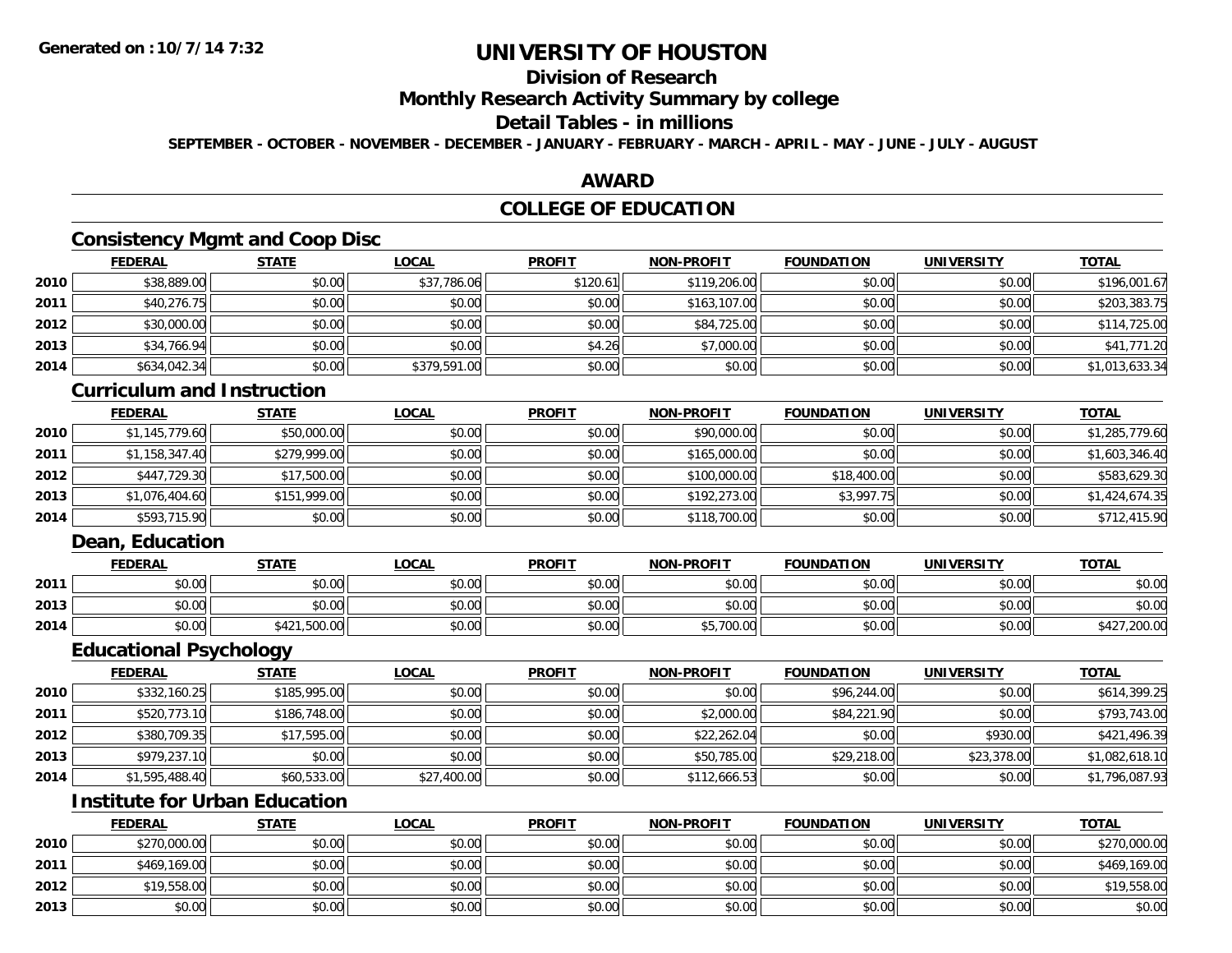# **Division of Research**

**Monthly Research Activity Summary by college**

#### **Detail Tables - in millions**

**SEPTEMBER - OCTOBER - NOVEMBER - DECEMBER - JANUARY - FEBRUARY - MARCH - APRIL - MAY - JUNE - JULY - AUGUST**

### **AWARD**

## **COLLEGE OF EDUCATION**

#### **Institute for Urban Education**

|       | <b>FEDERAL</b>           | <b>STATE</b>   | <b>LOCAL</b> | <b>PROFIT</b> | <b>NON-PROFIT</b> | <b>FOUNDATION</b> | <b>UNIVERSITY</b> | <b>TOTAL</b>    |
|-------|--------------------------|----------------|--------------|---------------|-------------------|-------------------|-------------------|-----------------|
| 2014  | \$0.00                   | \$0.00         | \$0.00       | \$0.00        | \$0.00            | \$0.00            | \$0.00            | \$0.00          |
|       | <b>UH Charter School</b> |                |              |               |                   |                   |                   |                 |
|       | <b>FEDERAL</b>           | <b>STATE</b>   | <b>LOCAL</b> | <b>PROFIT</b> | <b>NON-PROFIT</b> | <b>FOUNDATION</b> | <b>UNIVERSITY</b> | <b>TOTAL</b>    |
| 2011  | \$44,864.00              | \$0.00         | \$0.00       | \$0.00        | \$0.00            | \$0.00            | \$0.00            | \$44,864.00     |
| 2012  | \$49,900.01              | \$974,797.00   | \$0.00       | \$0.00        | \$0.00            | \$0.00            | \$0.00            | \$1,024,697.01  |
| 2013  | \$3,084.60               | \$986,335.61   | \$0.00       | \$0.00        | \$0.00            | \$0.00            | \$0.00            | \$989,420.21    |
| 2014  | \$63,415.00              | \$1,065,985.00 | \$0.00       | \$0.00        | \$0.00            | \$0.00            | \$0.00            | \$1,129,400.00  |
| Total | \$9,928,310.64           | \$4,398,986.61 | \$444,777.06 | \$124.87      | \$1,233,424.57    | \$232,081.65      | \$24,308.00       | \$16,262,013.40 |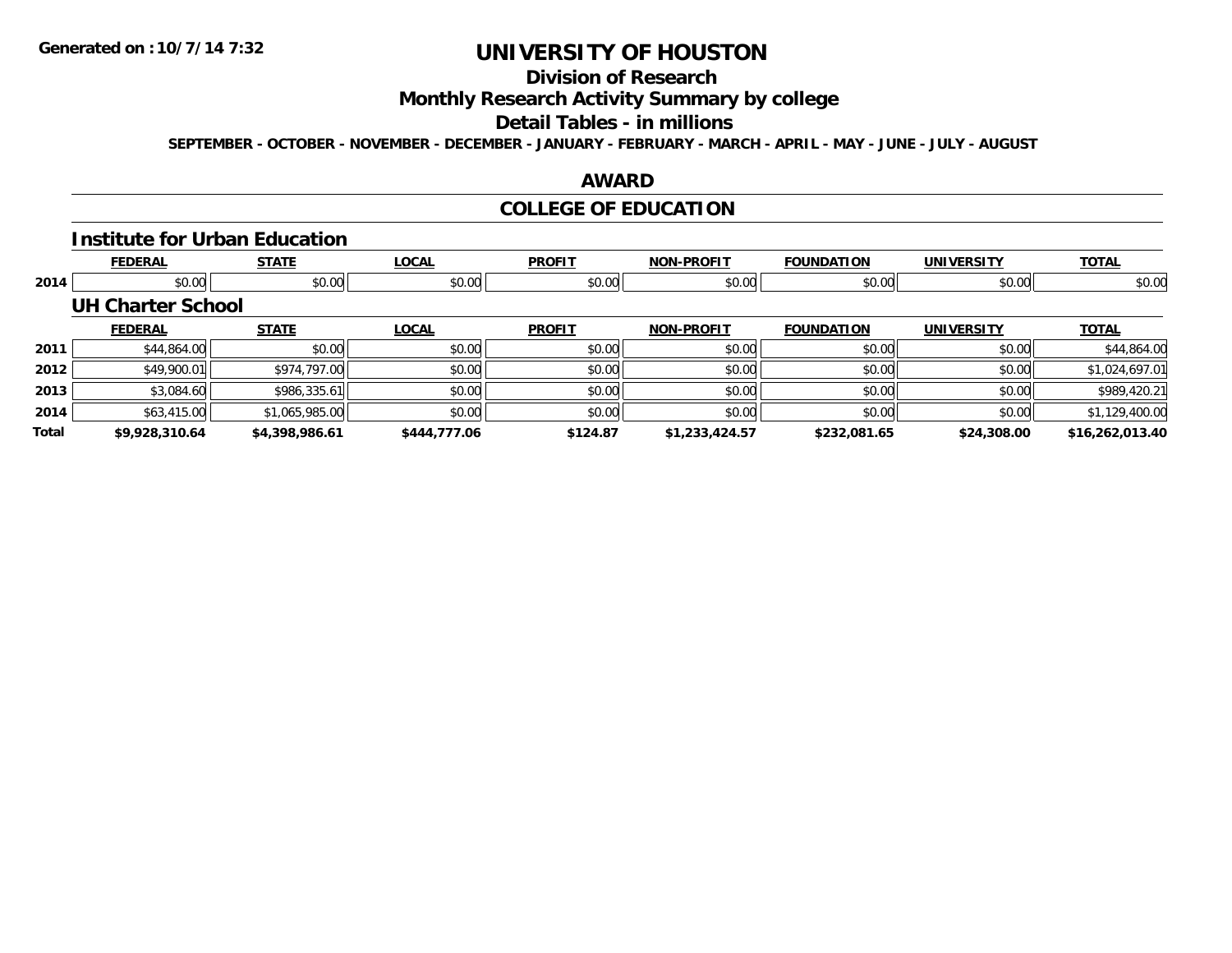# **Division of Research**

### **Monthly Research Activity Summary by college**

#### **Detail Tables - in millions**

**SEPTEMBER - OCTOBER - NOVEMBER - DECEMBER - JANUARY - FEBRUARY - MARCH - APRIL - MAY - JUNE - JULY - AUGUST**

### **AWARD**

### **COLLEGE OF LIBERAL ARTS AND SOCIAL SCIENCES**

|      | <b>African-American Studies</b>  |              |              |               |                   |                   |                   |              |
|------|----------------------------------|--------------|--------------|---------------|-------------------|-------------------|-------------------|--------------|
|      | <b>FEDERAL</b>                   | <b>STATE</b> | <b>LOCAL</b> | <b>PROFIT</b> | <b>NON-PROFIT</b> | <b>FOUNDATION</b> | <b>UNIVERSITY</b> | <b>TOTAL</b> |
| 2013 | \$0.00                           | \$0.00       | \$0.00       | \$0.00        | \$1,800.00        | \$0.00            | \$0.00            | \$1,800.00   |
| 2014 | \$5,500.00                       | \$0.00       | \$0.00       | \$0.00        | \$4,000.00        | \$0.00            | \$0.00            | \$9,500.00   |
|      | Art                              |              |              |               |                   |                   |                   |              |
|      | <b>FEDERAL</b>                   | <b>STATE</b> | <b>LOCAL</b> | <b>PROFIT</b> | <b>NON-PROFIT</b> | <b>FOUNDATION</b> | <b>UNIVERSITY</b> | <b>TOTAL</b> |
| 2012 | \$14,979.30                      | \$0.00       | \$0.00       | \$0.00        | \$0.00            | \$0.00            | \$0.00            | \$14,979.30  |
| 2014 | \$1,400.00                       | \$0.00       | \$0.00       | \$0.00        | \$0.00            | \$0.00            | \$0.00            | \$1,400.00   |
|      | <b>Arte Publico Press</b>        |              |              |               |                   |                   |                   |              |
|      | <b>FEDERAL</b>                   | <b>STATE</b> | <b>LOCAL</b> | <b>PROFIT</b> | <b>NON-PROFIT</b> | <b>FOUNDATION</b> | <b>UNIVERSITY</b> | <b>TOTAL</b> |
| 2010 | \$30,000.00                      | \$0.00       | \$0.00       | \$0.00        | \$51,200.00       | \$275,000.00      | \$0.00            | \$356,200.00 |
| 2011 | \$30,000.00                      | \$9,500.00   | \$0.00       | \$0.00        | \$56,600.00       | \$0.00            | \$0.00            | \$96,100.00  |
| 2012 | \$6,000.00                       | \$3,000.00   | \$0.00       | \$0.00        | \$39,100.00       | \$400,000.00      | \$0.00            | \$448,100.00 |
| 2013 | \$25,000.00                      | \$2,535.00   | \$0.00       | \$0.00        | \$33,200.00       | \$150,000.00      | \$0.00            | \$210,735.00 |
| 2014 | \$0.00                           | \$10,000.00  | \$0.00       | \$0.00        | \$147,941.00      | \$225,000.00      | \$0.00            | \$382,941.00 |
|      | <b>Blaffer Gallery</b>           |              |              |               |                   |                   |                   |              |
|      | <b>FEDERAL</b>                   | <b>STATE</b> | <b>LOCAL</b> | <b>PROFIT</b> | <b>NON-PROFIT</b> | <b>FOUNDATION</b> | <b>UNIVERSITY</b> | <b>TOTAL</b> |
| 2010 | \$60,000.00                      | \$8,500.00   | \$0.00       | \$0.00        | \$67,300.00       | \$0.00            | \$0.00            | \$135,800.00 |
| 2011 | \$0.00                           | \$11,500.00  | \$0.00       | \$0.00        | \$70,200.00       | \$0.00            | \$0.00            | \$81,700.00  |
| 2012 | \$20,000.00                      | \$5,132.00   | \$0.00       | \$0.00        | \$50,800.00       | \$0.00            | \$0.00            | \$75,932.00  |
| 2013 | \$51,500.00                      | \$5,132.00   | \$0.00       | \$0.00        | \$38,500.00       | \$0.00            | \$0.00            | \$95,132.00  |
| 2014 | \$0.00                           | \$14,000.00  | \$0.00       | \$0.00        | \$76,731.00       | \$0.00            | \$0.00            | \$90,731.00  |
|      | <b>Center for Public History</b> |              |              |               |                   |                   |                   |              |
|      | <b>FEDERAL</b>                   | <b>STATE</b> | <b>LOCAL</b> | <b>PROFIT</b> | <b>NON-PROFIT</b> | <b>FOUNDATION</b> | <b>UNIVERSITY</b> | <b>TOTAL</b> |
| 2012 | \$100,000.00                     | \$0.00       | \$0.00       | \$0.00        | \$0.00            | \$0.00            | \$0.00            | \$100,000.00 |
|      | <b>Communication Disorders</b>   |              |              |               |                   |                   |                   |              |
|      | <b>FEDERAL</b>                   | <b>STATE</b> | <b>LOCAL</b> | <b>PROFIT</b> | <b>NON-PROFIT</b> | <b>FOUNDATION</b> | <b>UNIVERSITY</b> | <b>TOTAL</b> |
| 2010 | \$77,698.00                      | \$0.00       | \$0.00       | \$0.00        | \$231,398.00      | \$10,000.00       | \$0.00            | \$319,096.00 |
| 2011 | \$0.00                           | \$0.00       | \$0.00       | \$0.00        | \$233,713.00      | \$0.00            | \$0.00            | \$233,713.00 |
| 2012 | \$2,942.90                       | \$0.00       | \$0.00       | \$0.00        | \$233,712.00      | \$0.00            | \$0.00            | \$236,654.90 |
| 2013 | \$146,809.32                     | \$0.00       | \$0.00       | \$0.00        | \$219,689.00      | \$10,000.00       | \$0.00            | \$376,498.32 |
| 2014 | \$145,749.75                     | \$0.00       | \$0.00       | \$0.00        | \$224,419.98      | \$1,880.00        | \$0.00            | \$372,049.73 |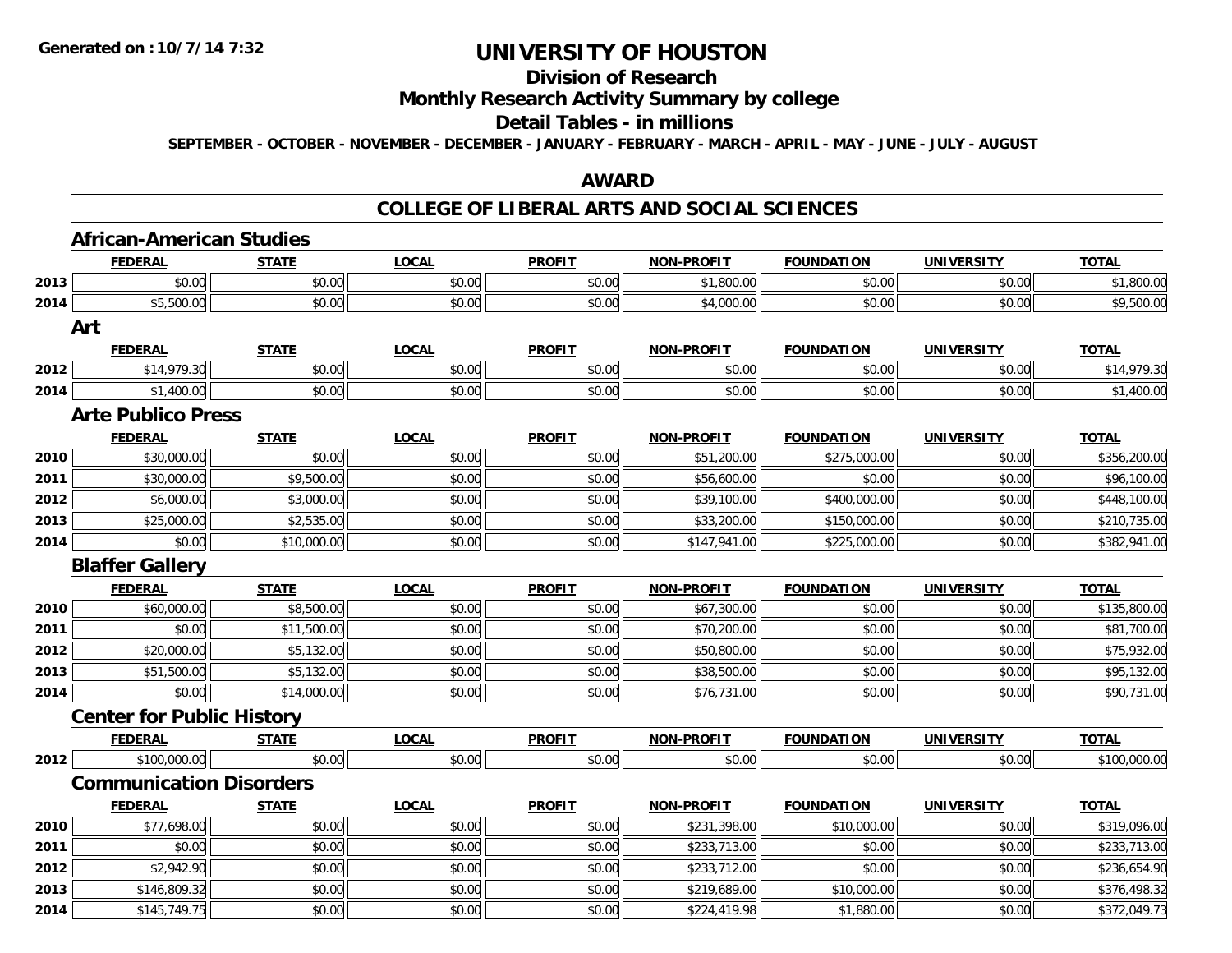## **Division of Research**

### **Monthly Research Activity Summary by college**

### **Detail Tables - in millions**

**SEPTEMBER - OCTOBER - NOVEMBER - DECEMBER - JANUARY - FEBRUARY - MARCH - APRIL - MAY - JUNE - JULY - AUGUST**

### **AWARD**

## **COLLEGE OF LIBERAL ARTS AND SOCIAL SCIENCES**

## **Cynthia Woods Mitchell Center for the Arts**

|      | <b>FEDERAL</b> | <b>STATE</b> | <u>LOCAL</u> | <b>PROFIT</b> | <b>NON-PROFIT</b> | <b>FOUNDATION</b> | <b>UNIVERSITY</b> | <u>TOTAL</u> |
|------|----------------|--------------|--------------|---------------|-------------------|-------------------|-------------------|--------------|
| 2011 | \$0.00         | \$0.00       | \$0.00       | \$0.00        | \$15,000.00       | \$0.00            | \$0.00            | \$15,000.00  |
| 2013 | \$0.00         | \$6,000.00   | \$0.00       | \$0.00        | \$10,000.00       | \$0.00            | \$0.00            | \$16,000.00  |
| 2014 | \$0.00         | \$12,500.00  | \$0.00       | \$245,000.00  | \$6,504.19        | \$16,400.00       | \$0.00            | \$280,404.19 |

## **Dean, Liberal Arts and Social Sciences**

|      | <b>FEDERAL</b> | <b>STATE</b>   | <b>LOCAL</b> | <b>PROFIT</b> | <b>NON-PROFIT</b> | <b>FOUNDATION</b> | <b>UNIVERSITY</b> | <b>TOTAL</b>   |
|------|----------------|----------------|--------------|---------------|-------------------|-------------------|-------------------|----------------|
| 2010 | \$8,250.00     | \$0.00         | \$0.00       | \$0.00        | \$0.00            | \$0.00            | \$0.00            | \$8,250.00     |
| 2011 | \$0.00         | \$0.00         | \$0.00       | \$0.00        | \$0.00            | \$0.00            | \$0.00            | \$0.00         |
| 2012 | \$0.00         | \$0.00         | \$0.00       | \$0.00        | \$0.00            | \$0.00            | \$0.00            | \$0.00         |
| 2013 | \$0.00         | \$0.00         | \$0.00       | \$0.00        | \$0.00            | \$0.00            | \$0.00            | \$0.00         |
| 2014 | \$0.00         | \$1,180,001.00 | \$0.00       | \$0.00        | \$0.00            | \$0.00            | \$0.00            | \$1,180,001.00 |

#### **Economics**

|      | <b>FEDERAL</b> | <b>STATE</b> | <b>LOCAL</b> | <b>PROFIT</b> | <b>NON-PROFIT</b> | <b>FOUNDATION</b> | <b>UNIVERSITY</b> | <b>TOTAL</b> |
|------|----------------|--------------|--------------|---------------|-------------------|-------------------|-------------------|--------------|
| 2010 | \$0.00         | \$0.00       | \$0.00       | \$0.00        | \$0.00            | \$25,000.00       | \$0.00            | \$25,000.00  |
| 2011 | \$0.00         | \$0.00       | \$0.00       | \$75,000.00   | \$55,000.00       | \$0.00            | \$0.00            | \$130,000.00 |
| 2012 | \$0.00         | \$0.00       | \$0.00       | \$0.00        | \$422,781.00      | \$38,500.00       | \$0.00            | \$461,281.00 |
| 2013 | \$144,046.00   | \$0.00       | \$0.00       | \$0.00        | \$141,899.60      | \$30,000.00       | \$0.00            | \$315,945.60 |
| 2014 | \$24,995.00    | \$0.00       | \$0.00       | \$0.00        | \$0.00            | \$18,354.00       | \$0.00            | \$43,349.00  |

#### **English**

|      | <b>FEDERAL</b> | <b>STATE</b> | <u>LOCAL</u> | <b>PROFIT</b> | <b>NON-PROFIT</b> | <b>FOUNDATION</b> | <b>UNIVERSITY</b> | <b>TOTAL</b> |
|------|----------------|--------------|--------------|---------------|-------------------|-------------------|-------------------|--------------|
| 2010 | \$1,000.00     | \$0.00       | \$0.00       | \$14,264.60   | \$0.00            | \$0.00            | \$0.00            | \$15,264.60  |
| 2011 | \$1,000.00     | \$0.00       | \$0.00       | \$0.00        | \$0.00            | \$0.00            | \$0.00            | \$1,000.00   |
| 2012 | \$49,955.00    | \$0.00       | \$0.00       | \$0.00        | \$0.00            | \$0.00            | \$0.00            | \$49,955.00  |
| 2013 | \$0.00         | \$0.00       | \$0.00       | \$0.00        | \$0.00            | \$0.00            | \$0.00            | \$0.00       |
| 2014 | \$0.00         | \$0.00       | \$0.00       | \$0.00        | \$0.00            | \$0.00            | \$7,109.00        | \$7,109.00   |

# **Health and Human Performance**

|      | <b>FEDERAL</b> | <u>STATE</u> | <b>LOCAL</b> | <b>PROFIT</b> | <b>NON-PROFIT</b> | <b>FOUNDATION</b> | UNIVERSITY | <b>TOTAL</b>   |
|------|----------------|--------------|--------------|---------------|-------------------|-------------------|------------|----------------|
| 2010 | \$2,522,059.66 | \$0.00       | \$0.00       | \$146,304.00  | \$0.00            | \$0.00            | \$800.00   | \$2,669,163.66 |
| 2011 | \$1,115,126.00 | \$0.00       | \$0.00       | \$98,370.00   | \$0.00            | \$56,877.80       | \$0.00     | \$1,270,373.80 |
| 2012 | \$2,069,578.26 | \$0.00       | \$0.00       | \$543,469.00  | \$0.00            | \$0.00            | \$0.00     | \$2,613,047.26 |
| 2013 | \$3,159,256.57 | \$0.00       | \$0.00       | \$6,759.60    | \$0.00            | \$38,628.00       | \$0.00     | \$3,204,644.17 |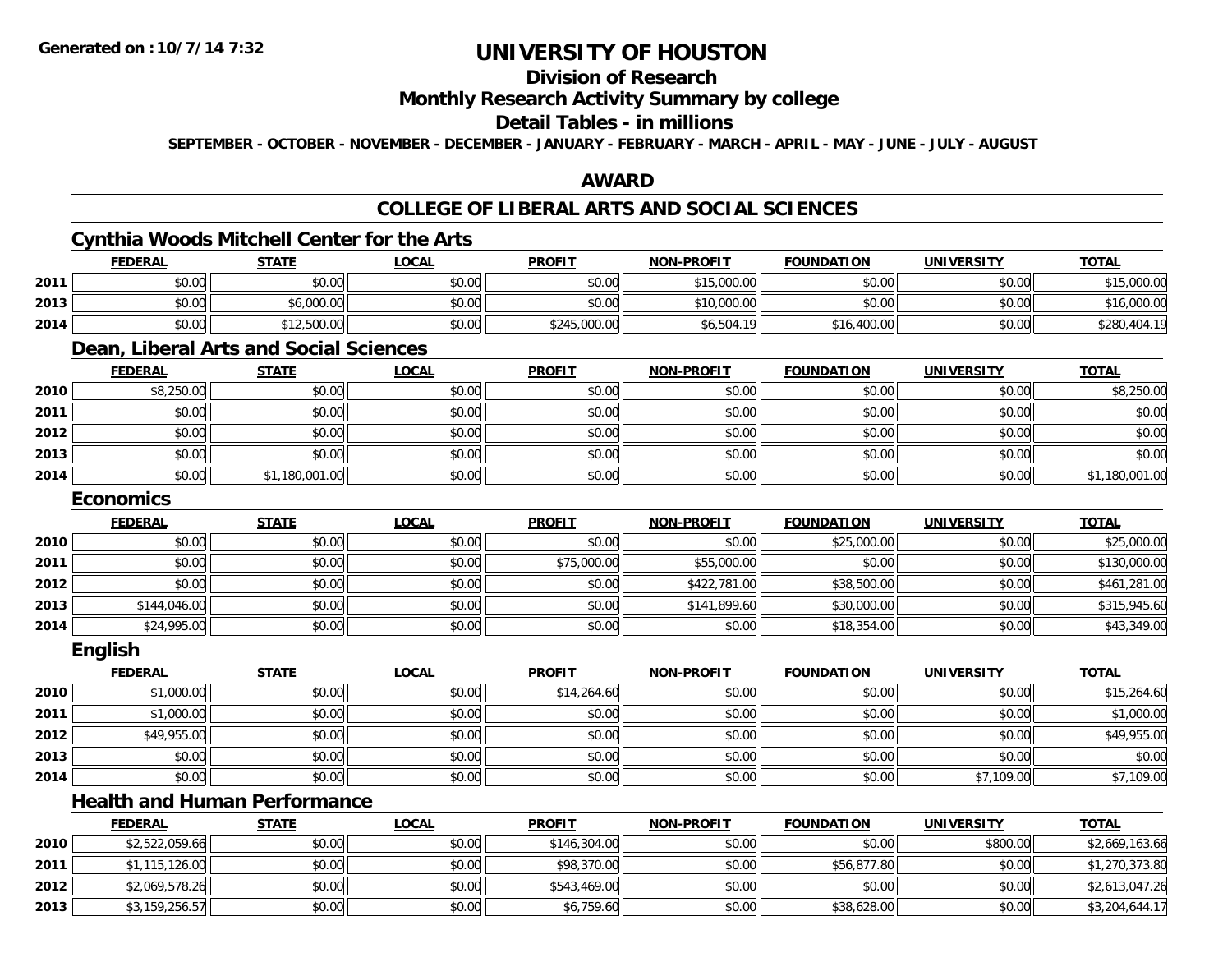## **Division of Research**

### **Monthly Research Activity Summary by college**

# **Detail Tables - in millions**

**SEPTEMBER - OCTOBER - NOVEMBER - DECEMBER - JANUARY - FEBRUARY - MARCH - APRIL - MAY - JUNE - JULY - AUGUST**

### **AWARD**

### **COLLEGE OF LIBERAL ARTS AND SOCIAL SCIENCES**

# **Health and Human Performance**

|      | <b>FEDERAL</b>                        | <b>STATE</b> | <b>LOCAL</b> | <b>PROFIT</b> | <b>NON-PROFIT</b> | <b>FOUNDATION</b> | <b>UNIVERSITY</b> | <b>TOTAL</b>   |
|------|---------------------------------------|--------------|--------------|---------------|-------------------|-------------------|-------------------|----------------|
| 2014 | \$2,362,678.42                        | \$0.00       | \$0.00       | \$0.00        | \$30,505.00       | \$50,000.00       | \$0.00            | \$2,443,183.42 |
|      | <b>Hispanic Studies</b>               |              |              |               |                   |                   |                   |                |
|      | <b>FEDERAL</b>                        | <b>STATE</b> | <b>LOCAL</b> | <b>PROFIT</b> | <b>NON-PROFIT</b> | <b>FOUNDATION</b> | <b>UNIVERSITY</b> | <b>TOTAL</b>   |
| 2010 | \$0.00                                | \$0.00       | \$0.00       | \$0.00        | \$0.00            | \$0.00            | \$0.00            | \$0.00         |
| 2011 | \$0.00                                | \$0.00       | \$0.00       | \$0.00        | \$0.00            | \$72,400.00       | \$0.00            | \$72,400.00    |
| 2012 | \$0.00                                | \$0.00       | \$0.00       | \$0.00        | \$0.00            | \$55,200.00       | \$0.00            | \$55,200.00    |
| 2013 | \$0.00                                | \$0.00       | \$0.00       | \$0.00        | \$0.00            | \$11,993.25       | \$0.00            | \$11,993.25    |
|      | <b>History</b>                        |              |              |               |                   |                   |                   |                |
|      | <b>FEDERAL</b>                        | <b>STATE</b> | <b>LOCAL</b> | <b>PROFIT</b> | <b>NON-PROFIT</b> | <b>FOUNDATION</b> | <b>UNIVERSITY</b> | <b>TOTAL</b>   |
| 2010 | \$21,000.00                           | \$0.00       | \$0.00       | \$47,990.42   | \$0.00            | \$0.00            | \$0.00            | \$68,990.42    |
| 2011 | \$18,125.00                           | \$0.00       | \$0.00       | \$19,256.96   | \$0.00            | \$0.00            | \$0.00            | \$37,381.96    |
| 2012 | \$0.00                                | \$0.00       | \$0.00       | \$16,965.60   | \$0.00            | \$0.00            | \$0.00            | \$16,965.60    |
| 2013 | \$0.00                                | \$0.00       | \$0.00       | \$73,662.21   | \$0.00            | \$0.00            | \$0.00            | \$73,662.21    |
| 2014 | \$100,000.00                          | \$0.00       | \$0.00       | \$78,388.66   | \$0.00            | \$0.00            | \$0.00            | \$178,388.66   |
|      | <b>Hobby Center for Public Policy</b> |              |              |               |                   |                   |                   |                |
|      | <b>FEDERAL</b>                        | <b>STATE</b> | <b>LOCAL</b> | <b>PROFIT</b> | <b>NON-PROFIT</b> | <b>FOUNDATION</b> | <b>UNIVERSITY</b> | <b>TOTAL</b>   |
| 2010 | \$259,986.00                          | \$0.00       | \$0.00       | \$0.00        | \$0.00            | \$0.00            | \$0.00            | \$259,986.00   |
| 2014 | \$2,709.00                            | \$19,298.00  | \$0.00       | \$0.00        | \$0.00            | \$27,780.00       | \$0.00            | \$49,787.00    |
|      | <b>Modern/Classical Languages</b>     |              |              |               |                   |                   |                   |                |
|      | <b>FEDERAL</b>                        | <b>STATE</b> | <b>LOCAL</b> | <b>PROFIT</b> | <b>NON-PROFIT</b> | <b>FOUNDATION</b> | <b>UNIVERSITY</b> | <b>TOTAL</b>   |
| 2011 | \$0.00                                | \$0.00       | \$0.00       | \$0.00        | \$0.00            | \$0.00            | \$0.00            | \$0.00         |
| 2012 | \$120,862.20                          | \$0.00       | \$0.00       | \$0.00        | \$0.00            | \$0.00            | \$0.00            | \$120,862.20   |
| 2013 | \$368,165.80                          | \$0.00       | \$0.00       | \$0.00        | \$0.00            | \$0.00            | \$0.00            | \$368,165.80   |
|      | Philosophy                            |              |              |               |                   |                   |                   |                |
|      | <b>FEDERAL</b>                        | <b>STATE</b> | <b>LOCAL</b> | <b>PROFIT</b> | <b>NON-PROFIT</b> | <b>FOUNDATION</b> | <b>UNIVERSITY</b> | <b>TOTAL</b>   |
| 2010 | \$0.00                                | \$0.00       | \$0.00       | \$0.00        | \$0.00            | \$0.00            | \$0.00            | \$0.00         |
| 2012 | \$29,932.50                           | \$0.00       | \$0.00       | \$0.00        | \$0.00            | \$0.00            | \$0.00            | \$29,932.50    |
|      | <b>Political Science</b>              |              |              |               |                   |                   |                   |                |
|      | <b>FEDERAL</b>                        | <b>STATE</b> | <b>LOCAL</b> | <b>PROFIT</b> | <b>NON-PROFIT</b> | <b>FOUNDATION</b> | <b>UNIVERSITY</b> | <b>TOTAL</b>   |
| 2010 | \$0.00                                | \$0.00       | \$0.00       | \$0.00        | \$0.00            | \$0.00            | \$0.00            | \$0.00         |

**2010**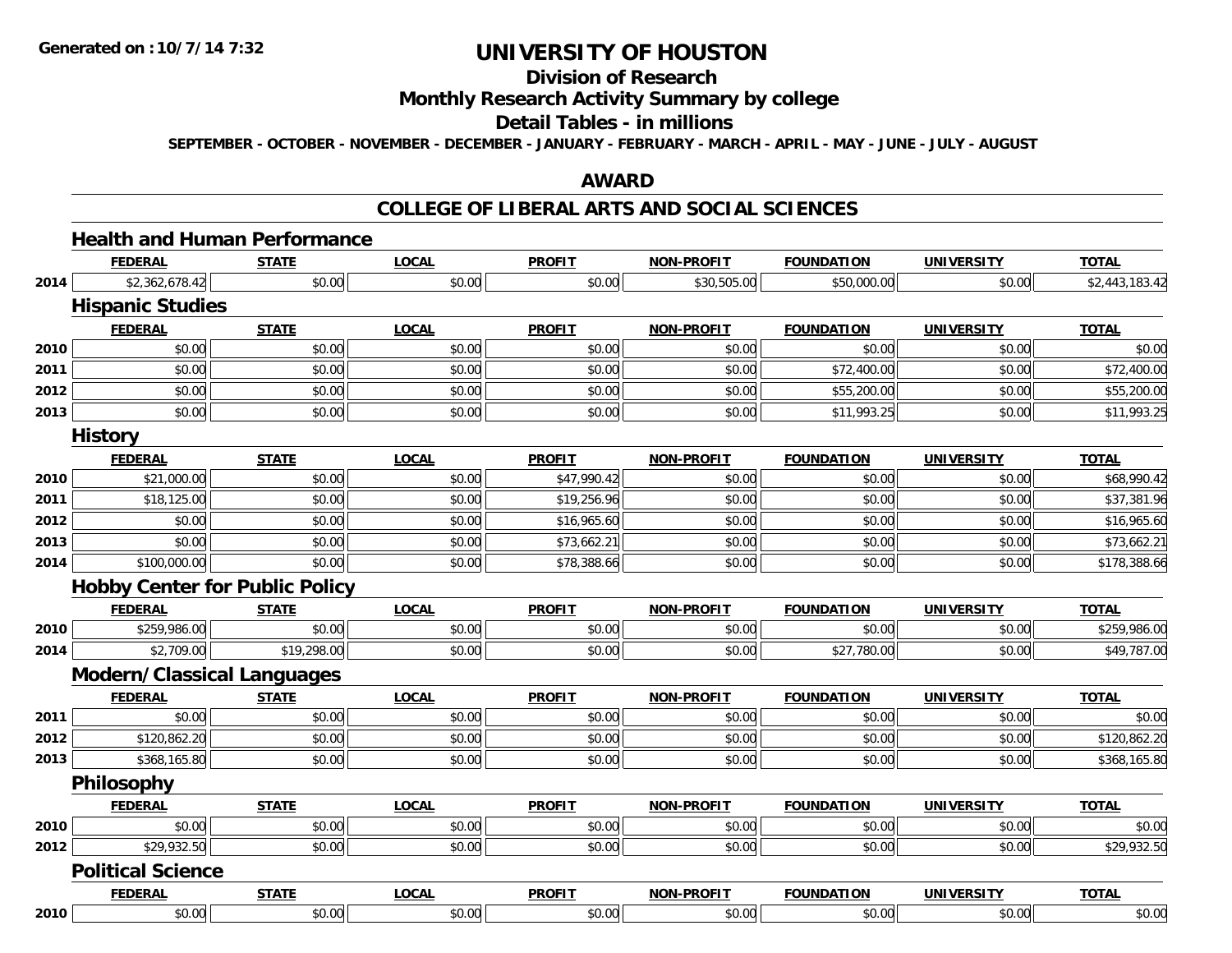## **Division of Research**

### **Monthly Research Activity Summary by college**

#### **Detail Tables - in millions**

**SEPTEMBER - OCTOBER - NOVEMBER - DECEMBER - JANUARY - FEBRUARY - MARCH - APRIL - MAY - JUNE - JULY - AUGUST**

### **AWARD**

### **COLLEGE OF LIBERAL ARTS AND SOCIAL SCIENCES**

|      | <b>Political Science</b>       |              |              |               |                   |                   |                   |                |
|------|--------------------------------|--------------|--------------|---------------|-------------------|-------------------|-------------------|----------------|
|      | <b>FEDERAL</b>                 | <b>STATE</b> | <b>LOCAL</b> | <b>PROFIT</b> | <b>NON-PROFIT</b> | <b>FOUNDATION</b> | <b>UNIVERSITY</b> | <b>TOTAL</b>   |
| 2011 | \$11,941.00                    | \$0.00       | \$0.00       | \$0.00        | \$3,250.00        | \$0.00            | \$0.00            | \$15,191.00    |
| 2012 | \$47,783.00                    | \$0.00       | \$0.00       | \$0.00        | \$0.00            | \$2,000.00        | \$0.00            | \$49,783.00    |
| 2013 | \$0.00                         | \$75,000.00  | \$0.00       | \$0.00        | \$0.00            | \$0.00            | \$0.00            | \$75,000.00    |
| 2014 | \$264,796.00                   | \$0.00       | \$0.00       | \$0.00        | \$0.00            | \$0.00            | \$0.00            | \$264,796.00   |
|      | <b>Psychology</b>              |              |              |               |                   |                   |                   |                |
|      | <b>FEDERAL</b>                 | <b>STATE</b> | <b>LOCAL</b> | <b>PROFIT</b> | <b>NON-PROFIT</b> | <b>FOUNDATION</b> | <b>UNIVERSITY</b> | <b>TOTAL</b>   |
| 2010 | \$4,970,248.57                 | \$828,357.98 | \$0.00       | \$102,067.00  | \$825,556.00      | \$138,704.77      | \$70,496.92       | \$6,935,431.24 |
| 2011 | \$5,581,888.72                 | \$567,094.36 | \$0.00       | \$168,730.00  | \$140,969.04      | \$229,331.15      | \$22,695.19       | \$6,710,708.46 |
| 2012 | \$5,482,928.99                 | \$62,984.97  | \$0.00       | \$38,168.00   | \$342,015.00      | \$124,165.00      | \$36,531.00       | \$6,086,792.96 |
| 2013 | \$4,736,266.91                 | \$18,758.00  | \$0.00       | \$75,255.00   | \$265,085.48      | \$61,218.00       | \$0.00            | \$5,156,583.39 |
| 2014 | \$5,165,956.22                 | \$102,892.25 | \$0.00       | \$86,123.92   | \$422,368.72      | \$0.00            | \$23,691.00       | \$5,801,032.11 |
|      | <b>School of Communication</b> |              |              |               |                   |                   |                   |                |
|      | <b>FEDERAL</b>                 | <b>STATE</b> | <b>LOCAL</b> | <b>PROFIT</b> | <b>NON-PROFIT</b> | <b>FOUNDATION</b> | <b>UNIVERSITY</b> | <b>TOTAL</b>   |
| 2011 | \$0.00                         | \$0.00       | \$0.00       | \$0.00        | \$0.00            | \$0.00            | \$0.00            | \$0.00         |
| 2012 | \$0.00                         | \$0.00       | \$0.00       | \$0.00        | \$0.00            | \$0.00            | \$0.00            | \$0.00         |
| 2013 | \$0.00                         | \$0.00       | \$0.00       | \$0.00        | \$9,800.00        | \$0.00            | \$0.00            | \$9,800.00     |
| 2014 | \$0.00                         | \$115,000.00 | \$0.00       | \$0.00        | \$1,500.00        | \$0.00            | \$6,000.00        | \$122,500.00   |
|      | <b>School of Music</b>         |              |              |               |                   |                   |                   |                |
|      | <b>FEDERAL</b>                 | <b>STATE</b> | <b>LOCAL</b> | <b>PROFIT</b> | <b>NON-PROFIT</b> | <b>FOUNDATION</b> | <b>UNIVERSITY</b> | <b>TOTAL</b>   |
| 2010 | \$14,500.00                    | \$0.00       | \$0.00       | \$0.00        | \$40,900.00       | \$0.00            | \$0.00            | \$55,400.00    |
| 2011 | \$0.00                         | \$15,865.00  | \$0.00       | \$0.00        | \$0.00            | \$0.00            | \$0.00            | \$15,865.00    |
| 2012 | \$0.00                         | \$3,347.00   | \$0.00       | \$0.00        | \$0.00            | \$0.00            | \$0.00            | \$3,347.00     |
| 2013 | \$0.00                         | \$3,347.00   | \$0.00       | \$0.00        | \$0.00            | \$0.00            | \$0.00            | \$3,347.00     |
| 2014 | \$0.00                         | \$9,000.00   | \$0.00       | \$0.00        | \$4,955.19        | \$0.00            | \$0.00            | \$13,955.19    |
|      | Sociology                      |              |              |               |                   |                   |                   |                |
|      | <b>FEDERAL</b>                 | <b>STATE</b> | <b>LOCAL</b> | <b>PROFIT</b> | <b>NON-PROFIT</b> | <b>FOUNDATION</b> | <b>UNIVERSITY</b> | <b>TOTAL</b>   |
| 2010 | \$149,982.60                   | \$0.00       | \$0.00       | \$0.00        | \$0.00            | \$0.00            | \$0.00            | \$149,982.60   |
| 2011 | \$143,542.20                   | \$0.00       | \$0.00       | \$0.00        | \$3,500.00        | \$0.00            | \$0.00            | \$147,042.20   |
| 2012 | \$54,502.40                    | \$0.00       | \$0.00       | \$0.00        | \$0.00            | \$0.00            | \$0.00            | \$54,502.40    |
| 2013 | \$95,565.00                    | \$0.00       | \$18,000.00  | \$0.00        | \$0.00            | \$0.00            | \$0.00            | \$113,565.00   |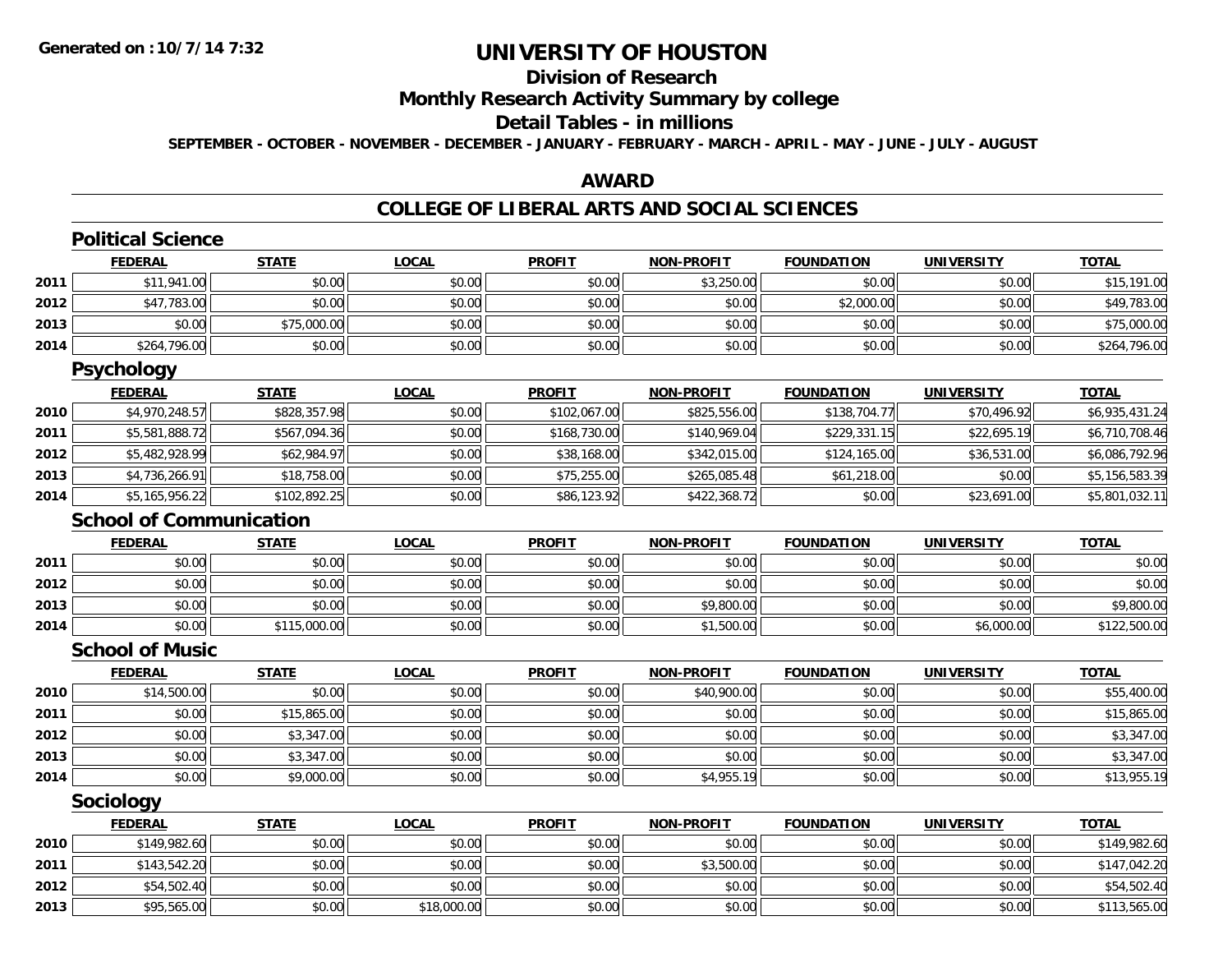#### **Division of Research**

### **Monthly Research Activity Summary by college**

#### **Detail Tables - in millions**

**SEPTEMBER - OCTOBER - NOVEMBER - DECEMBER - JANUARY - FEBRUARY - MARCH - APRIL - MAY - JUNE - JULY - AUGUST**

### **AWARD**

### **COLLEGE OF LIBERAL ARTS AND SOCIAL SCIENCES**

|              | <b>Sociology</b> |                |              |                |                   |                   |                   |                 |
|--------------|------------------|----------------|--------------|----------------|-------------------|-------------------|-------------------|-----------------|
|              | <b>FEDERAL</b>   | <b>STATE</b>   | <b>LOCAL</b> | <b>PROFIT</b>  | <b>NON-PROFIT</b> | <b>FOUNDATION</b> | <b>UNIVERSITY</b> | <b>TOTAL</b>    |
| 2014         | \$77,008.00      | \$0.00         | \$31,200.00  | \$0.00         | \$0.00            | \$0.00            | \$0.00            | \$108,208.00    |
|              | <b>Theatre</b>   |                |              |                |                   |                   |                   |                 |
|              | <b>FEDERAL</b>   | <b>STATE</b>   | <b>LOCAL</b> | <b>PROFIT</b>  | <b>NON-PROFIT</b> | <b>FOUNDATION</b> | <b>UNIVERSITY</b> | <b>TOTAL</b>    |
| 2010         | \$0.00           | \$0.00         | \$0.00       | \$0.00         | \$46,537.16       | \$0.00            | \$0.00            | \$46,537.16     |
| 2011         | \$0.00           | \$0.00         | \$0.00       | \$0.00         | \$83,010.37       | \$0.00            | \$0.00            | \$83,010.37     |
| 2012         | \$0.00           | \$0.00         | \$0.00       | \$0.00         | \$86,520.00       | \$0.00            | \$0.00            | \$86,520.00     |
| 2014         | \$0.00           | \$0.00         | \$0.00       | \$0.00         | \$137,500.00      | \$0.00            | \$0.00            | \$137,500.00    |
| <b>Total</b> | \$39,893,214.28  | \$3,088,744.56 | \$49,200.00  | \$1,835,774.97 | \$4,875,460.73    | \$2,068,431.97    | \$167,323.11      | \$51,978,149.62 |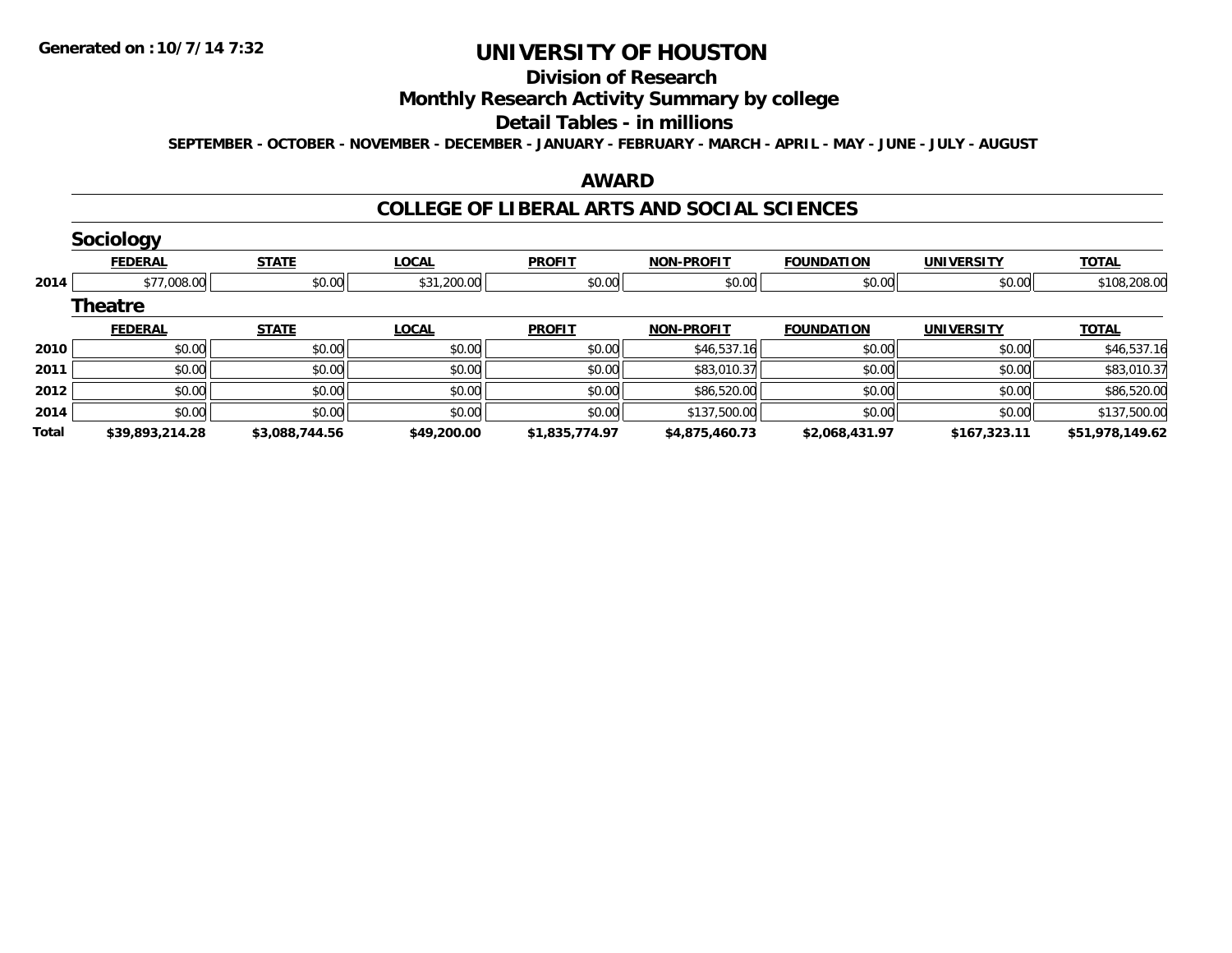## **Division of Research**

### **Monthly Research Activity Summary by college**

## **Detail Tables - in millions**

**SEPTEMBER - OCTOBER - NOVEMBER - DECEMBER - JANUARY - FEBRUARY - MARCH - APRIL - MAY - JUNE - JULY - AUGUST**

### **AWARD**

## **COLLEGE OF NATURAL SCIENCES AND MATHEMATICS**

# **Biology/Biochemistry**

|      | <b>FEDERAL</b> | <b>STATE</b>   | <u>LOCAL</u> | <b>PROFIT</b> | <b>NON-PROFIT</b> | <b>FOUNDATION</b> | <b>UNIVERSITY</b> | <b>TOTAL</b>    |
|------|----------------|----------------|--------------|---------------|-------------------|-------------------|-------------------|-----------------|
| 2010 | \$4,029,796.69 | \$2,895,191.00 | \$0.00       | \$0.00        | \$509,854.00      | \$253,171.61      | \$0.00            | \$7,688,013.30  |
| 2011 | \$4,399,355.08 | \$445,435.75   | \$0.00       | \$5,600.00    | \$1,206,606.11    | \$184,378.25      | \$0.00            | \$6,241,375.19  |
| 2012 | \$3,448,718.36 | \$343,840.00   | \$0.00       | \$30,000.00   | \$448,000.00      | \$260,800.00      | \$0.00            | \$4,531,358.36  |
| 2013 | \$2,002,001.69 | \$329,914.00   | \$0.00       | \$501,662.00  | \$908,347.00      | \$304,734.00      | \$0.00            | \$4,046,658.69  |
| 2014 | \$3,754,741.25 | \$6,999,673.63 | \$0.00       | \$0.00        | \$480,000.00      | \$384,665.84      | \$0.00            | \$11,619,080.72 |

## **Center for Nuclear Receptors and Cell Signaling**

|      | <b>FEDERAL</b> | <u>STATE</u>   | <b>LOCAL</b> | <b>PROFIT</b> | <b>NON-PROFIT</b> | <b>FOUNDATION</b> | <b>UNIVERSITY</b> | <b>TOTAL</b>   |
|------|----------------|----------------|--------------|---------------|-------------------|-------------------|-------------------|----------------|
| 2010 | \$4,226,889.18 | \$0.00         | \$0.00       | \$0.00        | \$100,000.00      | \$41,181.28       | \$0.00            | \$4,368,070.46 |
| 2011 | \$1,212,215.09 | \$2,630,323.00 | \$0.00       | \$240,000.00  | \$0.00            | \$50,000.00       | \$0.00            | \$4,132,538.09 |
| 2012 | \$949,040.00   | \$1,035,286.00 | \$0.00       | \$0.00        | \$20,000.00       | \$50,000.00       | \$0.00            | \$2,054,326.00 |
| 2013 | \$926,747.00   | \$0.00         | \$0.00       | \$187,990.17  | \$14,000.00       | \$100,000.00      | \$0.00            | \$1,228,737.17 |
| 2014 | \$547,515.00   | \$414,715.50   | \$0.00       | \$0.00        | \$15,000.00       | \$100,000.00      | \$0.00            | \$1,077,230.50 |

## **Chemistry**

|      | <b>FEDERAL</b> | <b>STATE</b>   | <b>LOCAL</b> | <b>PROFIT</b> | <b>NON-PROFIT</b> | <b>FOUNDATION</b> | <b>UNIVERSITY</b> | <b>TOTAL</b>   |
|------|----------------|----------------|--------------|---------------|-------------------|-------------------|-------------------|----------------|
| 2010 | \$4,851,118.60 | \$2,030,300.00 | \$0.00       | \$0.00        | \$100,000.00      | \$1,141,623.61    | \$226,934.00      | \$8,349,976.21 |
| 2011 | \$4,498,335.39 | \$0.00         | \$0.00       | \$80,000.00   | \$0.00            | \$1,315,149.58    | \$218,832.88      | \$6,112,317.85 |
| 2012 | \$3,181,792.94 | \$0.00         | \$0.00       | \$0.00        | \$30,000.00       | \$2,028,096.46    | \$0.00            | \$5,239,889.40 |
| 2013 | \$1,747,342.29 | \$117,500.00   | \$0.00       | \$0.00        | \$30,000.00       | \$1,366,039.62    | \$29,030.00       | \$3,289,911.91 |
| 2014 | \$3,547,777.70 | \$0.00         | \$0.00       | \$0.00        | \$55,000.00       | \$2,597,500.00    | \$0.00            | \$6,200,277.70 |

### **Computer Science**

|      | <b>FEDERAL</b> | <b>STATE</b> | <b>LOCAL</b> | <b>PROFIT</b> | <b>NON-PROFIT</b> | <b>FOUNDATION</b> | <b>UNIVERSITY</b> | <b>TOTAL</b>   |
|------|----------------|--------------|--------------|---------------|-------------------|-------------------|-------------------|----------------|
| 2010 | \$4,815,691.16 | \$88,746.00  | \$0.00       | \$125,000.00  | \$134,364.18      | \$0.00            | \$0.00            | \$5,163,801.34 |
| 2011 | \$2,475,604.10 | \$37,442.00  | \$0.00       | \$558,416.00  | \$269,965.62      | \$54,641.00       | \$0.00            | \$3,396,068.72 |
| 2012 | \$3,091,158.06 | \$61,050.00  | \$0.00       | \$356,843.00  | \$44,830.75       | \$65,940.00       | \$25,000.00       | \$3,644,821.81 |
| 2013 | \$3,662,257.01 | \$0.00       | \$0.00       | \$367,681.00  | \$32,840.00       | \$0.00            | \$25,000.00       | \$4,087,778.01 |
| 2014 | \$3,147,239.01 | \$161,627.25 | \$0.00       | \$685,000.00  | \$161,510.00      | \$0.00            | \$25,000.00       | \$4,180,376.26 |

## **Dean, Natural Sciences and Mathematics**

|      | <b>FEBER!</b><br>LI\ <i>r</i> | $C = 1$                                                                  | $\bigcap_{n=1}^{\infty}$<br>.OCAI   | <b>PROFIT</b>                   | יוחמחח<br><b>BIOB</b>         | ាកា<br>I ) Д                                   | . <i></i> .<br>.JIV∶ | <b>TOTAL</b>           |
|------|-------------------------------|--------------------------------------------------------------------------|-------------------------------------|---------------------------------|-------------------------------|------------------------------------------------|----------------------|------------------------|
| 2010 | 0.00<br>שט.טע                 | $\uparrow$ $\uparrow$ $\uparrow$ $\uparrow$ $\uparrow$ $\uparrow$<br>ט.ט | $\sim$ 00<br>וטטוע                  | $\sim$ $\sim$<br>וטטוע          | $\sim$ $\sim$ $\sim$<br>vv.vv | $\triangle$ $\triangle$ $\triangle$<br>— JU.U∪ | 0.00<br>PU.UU        | $\sim$ $\sim$<br>JU.UU |
| 2011 | 0000<br>JU.UU                 | <b>↑∩</b><br>JU.U                                                        | $\uparrow$ $\land$ $\land$<br>PU.UU | $\sim$ 00<br>$\vee$ . Ut $\vee$ | $\sim$<br>$\sim$<br>vv.vv     | $\sim$<br>JU.UU                                | 0000<br><b>JU.UU</b> | <b>JU.UU</b>           |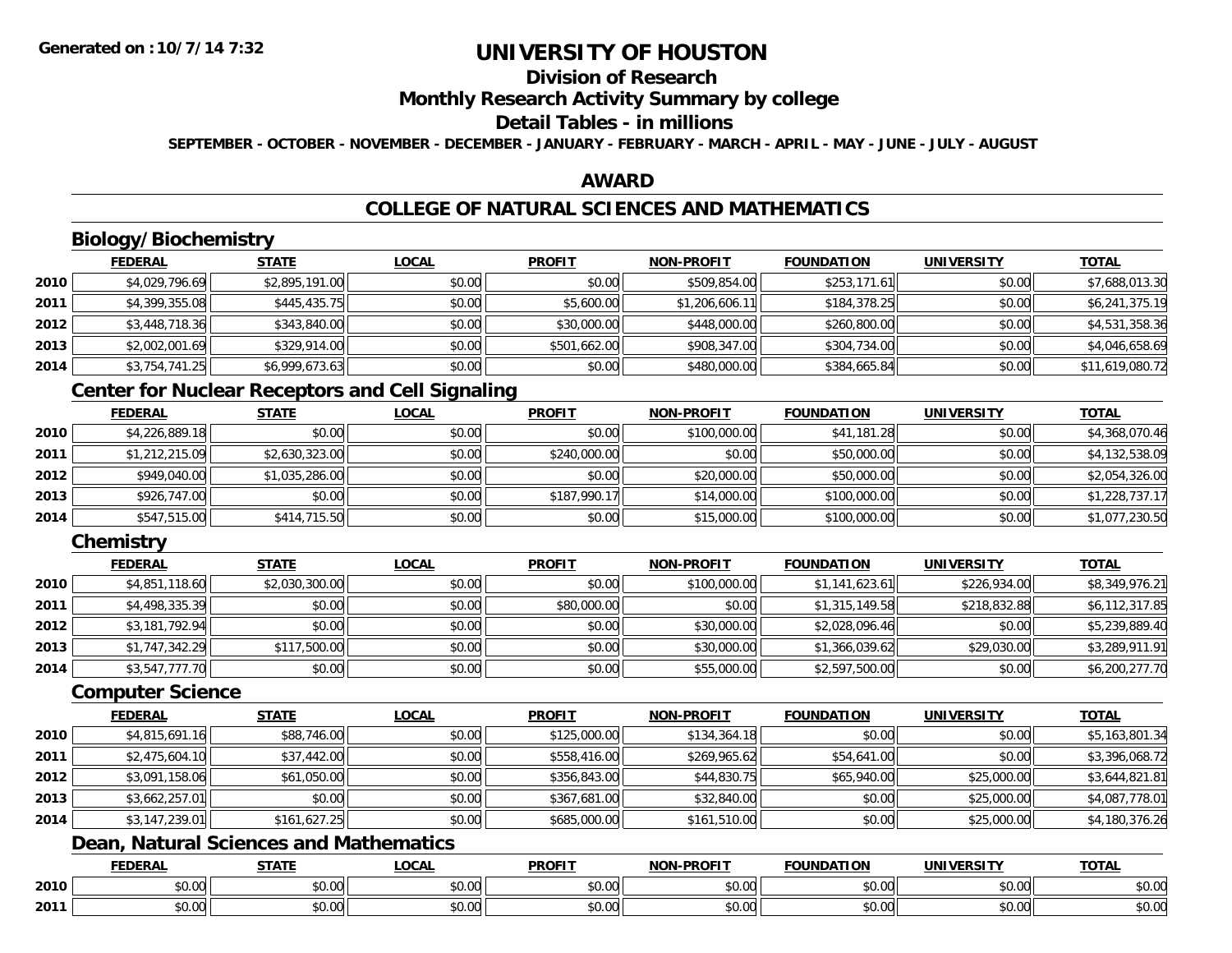## **Division of Research**

### **Monthly Research Activity Summary by college**

### **Detail Tables - in millions**

**SEPTEMBER - OCTOBER - NOVEMBER - DECEMBER - JANUARY - FEBRUARY - MARCH - APRIL - MAY - JUNE - JULY - AUGUST**

### **AWARD**

## **COLLEGE OF NATURAL SCIENCES AND MATHEMATICS**

## **Dean, Natural Sciences and Mathematics**

|      | <b>FEDERAL</b> | <b>STATE</b> | <b>LOCAL</b> | <b>PROFIT</b> | <b>NON-PROFIT</b> | <b>FOUNDATION</b> | <b>UNIVERSITY</b> | <u>TOTAL</u>           |
|------|----------------|--------------|--------------|---------------|-------------------|-------------------|-------------------|------------------------|
| 2012 | \$119,730.00   | \$0.00       | \$0.00       | \$0.00        | \$0.00            | \$0.00            | \$0.00            | ,730.00<br><b>¢110</b> |
| 2013 | \$113,412.00   | \$0.00       | \$0.00       | \$0.00        | \$0.00            | \$0.00            | \$0.00            | \$113,412.00           |
| 2014 | \$0.00         | \$887,187.50 | \$0.00       | \$0.00        | \$0.00            | \$0.00            | \$0.00            | \$887,187.50           |

### **Earth & Atmospheric Sciences**

|      | <b>FEDERAL</b> | <b>STATE</b>   | <b>LOCAL</b> | <b>PROFIT</b>  | <b>NON-PROFIT</b> | <b>FOUNDATION</b> | <b>UNIVERSITY</b> | <b>TOTAL</b>   |
|------|----------------|----------------|--------------|----------------|-------------------|-------------------|-------------------|----------------|
| 2010 | \$984,322.00   | \$1,008,850.00 | \$0.00       | \$1,064,435.00 | \$287,560.00      | \$0.00            | \$0.00            | \$3,345,167.00 |
| 2011 | \$2,570,323.58 | \$1,107,477.00 | \$0.00       | \$2,057,776.00 | \$35,457.00       | \$0.00            | \$0.00            | \$5,771,033.58 |
| 2012 | \$1,157,455.00 | \$328,434.00   | \$0.00       | \$4,450,950.53 | \$262,752.00      | \$0.00            | \$0.00            | \$6,199,591.53 |
| 2013 | \$1,889,727.53 | \$602,484.00   | \$0.00       | \$2,983,857.65 | \$289,640.00      | \$145,695.36      | \$0.00            | \$5,911,404.54 |
| 2014 | \$676,999.83   | \$563,473.99   | \$0.00       | \$1,602,731.00 | \$325,275.00      | \$67,388.16       | \$0.00            | \$3,235,867.98 |

## **Institute for Climate and Atmospheric Science**

|      | <u>FEDERAL</u> | <b>STATE</b> | <u>LOCAL</u> | <b>PROFIT</b> | <b>NON-PROFIT</b> | <b>FOUNDATION</b> | <b>UNIVERSITY</b> | <b>TOTAL</b> |
|------|----------------|--------------|--------------|---------------|-------------------|-------------------|-------------------|--------------|
| 2010 | \$0.00         | \$0.00       | \$0.00       | \$0.00        | \$0.00            | \$0.00            | \$0.00            | \$0.00       |
| 2011 | \$0.00         | \$0.00       | \$0.00       | \$0.00        | \$0.00            | \$0.00            | \$0.00            | \$0.00       |
| 2012 | \$0.00         | \$0.00       | \$0.00       | \$0.00        | \$0.00            | \$0.00            | \$0.00            | \$0.00       |
| 2013 | \$0.00         | \$0.00       | \$0.00       | \$0.00        | \$0.00            | \$0.00            | \$0.00            | \$0.00       |
| 2014 | \$0.00         | \$0.00       | \$0.00       | \$0.00        | \$0.00            | \$0.00            | \$0.00            | \$0.00       |

#### **Mathematics**

|      | <b>FEDERAL</b> | <b>STATE</b> | <b>LOCAL</b> | <b>PROFIT</b> | <b>NON-PROFIT</b> | <b>FOUNDATION</b> | <b>UNIVERSITY</b> | <b>TOTAL</b>   |
|------|----------------|--------------|--------------|---------------|-------------------|-------------------|-------------------|----------------|
| 2010 | \$1,528,238.82 | \$845,660.00 | \$0.00       | \$511,700.00  | \$137,087.00      | \$127,436.75      | \$0.00            | \$3,150,122.57 |
| 2011 | \$2,065,834.07 | \$100,036.00 | \$9,700.00   | \$158,064.00  | \$22,622.00       | \$118,708.69      | \$41,958.00       | \$2,516,922.76 |
| 2012 | \$2,568,487.92 | \$147,407.00 | \$0.00       | \$210,000.00  | \$99,312.00       | \$80,000.00       | \$10,000.00       | \$3,115,206.92 |
| 2013 | \$1,683,447.64 | \$0.00       | \$0.00       | \$90,000.00   | \$0.00            | \$108,000.00      | \$0.00            | \$1,881,447.64 |
| 2014 | \$2,152,533.94 | \$0.00       | \$0.00       | \$140,000.00  | \$0.00            | \$87,024.29       | \$0.00            | \$2,379,558.23 |

### **Physics**

|      | <b>FEDERAL</b> | <u>STATE</u> | <u>LOCAL</u> | <b>PROFIT</b>  | <b>NON-PROFIT</b> | <b>FOUNDATION</b> | <b>UNIVERSITY</b> | <b>TOTAL</b>   |
|------|----------------|--------------|--------------|----------------|-------------------|-------------------|-------------------|----------------|
| 2010 | \$2,864,623.00 | \$11,498.25  | \$0.00       | \$1,832,419.88 | \$69,704.10       | \$350,000.00      | \$0.00            | \$5,128,245.23 |
| 2011 | \$4,626,324.03 | \$0.00       | \$0.00       | \$1,221,950.00 | \$5,333,00        | \$280,000.00      | \$0.00            | \$6,133,607.03 |
| 2012 | \$4,099,859.84 | \$0.00       | \$0.00       | \$4,760,107.00 | \$49,225.00       | \$235,000.00      | \$0.00            | \$9,144,191.84 |
| 2013 | \$5,418,922.82 | \$132,000.00 | \$0.00       | \$1,121,573.00 | \$107,264.56      | \$235,000.00      | \$0.00            | \$7,014,760.38 |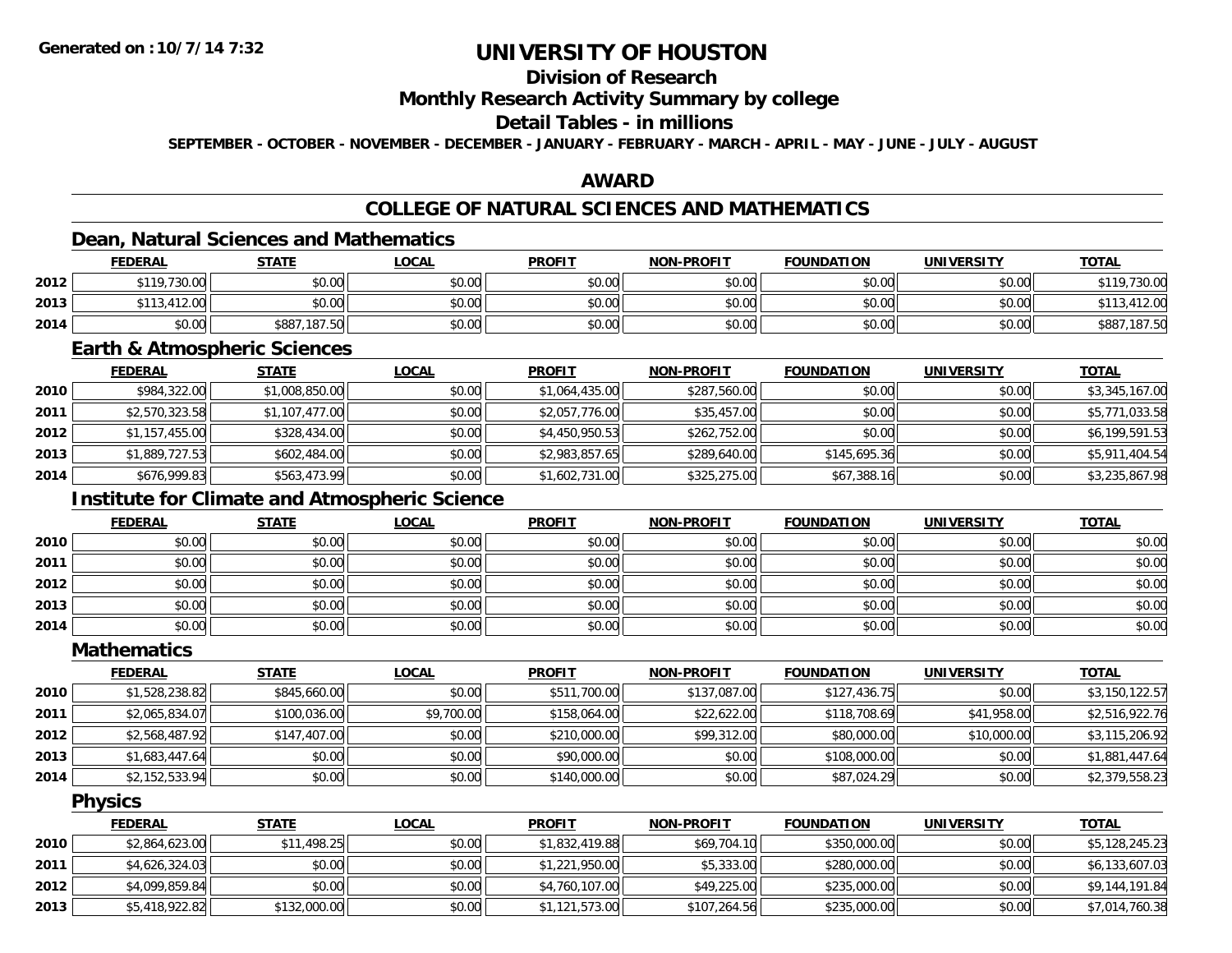#### **Division of Research**

### **Monthly Research Activity Summary by college**

#### **Detail Tables - in millions**

**SEPTEMBER - OCTOBER - NOVEMBER - DECEMBER - JANUARY - FEBRUARY - MARCH - APRIL - MAY - JUNE - JULY - AUGUST**

#### **AWARD**

### **COLLEGE OF NATURAL SCIENCES AND MATHEMATICS**

|  | . . | IVS<br>١Ι |  |
|--|-----|-----------|--|
|  |     |           |  |

|       | <b>FEDERAL</b>                                                          | <b>STATE</b>                                                        | .OCAL      | <b>PROFIT</b>   | <b>NON-PROFIT</b>          | <b>FOUNDATION</b>                          | UNIVERSITY   | <b>TOTAL</b>     |
|-------|-------------------------------------------------------------------------|---------------------------------------------------------------------|------------|-----------------|----------------------------|--------------------------------------------|--------------|------------------|
| 2014  | $\triangle$ C O C 7 0 7 2 $\triangle$<br>$.973.16$ <sup>1</sup><br>ט, ט | $\uparrow$ / $\uparrow$ 7 $\uparrow$ $\uparrow$<br>.755.66 '<br>১০৬ | \$0.00     | .400.00         | : nnn nn<br>611E<br>uuu.uu | <b>COOL</b> OOO OO<br>,uuu.uu<br>، ب ب ے پ | \$0.00       | 6.989.128.82     |
| Total | \$100.893.550.78                                                        | \$23,395,307.53                                                     | \$9,700.00 | \$26,055,156.23 | \$6,366,549.32             | 174.50<br>\$12.367                         | \$601,754.88 | \$169,689,193.24 |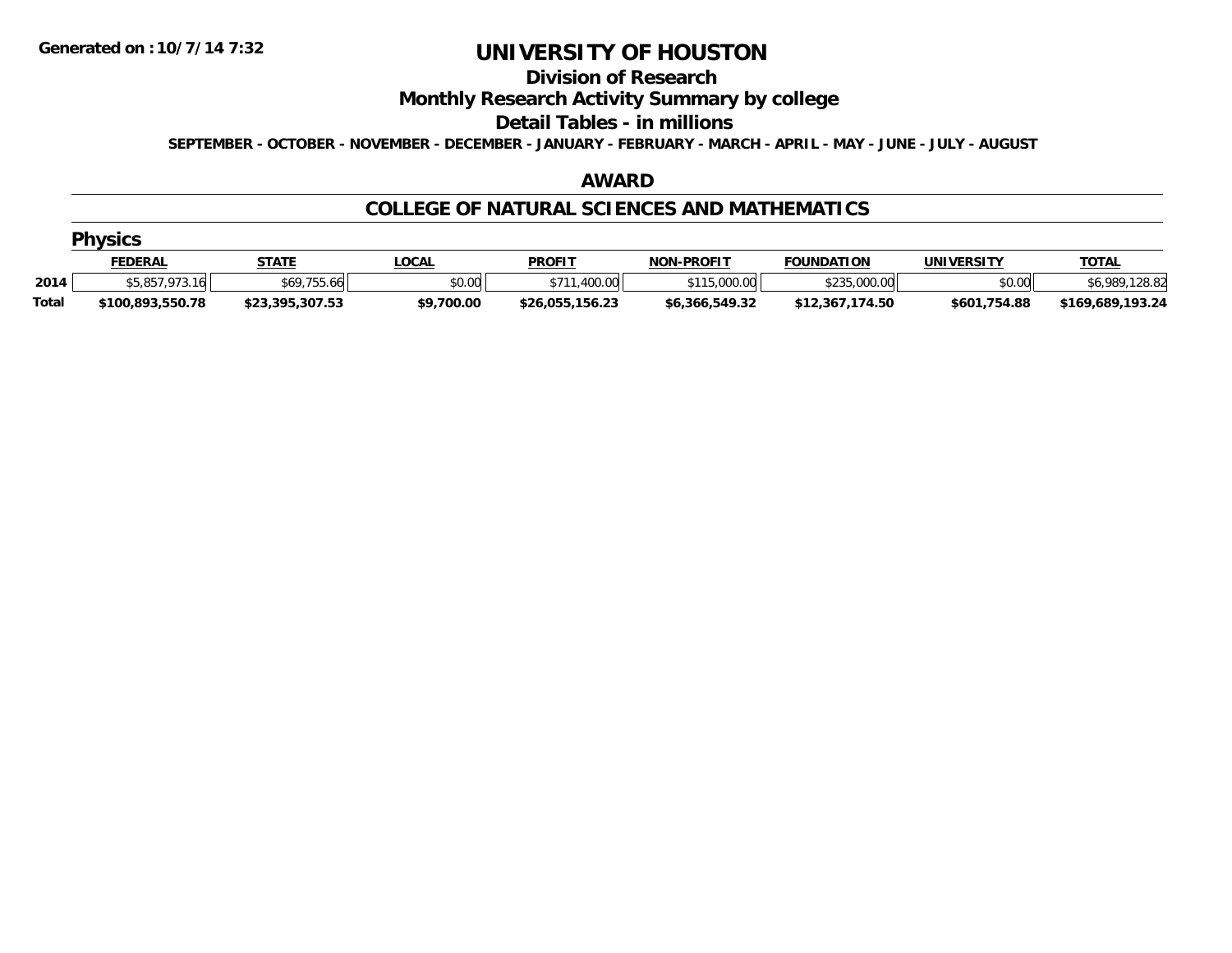# **Division of Research**

**Monthly Research Activity Summary by college**

#### **Detail Tables - in millions**

**SEPTEMBER - OCTOBER - NOVEMBER - DECEMBER - JANUARY - FEBRUARY - MARCH - APRIL - MAY - JUNE - JULY - AUGUST**

### **AWARD**

### **COLLEGE OF OPTOMETRY**

# **Optometry, Community**

|       | .               |              |              |                |                   |                   |                   |                 |
|-------|-----------------|--------------|--------------|----------------|-------------------|-------------------|-------------------|-----------------|
|       | <b>FEDERAL</b>  | <b>STATE</b> | <u>LOCAL</u> | <b>PROFIT</b>  | <b>NON-PROFIT</b> | <b>FOUNDATION</b> | <b>UNIVERSITY</b> | <b>TOTAL</b>    |
| 2010  | \$5,172,971.46  | \$37,297.00  | \$0.00       | \$588,211.00   | \$4,200.00        | \$0.00            | \$302,194.48      | \$6,104,873.94  |
| 2011  | \$4,106,199.00  | \$0.00       | \$0.00       | \$644,503.22   | \$10,500.00       | \$20,000.00       | \$398,380,00      | \$5,179,582.22  |
| 2012  | \$5,504,000.94  | \$0.00       | \$0.00       | \$668,252.54   | \$0.00            | \$40,000.00       | \$402,970.00      | \$6,615,223.48  |
| 2013  | \$3,383,174.60  | \$0.00       | \$0.00       | \$1,931,840.90 | \$6,300.00        | \$0.00            | \$710,650.00      | \$6,031,965.50  |
| 2014  | \$5,969,824.74  | \$25,000.00  | \$0.00       | \$776,804.59   | \$0.00            | \$0.00            | \$558,020.00      | \$7,329,649.33  |
| Total | \$24,136,170.74 | \$62,297.00  | \$0.00       | \$4,609,612.25 | \$21,000.00       | \$60,000.00       | \$2,372,214.48    | \$31,261,294.47 |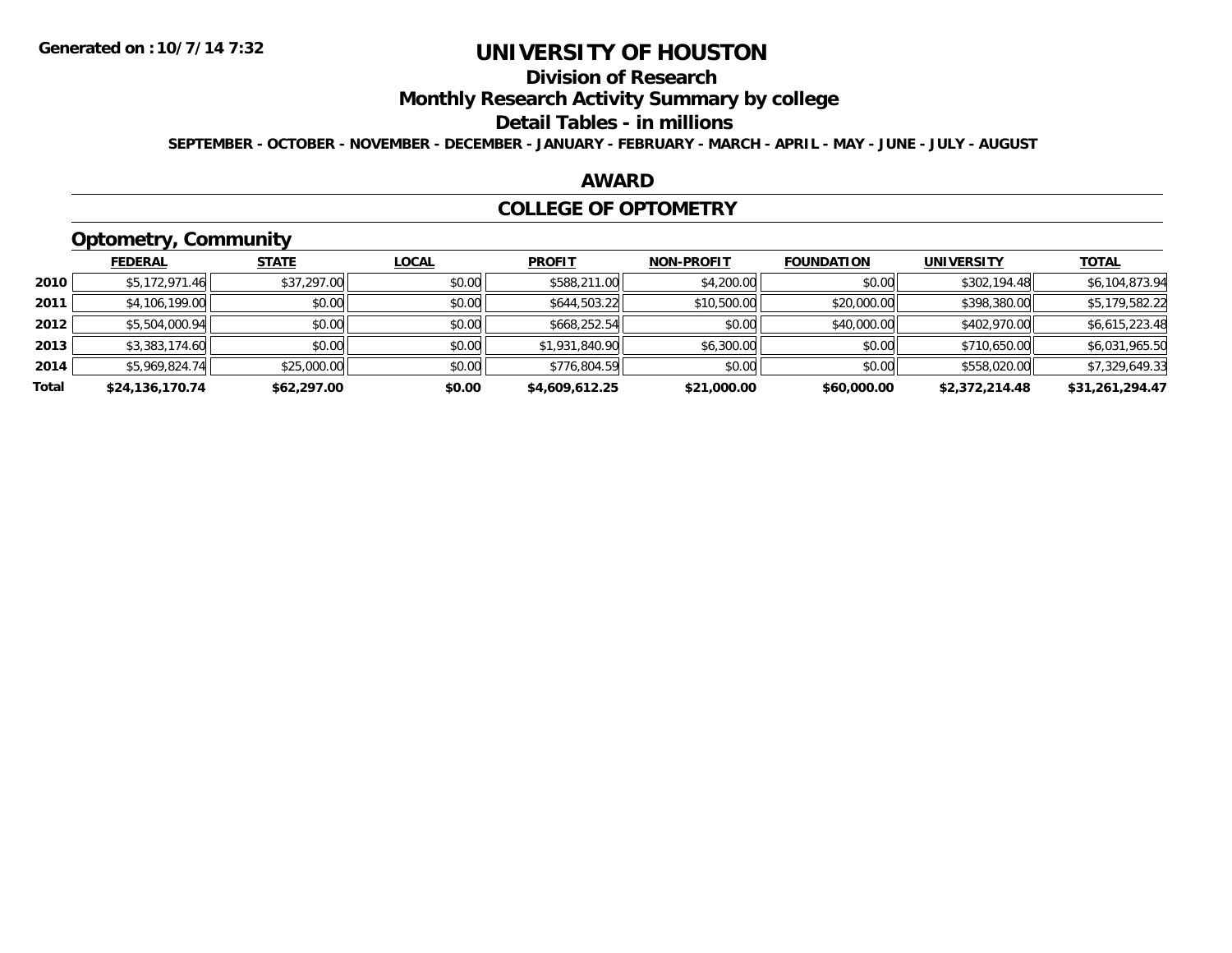## **Division of Research**

### **Monthly Research Activity Summary by college**

## **Detail Tables - in millions**

**SEPTEMBER - OCTOBER - NOVEMBER - DECEMBER - JANUARY - FEBRUARY - MARCH - APRIL - MAY - JUNE - JULY - AUGUST**

### **AWARD**

## **COLLEGE OF PHARMACY**

# **Center for Experimental Therapeutics and Pharmacoi**

|      | <b>FEDERAL</b> | <b>STATE</b> | <u>LOCAL</u> | <b>PROFIT</b> | <b>NON-PROFIT</b> | <b>FOUNDATION</b> | <b>UNIVERSITY</b> | <b>TOTAL</b> |
|------|----------------|--------------|--------------|---------------|-------------------|-------------------|-------------------|--------------|
| 2010 | \$0.00         | \$0.00       | \$0.00       | \$0.00        | \$0.00            | \$0.00            | \$0.00            | \$0.00       |
| 2011 | \$0.00         | \$0.00       | \$0.00       | \$0.00        | \$0.00            | \$0.00            | \$0.00            | \$0.00       |
| 2012 | \$0.00         | \$0.00       | \$0.00       | \$0.00        | \$0.00            | \$0.00            | \$0.00            | \$0.00       |
| 2013 | \$0.00         | \$0.00       | \$0.00       | \$0.00        | \$0.00            | \$0.00            | \$0.00            | \$0.00       |
| 2014 | \$0.00         | \$0.00       | \$0.00       | \$0.00        | \$0.00            | \$0.00            | \$0.00            | \$0.00       |

# **Clinical Sciences and Administration**

|      | <b>FEDERAL</b> | <b>STATE</b> | <b>LOCAL</b> | <b>PROFIT</b> | <b>NON-PROFIT</b> | <b>FOUNDATION</b> | <b>UNIVERSITY</b> | <b>TOTAL</b>   |
|------|----------------|--------------|--------------|---------------|-------------------|-------------------|-------------------|----------------|
| 2010 | \$305,908.85   | \$0.00       | \$0.00       | \$652,105.25  | \$66,001.00       | \$0.00            | \$0.00            | \$1,024,015.10 |
| 2011 | \$73,572.60    | \$25,886.00  | \$0.00       | \$370,250.64  | \$413,568.00      | \$25,000.00       | \$0.00            | \$908,277.24   |
| 2012 | \$312,300.30   | \$17,618.62  | \$0.00       | \$362,770.00  | \$17,081.95       | \$0.00            | \$0.00            | \$709,770.87   |
| 2013 | \$442,430.00   | \$0.00       | \$0.00       | \$807,415.46  | \$30,000.00       | \$2,500.00        | \$0.00            | \$1,282,345.46 |
| 2014 | \$609,326.60   | \$162,004.00 | \$0.00       | \$757,574.00  | \$545,894.00      | \$0.00            | \$0.00            | \$2,074,798.60 |

## **Dean, Pharmacy**

|      | <b>FEDERAL</b> | <b>STATE</b> | <b>LOCAL</b> | <b>PROFIT</b> | <b>NON-PROFIT</b> | <b>FOUNDATION</b> | <b>UNIVERSITY</b> | <b>TOTAL</b> |
|------|----------------|--------------|--------------|---------------|-------------------|-------------------|-------------------|--------------|
| 2010 | \$0.00         | \$0.00       | \$0.00       | \$0.00        | \$0.00            | \$0.00            | \$0.00            | \$0.00       |
| 2011 | \$0.00         | \$0.00       | \$0.00       | \$0.00        | \$0.00            | \$0.00            | \$0.00            | \$0.00       |
| 2012 | \$0.00         | \$0.00       | \$0.00       | \$0.00        | \$0.00            | \$0.00            | \$0.00            | \$0.00       |
| 2013 | \$0.00         | \$0.00       | \$0.00       | \$0.00        | \$0.00            | \$0.00            | \$0.00            | \$0.00       |
| 2014 | \$0.00         | \$0.00       | \$0.00       | \$0.00        | \$0.00            | \$0.00            | \$0.00            | \$0.00       |

### **Pharmacological and Pharmaceutical Sciences**

|              | <b>FEDERAL</b>  | <b>STATE</b> | <u>LOCAL</u> | <b>PROFIT</b>  | <b>NON-PROFIT</b> | <b>FOUNDATION</b> | <b>UNIVERSITY</b> | <b>TOTAL</b>    |
|--------------|-----------------|--------------|--------------|----------------|-------------------|-------------------|-------------------|-----------------|
| 2010         | \$4,697,239.40  | \$36,660.00  | \$0.00       | \$19,200.00    | \$147,000.00      | \$75,000.00       | \$0.00            | \$4,975,099.40  |
| 2011         | \$2,686,663.40  | \$0.00       | \$0.00       | \$25,760.00    | \$0.00            | \$187,793.00      | \$0.00            | \$2,900,216.40  |
| 2012         | \$2,742,670.70  | \$0.00       | \$0.00       | \$16,000.00    | \$147,000.00      | \$88,961.00       | \$0.00            | \$2,994,631.70  |
| 2013         | \$2,112,691.49  | \$0.00       | \$0.00       | \$34,684.00    | \$20,000.00       | \$0.00            | \$0.00            | \$2,167,375.49  |
| 2014         | \$2,018,010.32  | \$0.00       | \$0.00       | \$70,174.00    | \$70,000.00       | \$134,417.00      | \$0.00            | \$2,292,601.32  |
| <b>Total</b> | \$16,000,813.66 | \$242,168.62 | \$0.00       | \$3,115,933.35 | \$1,456,544.95    | \$513,671.00      | \$0.00            | \$21,329,131.58 |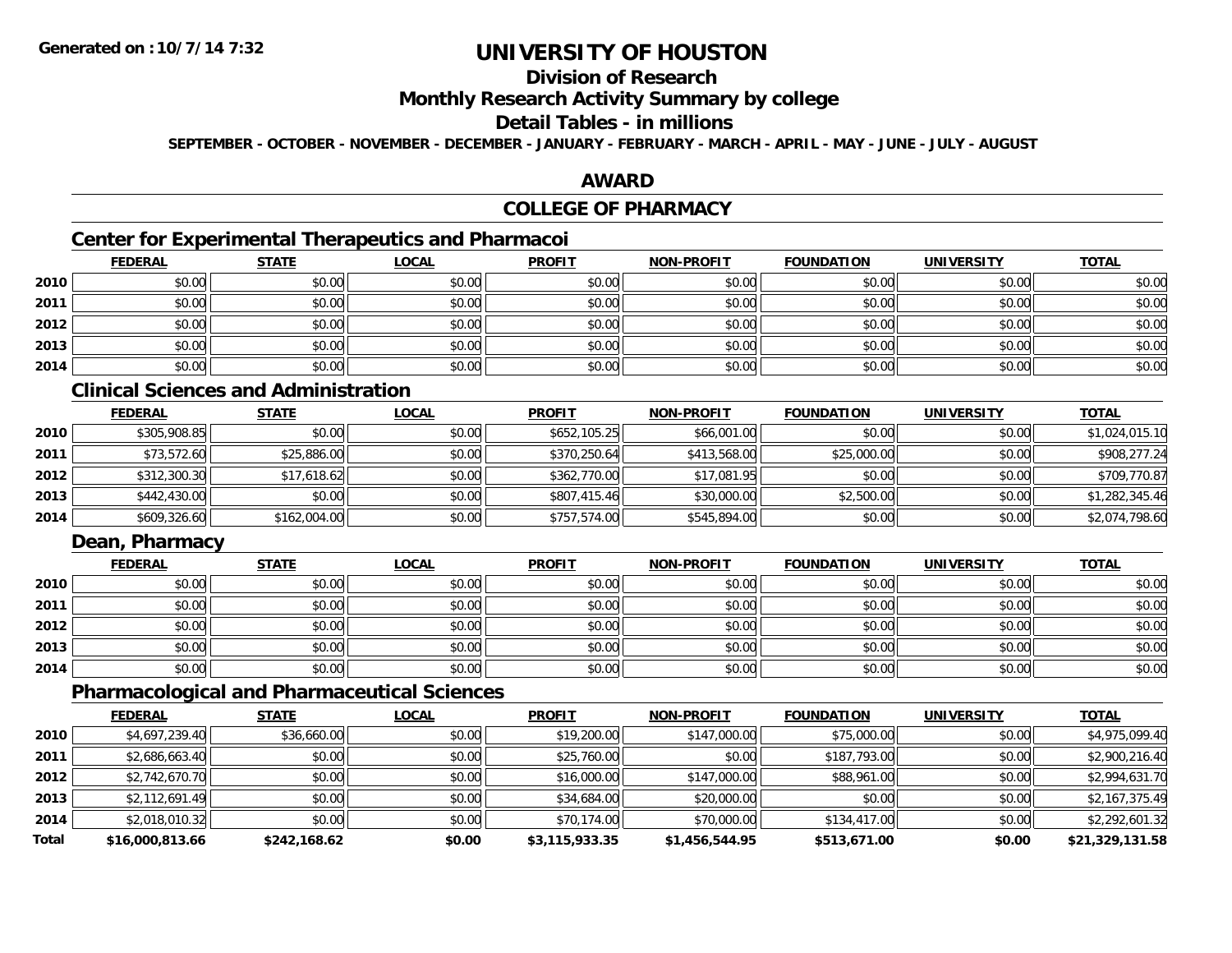# **Division of Research**

**Monthly Research Activity Summary by college**

#### **Detail Tables - in millions**

**SEPTEMBER - OCTOBER - NOVEMBER - DECEMBER - JANUARY - FEBRUARY - MARCH - APRIL - MAY - JUNE - JULY - AUGUST**

### **AWARD**

### **COLLEGE OF TECHNOLOGY**

|      | <b>FEDERAL</b>                        | <b>STATE</b> | <b>LOCAL</b> | <b>PROFIT</b> | <b>NON-PROFIT</b> | <b>FOUNDATION</b> | <b>UNIVERSITY</b> | <b>TOTAL</b>   |
|------|---------------------------------------|--------------|--------------|---------------|-------------------|-------------------|-------------------|----------------|
| 2011 | \$0.00                                | \$0.00       | \$0.00       | \$0.00        | \$0.00            | \$0.00            | \$0.00            | \$0.00         |
|      | <b>Center for Technology Literacy</b> |              |              |               |                   |                   |                   |                |
|      | <b>FEDERAL</b>                        | <b>STATE</b> | <b>LOCAL</b> | <b>PROFIT</b> | <b>NON-PROFIT</b> | <b>FOUNDATION</b> | <b>UNIVERSITY</b> | <b>TOTAL</b>   |
| 2010 | \$2,516,704.00                        | \$0.00       | \$0.00       | \$0.00        | \$0.00            | \$0.00            | \$0.00            | \$2,516,704.00 |
| 2011 | \$118,880.00                          | \$0.00       | \$0.00       | \$0.00        | \$0.00            | \$0.00            | \$0.00            | \$118,880.00   |
| 2012 | \$111,690.00                          | \$0.00       | \$0.00       | \$0.00        | \$0.00            | \$0.00            | \$0.00            | \$111,690.00   |
| 2013 | \$203,427.00                          | \$0.00       | \$0.00       | \$0.00        | \$0.00            | \$0.00            | \$0.00            | \$203,427.00   |
| 2014 | \$368,974.20                          | \$0.00       | \$0.00       | \$218,376.17  | \$0.00            | \$0.00            | \$0.00            | \$587,350.37   |
|      | <b>Construction Management</b>        |              |              |               |                   |                   |                   |                |
|      | <b>FEDERAL</b>                        | <b>STATE</b> | <b>LOCAL</b> | <b>PROFIT</b> | <b>NON-PROFIT</b> | <b>FOUNDATION</b> | <b>UNIVERSITY</b> | <b>TOTAL</b>   |
| 2010 | \$24,462.50                           | \$0.00       | \$0.00       | \$0.00        | \$0.00            | \$0.00            | \$0.00            | \$24,462.50    |
| 2012 | \$0.00                                | \$21,144.00  | \$0.00       | \$0.00        | \$0.00            | \$44,810.00       | \$0.00            | \$65,954.00    |
| 2013 | \$0.00                                | \$74,568.00  | \$0.00       | \$0.00        | \$0.00            | \$0.00            | \$0.00            | \$74,568.00    |
| 2014 | \$0.00                                | \$74,922.00  | \$0.00       | \$0.00        | \$0.00            | \$0.00            | \$0.00            | \$74,922.00    |
|      | Dean, Technology                      |              |              |               |                   |                   |                   |                |
|      | <b>FEDERAL</b>                        | <b>STATE</b> | <b>LOCAL</b> | <b>PROFIT</b> | <b>NON-PROFIT</b> | <b>FOUNDATION</b> | <b>UNIVERSITY</b> | <b>TOTAL</b>   |
| 2010 | \$429,651.10                          | \$0.00       | \$0.00       | \$0.00        | \$0.00            | \$0.00            | \$0.00            | \$429,651.10   |
| 2011 | \$359,736.00                          | \$0.00       | \$0.00       | \$0.00        | \$0.00            | \$0.00            | \$0.00            | \$359,736.00   |
| 2012 | \$342,089.00                          | \$0.00       | \$0.00       | \$0.00        | \$0.00            | \$0.00            | \$0.00            | \$342,089.00   |
| 2013 | \$0.00                                | \$0.00       | \$0.00       | \$0.00        | \$0.00            | \$0.00            | \$0.00            | \$0.00         |
| 2014 | \$13,011.15                           | \$0.00       | \$0.00       | \$0.00        | \$20,000.00       | \$0.00            | \$0.00            | \$33,011.15    |
|      | <b>Engineering Technology</b>         |              |              |               |                   |                   |                   |                |
|      | <b>FEDERAL</b>                        | <b>STATE</b> | <b>LOCAL</b> | <b>PROFIT</b> | <b>NON-PROFIT</b> | <b>FOUNDATION</b> | <b>UNIVERSITY</b> | <b>TOTAL</b>   |
| 2010 | \$625,598.20                          | \$0.00       | \$0.00       | \$111,000.00  | \$0.00            | \$0.00            | \$0.00            | \$736,598.20   |
| 2011 | \$754,871.50                          | \$183.93     | \$0.00       | \$36,195.00   | \$45,434.00       | \$54,853.00       | \$0.00            | \$891,537.43   |
| 2012 | \$257,393.31                          | \$0.00       | \$0.00       | \$0.00        | \$48,974.00       | \$18,400.00       | \$0.00            | \$324,767.31   |
| 2013 | \$488,884.42                          | \$0.00       | \$0.00       | \$153,760.00  | \$0.00            | \$0.00            | \$0.00            | \$642,644.42   |
| 2014 | \$1,159,284.23                        | \$67,500.00  | \$0.00       | \$125,000.00  | \$0.00            | \$0.00            | \$0.00            | \$1,351,784.23 |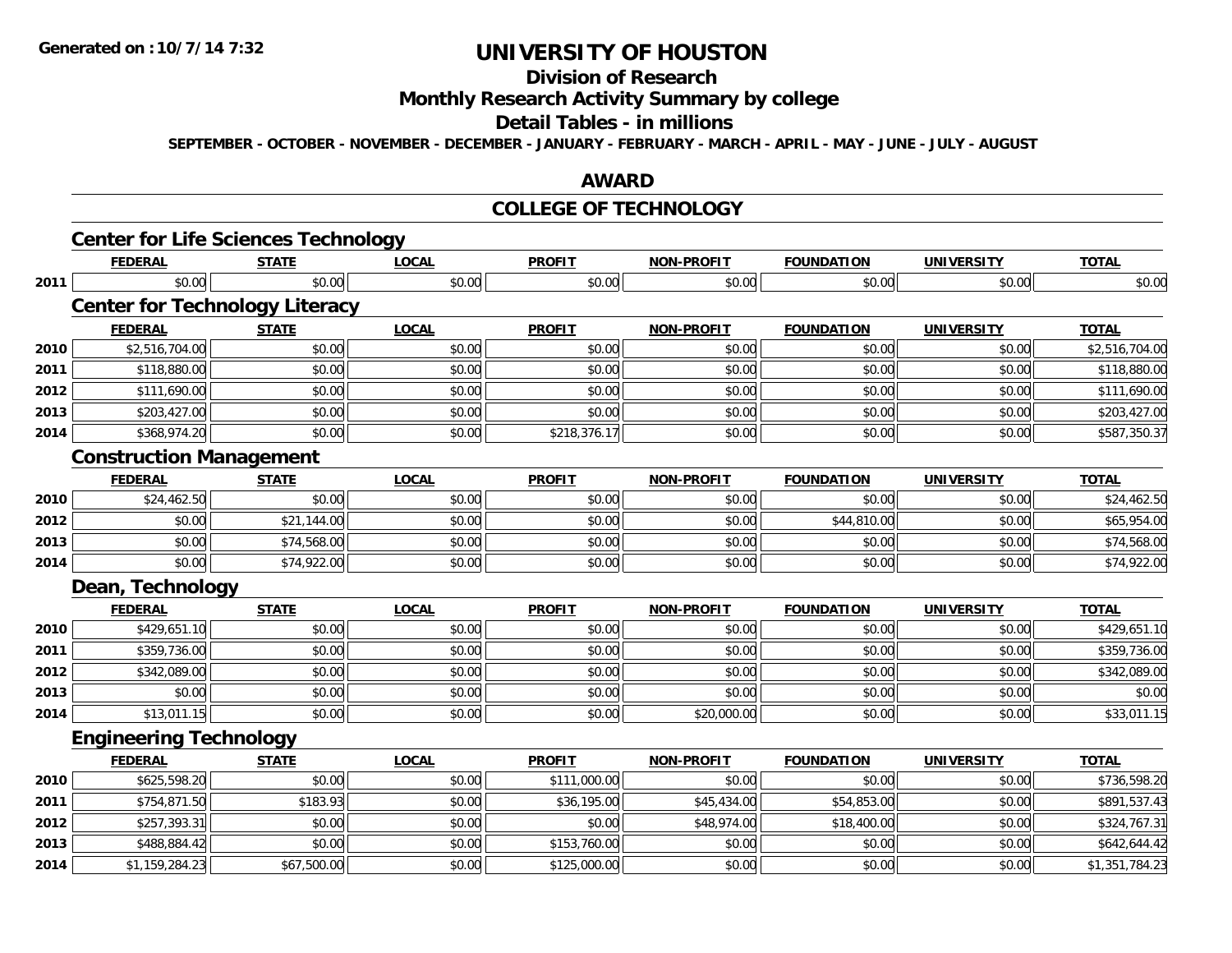## **Division of Research**

### **Monthly Research Activity Summary by college**

### **Detail Tables - in millions**

**SEPTEMBER - OCTOBER - NOVEMBER - DECEMBER - JANUARY - FEBRUARY - MARCH - APRIL - MAY - JUNE - JULY - AUGUST**

### **AWARD**

## **COLLEGE OF TECHNOLOGY**

# **Human Development and Consumer Science**

|      | <b>FEDERAL</b> | <u>STATE</u> | <b>LOCAL</b> | <b>PROFIT</b> | <b>NON-PROFIT</b> | <b>FOUNDATION</b> | <b>UNIVERSITY</b> | <b>TOTAL</b> |
|------|----------------|--------------|--------------|---------------|-------------------|-------------------|-------------------|--------------|
| 2010 | \$7,319.00     | \$0.00       | \$0.00       | \$75,704.00   | \$0.00            | \$0.00            | \$0.00            | \$83,023.00  |
| 2013 | \$5,000.00     | \$0.00       | \$0.00       | \$0.00        | \$0.00            | \$0.00            | \$0.00            | \$5,000.00   |
| 2014 | \$133,456.80   | \$0.00       | \$0.00       | \$0.00        | \$0.00            | \$153,000.00      | \$0.00            | \$286,456.80 |

<u> 1989 - Johann Stoff, deutscher Stoffen und der Stoffen und der Stoffen und der Stoffen und der Stoffen und de</u>

### **Information & Logistics Technology**

|      | <b>FEDERAL</b> | <b>STATE</b> | <u>LOCAL</u> | <b>PROFIT</b> | <b>NON-PROFIT</b> | <b>FOUNDATION</b> | <b>UNIVERSITY</b> | <b>TOTAL</b> |
|------|----------------|--------------|--------------|---------------|-------------------|-------------------|-------------------|--------------|
| 2010 | \$121,248.00   | \$0.00       | \$0.00       | \$0.00        | \$3,400.00        | \$0.00            | \$0.00            | \$124,648.00 |
| 2011 | \$183,880.00   | \$0.00       | \$0.00       | \$0.00        | \$5,100.00        | \$0.00            | \$0.00            | \$188,980.00 |
| 2012 | \$5,000.00     | \$0.00       | \$0.00       | \$0.00        | \$0.00            | \$0.00            | \$0.00            | \$5,000.00   |
| 2013 | \$0.00         | \$62,500.00  | \$0.00       | \$0.00        | \$0.00            | \$0.00            | \$0.00            | \$62,500.00  |
| 2014 | \$87,500.00    | \$0.00       | \$0.00       | \$0.00        | \$0.00            | \$0.00            | \$0.00            | \$87,500.00  |

## **Texas Manufacturing Assistance Center**

|       | <b>FEDERAL</b> | <b>STATE</b> | <u>LOCAL</u> | <b>PROFIT</b> | <b>NON-PROFIT</b> | <b>FOUNDATION</b> | <b>UNIVERSITY</b> | <b>TOTAL</b>   |
|-------|----------------|--------------|--------------|---------------|-------------------|-------------------|-------------------|----------------|
| 2010  | \$0.00         | \$0.00       | \$0.00       | \$0.00        | \$0.00            | \$0.00            | \$0.00            | \$0.00         |
| 2011  | \$0.00         | \$0.00       | \$0.00       | \$0.00        | \$0.00            | \$0.00            | \$0.00            | \$0.00         |
| 2012  | \$0.00         | \$0.00       | \$0.00       | \$0.00        | \$0.00            | \$0.00            | \$0.00            | \$0.00         |
| 2013  | \$0.00         | \$0.00       | \$0.00       | \$0.00        | \$0.00            | \$0.00            | \$0.00            | \$0.00         |
| 2014  | \$0.00         | \$0.00       | \$0.00       | \$0.00        | \$0.00            | \$0.00            | \$0.00            | \$0.00         |
| Total | \$8,318,060.42 | \$300,817.93 | \$0.00       | \$720,035.17  | \$122,908.00      | \$271,063.00      | \$0.00            | \$9,732,884.52 |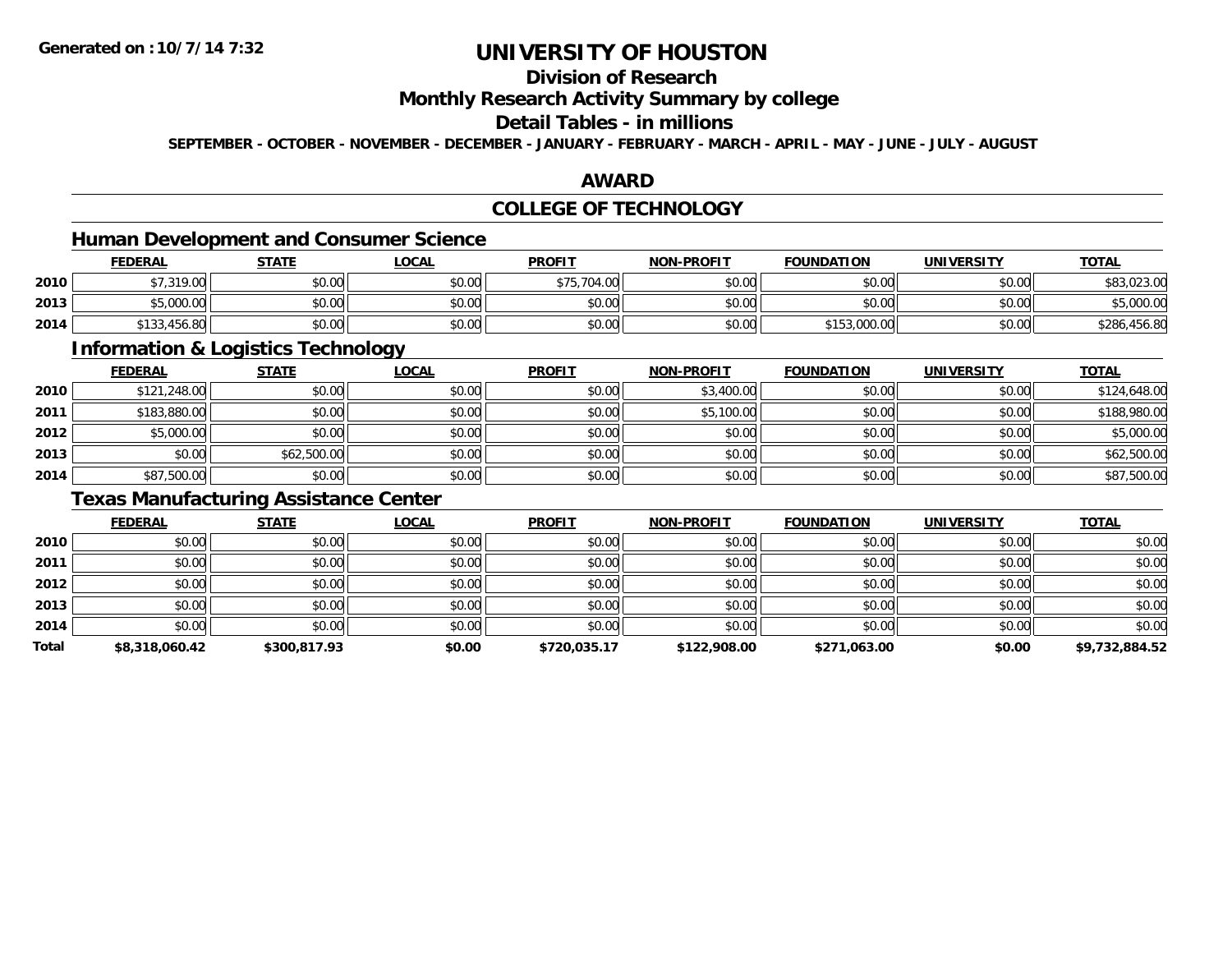## **Division of Research**

### **Monthly Research Activity Summary by college**

## **Detail Tables - in millions**

**SEPTEMBER - OCTOBER - NOVEMBER - DECEMBER - JANUARY - FEBRUARY - MARCH - APRIL - MAY - JUNE - JULY - AUGUST**

### **AWARD**

# **CULLEN COLLEGE OF ENGINEERING**

# **Biomedical Engineering**

|      | <b>FEDERAL</b> | <b>STATE</b> | <b>LOCAL</b> | <b>PROFIT</b> | <b>NON-PROFIT</b> | <b>FOUNDATION</b> | <b>UNIVERSITY</b> | <b>TOTAL</b>   |
|------|----------------|--------------|--------------|---------------|-------------------|-------------------|-------------------|----------------|
| 2010 | \$515,585.00   | \$0.00       | \$0.00       | \$0.00        | \$0.00            | \$4,594.00        | \$0.00            | \$520,179.00   |
| 2011 | \$468,126.00   | \$0.00       | \$0.00       | \$0.00        | \$0.00            | \$0.00            | \$0.00            | \$468,126.00   |
| 2012 | \$2,569,806.86 | \$0.00       | \$0.00       | \$185,731.00  | \$0.00            | \$0.00            | \$0.00            | \$2,755,537.86 |
| 2013 | \$1,799,809.00 | \$0.00       | \$0.00       | \$66,477.00   | \$2,000.00        | \$0.00            | \$0.00            | \$1,868,286.00 |
| 2014 | \$3,291,242.35 | \$0.00       | \$0.00       | \$250,000.00  | \$351,875.31      | \$45,833.34       | \$0.00            | \$3,938,951.00 |

## **Center for Innovative Grouting Materials and Tech**

|      | <b>FEDERAL</b> | <b>STATE</b> | <u>LOCAL</u> | <b>PROFIT</b> | <b>NON-PROFIT</b> | <b>FOUNDATION</b> | <b>UNIVERSITY</b> | <b>TOTAL</b> |
|------|----------------|--------------|--------------|---------------|-------------------|-------------------|-------------------|--------------|
| 2010 | \$0.00         | \$0.00       | \$0.00       | \$0.00        | \$0.00            | \$0.00            | \$0.00            | \$0.00       |
| 2011 | \$0.00         | \$0.00       | \$0.00       | \$0.00        | \$0.00            | \$0.00            | \$0.00            | \$0.00       |
| 2012 | \$0.00         | \$0.00       | \$0.00       | \$0.00        | \$0.00            | \$0.00            | \$0.00            | \$0.00       |
| 2013 | \$0.00         | \$0.00       | \$0.00       | \$0.00        | \$0.00            | \$0.00            | \$0.00            | \$0.00       |
| 2014 | \$0.00         | \$0.00       | \$0.00       | \$0.00        | \$0.00            | \$0.00            | \$0.00            | \$0.00       |

# **Chemical Engineering**

|      | <b>FEDERAL</b> | <b>STATE</b> | <b>LOCAL</b> | <b>PROFIT</b>  | <b>NON-PROFIT</b> | <b>FOUNDATION</b> | <b>UNIVERSITY</b> | <b>TOTAL</b>   |
|------|----------------|--------------|--------------|----------------|-------------------|-------------------|-------------------|----------------|
| 2010 | \$8,563,600.95 | \$289,970.00 | \$95,588.00  | \$611,766.79   | \$0.00            | \$112,200.00      | \$41,818.00       | \$9,714,943.74 |
| 2011 | \$5,027,463.61 | \$301,766.25 | \$70,000.00  | \$983,953.00   | \$0.00            | \$160,900.00      | \$115,442.00      | \$6,659,524.86 |
| 2012 | \$4,077,216.96 | \$294,969.00 | \$0.00       | \$1,351,246.57 | \$100,000.00      | \$250,900.00      | \$126,280.00      | \$6,200,612.53 |
| 2013 | \$3,353,739.20 | \$215,813.00 | \$0.00       | \$2,792,961.00 | \$425,000.00      | \$220,000.00      | \$235,384.00      | \$7,242,897.20 |
| 2014 | \$3,837,158.18 | \$988,370.30 | \$8,871.11   | \$3,385,373.00 | \$0.00            | \$1,099,750.00    | \$30,183.00       | \$9,349,705.59 |

### **Civil Engineering**

|      | <b>FEDERAL</b> | <b>STATE</b> | <b>LOCAL</b> | <b>PROFIT</b>  | <b>NON-PROFIT</b> | <b>FOUNDATION</b> | <b>UNIVERSITY</b> | <b>TOTAL</b>   |
|------|----------------|--------------|--------------|----------------|-------------------|-------------------|-------------------|----------------|
| 2010 | \$3,393,556.22 | \$678,715.81 | \$0.00       | \$30,359.20    | \$13,000.00       | \$50,250.00       | \$0.00            | \$4,165,881.23 |
| 2011 | \$3,078,116.02 | \$573,794.98 | \$100,000.00 | \$214,311.80   | \$75,623.00       | \$0.00            | \$65,000.00       | \$4,106,845.80 |
| 2012 | \$5,355,096.91 | \$732,680.00 | \$0.00       | \$410,859.40   | \$186,885.00      | \$133,334.00      | \$16,002.00       | \$6,834,857.31 |
| 2013 | \$2,821,293.27 | \$367,006.00 | \$0.00       | \$1,952,535.40 | \$114,953.70      | \$360,295.00      | \$0.00            | \$5,616,083.37 |
| 2014 | \$5,266,962.89 | \$555,648.00 | \$0.00       | \$447,425.50   | \$136,679.95      | \$187,538.68      | \$0.00            | \$6,594,255.03 |

## **Composites Engineering and Applications Center**

|      | <b>FEDERAL</b>          | <b>STATE</b> | <b>_OCAL</b>       | <b>PROFIT</b> | <b>NON-PROFIT</b><br>. RUF : | <b>FOUNDATION</b> | <b>UNIVERSITY</b>    | <b>TOTAL</b>         |
|------|-------------------------|--------------|--------------------|---------------|------------------------------|-------------------|----------------------|----------------------|
| 2010 | $n \cap \Omega$<br>U.UU | ሖ ሰ<br>JU.UU | $\sim$ 00<br>JU.UU | 0000<br>JU.UU | 0.00<br>JU.UU                | \$0.00            | 0.00<br><b>JU.UU</b> | 0.00<br><b>JU.UU</b> |
| 2011 | \$0.00                  | ÷0.<br>JU.UU | $\sim$ 00<br>JU.UU | 0000<br>JU.UU | 0.00<br>PO.OO                | \$0.00            | 0000<br>\$0.00       | \$0.00               |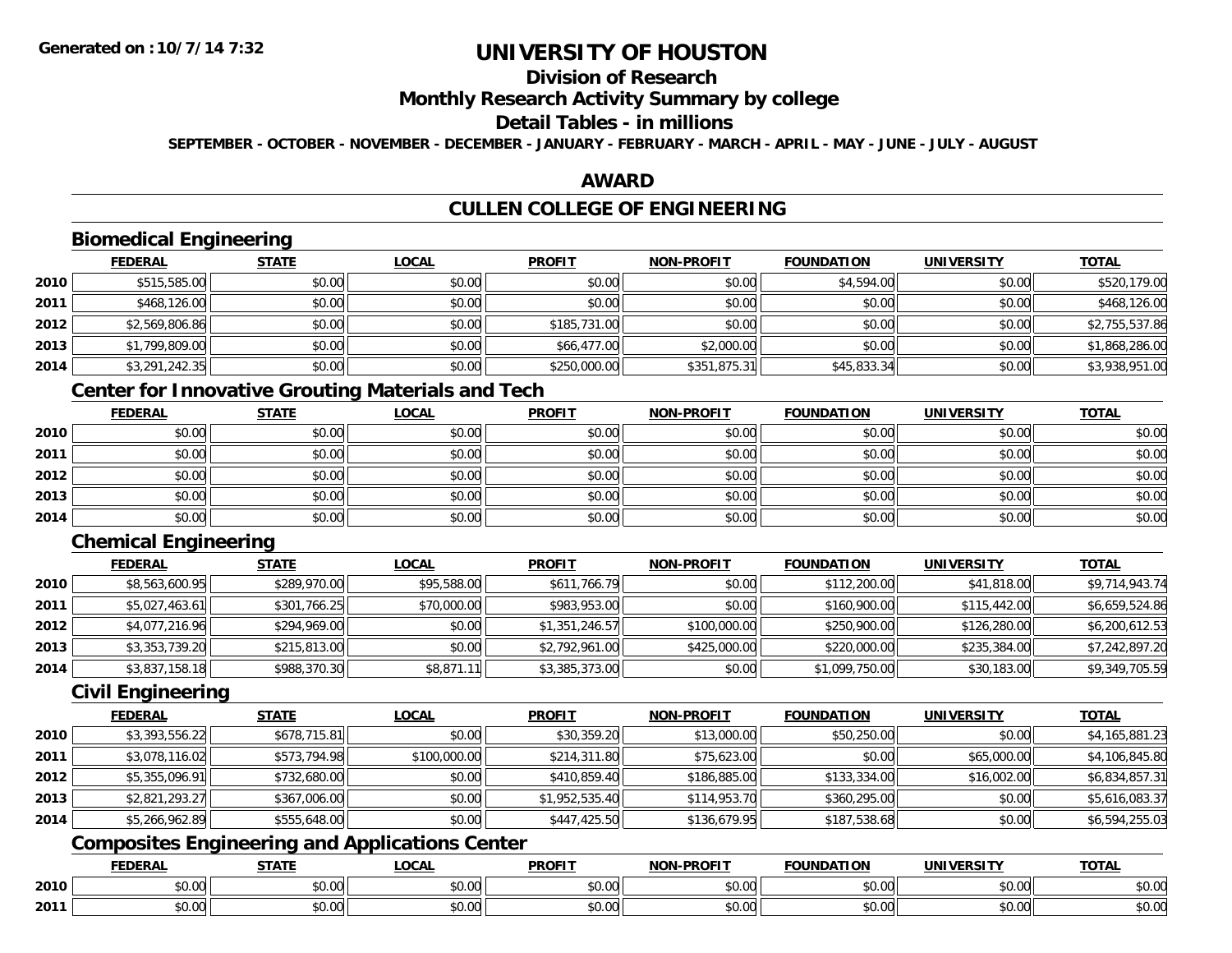**2011**

# **UNIVERSITY OF HOUSTON**

# **Division of Research**

### **Monthly Research Activity Summary by college**

#### **Detail Tables - in millions**

**SEPTEMBER - OCTOBER - NOVEMBER - DECEMBER - JANUARY - FEBRUARY - MARCH - APRIL - MAY - JUNE - JULY - AUGUST**

### **AWARD**

## **CULLEN COLLEGE OF ENGINEERING**

|      | Dean, Engineering                            |                |              |                |                   |                   |                   |                |
|------|----------------------------------------------|----------------|--------------|----------------|-------------------|-------------------|-------------------|----------------|
|      | <b>FEDERAL</b>                               | <b>STATE</b>   | <b>LOCAL</b> | <b>PROFIT</b>  | <b>NON-PROFIT</b> | <b>FOUNDATION</b> | <b>UNIVERSITY</b> | <b>TOTAL</b>   |
| 2010 | \$0.00                                       | \$0.00         | \$0.00       | \$0.00         | \$0.00            | \$0.00            | \$0.00            | \$0.00         |
| 2011 | \$39,999.10                                  | \$0.00         | \$0.00       | \$0.00         | \$0.00            | \$0.00            | \$0.00            | \$39,999.10    |
| 2013 | \$39,999.10                                  | \$0.00         | \$0.00       | \$0.00         | \$0.00            | \$0.00            | \$0.00            | \$39,999.10    |
| 2014 | \$128,456.80                                 | \$141,875.00   | \$0.00       | \$0.00         | \$0.00            | \$0.00            | \$0.00            | \$270,331.80   |
|      | <b>Electrical &amp; Computer Engineering</b> |                |              |                |                   |                   |                   |                |
|      | <b>FEDERAL</b>                               | <b>STATE</b>   | <b>LOCAL</b> | <b>PROFIT</b>  | <b>NON-PROFIT</b> | <b>FOUNDATION</b> | <b>UNIVERSITY</b> | <b>TOTAL</b>   |
| 2010 | \$4,367,731.59                               | \$410,294.51   | \$0.00       | \$415,000.00   | \$131,500.00      | \$50,000.00       | \$9,000.00        | \$5,383,526.10 |
| 2011 | \$6,504,803.96                               | \$63,391.24    | \$0.00       | \$478,533.00   | \$0.00            | \$50,000.00       | \$0.00            | \$7,096,728.20 |
| 2012 | \$5,966,470.59                               | \$44,704.20    | \$0.00       | \$605,157.50   | \$27,500.00       | \$60,000.00       | \$0.00            | \$6,703,832.29 |
| 2013 | \$3,110,040.46                               | \$167,263.20   | \$0.00       | \$904,798.00   | \$228,367.30      | \$165,582.00      | \$5,000.00        | \$4,581,050.96 |
| 2014 | \$3,928,635.58                               | \$58,776.70    | \$0.00       | \$943,154.00   | \$203,416.05      | \$247,500.00      | \$0.00            | \$5,381,482.33 |
|      | <b>Industrial Engineering</b>                |                |              |                |                   |                   |                   |                |
|      | <b>FEDERAL</b>                               | <b>STATE</b>   | <b>LOCAL</b> | <b>PROFIT</b>  | <b>NON-PROFIT</b> | <b>FOUNDATION</b> | <b>UNIVERSITY</b> | <b>TOTAL</b>   |
| 2010 | \$589,680.00                                 | \$144,351.00   | \$431,266.00 | \$0.00         | \$0.00            | \$0.00            | \$0.00            | \$1,165,297.00 |
| 2011 | \$301,276.00                                 | \$16,828.00    | \$0.00       | \$0.00         | \$0.00            | \$0.00            | \$0.00            | \$318,104.00   |
| 2012 | \$220,000.00                                 | \$0.00         | \$0.00       | \$0.00         | \$0.00            | \$0.00            | \$0.00            | \$220,000.00   |
| 2013 | \$120,000.00                                 | \$57,221.00    | \$0.00       | \$0.00         | \$0.00            | \$40,218.65       | \$0.00            | \$217,439.65   |
| 2014 | \$186,655.00                                 | \$159,104.00   | \$0.00       | \$0.00         | \$0.00            | \$201,275.73      | \$0.00            | \$547,034.73   |
|      | <b>Mechanical Engineering</b>                |                |              |                |                   |                   |                   |                |
|      | <b>FEDERAL</b>                               | <b>STATE</b>   | <b>LOCAL</b> | <b>PROFIT</b>  | <b>NON-PROFIT</b> | <b>FOUNDATION</b> | <b>UNIVERSITY</b> | <b>TOTAL</b>   |
| 2010 | \$5,438,261.80                               | \$2,104,214.75 | \$0.00       | \$1,083,162.80 | \$127,965.00      | \$153,964.00      | \$0.00            | \$8,907,568.35 |
| 2011 | \$2,843,021.30                               | \$122,500.00   | \$0.00       | \$546,708.20   | \$83,987.00       | \$13,200.00       | \$0.00            | \$3,609,416.50 |
| 2012 | \$4,331,528.40                               | \$0.00         | \$0.00       | \$177,410.13   | \$0.00            | \$258,945.64      | \$0.00            | \$4,767,884.17 |
| 2013 | \$4,136,589.55                               | \$122,500.00   | \$0.00       | \$1,099,248.60 | \$22,000.00       | \$305,905.17      | \$0.00            | \$5,686,243.32 |
| 2014 | \$1,648,145.81                               | \$0.00         | \$0.00       | \$638,654.61   | \$11,600.00       | \$242,299.40      | \$75,000.00       | \$2,615,699.82 |
|      | <b>National Wind Energy Center</b>           |                |              |                |                   |                   |                   |                |
|      | <b>FEDERAL</b>                               | <b>STATE</b>   | <b>LOCAL</b> | <b>PROFIT</b>  | <b>NON-PROFIT</b> | <b>FOUNDATION</b> | <b>UNIVERSITY</b> | <b>TOTAL</b>   |
| 2010 | \$0.00                                       | \$0.00         | \$0.00       | \$0.00         | \$0.00            | \$0.00            | \$0.00            | \$0.00         |
|      |                                              |                |              |                |                   |                   |                   |                |

1 \$0.00 \$0.00 \$0.00 \$0.00 \$0.00 \$0.00 \$0.00 \$0.00 \$0.00 \$0.00 \$0.00 \$0.00 \$0.00 \$0.00 \$0.00 \$0.00 \$0.00 \$0.00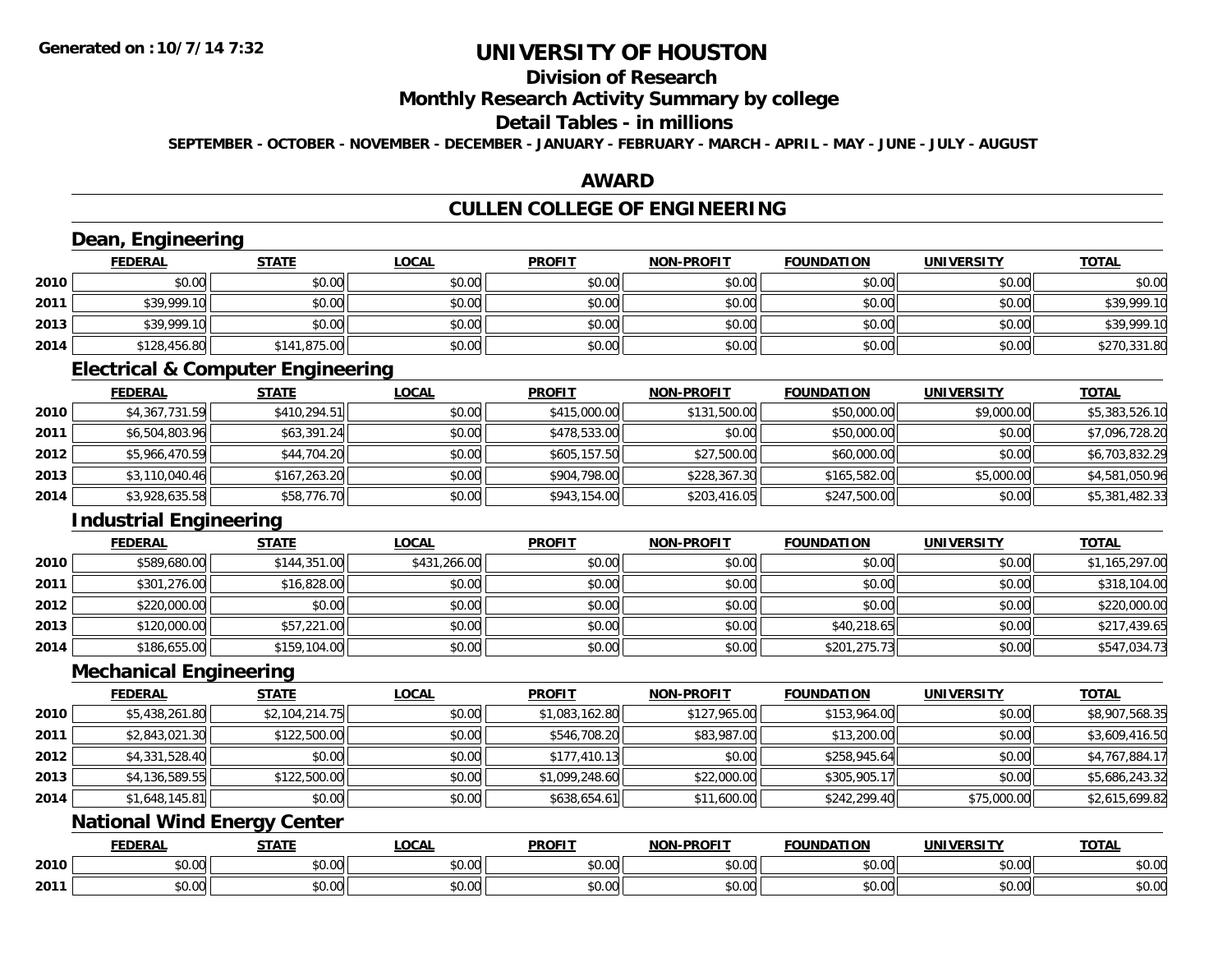# **Division of Research**

### **Monthly Research Activity Summary by college**

#### **Detail Tables - in millions**

**SEPTEMBER - OCTOBER - NOVEMBER - DECEMBER - JANUARY - FEBRUARY - MARCH - APRIL - MAY - JUNE - JULY - AUGUST**

### **AWARD**

# **CULLEN COLLEGE OF ENGINEERING**

### **SW Public Safety Technology Center**

|       | <b>FEDERAL</b>      | <b>STATE</b>      | <b>LOCA</b>    | <b>PROFIT</b> | <b>NON-PROFIT</b>            | <b>FOUNDATION</b> | UNIVERSITY    | <b>TOTAL</b>                    |
|-------|---------------------|-------------------|----------------|---------------|------------------------------|-------------------|---------------|---------------------------------|
| 2010  | \$0.00              | \$0.00            | ልስ ሀህ<br>pv.uu | \$0.00        | 0.00                         | ≛∩ ∩∩lı<br>טט.טע  | 0000<br>JU.UU | \$0.00                          |
| Total | .320.068.45<br>\$97 | .756.94<br>\$8.61 | \$705.725.1    | 1.826.50      | <b>¢ C C R C N C C &amp;</b> | .485.61           | \$719.109.00  | 2220<br>.588.<br>ホィクク<br>323.72 |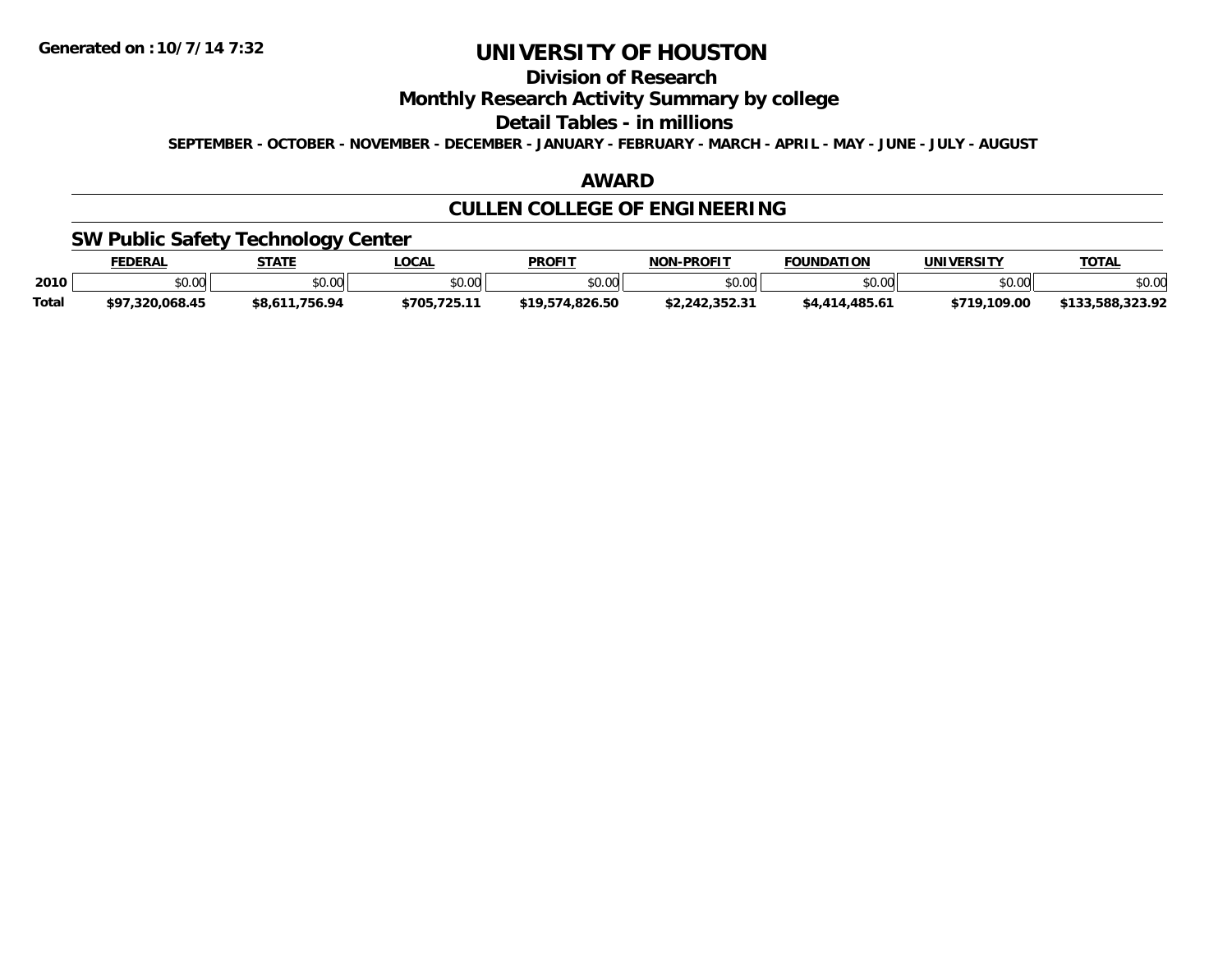**2014**

# **UNIVERSITY OF HOUSTON**

# **Division of Research**

# **Monthly Research Activity Summary by college**

#### **Detail Tables - in millions**

**SEPTEMBER - OCTOBER - NOVEMBER - DECEMBER - JANUARY - FEBRUARY - MARCH - APRIL - MAY - JUNE - JULY - AUGUST**

### **AWARD**

## **DIVISION OF RESEARCH**

|      | <b>Allied Geophysical Laboratories</b>                    |              |              |               |                   |                   |                   |                |
|------|-----------------------------------------------------------|--------------|--------------|---------------|-------------------|-------------------|-------------------|----------------|
|      | <b>FEDERAL</b>                                            | <b>STATE</b> | <b>LOCAL</b> | <b>PROFIT</b> | <b>NON-PROFIT</b> | <b>FOUNDATION</b> | <b>UNIVERSITY</b> | <b>TOTAL</b>   |
| 2011 | \$0.00                                                    | \$0.00       | \$0.00       | \$70,000.00   | \$0.00            | \$0.00            | \$0.00            | \$70,000.00    |
|      | <b>Center for Advanced Computing and Data Systems</b>     |              |              |               |                   |                   |                   |                |
|      | <b>FEDERAL</b>                                            | <b>STATE</b> | <b>LOCAL</b> | <b>PROFIT</b> | <b>NON-PROFIT</b> | <b>FOUNDATION</b> | <b>UNIVERSITY</b> | <b>TOTAL</b>   |
| 2010 | \$2,492,523.90                                            | \$0.00       | \$0.00       | \$27,865.00   | \$0.00            | \$0.00            | \$0.00            | \$2,520,388.90 |
| 2011 | \$72,951.50                                               | \$0.00       | \$0.00       | \$163,000.00  | \$0.00            | \$0.00            | \$0.00            | \$235,951.50   |
| 2012 | \$332,170.35                                              | \$0.00       | \$0.00       | \$120,000.00  | \$1,000.00        | \$0.00            | \$0.00            | \$453,170.35   |
| 2013 | \$109,700.00                                              | \$0.00       | \$0.00       | \$45,000.00   | \$1,000.00        | \$0.00            | \$0.00            | \$155,700.00   |
| 2014 | \$14,474.00                                               | \$0.00       | \$0.00       | \$0.00        | \$0.00            | \$0.00            | \$0.00            | \$14,474.00    |
|      | <b>Center for Advanced Materials</b>                      |              |              |               |                   |                   |                   |                |
|      | <b>FEDERAL</b>                                            | <b>STATE</b> | <b>LOCAL</b> | <b>PROFIT</b> | <b>NON-PROFIT</b> | <b>FOUNDATION</b> | <b>UNIVERSITY</b> | <b>TOTAL</b>   |
| 2010 | \$30,000.00                                               | \$68,153.35  | \$0.00       | \$10,000.00   | \$0.00            | \$0.00            | \$0.00            | \$108,153.35   |
| 2011 | \$66,098.50                                               | \$2,229.90   | \$0.00       | \$0.00        | \$0.00            | \$0.00            | \$0.00            | \$68,328.40    |
| 2012 | \$0.00                                                    | \$0.00       | \$0.00       | \$0.00        | \$0.00            | \$0.00            | \$0.00            | \$0.00         |
| 2013 | \$0.00                                                    | \$0.00       | \$0.00       | \$0.00        | \$0.00            | \$0.00            | \$0.00            | \$0.00         |
| 2014 | \$0.00                                                    | \$0.00       | \$0.00       | \$74,000.00   | \$0.00            | \$0.00            | \$0.00            | \$74,000.00    |
|      | <b>Center for Biomedical &amp; Environmental Genomics</b> |              |              |               |                   |                   |                   |                |
|      | <b>FEDERAL</b>                                            | <b>STATE</b> | <b>LOCAL</b> | <b>PROFIT</b> | <b>NON-PROFIT</b> | <b>FOUNDATION</b> | <b>UNIVERSITY</b> | <b>TOTAL</b>   |
| 2010 | \$0.00                                                    | \$0.00       | \$0.00       | \$0.00        | \$0.00            | \$0.00            | \$0.00            | \$0.00         |
| 2011 | \$0.00                                                    | \$0.00       | \$0.00       | \$0.00        | \$0.00            | \$0.00            | \$0.00            | \$0.00         |
| 2012 | \$0.00                                                    | \$0.00       | \$0.00       | \$0.00        | \$0.00            | \$0.00            | \$0.00            | \$0.00         |
| 2013 | \$0.00                                                    | \$0.00       | \$0.00       | \$0.00        | \$0.00            | \$0.00            | \$0.00            | \$0.00         |
| 2014 | \$0.00                                                    | \$0.00       | \$0.00       | \$0.00        | \$0.00            | \$0.00            | \$0.00            | \$0.00         |
|      | <b>Center for Industrial Partnerships</b>                 |              |              |               |                   |                   |                   |                |
|      | <b>FEDERAL</b>                                            | <b>STATE</b> | <b>LOCAL</b> | <b>PROFIT</b> | <b>NON-PROFIT</b> | <b>FOUNDATION</b> | <b>UNIVERSITY</b> | <b>TOTAL</b>   |
| 2010 | \$232,190.00                                              | \$0.00       | \$0.00       | \$44,000.00   | \$0.00            | \$0.00            | \$0.00            | \$276,190.00   |
| 2012 | \$10,571.52                                               | \$0.00       | \$0.00       | \$100,500.00  | \$0.00            | \$0.00            | \$0.00            | \$111,071.52   |
| 2013 | \$9,370.49                                                | \$0.00       | \$0.00       | \$0.00        | \$0.00            | \$0.00            | \$0.00            | \$9,370.49     |

4 \$10,150.00| \$0.00| \$0.00| \$0.00| \$0.00| \$0.00| \$10,150.00| \$10,150.00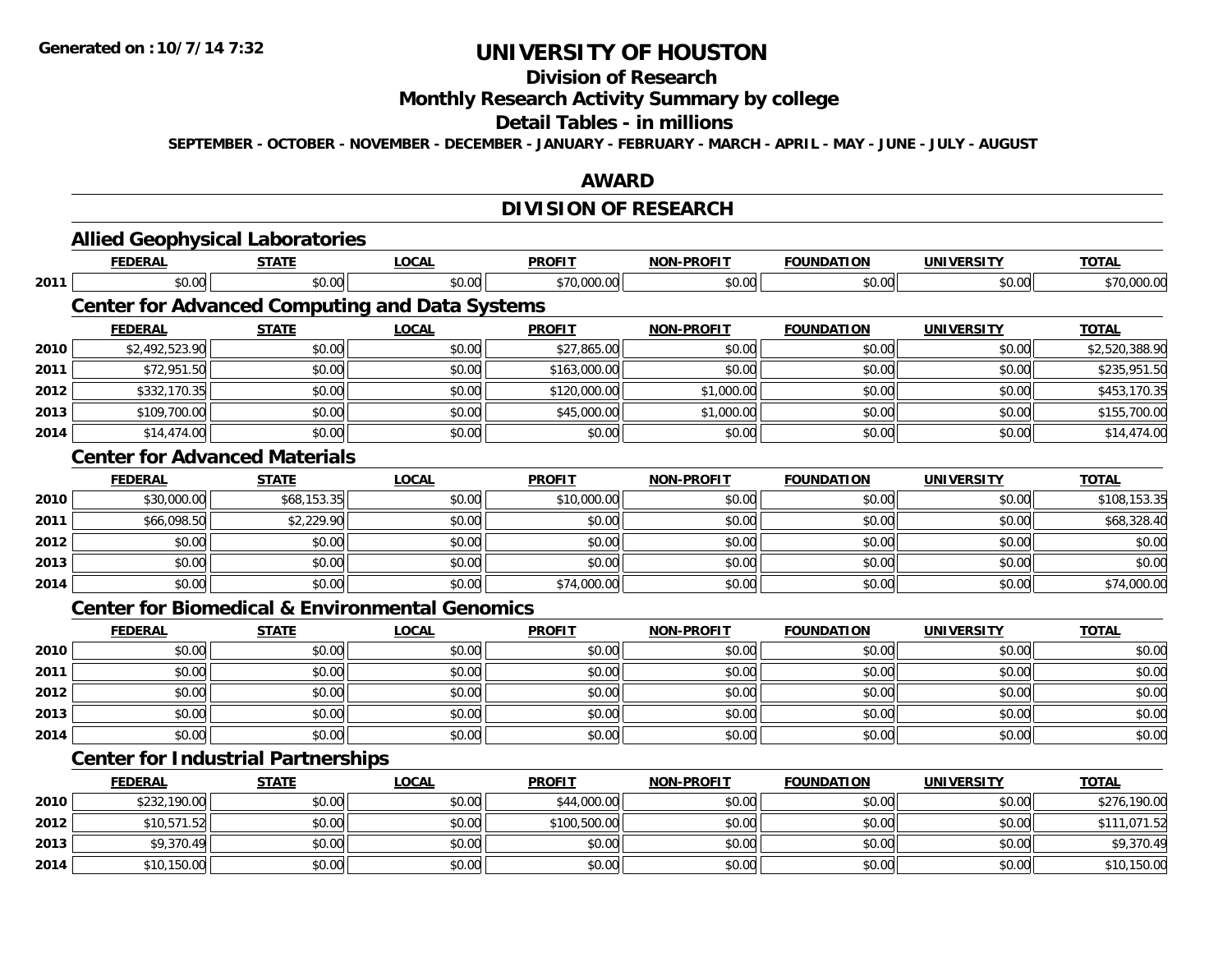**2011**

# **UNIVERSITY OF HOUSTON**

# **Division of Research**

### **Monthly Research Activity Summary by college**

#### **Detail Tables - in millions**

**SEPTEMBER - OCTOBER - NOVEMBER - DECEMBER - JANUARY - FEBRUARY - MARCH - APRIL - MAY - JUNE - JULY - AUGUST**

### **AWARD**

## **DIVISION OF RESEARCH**

|      | <b>FEDERAL</b>                        | <b>STATE</b>    | <b>Center for Neuromotor &amp; Biomechanics Research</b><br><b>LOCAL</b> | <b>PROFIT</b> | <b>NON-PROFIT</b> | <b>FOUNDATION</b> | <b>UNIVERSITY</b> | <b>TOTAL</b>    |
|------|---------------------------------------|-----------------|--------------------------------------------------------------------------|---------------|-------------------|-------------------|-------------------|-----------------|
| 2010 | \$0.00                                | \$0.00          | \$0.00                                                                   | \$0.00        | \$0.00            | \$0.00            | \$0.00            | \$0.00          |
|      | <b>Division of Research</b>           |                 |                                                                          |               |                   |                   |                   |                 |
|      | <b>FEDERAL</b>                        | <b>STATE</b>    | <b>LOCAL</b>                                                             | <b>PROFIT</b> | <b>NON-PROFIT</b> | <b>FOUNDATION</b> | <b>UNIVERSITY</b> | <b>TOTAL</b>    |
| 2010 | \$0.00                                | \$0.00          | \$0.00                                                                   | \$0.00        | \$0.00            | \$0.00            | \$0.00            | \$0.00          |
| 2012 | \$0.00                                | \$6,677,743.45  | \$0.00                                                                   | \$0.00        | \$0.00            | \$0.00            | \$0.00            | \$6,677,743.45  |
| 2013 | \$0.00                                | \$26,603,154.79 | \$0.00                                                                   | \$0.00        | \$0.00            | \$0.00            | \$0.00            | \$26,603,154.79 |
| 2014 | \$0.00                                | \$8,815,807.00  | \$0.00                                                                   | \$0.00        | \$0.00            | \$0.00            | \$0.00            | \$8,815,807.00  |
|      | <b>Institute for Molecular Design</b> |                 |                                                                          |               |                   |                   |                   |                 |
|      | <b>FEDERAL</b>                        | <b>STATE</b>    | <b>LOCAL</b>                                                             | <b>PROFIT</b> | <b>NON-PROFIT</b> | <b>FOUNDATION</b> | <b>UNIVERSITY</b> | <b>TOTAL</b>    |
| 2011 | \$0.00                                | \$0.00          | \$0.00                                                                   | \$0.00        | \$0.00            | \$0.00            | \$0.00            | \$0.00          |
|      | <b>Institute for Nanoenergy</b>       |                 |                                                                          |               |                   |                   |                   |                 |
|      | <b>FEDERAL</b>                        | <b>STATE</b>    | <b>LOCAL</b>                                                             | <b>PROFIT</b> | <b>NON-PROFIT</b> | <b>FOUNDATION</b> | <b>UNIVERSITY</b> | <b>TOTAL</b>    |
| 2010 | \$0.00                                | \$0.00          | \$0.00                                                                   | \$0.00        | \$0.00            | \$0.00            | \$0.00            | \$0.00          |
| 2011 | \$0.00                                | \$0.00          | \$0.00                                                                   | \$0.00        | \$0.00            | \$0.00            | \$0.00            | \$0.00          |
| 2012 | \$0.00                                | \$0.00          | \$0.00                                                                   | \$0.00        | \$0.00            | \$0.00            | \$0.00            | \$0.00          |
| 2013 | \$0.00                                | \$0.00          | \$0.00                                                                   | \$0.00        | \$0.00            | \$0.00            | \$0.00            | \$0.00          |
| 2014 | \$0.00                                | \$0.00          | \$0.00                                                                   | \$0.00        | \$0.00            | \$0.00            | \$0.00            | \$0.00          |
|      | <b>Office of Contracts and Grants</b> |                 |                                                                          |               |                   |                   |                   |                 |
|      | <b>FEDERAL</b>                        | <b>STATE</b>    | <b>LOCAL</b>                                                             | <b>PROFIT</b> | <b>NON-PROFIT</b> | <b>FOUNDATION</b> | <b>UNIVERSITY</b> | <b>TOTAL</b>    |
| 2010 | \$0.00                                | \$0.00          | \$0.00                                                                   | \$0.00        | \$0.00            | \$565,426.64      | \$0.00            | \$565,426.64    |
| 2011 | \$0.00                                | \$0.00          | \$0.00                                                                   | \$0.00        | \$0.00            | \$367,340.00      | \$0.00            | \$367,340.00    |
| 2012 | \$0.00                                | \$0.00          | \$0.00                                                                   | \$0.00        | \$0.00            | \$11,942.60       | \$0.00            | \$11,942.60     |
| 2013 | \$0.00                                | \$0.00          | \$0.00                                                                   | \$0.00        | \$0.00            | \$420,136.15      | \$0.00            | \$420,136.15    |
|      | <b>TcSAM</b>                          |                 |                                                                          |               |                   |                   |                   |                 |
|      | <b>FEDERAL</b>                        | <b>STATE</b>    | <b>LOCAL</b>                                                             | <b>PROFIT</b> | <b>NON-PROFIT</b> | <b>FOUNDATION</b> | <b>UNIVERSITY</b> | <b>TOTAL</b>    |
| 2010 | \$0.00                                | \$0.00          | \$0.00                                                                   | \$0.00        | \$0.00            | \$0.00            | \$0.00            | \$0.00          |
|      | <b>TcSUH</b>                          |                 |                                                                          |               |                   |                   |                   |                 |
|      | <b>FEDERAL</b>                        | <b>STATE</b>    | <b>LOCAL</b>                                                             | <b>PROFIT</b> | NON-PROFIT        | <b>FOUNDATION</b> | <b>UNIVERSITY</b> | <b>TOTAL</b>    |
| 2010 | \$70,000.00                           | \$0.00          | \$0.00                                                                   | \$0.00        | \$0.00            | \$0.00            | \$0.00            | \$70,000.00     |

 $\texttt{[1]} \quad \texttt{[1]} \quad \texttt{[1]} \quad \texttt{[1]} \quad \texttt{[1]} \quad \texttt{[1]} \quad \texttt{[1]} \quad \texttt{[1]} \quad \texttt{[1]} \quad \texttt{[1]} \quad \texttt{[1]} \quad \texttt{[1]} \quad \texttt{[1]} \quad \texttt{[1]} \quad \texttt{[1]} \quad \texttt{[1]} \quad \texttt{[1]} \quad \texttt{[1]} \quad \texttt{[1]} \quad \texttt{[1]} \quad \texttt{[1]} \quad \texttt{[1]} \quad \texttt{[1]} \quad \texttt{[1]} \quad \texttt{$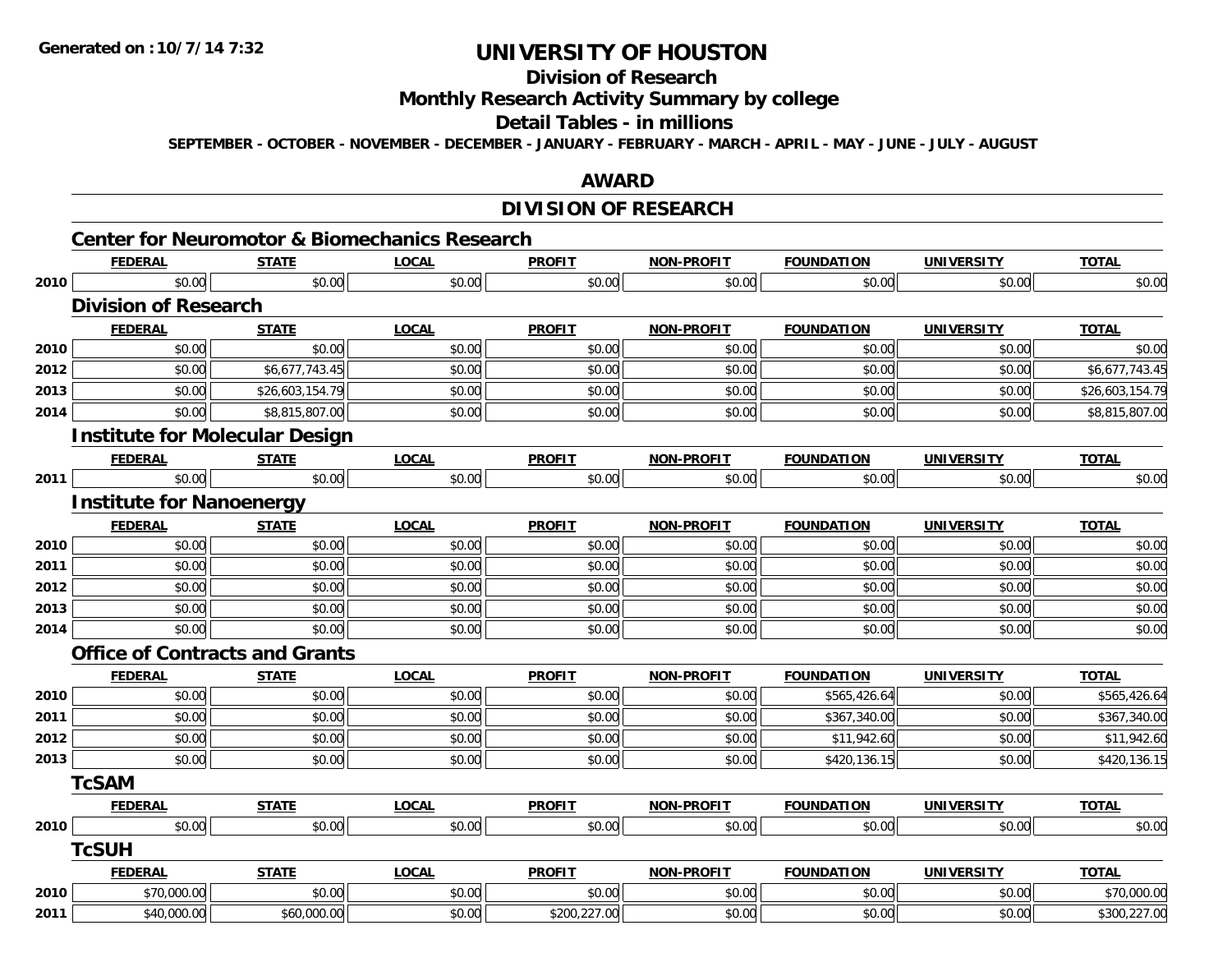# **Division of Research**

**Monthly Research Activity Summary by college**

#### **Detail Tables - in millions**

**SEPTEMBER - OCTOBER - NOVEMBER - DECEMBER - JANUARY - FEBRUARY - MARCH - APRIL - MAY - JUNE - JULY - AUGUST**

### **AWARD**

# **DIVISION OF RESEARCH**

|              | <b>TcSUH</b>                         |                 |              |                |                   |                   |                   |                 |
|--------------|--------------------------------------|-----------------|--------------|----------------|-------------------|-------------------|-------------------|-----------------|
|              | <b>FEDERAL</b>                       | <b>STATE</b>    | <b>LOCAL</b> | <b>PROFIT</b>  | <b>NON-PROFIT</b> | <b>FOUNDATION</b> | <b>UNIVERSITY</b> | <b>TOTAL</b>    |
| 2012         | \$70,000.00                          | \$37,894.80     | \$0.00       | \$100,554.00   | \$0.00            | \$0.00            | \$0.00            | \$208,448.80    |
| 2013         | \$195,000.00                         | \$37,894.80     | \$0.00       | \$99,321.00    | \$0.00            | \$0.00            | \$0.00            | \$332,215.80    |
| 2014         | \$380,671.15                         | \$0.00          | \$0.00       | \$49,995.00    | \$0.00            | \$0.00            | \$0.00            | \$430,666.15    |
|              | <b>Texas Obesity Research Center</b> |                 |              |                |                   |                   |                   |                 |
|              | <b>FEDERAL</b>                       | <b>STATE</b>    | <b>LOCAL</b> | <b>PROFIT</b>  | <b>NON-PROFIT</b> | <b>FOUNDATION</b> | <b>UNIVERSITY</b> | <b>TOTAL</b>    |
| 2010         | \$0.00                               | \$0.00          | \$0.00       | \$0.00         | \$0.00            | \$0.00            | \$0.00            | \$0.00          |
| 2011         | \$0.00                               | \$0.00          | \$0.00       | \$0.00         | \$0.00            | \$0.00            | \$0.00            | \$0.00          |
| 2012         | \$0.00                               | \$0.00          | \$0.00       | \$0.00         | \$0.00            | \$0.00            | \$0.00            | \$0.00          |
| 2013         | \$0.00                               | \$0.00          | \$0.00       | \$0.00         | \$0.00            | \$0.00            | \$0.00            | \$0.00          |
| 2014         | \$0.00                               | \$0.00          | \$0.00       | \$0.00         | \$0.00            | \$0.00            | \$0.00            | \$0.00          |
|              | <b>TIMES</b>                         |                 |              |                |                   |                   |                   |                 |
|              | <b>FEDERAL</b>                       | <b>STATE</b>    | <b>LOCAL</b> | <b>PROFIT</b>  | NON-PROFIT        | <b>FOUNDATION</b> | <b>UNIVERSITY</b> | <b>TOTAL</b>    |
| 2010         | \$2,895,484.91                       | \$212,544.00    | \$0.00       | \$0.00         | \$0.00            | \$0.00            | \$0.00            | \$3,108,028.91  |
| 2011         | \$1,760,497.14                       | \$8,000.00      | \$0.00       | \$0.00         | \$0.00            | \$0.00            | \$0.00            | \$1,768,497.14  |
| 2012         | \$3,069,493.11                       | \$28,831.00     | \$0.00       | \$0.00         | \$0.00            | \$0.00            | \$0.00            | \$3,098,324.11  |
| 2013         | \$3,085,834.30                       | \$29,908.05     | \$0.00       | \$0.00         | \$0.00            | \$0.00            | \$0.00            | \$3,115,742.35  |
| 2014         | \$3,136,793.60                       | \$98,197.00     | \$0.00       | \$0.00         | \$8,724.89        | \$0.00            | \$0.00            | \$3,243,715.49  |
| <b>Total</b> | \$18,083,974.47                      | \$42,680,358.14 | \$0.00       | \$1,104,462.00 | \$10,724.89       | \$1,364,845.39    | \$0.00            | \$63,244,364.89 |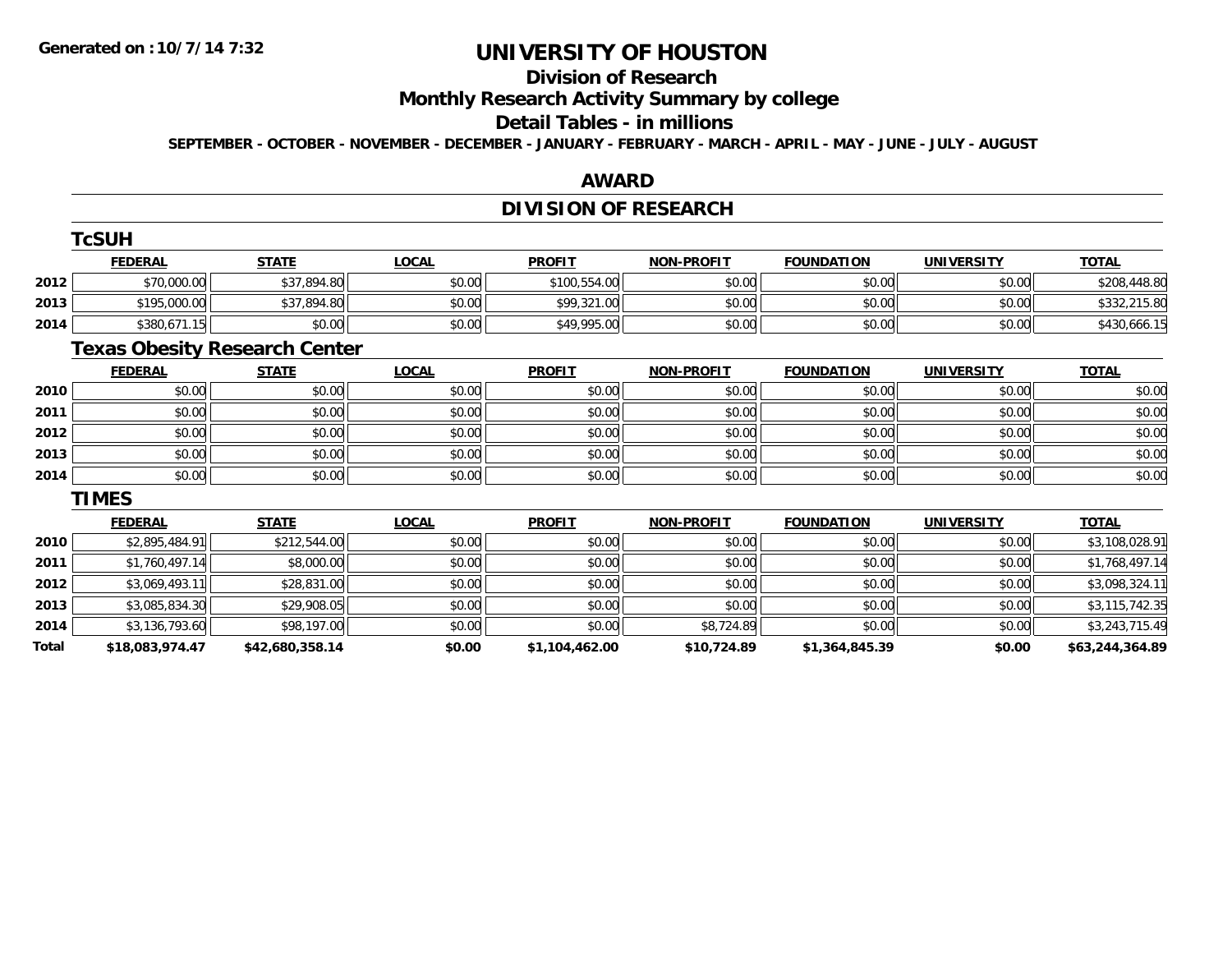## **Division of Research**

### **Monthly Research Activity Summary by college**

### **Detail Tables - in millions**

**SEPTEMBER - OCTOBER - NOVEMBER - DECEMBER - JANUARY - FEBRUARY - MARCH - APRIL - MAY - JUNE - JULY - AUGUST**

### **AWARD**

## **GRADUATE COLLEGE OF SOCIAL WORK**

## **Center for Drug and Social Policy Research**

|      | <b>FEDERAL</b> | <b>STATE</b> | <b>LOCAL</b> | <b>PROFIT</b> | <b>NON-PROFIT</b> | <b>FOUNDATION</b> | <b>UNIVERSITY</b> | <b>TOTAL</b> |
|------|----------------|--------------|--------------|---------------|-------------------|-------------------|-------------------|--------------|
| 2010 | \$0.00         | \$0.00       | \$0.00       | \$0.00        | \$0.00            | \$0.00            | \$0.00            | \$0.00       |
| 2011 | \$0.00         | \$0.00       | \$0.00       | \$0.00        | \$0.00            | \$0.00            | \$0.00            | \$0.00       |
| 2012 | \$0.00         | \$0.00       | \$0.00       | \$0.00        | \$0.00            | \$0.00            | \$0.00            | \$0.00       |
| 2013 | \$0.00         | \$0.00       | \$0.00       | \$0.00        | \$0.00            | \$0.00            | \$0.00            | \$0.00       |

### **Center for Health Equities & Evaluation Research**

|      | <u>FEDERAL</u> | <b>STATE</b> | <u>LOCAL</u> | <b>PROFIT</b> | <b>NON-PROFIT</b> | <b>FOUNDATION</b> | <b>UNIVERSITY</b> | <b>TOTAL</b> |
|------|----------------|--------------|--------------|---------------|-------------------|-------------------|-------------------|--------------|
| 2011 | \$110,996.00   | \$0.00       | \$0.00       | \$0.00        | \$0.00            | \$0.00            | \$0.00            | \$110,996.00 |
| 2012 | \$406,926.57   | \$0.00       | \$0.00       | \$0.00        | \$0.00            | \$0.00            | \$42,000.00       | \$448,926.57 |
| 2013 | \$249,359.00   | \$0.00       | \$0.00       | \$0.00        | \$0.00            | \$0.00            | \$0.00            | \$249,359.00 |
| 2014 | \$206,260.00   | \$0.00       | \$0.00       | \$0.00        | \$0.00            | \$0.00            | \$0.00            | \$206,260.00 |

## **Child & Family for Innovative Research**

|      | <b>FEDERAL</b> | <b>STATE</b> | <b>LOCAL</b> | <b>PROFIT</b> | <b>NON-PROFIT</b> | <b>FOUNDATION</b> | <b>UNIVERSITY</b> | <b>TOTAL</b>   |
|------|----------------|--------------|--------------|---------------|-------------------|-------------------|-------------------|----------------|
| 2010 | \$2,033,626.71 | \$728,648.89 | \$0.00       | \$0.00        | \$17,000.00       | \$124,880.00      | \$0.00            | \$2,904,155.60 |
| 2011 | \$1,912,391.42 | \$0.00       | \$0.00       | \$0.00        | \$0.00            | \$1,146.30        | \$4,000.00        | \$1,917,537.72 |
| 2012 | \$1,261,051.79 | \$0.00       | \$56,704.00  | \$176,507.00  | \$5,000.00        | \$0.00            | \$0.00            | \$1,499,262.79 |
| 2013 | \$1,667,720.88 | \$120,342.00 | \$0.00       | \$100,000.00  | \$13,855.00       | \$57,749.00       | \$0.00            | \$1,959,666.88 |
| 2014 | \$2,332,416.90 | \$88,274.00  | \$0.00       | \$0.00        | \$80,000.00       | \$167,851.00      | \$0.00            | \$2,668,541.90 |

### **Community Projects - Social Work**

|      | つERAL                            | <b>CTATI</b>                             | $\sim$                                                 | <b>PROFIT</b>   | <b>.PROFIT</b><br>៱៲កស                                | <b>EQUINDAT</b><br><b>100</b> | <b><i>'INIVERSITY</i></b> | <b>TOTAL</b>    |
|------|----------------------------------|------------------------------------------|--------------------------------------------------------|-----------------|-------------------------------------------------------|-------------------------------|---------------------------|-----------------|
| 2010 | $\overline{a}$<br>$\sim$<br>ט.טע | 0000<br>ט.ט                              | $\uparrow$ $\uparrow$ $\uparrow$ $\uparrow$<br>ູນບ.ບບ, | 0.00<br>- 50.OG | $\mathsf{A} \cap \mathsf{A} \cap \mathsf{A}$<br>JU.UU | 0000<br>u.uu                  | \$0.00                    | \$0.00          |
| 2012 | $\sim$ $\sim$<br>$\sim$          | $\uparrow$ $\uparrow$ $\uparrow$<br>JU.U | $\sim$ 00<br>ູນບ.ບບ,                                   | 0.00<br>ູ⊶ບ.ບບ  | $\mathsf{A} \cap \mathsf{A} \cap \mathsf{A}$<br>vu.u  | 0000<br>,u.uu                 | \$0.00                    | $\overline{10}$ |

### **Dean, Social Work**

|      | <b>FEDERAL</b> | <b>STATE</b> | <b>LOCAL</b> | <b>PROFIT</b> | <b>NON-PROFIT</b> | <b>FOUNDATION</b> | <b>UNIVERSITY</b> | <b>TOTAL</b> |
|------|----------------|--------------|--------------|---------------|-------------------|-------------------|-------------------|--------------|
| 2010 | \$797,536.80   | \$0.00       | \$0.00       | \$0.00        | \$0.00            | \$0.00            | \$0.00            | \$797,536.80 |
| 2011 | \$971,956.00   | \$0.00       | \$0.00       | \$0.00        | \$0.00            | \$0.00            | \$0.00            | \$971,956.00 |
| 2012 | \$16,568.50    | \$0.00       | \$0.00       | \$0.00        | \$0.00            | \$0.00            | \$0.00            | \$16,568.50  |
| 2013 | \$0.00         | \$0.00       | \$0.00       | \$0.00        | \$0.00            | \$0.00            | \$0.00            | \$0.00       |
| 2014 | \$4,500.00     | \$0.00       | \$0.00       | \$0.00        | \$0.00            | \$0.00            | \$0.00            | \$4,500.00   |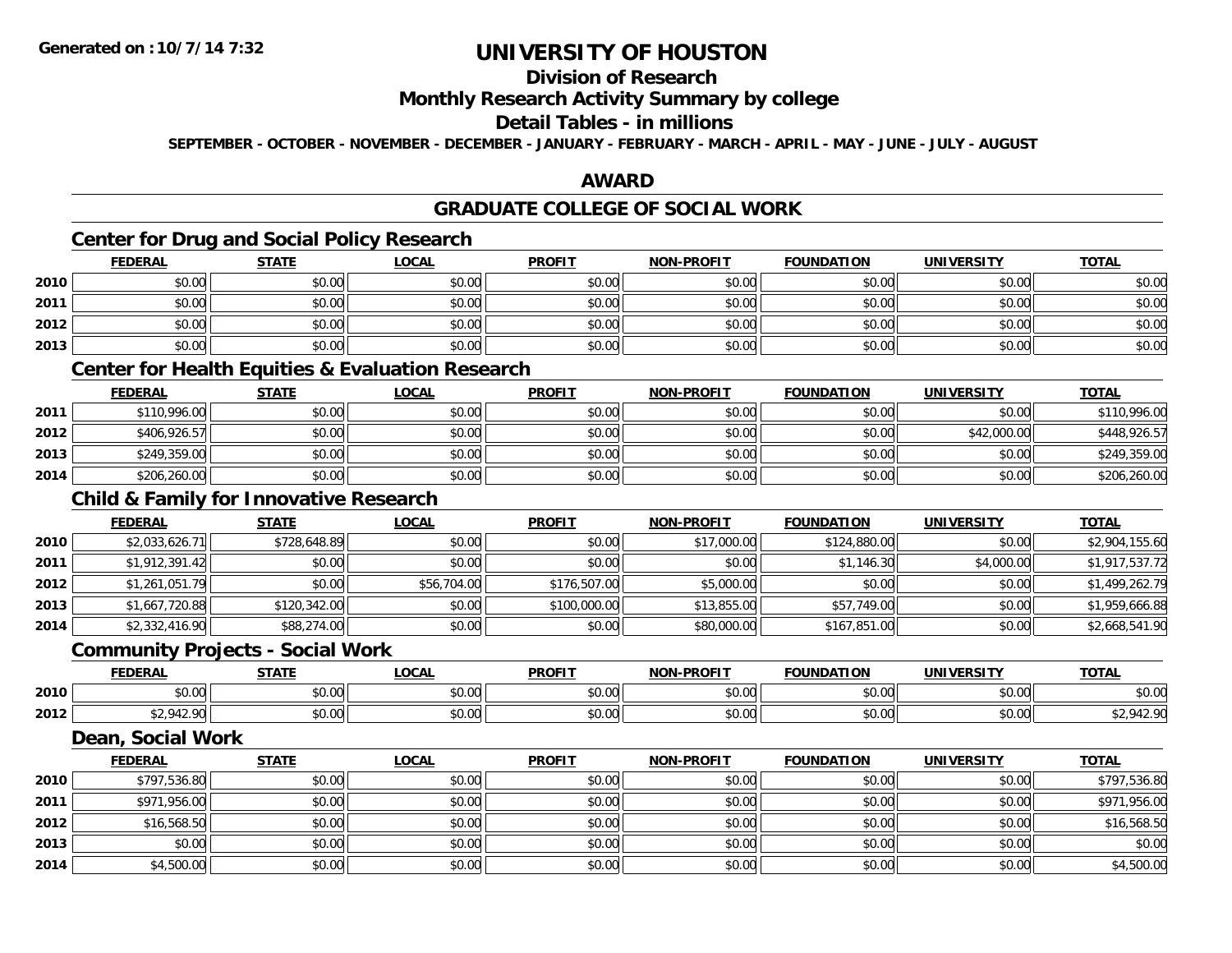# **Division of Research**

### **Monthly Research Activity Summary by college**

#### **Detail Tables - in millions**

**SEPTEMBER - OCTOBER - NOVEMBER - DECEMBER - JANUARY - FEBRUARY - MARCH - APRIL - MAY - JUNE - JULY - AUGUST**

### **AWARD**

### **GRADUATE COLLEGE OF SOCIAL WORK**

## **Office for Drug SPR**

|              | <u>FEDERAL</u>  | STATE        | _OCAL       | <b>PROFIT</b> | <b>NON-PROFIT</b> | <b>FOUNDATION</b> | <b>UNIVERSITY</b> | <b>TOTAL</b>    |
|--------------|-----------------|--------------|-------------|---------------|-------------------|-------------------|-------------------|-----------------|
| 2010         | \$0.00          | \$0.00       | \$0.00      | \$0.00        | \$0.00            | \$0.00            | \$0.00            | \$0.00          |
| 2011         | \$0.00          | \$0.00       | \$0.00      | \$0.00        | \$0.00            | \$0.00            | \$0.00            | \$0.00          |
| <b>Total</b> | \$11,974,253.47 | \$937,264.89 | \$56,704.00 | \$276,507.00  | \$115,855.00      | \$351,626.30      | \$46,000.00       | \$13,758,210.66 |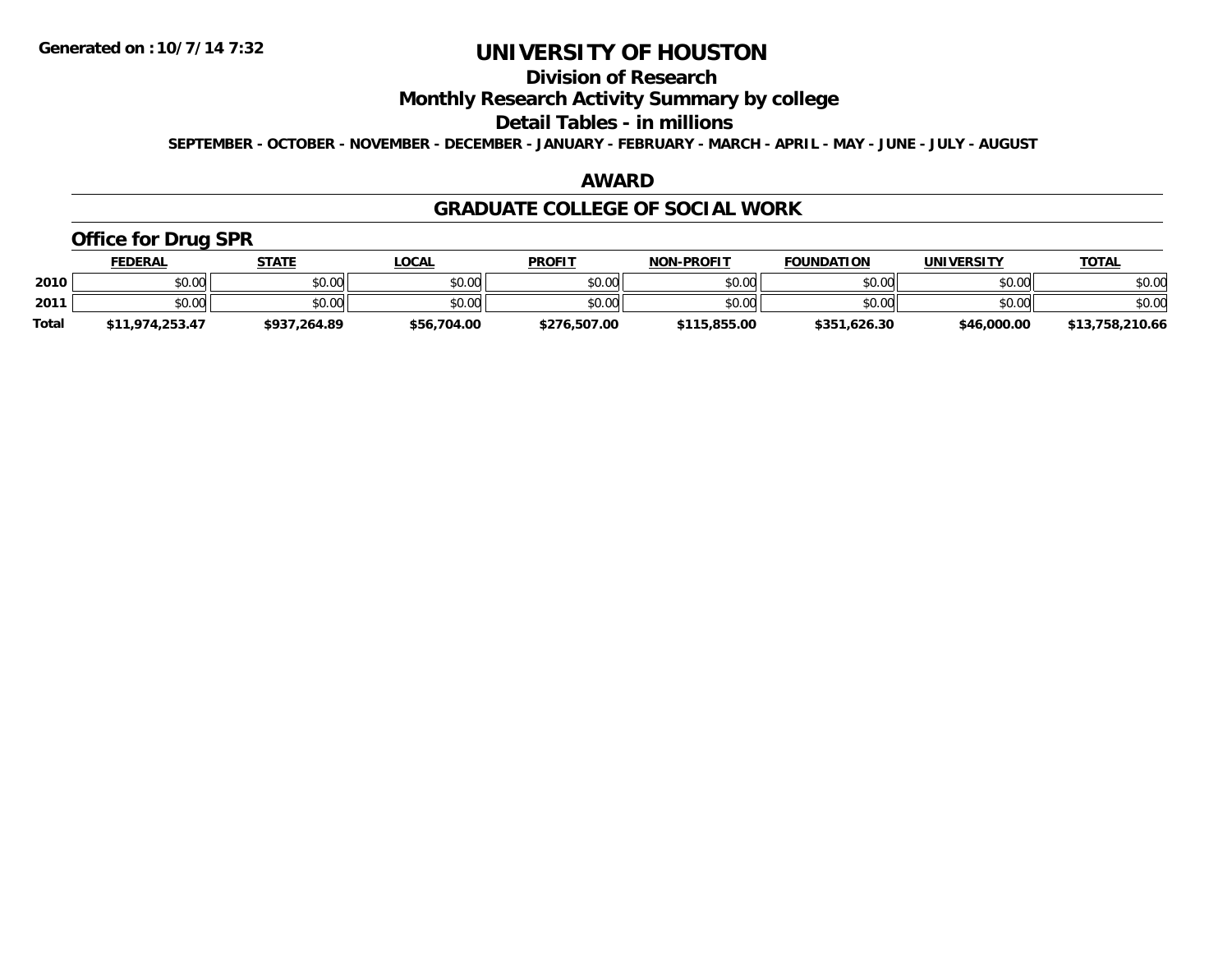# **Division of Research**

### **Monthly Research Activity Summary by college**

#### **Detail Tables - in millions**

**SEPTEMBER - OCTOBER - NOVEMBER - DECEMBER - JANUARY - FEBRUARY - MARCH - APRIL - MAY - JUNE - JULY - AUGUST**

### **AWARD**

### **HILTON COLLEGE OF HOTEL AND RESTAURANT MANAGEMENT**

### **Hotel and Restaurant Management**

|       | <b>FEDERAL</b> | <b>STATE</b> | <b>LOCAL</b> | <b>PROFIT</b> | <b>NON-PROFIT</b> | <b>FOUNDATION</b> | <b>UNIVERSITY</b> | <b>TOTAL</b>   |
|-------|----------------|--------------|--------------|---------------|-------------------|-------------------|-------------------|----------------|
| 2010  | \$70,000.00    | \$210,000.00 | \$0.00       | \$82,548.00   | \$0.00            | \$28,750.00       | \$0.00            | \$391,298.00   |
| 2011  | \$173,995.00   | \$190,500.00 | \$0.00       | \$25,600.00   | \$27,280.00       | \$0.00            | \$0.00            | \$417,375.00   |
| 2012  | \$58,837.68    | \$103,763.44 | \$0.00       | \$1,500.00    | \$10,887.00       | \$0.00            | \$0.00            | \$174,988.12   |
| 2013  | \$106,747.00   | \$0.00       | \$0.00       | \$0.00        | \$0.00            | \$0.00            | \$0.00            | \$106,747.00   |
| 2014  | \$689,012.00   | \$0.00       | \$0.00       | \$0.00        | \$0.00            | \$58,902.00       | \$0.00            | \$747,914.00   |
| Total | \$1,098,591.68 | \$504,263.44 | \$0.00       | \$109,648.00  | \$38,167.00       | \$87,652.00       | \$0.00            | \$1,838,322.12 |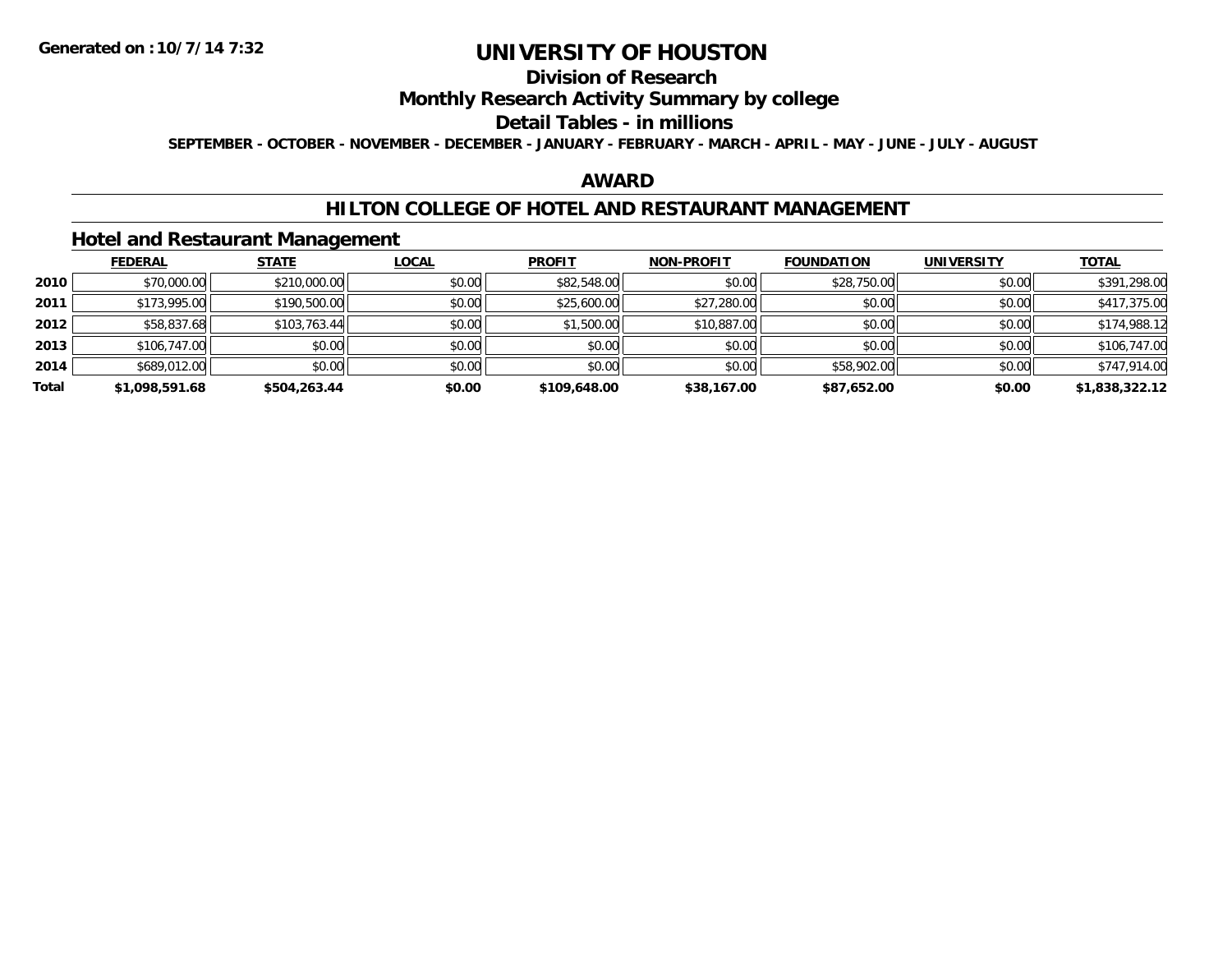## **Division of Research**

**Monthly Research Activity Summary by college**

#### **Detail Tables - in millions**

**SEPTEMBER - OCTOBER - NOVEMBER - DECEMBER - JANUARY - FEBRUARY - MARCH - APRIL - MAY - JUNE - JULY - AUGUST**

#### **AWARD**

#### **HONORS COLLEGE**

### **Dean, Honors College**

|       | <b>FEDERAL</b> | <b>STATE</b> | <u>LOCAL</u> | <b>PROFIT</b> | <b>NON-PROFIT</b> | <b>FOUNDATION</b> | <b>UNIVERSITY</b> | <b>TOTAL</b> |
|-------|----------------|--------------|--------------|---------------|-------------------|-------------------|-------------------|--------------|
| 2011  | \$0.00         | \$0.00       | \$0.00       | \$0.00        | \$53,185.50       | \$0.00            | \$0.00            | \$53,185.50  |
| 2012  | \$34,951.70    | \$0.00       | \$0.00       | \$0.00        | \$0.00            | \$0.00            | \$0.00            | \$34,951.70  |
| 2013  | \$0.00         | \$0.00       | \$0.00       | \$0.00        | \$0.00            | \$6,070.64        | \$0.00            | \$6,070.64   |
| 2014  | \$0.00         | \$0.00       | \$0.00       | \$0.00        | \$0.00            | \$2,807.84        | \$0.00            | \$2,807.84   |
| Total | \$34,951.70    | \$0.00       | \$0.00       | \$0.00        | \$53,185.50       | \$8,878.48        | \$0.00            | \$97,015.68  |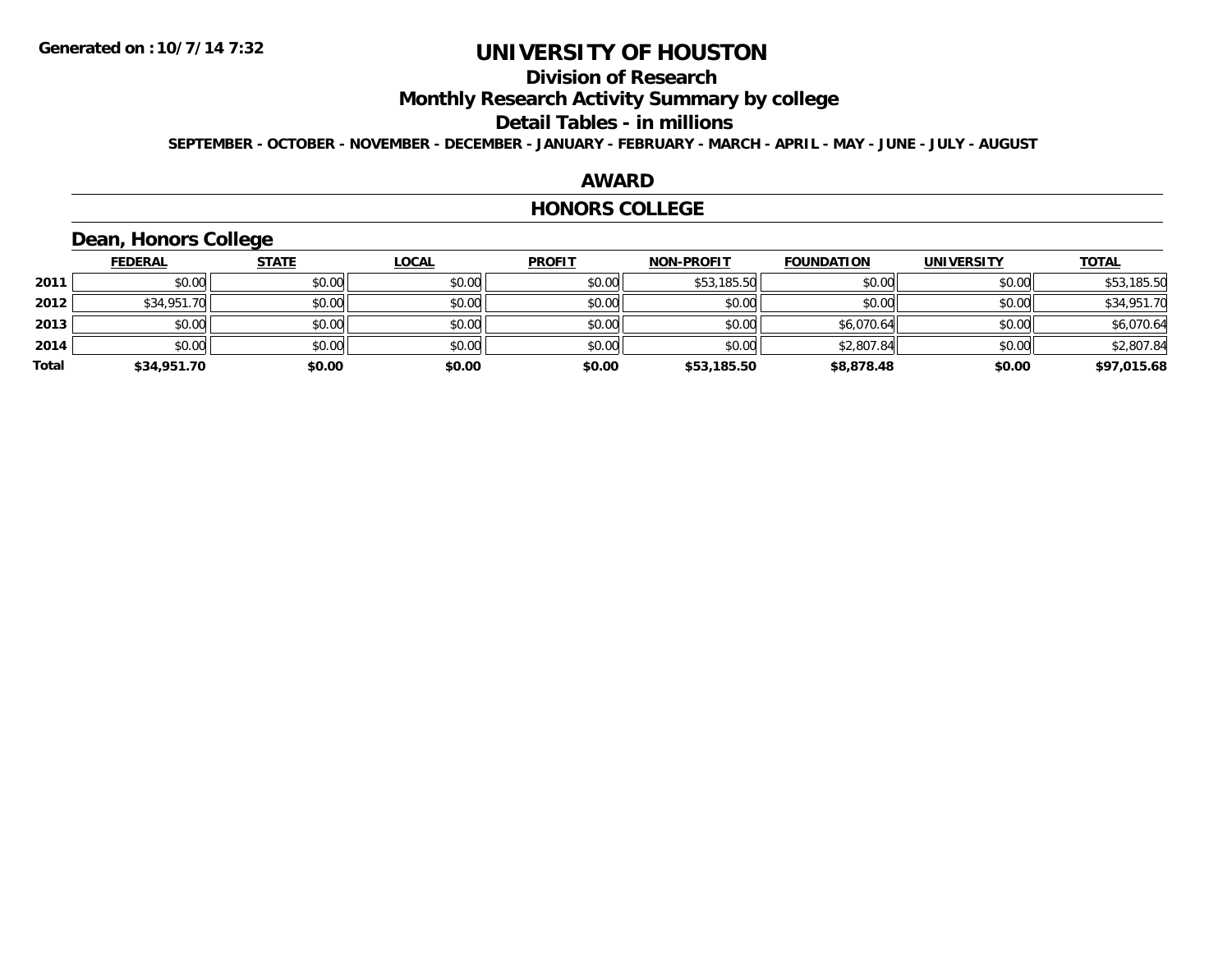## **Division of Research**

**Monthly Research Activity Summary by college**

**Detail Tables - in millions**

**SEPTEMBER - OCTOBER - NOVEMBER - DECEMBER - JANUARY - FEBRUARY - MARCH - APRIL - MAY - JUNE - JULY - AUGUST**

### **AWARD**

#### **INSTITUTIONAL**

#### **Associate Vice Chancellor**

|              | <b>FEDERAL</b>      | 27.77                | <b>OCAL</b>     | <b>PROFIT</b> | <b>NON-PROFIT</b> | FOUNDATION    | UNIVERSITY    | <b>TOTAL</b>         |
|--------------|---------------------|----------------------|-----------------|---------------|-------------------|---------------|---------------|----------------------|
| 2010         | $\sqrt{2}$<br>92.36 | 0000<br><b>JU.UU</b> | 0000<br>- DU.UU | \$0.00        | \$0.00            | 0000<br>DU.UU | 0000<br>JU.UU | 102.21<br>՝<br>72.30 |
| <b>Total</b> | 1022                | \$0.00               | \$0.00          | \$0.00        | \$0.00            | \$0.00        | \$0.00        | ,492.36              |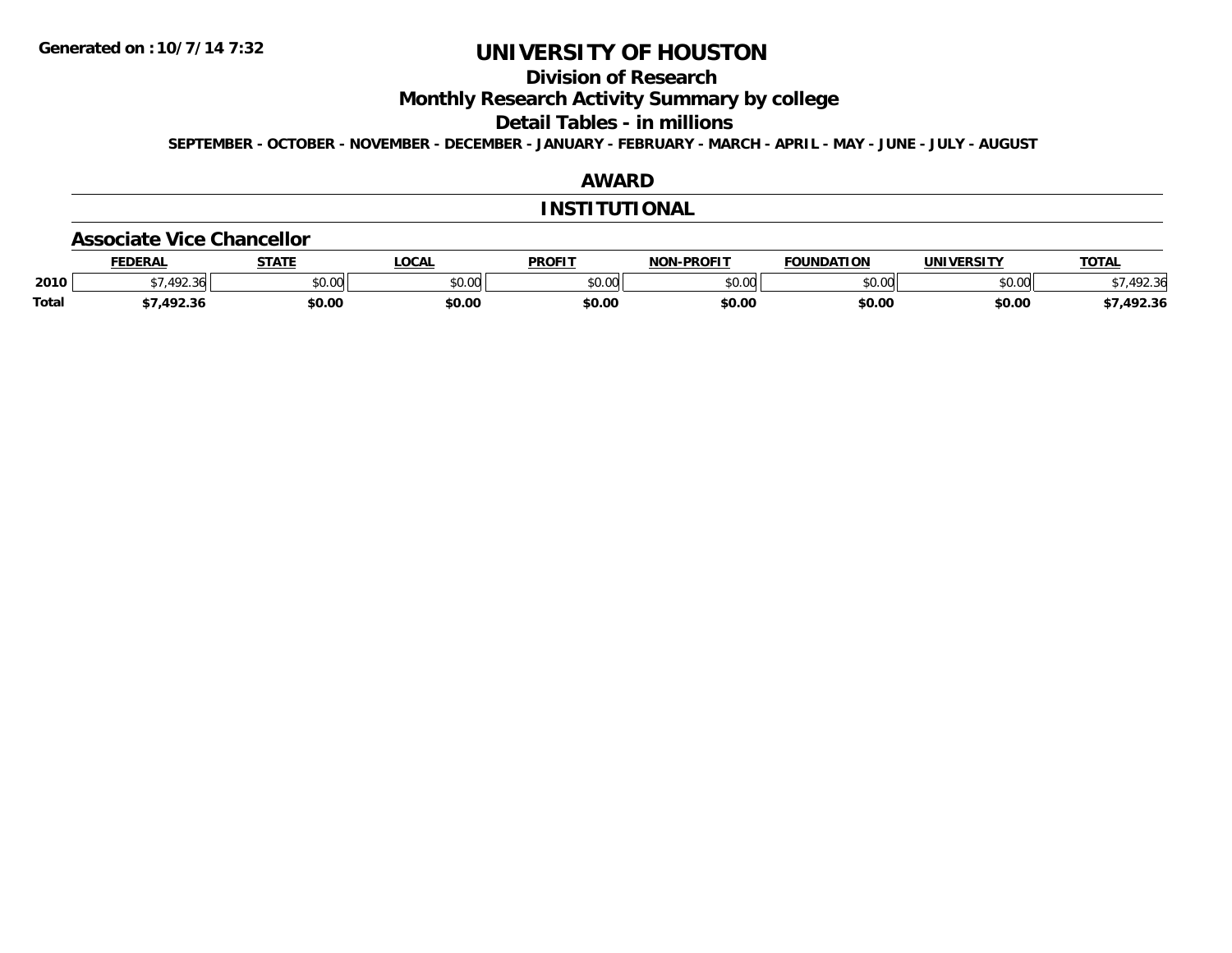### **Division of Research**

**Monthly Research Activity Summary by college**

### **Detail Tables - in millions**

**SEPTEMBER - OCTOBER - NOVEMBER - DECEMBER - JANUARY - FEBRUARY - MARCH - APRIL - MAY - JUNE - JULY - AUGUST**

#### **AWARDLIBRARY Administration, Library FEDERAL STATE LOCAL PROFIT NON-PROFIT FOUNDATION UNIVERSITY TOTALTOTAL 2010** $\textsf{0} \parallel \textsf{0} \parallel \textsf{0} \parallel \textsf{0} \parallel \textsf{0} \parallel \textsf{0} \parallel \textsf{0} \parallel \textsf{0} \parallel \textsf{0} \parallel \textsf{0} \parallel \textsf{0} \parallel \textsf{0} \parallel \textsf{0} \parallel \textsf{0} \parallel \textsf{0} \parallel \textsf{0} \parallel \textsf{0} \parallel \textsf{0} \parallel \textsf{0} \parallel \textsf{0} \parallel \textsf{0} \parallel \textsf{0} \parallel \textsf{0} \parallel \textsf{0} \parallel \textsf{0} \parallel \textsf{0} \parallel \textsf{0} \parallel \textsf{$ **2011**1 \$19,863.00 \$0.00 \$0.00 \$0.00 \$0.00 \$0.00 \$0.00 \$0.00 \$0.00 \$0.00 \$0.00 \$0.00 \$19,863.00 \$19,863.00 **2013** $\textbf{3} \quad \textbf{\textcolor{blue}{\textbf{50.00}}} \quad \textbf{\textcolor{blue}{\textbf{50.00}}} \quad \textbf{\textcolor{blue}{\textbf{50.00}}} \quad \textbf{\textcolor{blue}{\textbf{50.00}}} \quad \textbf{\textcolor{blue}{\textbf{50.00}}} \quad \textbf{\textcolor{blue}{\textbf{50.00}}} \quad \textbf{\textcolor{blue}{\textbf{50.00}}} \quad \textbf{\textcolor{blue}{\textbf{50.00}}} \quad \textbf{\textcolor{blue}{\textbf{50.00}}} \quad \textbf{\textcolor{blue}{\textbf{50.00}}} \quad \text$ **Total\$54,338.00 \$0.00 \$0.00 \$0.00 \$0.00 \$0.00 \$0.00 \$54,338.00**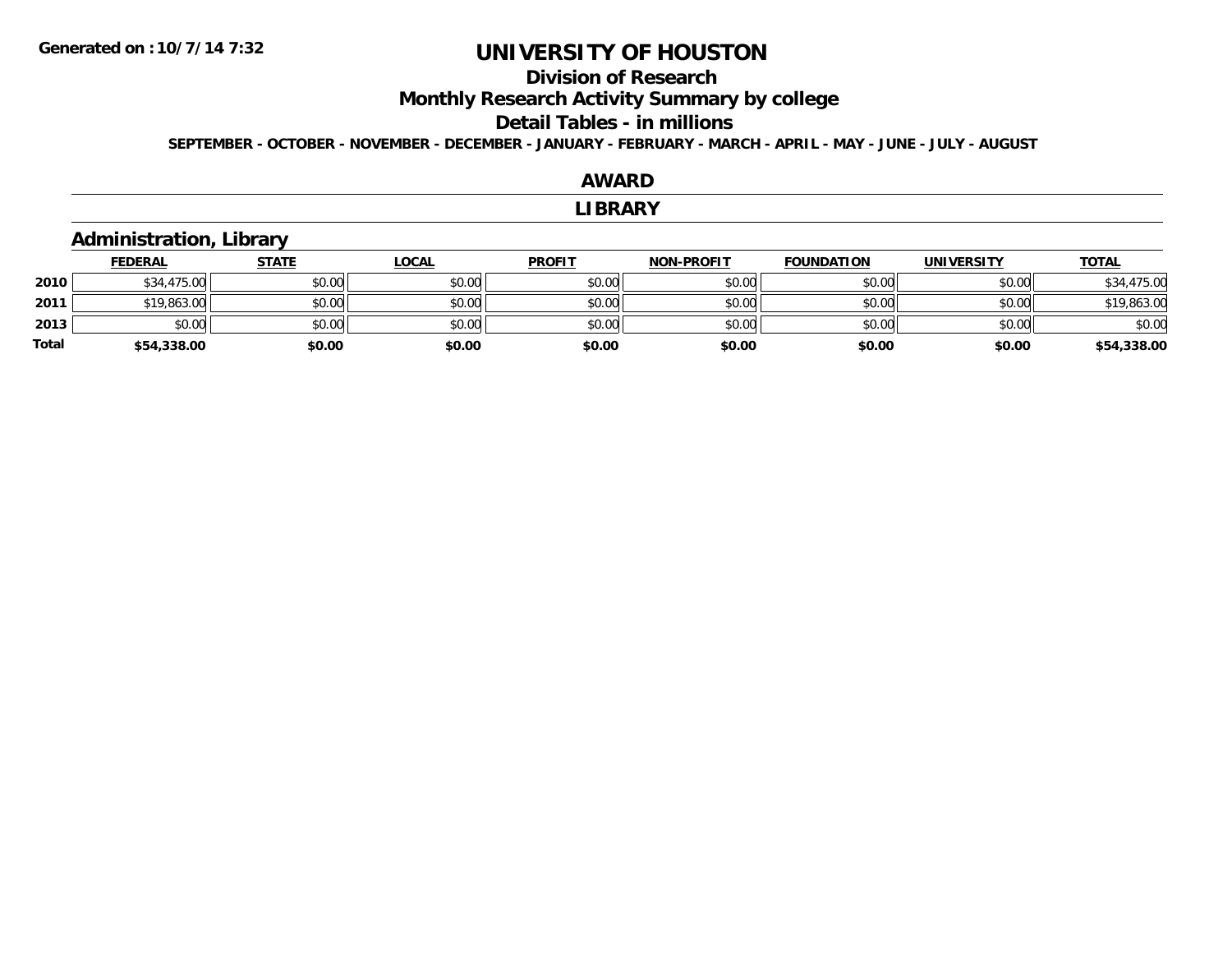#### **Division of Research**

### **Monthly Research Activity Summary by college**

#### **Detail Tables - in millions**

**SEPTEMBER - OCTOBER - NOVEMBER - DECEMBER - JANUARY - FEBRUARY - MARCH - APRIL - MAY - JUNE - JULY - AUGUST**

### **AWARD**

### **OTHER OUTSIDE ORGANIZATIONS USED FOR CPHS LOGINS**

| <b>Health Center</b> |
|----------------------|
|----------------------|

|       | EDERAI        |              | <b>OCAL</b> | <b>PROFIT</b> | <b>DDOFIT</b><br>. | <b>FOUNDATION</b> | IINIVERSITV | <b>TOTA</b> |
|-------|---------------|--------------|-------------|---------------|--------------------|-------------------|-------------|-------------|
| 2014  | 0.00<br>וט.טי | 0000<br>u.uu | \$0.00      | \$0.00        | JU.UU              | טט.טע             | \$0.00      | \$0.00      |
| Total | \$0.00        | \$0.00       | \$0.00      | \$0.00        | \$0.00             | \$0.00            | \$0.00      | \$0.00      |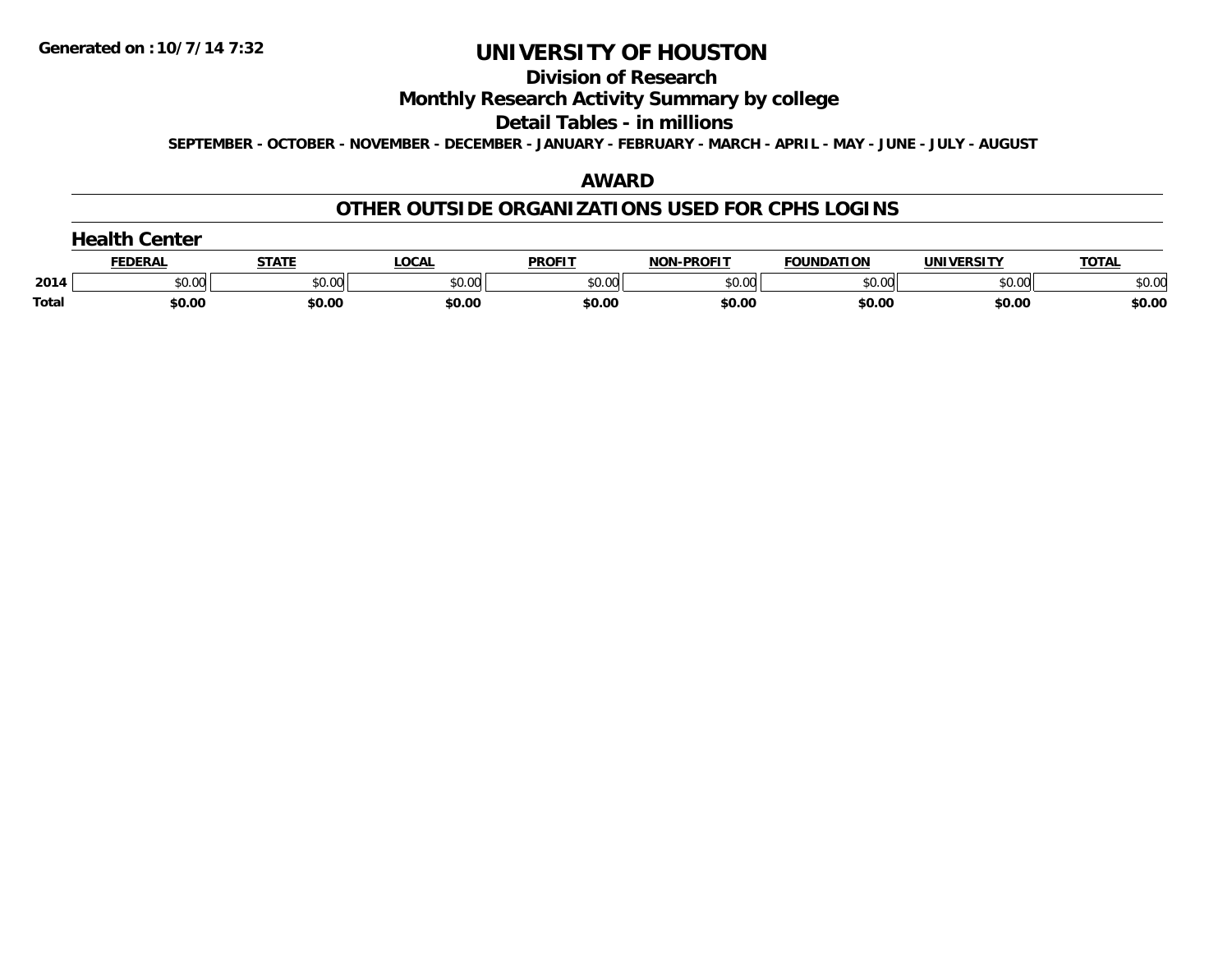## **Division of Research**

**Monthly Research Activity Summary by college**

#### **Detail Tables - in millions**

**SEPTEMBER - OCTOBER - NOVEMBER - DECEMBER - JANUARY - FEBRUARY - MARCH - APRIL - MAY - JUNE - JULY - AUGUST**

### **AWARD**

#### **PRESIDENT**

#### **Office of the President**

|       | <b>FEDERAL</b> | <u>STATE</u> | <b>LOCAL</b> | <b>PROFIT</b> | <b>NON-PROFIT</b> | <b>FOUNDATION</b> | <b>UNIVERSITY</b> | <b>TOTAL</b> |
|-------|----------------|--------------|--------------|---------------|-------------------|-------------------|-------------------|--------------|
| 2011  | \$0.00         | \$0.00       | \$0.00       | \$0.00        | \$0.00            | \$0.00            | \$0.00            | \$0.00       |
| 2012  | \$0.00         | \$0.00       | \$0.00       | \$0.00        | \$0.00            | \$0.00            | \$0.00            | \$0.00       |
| 2014  | \$128,456.80   | \$0.00       | \$0.00       | \$0.00        | \$0.00            | \$0.00            | \$0.00            | \$128,456.80 |
| Total | \$128,456.80   | \$0.00       | \$0.00       | \$0.00        | \$0.00            | \$0.00            | \$0.00            | \$128,456.80 |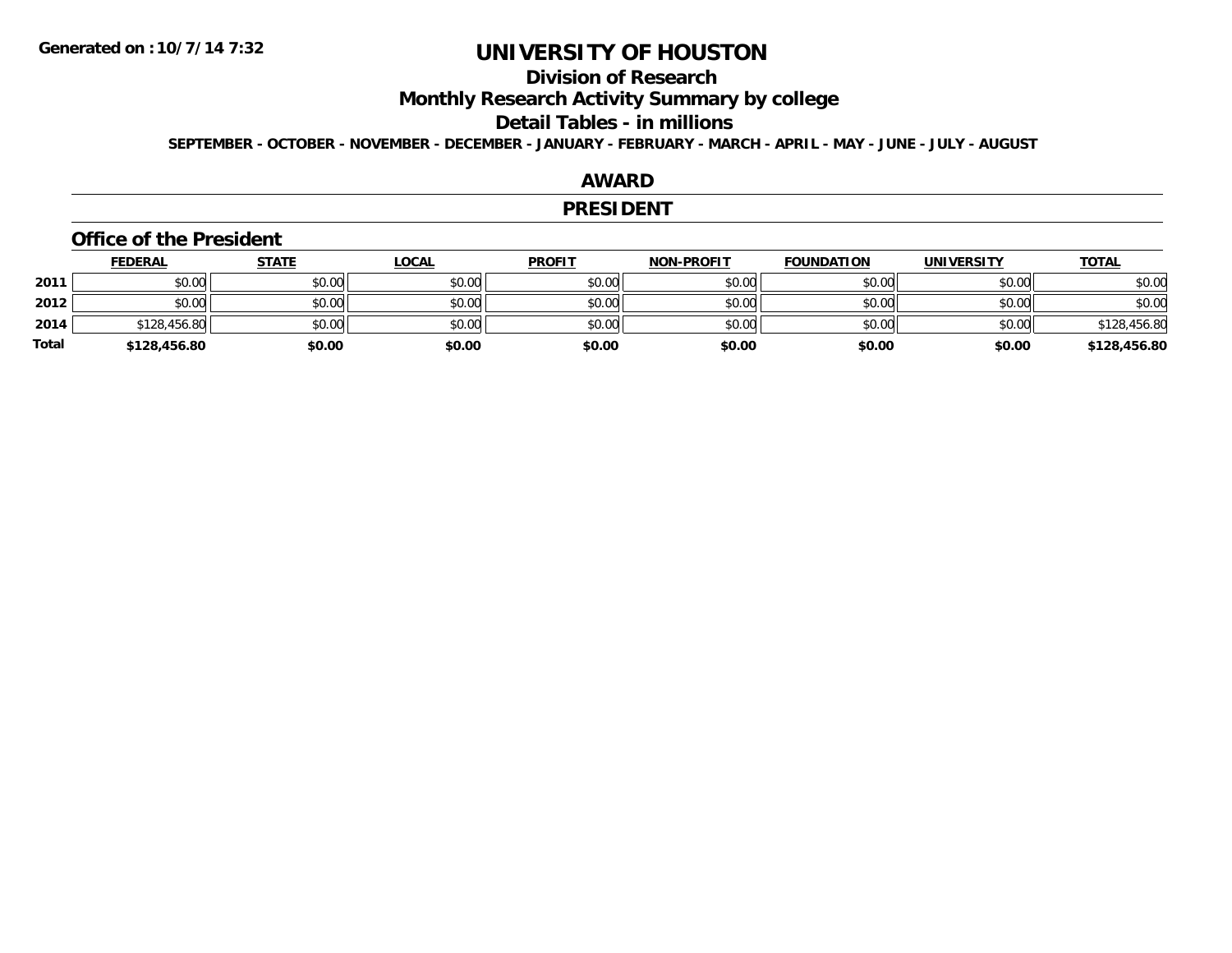## **Division of Research**

### **Monthly Research Activity Summary by college**

#### **Detail Tables - in millions**

**SEPTEMBER - OCTOBER - NOVEMBER - DECEMBER - JANUARY - FEBRUARY - MARCH - APRIL - MAY - JUNE - JULY - AUGUST**

### **AWARD**

### **SENIOR V.P. FOR ACADEMIC AFFAIRS AND PROVOST**

|      | <b>Learning and Assessment Services</b>             |              |              |               |                   |                   |                   |              |
|------|-----------------------------------------------------|--------------|--------------|---------------|-------------------|-------------------|-------------------|--------------|
|      | <b>FEDERAL</b>                                      | <b>STATE</b> | <b>LOCAL</b> | <b>PROFIT</b> | <b>NON-PROFIT</b> | <b>FOUNDATION</b> | <b>UNIVERSITY</b> | <b>TOTAL</b> |
| 2010 | \$227,609.00                                        | \$296,056.00 | \$0.00       | \$0.00        | \$67,500.00       | \$10,000.00       | \$0.00            | \$601,165.00 |
| 2011 | \$311,018.00                                        | \$12,000.00  | \$0.00       | \$0.00        | \$75,759.00       | \$0.00            | \$0.00            | \$398,777.00 |
| 2012 | \$301,376.00                                        | \$134,767.00 | \$0.00       | \$0.00        | \$77,158.00       | \$0.00            | \$0.00            | \$513,301.00 |
| 2013 | \$378,534.00                                        | \$134,767.00 | \$0.00       | \$0.00        | \$0.00            | \$0.00            | \$0.00            | \$513,301.00 |
| 2014 | \$364,114.00                                        | \$134,767.00 | \$0.00       | \$0.00        | \$0.00            | \$0.00            | \$0.00            | \$498,881.00 |
|      | <b>Learning Support Services</b>                    |              |              |               |                   |                   |                   |              |
|      | <b>FEDERAL</b>                                      | <b>STATE</b> | <b>LOCAL</b> | <b>PROFIT</b> | <b>NON-PROFIT</b> | <b>FOUNDATION</b> | <b>UNIVERSITY</b> | <b>TOTAL</b> |
| 2012 | \$0.00                                              | \$0.00       | \$0.00       | \$0.00        | \$0.00            | \$0.00            | \$0.00            | \$0.00       |
|      | <b>Office of Admissions</b>                         |              |              |               |                   |                   |                   |              |
|      | <b>FEDERAL</b>                                      | <b>STATE</b> | <b>LOCAL</b> | <b>PROFIT</b> | <b>NON-PROFIT</b> | <b>FOUNDATION</b> | <b>UNIVERSITY</b> | <b>TOTAL</b> |
| 2010 | \$0.00                                              | \$0.00       | \$0.00       | \$0.00        | \$0.00            | \$0.00            | \$0.00            | \$0.00       |
| 2011 | \$0.00                                              | \$0.00       | \$0.00       | \$0.00        | \$0.00            | \$0.00            | \$0.00            | \$0.00       |
|      | <b>Senior V.P. for Academic Affairs and Provost</b> |              |              |               |                   |                   |                   |              |
|      | <b>FEDERAL</b>                                      | <b>STATE</b> | <b>LOCAL</b> | <b>PROFIT</b> | <b>NON-PROFIT</b> | <b>FOUNDATION</b> | <b>UNIVERSITY</b> | <b>TOTAL</b> |
| 2012 | \$0.00                                              | \$0.00       | \$0.00       | \$75,000.00   | \$0.00            | \$0.00            | \$0.00            | \$75,000.00  |
|      | <b>Student Support Services</b>                     |              |              |               |                   |                   |                   |              |
|      | <b>FEDERAL</b>                                      | <b>STATE</b> | <b>LOCAL</b> | <b>PROFIT</b> | <b>NON-PROFIT</b> | <b>FOUNDATION</b> | <b>UNIVERSITY</b> | <b>TOTAL</b> |
| 2014 | \$0.00                                              | \$0.00       | \$0.00       | \$0.00        | \$0.00            | \$0.00            | \$0.00            | \$0.00       |
|      | <b>Undergraduate Scholars</b>                       |              |              |               |                   |                   |                   |              |
|      | <b>FEDERAL</b>                                      | <b>STATE</b> | <b>LOCAL</b> | <b>PROFIT</b> | <b>NON-PROFIT</b> | <b>FOUNDATION</b> | <b>UNIVERSITY</b> | <b>TOTAL</b> |
| 2010 | \$0.00                                              | \$15,000.00  | \$0.00       | \$0.00        | \$0.00            | \$0.00            | \$0.00            | \$15,000.00  |
| 2011 | \$0.00                                              | \$29,456.00  | \$0.00       | \$0.00        | \$0.00            | \$0.00            | \$0.00            | \$29,456.00  |
| 2012 | \$0.00                                              | \$19,051.00  | \$0.00       | \$0.00        | \$0.00            | \$0.00            | \$0.00            | \$19,051.00  |
| 2013 | \$0.00                                              | \$19,050.00  | \$0.00       | \$0.00        | \$0.00            | \$0.00            | \$0.00            | \$19,050.00  |
| 2014 | \$0.00                                              | \$20,330.00  | \$0.00       | \$0.00        | \$0.00            | \$0.00            | \$0.00            | \$20,330.00  |
|      | <b>Undergraduate Studies</b>                        |              |              |               |                   |                   |                   |              |
|      | <b>FEDERAL</b>                                      | <b>STATE</b> | <b>LOCAL</b> | <b>PROFIT</b> | <b>NON-PROFIT</b> | <b>FOUNDATION</b> | <b>UNIVERSITY</b> | <b>TOTAL</b> |
| 2010 | \$0.00                                              | \$0.00       | \$0.00       | \$0.00        | \$0.00            | \$0.00            | \$0.00            | \$0.00       |
| 2011 | \$0.00                                              | \$70,000.00  | \$0.00       | \$0.00        | \$0.00            | \$0.00            | \$0.00            | \$70,000.00  |
| 2013 | \$0.00                                              | \$330,000.00 | \$0.00       | \$0.00        | \$0.00            | \$0.00            | \$0.00            | \$330,000.00 |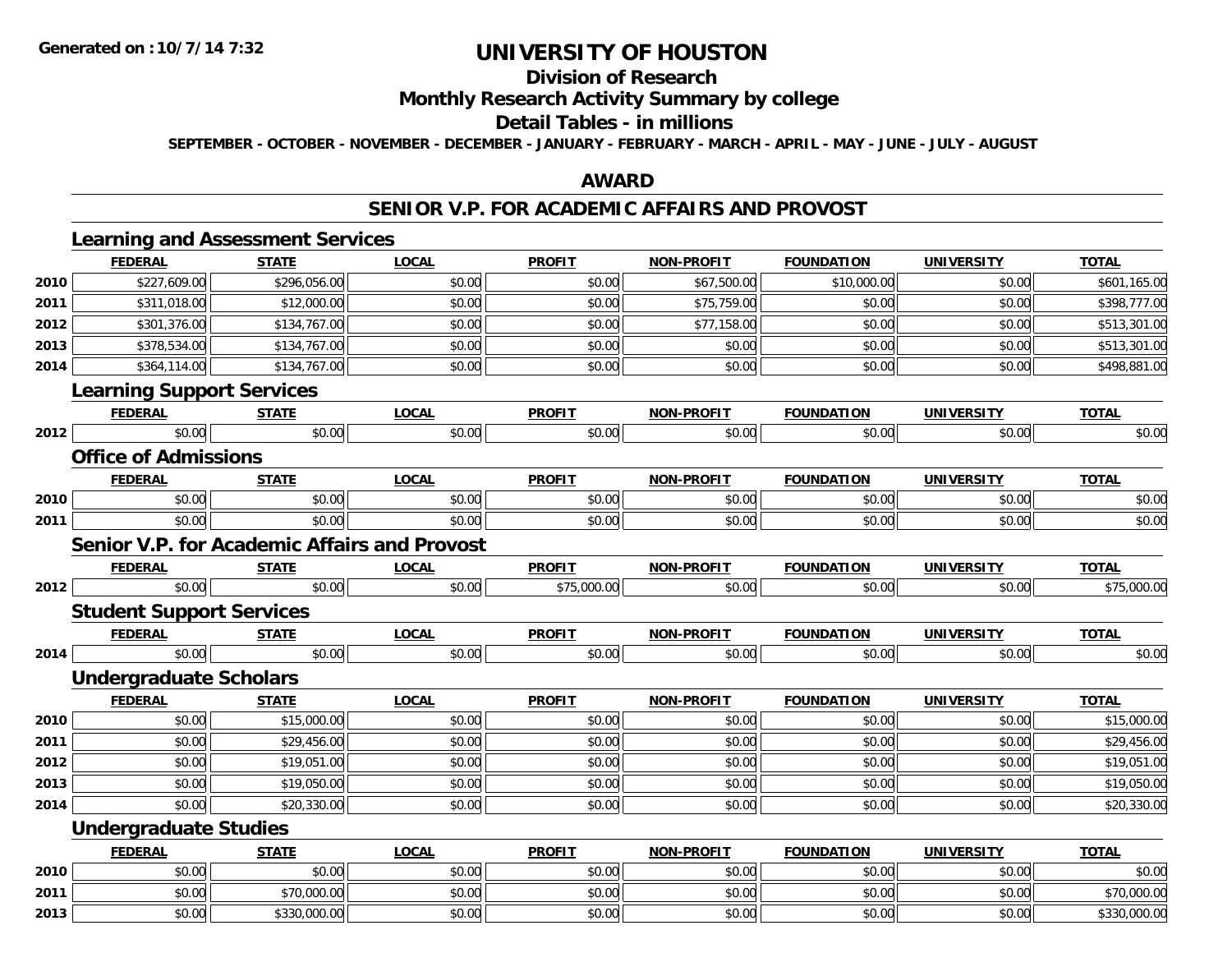## **Division of Research**

### **Monthly Research Activity Summary by college**

#### **Detail Tables - in millions**

**SEPTEMBER - OCTOBER - NOVEMBER - DECEMBER - JANUARY - FEBRUARY - MARCH - APRIL - MAY - JUNE - JULY - AUGUST**

### **AWARD**

### **SENIOR V.P. FOR ACADEMIC AFFAIRS AND PROVOST**

### **Undergraduate Studies**

|       | FEDERAL          | <b>STATE</b>           | LOCAI         | <b>PROFIT</b>  | <b>J-PROFIT</b><br>NON | <b>FOUNDATION</b> | UNIVERSITY | <b>TOTAL</b>     |
|-------|------------------|------------------------|---------------|----------------|------------------------|-------------------|------------|------------------|
| 2014  | \$0.00           | 0.00000<br>$\cdots$ UU | 0000<br>JU.UU | ደስ ሰሰ<br>JU.UU | \$0.00                 | \$0.00            | \$0.00     | מח החו<br>JUU.UL |
| Total | .651.00<br>.582. | .244.00<br>.238.       | \$0.00        | \$75,000.00    | \$220.417.00           | \$10,000.00       | \$0.00     | 312.00           |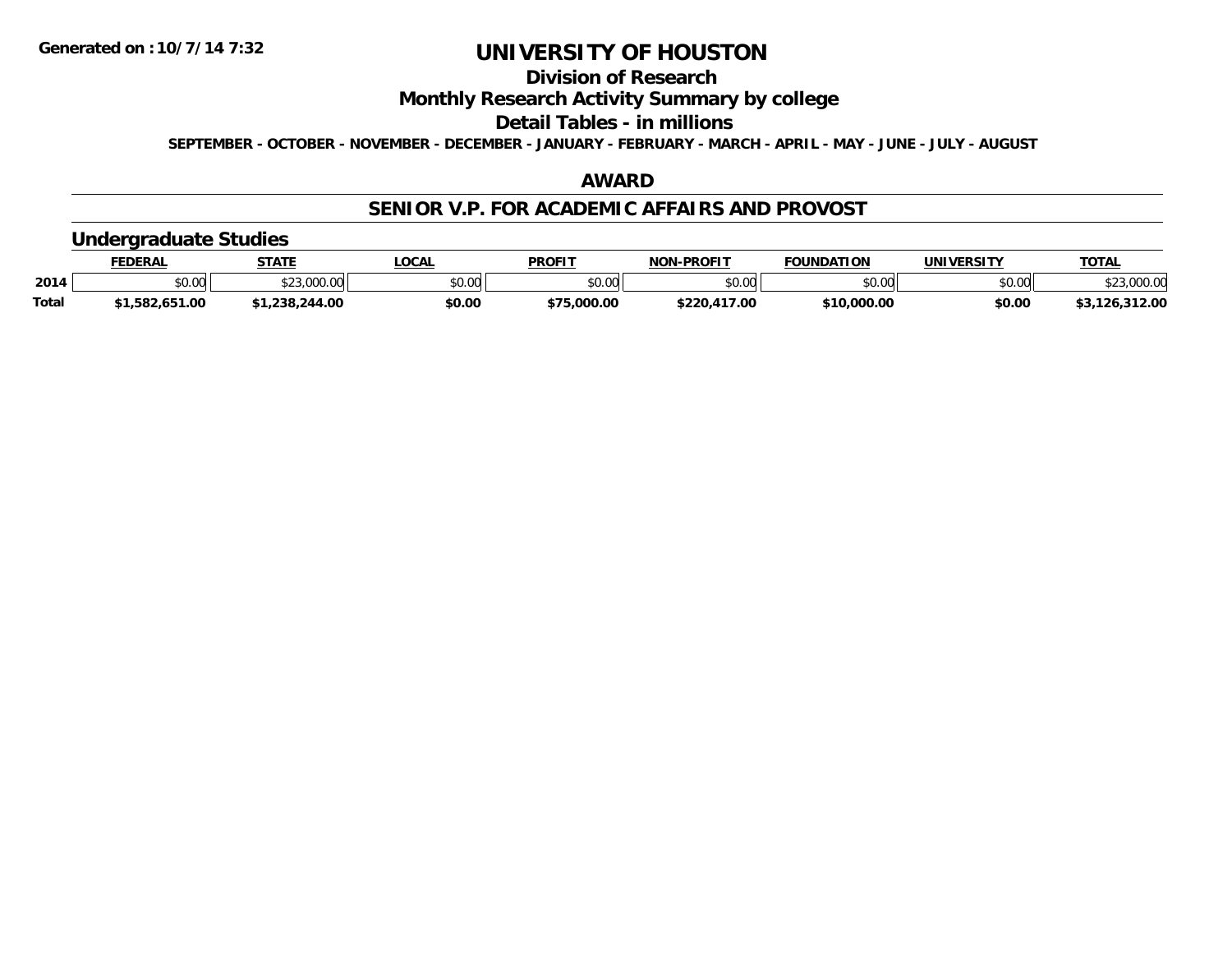# **Division of Research**

**Monthly Research Activity Summary by college**

#### **Detail Tables - in millions**

**SEPTEMBER - OCTOBER - NOVEMBER - DECEMBER - JANUARY - FEBRUARY - MARCH - APRIL - MAY - JUNE - JULY - AUGUST**

|              |                |              |              | AWARD                |                   |                   |                   |                |
|--------------|----------------|--------------|--------------|----------------------|-------------------|-------------------|-------------------|----------------|
|              |                |              |              | <b>UH LAW CENTER</b> |                   |                   |                   |                |
|              | Dean, Law      |              |              |                      |                   |                   |                   |                |
|              | <b>FEDERAL</b> | <b>STATE</b> | <b>LOCAL</b> | <b>PROFIT</b>        | <b>NON-PROFIT</b> | <b>FOUNDATION</b> | <b>UNIVERSITY</b> | <b>TOTAL</b>   |
| 2012         | \$0.00         | \$0.00       | \$0.00       | \$0.00               | \$0.00            | \$0.00            | \$0.00            | \$0.00         |
| 2013         | \$0.00         | \$0.00       | \$0.00       | \$0.00               | \$0.00            | \$0.00            | \$0.00            | \$0.00         |
|              | Law-UH         |              |              |                      |                   |                   |                   |                |
|              | <b>FEDERAL</b> | <b>STATE</b> | <b>LOCAL</b> | <b>PROFIT</b>        | <b>NON-PROFIT</b> | <b>FOUNDATION</b> | <b>UNIVERSITY</b> | <b>TOTAL</b>   |
| 2010         | \$20,000.00    | \$200,000.00 | \$0.00       | \$0.00               | \$0.00            | \$90,455.72       | \$0.00            | \$310,455.72   |
| 2011         | \$78,170.00    | \$50,000.00  | \$0.00       | \$0.00               | \$0.00            | \$188,634.00      | \$0.00            | \$316,804.00   |
| 2012         | \$109,507.90   | \$160,000.00 | \$0.00       | \$0.00               | \$0.00            | \$0.00            | \$0.00            | \$269,507.90   |
| 2013         | \$126,266.60   | \$114,000.00 | \$0.00       | \$0.00               | \$0.00            | \$0.00            | \$0.00            | \$240,266.60   |
| 2014         | \$28,145.65    | \$314,000.00 | \$0.00       | \$0.00               | \$0.00            | \$0.00            | \$0.00            | \$342,145.65   |
| <b>Total</b> | \$362,090.15   | \$838,000.00 | \$0.00       | \$0.00               | \$0.00            | \$279,089.72      | \$0.00            | \$1,479,179.87 |

#### **AWARD**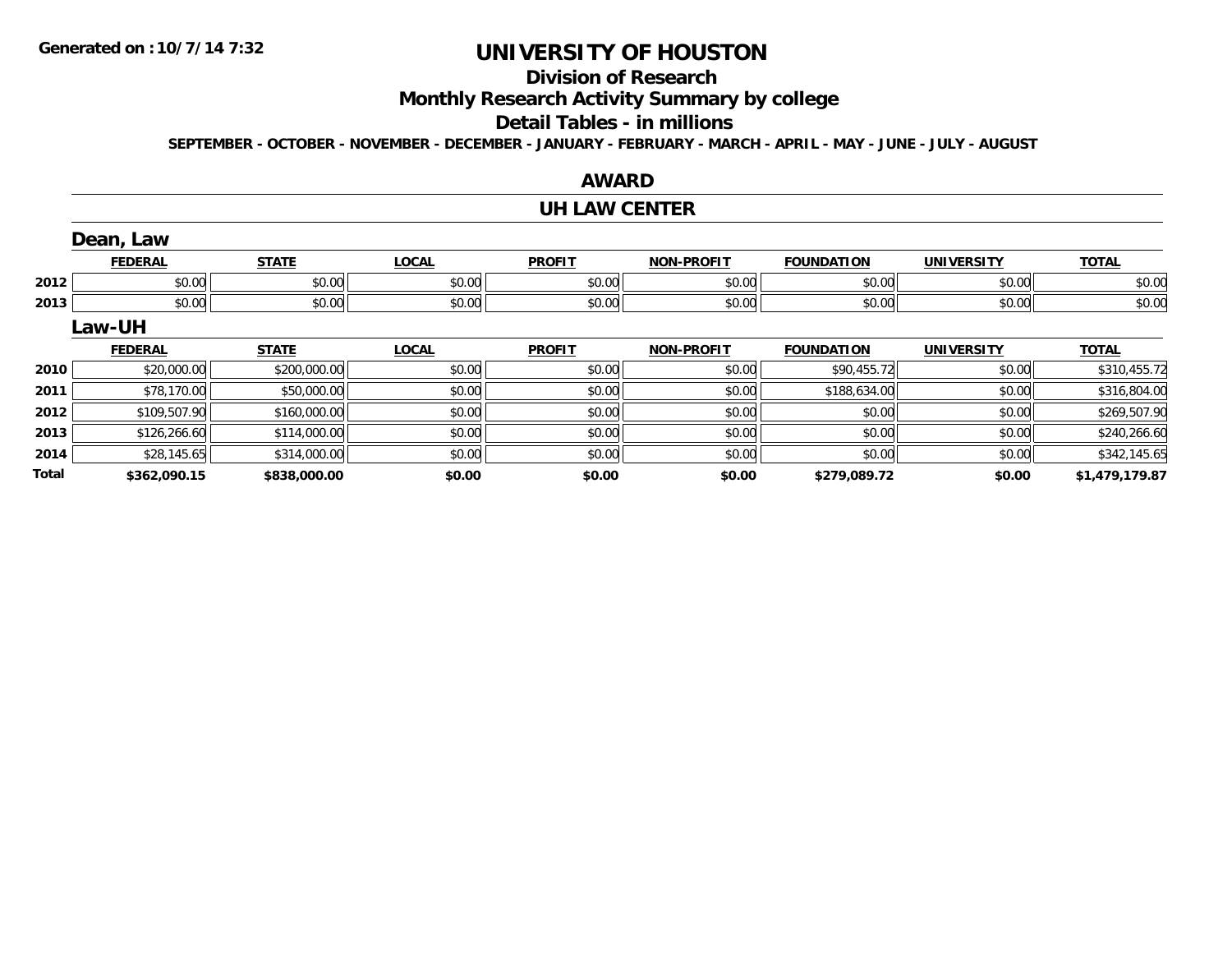# **Division of Research**

**Monthly Research Activity Summary by college**

#### **Detail Tables - in millions**

**SEPTEMBER - OCTOBER - NOVEMBER - DECEMBER - JANUARY - FEBRUARY - MARCH - APRIL - MAY - JUNE - JULY - AUGUST**

### **AWARD**

#### **UKNOWN COLLEGE**

## **Unknown Department**

|      | <b>FEDERAL</b> | <b>STATE</b> | <u>LOCAL</u> | <b>PROFIT</b> | <b>NON-PROFIT</b> | <b>FOUNDATION</b> | <b>UNIVERSITY</b> | <b>TOTAL</b> |
|------|----------------|--------------|--------------|---------------|-------------------|-------------------|-------------------|--------------|
| 2010 | \$0.00         | \$0.00       | \$0.00       | \$0.00        | \$0.00            | \$0.00            | \$0.00            | \$0.00       |
| 2011 | \$0.00         | \$0.00       | \$0.00       | \$0.00        | \$0.00            | \$0.00            | \$0.00            | \$0.00       |
| 2013 | \$0.00         | \$0.00       | \$0.00       | \$0.00        | \$0.00            | \$0.00            | \$0.00            | \$0.00       |
| 2014 | \$0.00         | \$0.00       | \$0.00       | \$0.00        | \$0.00            | \$0.00            | \$0.00            | \$0.00       |

### **Wrong Department - Please Dont Select It**

|              | <b>FEDERAL</b> | <b>STATE</b> | <b>OCAL</b> | <b>PROFIT</b> | <b>NON-PROFIT</b> | <b>FOUNDATION</b> | UNIVERSITY | TOTAL  |
|--------------|----------------|--------------|-------------|---------------|-------------------|-------------------|------------|--------|
| 2013         | \$0.00         | \$0.00       | \$0.00      | \$0.00        | \$0.00            | \$0.00            | \$0.00     | \$0.00 |
| 2014         | \$0.00         | \$0.00       | \$0.00      | \$0.00        | \$0.00            | \$0.00            | \$0.00     | \$0.00 |
| <b>Total</b> | \$0.00         | \$0.00       | \$0.00      | \$0.00        | \$0.00            | \$0.00            | \$0.00     | \$0.00 |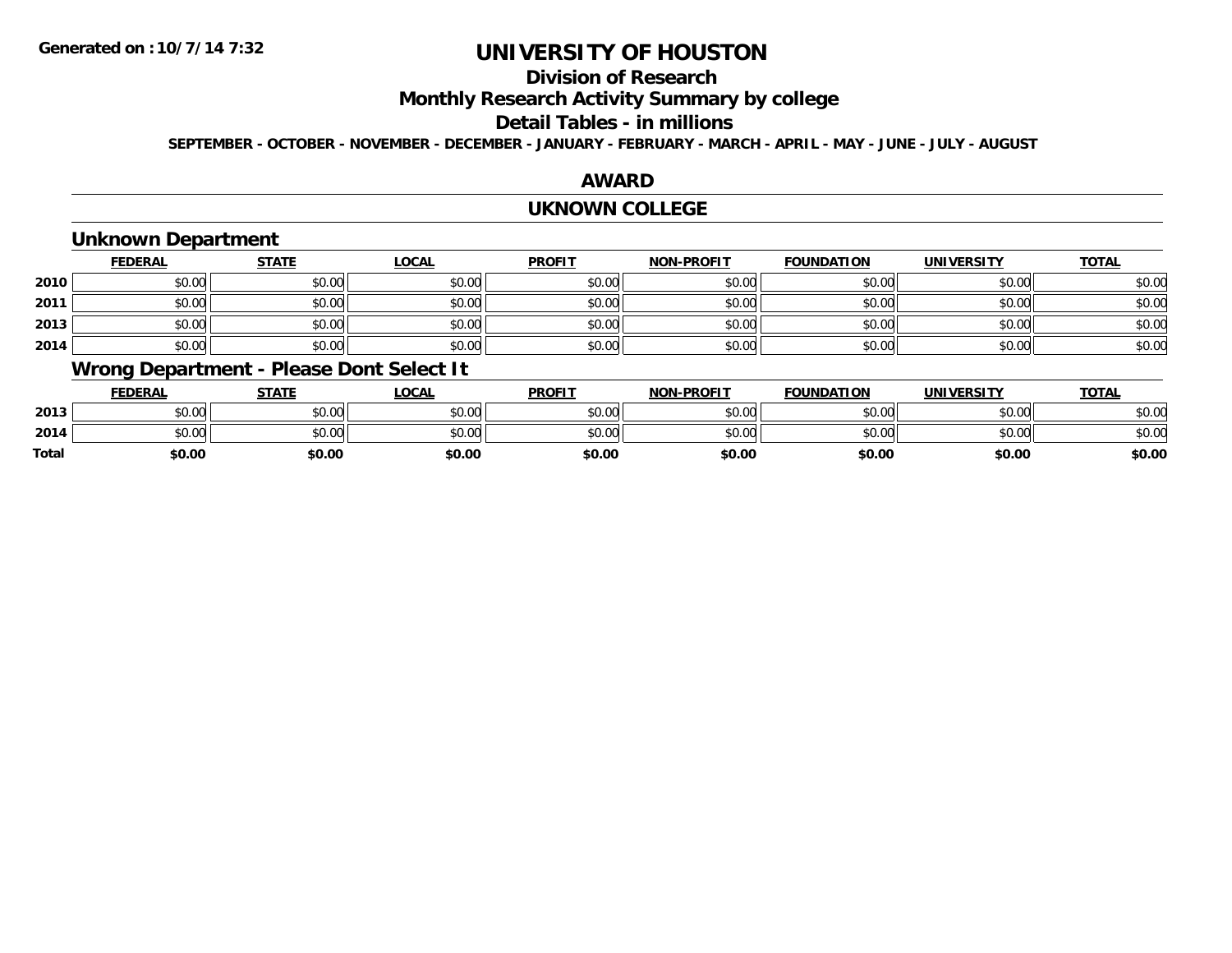#### **Division of Research**

# **Monthly Research Activity Summary by college**

#### **Detail Tables - in millions**

**SEPTEMBER - OCTOBER - NOVEMBER - DECEMBER - JANUARY - FEBRUARY - MARCH - APRIL - MAY - JUNE - JULY - AUGUST**

### **AWARD**

# **VICE PRESIDENT FOR ADMINISTRATION**

|       | <b>KUHF - Radio</b>         |              |              |               |                   |                   |                   |                 |
|-------|-----------------------------|--------------|--------------|---------------|-------------------|-------------------|-------------------|-----------------|
|       | <b>FEDERAL</b>              | <b>STATE</b> | <b>LOCAL</b> | <b>PROFIT</b> | <b>NON-PROFIT</b> | <b>FOUNDATION</b> | <b>UNIVERSITY</b> | <b>TOTAL</b>    |
| 2010  | \$0.00                      | \$12,500.00  | \$0.00       | \$0.00        | \$576,302.17      | \$0.00            | \$0.00            | \$588,802.17    |
| 2011  | \$38,616.00                 | \$12,500.00  | \$0.00       | \$0.00        | \$623,146.00      | \$0.00            | \$0.00            | \$674,262.00    |
| 2012  | \$0.00                      | \$0.00       | \$0.00       | \$0.00        | \$5,000.00        | \$0.00            | \$0.00            | \$5,000.00      |
| 2013  | \$0.00                      | \$0.00       | \$0.00       | \$0.00        | \$2,123,324.00    | \$0.00            | \$0.00            | \$2,123,324.00  |
| 2014  | \$191,489.00                | \$0.00       | \$0.00       | \$0.00        | \$2,269,553.00    | \$0.00            | \$0.00            | \$2,461,042.00  |
|       | <b>KUHT-TV</b>              |              |              |               |                   |                   |                   |                 |
|       | <b>FEDERAL</b>              | <b>STATE</b> | <b>LOCAL</b> | <b>PROFIT</b> | <b>NON-PROFIT</b> | <b>FOUNDATION</b> | <b>UNIVERSITY</b> | <b>TOTAL</b>    |
| 2010  | \$0.00                      | \$0.00       | \$0.00       | \$0.00        | \$1,483,936.12    | \$0.00            | \$0.00            | \$1,483,936.12  |
| 2011  | \$0.00                      | \$0.00       | \$0.00       | \$0.00        | \$1,606,903.00    | \$0.00            | \$0.00            | \$1,606,903.00  |
| 2012  | \$0.00                      | \$0.00       | \$0.00       | \$0.00        | \$14,132.00       | \$0.00            | \$0.00            | \$14,132.00     |
|       | <b>Physical Plant</b>       |              |              |               |                   |                   |                   |                 |
|       | <b>FEDERAL</b>              | <b>STATE</b> | <b>LOCAL</b> | <b>PROFIT</b> | <b>NON-PROFIT</b> | <b>FOUNDATION</b> | <b>UNIVERSITY</b> | <b>TOTAL</b>    |
| 2010  | \$0.00                      | \$0.00       | \$0.00       | \$0.00        | \$78,007.29       | \$0.00            | \$0.00            | \$78,007.29     |
| 2011  | \$0.00                      | \$0.00       | \$0.00       | \$0.00        | \$0.00            | \$0.00            | \$0.00            | \$0.00          |
| 2012  | \$0.00                      | \$0.00       | \$0.00       | \$0.00        | \$2,261,596.00    | \$0.00            | \$0.00            | \$2,261,596.00  |
|       | <b>UH Police Department</b> |              |              |               |                   |                   |                   |                 |
|       | <b>FEDERAL</b>              | <b>STATE</b> | <b>LOCAL</b> | <b>PROFIT</b> | <b>NON-PROFIT</b> | <b>FOUNDATION</b> | <b>UNIVERSITY</b> | <b>TOTAL</b>    |
| 2014  | \$3,000.00                  | \$0.00       | \$0.00       | \$0.00        | \$0.00            | \$0.00            | \$0.00            | \$3,000.00      |
| Total | \$233,105.00                | \$25,000.00  | \$0.00       | \$0.00        | \$11,041,899.58   | \$0.00            | \$0.00            | \$11,300,004.58 |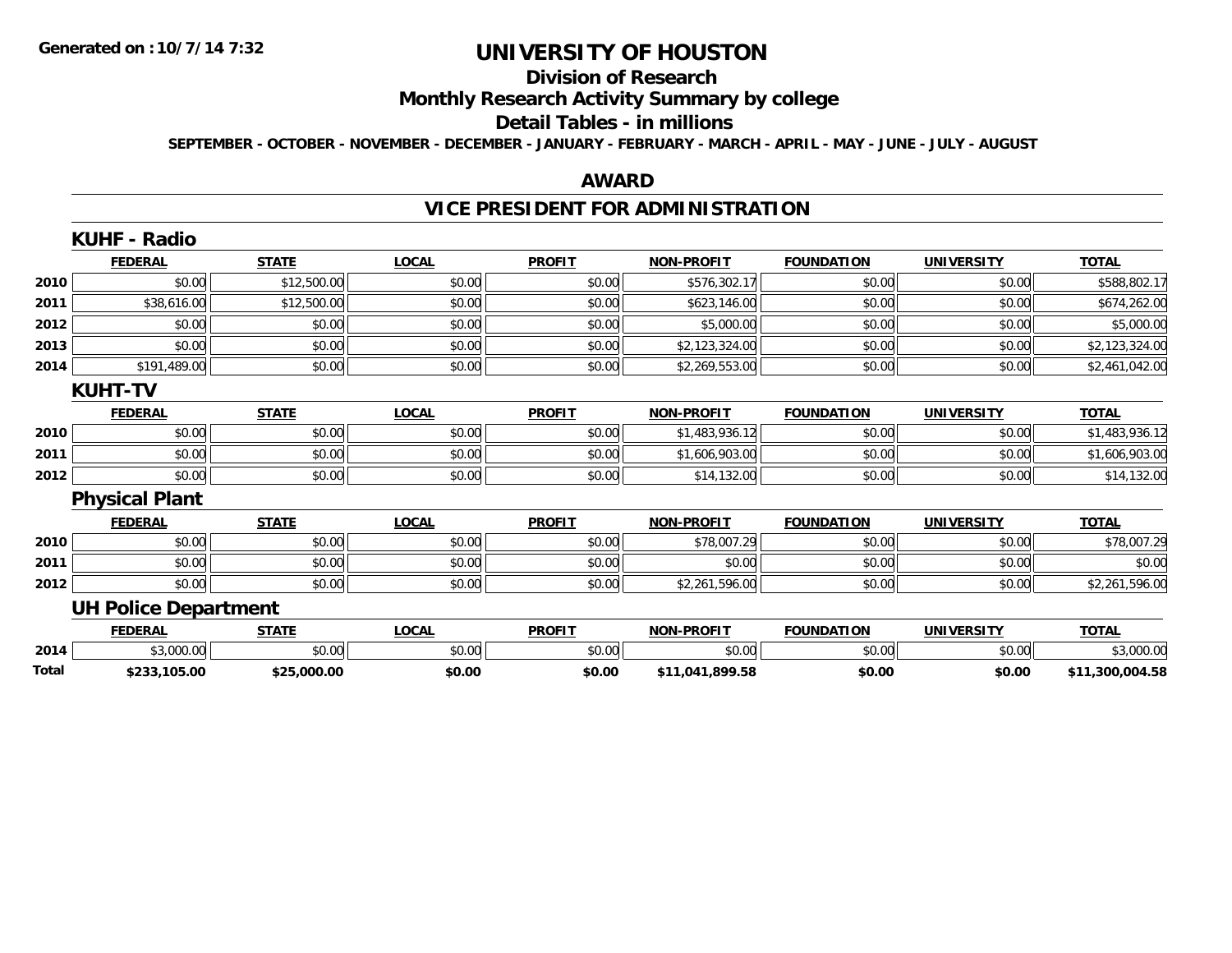#### **Division of Research**

# **Monthly Research Activity Summary by college**

#### **Detail Tables - in millions**

**SEPTEMBER - OCTOBER - NOVEMBER - DECEMBER - JANUARY - FEBRUARY - MARCH - APRIL - MAY - JUNE - JULY - AUGUST**

#### **AWARD**

### **VICE PRESIDENT FOR STUDENT AFFAIRS**

|       | <b>Childrens Learning Centers</b> |                                        |              |               |                   |                   |                   |                |
|-------|-----------------------------------|----------------------------------------|--------------|---------------|-------------------|-------------------|-------------------|----------------|
|       | <b>FEDERAL</b>                    | <b>STATE</b>                           | <b>LOCAL</b> | <b>PROFIT</b> | <b>NON-PROFIT</b> | <b>FOUNDATION</b> | <b>UNIVERSITY</b> | <b>TOTAL</b>   |
| 2014  | \$235,891.00                      | \$0.00                                 | \$0.00       | \$0.00        | \$0.00            | \$0.00            | \$0.00            | \$235,891.00   |
|       | Dean, Student Affairs             |                                        |              |               |                   |                   |                   |                |
|       | <b>FEDERAL</b>                    | <b>STATE</b>                           | <b>LOCAL</b> | <b>PROFIT</b> | <b>NON-PROFIT</b> | <b>FOUNDATION</b> | <b>UNIVERSITY</b> | <b>TOTAL</b>   |
| 2010  | \$141,750.00                      | \$0.00                                 | \$0.00       | \$0.00        | \$0.00            | \$0.00            | \$0.00            | \$141,750.00   |
|       |                                   | <b>Vice President, Student Affairs</b> |              |               |                   |                   |                   |                |
|       | <b>FEDERAL</b>                    | <b>STATE</b>                           | <b>LOCAL</b> | <b>PROFIT</b> | <b>NON-PROFIT</b> | <b>FOUNDATION</b> | <b>UNIVERSITY</b> | <b>TOTAL</b>   |
| 2010  | \$236,300.00                      | \$0.00                                 | \$0.00       | \$0.00        | \$0.00            | \$0.00            | \$0.00            | \$236,300.00   |
| 2011  | \$236,300.00                      | \$0.00                                 | \$0.00       | \$0.00        | \$0.00            | \$0.00            | \$0.00            | \$236,300.00   |
| 2012  | \$236,559.00                      | \$0.00                                 | \$0.00       | \$0.00        | \$0.00            | \$0.00            | \$0.00            | \$236,559.00   |
| 2013  | \$250,891.00                      | \$0.00                                 | \$0.00       | \$0.00        | \$0.00            | \$0.00            | \$0.00            | \$250,891.00   |
| 2014  | \$0.00                            | \$0.00                                 | \$0.00       | \$0.00        | \$0.00            | \$10,000.00       | \$0.00            | \$10,000.00    |
| Total | \$1,337,691.00                    | \$0.00                                 | \$0.00       | \$0.00        | \$0.00            | \$10,000.00       | \$0.00            | \$1,347,691.00 |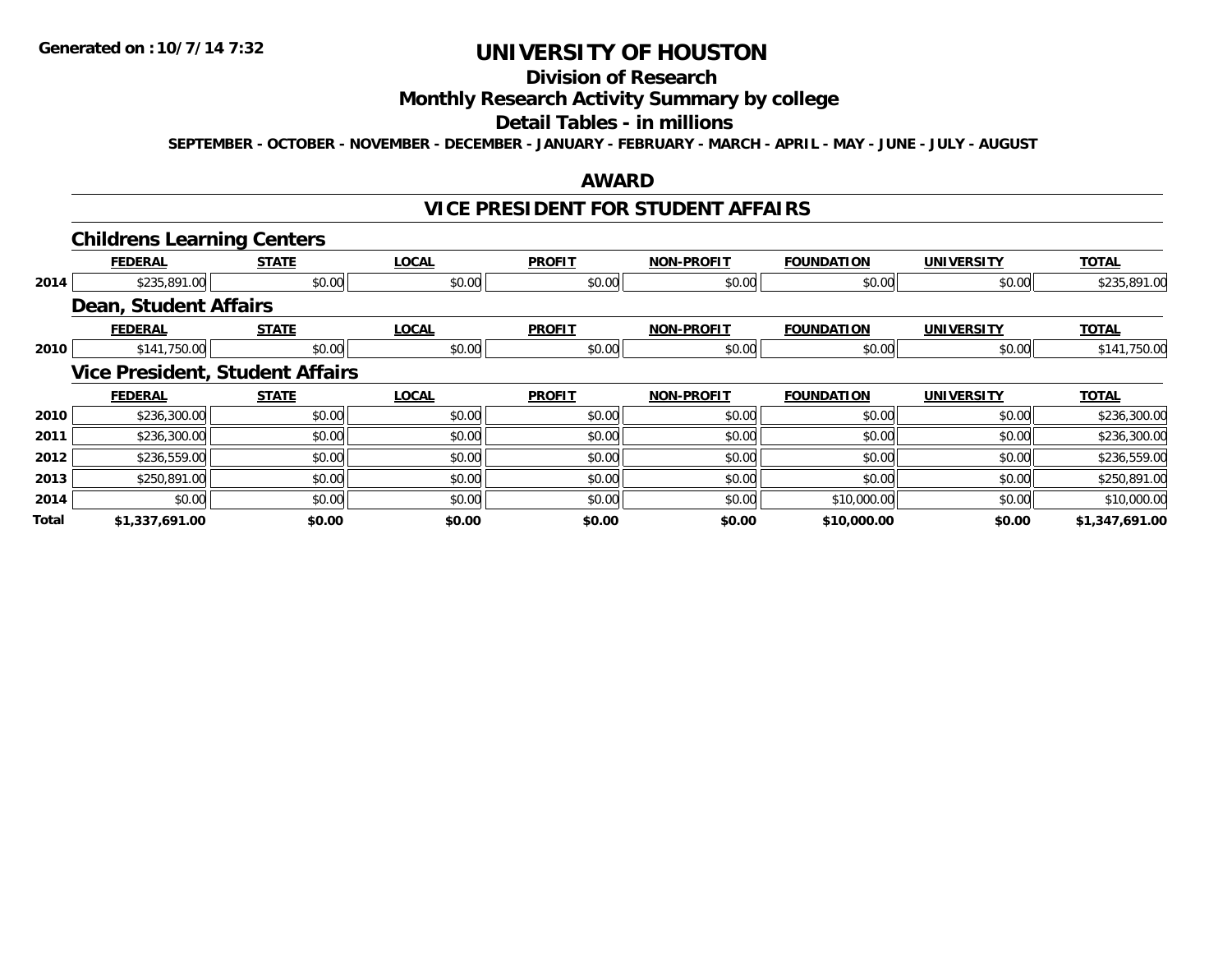# **Division of Research**

# **Monthly Research Activity Summary by college**

#### **Detail Tables - in millions**

**SEPTEMBER - OCTOBER - NOVEMBER - DECEMBER - JANUARY - FEBRUARY - MARCH - APRIL - MAY - JUNE - JULY - AUGUST**

### **TOTAL EXPENDITURE**

### **C.T. BAUER COLLEGE OF BUSINESS**

|      | <b>Accountancy &amp; Taxation</b>        |                |              |               |                   |                   |                   |                |
|------|------------------------------------------|----------------|--------------|---------------|-------------------|-------------------|-------------------|----------------|
|      | <b>FEDERAL</b>                           | <b>STATE</b>   | <b>LOCAL</b> | <b>PROFIT</b> | <b>NON-PROFIT</b> | <b>FOUNDATION</b> | <b>UNIVERSITY</b> | <b>TOTAL</b>   |
| 2014 | \$0.00                                   | \$0.00         | \$0.00       | \$0.00        | \$0.00            | \$20,308.78       | \$0.00            | \$20,308.78    |
|      | Dean, Business Administration            |                |              |               |                   |                   |                   |                |
|      | <b>FEDERAL</b>                           | <b>STATE</b>   | <b>LOCAL</b> | <b>PROFIT</b> | <b>NON-PROFIT</b> | <b>FOUNDATION</b> | <b>UNIVERSITY</b> | <b>TOTAL</b>   |
| 2013 | \$0.00                                   | \$0.00         | \$0.00       | \$0.00        | \$0.00            | \$0.00            | \$0.00            | \$0.00         |
| 2014 | \$0.00                                   | \$1,232,488.70 | \$0.00       | \$0.00        | \$0.00            | \$0.00            | \$0.00            | \$1,232,488.70 |
|      | <b>Finance</b>                           |                |              |               |                   |                   |                   |                |
|      | <b>FEDERAL</b>                           | <b>STATE</b>   | <b>LOCAL</b> | <b>PROFIT</b> | <b>NON-PROFIT</b> | <b>FOUNDATION</b> | <b>UNIVERSITY</b> | <b>TOTAL</b>   |
| 2010 | \$120,112.44                             | \$0.00         | \$0.00       | \$0.00        | \$0.00            | \$0.00            | \$0.00            | \$120,112.44   |
| 2011 | \$79,463.22                              | \$0.00         | \$0.00       | \$0.00        | \$0.00            | \$0.00            | \$0.00            | \$79,463.22    |
| 2012 | \$45,705.85                              | \$0.00         | \$0.00       | \$0.00        | \$0.00            | \$0.00            | \$0.00            | \$45,705.85    |
| 2013 | \$0.00                                   | \$0.00         | \$0.00       | \$0.00        | \$0.00            | \$0.00            | \$0.00            | \$0.00         |
| 2014 | \$0.00                                   | \$0.00         | \$0.00       | \$0.00        | \$0.00            | \$0.00            | \$0.00            | \$0.00         |
|      | Management                               |                |              |               |                   |                   |                   |                |
|      | <b>FEDERAL</b>                           | <b>STATE</b>   | <b>LOCAL</b> | <b>PROFIT</b> | <b>NON-PROFIT</b> | <b>FOUNDATION</b> | <b>UNIVERSITY</b> | <b>TOTAL</b>   |
| 2010 | \$187,865.53                             | \$0.00         | \$0.00       | \$0.00        | \$0.00            | \$68,750.00       | \$0.00            | \$256,615.53   |
| 2011 | \$159,236.41                             | \$0.00         | \$0.00       | \$0.00        | \$0.00            | \$55,000.00       | \$0.00            | \$214,236.41   |
| 2012 | \$813.73                                 | \$0.00         | \$0.00       | \$0.00        | \$0.00            | \$101,250.00      | \$0.00            | \$102,063.73   |
| 2013 | \$15,840.99                              | \$0.00         | \$0.00       | \$0.00        | \$0.00            | \$0.00            | \$0.00            | \$15,840.99    |
| 2014 | \$41,850.00                              | \$0.00         | \$0.00       | \$0.00        | \$0.00            | \$0.00            | \$0.00            | \$41,850.00    |
|      | <b>Marketing</b>                         |                |              |               |                   |                   |                   |                |
|      | <b>FEDERAL</b>                           | <b>STATE</b>   | <b>LOCAL</b> | <b>PROFIT</b> | <b>NON-PROFIT</b> | <b>FOUNDATION</b> | <b>UNIVERSITY</b> | <b>TOTAL</b>   |
| 2012 | \$0.00                                   | \$0.00         | \$0.00       | \$0.00        | \$0.00            | \$0.00            | \$0.00            | \$0.00         |
| 2013 | \$0.00                                   | \$0.00         | \$0.00       | \$0.00        | \$0.00            | \$0.00            | \$0.00            | \$0.00         |
| 2014 | \$0.00                                   | \$0.00         | \$0.00       | \$0.00        | \$0.00            | \$0.00            | \$0.00            | \$0.00         |
|      | <b>Small Business Development Center</b> |                |              |               |                   |                   |                   |                |
|      | <b>FEDERAL</b>                           | <b>STATE</b>   | <b>LOCAL</b> | <b>PROFIT</b> | <b>NON-PROFIT</b> | <b>FOUNDATION</b> | <b>UNIVERSITY</b> | <b>TOTAL</b>   |
| 2010 | \$2,950,964.25                           | \$0.00         | \$0.00       | \$0.00        | \$0.00            | \$0.00            | \$0.00            | \$2,950,964.25 |
| 2011 | \$3,144,932.43                           | \$42,560.19    | \$0.00       | \$0.00        | \$0.00            | \$0.00            | \$0.00            | \$3,187,492.62 |
| 2012 | \$4,744,191.57                           | \$788.82       | \$0.00       | \$0.00        | \$0.00            | \$9,526.62        | \$0.00            | \$4,754,507.01 |
| 2013 | \$4,082,936.74                           | \$0.00         | \$0.00       | \$0.00        | \$0.00            | \$62,235.54       | \$0.00            | \$4,145,172.28 |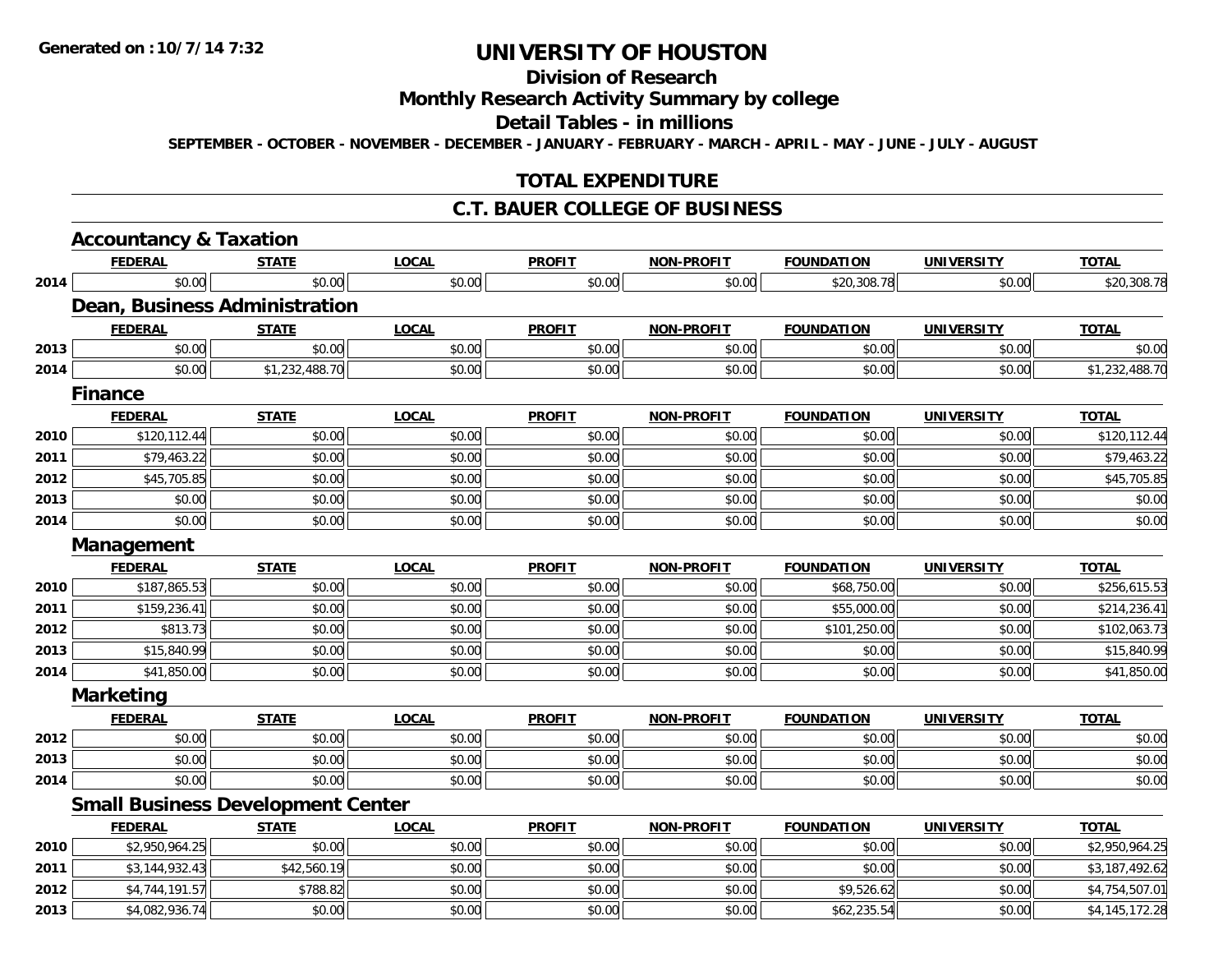# **Division of Research**

**Monthly Research Activity Summary by college**

**Detail Tables - in millions**

**SEPTEMBER - OCTOBER - NOVEMBER - DECEMBER - JANUARY - FEBRUARY - MARCH - APRIL - MAY - JUNE - JULY - AUGUST**

## **TOTAL EXPENDITURE**

### **C.T. BAUER COLLEGE OF BUSINESS**

### **Small Business Development Center**

|              | FEDERAL                    | <b>STATE</b>         | .OCAL  | <b>PROFIT</b> | <b>NON-PROFIT</b> | <b>FOUNDATION</b>         | <b>UNIVERSITY</b> | <u> ΤΟΤΑL</u>        |
|--------------|----------------------------|----------------------|--------|---------------|-------------------|---------------------------|-------------------|----------------------|
| 2014         | 020 211 7E<br>$-1.730, 21$ | 0000<br><b>JU.UU</b> | \$0.00 | 0000<br>PO.OO | \$0.00            | 58236<br>\$101<br>06.200، | \$0.00            | , ט, ט               |
| <b>Total</b> | \$18,512,124.91            | 0277<br>. .<br>      | \$0.00 | \$0.00        | \$0.00            | \$418,653.30              | \$0.00            | .615.92<br>\$20.206. |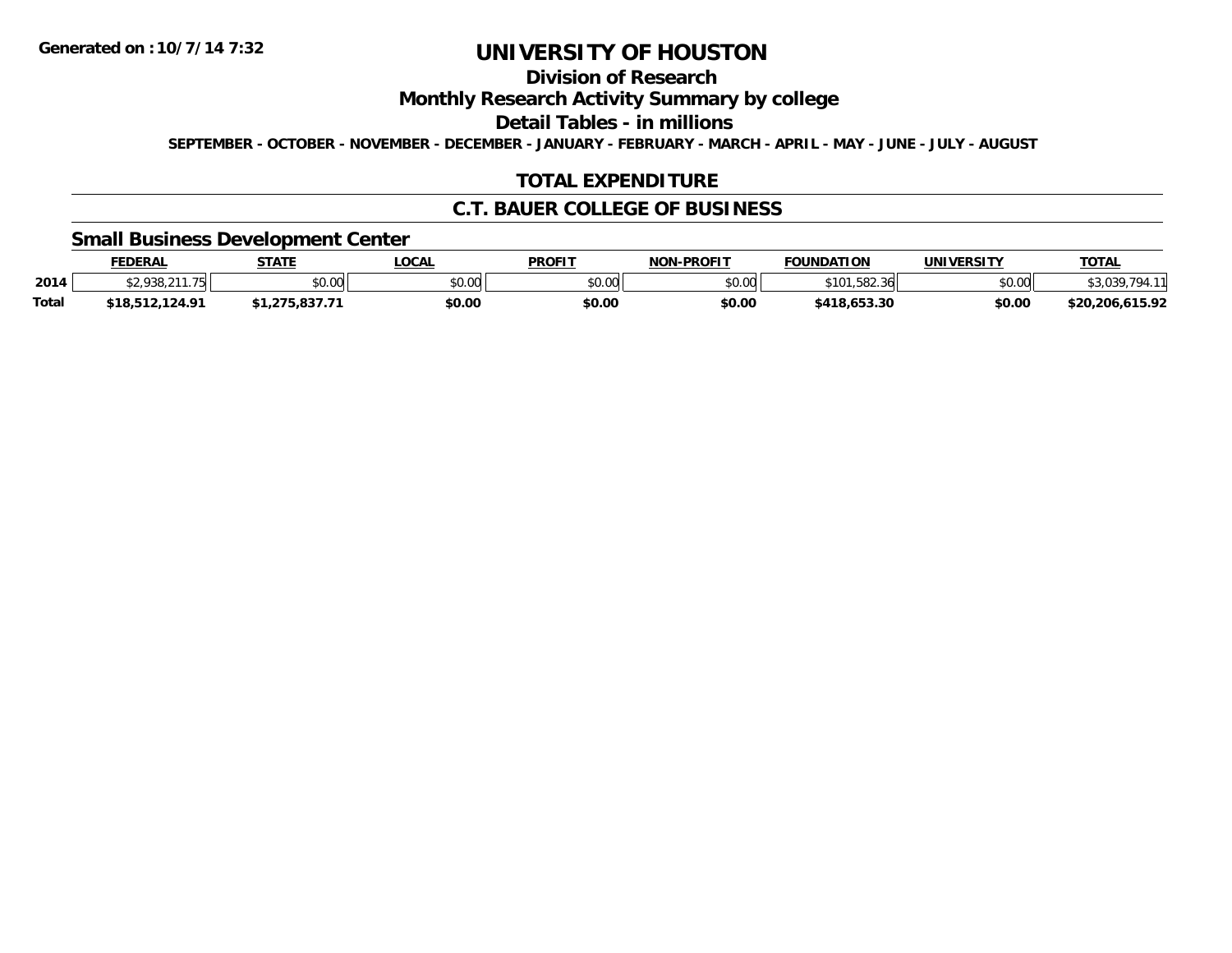# **Division of Research**

### **Monthly Research Activity Summary by college**

#### **Detail Tables - in millions**

**SEPTEMBER - OCTOBER - NOVEMBER - DECEMBER - JANUARY - FEBRUARY - MARCH - APRIL - MAY - JUNE - JULY - AUGUST**

### **TOTAL EXPENDITURE**

### **COLLEGE OF ARCHITECTURE**

### **Architecture**

|      | <b>FEDERAL</b> | <b>STATE</b> | <b>LOCAL</b> | <b>PROFIT</b> | <b>NON-PROFIT</b> | <b>FOUNDATION</b> | <b>UNIVERSITY</b> | <b>TOTAL</b> |
|------|----------------|--------------|--------------|---------------|-------------------|-------------------|-------------------|--------------|
| 2010 | \$7,870.65     | \$0.00       | \$0.00       | \$0.00        | \$0.00            | \$30,237.29       | \$0.00            | \$38,107.94  |
| 2011 | \$9,011.21     | $($ \$52.19) | \$0.00       | \$0.00        | \$0.00            | \$20,349.71       | \$0.00            | \$29,308.73  |
| 2012 | \$15,988.79    | \$0.00       | \$0.00       | \$0.00        | \$5,000.00        | \$9,618.18        | \$0.00            | \$30,606.97  |
| 2013 | \$0.00         | \$0.00       | \$0.00       | \$0.00        | \$0.00            | \$11,037.59       | \$2,498.75        | \$13,536.34  |
| 2014 | \$25,000.00    | \$0.00       | \$0.00       | \$0.00        | \$0.00            | \$29,490.70       | \$0.00            | \$54,490.70  |

### **Dean, Architecture**

|       | <b>FEDERAL</b> | <u>STATE</u> | <u>LOCAL</u> | <b>PROFIT</b> | <b>NON-PROFIT</b> | <b>FOUNDATION</b> | <b>UNIVERSITY</b> | <b>TOTAL</b> |
|-------|----------------|--------------|--------------|---------------|-------------------|-------------------|-------------------|--------------|
| 2012  | \$0.00         | \$0.00       | \$0.00       | \$0.00        | \$0.00            | \$0.00            | \$0.00            | \$0.00       |
| 2013  | \$0.00         | \$0.00       | \$0.00       | \$0.00        | \$0.00            | \$0.00            | \$0.00            | \$0.00       |
| 2014  | \$0.00         | \$0.00       | \$0.00       | \$0.00        | \$0.00            | \$0.00            | \$0.00            | \$0.00       |
| Total | \$57,870.65    | (\$52.19)    | \$0.00       | \$0.00        | \$5,000.00        | \$100,733.47      | \$2,498.75        | \$166,050.68 |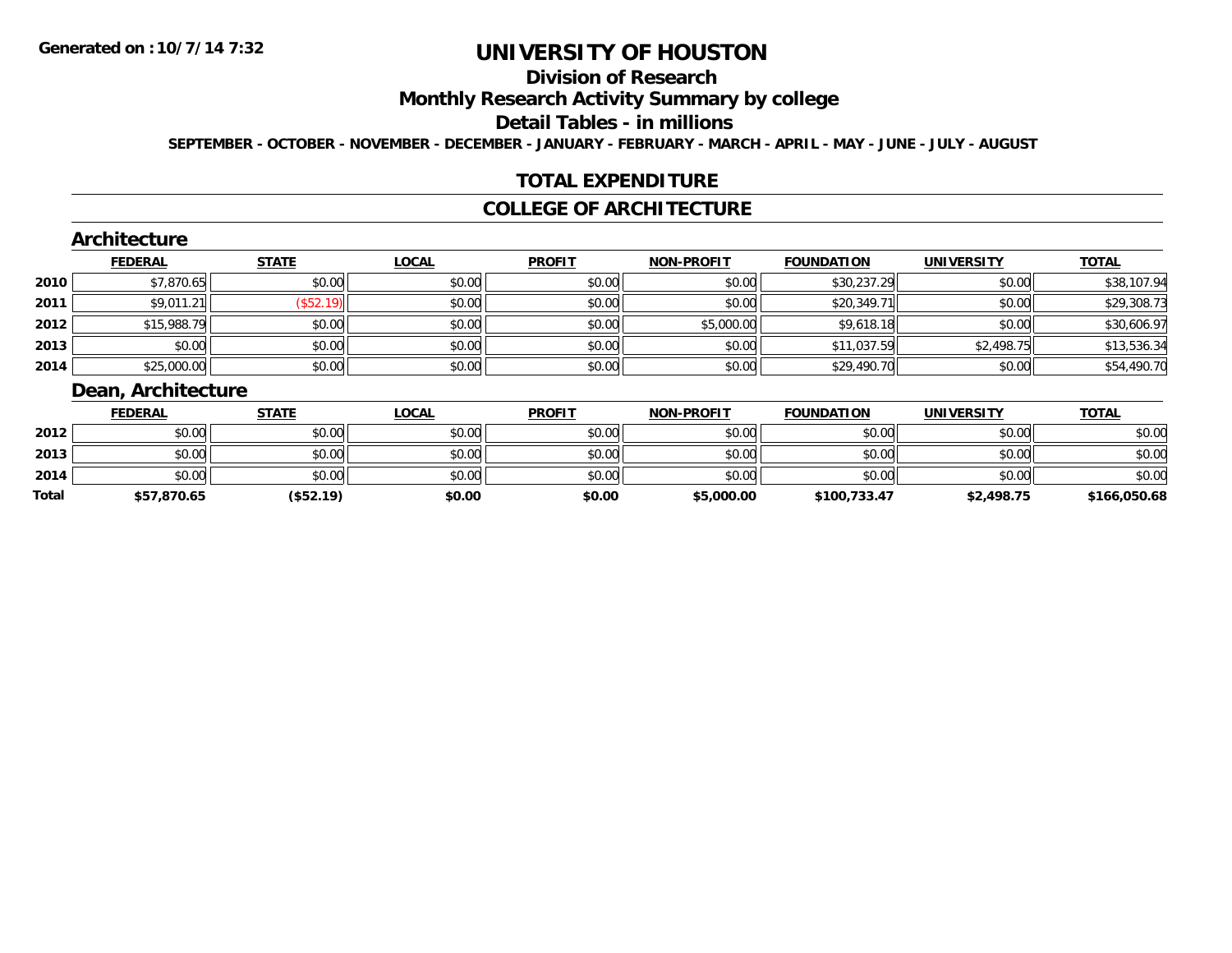# **Division of Research**

### **Monthly Research Activity Summary by college**

### **Detail Tables - in millions**

**SEPTEMBER - OCTOBER - NOVEMBER - DECEMBER - JANUARY - FEBRUARY - MARCH - APRIL - MAY - JUNE - JULY - AUGUST**

### **TOTAL EXPENDITURE**

### **COLLEGE OF EDUCATION**

## **Consistency Mgmt and Coop Disc**

|      | <b>FEDERAL</b> | <b>STATE</b> | <u>LOCAL</u> | <b>PROFIT</b> | <b>NON-PROFIT</b> | <b>FOUNDATION</b> | <b>UNIVERSITY</b> | <b>TOTAL</b> |
|------|----------------|--------------|--------------|---------------|-------------------|-------------------|-------------------|--------------|
| 2010 | \$6,079.84     | \$0.00       | \$18,489.17  | \$0.00        | \$473,442.74      | \$0.00            | \$0.00            | \$498,011.75 |
| 2011 | \$15,716.78    | \$0.00       | \$0.00       | \$0.00        | \$85,885.47       | \$0.00            | \$0.00            | \$101,602.25 |
| 2012 | \$2,573.46     | \$0.00       | \$0.00       | \$0.00        | \$80,160.49       | \$0.00            | \$0.00            | \$82,733.95  |
| 2013 | \$2,837.47     | \$0.00       | \$0.00       | \$0.00        | \$46,418.78       | \$0.00            | \$0.00            | \$49,256.25  |
| 2014 | \$52,120.01    | \$0.00       | \$190,403.69 | \$0.00        | \$3,323.08        | \$0.00            | \$0.00            | \$245,846.78 |

#### **Curriculum and Instruction**

|      | <b>FEDERAL</b> | <b>STATE</b> | <u>LOCAL</u> | <b>PROFIT</b> | <b>NON-PROFIT</b> | <b>FOUNDATION</b> | <b>UNIVERSITY</b> | <b>TOTAL</b>   |
|------|----------------|--------------|--------------|---------------|-------------------|-------------------|-------------------|----------------|
| 2010 | \$547,008.21   | \$50,664.97  | \$0.00       | \$56.36       | \$168,278.11      | \$40,334.95       | \$0.00            | \$806,342.59   |
| 2011 | \$975,594.50   | \$64,039.80  | \$0.00       | \$1,792.18    | \$143.726.33      | \$110,607.62      | \$0.00            | \$1,295,760.43 |
| 2012 | \$1,238,000.38 | \$200,999.16 | \$0.00       | \$0.00        | \$112,730.40      | \$124,001.47      | \$0.00            | \$1,675,731.40 |
| 2013 | \$1,025,634.94 | \$71,923.01  | \$0.00       | \$0.00        | \$99,183.84       | \$121.473.23      | \$0.00            | \$1,318,215.01 |
| 2014 | \$982,283.68   | \$68,361.75  | \$0.00       | \$0.00        | \$150,831.12      | \$380,419.03      | \$0.00            | \$1,581,895.58 |

## **Dean, Education**

|      | <b>FEDERAL</b> | <b>STATE</b> | <b>LOCAL</b> | <b>PROFIT</b> | <b>NON-PROFIT</b> | <b>FOUNDATION</b> | <b>UNIVERSITY</b> | <b>TOTAL</b> |
|------|----------------|--------------|--------------|---------------|-------------------|-------------------|-------------------|--------------|
| 2010 | \$0.00         | \$0.00       | \$0.00       | \$0.00        | \$0.00            | \$0.00            | \$0.00            | \$0.00       |
| 2011 | \$0.00         | \$0.00       | \$0.00       | \$0.00        | \$0.00            | \$0.00            | \$0.00            | \$0.00       |
| 2012 | \$0.00         | \$0.00       | \$0.00       | \$0.00        | \$0.00            | \$0.00            | \$0.00            | \$0.00       |
| 2013 | \$0.00         | \$0.00       | \$0.00       | \$0.00        | \$0.00            | \$0.00            | \$0.00            | \$0.00       |
| 2014 | \$0.00         | \$0.00       | \$0.00       | \$0.00        | \$3,067.44        | \$0.00            | \$0.00            | \$3,067.44   |

#### **Educational Leadership & Cultural Studies**

|      | <b>FEDERAL</b>  | <b>CTATE</b> | .OCAL                                                   | <b>PROFIT</b>          | <b>DDAFIT</b><br><b>NON</b> | <b>FOUNDATION</b> | UNIVERSITY    | <b>TOTAL</b> |
|------|-----------------|--------------|---------------------------------------------------------|------------------------|-----------------------------|-------------------|---------------|--------------|
| 2010 | ሐሴ ሰሰ<br>טט.טע  |              | $\mathfrak{e}\cap\mathfrak{g}\cap\mathfrak{g}$<br>pu.uu | 0000<br>JU.U           | ტი იი<br>vu.uu              | 0 <sub>n</sub>    | 0000          |              |
| 2011 | $\sim$<br>vv.vv |              | \$0.00                                                  | 0 <sub>n</sub><br>JU.U | 0000<br>vv.vv               | $\sim$ 00         | 0000<br>JU.UU |              |

<u> 1980 - Johann Stoff, amerikansk politiker (d. 1980)</u>

# **Educational Psychology**

|      | <b>FEDERAL</b> | <u>STATE</u> | <u>LOCAL</u> | <b>PROFIT</b> | <b>NON-PROFIT</b> | <b>FOUNDATION</b> | <b>UNIVERSITY</b> | <b>TOTAL</b>   |
|------|----------------|--------------|--------------|---------------|-------------------|-------------------|-------------------|----------------|
| 2010 | \$130,031.05   | \$72,282.85  | \$0.00       | \$0.00        | \$10.231.26       | \$270,949.06      | \$0.00            | \$483,494.22   |
| 2011 | \$130,450.89   | \$191,192.88 | \$0.00       | \$0.00        | \$1,243.67        | \$557,805.65      | \$0.00            | \$880,693.08   |
| 2012 | \$453,856.47   | \$119,550.12 | \$0.00       | \$0.00        | \$14.491.27       | \$444,999.01      | \$751.96          | \$1,033,648.83 |
| 2013 | \$632,683.04   | \$119.78     | \$0.00       | \$0.00        | \$49,073.44       | \$456,659.93      | \$10,904.64       | \$1,149,440.83 |
| 2014 | \$943,843.13   | \$32,180.19  | \$9,692.55   | \$0.00        | \$59,390.67       | \$105,432.90      | \$0.00            | \$1,150,539.43 |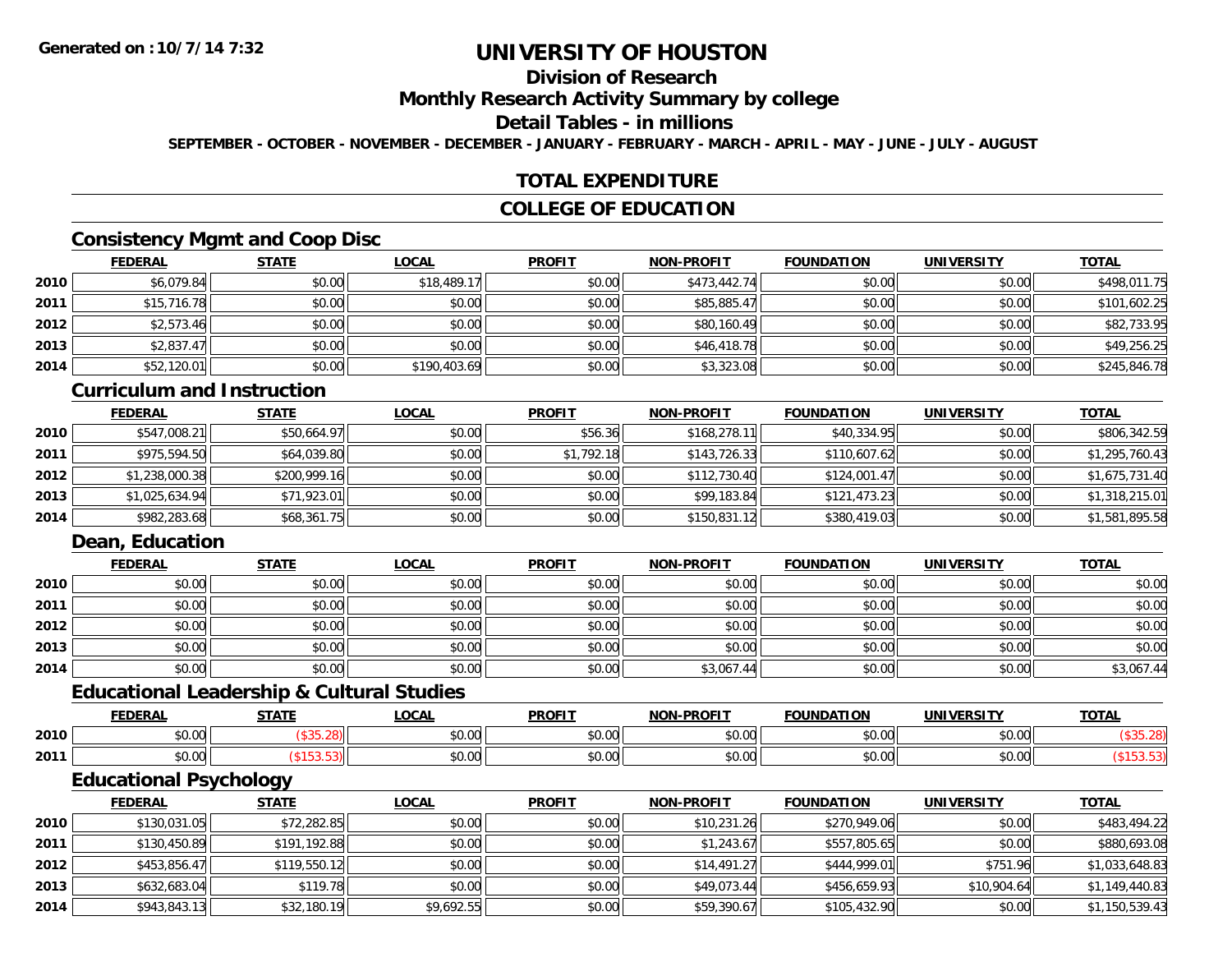# **Division of Research**

### **Monthly Research Activity Summary by college**

#### **Detail Tables - in millions**

**SEPTEMBER - OCTOBER - NOVEMBER - DECEMBER - JANUARY - FEBRUARY - MARCH - APRIL - MAY - JUNE - JULY - AUGUST**

### **TOTAL EXPENDITURE**

## **COLLEGE OF EDUCATION**

#### **Institute for Urban Education**

|      | <b>FEDERAL</b> | <b>STATE</b> | <b>LOCAL</b> | <b>PROFIT</b> | <b>NON-PROFIT</b> | <b>FOUNDATION</b> | <b>UNIVERSITY</b> | <b>TOTAL</b> |
|------|----------------|--------------|--------------|---------------|-------------------|-------------------|-------------------|--------------|
| 2010 | \$482,337.13   | \$0.00       | \$0.00       | \$0.00        | \$6.60            | \$0.00            | \$0.00            | \$482,343.73 |
| 2011 | \$301,009.22   | \$0.00       | \$0.00       | \$0.00        | \$0.00            | \$0.00            | \$0.00            | \$301,009.22 |
| 2012 | \$186,065.1    | \$0.00       | \$0.00       | \$0.00        | \$0.00            | \$0.00            | \$0.00            | \$186,065.11 |
| 2013 | \$67,618.95    | \$0.00       | \$0.00       | \$0.00        | \$0.00            | \$0.00            | \$0.00            | \$67,618.95  |
| 2014 | \$15,984.85    | \$0.00       | \$0.00       | \$0.00        | \$0.00            | \$0.00            | \$0.00            | \$15,984.85  |

#### **UH Charter School**

|       | <b>FEDERAL</b> | <u>STATE</u>   | <u>LOCAL</u> | <b>PROFIT</b> | <b>NON-PROFIT</b> | <b>FOUNDATION</b> | UNIVERSITY  | <b>TOTAL</b>    |
|-------|----------------|----------------|--------------|---------------|-------------------|-------------------|-------------|-----------------|
| 2011  | \$20,843.00    | \$0.00         | \$0.00       | \$0.00        | \$0.00            | \$0.00            | \$0.00      | \$20,843.00     |
| 2012  | \$70,650.32    | \$879,176.81   | \$0.00       | \$0.00        | \$0.00            | \$0.00            | \$0.00      | \$949,827.13    |
| 2013  | \$52,949.74    | \$925,230.38   | \$0.00       | \$0.00        | \$0.00            | \$0.00            | \$0.00      | \$978,180.12    |
| 2014  | \$57,569.50    | \$1,032,556.18 | \$0.00       | \$0.00        | \$0.00            | \$0.00            | \$0.00      | \$1,090,125.68  |
| Total | \$8,393,741.64 | \$3,708,089.06 | \$218,585.41 | \$1,848.54    | \$1,501,484.71    | \$2,612,682.84    | \$11,656.60 | \$16,448,088.80 |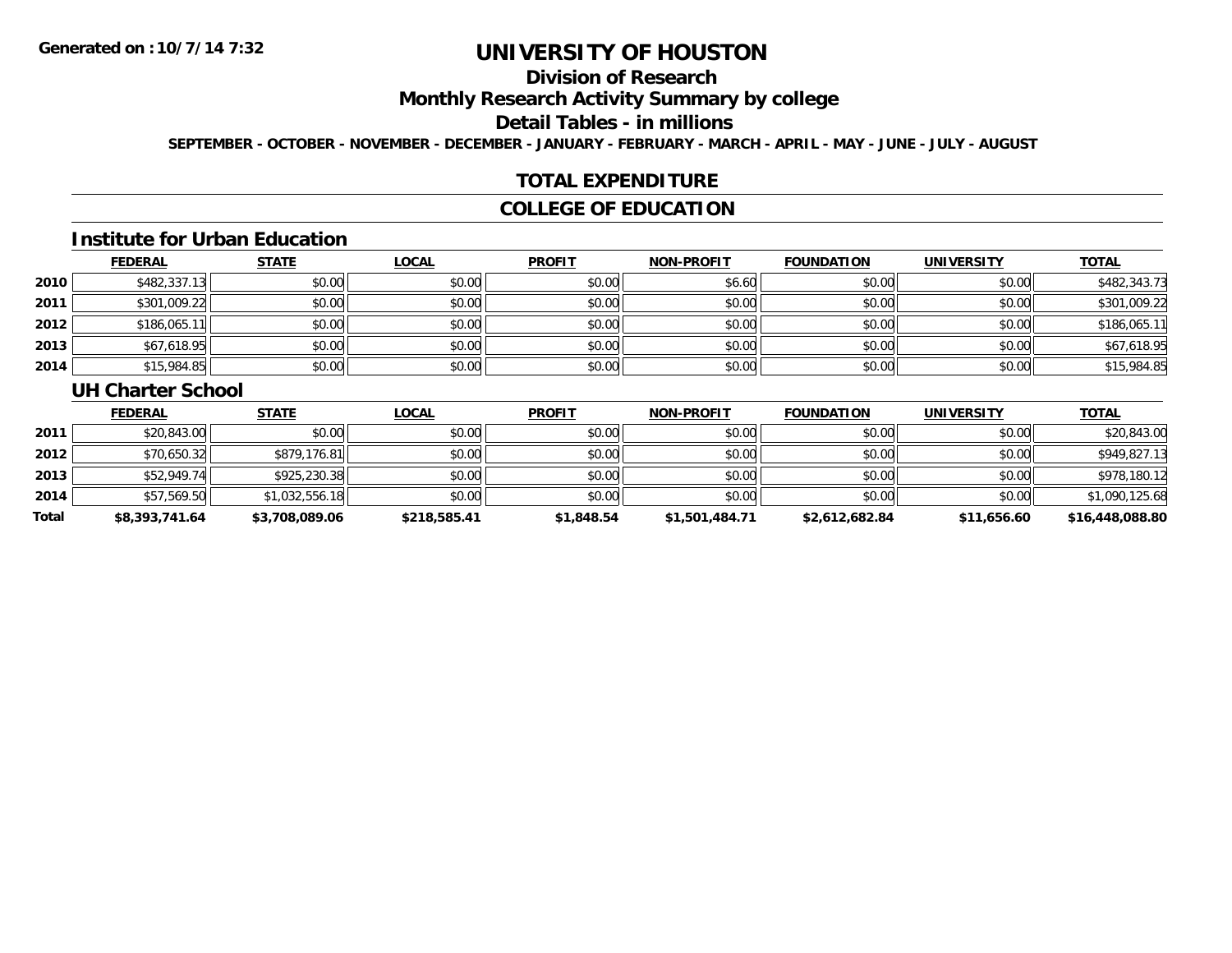# **Division of Research**

### **Monthly Research Activity Summary by college**

#### **Detail Tables - in millions**

**SEPTEMBER - OCTOBER - NOVEMBER - DECEMBER - JANUARY - FEBRUARY - MARCH - APRIL - MAY - JUNE - JULY - AUGUST**

## **TOTAL EXPENDITURE**

#### **COLLEGE OF LIBERAL ARTS AND SOCIAL SCIENCES**

#### **African-American Studies**

|      | <b>FEDERAL</b>                   | <b>STATE</b> | <b>LOCAL</b> | <b>PROFIT</b> | <b>NON-PROFIT</b> | <b>FOUNDATION</b> | <b>UNIVERSITY</b> | <b>TOTAL</b> |
|------|----------------------------------|--------------|--------------|---------------|-------------------|-------------------|-------------------|--------------|
| 2014 | \$1,500.00                       | \$0.00       | \$0.00       | \$0.00        | \$4,783.60        | \$0.00            | \$0.00            | \$6,283.60   |
|      | Art                              |              |              |               |                   |                   |                   |              |
|      | <b>FEDERAL</b>                   | <b>STATE</b> | <b>LOCAL</b> | <b>PROFIT</b> | <b>NON-PROFIT</b> | <b>FOUNDATION</b> | <b>UNIVERSITY</b> | <b>TOTAL</b> |
| 2012 | \$4,618.33                       | \$0.00       | \$0.00       | \$0.00        | \$0.00            | \$0.00            | \$0.00            | \$4,618.33   |
| 2013 | \$8,782.58                       | \$0.00       | \$0.00       | \$0.00        | \$0.00            | \$0.00            | \$0.00            | \$8,782.58   |
| 2014 | \$2,054.89                       | \$0.00       | \$0.00       | \$0.00        | \$0.00            | \$0.00            | \$0.00            | \$2,054.89   |
|      | <b>Arte Publico Press</b>        |              |              |               |                   |                   |                   |              |
|      | <b>FEDERAL</b>                   | <b>STATE</b> | <b>LOCAL</b> | <b>PROFIT</b> | <b>NON-PROFIT</b> | <b>FOUNDATION</b> | <b>UNIVERSITY</b> | <b>TOTAL</b> |
| 2010 | \$55,869.21                      | \$0.00       | \$0.00       | \$0.00        | \$51,200.00       | \$168,325.38      | \$0.00            | \$275,394.59 |
| 2011 | \$26,537.68                      | \$9,500.00   | \$0.00       | \$0.00        | \$56,600.00       | \$279,860.68      | \$0.00            | \$372,498.36 |
| 2012 | \$64,060.84                      | \$3,000.00   | \$0.00       | \$0.00        | \$39,100.00       | \$32,713.71       | \$0.00            | \$138,874.55 |
| 2013 | \$37,083.57                      | \$2,535.00   | \$0.00       | \$0.00        | \$33,200.00       | \$310,163.77      | \$0.00            | \$382,982.34 |
| 2014 | \$0.00                           | \$10,000.00  | \$0.00       | \$0.00        | \$80,074.00       | \$264,930.48      | \$0.00            | \$355,004.48 |
|      | <b>Blaffer Gallery</b>           |              |              |               |                   |                   |                   |              |
|      | <b>FEDERAL</b>                   | <b>STATE</b> | <b>LOCAL</b> | <b>PROFIT</b> | <b>NON-PROFIT</b> | <b>FOUNDATION</b> | <b>UNIVERSITY</b> | <b>TOTAL</b> |
| 2010 | \$122,559.13                     | \$8,140.00   | \$0.00       | \$0.00        | \$67,300.00       | \$0.00            | \$0.00            | \$197,999.13 |
| 2011 | \$9,352.22                       | \$10,295.75  | \$0.00       | \$0.00        | \$70,114.00       | \$0.00            | \$0.00            | \$89,761.97  |
| 2012 | \$14,643.94                      | \$6,091.97   | \$0.00       | \$0.00        | \$50,800.00       | \$0.00            | \$0.00            | \$71,535.91  |
| 2013 | \$6,647.16                       | \$4,674.45   | \$0.00       | \$0.00        | \$31,356.25       | \$0.00            | \$0.00            | \$42,677.86  |
| 2014 | \$50,000.00                      | \$14,457.55  | \$0.00       | \$0.00        | \$45,430.75       | \$0.00            | \$0.00            | \$109,888.30 |
|      | <b>Center for Public History</b> |              |              |               |                   |                   |                   |              |
|      | <b>FEDERAL</b>                   | <b>STATE</b> | <b>LOCAL</b> | <b>PROFIT</b> | <b>NON-PROFIT</b> | <b>FOUNDATION</b> | <b>UNIVERSITY</b> | <b>TOTAL</b> |
| 2012 | \$49,656.50                      | \$0.00       | \$0.00       | \$0.00        | \$0.00            | \$0.00            | \$0.00            | \$49,656.50  |
| 2013 | \$48,542.50                      | \$0.00       | \$0.00       | \$0.00        | \$0.00            | \$0.00            | \$0.00            | \$48,542.50  |
| 2014 | \$1,119.28                       | \$0.00       | \$0.00       | \$0.00        | \$0.00            | \$0.00            | \$0.00            | \$1,119.28   |
|      | <b>Communication Disorders</b>   |              |              |               |                   |                   |                   |              |
|      | <b>FEDERAL</b>                   | <b>STATE</b> | <b>LOCAL</b> | <b>PROFIT</b> | <b>NON-PROFIT</b> | <b>FOUNDATION</b> | <b>UNIVERSITY</b> | <b>TOTAL</b> |
| 2010 | \$24,903.80                      | \$0.00       | \$0.00       | \$0.00        | \$335,937.42      | \$4,590.00        | \$0.00            | \$365,431.22 |
| 2011 | \$21,906.20                      | \$0.00       | (\$259.55)   | (\$7,078.90)  | \$95,691.28       | \$0.00            | \$0.00            | \$110,259.03 |
| 2012 | \$7,800.27                       | \$0.00       | \$0.00       | \$0.00        | \$235,397.68      | \$0.00            | \$0.00            | \$243,197.95 |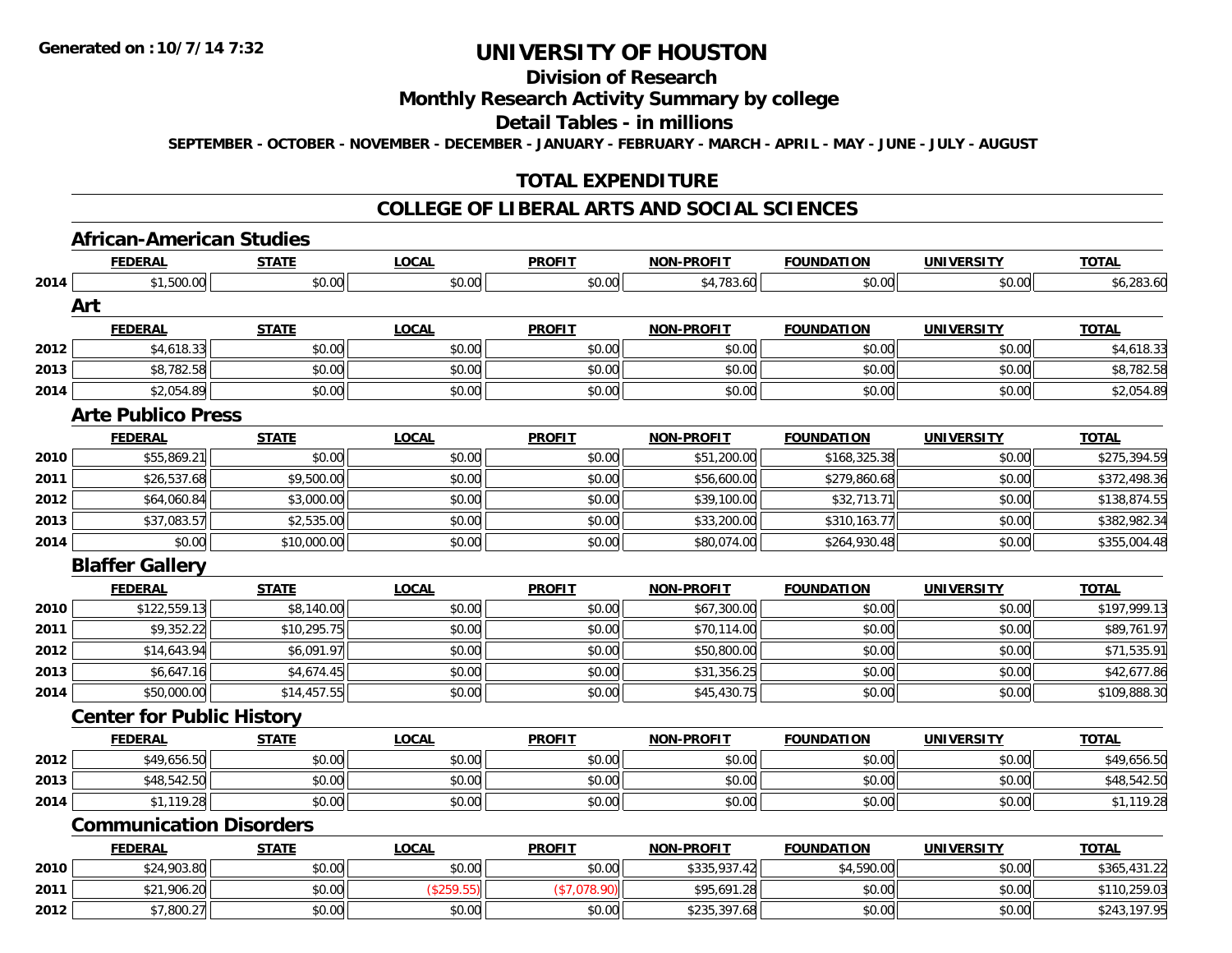# **Division of Research**

#### **Monthly Research Activity Summary by college**

#### **Detail Tables - in millions**

**SEPTEMBER - OCTOBER - NOVEMBER - DECEMBER - JANUARY - FEBRUARY - MARCH - APRIL - MAY - JUNE - JULY - AUGUST**

## **TOTAL EXPENDITURE**

## **COLLEGE OF LIBERAL ARTS AND SOCIAL SCIENCES**

#### **Communication Disorders**

|      | <b>FEDERAL</b>                                                               | <b>CTATE</b><br>- 31 A L        | _OCAL  | <b>PROFIT</b> | <b>NON-PROFIT</b> | <b>FOUNDATION</b> | <b>UNIVERSITY</b> | <b>TOTAL</b>        |
|------|------------------------------------------------------------------------------|---------------------------------|--------|---------------|-------------------|-------------------|-------------------|---------------------|
| 2013 | .461.46                                                                      | 0000<br>JU.UU                   | \$0.00 | \$0.00        | \$144,200.98      | 10F2<br>.70<br>╯  | 0000<br>JU.UU     | 07                  |
| 2014 | $A \rightarrow A$<br><b>A110</b><br>ດ⊿∥<br>70.84<br>$\overline{\phantom{a}}$ | $\circ$ $\circ$<br><b>JU.UU</b> | \$0.00 | \$0.00        | \$384,953.18      | \$166.            | 4000<br>DU.UU     | \$49F<br>$-$ 596.72 |

### **Comparative Cultural Studies**

|      | <b>FEDERAL</b> | <b>STATE</b> | <u>LOCAL</u> | <b>PROFIT</b> | <b>NON-PROFIT</b> | <b>FOUNDATION</b> | UNIVERSITY | <b>TOTAL</b> |
|------|----------------|--------------|--------------|---------------|-------------------|-------------------|------------|--------------|
| 2010 | \$0.00         | \$0.00       | \$0.00       | \$0.00        | DOO.              | \$0.00            | \$0.00     | (\$88.94)    |
| 2011 | \$0.00         | \$0.00       | \$0.00       |               | \$0.00            | \$0.00            | \$0.00     |              |
| 2012 | \$0.00         | \$166.38     | \$0.00       | \$0.00        | \$0.00            | \$0.00            | \$0.00     | \$166.38     |
| 2014 | \$0.00         | \$158.49     | \$0.00       | \$0.00        | \$0.00            | \$0.00            | \$0.00     | \$158.49     |

#### **Cynthia Woods Mitchell Center for the Arts**

|      | <b>FEDERAL</b>  | STATE      | LOCAL                                        | <b>PROFIT</b> | <b>NON-PROFIT</b> | <b>FOUNDATION</b> | UNIVERSITY | <b>TOTAL</b>            |
|------|-----------------|------------|----------------------------------------------|---------------|-------------------|-------------------|------------|-------------------------|
| 2011 | ሰሰ ሰሰ<br>\$U.UU | \$0.00     | $\triangle$ $\triangle$ $\triangle$<br>PO.OO | \$0.00        | \$15,000.00       | \$0.00            | \$0.00     | 000.00.<br><b>φ 1 Γ</b> |
| 2013 | \$0.00          | \$6,000.00 | \$0.00                                       | \$0.00        | \$10,000.00       | \$0.00            | \$0.00     | \$16,000.00             |
| 2014 | \$0.00          | 4,500.00   | \$0.00                                       | \$5,000.00    | \$6,063.33        | \$16,400.00       | \$0.00     | 903.30                  |

### **Dean, Liberal Arts and Social Sciences**

|      | <u>FEDERAL</u> | <b>STATE</b> | <u>LOCAL</u> | <b>PROFIT</b> | <b>NON-PROFIT</b> | <b>FOUNDATION</b> | <b>UNIVERSITY</b> | <b>TOTAL</b> |
|------|----------------|--------------|--------------|---------------|-------------------|-------------------|-------------------|--------------|
| 2010 | \$4,858.19     | \$0.00       | \$0.00       | \$0.00        | \$0.00            | \$0.00            | \$0.00            | \$4,858.19   |
| 2011 | (\$481.13)     | \$0.00       | \$0.00       | \$0.00        | \$0.00            | \$0.00            | \$0.00            | (\$481.13)   |
| 2012 | \$2,794.57     | \$0.00       | \$0.00       | \$0.00        | \$0.00            | \$0.00            | \$0.00            | \$2,794.57   |
| 2013 | \$17.40        | \$0.00       | \$0.00       | \$0.00        | \$0.00            | \$0.00            | \$0.00            | \$17.40      |
| 2014 | \$0.00         | \$0.00       | \$0.00       | \$0.00        | \$0.00            | \$0.00            | \$0.00            | \$0.00       |

#### **Economics**

|      | <b>FEDERAL</b> | <b>STATE</b> | <b>LOCAL</b> | <b>PROFIT</b> | <b>NON-PROFIT</b> | <b>FOUNDATION</b> | <b>UNIVERSITY</b> | <b>TOTAL</b> |
|------|----------------|--------------|--------------|---------------|-------------------|-------------------|-------------------|--------------|
| 2010 | \$31,643.44    | \$0.00       | \$0.00       | \$0.00        | \$0.00            | \$0.00            | \$0.00            | \$31,643.44  |
| 2011 | (\$2,023.11)   | \$0.00       | \$0.00       | \$53,060.82   | \$45,145.33       | \$24,978.62       | \$0.00            | \$121,161.66 |
| 2012 | \$0.00         | \$0.00       | \$0.00       | \$21,270.81   | \$92,560.52       | \$36,864.38       | \$0.00            | \$150,695.71 |
| 2013 | \$115,940.00   | \$0.00       | \$0.00       | \$0.00        | \$252,690.30      | \$26,863.14       | \$0.00            | \$395,493.44 |
| 2014 | \$18,526.03    | \$2,000.00   | \$0.00       | \$0.00        | \$39,722.80       | \$19,853.99       | \$0.00            | \$80,102.82  |
|      | <b>English</b> |              |              |               |                   |                   |                   |              |

|      | <b>FFBFBA</b><br>. | -----  | $\sim$ $\sim$ $\sim$<br>uunl | <b>DDOEIT</b><br>73 J.J | <b>DDAEIT</b><br><b>NION</b> | `INI∩                                      | JNI)                   | $T^{\sim}$<br>. . |
|------|--------------------|--------|------------------------------|-------------------------|------------------------------|--------------------------------------------|------------------------|-------------------|
| 2010 |                    | $\sim$ | $\sim$<br>``<br>,,,,         | 30.00                   | $\sim$ 00                    | $\uparrow$ $\uparrow$ $\uparrow$<br>,,,,,, | $\sim$ $\sim$<br>90.OC |                   |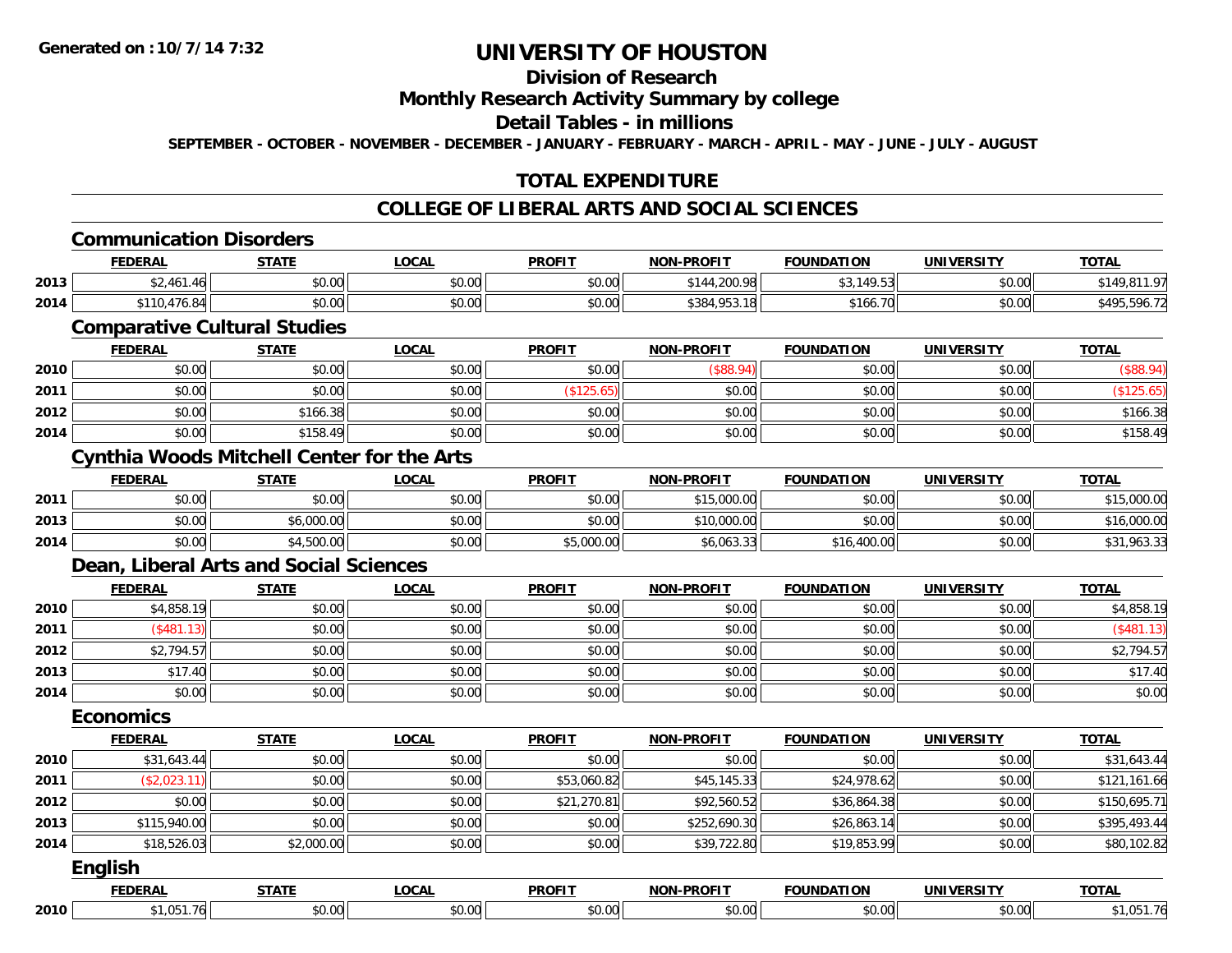**2013**

# **UNIVERSITY OF HOUSTON**

# **Division of Research**

### **Monthly Research Activity Summary by college**

#### **Detail Tables - in millions**

**SEPTEMBER - OCTOBER - NOVEMBER - DECEMBER - JANUARY - FEBRUARY - MARCH - APRIL - MAY - JUNE - JULY - AUGUST**

## **TOTAL EXPENDITURE**

#### **COLLEGE OF LIBERAL ARTS AND SOCIAL SCIENCES**

|      | English                               |                                     |              |               |                   |                   |                   |                |
|------|---------------------------------------|-------------------------------------|--------------|---------------|-------------------|-------------------|-------------------|----------------|
|      | <b>FEDERAL</b>                        | <b>STATE</b>                        | <b>LOCAL</b> | <b>PROFIT</b> | <b>NON-PROFIT</b> | <b>FOUNDATION</b> | <b>UNIVERSITY</b> | <b>TOTAL</b>   |
| 2011 | (\$51.76)                             | (\$0.09)                            | \$0.00       | \$0.00        | (\$287.50)        | \$0.00            | \$0.00            | (\$339.35)     |
| 2012 | \$1,000.00                            | \$0.00                              | \$0.00       | \$0.00        | \$0.00            | \$0.00            | \$0.00            | \$1,000.00     |
| 2013 | \$31,395.01                           | \$0.00                              | \$0.00       | \$0.00        | \$0.00            | \$0.00            | \$0.00            | \$31,395.01    |
| 2014 | \$12,474.99                           | \$0.00                              | \$0.00       | \$0.00        | \$0.00            | \$0.00            | \$0.00            | \$12,474.99    |
|      |                                       | <b>Health and Human Performance</b> |              |               |                   |                   |                   |                |
|      | <b>FEDERAL</b>                        | <b>STATE</b>                        | <b>LOCAL</b> | <b>PROFIT</b> | <b>NON-PROFIT</b> | <b>FOUNDATION</b> | <b>UNIVERSITY</b> | <b>TOTAL</b>   |
| 2010 | \$1,566,105.52                        | \$0.00                              | \$0.00       | \$53,272.79   | \$0.00            | \$13,471.32       | \$800.00          | \$1,633,649.62 |
| 2011 | \$1,027,706.84                        | \$0.00                              | \$0.00       | \$348,362.43  | \$0.00            | \$37,174.30       | \$0.00            | \$1,413,243.57 |
| 2012 | \$1,213,710.03                        | \$0.00                              | \$0.00       | \$325,311.45  | \$0.00            | \$17,874.97       | \$0.00            | \$1,556,896.45 |
| 2013 | \$3,034,221.23                        | \$0.00                              | \$0.00       | \$77,356.34   | \$0.00            | \$7,502.61        | \$0.00            | \$3,119,080.18 |
| 2014 | \$2,298,675.25                        | \$0.00                              | \$0.00       | \$123,744.92  | \$0.00            | \$36,733.84       | \$0.00            | \$2,459,154.01 |
|      | <b>Hispanic Studies</b>               |                                     |              |               |                   |                   |                   |                |
|      | <b>FEDERAL</b>                        | <b>STATE</b>                        | <b>LOCAL</b> | <b>PROFIT</b> | <b>NON-PROFIT</b> | <b>FOUNDATION</b> | <b>UNIVERSITY</b> | <b>TOTAL</b>   |
| 2011 | \$0.00                                | \$0.00                              | \$0.00       | \$0.00        | \$0.00            | \$18,607.66       | \$0.00            | \$18,607.66    |
| 2012 | \$0.00                                | \$0.00                              | \$0.00       | \$0.00        | \$0.00            | \$93,237.65       | \$0.00            | \$93,237.65    |
| 2013 | \$0.00                                | \$0.00                              | \$0.00       | \$0.00        | \$0.00            | \$21,763.70       | \$0.00            | \$21,763.70    |
| 2014 | \$0.00                                | \$0.00                              | \$0.00       | \$0.00        | \$0.00            | \$4,437.02        | \$0.00            | \$4,437.02     |
|      | <b>History</b>                        |                                     |              |               |                   |                   |                   |                |
|      | <b>FEDERAL</b>                        | <b>STATE</b>                        | <b>LOCAL</b> | <b>PROFIT</b> | <b>NON-PROFIT</b> | <b>FOUNDATION</b> | <b>UNIVERSITY</b> | <b>TOTAL</b>   |
| 2010 | \$13,194.63                           | \$0.00                              | \$0.00       | \$99,240.65   | \$0.00            | \$0.00            | \$0.00            | \$112,435.28   |
| 2011 | \$8,125.97                            | \$0.00                              | \$0.00       | \$26,061.54   | \$0.00            | \$0.00            | \$0.00            | \$34,187.51    |
| 2012 | \$2,879.25                            | \$0.00                              | \$0.00       | \$16,124.31   | (\$332.43)        | \$0.00            | \$0.00            | \$18,671.13    |
| 2013 | (\$6,738.83)                          | \$0.00                              | \$0.00       | \$62,436.49   | (\$13,435.64)     | \$0.00            | \$0.00            | \$42,262.02    |
| 2014 | \$32,070.53                           | \$0.00                              | \$0.00       | \$73,258.48   | \$0.00            | \$0.00            | \$0.00            | \$105,329.01   |
|      | <b>Hobby Center for Public Policy</b> |                                     |              |               |                   |                   |                   |                |
|      | <b>FEDERAL</b>                        | <b>STATE</b>                        | <b>LOCAL</b> | <b>PROFIT</b> | <b>NON-PROFIT</b> | <b>FOUNDATION</b> | <b>UNIVERSITY</b> | <b>TOTAL</b>   |
| 2010 | \$46,251.53                           | \$0.00                              | \$0.00       | \$0.00        | \$0.00            | \$0.00            | \$0.00            | \$46,251.53    |
| 2011 | \$34,620.80                           | \$0.00                              | \$0.00       | \$0.00        | \$0.00            | \$0.00            | \$0.00            | \$34,620.80    |
| 2012 | \$95,810.06                           | \$0.00                              | \$0.00       | \$0.00        | \$0.00            | \$0.00            | \$0.00            | \$95,810.06    |

 $\textbf{3} \quad \textbf{\textcolor{blue}{83.5}} \quad \textbf{\textcolor{blue}{89.5}} \quad \textbf{\textcolor{blue}{89.5}} \quad \textbf{\textcolor{blue}{89.5}} \quad \textbf{\textcolor{blue}{89.5}} \quad \textbf{\textcolor{blue}{89.5}} \quad \textbf{\textcolor{blue}{89.5}} \quad \textbf{\textcolor{blue}{89.5}} \quad \textbf{\textcolor{blue}{89.5}} \quad \textbf{\textcolor{blue}{89.5}} \quad \textbf{\textcolor{blue}{89.5}} \quad \textbf{\textcolor{blue}{89.5}} \quad \textbf{\textcolor{blue}{89.5}} \quad \textbf{\$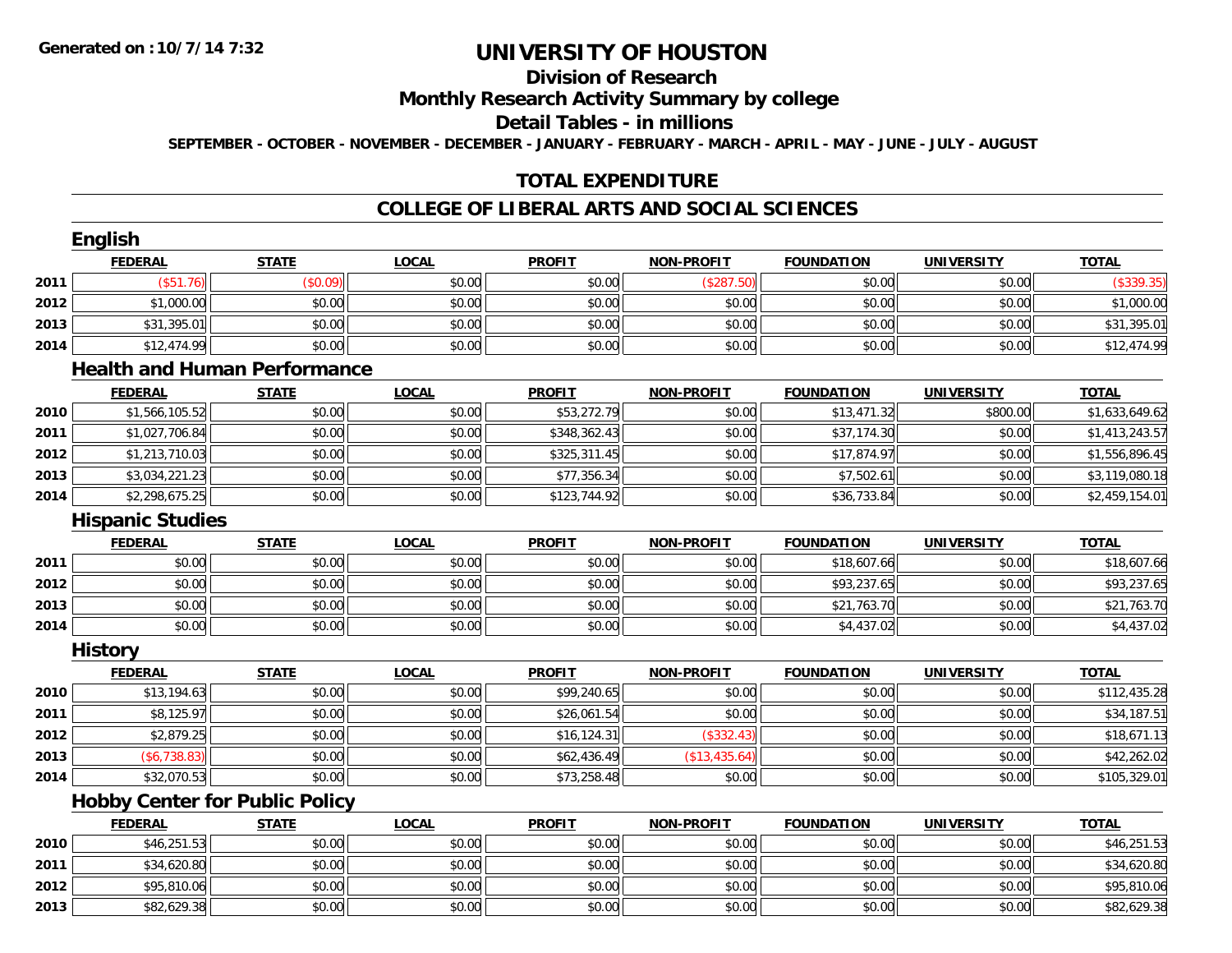# **Division of Research**

### **Monthly Research Activity Summary by college**

#### **Detail Tables - in millions**

**SEPTEMBER - OCTOBER - NOVEMBER - DECEMBER - JANUARY - FEBRUARY - MARCH - APRIL - MAY - JUNE - JULY - AUGUST**

## **TOTAL EXPENDITURE**

#### **COLLEGE OF LIBERAL ARTS AND SOCIAL SCIENCES**

## **Hobby Center for Public Policy**

|      | <b>FEDERAL</b>                    | <b>STATE</b> | <b>LOCAL</b> | <b>PROFIT</b> | <b>NON-PROFIT</b> | <b>FOUNDATION</b> | <b>UNIVERSITY</b> | <b>TOTAL</b>   |
|------|-----------------------------------|--------------|--------------|---------------|-------------------|-------------------|-------------------|----------------|
| 2014 | \$0.00                            | \$19,635.70  | \$0.00       | \$0.00        | \$0.00            | \$5,524.40        | \$0.00            | \$25,160.10    |
|      | <b>Modern/Classical Languages</b> |              |              |               |                   |                   |                   |                |
|      | <b>FEDERAL</b>                    | <b>STATE</b> | <b>LOCAL</b> | <b>PROFIT</b> | <b>NON-PROFIT</b> | <b>FOUNDATION</b> | <b>UNIVERSITY</b> | <b>TOTAL</b>   |
| 2011 | \$0.00                            | \$0.00       | \$0.00       | \$0.00        | \$0.00            | \$0.00            | \$0.00            | \$0.00         |
| 2012 | \$108,975.72                      | \$0.00       | \$0.00       | \$0.00        | \$0.00            | \$0.00            | \$0.00            | \$108,975.72   |
| 2013 | \$135,877.82                      | \$0.00       | \$0.00       | \$0.00        | \$0.00            | \$0.00            | \$0.00            | \$135,877.82   |
| 2014 | \$95,858.15                       | \$3,000.00   | \$0.00       | \$0.00        | \$0.00            | \$0.00            | \$0.00            | \$98,858.15    |
|      | <b>Philosophy</b>                 |              |              |               |                   |                   |                   |                |
|      | <b>FEDERAL</b>                    | <b>STATE</b> | <b>LOCAL</b> | <b>PROFIT</b> | <b>NON-PROFIT</b> | <b>FOUNDATION</b> | <b>UNIVERSITY</b> | <b>TOTAL</b>   |
| 2010 | \$0.00                            | \$0.00       | \$0.00       | \$0.00        | \$0.00            | \$0.00            | \$0.00            | \$0.00         |
| 2011 | \$0.00                            | \$0.00       | \$0.00       | \$0.00        | \$0.00            | \$0.00            | \$0.00            | \$0.00         |
| 2012 | \$8,395.98                        | \$0.00       | \$0.00       | \$0.00        | \$0.00            | \$0.00            | \$0.00            | \$8,395.98     |
| 2013 | \$7,551.59                        | \$0.00       | \$0.00       | \$0.00        | \$0.00            | \$0.00            | \$0.00            | \$7,551.59     |
| 2014 | \$12,270.36                       | \$3,558.45   | \$0.00       | \$0.00        | \$0.00            | \$0.00            | \$0.00            | \$15,828.81    |
|      | <b>Political Science</b>          |              |              |               |                   |                   |                   |                |
|      | <b>FEDERAL</b>                    | <b>STATE</b> | <b>LOCAL</b> | <b>PROFIT</b> | <b>NON-PROFIT</b> | <b>FOUNDATION</b> | <b>UNIVERSITY</b> | <b>TOTAL</b>   |
| 2010 | \$4,227.71                        | \$0.00       | \$0.00       | \$0.00        | \$0.00            | \$0.00            | \$0.00            | \$4,227.71     |
| 2011 | \$9,430.81                        | (\$637.93)   | \$0.00       | (\$179.60)    | \$2,685.76        | (\$6,487.17)      | \$0.00            | \$4,811.87     |
| 2012 | \$0.00                            | \$0.00       | \$0.00       | \$0.00        | \$0.00            | \$0.00            | \$0.00            | \$0.00         |
| 2013 | \$29,077.12                       | \$0.00       | \$0.00       | \$0.00        | \$0.00            | \$2,000.00        | \$0.00            | \$31,077.12    |
| 2014 | \$0.00                            | \$3,641.19   | \$0.00       | \$0.00        | \$0.00            | \$0.00            | \$0.00            | \$3,641.19     |
|      | <b>Psychology</b>                 |              |              |               |                   |                   |                   |                |
|      | <b>FEDERAL</b>                    | <b>STATE</b> | <b>LOCAL</b> | <b>PROFIT</b> | <b>NON-PROFIT</b> | <b>FOUNDATION</b> | <b>UNIVERSITY</b> | <b>TOTAL</b>   |
| 2010 | \$6,373,049.83                    | \$491,918.18 | \$0.00       | \$189,614.87  | \$176,713.80      | \$29,647.48       | \$67,929.59       | \$7,328,873.74 |
| 2011 | \$6,931,015.56                    | \$527,338.44 | \$0.00       | \$115,056.78  | \$228,142.03      | \$225,124.60      | \$13,735.80       | \$8,040,413.21 |
| 2012 | \$6,058,264.86                    | \$86,572.37  | \$0.00       | \$111,186.38  | \$233,947.11      | \$186,175.75      | (\$9,680.69)      | \$6,666,465.78 |
| 2013 | \$5,581,409.75                    | \$41,262.83  | \$0.00       | \$64,772.05   | \$320,719.98      | \$98,684.57       | \$0.00            | \$6,106,849.18 |
| 2014 | \$4,301,059.24                    | \$14,221.54  | \$0.00       | \$35,578.72   | \$361,546.41      | (\$3,775.09)      | \$15,929.98       | \$4,724,560.80 |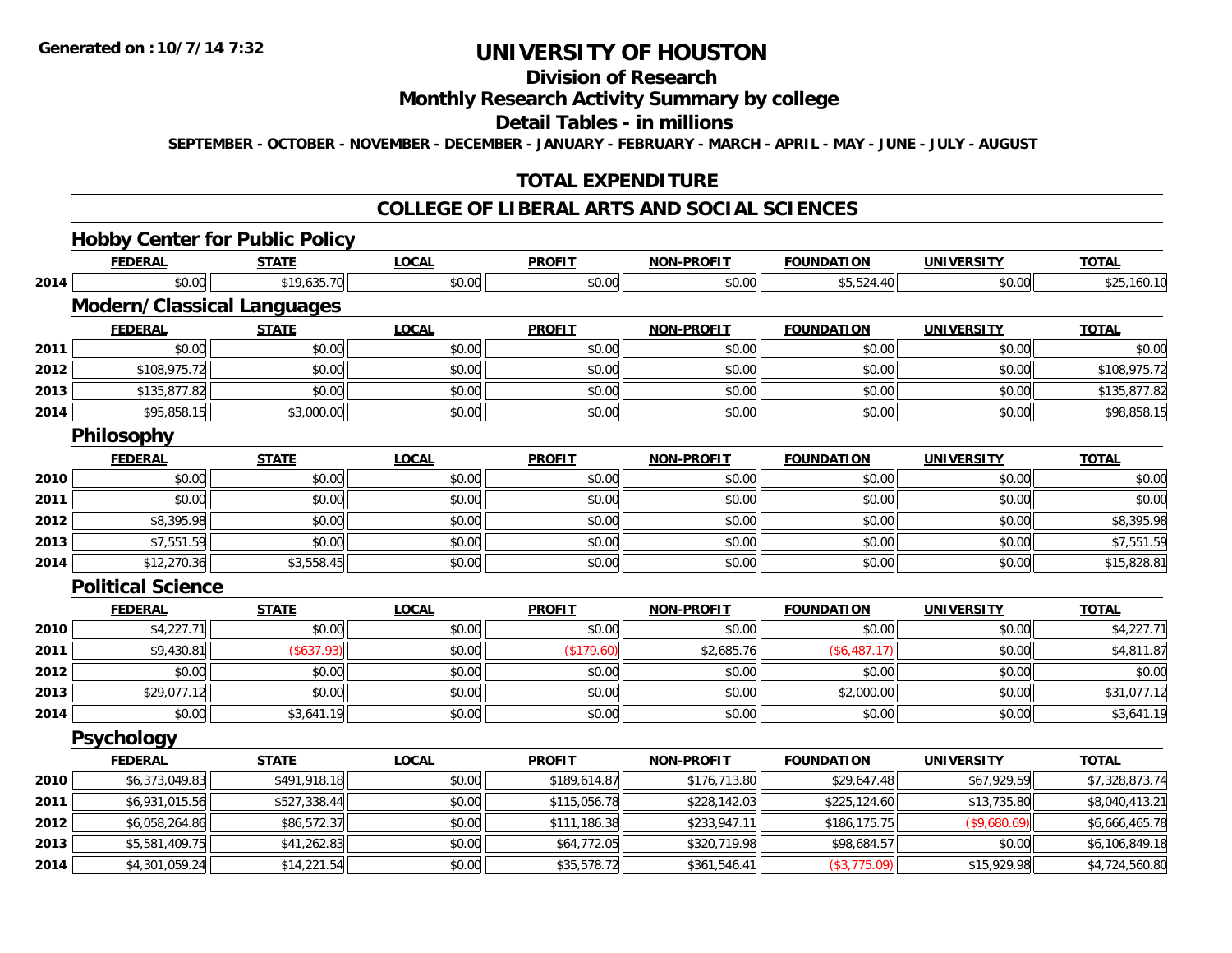# **Division of Research**

#### **Monthly Research Activity Summary by college**

#### **Detail Tables - in millions**

**SEPTEMBER - OCTOBER - NOVEMBER - DECEMBER - JANUARY - FEBRUARY - MARCH - APRIL - MAY - JUNE - JULY - AUGUST**

## **TOTAL EXPENDITURE**

## **COLLEGE OF LIBERAL ARTS AND SOCIAL SCIENCES**

### **School of Communication**

|      | <b>FEDERAL</b> | <b>STATE</b> | <b>LOCAL</b> | <b>PROFIT</b> | <b>NON-PROFIT</b> | <b>FOUNDATION</b> | <b>UNIVERSITY</b> | <b>TOTAL</b> |
|------|----------------|--------------|--------------|---------------|-------------------|-------------------|-------------------|--------------|
| 2010 | \$0.00         | \$0.00       | \$0.00       | \$0.00        | \$0.00            | \$0.00            | \$0.00            | \$0.00       |
| 2011 | \$0.00         | \$0.00       | \$0.00       | \$0.00        | \$0.00            | \$0.00            | \$0.00            | \$0.00       |
| 2012 | \$0.00         | \$0.00       | \$0.00       | \$0.00        | \$0.00            | \$0.00            | \$0.00            | \$0.00       |
| 2013 | \$0.00         | \$0.00       | \$0.00       | \$0.00        | \$6,603.71        | \$0.00            | \$0.00            | \$6,603.71   |
| 2014 | \$0.00         | \$104,228.37 | \$0.00       | \$0.00        | \$2,892.25        | \$0.00            | \$5,999.19        | \$113,119.81 |

#### **School of Music**

|      | <u>FEDERAL</u> | <b>STATE</b> | <u>LOCAL</u> | <b>PROFIT</b> | <b>NON-PROFIT</b>                     | <b>FOUNDATION</b> | UNIVERSITY | <b>TOTAL</b> |
|------|----------------|--------------|--------------|---------------|---------------------------------------|-------------------|------------|--------------|
| 2010 | \$14,500.00    | \$0.00       | \$0.00       | \$0.00        | \$40,900.00                           | \$0.00            | \$0.00     | \$55,400.00  |
| 2011 | \$0.00         | \$15,865.00  | \$0.00       | \$0.00        |                                       | \$0.00            | \$0.00     | .198.03      |
| 2014 | \$0.00         | \$9,028.12   | \$0.00       | \$0.00        | $A$ Q <sub>55</sub><br>-10<br>94,700. | \$0.00            | \$0.00     | \$13,983.31  |

#### **Sociology**

|      | <b>FEDERAL</b> | <b>STATE</b> | <u>LOCAL</u> | <b>PROFIT</b> | <b>NON-PROFIT</b> | <b>FOUNDATION</b> | <b>UNIVERSITY</b> | <b>TOTAL</b> |
|------|----------------|--------------|--------------|---------------|-------------------|-------------------|-------------------|--------------|
| 2010 | \$224,785.49   | \$0.00       | \$5,405.91   | \$0.00        | \$20,181.63       | \$0.00            | \$0.00            | \$250,373.03 |
| 2011 | \$165,825.90   | \$0.00       | \$0.00       | \$0.00        | \$3,500.00        | \$0.00            | \$0.00            | \$169,325.90 |
| 2012 | \$11,542.47    | \$0.00       | \$0.00       | \$0.00        | \$0.00            | \$0.00            | \$0.00            | \$11,542.47  |
| 2013 | (\$5,713.68)   | \$0.00       | \$17,754.27  | \$0.00        | \$0.00            | \$0.00            | \$0.00            | \$12,040.59  |
| 2014 | \$67,147.73    | \$0.00       | \$31,974.38  | \$0.00        | \$0.00            | \$0.00            | \$0.00            | \$99,122.11  |

#### **Theatre**

|              | <b>FEDERAL</b>  | <b>STATE</b>   | <b>LOCAL</b> | <b>PROFIT</b>  | <b>NON-PROFIT</b> | <b>FOUNDATION</b> | <b>UNIVERSITY</b> | <b>TOTAL</b>    |
|--------------|-----------------|----------------|--------------|----------------|-------------------|-------------------|-------------------|-----------------|
| 2010         | \$0.00          | \$0.00         | \$0.00       | \$0.00         | \$46,537.16       | (\$819.30)        | \$0.00            | \$45,717.86     |
| 2011         | \$0.00          | \$0.00         | \$0.00       | \$0.00         | \$82,048.06       | (\$45.63)         | \$0.00            | \$82,002.43     |
| 2012         | \$0.00          | \$0.00         | \$0.00       | \$0.00         | \$32,435.73       | \$0.00            | \$0.00            | \$32,435.73     |
| 2013         | \$0.00          | \$0.00         | \$0.00       | \$0.00         | \$0.00            | \$0.00            | \$0.00            | \$0.00          |
| 2014         | \$0.00          | \$0.00         | \$0.00       | \$0.00         | \$83,823.59       | \$0.00            | \$0.00            | \$83,823.59     |
| <b>Total</b> | \$40,471,536.38 | \$1,401,151.75 | \$54,875.01  | \$1,793,325.68 | \$3,820,142.35    | \$1,975,693.05    | \$94,713.87       | \$49,611,438.10 |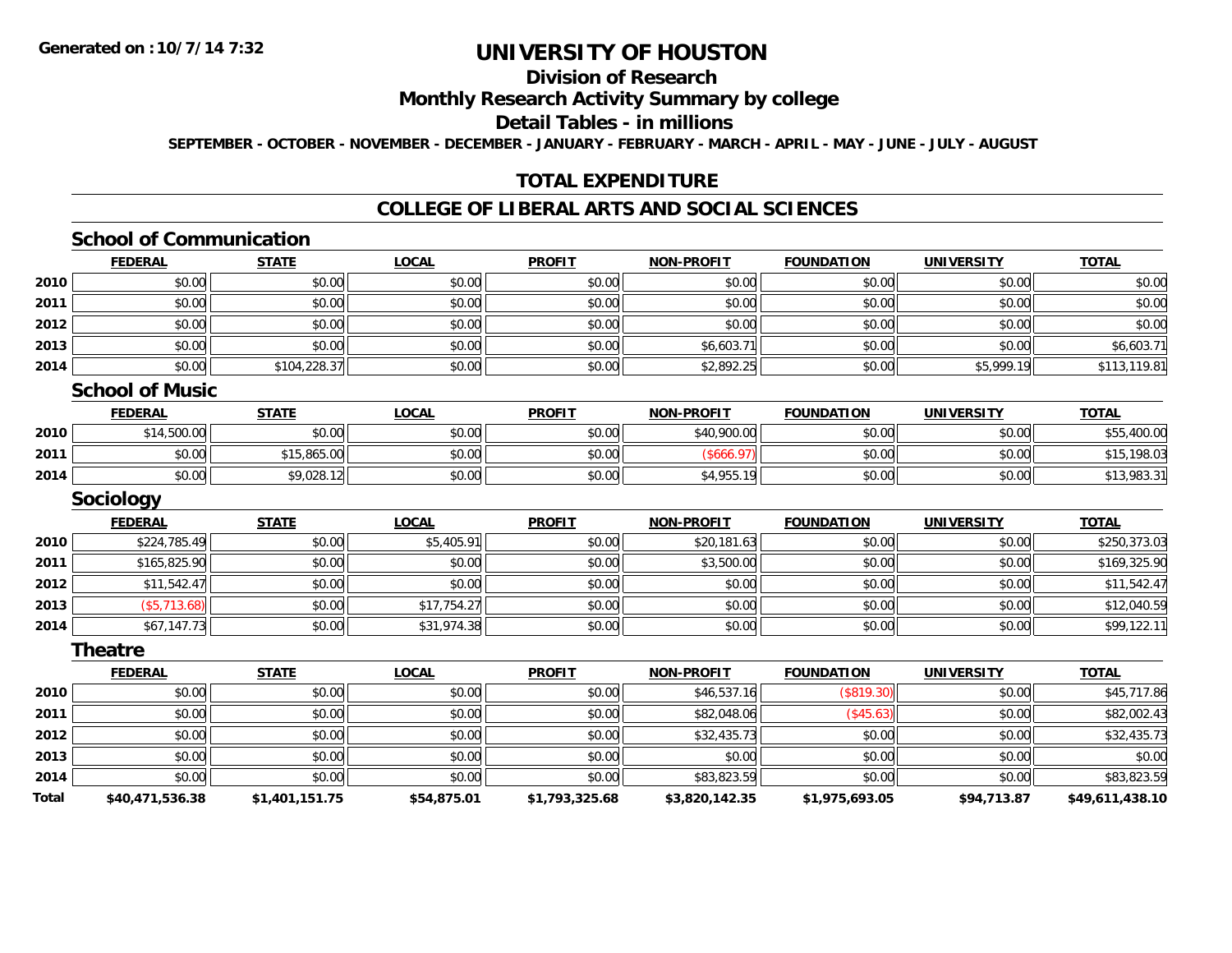# **Division of Research**

### **Monthly Research Activity Summary by college**

#### **Detail Tables - in millions**

**SEPTEMBER - OCTOBER - NOVEMBER - DECEMBER - JANUARY - FEBRUARY - MARCH - APRIL - MAY - JUNE - JULY - AUGUST**

## **TOTAL EXPENDITURE**

# **COLLEGE OF NATURAL SCIENCES AND MATHEMATICS**

# **Biology/Biochemistry**

**2014**

|      | <b>FEDERAL</b>                                  | <b>STATE</b>   | <b>LOCAL</b>                                           | <b>PROFIT</b> | <b>NON-PROFIT</b> | <b>FOUNDATION</b> | <b>UNIVERSITY</b> | <b>TOTAL</b>   |
|------|-------------------------------------------------|----------------|--------------------------------------------------------|---------------|-------------------|-------------------|-------------------|----------------|
| 2010 | \$4,369,926.67                                  | \$138,321.99   | \$0.00                                                 | \$0.00        | \$568,022.25      | \$215,439.99      | \$0.00            | \$5,291,710.90 |
| 2011 | \$4,583,949.00                                  | \$789,051.48   | \$0.00                                                 | \$5,599.99    | \$814,759.12      | \$246,647.35      | \$0.00            | \$6,440,006.94 |
| 2012 | \$3,886,052.44                                  | \$1,278,340.63 | \$0.00                                                 | \$14,367.27   | \$891,725.30      | \$203,289.90      | \$0.00            | \$6,273,775.54 |
| 2013 | \$3,488,548.81                                  | \$962,799.90   | \$0.00                                                 | \$216,823.19  | \$881,568.73      | \$188,516.75      | \$0.00            | \$5,738,257.39 |
| 2014 | \$2,651,055.84                                  | \$745,162.86   | \$0.00                                                 | \$277,892.93  | \$710,697.40      | \$225,155.62      | \$0.00            | \$4,609,964.65 |
|      | <b>Center for Applied Geoscience Excellence</b> |                |                                                        |               |                   |                   |                   |                |
|      | <b>FEDERAL</b>                                  | <b>STATE</b>   | <b>LOCAL</b>                                           | <b>PROFIT</b> | <b>NON-PROFIT</b> | <b>FOUNDATION</b> | <b>UNIVERSITY</b> | <b>TOTAL</b>   |
| 2010 | \$0.00                                          | \$0.00         | \$0.00                                                 | \$0.00        | \$0.00            | \$0.00            | \$0.00            | \$0.00         |
|      |                                                 |                | <b>Center for Nuclear Receptors and Cell Signaling</b> |               |                   |                   |                   |                |
|      | <b>FEDERAL</b>                                  | <b>STATE</b>   | <b>LOCAL</b>                                           | <b>PROFIT</b> | <b>NON-PROFIT</b> | <b>FOUNDATION</b> | <b>UNIVERSITY</b> | <b>TOTAL</b>   |
| 2010 | \$925,854.73                                    | \$1,313,618.87 | \$0.00                                                 | \$0.00        | \$0.00            | \$157,603.01      | \$0.00            | \$2,397,076.60 |
| 2011 | \$1,721,565.95                                  | \$250,897.81   | \$0.00                                                 | \$15,047.03   | \$99,550.87       | \$94,777.63       | \$0.00            | \$2,181,839.29 |
| 2012 | \$2,075,392.30                                  | \$1,505,588.63 | \$0.00                                                 | \$221,277.70  | \$964.34          | \$333,400.04      | \$0.00            | \$4,136,623.01 |
| 2013 | \$1,621,012.21                                  | \$752,494.94   | \$0.00                                                 | \$3,626.63    | \$7,949.56        | \$26,980.75       | \$0.00            | \$2,412,064.09 |
| 2014 | \$1,254,909.60                                  | \$1,184,523.23 | \$0.00                                                 | \$47,990.17   | \$39,097.59       | \$167,525.22      | \$0.00            | \$2,694,045.81 |
|      | Chemistry                                       |                |                                                        |               |                   |                   |                   |                |
|      | <b>FEDERAL</b>                                  | <b>STATE</b>   | <b>LOCAL</b>                                           | <b>PROFIT</b> | <b>NON-PROFIT</b> | <b>FOUNDATION</b> | <b>UNIVERSITY</b> | <b>TOTAL</b>   |
| 2010 | \$5,076,313.94                                  | \$1,663,865.67 | \$0.00                                                 | \$83,101.77   | \$61,946.45       | \$1,150,595.36    | \$215,963.68      | \$8,251,786.87 |
| 2011 | \$3,651,897.46                                  | \$907,938.91   | \$0.00                                                 | \$26,601.63   | \$67,607.50       | \$1,869,316.44    | \$123,348.39      | \$6,646,710.33 |
| 2012 | \$3,050,056.27                                  | \$981,024.54   | \$0.00                                                 | \$25,707.47   | \$74,540.08       | \$1,700,398.77    | \$124,526.27      | \$5,956,253.39 |
| 2013 | \$2,784,506.77                                  | \$715,829.84   | \$0.00                                                 | \$32,207.03   | \$28,902.12       | \$1,276,454.66    | (\$43,851.79)     | \$4,794,048.62 |
| 2014 | \$2,863,531.13                                  | \$540,550.82   | \$0.00                                                 | \$400.95      | \$11,578.07       | \$2,204,519.98    | \$16,022.37       | \$5,636,603.33 |
|      | <b>Computer Science</b>                         |                |                                                        |               |                   |                   |                   |                |
|      | <b>FEDERAL</b>                                  | <b>STATE</b>   | <b>LOCAL</b>                                           | <b>PROFIT</b> | <b>NON-PROFIT</b> | <b>FOUNDATION</b> | <b>UNIVERSITY</b> | <b>TOTAL</b>   |
| 2010 | \$3,820,553.72                                  | \$112,442.25   | \$0.00                                                 | \$90,929.04   | \$155,326.23      | \$0.00            | \$0.00            | \$4,179,251.23 |
| 2011 | \$4,237,360.57                                  | \$74,516.70    | \$0.00                                                 | \$353,862.77  | \$173,741.21      | \$0.00            | (\$769.35)        | \$4,838,711.90 |
| 2012 | \$2,734,881.84                                  | \$53,795.34    | \$0.00                                                 | \$415,886.79  | \$121,767.29      | \$42,230.63       | \$685.70          | \$3,369,247.59 |
| 2013 | \$2,926,030.15                                  | \$27,590.06    | \$0.00                                                 | \$376,971.91  | \$36,725.19       | \$30,912.41       | \$31,742.81       | \$3,429,972.53 |

4 \$2,566,790.25|| \$109,920.57|| \$0.00|| \$639,191.26|| \$418,281.57|| \$35,343.60|| \$20,629.78|| \$3,790,157.03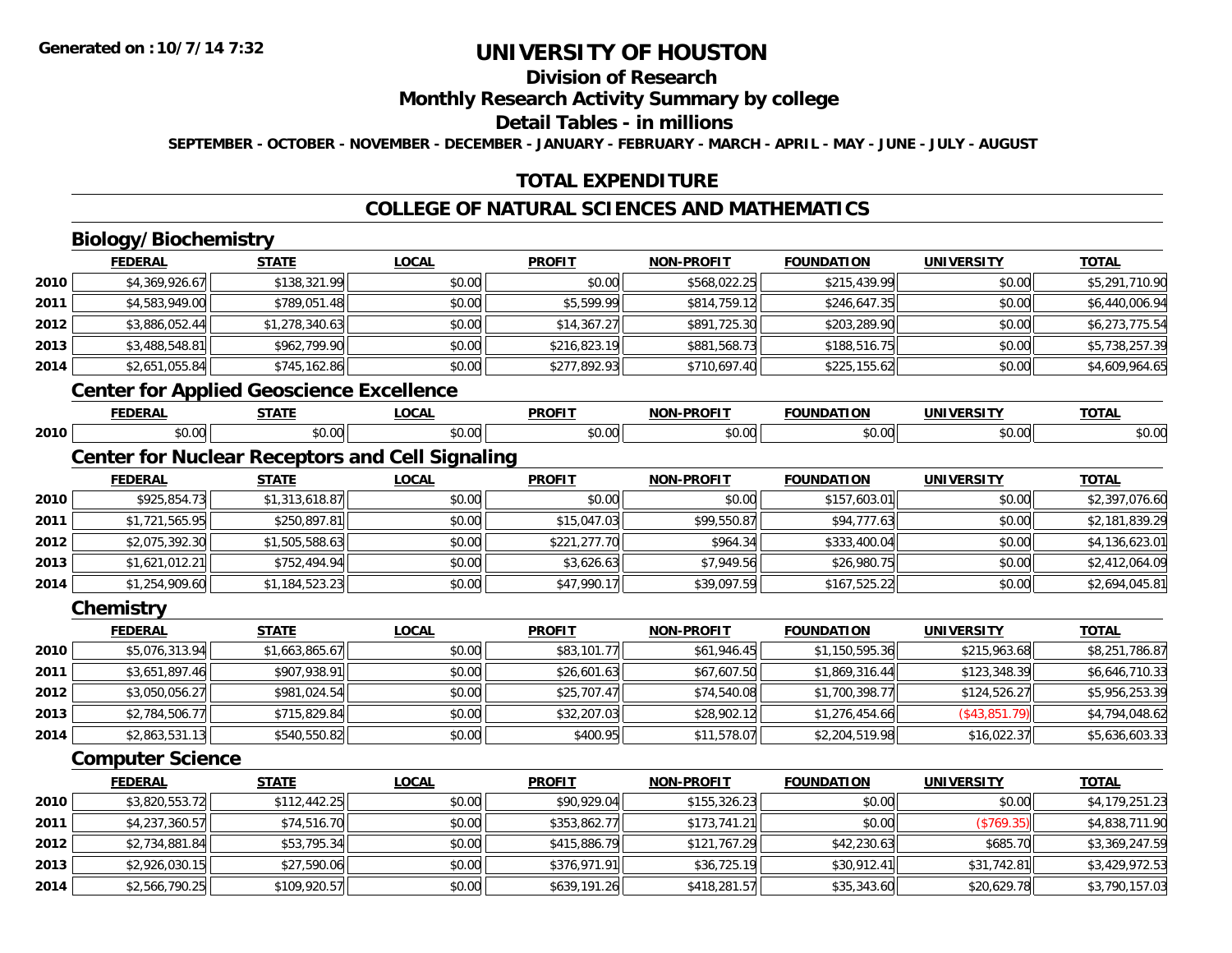# **Division of Research**

### **Monthly Research Activity Summary by college**

### **Detail Tables - in millions**

**SEPTEMBER - OCTOBER - NOVEMBER - DECEMBER - JANUARY - FEBRUARY - MARCH - APRIL - MAY - JUNE - JULY - AUGUST**

# **TOTAL EXPENDITURE**

# **COLLEGE OF NATURAL SCIENCES AND MATHEMATICS**

# **Dean, Natural Sciences and Mathematics**

|      | <b>FEDERAL</b> | <b>STATE</b> | <u>LOCAL</u> | <b>PROFIT</b> | <b>NON-PROFIT</b> | <b>FOUNDATION</b> | <b>UNIVERSITY</b> | <b>TOTAL</b> |
|------|----------------|--------------|--------------|---------------|-------------------|-------------------|-------------------|--------------|
| 2010 | \$0.00         | \$0.00       | \$0.00       | \$0.00        | \$0.00            | \$0.00            | \$0.00            | \$0.00       |
| 2011 | \$0.00         | \$0.00       | \$0.00       | \$0.00        | \$0.00            | \$0.00            | \$0.00            | \$0.00       |
| 2012 | \$33,583.93    | \$0.00       | \$0.00       | \$0.00        | \$0.00            | \$0.00            | \$0.00            | \$33,583.93  |
| 2013 | \$143,746.53   | \$0.00       | \$0.00       | \$0.00        | \$0.00            | \$0.00            | \$0.00            | \$143,746.53 |
| 2014 | \$48,953.25    | \$193,408.37 | \$0.00       | \$0.00        | \$0.00            | \$0.00            | \$0.00            | \$242,361.62 |

#### **Earth & Atmospheric Sciences**

|      | <b>FEDERAL</b> | <b>STATE</b>   | <b>LOCAL</b> | <b>PROFIT</b>  | <b>NON-PROFIT</b> | <b>FOUNDATION</b> | <b>UNIVERSITY</b> | <b>TOTAL</b>   |
|------|----------------|----------------|--------------|----------------|-------------------|-------------------|-------------------|----------------|
| 2010 | \$1,686,079.91 | \$570,760.66   | \$0.00       | \$1,945,530.82 | \$715,650.66      | \$0.00            | \$0.00            | \$4,918,022.05 |
| 2011 | \$1,878,095.23 | \$1,432,247.02 | \$0.00       | \$1,586,156.68 | \$192,299.71      | \$0.00            | \$0.00            | \$5,088,798.64 |
| 2012 | \$1,759,338.94 | \$545,968.92   | \$0.00       | \$2,152,530.49 | \$190,887.67      | \$0.00            | \$0.00            | \$4,648,726.02 |
| 2013 | \$1,660,517.91 | \$370,862.56   | \$0.00       | \$2,606,816.01 | \$191,074.42      | \$2,590.52        | \$0.00            | \$4,831,861.42 |
| 2014 | \$1,273,170.30 | \$440,277.66   | \$0.00       | \$2,938,639.01 | \$351,592.15      | \$177,268.45      | \$0.00            | \$5,180,947.57 |

## **Institute for Climate and Atmospheric Science**

|      | <b>FEDERAL</b> | <b>STATE</b> | <u>LOCAL</u> | <b>PROFIT</b> | NON-PROFIT | <b>FOUNDATION</b> | <b>UNIVERSITY</b> | <b>TOTAL</b> |
|------|----------------|--------------|--------------|---------------|------------|-------------------|-------------------|--------------|
| 2010 | \$0.00         | \$0.00       | \$0.00       | \$0.00        | \$0.00     | \$0.00            | \$0.00            | \$0.00       |
| 2011 | \$0.00         | \$0.00       | \$0.00       | \$0.00        | \$0.00     | \$0.00            | \$0.00            | \$0.00       |
| 2012 | \$0.00         | \$0.00       | \$0.00       | \$0.00        | \$0.00     | \$0.00            | \$0.00            | \$0.00       |
| 2013 | \$0.00         | \$0.00       | \$0.00       | \$0.00        | \$0.00     | \$0.00            | \$0.00            | \$0.00       |
| 2014 | \$0.00         | \$0.00       | \$0.00       | \$0.00        | \$0.00     | \$0.00            | \$0.00            | \$0.00       |

### **Mathematics**

|      | <b>FEDERAL</b> | <u>STATE</u> | <b>LOCAL</b> | <b>PROFIT</b> | <b>NON-PROFIT</b> | <b>FOUNDATION</b> | UNIVERSITY  | <u>TOTAL</u>   |
|------|----------------|--------------|--------------|---------------|-------------------|-------------------|-------------|----------------|
| 2010 | \$1,767,448.62 | \$499,968.70 | \$0.00       | \$170,557.32  | \$154,297.93      | \$121,188.93      | \$0.00      | \$2,713,461.50 |
| 2011 | \$1,609,746.00 | \$323,188.48 | \$1,214.93   | \$201,384.69  | \$120,362.08      | \$105,494.54      | \$10,000.00 | \$2,371,390.73 |
| 2012 | \$1,680,539.71 | \$311,035.35 | \$7.488.83   | \$262,904.77  | \$99,313.40       | \$92,245.63       | \$20,492.56 | \$2,474,020.24 |
| 2013 | \$2,255,204.15 | \$89,443.77  | \$0.00       | \$195,630.09  | \$467.88          | \$111,365.03      | \$21,338.70 | \$2,673,449.62 |
| 2014 | \$2,366,170.81 | (\$1,561.96) | \$0.00       | \$123,778.10  | \$0.00            | \$79,450.63       | \$0.00      | \$2,567,837.58 |

#### **Physics**

|      | <b>FEDERAL</b>                                                                 | <b>STATE</b>                       | <b>LOCAL</b> | <b>PROFIT</b>                      | <b>NON-PROFIT</b> | <b>FOUNDATION</b> | <b>UNIVERSITY</b> | <b>TOTAL</b>  |
|------|--------------------------------------------------------------------------------|------------------------------------|--------------|------------------------------------|-------------------|-------------------|-------------------|---------------|
| 2010 | $^{\circ}$ יו גר החס כונר ר<br>243.888.20                                      | 46050221<br>J0U,5U3.ZZ⊟            | \$0.00       | <b>EQR 000 07.</b><br>, , 200. Z / | \$59,806.12       | 459.01<br>\$343   | \$0.00            | 944.88<br>4.O |
| 2011 | 101 30<br>$\wedge$ $\wedge$ $\wedge$ $\wedge$<br>.<br>$\overline{\phantom{a}}$ | 318.96<br><b>A</b> 1<br>$\cdot$ 16 | \$0.00       | 429.34<br>34                       | \$34,877.24       | \$352,702.99      | \$0.00            | <b>-10.02</b> |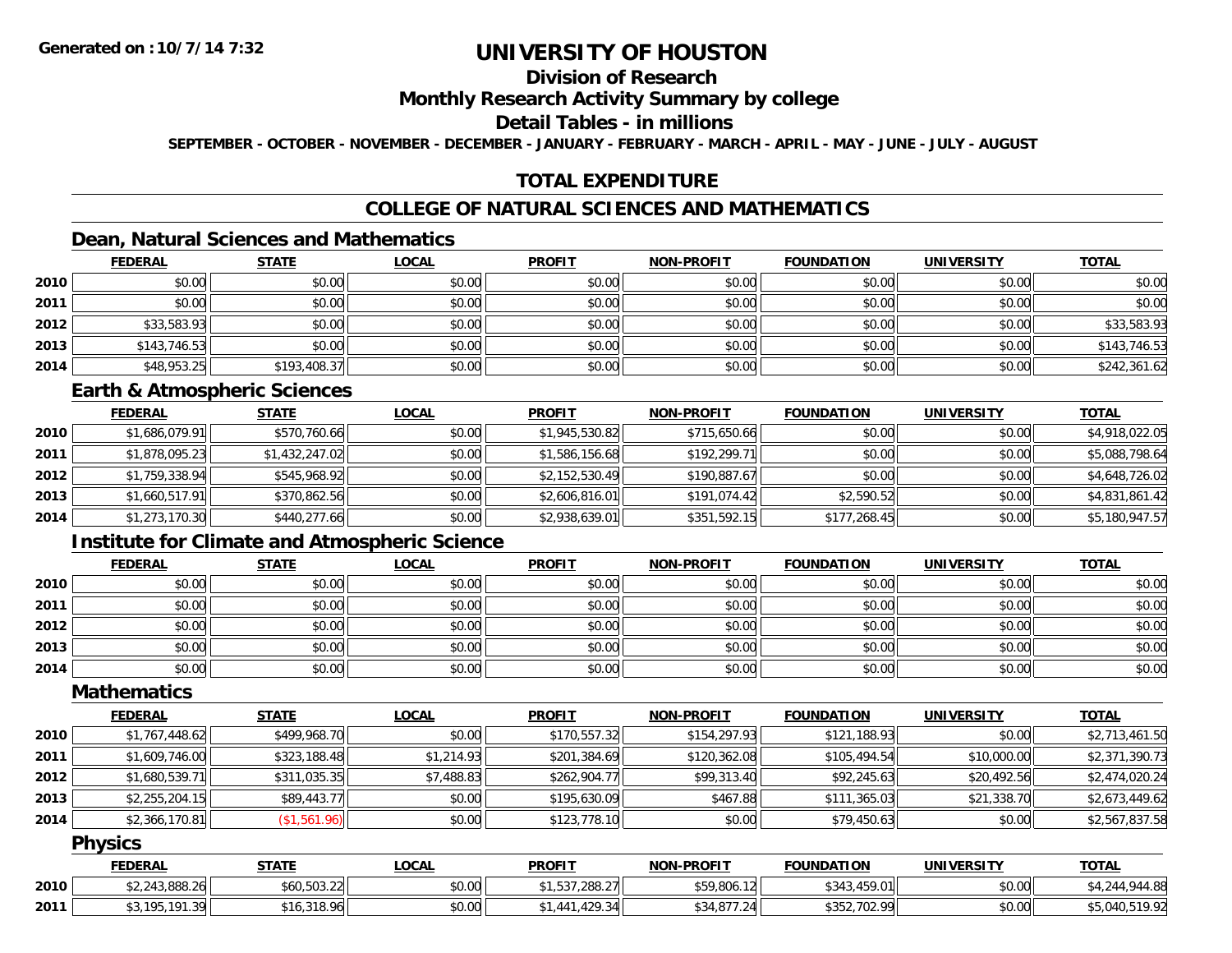#### **Division of Research**

### **Monthly Research Activity Summary by college**

#### **Detail Tables - in millions**

**SEPTEMBER - OCTOBER - NOVEMBER - DECEMBER - JANUARY - FEBRUARY - MARCH - APRIL - MAY - JUNE - JULY - AUGUST**

## **TOTAL EXPENDITURE**

#### **COLLEGE OF NATURAL SCIENCES AND MATHEMATICS**

| ٧<br>N<br>1 | 7S. |  |
|-------------|-----|--|
|             |     |  |

|       | <b>FEDERAL</b>  | <b>STATE</b>    | <b>LOCAL</b> | <b>PROFIT</b>   | <b>NON-PROFIT</b> | <b>FOUNDATION</b> | <b>UNIVERSITY</b> | <b>TOTAL</b>     |
|-------|-----------------|-----------------|--------------|-----------------|-------------------|-------------------|-------------------|------------------|
| 2012  | \$4,153,119.57  | (\$2,933.99)    | \$0.00       | \$1,497,229.81  | \$50,260.56       | \$342,427.28      | \$0.00            | \$6,040,103.24   |
| 2013  | \$4,751,143.09  | \$19,142.71     | \$0.00       | \$1,896,777.77  | \$56,188.92       | \$205,936.40      | \$0.00            | \$6,929,188.89   |
| 2014  | \$5,525,021.56  | \$75,205.37     | \$0.00       | \$1,744,043.92  | \$54,814.92       | \$240.259.62      | \$0.00            | \$7,639,345.39   |
| Total | \$98.321.148.79 | \$19,052,110.83 | \$8,703.76   | \$23.148.182.61 | \$7,436,644.54    | \$12,343,497.15   | \$540,129.12      | \$160,850,416.80 |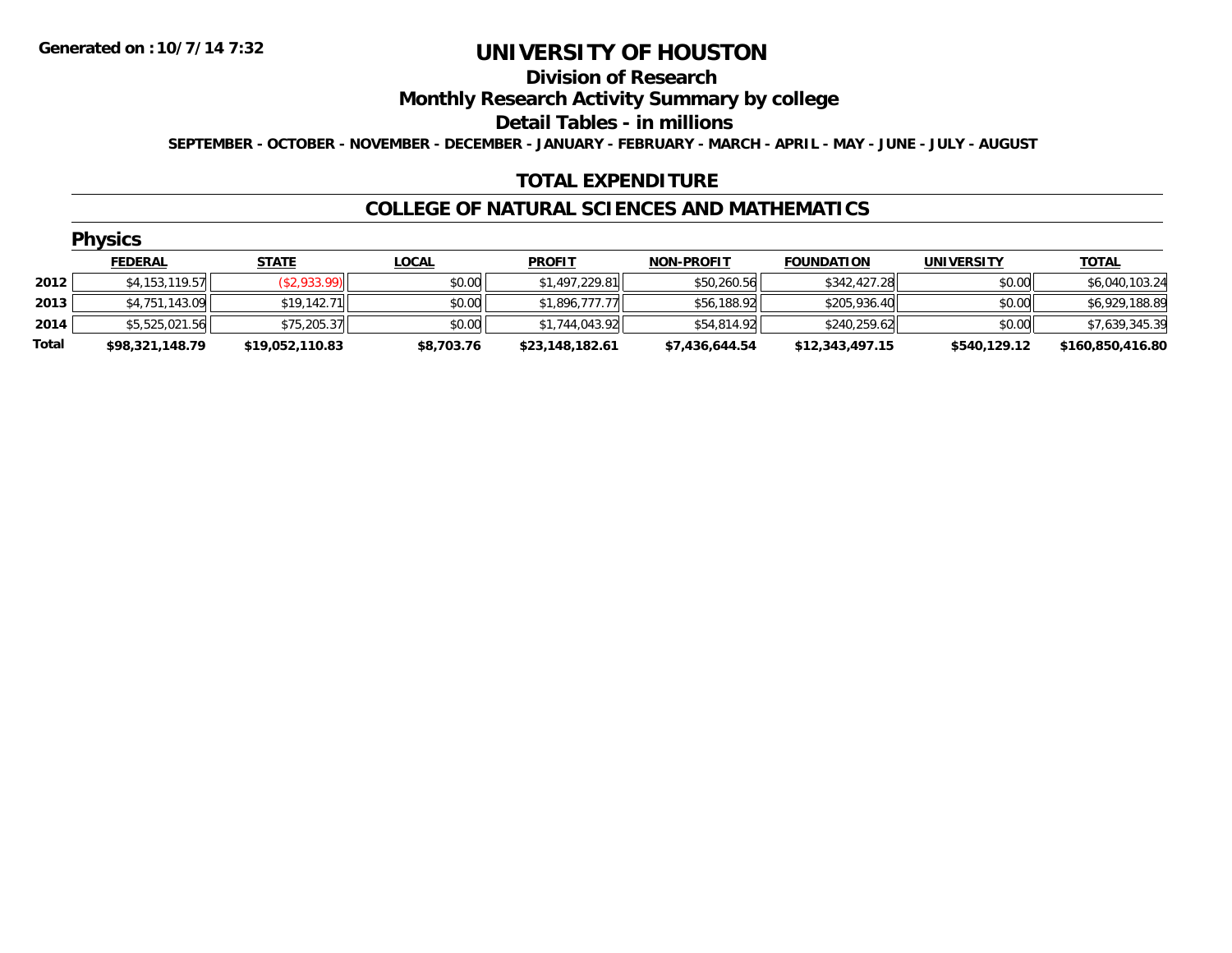# **Division of Research**

**Monthly Research Activity Summary by college**

#### **Detail Tables - in millions**

**SEPTEMBER - OCTOBER - NOVEMBER - DECEMBER - JANUARY - FEBRUARY - MARCH - APRIL - MAY - JUNE - JULY - AUGUST**

#### **TOTAL EXPENDITURE**

#### **COLLEGE OF OPTOMETRY**

# **Optometry, Community**

|       | <b>FEDERAL</b>  | <b>STATE</b>  | <u>LOCAL</u> | <b>PROFIT</b>  | <b>NON-PROFIT</b> | <b>FOUNDATION</b> | <b>UNIVERSITY</b> | <b>TOTAL</b>    |
|-------|-----------------|---------------|--------------|----------------|-------------------|-------------------|-------------------|-----------------|
| 2010  | \$4,841,538.45  | \$168,543.53  | \$0.00       | \$494,238.83   | \$16, 179.25      | \$29,746.15       | \$144,043.72      | \$5,694,289.93  |
| 2011  | \$4,178,299.49  | \$71,618.96   | \$0.00       | \$288,984.06   | \$10,501.10       | \$206.78          | \$200,406.07      | \$4,750,016.46  |
| 2012  | \$4,573,764.35  | (\$14,899.82) | \$0.00       | \$349,917.50   | $($ \$105.00) $ $ | \$37,553.31       | \$302,928.12      | \$5,249,158.46  |
| 2013  | \$4,734,055.96  | \$0.00        | \$0.00       | \$953,824.38   | \$0.00            | \$23,632.58       | \$474,496.42      | \$6,186,009.34  |
| 2014  | \$5,249,016.22  | \$0.00        | \$0.00       | \$842,442.01   | \$6,300.00        | (S1, 392.67)      | \$394,241.67      | \$6,490,607.23  |
| Total | \$23,576,674.46 | \$225,262.67  | \$0.00       | \$2,929,406.78 | \$32,875.35       | \$89,746.15       | \$1,516,116.00    | \$28,370,081.41 |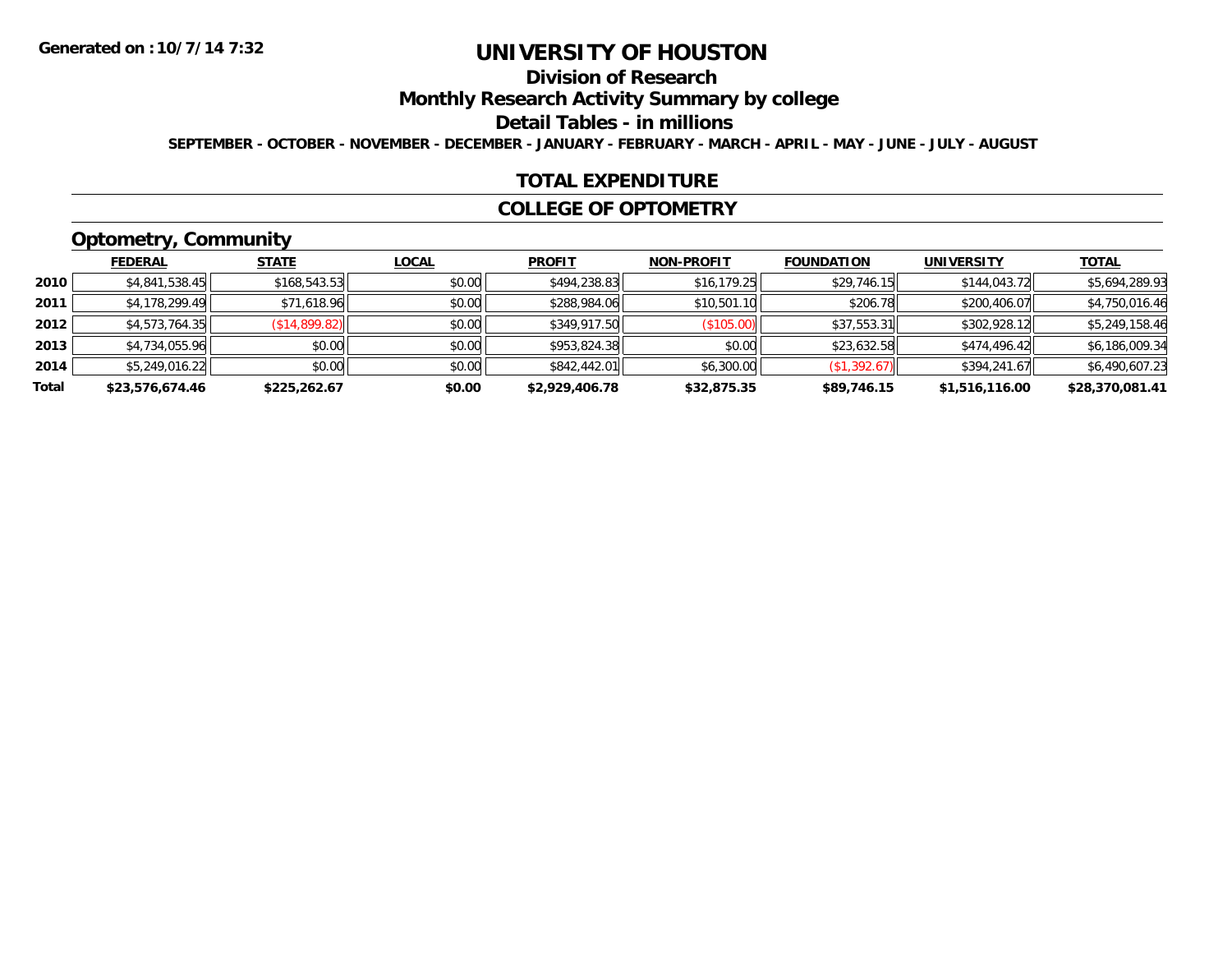# **Division of Research**

### **Monthly Research Activity Summary by college**

### **Detail Tables - in millions**

**SEPTEMBER - OCTOBER - NOVEMBER - DECEMBER - JANUARY - FEBRUARY - MARCH - APRIL - MAY - JUNE - JULY - AUGUST**

## **TOTAL EXPENDITURE**

#### **COLLEGE OF PHARMACY**

# **Center for Experimental Therapeutics and Pharmacoi**

|      | <b>FEDERAL</b> | <b>STATE</b> | <b>LOCAL</b> | <b>PROFIT</b> | <b>NON-PROFIT</b> | <b>FOUNDATION</b> | <b>UNIVERSITY</b> | <b>TOTAL</b> |
|------|----------------|--------------|--------------|---------------|-------------------|-------------------|-------------------|--------------|
| 2010 | \$0.00         | \$0.00       | \$0.00       | \$0.00        | \$0.00            | \$0.00            | \$0.00            | \$0.00       |
| 2011 | \$0.00         | \$0.00       | \$0.00       | \$0.00        | \$0.00            | \$0.00            | \$0.00            | \$0.00       |
| 2012 | \$0.00         | \$0.00       | \$0.00       | \$0.00        | \$0.00            | \$0.00            | \$0.00            | \$0.00       |
| 2013 | \$0.00         | \$0.00       | \$0.00       | \$0.00        | \$0.00            | \$0.00            | \$0.00            | \$0.00       |
| 2014 | \$0.00         | \$0.00       | \$0.00       | \$0.00        | \$0.00            | \$0.00            | \$0.00            | \$0.00       |

# **Clinical Sciences and Administration**

|      | <b>FEDERAL</b> | <u>STATE</u> | <b>LOCAL</b> | <b>PROFIT</b> | <b>NON-PROFIT</b> | <b>FOUNDATION</b> | <b>UNIVERSITY</b> | <b>TOTAL</b>   |
|------|----------------|--------------|--------------|---------------|-------------------|-------------------|-------------------|----------------|
| 2010 | \$142,265.26   | \$1,395.30   | \$0.00       | \$402,781.61  | \$229,695.82      | \$4,319.59        | \$1,061.43        | \$781,519.01   |
| 2011 | \$165,907.11   | \$4,027.14   | \$0.00       | \$414,382.31  | \$292,329.88      | \$0.00            | \$24.85           | \$876,671.29   |
| 2012 | \$267,168.95   | \$20,275.84  | \$0.00       | \$337,526.96  | \$56,929.12       | \$18,320.86       | \$0.00            | \$700,221.73   |
| 2013 | \$364,670.54   | \$8,636.03   | \$0.00       | \$508,606.04  | \$37,247.95       | \$4,103.00        | \$0.00            | \$923,263.56   |
| 2014 | \$218,365.38   | \$107,941.90 | \$0.00       | \$550,809.69  | \$121,707.18      | \$2,435.82        | \$0.00            | \$1,001,259.97 |

# **Dean, Pharmacy**

|      | <b>FEDERAL</b> | <b>STATE</b> | <u>LOCAL</u> | <b>PROFIT</b> | <b>NON-PROFIT</b> | <b>FOUNDATION</b> | <b>UNIVERSITY</b> | <b>TOTAL</b> |
|------|----------------|--------------|--------------|---------------|-------------------|-------------------|-------------------|--------------|
| 2010 | \$0.00         | \$0.00       | \$0.00       | \$0.00        | \$0.00            | \$0.00            | \$0.00            | \$0.00       |
| 2011 | \$0.00         | \$0.00       | \$0.00       | \$0.00        | \$0.00            | \$0.00            | \$0.00            | \$0.00       |
| 2012 | \$0.00         | \$0.00       | \$0.00       | \$0.00        | \$0.00            | \$0.00            | \$0.00            | \$0.00       |
| 2013 | \$0.00         | \$0.00       | \$0.00       | \$0.00        | \$0.00            | \$0.00            | \$0.00            | \$0.00       |
| 2014 | \$0.00         | \$0.00       | \$0.00       | \$0.00        | \$0.00            | \$0.00            | \$0.00            | \$0.00       |

#### **Pharmacological and Pharmaceutical Sciences**

|       | <b>FEDERAL</b>  | <b>STATE</b> | <b>LOCAL</b> | <b>PROFIT</b>  | <b>NON-PROFIT</b> | <b>FOUNDATION</b> | <b>UNIVERSITY</b> | <b>TOTAL</b>    |
|-------|-----------------|--------------|--------------|----------------|-------------------|-------------------|-------------------|-----------------|
| 2010  | \$3,038,349.37  | \$152,348.98 | \$0.00       | \$27,890.62    | \$182,142.85      | \$60,757.69       | \$0.00            | \$3,461,489.51  |
| 2011  | \$3,497,310.06  | \$70,248.81  | \$0.00       | \$24,140.06    | \$164,258.09      | \$33,141.83       | \$0.00            | \$3,789,098.85  |
| 2012  | \$2,052,262.98  | \$0.01       | \$0.00       | \$9,584.11     | \$96,281.38       | \$90,871.58       | \$0.00            | \$2,249,000.06  |
| 2013  | \$2,553,851.54  | \$0.00       | \$0.00       | \$17,311.50    | \$70,310.75       | \$69,374.56       | \$0.00            | \$2,710,848.35  |
| 2014  | \$1,925,351.49  | \$0.00       | \$0.00       | \$85,872.95    | \$37,045.66       | \$73,536.88       | \$0.00            | \$2,121,806.98  |
| Total | \$14,225,502.68 | \$364,874.01 | \$0.00       | \$2,378,905.85 | \$1,287,948.68    | \$356,861.81      | \$1,086.28        | \$18,615,179.31 |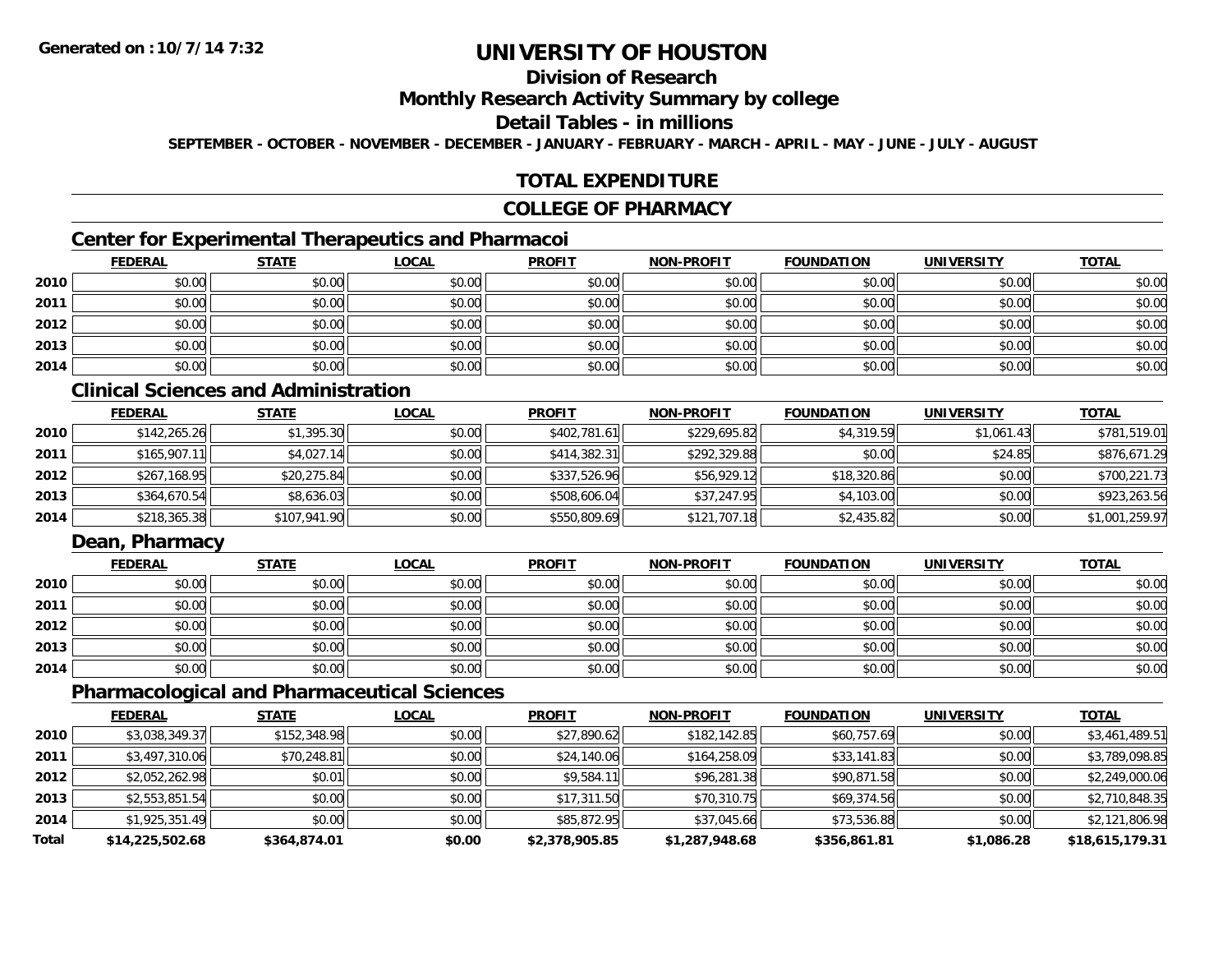# **Division of Research**

#### **Monthly Research Activity Summary by college**

#### **Detail Tables - in millions**

**SEPTEMBER - OCTOBER - NOVEMBER - DECEMBER - JANUARY - FEBRUARY - MARCH - APRIL - MAY - JUNE - JULY - AUGUST**

## **TOTAL EXPENDITURE**

#### **COLLEGE OF TECHNOLOGY**

# **Center for Life Sciences Technology**

|      | <b>FEDERAL</b> | <b>STATE</b>   | <u>_OCAL</u> | <b>PROFIT</b> | <b>NON-PROFIT</b> | <b>FOUNDATION</b> | <b>UNIVERSITY</b> | <b>TOTAL</b> |
|------|----------------|----------------|--------------|---------------|-------------------|-------------------|-------------------|--------------|
| 2010 | \$0.00         | \$0.00         | \$0.00       | \$0.00        | \$0.00            | \$0.00            | \$0.00            | \$0.00       |
| 2011 | \$0.00         | \$0.00         | \$0.00       | \$0.00        | \$0.00            | \$0.00            | \$0.00            | \$0.00       |
| 2012 | \$0.00         | en uu<br>DU.UC | \$0.00       | \$0.00        | \$0.00            | \$0.00            | \$0.00            | \$0.00       |

<u> 1989 - Johann Stoff, deutscher Stoff, der Stoff, der Stoff, der Stoff, der Stoff, der Stoff, der Stoff, der S</u>

#### **Center for Technology Literacy**

|      | <b>FEDERAL</b> | <b>STATE</b> | <u>LOCAL</u> | <b>PROFIT</b> | <b>NON-PROFIT</b> | <b>FOUNDATION</b> | UNIVERSITY | <b>TOTAL</b>   |
|------|----------------|--------------|--------------|---------------|-------------------|-------------------|------------|----------------|
| 2010 | \$106,738.80   | \$0.00       | \$0.00       | \$0.00        | \$0.00            | \$0.00            | \$0.00     | \$106,738.80   |
| 2011 | \$777,293.88   | \$0.00       | \$0.00       | \$0.00        | \$0.00            | \$0.00            | \$0.00     | \$777,293.88   |
| 2012 | \$814,399.13   | \$0.00       | \$0.00       | \$0.00        | \$0.00            | \$0.00            | \$0.00     | \$814,399.13   |
| 2013 | \$384,263.30   | \$0.00       | \$0.00       | \$0.00        | \$0.00            | \$0.00            | \$0.00     | \$384,263.30   |
| 2014 | \$848,635.66   | \$0.00       | \$0.00       | \$179,962.92  | \$0.00            | \$0.00            | \$0.00     | \$1,028,598.58 |

#### **Construction Management**

|      | <b>FEDERAL</b> | <b>STATE</b> | <u>LOCAL</u> | <b>PROFIT</b> | <b>NON-PROFIT</b> | <b>FOUNDATION</b> | <b>UNIVERSITY</b> | <b>TOTAL</b> |
|------|----------------|--------------|--------------|---------------|-------------------|-------------------|-------------------|--------------|
| 2010 | \$21,559.94    | \$0.00       | \$0.00       | \$0.00        | \$11,175.98       | \$0.00            | \$0.00            | \$32,735.92  |
| 2011 | \$4,322.71     | \$0.00       | \$0.00       | \$0.00        | \$0.00            | \$0.00            | \$0.00            | \$4,322.71   |
| 2012 | \$0.00         | \$20,354.40  | \$0.00       | \$0.00        | \$0.00            | \$1,266.47        | \$0.00            | \$21,620.87  |
| 2013 | \$0.00         | \$56,605.35  | \$0.00       | \$0.00        | \$0.00            | \$33,590.11       | \$0.00            | \$90,195.46  |
| 2014 | \$0.00         | \$70,555.90  | \$0.00       | \$0.00        | \$0.00            | \$8,945.87        | \$0.00            | \$79,501.77  |

<u> 1980 - Johann Stoff, deutscher Stoff, der Stoff, der Stoff, der Stoff, der Stoff, der Stoff, der Stoff, der S</u>

#### **Dean, Technology**

|      | <u>FEDERAL</u> | <b>STATE</b> | <u>LOCAL</u> | <b>PROFIT</b> | <b>NON-PROFIT</b> | <b>FOUNDATION</b> | <b>UNIVERSITY</b> | <b>TOTAL</b> |
|------|----------------|--------------|--------------|---------------|-------------------|-------------------|-------------------|--------------|
| 2010 | \$277,112.54   | \$0.00       | \$0.00       | \$0.00        | \$0.00            | \$0.00            | \$0.00            | \$277,112.54 |
| 2011 | \$285,123.67   | \$0.00       | \$0.00       | \$0.00        | \$0.00            | \$0.00            | \$0.00            | \$285,123.67 |
| 2012 | \$267,950.10   | \$0.00       | \$0.00       | \$0.00        | \$0.00            | \$0.00            | \$0.00            | \$267,950.10 |
| 2013 | \$33,703.59    | \$0.00       | \$0.00       | \$0.00        | \$0.00            | \$0.00            | \$0.00            | \$33,703.59  |
| 2014 | \$25,294.39    | \$0.00       | \$0.00       | \$0.00        | \$19,993.38       | \$0.00            | \$0.00            | \$45,287.77  |

### **Engineering Technology**

|      | <b>FEDERAL</b> | <u>STATE</u> | <u>LOCAL</u> | <b>PROFIT</b> | <b>NON-PROFIT</b> | <b>FOUNDATION</b> | UNIVERSITY | <b>TOTAL</b> |
|------|----------------|--------------|--------------|---------------|-------------------|-------------------|------------|--------------|
| 2010 | \$799,133.38   | \$0.00       | \$0.00       | \$43,992.81   | $($ \$103.81)     | \$49,988.25       | \$229.32   | \$893,239.95 |
| 2011 | \$681,809.05   | \$183.93     | \$0.00       | \$41,909.59   | \$25,150.36       | \$29,969.81       | \$0.00     | \$779,022.75 |
| 2012 | \$509,996.34   | \$0.00       | \$0.00       | \$51,689.94   | \$28,687.77       | \$40,709.03       | \$0.00     | \$631,083.08 |
| 2013 | \$473,940.56   | \$0.00       | \$0.00       | \$108,929.35  | \$20,965.05       | \$8,222.33        | \$0.00     | \$612,057.29 |

<u> 1989 - Johann Stoff, amerikansk politiker (d. 1989)</u>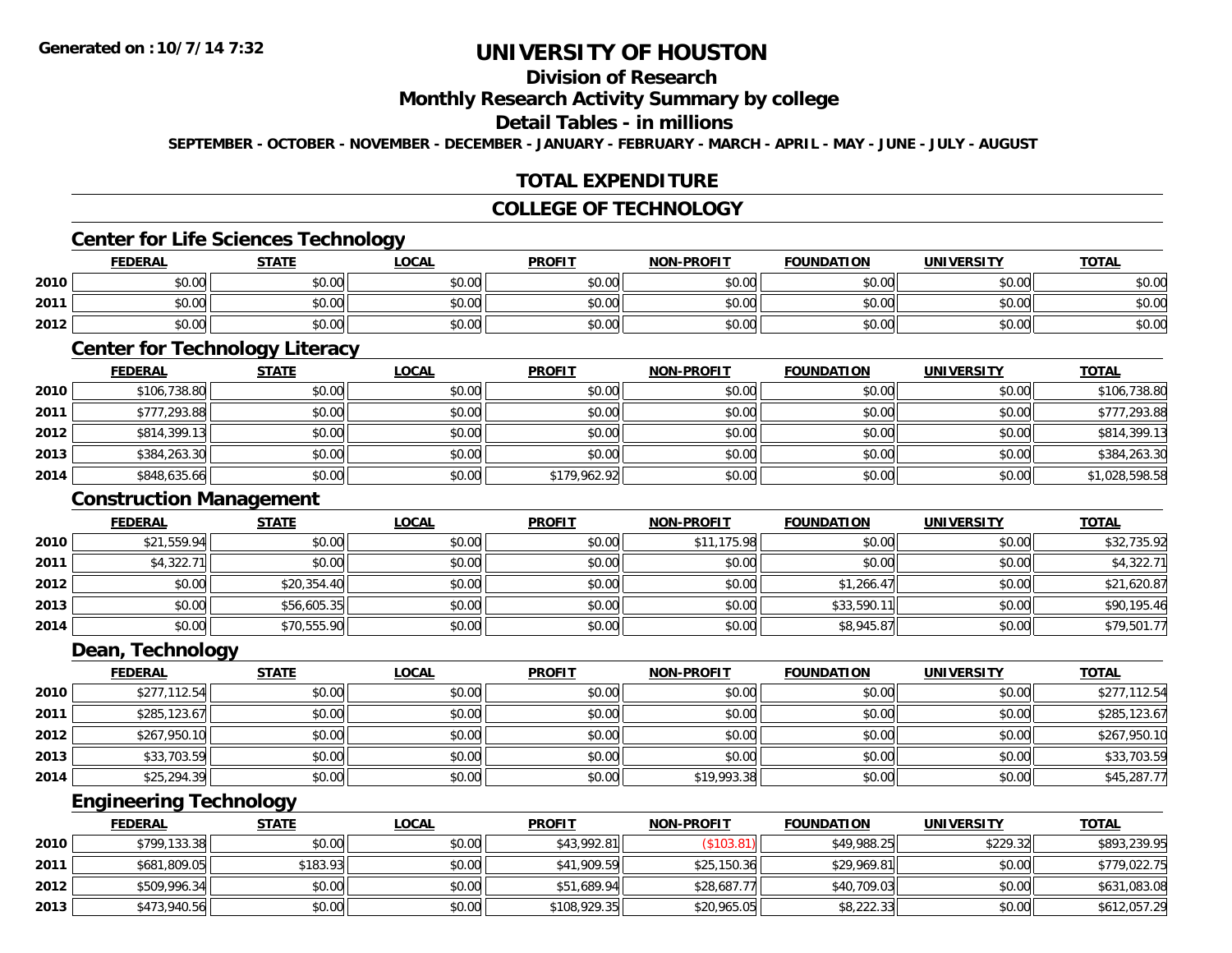# **Division of Research**

# **Monthly Research Activity Summary by college**

#### **Detail Tables - in millions**

**SEPTEMBER - OCTOBER - NOVEMBER - DECEMBER - JANUARY - FEBRUARY - MARCH - APRIL - MAY - JUNE - JULY - AUGUST**

## **TOTAL EXPENDITURE**

#### **COLLEGE OF TECHNOLOGY**

| <b>FEDERAL</b> | <b>STATE</b>  | <b>LOCAL</b>                  | <b>PROFIT</b>                                                                                                                                  | <b>NON-PROFIT</b> | <b>FOUNDATION</b> | <b>UNIVERSITY</b> | <b>TOTAL</b>   |
|----------------|---------------|-------------------------------|------------------------------------------------------------------------------------------------------------------------------------------------|-------------------|-------------------|-------------------|----------------|
| \$387,347.71   | \$0.00        | \$0.00                        | \$119,861.82                                                                                                                                   | (\$5,440.00)      | \$0.00            | \$0.00            | \$501,769.53   |
|                |               |                               |                                                                                                                                                |                   |                   |                   |                |
| <b>FEDERAL</b> | <b>STATE</b>  | <b>LOCAL</b>                  | <b>PROFIT</b>                                                                                                                                  | <b>NON-PROFIT</b> | <b>FOUNDATION</b> | <b>UNIVERSITY</b> | <b>TOTAL</b>   |
| \$9,215.50     | \$0.00        | \$0.00                        | \$59,416.24                                                                                                                                    | \$0.00            | \$0.00            | \$0.00            | \$68,631.74    |
| \$5,614.85     | \$0.00        | \$0.00                        | \$8,843.72                                                                                                                                     | \$0.00            | \$0.00            | \$0.00            | \$14,458.57    |
| \$241.00       | ( \$4,514.53) | \$0.00                        | (\$2,566.74)                                                                                                                                   | \$0.00            | \$0.00            | \$0.00            | (\$6,840.27)   |
| \$460.68       | \$0.00        | \$0.00                        | \$0.00                                                                                                                                         | \$0.00            | \$0.00            | \$0.00            | \$460.68       |
| \$7,718.61     | \$0.00        | \$0.00                        | \$0.00                                                                                                                                         | \$0.00            | \$125,656.63      | \$0.00            | \$133,375.24   |
|                |               |                               |                                                                                                                                                |                   |                   |                   |                |
| <b>FEDERAL</b> | <b>STATE</b>  | <b>LOCAL</b>                  | <b>PROFIT</b>                                                                                                                                  | <b>NON-PROFIT</b> | <b>FOUNDATION</b> | <b>UNIVERSITY</b> | <b>TOTAL</b>   |
| \$70,229.71    | \$0.00        | \$0.00                        | \$0.00                                                                                                                                         | \$4,620.48        | \$0.00            | \$0.00            | \$74,850.19    |
| \$65,405.51    | \$0.00        | \$0.00                        | \$0.00                                                                                                                                         | \$5,096.70        | \$0.00            | \$0.00            | \$70,502.21    |
| \$68,883.96    | (\$7,298.05)  | \$0.00                        | \$0.00                                                                                                                                         | \$0.00            | \$0.00            | \$0.00            | \$61,585.90    |
| (\$10,735.08)  | \$0.00        | \$0.00                        | \$0.00                                                                                                                                         | \$0.00            | \$0.00            | \$0.00            | (\$10,735.08)  |
| \$66,586.33    | \$4,596.09    | \$0.00                        | \$0.00                                                                                                                                         | \$0.00            | \$0.00            | \$0.00            | \$71,182.42    |
|                |               |                               |                                                                                                                                                |                   |                   |                   |                |
| <b>FEDERAL</b> | <b>STATE</b>  | <b>LOCAL</b>                  | <b>PROFIT</b>                                                                                                                                  | <b>NON-PROFIT</b> | <b>FOUNDATION</b> | <b>UNIVERSITY</b> | <b>TOTAL</b>   |
| \$0.00         | \$0.00        | \$0.00                        | \$0.00                                                                                                                                         | \$0.00            | \$0.00            | \$0.00            | \$0.00         |
| \$0.00         | \$0.00        | \$0.00                        | \$0.00                                                                                                                                         | \$0.00            | \$0.00            | \$0.00            | \$0.00         |
| \$0.00         | \$0.00        | \$0.00                        | \$0.00                                                                                                                                         | \$0.00            | \$0.00            | \$0.00            | \$0.00         |
| \$0.00         | \$0.00        | \$0.00                        | \$0.00                                                                                                                                         | \$0.00            | \$0.00            | \$0.00            | \$0.00         |
| \$0.00         | \$0.00        | \$0.00                        | \$0.00                                                                                                                                         | \$0.00            | \$0.00            | \$0.00            | \$0.00         |
| \$6,982,245.78 | \$140,483.09  | \$0.00                        | \$612,039.65                                                                                                                                   | \$110,145.91      | \$298,348.51      | \$229.32          | \$8,143,492.26 |
|                |               | <b>Engineering Technology</b> | <b>Human Development and Consumer Science</b><br><b>Information &amp; Logistics Technology</b><br><b>Texas Manufacturing Assistance Center</b> |                   |                   |                   |                |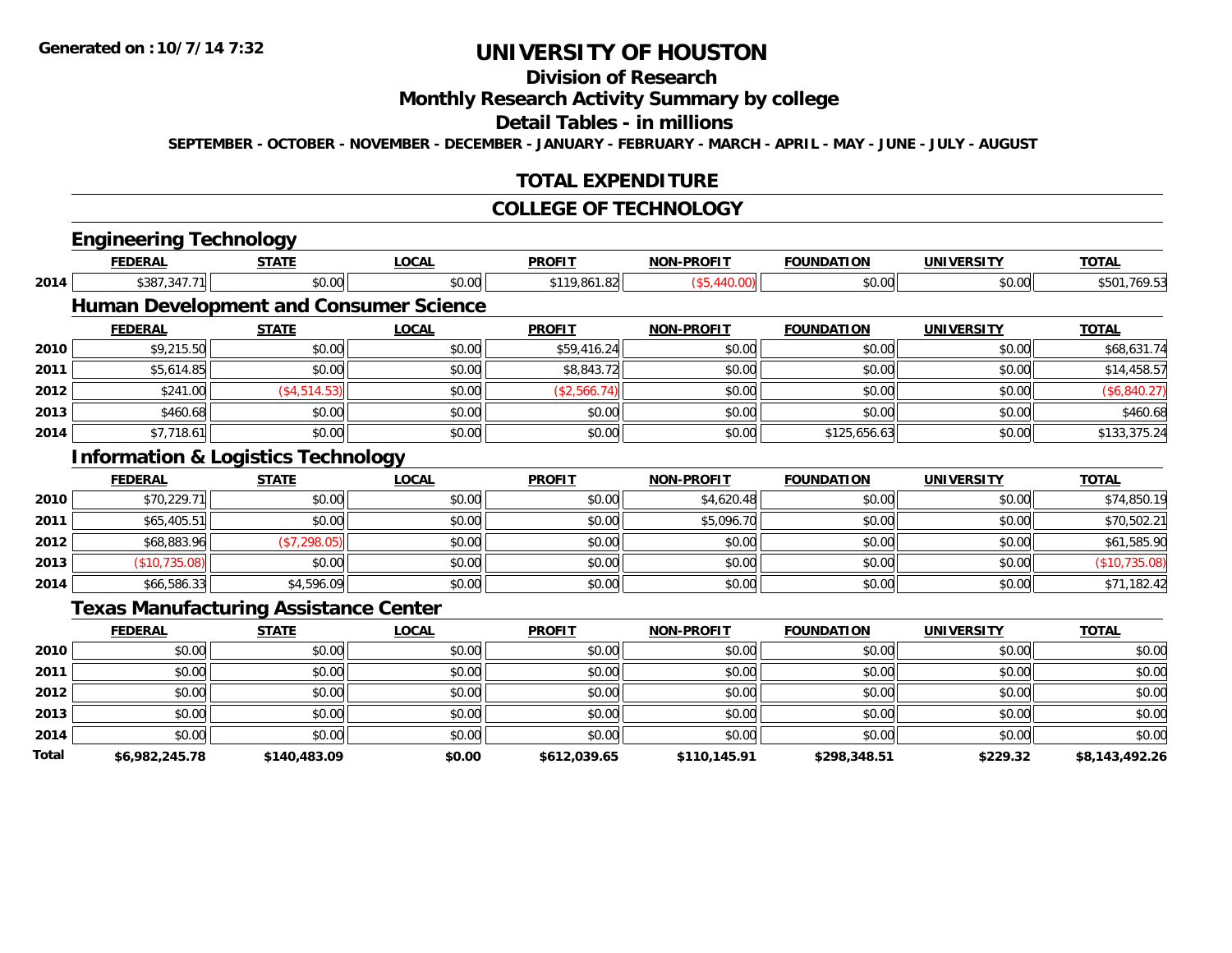# **Division of Research**

### **Monthly Research Activity Summary by college**

#### **Detail Tables - in millions**

**SEPTEMBER - OCTOBER - NOVEMBER - DECEMBER - JANUARY - FEBRUARY - MARCH - APRIL - MAY - JUNE - JULY - AUGUST**

## **TOTAL EXPENDITURE**

# **CULLEN COLLEGE OF ENGINEERING**

# **Biomedical Engineering**

|      | <b>FEDERAL</b> | <b>STATE</b> | <b>LOCAL</b> | <b>PROFIT</b> | <b>NON-PROFIT</b> | <b>FOUNDATION</b> | <b>UNIVERSITY</b> | <b>TOTAL</b>   |
|------|----------------|--------------|--------------|---------------|-------------------|-------------------|-------------------|----------------|
| 2010 | \$439,706.48   | \$0.00       | \$0.00       | \$0.00        | \$33,065.95       | (\$158.1          | \$0.00            | \$472,614.32   |
| 2011 | \$266,272.00   | \$0.00       | \$0.00       | \$0.00        | \$0.00            | \$0.00            | \$0.00            | \$266,272.00   |
| 2012 | \$554,059.47   | \$0.00       | \$0.00       | \$26,583.99   | \$0.00            | \$0.00            | \$0.00            | \$580,643.46   |
| 2013 | \$1,267,439.88 | \$0.00       | \$0.00       | \$223,753.67  | \$2,000.00        | \$0.00            | \$0.00            | \$1,493,193.55 |
| 2014 | \$2,661,303.58 | \$0.00       | \$0.00       | (\$1,002.44)  | \$78,360.04       | \$61,075.45       | \$0.00            | \$2,799,736.63 |

# **Center for Innovative Grouting Materials and Tech**

|      | <u>FEDERAL</u> | <b>STATE</b> | <b>LOCAL</b> | <b>PROFIT</b> | <b>NON-PROFIT</b> | <b>FOUNDATION</b> | <b>UNIVERSITY</b> | <b>TOTAL</b> |
|------|----------------|--------------|--------------|---------------|-------------------|-------------------|-------------------|--------------|
| 2010 | \$0.00         | \$0.00       | \$0.00       | \$0.00        | \$0.00            | \$0.00            | \$0.00            | \$0.00       |
| 2011 | \$0.00         | \$0.00       | \$0.00       | \$0.00        | \$0.00            | \$0.00            | \$0.00            | \$0.00       |
| 2012 | \$0.00         | \$0.00       | \$0.00       | \$0.00        | \$0.00            | \$0.00            | \$0.00            | \$0.00       |
| 2013 | \$0.00         | \$0.00       | \$0.00       | \$0.00        | \$0.00            | \$0.00            | \$0.00            | \$0.00       |
| 2014 | \$0.00         | \$0.00       | \$0.00       | \$0.00        | \$0.00            | \$0.00            | \$0.00            | \$0.00       |

# **Chemical Engineering**

|      | <b>FEDERAL</b> | <u>STATE</u>   | <u>LOCAL</u> | <b>PROFIT</b>  | <b>NON-PROFIT</b> | <b>FOUNDATION</b> | <b>UNIVERSITY</b> | <b>TOTAL</b>   |
|------|----------------|----------------|--------------|----------------|-------------------|-------------------|-------------------|----------------|
| 2010 | \$4,205,412.92 | \$2,403,190.62 | \$16,824.61  | \$325,642.68   | \$0.00            | \$99,285.75       | \$163,838.23      | \$7,214,194.81 |
| 2011 | \$5,166,585.05 | \$664,611.66   | \$6,838.80   | \$868,627.52   | \$0.00            | \$142,029.63      | \$125,157.83      | \$6,973,850.47 |
| 2012 | \$4,755,327.23 | \$224,422.81   | \$6,322.40   | \$912,309.42   | \$0.00            | \$152,937.94      | \$56,868.60       | \$6,108,188.41 |
| 2013 | \$4,303,248.76 | \$227,198.32   | \$0.00       | \$767,828.62   | \$148,254.09      | \$241,960.49      | \$117,885.72      | \$5,806,376.00 |
| 2014 | \$3,760,409.26 | \$282,554.11   | \$0.00       | \$1,978,303.13 | \$181,937.22      | \$205,458.89      | \$28,379.65       | \$6,437,042.26 |

#### **Civil Engineering**

|      | <b>FEDERAL</b> | <b>STATE</b> | <u>LOCAL</u> | <b>PROFIT</b> | <b>NON-PROFIT</b> | <b>FOUNDATION</b> | <b>UNIVERSITY</b> | <b>TOTAL</b>   |
|------|----------------|--------------|--------------|---------------|-------------------|-------------------|-------------------|----------------|
| 2010 | \$1,573,074.70 | \$558,122.05 | \$66,621.85  | \$116, 112.42 | \$43,885.10       | \$120,181.98      | \$4,003.24        | \$2,482,001.34 |
| 2011 | \$1,985,767.22 | \$525,026.62 | \$40,219.05  | \$296,458.96  | \$80,430.40       | \$41,316.07       | \$81,388.14       | \$3,050,606.45 |
| 2012 | \$3,049,622.21 | \$735,712.76 | \$55,745.73  | \$196,141.66  | \$59,988.83       | \$28,959.35       | (\$882.51)        | \$4,125,288.03 |
| 2013 | \$3,423,866.61 | \$434,592.83 | \$7,961.18   | \$455,879.03  | \$141,048.35      | \$97,683.35       | \$15,139.49       | \$4,576,170.83 |
| 2014 | \$4,069,283.77 | \$353,256.09 | (\$3,925.97) | \$667,778.19  | \$137,183.10      | \$78,341.77       | \$862.50          | \$5,302,779.45 |

# **Composites Engineering and Applications Center**

|      | DERAI   | CTATI     | .OCAL     | <b>PROFIT</b> | <b>DDOCIT</b><br><b>ארות</b> | ΓΙΟΝ  | UNIVERSITY                                   | <b>TOTAL</b> |
|------|---------|-----------|-----------|---------------|------------------------------|-------|----------------------------------------------|--------------|
| 2010 | $\sim$  | $\sim$    | $\sim$    | $\cdots$      | 0.00                         | 0.00  | $\mathsf{A} \cap \mathsf{A} \cap \mathsf{A}$ | 0000         |
|      | , U. UU | JU.UU     | vv.vv     | vu.vu         | J∪.∪∪                        | JU.UU | PO.OO                                        | <b>JU.UU</b> |
|      | 0.00    | $\sim$ 00 | $\sim$ 00 | $\cdots$      | 0.00                         | 0.00  | $\sim$ 00                                    | $\cdots$     |
| 2011 | וט.טי   | JU.L      | JU.UU     | vv.vv         | JU.UU                        | ww.uu | <b>JU.UU</b>                                 | <b>JU.UU</b> |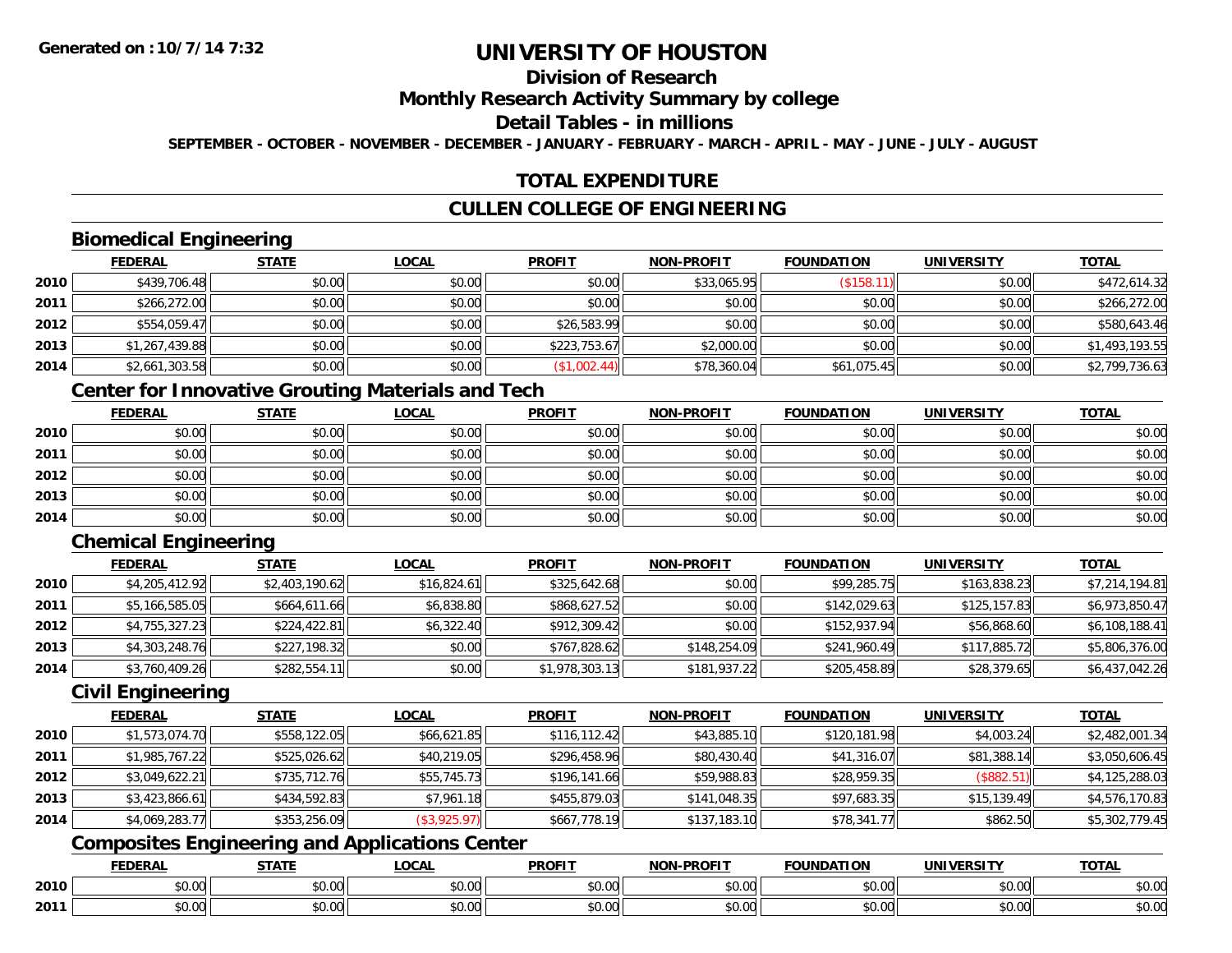# **Division of Research**

#### **Monthly Research Activity Summary by college**

#### **Detail Tables - in millions**

**SEPTEMBER - OCTOBER - NOVEMBER - DECEMBER - JANUARY - FEBRUARY - MARCH - APRIL - MAY - JUNE - JULY - AUGUST**

## **TOTAL EXPENDITURE**

#### **CULLEN COLLEGE OF ENGINEERING**

<u> 1989 - Johann Stoff, Amerikaansk politiker († 1908)</u>

# **Composites Engineering and Applications Center**

|      | <b>FEDERAL</b> | <b>STATE</b> | LOCAL  | <b>PROFIT</b> | <b>NON-PROFIT</b> | <b>FOUNDATION</b> | <b>UNIVERSITY</b> | <b>TOTAL</b> |
|------|----------------|--------------|--------|---------------|-------------------|-------------------|-------------------|--------------|
| 2012 | \$0.00         | \$0.00       | \$0.00 | \$0.00        | \$0.00            | \$0.00            | \$0.00            | \$0.00       |
| 2013 | \$0.00         | \$0.00       | \$0.00 | \$0.00        | \$0.00            | \$0.00            | \$0.00            | \$0.00       |
| 2014 | \$0.00         | \$0.00       | \$0.00 | \$0.00        | \$0.00            | \$0.00            | \$0.00            | \$0.00       |

<u> 1989 - Johann Stoff, deutscher Stoffen und der Stoffen und der Stoffen und der Stoffen und der Stoffen und der</u>

### **Dean, Engineering**

|      | <b>FEDERAL</b> | <b>STATE</b> | <b>LOCAL</b> | <b>PROFIT</b> | <b>NON-PROFIT</b> | <b>FOUNDATION</b> | <b>UNIVERSITY</b> | <b>TOTAL</b> |
|------|----------------|--------------|--------------|---------------|-------------------|-------------------|-------------------|--------------|
| 2010 | \$132,968.08   | \$0.00       | \$0.00       | \$0.00        | \$0.00            | \$0.00            | \$0.00            | \$132,968.08 |
| 2011 | \$152,391.17   | \$0.00       | \$0.00       | \$0.00        | \$0.00            | \$0.00            | \$0.00            | \$152,391.17 |
| 2012 | \$198,380.55   | \$0.00       | \$0.00       | \$0.00        | \$0.00            | \$0.00            | \$0.00            | \$198,380.55 |
| 2013 | \$59,170.64    | \$0.00       | \$0.00       | \$0.00        | \$0.00            | \$0.00            | \$0.00            | \$59,170.64  |
| 2014 | \$38,259.10    | \$0.00       | \$0.00       | \$0.00        | \$0.00            | \$0.00            | \$0.00            | \$38,259.10  |

## **Electrical & Computer Engineering**

|      | <b>FEDERAL</b> | <b>STATE</b> | <b>LOCAL</b> | <b>PROFIT</b> | <b>NON-PROFIT</b> | <b>FOUNDATION</b> | <b>UNIVERSITY</b> | <b>TOTAL</b>   |
|------|----------------|--------------|--------------|---------------|-------------------|-------------------|-------------------|----------------|
| 2010 | \$3,294,560.30 | \$344,195.64 | \$0.00       | \$639,070.87  | \$308,372.77      | \$6,394.00        | \$465.12          | \$4,593,058.71 |
| 2011 | \$4,923,058.35 | \$164,051.29 | \$0.00       | \$299,619.64  | \$83,289.29       | \$33,564.35       | \$8,999.79        | \$5,512,582.71 |
| 2012 | \$4,727,978.44 | \$87,363.77  | \$0.00       | \$635,401.35  | (S20, 993.71)     | \$16,062.14       | \$0.21            | \$5,445,812.19 |
| 2013 | \$4,294,593.03 | \$87,407.75  | \$0.00       | \$634,370.61  | \$131,843.61      | \$142,482.70      | \$1,110.01        | \$5,291,807.71 |
| 2014 | \$4,106,889.02 | \$79,573.62  | \$0.00       | \$845,219.00  | \$184,818.16      | \$124,800.27      | \$3,423.86        | \$5,344,723.93 |

<u> 1980 - Johann Barn, mars ann an t-Amhain Aonaich an t-Aonaich an t-Aonaich an t-Aonaich an t-Aonaich an t-Aon</u>

#### **Industrial Engineering**

|      | <b>FEDERAL</b> | <b>STATE</b> | <u>LOCAL</u> | <b>PROFIT</b> | <b>NON-PROFIT</b> | <b>FOUNDATION</b> | <b>UNIVERSITY</b> | <b>TOTAL</b> |
|------|----------------|--------------|--------------|---------------|-------------------|-------------------|-------------------|--------------|
| 2010 | \$220,726.78   | \$30,189.05  | \$0.00       | \$0.00        | \$0.00            | \$0.00            | \$0.00            | \$250,915.83 |
| 2011 | \$256,548.70   | \$39,596.15  | \$93,827.45  | \$0.00        | \$0.00            | \$0.00            | \$0.00            | \$389,972.30 |
| 2012 | \$256,173.71   | \$4,181.60   | \$56,107.33  | \$0.00        | \$0.00            | \$0.00            | \$0.00            | \$316,462.64 |
| 2013 | \$209,554.73   | \$73,011.16  | \$12,229.79  | \$0.00        | \$0.00            | \$30,969.60       | \$0.00            | \$325,765.28 |
| 2014 | \$248,917.68   | \$114,331.62 | \$70,934.84  | \$0.00        | \$0.00            | \$51,556.92       | \$0.00            | \$485,741.06 |

<u> 1989 - Johann Stoff, deutscher Stoffen und der Stoffen und der Stoffen und der Stoffen und der Stoffen und der</u>

#### **Mechanical Engineering**

|      | <b>FEDERAL</b> | <b>STATE</b> | <u>LOCAL</u> | <b>PROFIT</b> | <b>NON-PROFIT</b> | <b>FOUNDATION</b> | <b>UNIVERSITY</b> | <b>TOTAL</b>   |
|------|----------------|--------------|--------------|---------------|-------------------|-------------------|-------------------|----------------|
| 2010 | \$2,804,705.16 | \$304,620.48 | \$0.00       | \$273,250.22  | \$204,920.76      | \$0.00            | \$23,108.57       | \$3,610,605.19 |
| 2011 | \$3,933,623.09 | \$885,149.47 | \$0.00       | \$599,481.22  | \$130,180.03      | \$91.126.75       | (\$77.37)         | \$5,639,483.19 |
| 2012 | \$3,249,264.86 | \$536,725.93 | \$0.00       | \$393,797.58  | \$70,475.68       | \$111.527.55      | \$0.00            | \$4,361,791.60 |
| 2013 | \$4,140,600.02 | \$650.823.49 | \$0.00       | \$410,567.73  | \$19,690.29       | \$252,791.15      | \$0.00            | \$5,474,472.68 |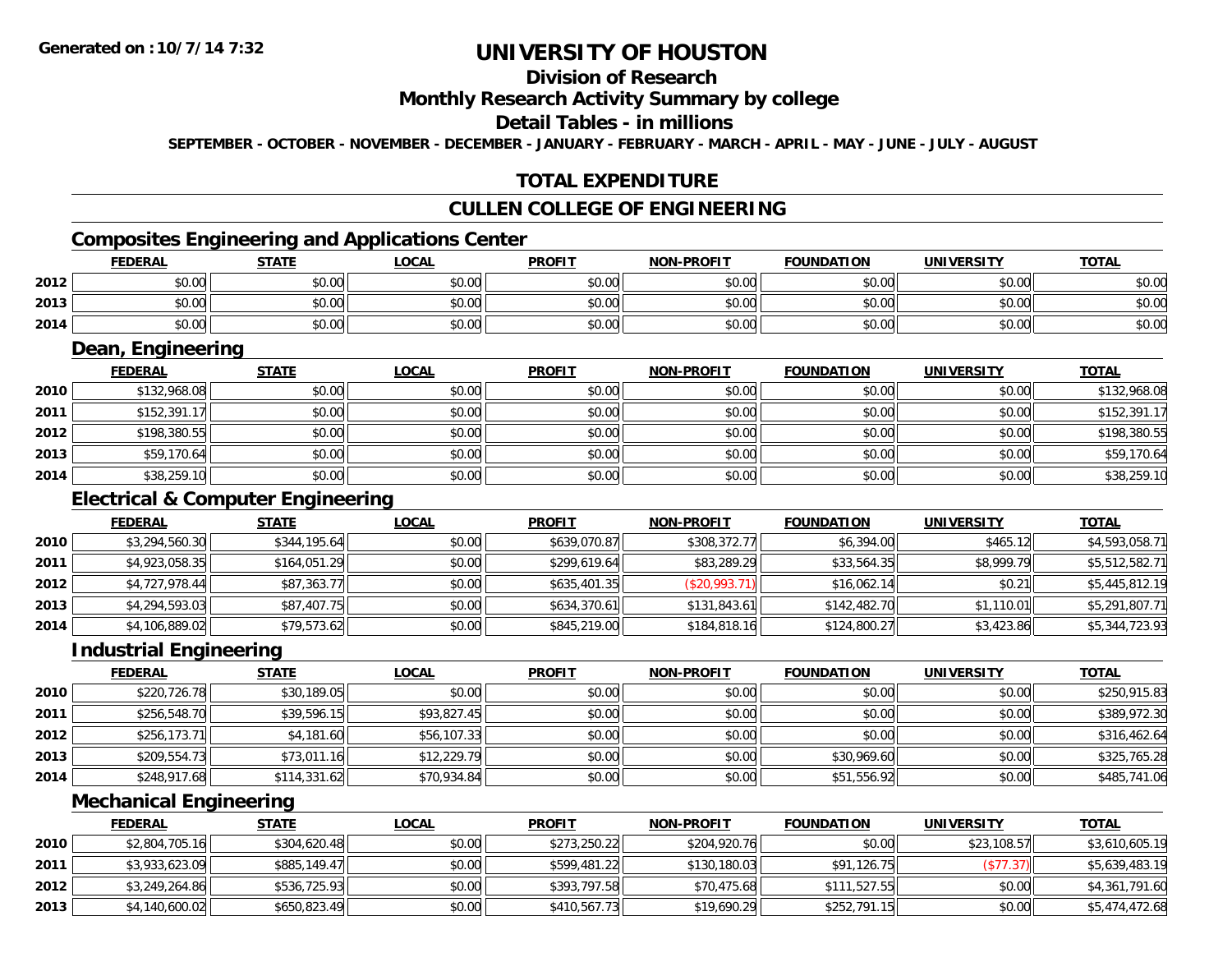# **Division of Research**

### **Monthly Research Activity Summary by college**

#### **Detail Tables - in millions**

**SEPTEMBER - OCTOBER - NOVEMBER - DECEMBER - JANUARY - FEBRUARY - MARCH - APRIL - MAY - JUNE - JULY - AUGUST**

## **TOTAL EXPENDITURE**

## **CULLEN COLLEGE OF ENGINEERING**

### **Mechanical Engineering**

|      | <b>FEDERAL</b>                     | <b>STATE</b> | <b>LOCAL</b> | <b>PROFIT</b> | <b>NON-PROFIT</b> | <b>FOUNDATION</b> | <b>UNIVERSITY</b> | <b>TOTAL</b>   |
|------|------------------------------------|--------------|--------------|---------------|-------------------|-------------------|-------------------|----------------|
| 2014 | \$3,805,503.93                     | \$44,180.39  | \$0.00       | \$894,043.39  | \$7,348.43        | \$370,229.79      | \$88,442.13       | \$5,209,748.06 |
|      | <b>National Wind Energy Center</b> |              |              |               |                   |                   |                   |                |
|      | <b>FEDERAL</b>                     | <b>STATE</b> | <b>LOCAL</b> | <b>PROFIT</b> | <b>NON-PROFIT</b> | <b>FOUNDATION</b> | <b>UNIVERSITY</b> | <b>TOTAL</b>   |
| 2010 | \$0.00                             | \$0.00       | \$0.00       | \$0.00        | \$0.00            | \$0.00            | \$0.00            | \$0.00         |
| 2011 | \$0.00                             | \$0.00       | \$0.00       | \$0.00        | \$0.00            | \$0.00            | \$0.00            | \$0.00         |
| 2012 | \$0.00                             | \$0.00       | \$0.00       | \$0.00        | \$0.00            | \$0.00            | \$0.00            | \$0.00         |
| 2013 | \$0.00                             | \$0.00       | \$0.00       | \$0.00        | \$0.00            | \$0.00            | \$0.00            | \$0.00         |
| 2014 | \$0.00                             | \$0.00       | \$0.00       | \$0.00        | \$0.00            | \$0.00            | \$0.00            | \$0.00         |
|      | SW Public Safety Technology Center |              |              |               |                   |                   |                   |                |

# **PUBIIC SAFETY TECHNOLOGY CENTER 1999**

|       | <b>FEDERAI</b>  | STATE          | ∟OCAL              | <b>PROFI</b>    | <b>NON-PROFIT</b> | <b>FOUNDATION</b> | UNIVERSITY   | <b>TOTAL</b>     |
|-------|-----------------|----------------|--------------------|-----------------|-------------------|-------------------|--------------|------------------|
| 2010  | 60.00           | \$0.00         | $\sim$ 00<br>JU.UU | \$0.00          | \$0.00            | \$0.00            | \$0.00       | \$0.00           |
| Total | \$82.535.246.48 | \$9.854.089.26 | \$429,707.06       | \$12,459,238.44 | \$2.026.098.39    | \$2,500,577.78    | \$718.113.21 | \$110,523,070.62 |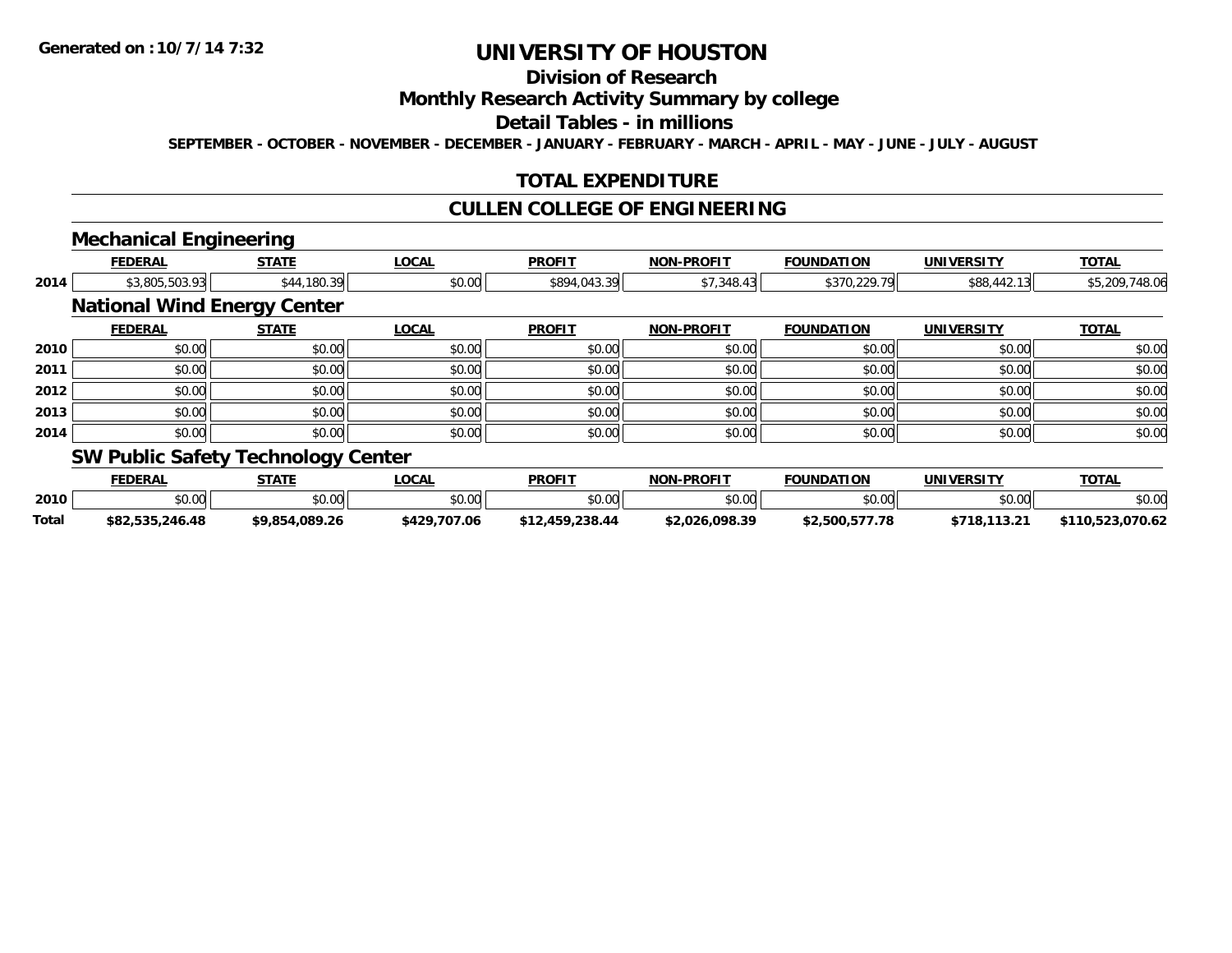# **Division of Research**

### **Monthly Research Activity Summary by college**

### **Detail Tables - in millions**

**SEPTEMBER - OCTOBER - NOVEMBER - DECEMBER - JANUARY - FEBRUARY - MARCH - APRIL - MAY - JUNE - JULY - AUGUST**

## **TOTAL EXPENDITURE**

#### **DIVISION OF RESEARCH**

### **Allied Geophysical Laboratories**

|      | <b>FEDERAL</b> | <b>STATE</b> | <u>LOCAL</u> | <b>PROFIT</b> | <b>NON-PROFIT</b> | <b>FOUNDATION</b> | <b>UNIVERSITY</b> | <b>TOTAL</b> |
|------|----------------|--------------|--------------|---------------|-------------------|-------------------|-------------------|--------------|
| 2011 | \$0.00         | \$0.00       | \$0.00       | \$25,313.28   | \$0.00            | \$0.00            | \$0.00            | \$25,313.28  |
| 2012 | \$0.00         | \$0.00       | \$0.00       | \$28,952.     | \$0.00            | \$0.00            | \$0.00            | \$28,952.1   |
| 2013 | \$0.00         | \$0.00       | \$0.00       | \$14,909.15   | \$0.00            | \$0.00            | \$0.00            | \$14,909.15  |

#### **Center for Advanced Computing and Data Systems**

|      | <b>FEDERAL</b> | <b>STATE</b> | <b>LOCAL</b> | <b>PROFIT</b> | <b>NON-PROFIT</b> | <b>FOUNDATION</b> | <b>UNIVERSITY</b> | <b>TOTAL</b>   |
|------|----------------|--------------|--------------|---------------|-------------------|-------------------|-------------------|----------------|
| 2010 | \$1,097,742.81 | \$0.00       | \$0.00       | \$19,832.91   | \$0.00            | \$0.00            | \$0.00            | \$1,117,575.72 |
| 2011 | \$1,079,851.31 | \$0.00       | \$0.00       | \$13,000.50   | \$0.00            | \$0.00            | \$0.00            | \$1,092,851.81 |
| 2012 | \$596,013.21   | \$0.00       | \$0.00       | \$124,481.67  | \$1,997.01        | \$0.00            | \$0.00            | \$722,491.90   |
| 2013 | \$111,122.90   | \$0.00       | \$0.00       | \$99,742.11   | \$3.57            | \$0.00            | \$0.00            | \$210,868.58   |
| 2014 | (\$8,149.08)   | \$0.00       | \$0.00       | \$0.00        | (\$3.76)          | \$0.00            | \$0.00            | (\$8, 152.84)  |

## **Center for Advanced Materials**

|      | <u>FEDERAL</u> | <b>STATE</b> | <u>LOCAL</u> | <b>PROFIT</b> | <b>NON-PROFIT</b> | <b>FOUNDATION</b> | <b>UNIVERSITY</b> | <b>TOTAL</b> |
|------|----------------|--------------|--------------|---------------|-------------------|-------------------|-------------------|--------------|
| 2010 | \$17,196.29    | \$45,004.28  | \$0.00       | \$1,454.10    | \$0.00            | \$0.00            | \$0.00            | \$63,654.67  |
| 2011 | \$58,842.50    | \$25,146.09  | \$0.00       | \$8,418.81    | \$0.00            | \$0.00            | \$0.00            | \$92,407.40  |
| 2012 | \$20,276.81    | \$0.00       | \$0.00       | \$0.00        | \$0.00            | \$0.00            | \$0.00            | \$20,276.81  |
| 2013 | \$2,076.59     | \$0.00       | \$0.00       | \$0.00        | \$0.00            | \$0.00            | \$0.00            | \$2,076.59   |
| 2014 | \$0.00         | \$0.00       | \$0.00       | \$0.00        | \$0.00            | \$0.00            | \$0.00            | \$0.00       |

#### **Center for Biomedical & Environmental Genomics**

|      | <u>FEDERAL</u> | <b>STATE</b> | <b>LOCAL</b> | <b>PROFIT</b> | NON-PROFIT | <b>FOUNDATION</b> | <b>UNIVERSITY</b> | <b>TOTAL</b> |
|------|----------------|--------------|--------------|---------------|------------|-------------------|-------------------|--------------|
| 2010 | \$0.00         | \$0.00       | \$0.00       | \$0.00        | \$0.00     | \$0.00            | \$0.00            | \$0.00       |
| 2011 | \$0.00         | \$0.00       | \$0.00       | \$0.00        | \$0.00     | \$0.00            | \$0.00            | \$0.00       |
| 2012 | \$0.00         | \$0.00       | \$0.00       | \$0.00        | \$0.00     | \$0.00            | \$0.00            | \$0.00       |
| 2013 | \$0.00         | \$0.00       | \$0.00       | \$0.00        | \$0.00     | \$0.00            | \$0.00            | \$0.00       |
| 2014 | \$0.00         | \$0.00       | \$0.00       | \$0.00        | \$0.00     | \$0.00            | \$0.00            | \$0.00       |

# **Center for Industrial Partnerships**

|      | <b>FEDERAL</b> | <u>STATE</u> | <u>LOCAL</u> | <b>PROFIT</b> | <b>NON-PROFIT</b> | <b>FOUNDATION</b> | <b>UNIVERSITY</b> | <b>TOTAL</b> |
|------|----------------|--------------|--------------|---------------|-------------------|-------------------|-------------------|--------------|
| 2010 | \$265,763.79   | \$0.00       | \$0.00       | \$5,916.93    | \$0.00            | \$0.00            | \$0.00            | \$271,680.72 |
| 2011 | \$262,992.95   | \$0.00       | \$0.00       | \$62,079.02   | \$0.00            | \$0.00            | \$0.00            | \$325,071.97 |
| 2012 | \$66,247.52    | \$0.00       | \$0.00       | \$25,784.19   | \$0.00            | \$0.00            | \$0.00            | \$92,031.71  |
| 2013 | \$10,837.25    | \$0.00       | \$0.00       | \$21,151.64   | \$0.00            | \$0.00            | \$0.00            | \$31,988.89  |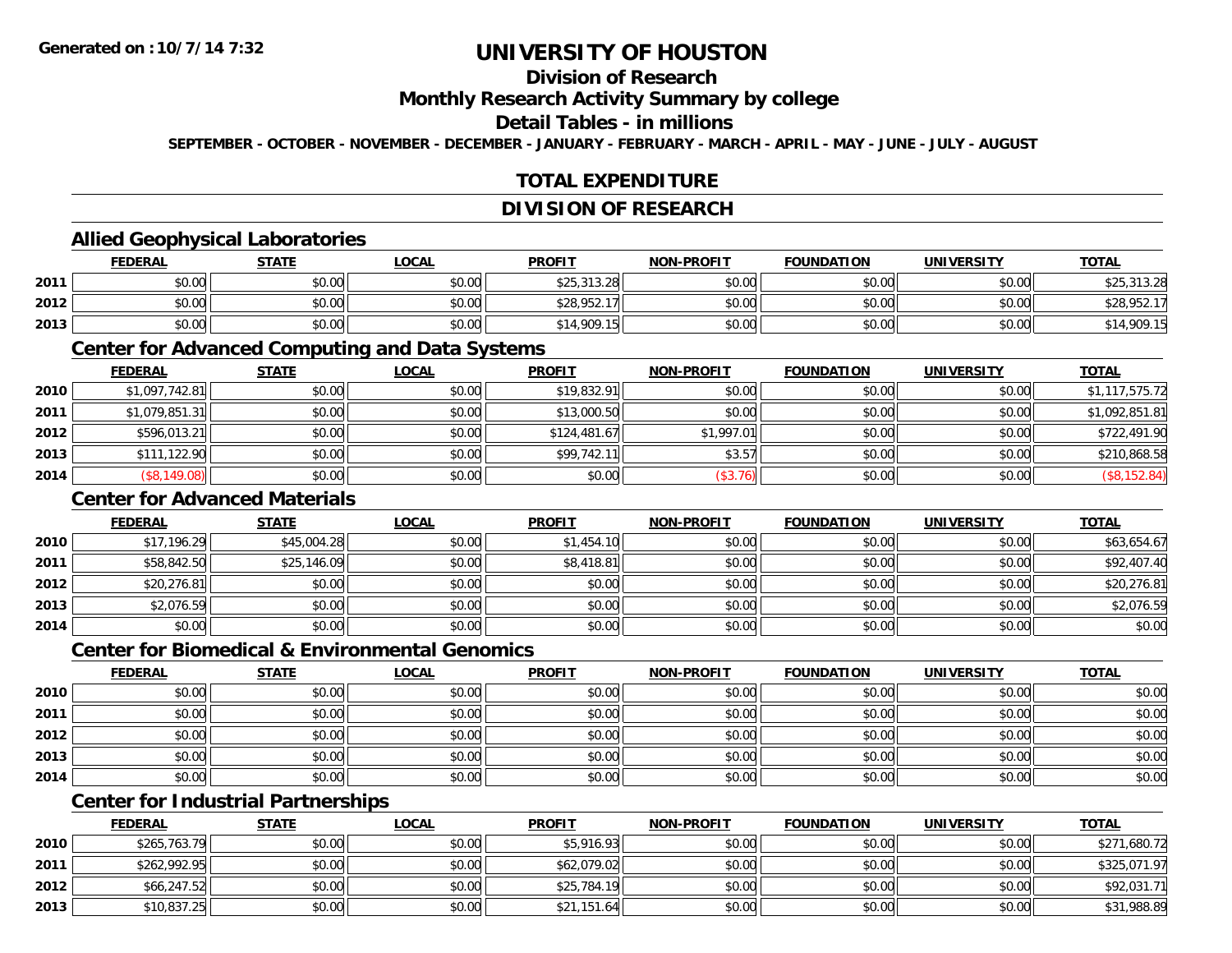**2014**

# **UNIVERSITY OF HOUSTON**

# **Division of Research**

# **Monthly Research Activity Summary by college**

#### **Detail Tables - in millions**

**SEPTEMBER - OCTOBER - NOVEMBER - DECEMBER - JANUARY - FEBRUARY - MARCH - APRIL - MAY - JUNE - JULY - AUGUST**

## **TOTAL EXPENDITURE**

## **DIVISION OF RESEARCH**

|      | <b>Center for Industrial Partnerships</b>                |                |              |               |                   |                   |                   |                |
|------|----------------------------------------------------------|----------------|--------------|---------------|-------------------|-------------------|-------------------|----------------|
|      | <b>FEDERAL</b>                                           | <b>STATE</b>   | <b>LOCAL</b> | <b>PROFIT</b> | <b>NON-PROFIT</b> | <b>FOUNDATION</b> | <b>UNIVERSITY</b> | <b>TOTAL</b>   |
| 2014 | \$11,083.26                                              | \$0.00         | \$0.00       | \$41,560.67   | \$0.00            | \$0.00            | \$0.00            | \$52,643.93    |
|      | <b>Center for Neuromotor &amp; Biomechanics Research</b> |                |              |               |                   |                   |                   |                |
|      | <b>FEDERAL</b>                                           | <b>STATE</b>   | <b>LOCAL</b> | <b>PROFIT</b> | <b>NON-PROFIT</b> | <b>FOUNDATION</b> | <b>UNIVERSITY</b> | <b>TOTAL</b>   |
| 2010 | \$0.00                                                   | \$0.00         | \$0.00       | \$0.00        | \$0.00            | \$0.00            | \$0.00            | \$0.00         |
| 2011 | \$0.00                                                   | \$0.00         | \$0.00       | \$0.00        | \$0.00            | \$0.00            | \$0.00            | \$0.00         |
|      | <b>Division of Research</b>                              |                |              |               |                   |                   |                   |                |
|      | <b>FEDERAL</b>                                           | <b>STATE</b>   | <b>LOCAL</b> | <b>PROFIT</b> | <b>NON-PROFIT</b> | <b>FOUNDATION</b> | <b>UNIVERSITY</b> | <b>TOTAL</b>   |
| 2010 | \$32,339.78                                              | \$0.00         | \$0.00       | \$0.00        | \$0.00            | \$0.00            | \$0.00            | \$32,339.78    |
| 2011 | (\$1,267.60)                                             | \$0.00         | \$0.00       | \$0.00        | \$0.00            | \$0.00            | \$0.00            | (\$1,267.60)   |
| 2012 | (\$0.00)                                                 | \$0.00         | \$0.00       | \$0.00        | \$0.00            | \$0.00            | \$0.00            | (\$0.00)       |
| 2013 | (\$206.22)                                               | \$0.00         | \$0.00       | \$0.00        | \$0.00            | \$0.00            | \$0.00            | (\$206.22)     |
| 2014 | \$0.00                                                   | \$4,556,509.71 | \$0.00       | \$0.00        | \$0.00            | \$0.00            | \$0.00            | \$4,556,509.71 |
|      | <b>Institute for Molecular Design</b>                    |                |              |               |                   |                   |                   |                |
|      | <b>FEDERAL</b>                                           | <b>STATE</b>   | <b>LOCAL</b> | <b>PROFIT</b> | <b>NON-PROFIT</b> | <b>FOUNDATION</b> | <b>UNIVERSITY</b> | <b>TOTAL</b>   |
| 2011 | \$0.00                                                   | \$0.00         | \$0.00       | \$0.00        | \$0.00            | \$0.00            | \$0.00            | \$0.00         |
| 2012 | \$0.00                                                   | \$0.00         | \$0.00       | \$0.00        | \$0.00            | \$0.00            | \$0.00            | \$0.00         |
|      | <b>Institute for Nanoenergy</b>                          |                |              |               |                   |                   |                   |                |
|      | <b>FEDERAL</b>                                           | <b>STATE</b>   | <b>LOCAL</b> | <b>PROFIT</b> | <b>NON-PROFIT</b> | <b>FOUNDATION</b> | <b>UNIVERSITY</b> | <b>TOTAL</b>   |
| 2010 | \$0.00                                                   | \$0.00         | \$0.00       | \$0.00        | \$0.00            | \$0.00            | \$0.00            | \$0.00         |
| 2011 | \$0.00                                                   | \$0.00         | \$0.00       | \$0.00        | \$0.00            | \$0.00            | \$0.00            | \$0.00         |
| 2012 | \$0.00                                                   | \$0.00         | \$0.00       | \$0.00        | \$0.00            | \$0.00            | \$0.00            | \$0.00         |
| 2013 | \$0.00                                                   | \$0.00         | \$0.00       | \$0.00        | \$0.00            | \$0.00            | \$0.00            | \$0.00         |
| 2014 | \$0.00                                                   | \$0.00         | \$0.00       | \$0.00        | \$0.00            | \$0.00            | \$0.00            | \$0.00         |
|      | <b>Office of Contracts and Grants</b>                    |                |              |               |                   |                   |                   |                |
|      | <b>FEDERAL</b>                                           | <b>STATE</b>   | <b>LOCAL</b> | <b>PROFIT</b> | <b>NON-PROFIT</b> | <b>FOUNDATION</b> | <b>UNIVERSITY</b> | <b>TOTAL</b>   |
| 2010 | \$0.00                                                   | \$0.00         | \$0.00       | \$0.00        | \$0.00            | \$0.00            | \$0.00            | \$0.00         |
| 2011 | \$702.69                                                 | \$0.00         | \$0.00       | \$0.00        | \$0.00            | \$0.00            | \$0.00            | \$702.69       |
| 2012 | \$0.00                                                   | \$0.00         | \$0.00       | \$0.00        | \$0.00            | \$0.00            | \$0.00            | \$0.00         |
| 2013 | \$0.00                                                   | \$0.00         | \$0.00       | \$0.00        | \$0.00            | \$0.00            | \$0.00            | \$0.00         |

4 \$0.00 \$0.00 \$0.00 \$0.00 \$0.00 \$0.00 \$0.00 \$0.00 \$0.00 \$0.00 \$0.00 \$0.00 \$0.00 \$0.00 \$0.00 \$0.00 \$0.00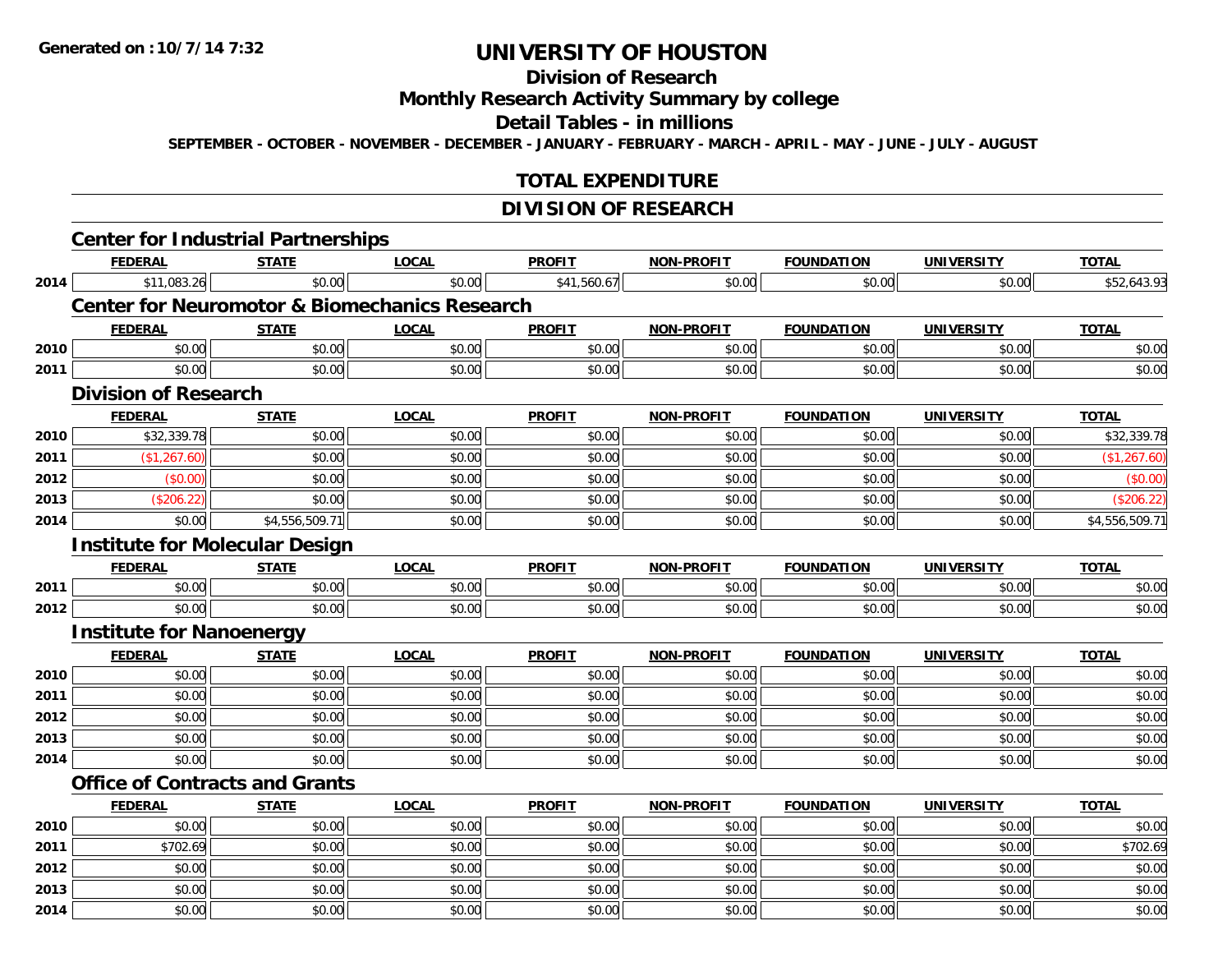# **Division of Research**

**Monthly Research Activity Summary by college**

#### **Detail Tables - in millions**

**SEPTEMBER - OCTOBER - NOVEMBER - DECEMBER - JANUARY - FEBRUARY - MARCH - APRIL - MAY - JUNE - JULY - AUGUST**

## **TOTAL EXPENDITURE**

## **DIVISION OF RESEARCH**

|                                      | <b>TcSAM</b>    |                |              |               |                   |                   |                   |                 |
|--------------------------------------|-----------------|----------------|--------------|---------------|-------------------|-------------------|-------------------|-----------------|
|                                      | <b>FEDERAL</b>  | <b>STATE</b>   | <b>LOCAL</b> | <b>PROFIT</b> | <b>NON-PROFIT</b> | <b>FOUNDATION</b> | <b>UNIVERSITY</b> | <b>TOTAL</b>    |
| 2010                                 | \$0.00          | \$0.00         | \$0.00       | \$0.00        | \$0.00            | \$0.00            | \$0.00            | \$0.00          |
| 2011                                 | \$0.00          | \$0.00         | \$0.00       | \$0.00        | \$0.00            | \$0.00            | \$0.00            | \$0.00          |
| 2012                                 | \$0.00          | \$0.00         | \$0.00       | \$0.00        | \$0.00            | \$0.00            | \$0.00            | \$0.00          |
|                                      | <b>TcSUH</b>    |                |              |               |                   |                   |                   |                 |
|                                      | <b>FEDERAL</b>  | <b>STATE</b>   | <b>LOCAL</b> | <b>PROFIT</b> | <b>NON-PROFIT</b> | <b>FOUNDATION</b> | <b>UNIVERSITY</b> | <b>TOTAL</b>    |
| 2010                                 | \$66,405.55     | \$0.00         | \$0.00       | \$117,258.75  | \$0.00            | \$0.00            | \$0.00            | \$183,664.30    |
| 2011                                 | \$50,100.01     | \$22,083.88    | \$0.00       | \$127,502.46  | \$0.00            | \$0.00            | \$0.00            | \$199,686.35    |
| 2012                                 | \$86,433.09     | \$68,568.90    | \$0.00       | \$91,127.99   | \$0.00            | \$0.00            | \$0.00            | \$246,129.98    |
| 2013                                 | \$130,038.10    | \$34,082.12    | \$0.00       | \$69,104.62   | \$0.00            | \$0.00            | \$0.00            | \$233,224.84    |
| 2014                                 | \$227,746.68    | \$9,551.59     | \$0.00       | \$61,058.27   | \$0.00            | \$0.00            | \$0.00            | \$298,356.54    |
| <b>Texas Obesity Research Center</b> |                 |                |              |               |                   |                   |                   |                 |
|                                      | <b>FEDERAL</b>  | <b>STATE</b>   | <b>LOCAL</b> | <b>PROFIT</b> | <b>NON-PROFIT</b> | <b>FOUNDATION</b> | <b>UNIVERSITY</b> | <b>TOTAL</b>    |
| 2010                                 | \$0.00          | \$0.00         | \$0.00       | \$0.00        | \$0.00            | \$0.00            | \$0.00            | \$0.00          |
| 2011                                 | \$0.00          | \$0.00         | \$0.00       | \$0.00        | \$0.00            | \$0.00            | \$0.00            | \$0.00          |
| 2012                                 | \$0.00          | \$0.00         | \$0.00       | \$0.00        | \$0.00            | \$0.00            | \$0.00            | \$0.00          |
| 2013                                 | \$0.00          | \$0.00         | \$0.00       | \$0.00        | \$0.00            | \$0.00            | \$0.00            | \$0.00          |
| 2014                                 | \$0.00          | \$0.00         | \$0.00       | \$0.00        | \$0.00            | \$0.00            | \$0.00            | \$0.00          |
|                                      | <b>TIMES</b>    |                |              |               |                   |                   |                   |                 |
|                                      | <b>FEDERAL</b>  | <b>STATE</b>   | <b>LOCAL</b> | <b>PROFIT</b> | <b>NON-PROFIT</b> | <b>FOUNDATION</b> | <b>UNIVERSITY</b> | <b>TOTAL</b>    |
| 2010                                 | \$2,171,369.24  | \$1,503,113.63 | \$0.00       | \$0.00        | \$0.00            | \$0.00            | (\$530.24)        | \$3,673,952.63  |
| 2011                                 | \$788,413.02    | (\$33,120.31)  | \$0.00       | \$0.00        | \$0.00            | \$0.00            | \$0.00            | \$755,292.71    |
| 2012                                 | \$2,261,598.69  | \$29,590.75    | \$0.00       | \$0.00        | \$0.00            | \$0.00            | \$0.00            | \$2,291,189.44  |
| 2013                                 | \$3,187,218.79  | \$30,409.17    | \$0.00       | \$0.00        | \$0.00            | \$0.00            | \$0.00            | \$3,217,627.96  |
| 2014                                 | \$2,680,151.26  | \$95,217.28    | \$0.00       | \$0.00        | \$5,038.91        | \$0.00            | \$0.00            | \$2,780,407.45  |
| Total                                | \$15,272,941.20 | \$6,386,157.11 | \$0.00       | \$958,649.25  | \$7,035.74        | \$0.00            | (\$530.24)        | \$22,624,253.05 |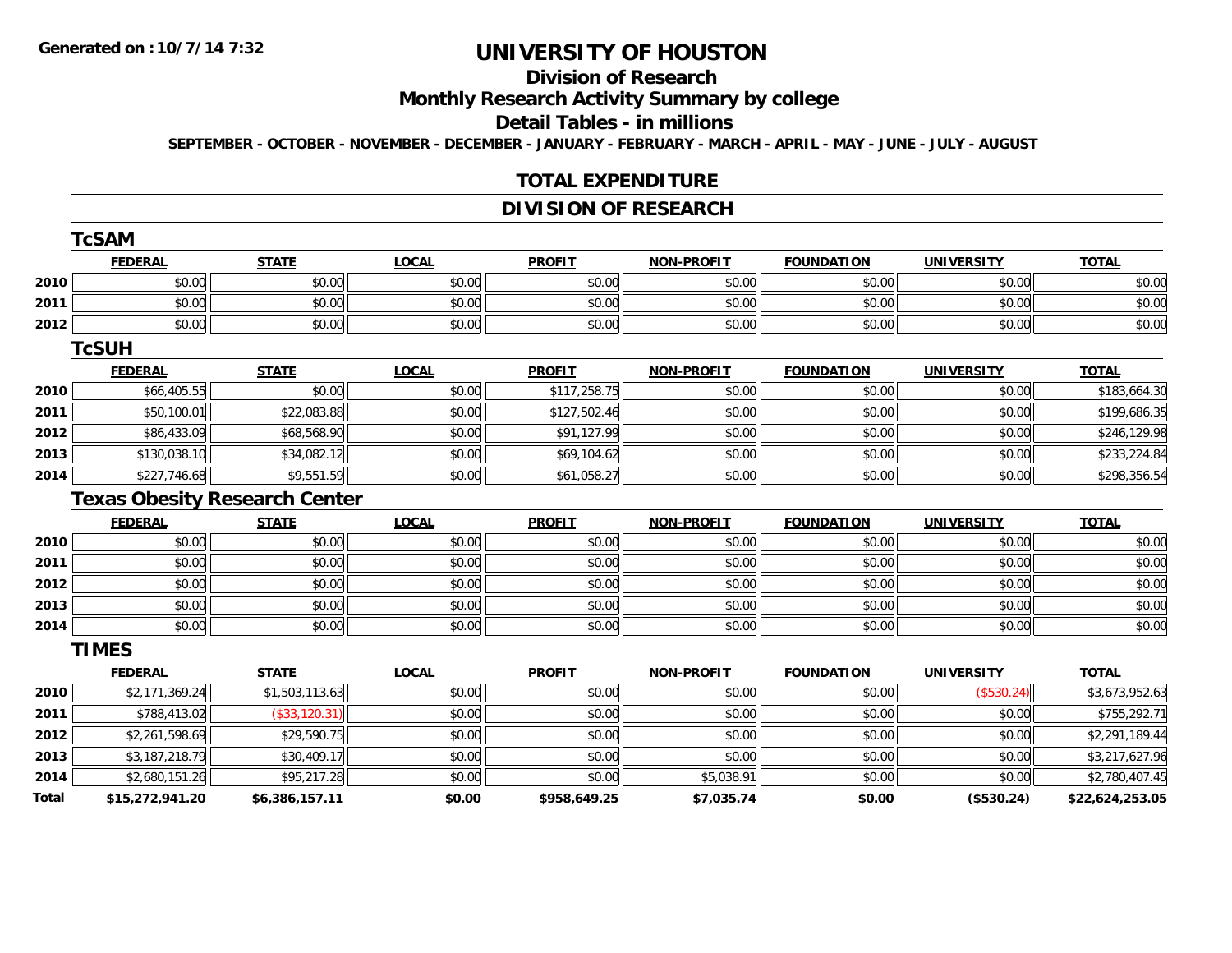# **Division of Research**

### **Monthly Research Activity Summary by college**

### **Detail Tables - in millions**

**SEPTEMBER - OCTOBER - NOVEMBER - DECEMBER - JANUARY - FEBRUARY - MARCH - APRIL - MAY - JUNE - JULY - AUGUST**

## **TOTAL EXPENDITURE**

## **GRADUATE COLLEGE OF SOCIAL WORK**

# **Center for Drug and Social Policy Research**

|      | <b>FEDERAL</b> | <b>STATE</b> | <b>LOCAL</b> | <b>PROFIT</b> | <b>NON-PROFIT</b> | <b>FOUNDATION</b> | <b>UNIVERSITY</b> | <u>TOTAL</u> |
|------|----------------|--------------|--------------|---------------|-------------------|-------------------|-------------------|--------------|
| 2010 | \$0.00         | \$0.00       | \$0.00       | \$0.00        | \$0.00            | \$0.00            | \$0.00            | \$0.00       |
| 2011 | \$0.00         | \$0.00       | \$0.00       | \$0.00        | \$0.00            | \$0.00            | \$0.00            | \$0.00       |
| 2012 | \$0.00         | \$0.00       | \$0.00       | \$0.00        | \$0.00            | \$0.00            | \$0.00            | \$0.00       |
| 2013 | \$0.00         | \$0.00       | \$0.00       | \$0.00        | \$0.00            | \$0.00            | \$0.00            | \$0.00       |
| 2014 | \$0.00         | \$0.00       | \$0.00       | \$0.00        | \$0.00            | \$0.00            | \$0.00            | \$0.00       |

# **Center for Health Equities & Evaluation Research**

|      | <b>FEDERAL</b> | <b>STATE</b> | <u>LOCAL</u> | <b>PROFIT</b> | <b>NON-PROFIT</b> | <b>FOUNDATION</b> | UNIVERSITY  | <b>TOTAL</b> |
|------|----------------|--------------|--------------|---------------|-------------------|-------------------|-------------|--------------|
| 2011 | \$73,385.34    | \$0.00       | \$0.00       | \$0.00        | \$0.00            | \$0.00            | \$0.00      | \$73,385.34  |
| 2012 | \$254,416.41   | \$0.00       | \$0.00       | \$0.00        | \$0.00            | \$0.00            | \$0.00      | \$254,416.41 |
| 2013 | \$290,824.27   | \$0.00       | \$0.00       | \$0.00        | \$0.00            | \$0.00            | \$42,000.00 | \$332,824.27 |
| 2014 | \$184,591.92   | \$0.00       | \$0.00       | \$0.00        | \$0.00            | \$0.00            | \$0.00      | \$184,591.92 |

### **Child & Family for Innovative Research**

|      | <b>FEDERAL</b> | <b>STATE</b> | <b>LOCAL</b> | <b>PROFIT</b> | <b>NON-PROFIT</b> | <b>FOUNDATION</b> | <b>UNIVERSITY</b> | <b>TOTAL</b>   |
|------|----------------|--------------|--------------|---------------|-------------------|-------------------|-------------------|----------------|
| 2010 | \$1,751,708.72 | \$664,608.61 | \$0.00       | \$0.00        | \$19,073.78       | \$1,737.86        | \$0.00            | \$2,437,128.97 |
| 2011 | \$2,047,907.04 | \$13,797.90  | \$0.00       | \$0.00        | (\$461.81)        | \$40,407.64       | \$0.00            | \$2,101,650.77 |
| 2012 | \$1,585,617.28 | (\$107.66)   | \$6.610.31   | \$36,851.38   | \$0.00            | \$60,213.87       | \$2,978.52        | \$1,692,163.70 |
| 2013 | \$1,438,648.24 | \$115,612.62 | \$35,957.63  | \$14,480.31   | \$322.88          | \$9,763.34        | \$1,021.48        | \$1,615,806.50 |
| 2014 | \$1,414,810.97 | \$68,270.87  | \$14,136.06  | \$75,087.27   | \$23,278.03       | \$77,458.87       | \$0.00            | \$1,673,042.07 |

#### **Community Projects - Social Work**

|      | <b>FEDERAL</b>         | <b>STATE</b> | <b>LOCAL</b> | <b>PROFIT</b> | <b>NON-PROFIT</b> | <b>FOUNDATION</b> | <b>UNIVERSITY</b> | <b>TOTAL</b> |
|------|------------------------|--------------|--------------|---------------|-------------------|-------------------|-------------------|--------------|
| 2010 | \$0.00                 | \$0.00       | \$0.00       | \$0.00        | \$0.00            | \$0.00            | \$0.00            | \$0.00       |
| 2011 | \$0.00                 | (\$2,280.14) | \$0.00       | \$0.00        | (\$440.00)        | (\$12.48)         | \$0.00            | \$2,732.62   |
| 2012 | \$2,757.1 <sup>1</sup> | \$0.00       | \$0.00       | \$0.00        | \$0.00            | \$0.00            | \$0.00            | \$2,757.11   |
| 2013 | \$0.01)                | \$0.00       | \$0.00       | \$0.00        | \$0.00            | \$0.00            | \$0.00            | (\$0.01)     |
| 2014 | \$0.00                 | \$0.00       | \$0.00       | \$0.00        | \$0.00            | \$0.00            | \$0.00            | \$0.00       |

### **Dean, Social Work**

|      | <b>FEDERAL</b> | <b>STATE</b>   | <b>LOCAL</b> | <b>PROFIT</b> | <b>NON-PROFIT</b> | <b>FOUNDATION</b> | <b>UNIVERSITY</b> | <b>TOTAL</b>     |
|------|----------------|----------------|--------------|---------------|-------------------|-------------------|-------------------|------------------|
| 2010 | \$987,646.80   | ⊄∩ ∩∩<br>JU.UU | \$0.00       | \$0.00        | \$0.00            | \$0.00            | \$0.00            | \$987<br>646.80  |
| 2011 | \$831,900.03   | \$0.00         | \$0.00       | \$0.00        | \$0.00            | \$0.00            | \$0.00            | \$831<br>,900.03 |
| 2012 |                | \$0.00         | \$0.00       | \$0.00        | \$0.00            | \$0.00            | \$0.00            |                  |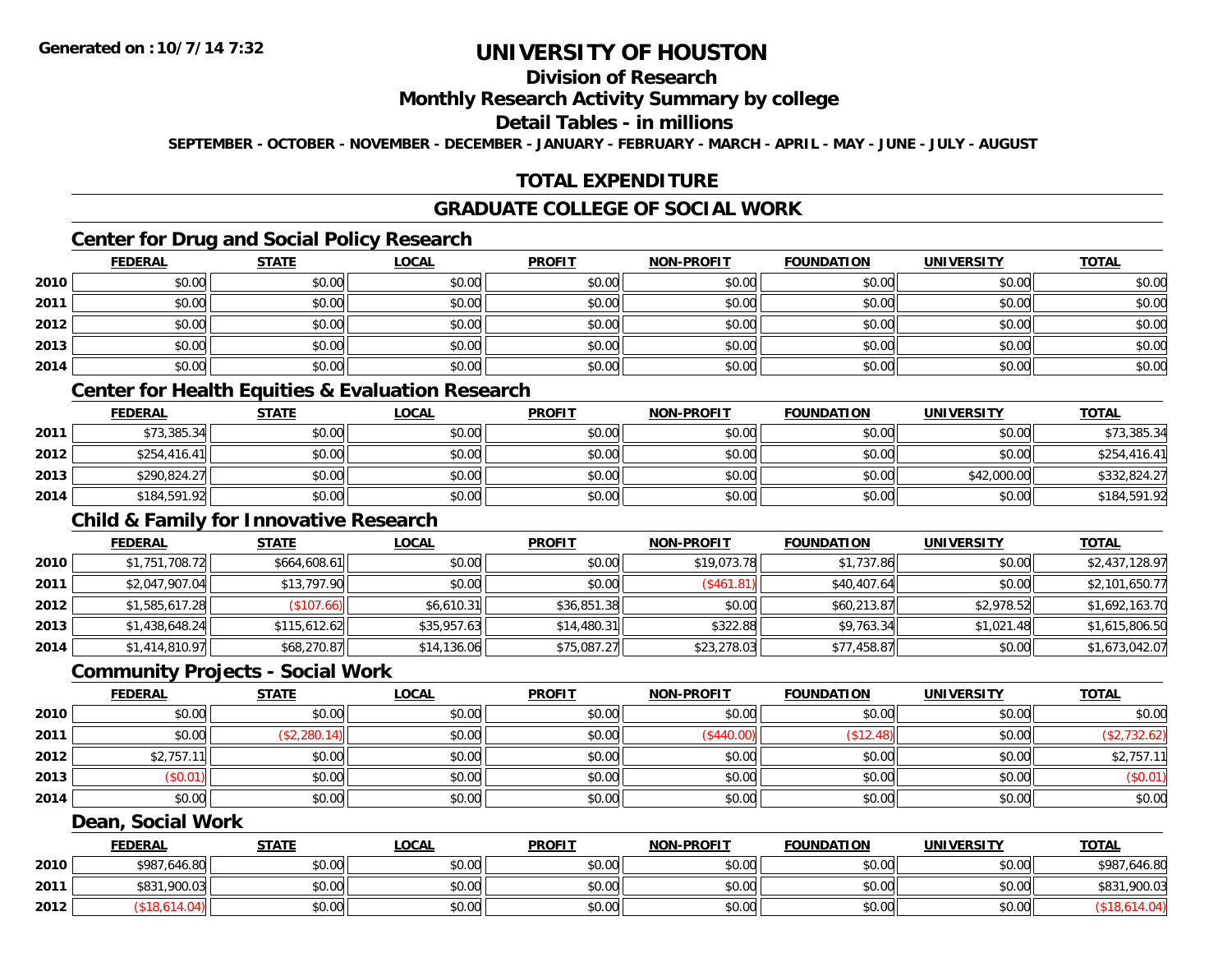# **Division of Research**

### **Monthly Research Activity Summary by college**

#### **Detail Tables - in millions**

**SEPTEMBER - OCTOBER - NOVEMBER - DECEMBER - JANUARY - FEBRUARY - MARCH - APRIL - MAY - JUNE - JULY - AUGUST**

## **TOTAL EXPENDITURE**

#### **GRADUATE COLLEGE OF SOCIAL WORK**

## **Dean, Social Work**

|      | ccncda<br>ERA                                                            | 27.77         | $\sim$<br>. | <b>PROFIT</b> | <b>DDAFIT</b><br><b>NICHI</b> | <b>FOUNDATION</b>                  | UNIVERSITY                | <b>TOTAL</b> |
|------|--------------------------------------------------------------------------|---------------|-------------|---------------|-------------------------------|------------------------------------|---------------------------|--------------|
| 2013 |                                                                          | 0.00<br>vu.vu | 40.00       | 0000<br>JU.UL | $\sim$ 00<br>pu.uu            | $\overline{\phantom{a}}$<br>$\sim$ | $\sim$ $\sim$<br>⊸∪.∪∪    |              |
| 2014 | $\begin{array}{c} \uparrow \\ \uparrow \\ \uparrow \end{array}$<br>vv.vv | 0000<br>JU.UU | vu.vu       | 0000<br>JU.UL | $\sim$ 00<br>pu.uu            |                                    | $\sim$ 00<br><b>JU.UU</b> | \$0.00       |

### **Office for Drug SPR**

|              | <b>FEDERAL</b>  | <b>STATE</b> | <b>LOCAL</b> | <b>PROFIT</b> | <b>NON-PROFIT</b> | <b>FOUNDATION</b> | <b>UNIVERSITY</b> | <b>TOTAL</b>    |
|--------------|-----------------|--------------|--------------|---------------|-------------------|-------------------|-------------------|-----------------|
| 2010         | \$0.00          | \$0.00       | \$0.00       | \$0.00        | \$0.00            | \$0.00            | \$0.00            | \$0.00          |
| 2011         | \$0.00          | \$0.00       | \$0.00       | \$0.00        | \$0.00            | \$0.00            | \$0.00            | \$0.00          |
| 2012         | \$0.00          | \$0.00       | \$0.00       | \$0.00        | \$0.00            | \$0.00            | \$0.00            | \$0.00          |
| 2013         | \$0.00          | \$0.00       | \$0.00       | \$0.00        | \$0.00            | \$0.00            | \$0.00            | \$0.00          |
| 2014         | \$0.00          | \$0.00       | \$0.00       | \$0.00        | \$0.00            | \$0.00            | \$0.00            | \$0.00          |
| <b>Total</b> | \$10,863,387.92 | \$859,902.20 | \$56,704.00  | \$126,418.96  | \$41,772.88       | \$189,569.10      | \$46,000.00       | \$12,183,755.06 |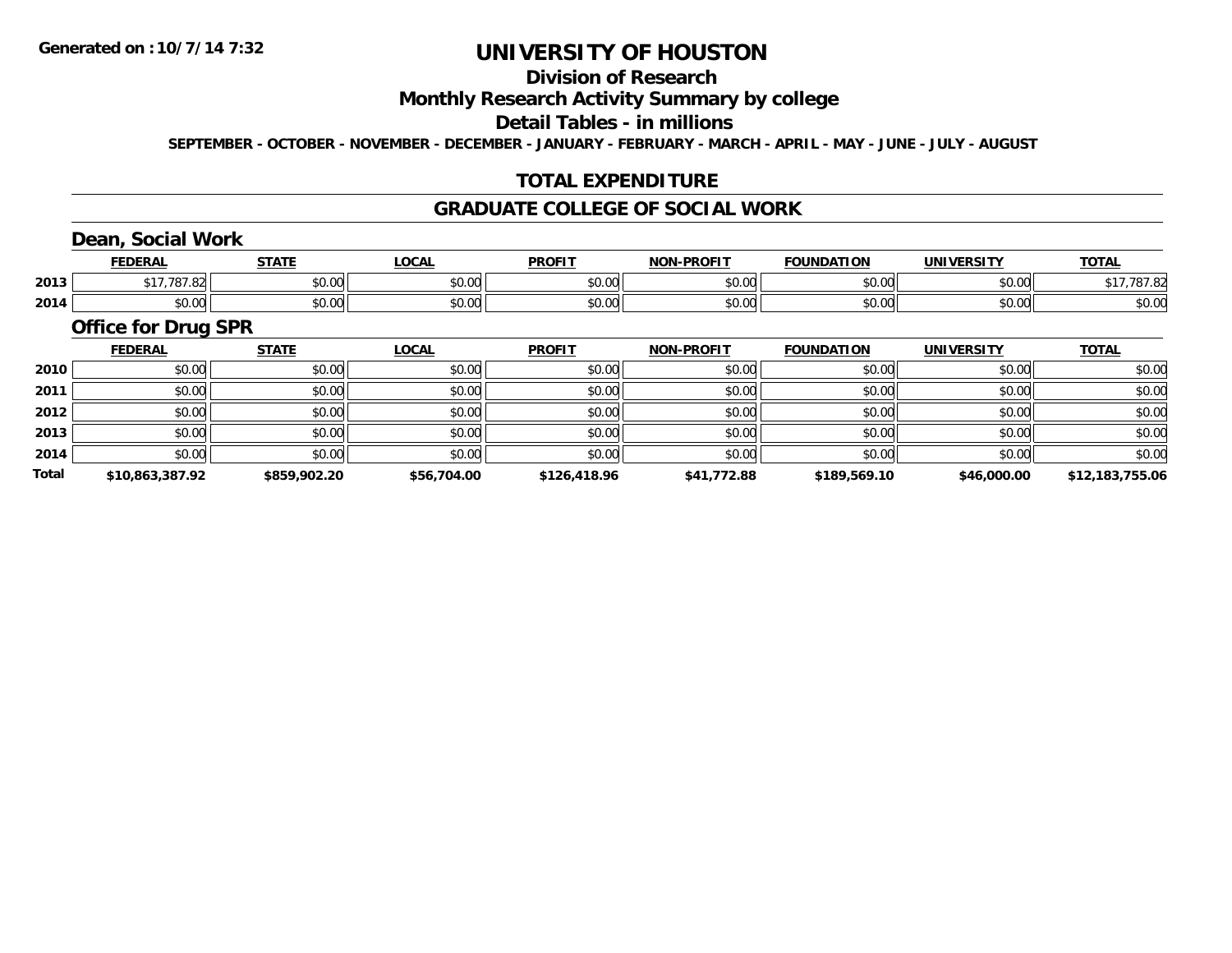## **Division of Research**

### **Monthly Research Activity Summary by college**

#### **Detail Tables - in millions**

**SEPTEMBER - OCTOBER - NOVEMBER - DECEMBER - JANUARY - FEBRUARY - MARCH - APRIL - MAY - JUNE - JULY - AUGUST**

## **TOTAL EXPENDITURE**

#### **HILTON COLLEGE OF HOTEL AND RESTAURANT MANAGEMENT**

### **Hotel and Restaurant Management**

|       | <b>FEDERAL</b> | <b>STATE</b> | <u>LOCAL</u> | <b>PROFIT</b> | <b>NON-PROFIT</b> | <b>FOUNDATION</b> | <b>UNIVERSITY</b> | <b>TOTAL</b>   |
|-------|----------------|--------------|--------------|---------------|-------------------|-------------------|-------------------|----------------|
| 2010  | \$57,193.94    | \$102,974.03 | \$0.00       | \$48,506.61   | \$0.00            | \$23,215.29       | \$0.00            | \$231,889.87   |
| 2011  | \$76,026.41    | \$149,501.09 | \$0.00       | \$1,065.30    | \$22,523.53       | \$0.00            | \$0.00            | \$249,116.33   |
| 2012  | \$64,375.13    | \$173,793.22 | \$0.00       | \$25.76       | \$8,813.27        | \$0.00            | \$0.00            | \$247,007.38   |
| 2013  | \$93,015.58    | \$90,610.21  | \$0.00       | \$0.00        | \$0.00            | \$0.00            | \$0.00            | \$183,625.79   |
| 2014  | \$161,531.69   | (\$278.26)   | \$0.00       | \$0.00        | \$0.00            | \$34,395.13       | \$0.00            | \$195,648.56   |
| Total | \$452,142.75   | \$516,600.29 | \$0.00       | \$49,597.67   | \$31,336.80       | \$57,610.42       | \$0.00            | \$1,107,287.93 |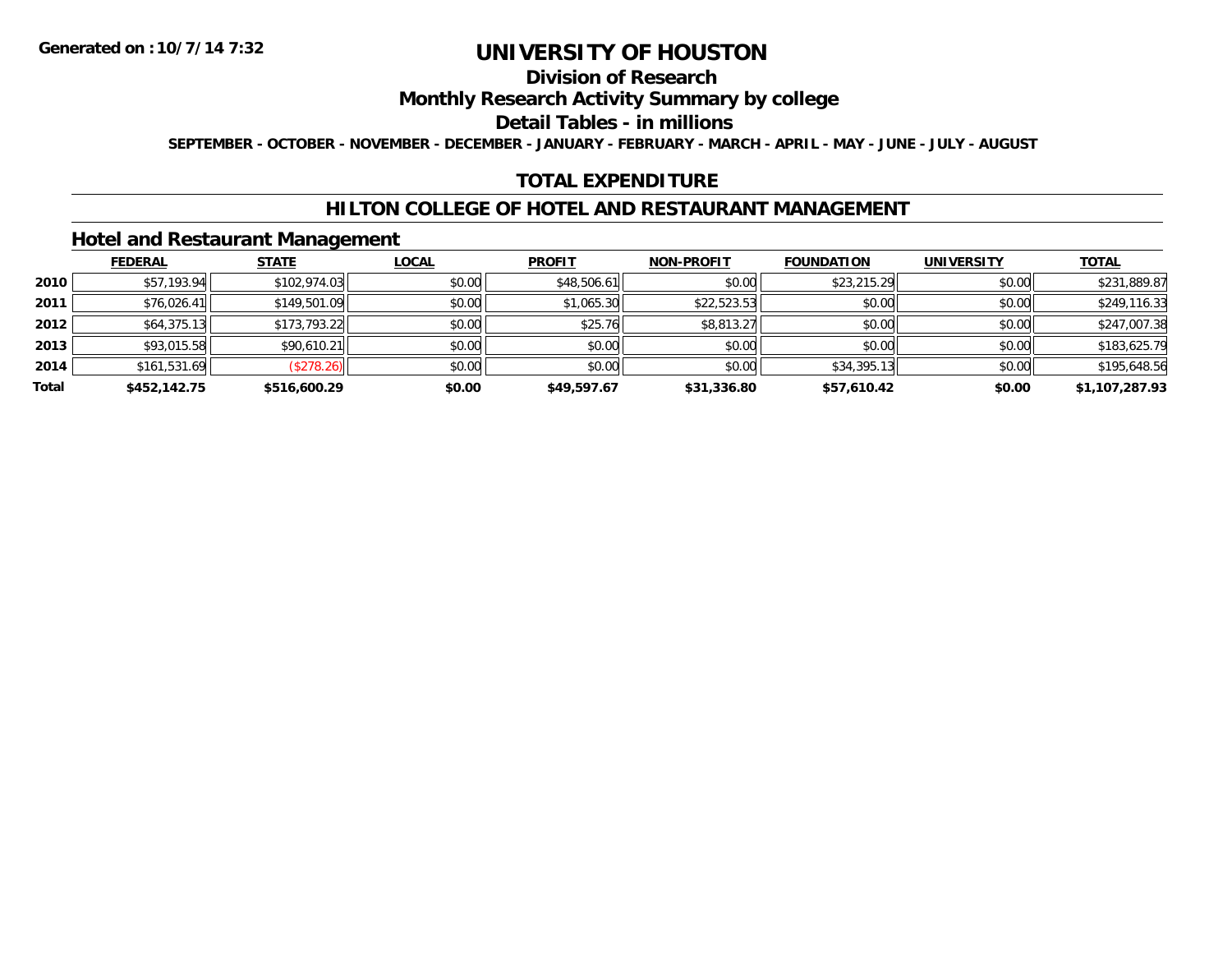# **Division of Research**

**Monthly Research Activity Summary by college**

#### **Detail Tables - in millions**

**SEPTEMBER - OCTOBER - NOVEMBER - DECEMBER - JANUARY - FEBRUARY - MARCH - APRIL - MAY - JUNE - JULY - AUGUST**

#### **TOTAL EXPENDITURE**

#### **HONORS COLLEGE**

# **Dean, Honors College**

|       |                | __           |              |               |                   |                   |                   |              |
|-------|----------------|--------------|--------------|---------------|-------------------|-------------------|-------------------|--------------|
|       | <b>FEDERAL</b> | <b>STATE</b> | <b>LOCAL</b> | <b>PROFIT</b> | <b>NON-PROFIT</b> | <b>FOUNDATION</b> | <b>UNIVERSITY</b> | <b>TOTAL</b> |
| 2010  | \$54,670.05    | \$0.00       | \$0.00       | \$0.00        | \$0.00            | \$0.00            | \$0.00            | \$54,670.05  |
| 2011  | \$30,185.88    | \$0.00       | \$0.00       | \$0.00        | \$8,517.57        | \$0.00            | \$0.00            | \$38,703.45  |
| 2012  | \$32,002.20    | \$0.00       | \$0.00       | \$0.00        | \$26,516.49       | \$0.00            | \$0.00            | \$58,518.69  |
| 2013  | \$20,317.24    | \$0.00       | \$0.00       | \$0.00        | \$9,206.27        | \$107.94          | \$0.00            | \$29,631.44  |
| 2014  | \$2,694.74     | \$0.00       | \$0.00       | \$0.00        | \$8,956.69        | \$7,386.19        | \$0.00            | \$19,037.62  |
| Total | \$139,870.11   | \$0.00       | \$0.00       | \$0.00        | \$53,197.02       | \$7,494.12        | \$0.00            | \$200,561.25 |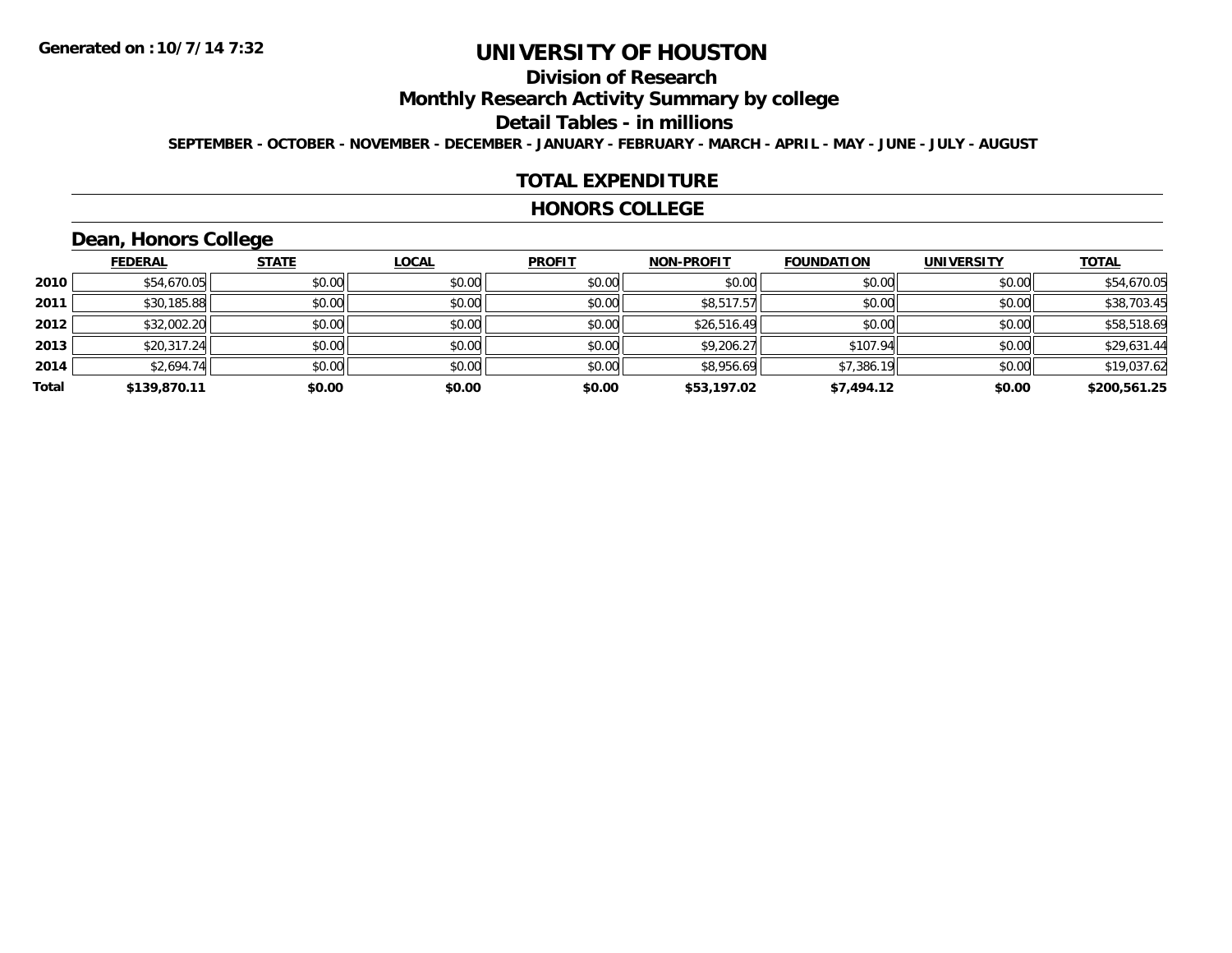# **Division of Research**

**Monthly Research Activity Summary by college**

#### **Detail Tables - in millions**

**SEPTEMBER - OCTOBER - NOVEMBER - DECEMBER - JANUARY - FEBRUARY - MARCH - APRIL - MAY - JUNE - JULY - AUGUST**

#### **TOTAL EXPENDITURE**

#### **LIBRARY**

# **Administration, Library**

|       | <b>FEDERAL</b> | <b>STATE</b> | <b>LOCAL</b> | <b>PROFIT</b> | <b>NON-PROFIT</b> | <b>FOUNDATION</b> | <b>UNIVERSITY</b> | <b>TOTAL</b> |
|-------|----------------|--------------|--------------|---------------|-------------------|-------------------|-------------------|--------------|
| 2010  | \$31,645.24    | \$0.00       | \$0.00       | \$0.00        | \$0.00            | \$0.00            | \$0.00            | \$31,645.24  |
| 2011  | \$21,624.75    | \$0.00       | \$0.00       | \$0.00        | \$0.00            | \$0.00            | \$0.00            | \$21,624.75  |
| 2012  | \$43.40        | \$0.00       | \$0.00       | \$0.00        | \$0.00            | \$0.00            | \$0.00            | \$43.40      |
| 2013  | \$0.00         | \$0.00       | \$0.00       | \$0.00        | \$0.00            | \$0.00            | \$0.00            | \$0.00       |
| 2014  | \$0.00         | \$0.00       | \$0.00       | \$0.00        | \$0.00            | \$0.00            | \$0.00            | \$0.00       |
| Total | \$53,313.39    | \$0.00       | \$0.00       | \$0.00        | \$0.00            | \$0.00            | \$0.00            | \$53,313.39  |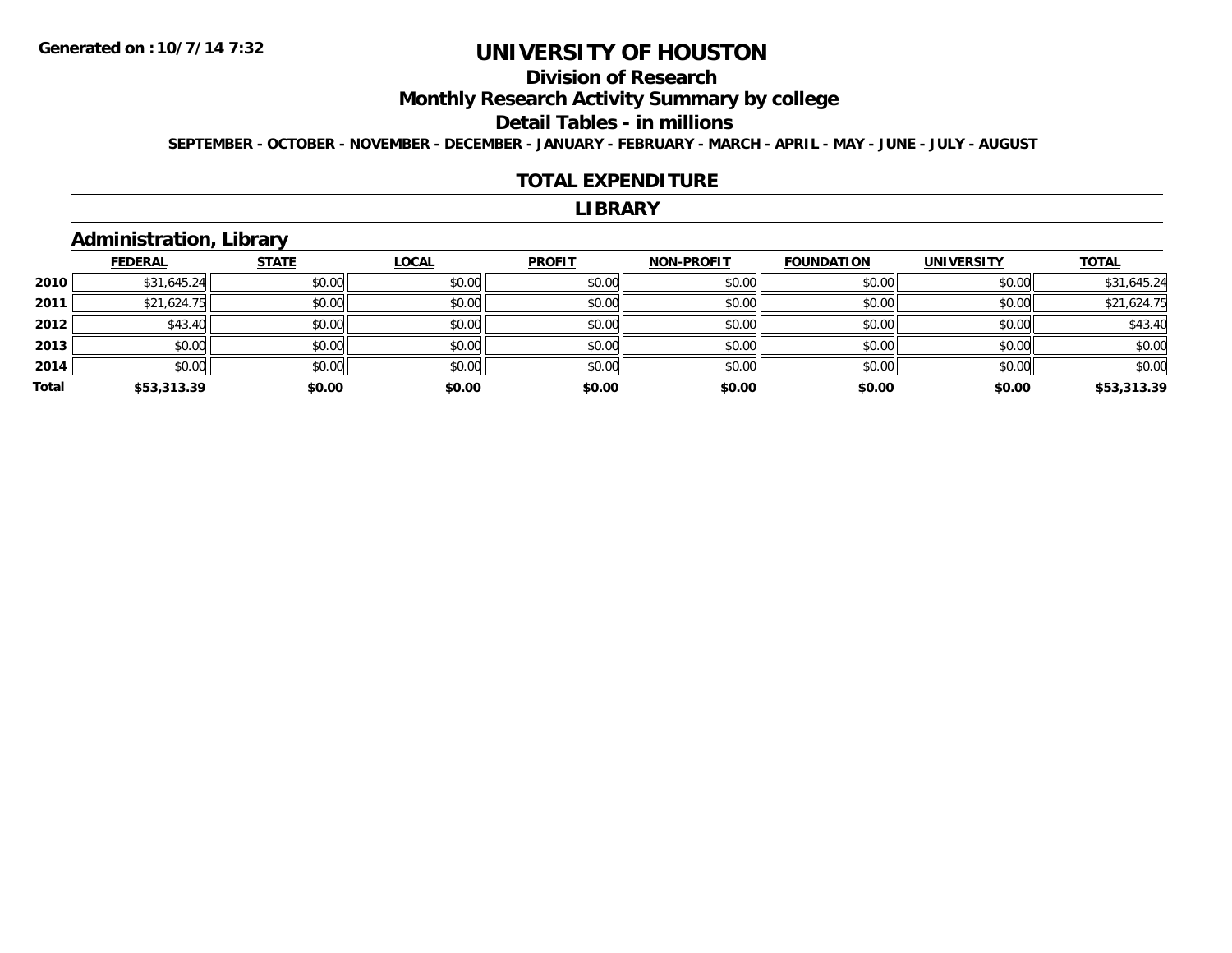# **Division of Research**

**Monthly Research Activity Summary by college**

#### **Detail Tables - in millions**

**SEPTEMBER - OCTOBER - NOVEMBER - DECEMBER - JANUARY - FEBRUARY - MARCH - APRIL - MAY - JUNE - JULY - AUGUST**

#### **TOTAL EXPENDITURE**

#### **PRESIDENT**

#### **Office of the President**

|       | <b>FEDERAL</b> | <b>STATE</b> | <b>LOCAL</b> | <b>PROFIT</b> | <b>NON-PROFIT</b> | <b>FOUNDATION</b> | <b>UNIVERSITY</b> | <b>TOTAL</b> |
|-------|----------------|--------------|--------------|---------------|-------------------|-------------------|-------------------|--------------|
| 2010  | \$0.00         | \$0.00       | \$0.00       | \$0.00        | \$0.00            | \$0.00            | \$0.00            | \$0.00       |
| 2011  | \$0.00         | \$0.00       | \$0.00       | \$0.00        | \$0.00            | \$0.00            | \$0.00            | \$0.00       |
| 2012  | \$0.00         | \$0.00       | \$0.00       | \$0.00        | \$0.00            | \$0.00            | \$0.00            | \$0.00       |
| 2013  | \$0.00         | \$0.00       | \$0.00       | \$0.00        | \$0.00            | \$0.00            | \$0.00            | \$0.00       |
| 2014  | \$0.00         | \$0.00       | \$0.00       | \$0.00        | \$0.00            | \$0.00            | \$0.00            | \$0.00       |
| Total | \$0.00         | \$0.00       | \$0.00       | \$0.00        | \$0.00            | \$0.00            | \$0.00            | \$0.00       |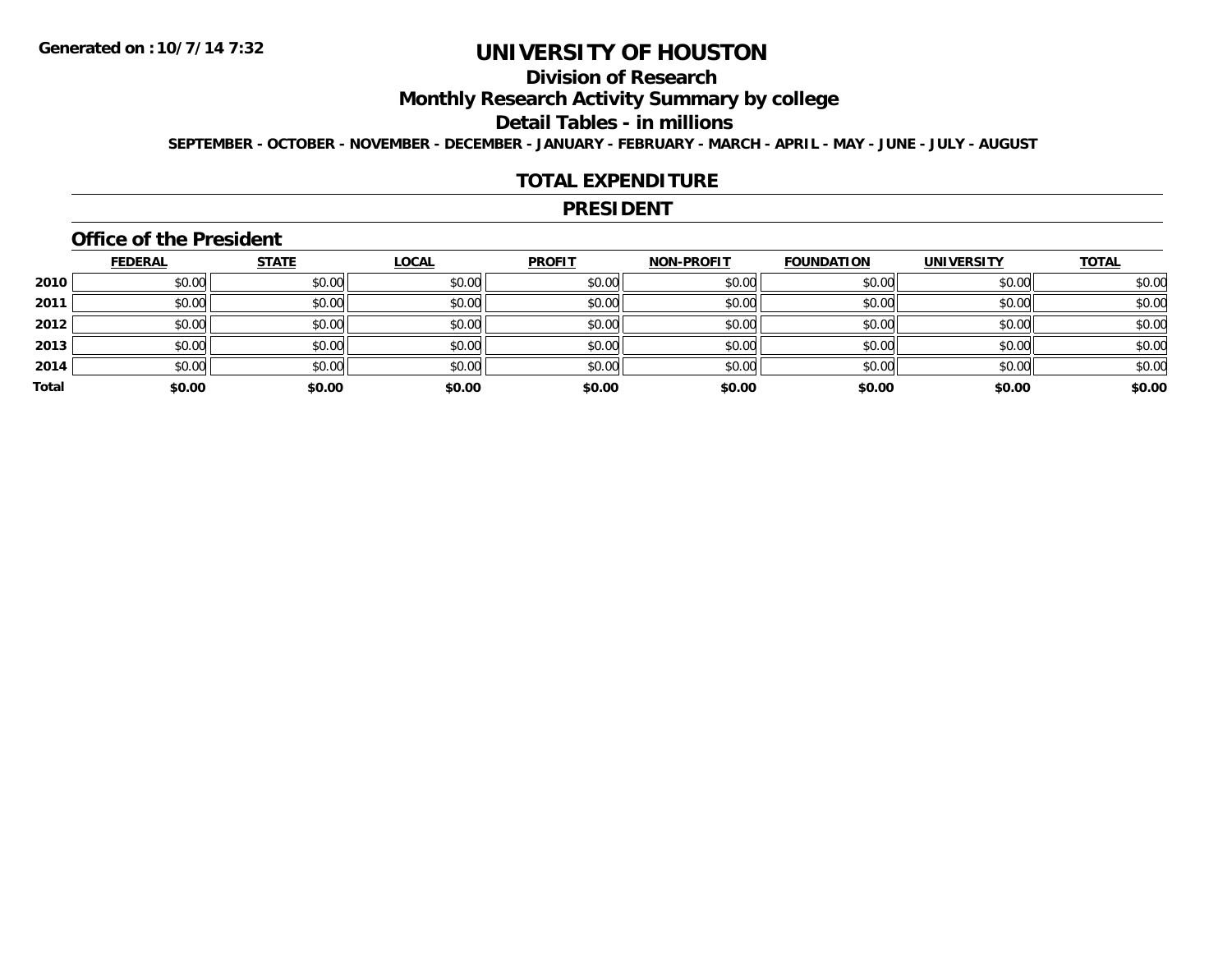#### **Division of Research**

#### **Monthly Research Activity Summary by college**

#### **Detail Tables - in millions**

**SEPTEMBER - OCTOBER - NOVEMBER - DECEMBER - JANUARY - FEBRUARY - MARCH - APRIL - MAY - JUNE - JULY - AUGUST**

## **TOTAL EXPENDITURE**

#### **SENIOR V.P. FOR ACADEMIC AFFAIRS AND PROVOST**

#### **Continuing Education FEDERAL STATE LOCAL PROFIT NON-PROFIT FOUNDATION UNIVERSITY TOTALTOTAL 2011** \$0.00 \$1,068.06 \$0.00 \$0.00 \$0.00 \$0.00 \$0.00 \$1,068.06 **Learning and Assessment Services FEDERAL STATE LOCAL PROFIT NON-PROFIT FOUNDATION UNIVERSITY TOTAL2010**0 \$320,596.77|| \$129,725.31|| \$0.00|| \$0.00|| \$64,517.99|| \$5,252.76|| \$0.00|| \$520,092.83 **2011** \$297,521.99 \$136,811.91 \$0.00 \$0.00 \$74,006.95 \$6,633.24 \$0.00 \$514,974.09 **2012**2 \$299,585.72 \$130,002.78 \$130,002.78 \$0.00 \$0.00 \$0.00 \$0.00 \$75,474.71 \$0.00 \$0.00 \$0.00 \$505,063.21 **2013** \$361,522.03 \$133,584.49 \$0.00 \$0.00 (\$533.15) \$0.00 \$0.00 \$494,573.37 **2014**4 \$376,764.37|| \$119,866.92|| \$0.00|| \$0.00|| \$0.00|| \$0.00|| \$0.00|| \$30.00|| \$0.00|| \$496,631.29 **Learning Support Services FEDERAL STATE LOCAL PROFIT NON-PROFIT FOUNDATION UNIVERSITY TOTAL2012**2 | \$0.00 \$0.00 \$0.00 \$0.00 \$0.00 \$0.00 \$0.00 \$0.00 \$0.00 \$0.00 \$0.00 \$0.00 \$0.00 \$0.00 \$0.00 \$0.00 \$0.00 \$0.0 **2013** \$0.00 \$0.00 \$0.00 \$0.00 \$0.00 \$0.00 \$0.00 \$0.00 **Office of AdmissionsFEDERAL STATE LOCAL PROFIT NON-PROFIT FOUNDATION UNIVERSITY TOTAL2010** $\, \mathsf{D} \, | \,$   $\qquad \qquad \mathsf{80.00} | \,$   $\qquad \qquad \mathsf{80.00} | \,$   $\qquad \qquad \mathsf{80.00} | \,$   $\qquad \qquad \mathsf{80.00} | \,$   $\qquad \qquad \mathsf{80.00} | \,$   $\qquad \qquad \mathsf{80.00} | \,$   $\qquad \qquad \mathsf{80.00} |$ **2011** \$0.00 \$0.00 \$0.00 \$0.00 \$0.00 \$0.00 \$0.00 \$0.00 **2012**2 | \$0.00 \$0.00 \$0.00 \$0.00 \$0.00 \$0.00 \$0.00 \$0.00 \$0.00 \$0.00 \$0.00 \$0.00 \$0.00 \$0.00 \$0.00 \$0.00 \$0.00 \$0.0 **2013** \$0.00 \$0.00 \$0.00 \$0.00 \$0.00 \$0.00 \$0.00 \$0.00 **2014**4 \$0.00 \$0.00 \$0.00 \$0.00 \$0.00 \$0.00 \$0.00 \$0.00 \$0.00 \$0.00 \$0.00 \$0.00 \$0.00 \$0.00 \$0.00 \$0.00 \$0.00 **Senior V.P. for Academic Affairs and ProvostFEDERAL STATE LOCAL PROFIT NON-PROFIT FOUNDATION UNIVERSITY TOTAL2012**2 \$0.00 \$0.00 \$0.00 \$0.00 \$0.00 \$0.00 \$0.00 \$36,232.62 \$0.00 \$0.00 \$0.00 \$0.00 \$0.00 \$0.00 \$36,232.62 **2013** \$0.00 \$0.00 \$0.00 \$0.00 \$0.00 \$0.00 \$0.00 \$0.00 **2014**4 \$0.00 \$0.00 \$0.00 \$0.00 \$0.00 \$0.00 \$38,767.38 \$0.00 \$0.00 \$0.00 \$0.00 \$0.00 \$0.00 \$38,767.38 **Student Support Services FEDERAL STATE LOCAL PROFIT NON-PROFIT FOUNDATION UNIVERSITY TOTALTOTAL 2014**4 \$0.00 \$0.00 \$0.00 \$0.00 \$0.00 \$0.00 \$0.00 \$0.00 \$0.00 \$0.00 \$0.00 \$0.00 \$0.00 \$0.00 \$0.00 \$0.00 \$0.00 **Undergraduate Scholars FEDERAL STATE LOCAL PROFIT NON-PROFIT FOUNDATION UNIVERSITY TOTALTOTAL 2010** $\textsf{[0]} \quad \textsf{[0]} \quad \textsf{[0]} \quad \textsf{[0]} \quad \textsf{[0]} \quad \textsf{[0]} \quad \textsf{[0]} \quad \textsf{[0]} \quad \textsf{[0]} \quad \textsf{[0]} \quad \textsf{[0]} \quad \textsf{[0]} \quad \textsf{[0]} \quad \textsf{[0]} \quad \textsf{[0]} \quad \textsf{[0]} \quad \textsf{[0]} \quad \textsf{[0]} \quad \textsf{[0]} \quad \textsf{[0]} \quad \textsf{[0]} \quad \textsf{[0]} \quad \textsf{[0]} \quad \textsf{[0]} \quad \textsf{$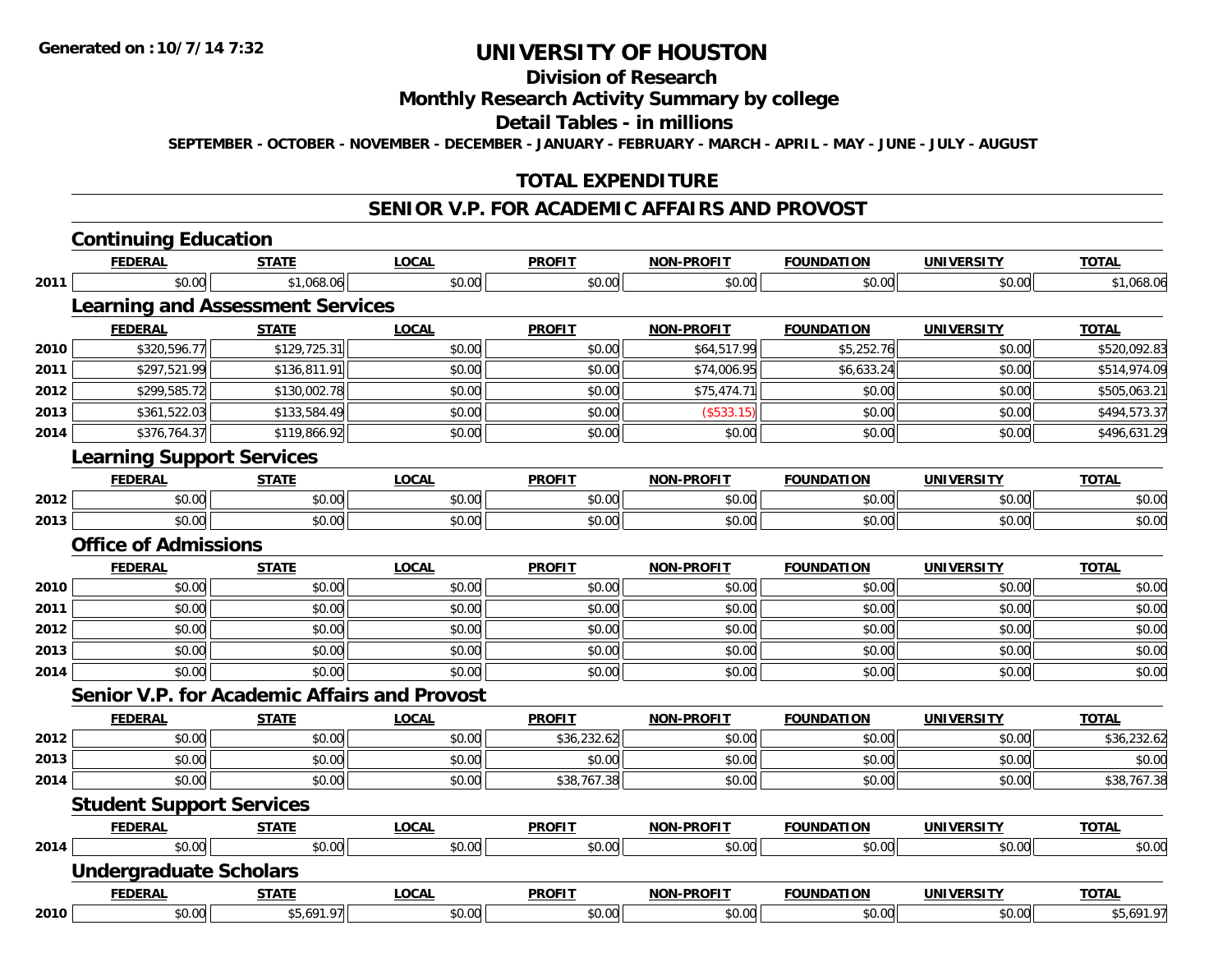## **Division of Research**

### **Monthly Research Activity Summary by college**

#### **Detail Tables - in millions**

**SEPTEMBER - OCTOBER - NOVEMBER - DECEMBER - JANUARY - FEBRUARY - MARCH - APRIL - MAY - JUNE - JULY - AUGUST**

## **TOTAL EXPENDITURE**

#### **SENIOR V.P. FOR ACADEMIC AFFAIRS AND PROVOST**

### **Undergraduate Scholars**

|      | <b>FEDERAL</b> | <u>STATE</u> | <u>LOCAL</u> | <b>PROFIT</b> | <b>NON-PROFIT</b> | <b>FOUNDATION</b> | <b>UNIVERSITY</b> | <b>TOTAL</b> |
|------|----------------|--------------|--------------|---------------|-------------------|-------------------|-------------------|--------------|
| 2011 | \$0.00         | \$26,253.07  | \$0.00       | \$0.00        | \$0.00            | \$0.00            | \$0.00            | \$26,253.07  |
| 2012 | \$0.00         | \$22,686.01  | \$0.00       | \$0.00        | \$0.00            | \$0.00            | \$0.00            | \$22,686.01  |
| 2013 | \$0.00         | \$15,350.74  | \$0.00       | \$0.00        | \$0.00            | \$0.00            | \$0.00            | \$15,350.74  |
| 2014 | \$0.00         | \$10,928.61  | \$0.00       | \$0.00        | \$0.00            | \$0.00            | \$0.00            | \$10,928.61  |

### **Undergraduate Studies**

|              | <b>FEDERAL</b> | <b>STATE</b>   | <u>LOCAL</u> | <b>PROFIT</b> | <b>NON-PROFIT</b> | <b>FOUNDATION</b> | <b>UNIVERSITY</b> | <u>TOTAL</u>   |
|--------------|----------------|----------------|--------------|---------------|-------------------|-------------------|-------------------|----------------|
| 2010         | \$0.00         | \$0.00         | \$0.00       | \$0.00        | \$0.00            | \$0.00            | \$0.00            | \$0.00         |
| 2011         | \$0.00         | \$0.00         | \$0.00       | \$0.00        | \$0.00            | \$0.00            | \$0.00            | \$0.00         |
| 2012         | \$0.00         | \$66,672.79    | \$0.00       | \$0.00        | \$0.00            | \$0.00            | \$0.00            | \$66,672.79    |
| 2013         | \$0.00         | \$40,085.69    | \$0.00       | \$0.00        | \$0.00            | \$0.00            | \$0.00            | \$40,085.69    |
| 2014         | \$0.00         | \$190,140.58   | \$0.00       | \$0.00        | \$0.00            | \$0.00            | \$0.00            | \$190,140.58   |
| <b>Total</b> | \$1,655,990.88 | \$1,028,868.93 | \$0.00       | \$75,000.00   | \$213,466.50      | \$11,886.00       | \$0.00            | \$2,985,212.31 |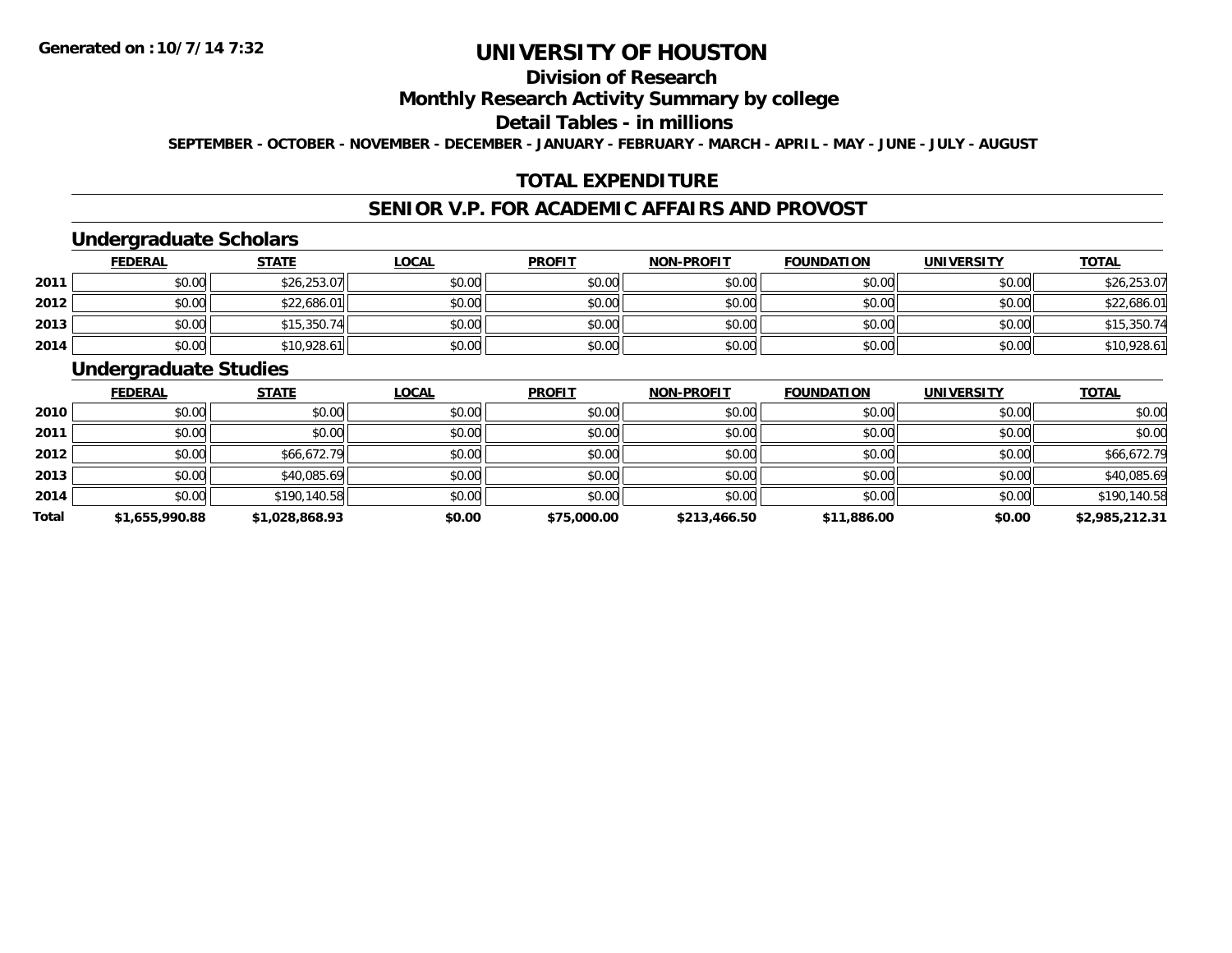# **Division of Research**

**Monthly Research Activity Summary by college**

#### **Detail Tables - in millions**

**SEPTEMBER - OCTOBER - NOVEMBER - DECEMBER - JANUARY - FEBRUARY - MARCH - APRIL - MAY - JUNE - JULY - AUGUST**

#### **TOTAL EXPENDITURE**

#### **UH LAW CENTER**

|      | Dean, Law      |              |              |               |                   |                   |                   |                |
|------|----------------|--------------|--------------|---------------|-------------------|-------------------|-------------------|----------------|
|      | <b>FEDERAL</b> | <b>STATE</b> | <b>LOCAL</b> | <b>PROFIT</b> | <b>NON-PROFIT</b> | <b>FOUNDATION</b> | <b>UNIVERSITY</b> | <b>TOTAL</b>   |
| 2010 | \$206,320.72   | \$0.00       | \$0.00       | \$0.00        | \$0.00            | \$0.00            | \$0.00            | \$206,320.72   |
| 2011 | \$34,816.75    | \$0.00       | \$0.00       | \$0.00        | \$0.00            | \$0.00            | \$0.00            | \$34,816.75    |
| 2012 | (\$221,005.68) | \$0.00       | \$0.00       | \$0.00        | \$0.00            | \$0.00            | \$0.00            | (\$221,005.68) |
| 2013 | \$0.00         | \$0.00       | \$0.00       | \$0.00        | \$0.00            | \$0.00            | \$0.00            | \$0.00         |
|      | Law-UH         |              |              |               |                   |                   |                   |                |
|      |                |              |              |               |                   |                   |                   |                |
|      | <b>FEDERAL</b> | <b>STATE</b> | <b>LOCAL</b> | <b>PROFIT</b> | <b>NON-PROFIT</b> | <b>FOUNDATION</b> | <b>UNIVERSITY</b> | <b>TOTAL</b>   |
| 2010 | \$709.58       | \$197,954.06 | \$0.00       | \$0.00        | \$0.00            | \$25,376.73       | \$0.00            | \$224,040.37   |
| 2011 | \$67,983.70    | \$128,216.68 | \$0.00       | \$0.00        | \$0.00            | \$93,871.20       | \$0.00            | \$290,071.58   |
| 2012 | \$80,279.20    | \$132,991.17 | \$0.00       | \$0.00        | \$0.00            | \$87,696.86       | \$0.00            | \$300,967.23   |
| 2013 | \$151,107.08   | \$192,243.49 | \$0.00       | \$0.00        | \$0.00            | \$54,691.24       | \$0.00            | \$398,041.81   |
| 2014 | \$21,813.22    | \$193,054.82 | \$0.00       | \$0.00        | \$0.00            | \$12,948.63       | \$0.00            | \$227,816.67   |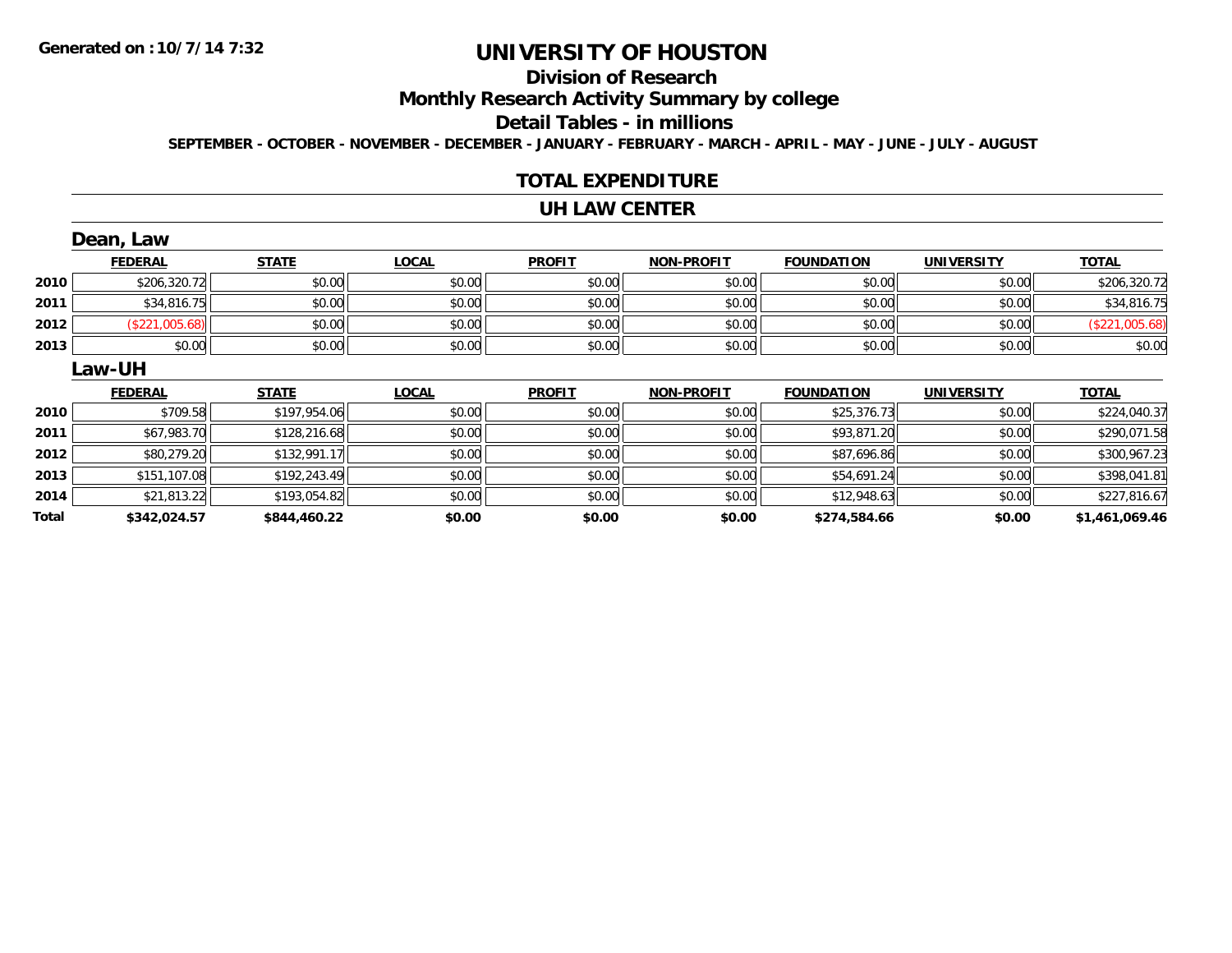# **Division of Research**

**Monthly Research Activity Summary by college**

#### **Detail Tables - in millions**

**SEPTEMBER - OCTOBER - NOVEMBER - DECEMBER - JANUARY - FEBRUARY - MARCH - APRIL - MAY - JUNE - JULY - AUGUST**

### **TOTAL EXPENDITURE**

#### **UKNOWN COLLEGE**

## **Unknown Department**

|      | <b>FEDERAL</b> | <b>STATE</b> | <u>LOCAL</u> | <b>PROFIT</b> | <b>NON-PROFIT</b> | <b>FOUNDATION</b> | <b>UNIVERSITY</b> | <b>TOTAL</b> |
|------|----------------|--------------|--------------|---------------|-------------------|-------------------|-------------------|--------------|
| 2010 | \$0.00         | \$0.00       | \$0.00       | \$0.00        | \$0.00            | \$0.00            | \$0.00            | \$0.00       |
| 2011 | \$0.00         | \$0.00       | \$0.00       | \$0.00        | \$0.00            | \$0.00            | \$0.00            | \$0.00       |
| 2012 | \$0.00         | \$0.00       | \$0.00       | \$0.00        | \$0.00            | \$0.00            | \$0.00            | \$0.00       |
| 2013 | \$0.00         | \$0.00       | \$0.00       | \$0.00        | \$0.00            | \$0.00            | \$0.00            | \$0.00       |
| 2014 | \$0.00         | \$0.00       | \$0.00       | \$0.00        | \$0.00            | \$0.00            | \$0.00            | \$0.00       |

## **Wrong Department - Please Dont Select It**

|              | <u>FEDERAL</u> | <b>STATE</b> | <u>_OCAL</u> | <b>PROFIT</b> | <b>NON-PROFIT</b> | <b>FOUNDATION</b> | UNIVERSITY | <b>TOTAL</b> |
|--------------|----------------|--------------|--------------|---------------|-------------------|-------------------|------------|--------------|
| 2013         | \$0.00         | \$0.00       | \$0.00       | \$0.00        | \$0.00            | \$0.00            | \$0.00     | \$0.00       |
| 2014         | \$0.00         | \$0.00       | \$0.00       | \$0.00        | \$0.00            | \$0.00            | \$0.00     | \$0.00       |
| <b>Total</b> | \$0.00         | \$0.00       | \$0.00       | \$0.00        | \$0.00            | \$0.00            | \$0.00     | \$0.00       |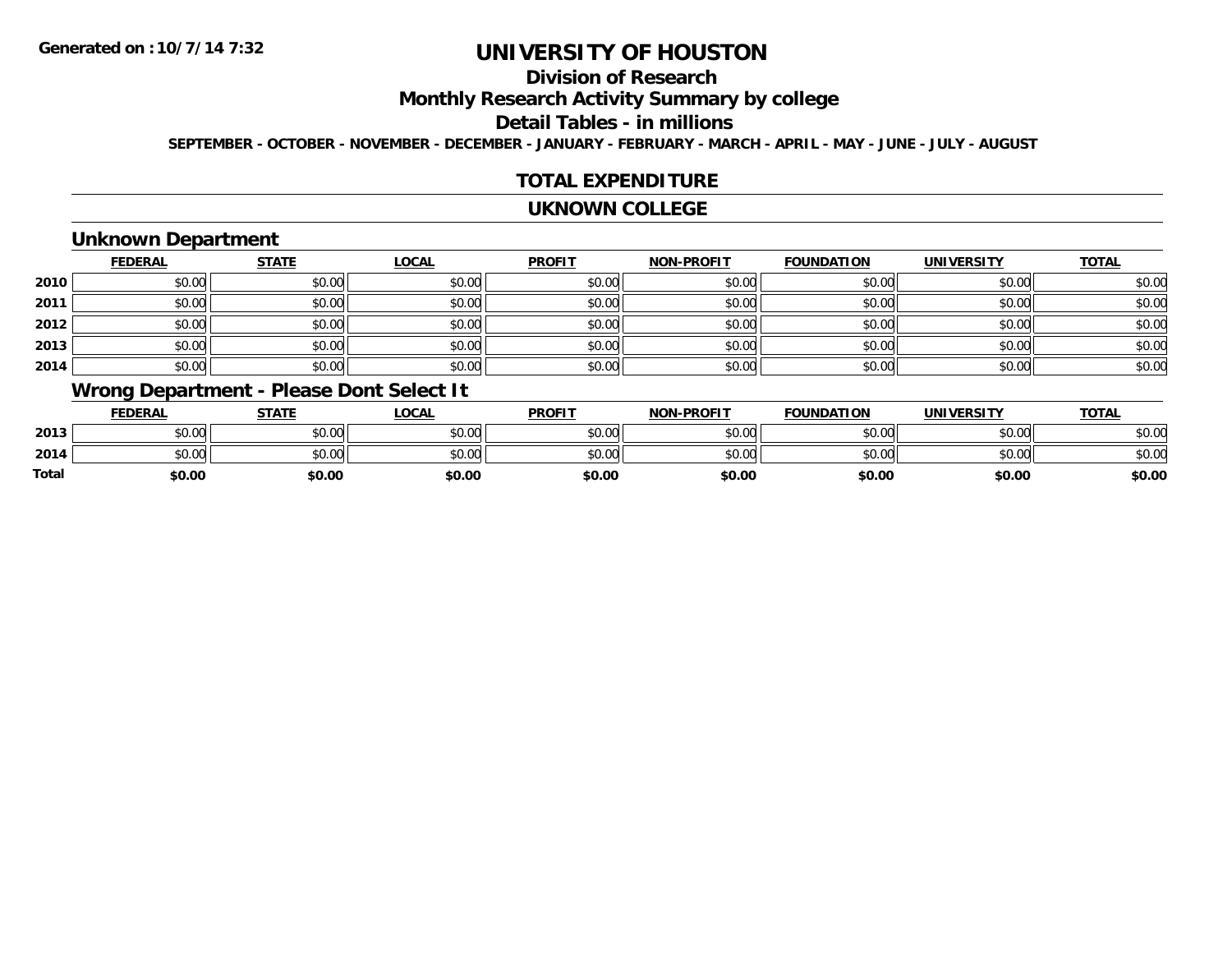# **Division of Research**

### **Monthly Research Activity Summary by college**

#### **Detail Tables - in millions**

**SEPTEMBER - OCTOBER - NOVEMBER - DECEMBER - JANUARY - FEBRUARY - MARCH - APRIL - MAY - JUNE - JULY - AUGUST**

### **TOTAL EXPENDITURE**

## **VICE PRESIDENT FOR ADMINISTRATION**

|              | <b>KUHF - Radio</b>         |              |              |               |                   |                   |                   |                 |
|--------------|-----------------------------|--------------|--------------|---------------|-------------------|-------------------|-------------------|-----------------|
|              | <b>FEDERAL</b>              | <b>STATE</b> | <b>LOCAL</b> | <b>PROFIT</b> | <b>NON-PROFIT</b> | <b>FOUNDATION</b> | <b>UNIVERSITY</b> | <b>TOTAL</b>    |
| 2010         | \$11,640.00                 | \$12,500.00  | \$0.00       | \$0.00        | \$569,916.17      | \$0.00            | \$0.00            | \$594,056.17    |
| 2011         | \$6,272.82                  | \$2,500.00   | \$0.00       | \$0.00        | \$623,379.11      | \$0.00            | \$0.00            | \$632,151.93    |
| 2012         | (\$758.32)                  | \$10,153.66  | \$0.00       | \$0.00        | \$2,291.64        | \$0.00            | \$0.00            | \$11,686.98     |
| 2013         | \$0.00                      | (\$153.66)   | \$0.00       | \$0.00        | \$2,123,324.00    | \$0.00            | \$0.00            | \$2,123,170.34  |
| 2014         | \$26,825.30                 | \$0.00       | \$0.00       | \$0.00        | \$2,269,553.00    | \$0.00            | \$0.00            | \$2,296,378.30  |
|              | <b>KUHT-TV</b>              |              |              |               |                   |                   |                   |                 |
|              | <b>FEDERAL</b>              | <b>STATE</b> | <b>LOCAL</b> | <b>PROFIT</b> | <b>NON-PROFIT</b> | <b>FOUNDATION</b> | <b>UNIVERSITY</b> | <u>TOTAL</u>    |
| 2010         | (\$2,503.85)                | \$0.00       | \$0.00       | \$0.00        | \$1,477,398.87    | \$0.00            | \$0.00            | \$1,474,895.02  |
| 2011         | (\$4,505.73)                | \$0.00       | \$0.00       | \$0.00        | \$1,921,728.98    | \$0.00            | \$0.00            | \$1,917,223.25  |
| 2012         | \$0.00                      | \$0.00       | \$0.00       | \$0.00        | \$0.02            | \$0.00            | \$0.00            | \$0.02          |
|              | <b>Physical Plant</b>       |              |              |               |                   |                   |                   |                 |
|              | <b>FEDERAL</b>              | <b>STATE</b> | <b>LOCAL</b> | <b>PROFIT</b> | <b>NON-PROFIT</b> | <b>FOUNDATION</b> | <b>UNIVERSITY</b> | <b>TOTAL</b>    |
| 2010         | \$0.00                      | \$0.00       | \$0.00       | \$0.00        | \$78,007.29       | \$0.00            | \$0.00            | \$78,007.29     |
| 2011         | \$0.00                      | \$0.00       | \$0.00       | \$0.00        | \$0.00            | \$0.00            | \$0.00            | \$0.00          |
| 2012         | \$0.00                      | \$0.00       | \$0.00       | \$0.00        | \$2,261,595.72    | \$0.00            | \$0.00            | \$2,261,595.72  |
| 2013         | \$0.00                      | \$0.00       | \$0.00       | \$0.00        | \$0.28            | \$0.00            | \$0.00            | \$0.28          |
|              | <b>UH Police Department</b> |              |              |               |                   |                   |                   |                 |
|              | <b>FEDERAL</b>              | <b>STATE</b> | <b>LOCAL</b> | <b>PROFIT</b> | <b>NON-PROFIT</b> | <b>FOUNDATION</b> | <b>UNIVERSITY</b> | <b>TOTAL</b>    |
| 2014         | \$3,000.00                  | \$0.00       | \$0.00       | \$0.00        | \$0.00            | \$0.00            | \$0.00            | \$3,000.00      |
| <b>Total</b> | \$39,970.22                 | \$25,000.00  | \$0.00       | \$0.00        | \$11,327,195.08   | \$0.00            | \$0.00            | \$11,392,165.30 |

**\$39,970.22 \$25,000.00 \$0.00 \$0.00 \$11,327,195.08 \$0.00 \$0.00 \$11,392,165.30**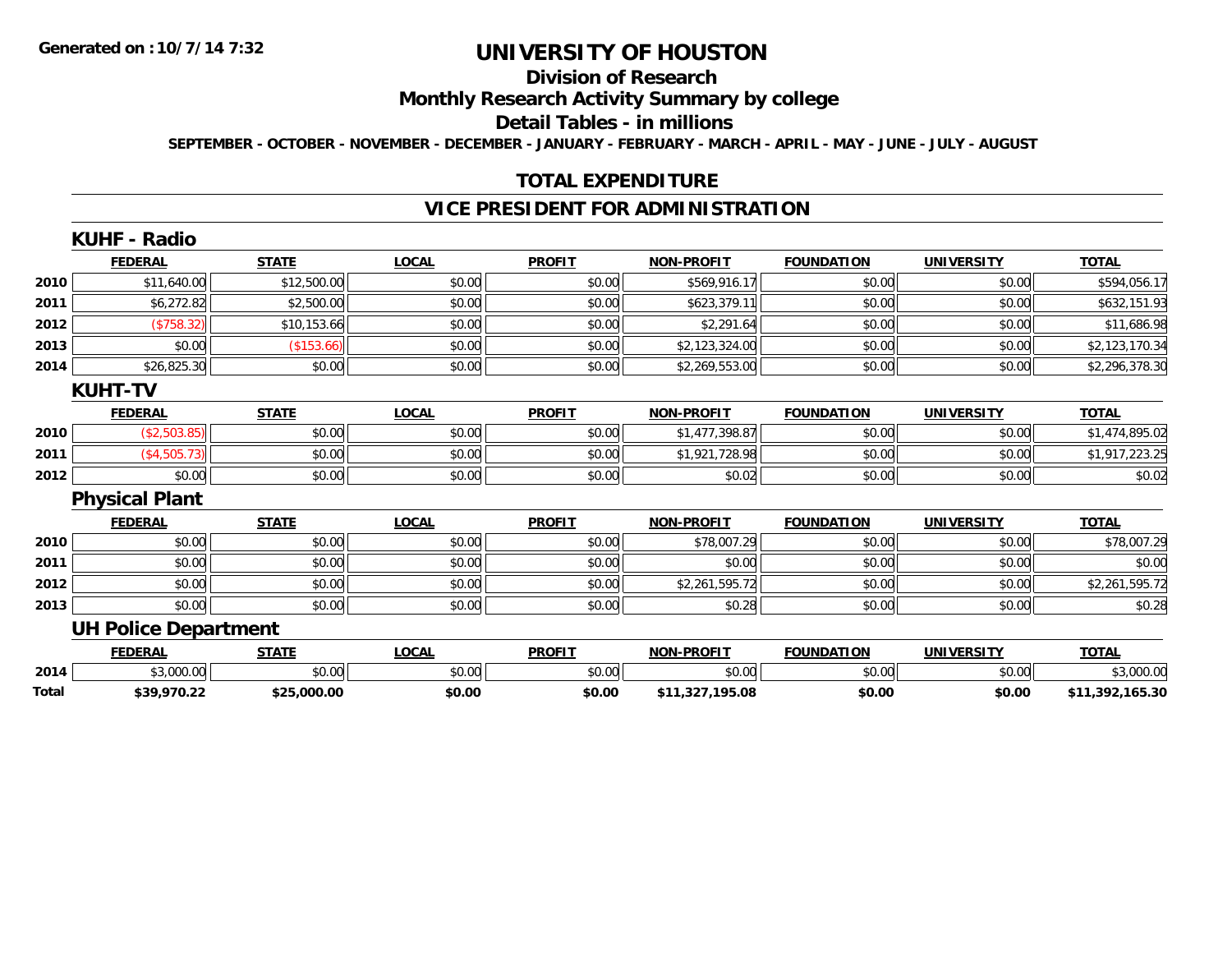**Total**

# **UNIVERSITY OF HOUSTON**

# **Division of Research**

### **Monthly Research Activity Summary by college**

#### **Detail Tables - in millions**

**SEPTEMBER - OCTOBER - NOVEMBER - DECEMBER - JANUARY - FEBRUARY - MARCH - APRIL - MAY - JUNE - JULY - AUGUST**

## **TOTAL EXPENDITURE**

## **VICE PRESIDENT FOR STUDENT AFFAIRS**

#### **Childrens Learning Centers**

|      | <b>FEDERAL</b>               | <b>STATE</b>                           | <b>LOCAL</b> | <b>PROFIT</b> | <b>NON-PROFIT</b> | <b>FOUNDATION</b> | <b>UNIVERSITY</b> | <b>TOTAL</b> |
|------|------------------------------|----------------------------------------|--------------|---------------|-------------------|-------------------|-------------------|--------------|
| 2014 | \$279,981.49                 | \$0.00                                 | \$0.00       | \$0.00        | \$0.00            | \$0.00            | \$0.00            | \$279,981.49 |
|      | <b>Dean, Student Affairs</b> |                                        |              |               |                   |                   |                   |              |
|      | <b>FEDERAL</b>               | <b>STATE</b>                           | <b>LOCAL</b> | <b>PROFIT</b> | <b>NON-PROFIT</b> | <b>FOUNDATION</b> | <b>UNIVERSITY</b> | <b>TOTAL</b> |
| 2010 | \$251.03                     | \$0.00                                 | \$0.00       | \$0.00        | \$0.00            | \$0.00            | \$0.00            | \$251.03     |
| 2011 | \$66,228.49                  | \$0.00                                 | \$0.00       | \$0.00        | \$0.00            | \$0.00            | \$0.00            | \$66,228.49  |
| 2012 | \$70,160.15                  | \$0.00                                 | \$0.00       | \$0.00        | \$0.00            | \$0.00            | \$0.00            | \$70,160.15  |
| 2013 | \$3,721.51                   | \$0.00                                 | \$0.00       | \$0.00        | \$0.00            | \$0.00            | \$0.00            | \$3,721.51   |
|      |                              | <b>Vice President, Student Affairs</b> |              |               |                   |                   |                   |              |
|      | <b>FEDERAL</b>               | <b>STATE</b>                           | <b>LOCAL</b> | <b>PROFIT</b> | <b>NON-PROFIT</b> | <b>FOUNDATION</b> | <b>UNIVERSITY</b> | <b>TOTAL</b> |
| 2010 | \$216,519.28                 | \$0.00                                 | \$0.00       | \$0.00        | \$0.00            | \$0.00            | \$0.00            | \$216,519.28 |
| 2011 | \$243,400.41                 | \$0.00                                 | \$0.00       | \$0.00        | \$0.00            | \$0.00            | \$0.00            | \$243,400.41 |
| 2012 | \$171,332.95                 | \$0.00                                 | \$0.00       | \$0.00        | \$0.00            | \$0.00            | \$0.00            | \$171,332.95 |
| 2013 | \$226,184.82                 | \$0.00                                 | \$0.00       | \$0.00        | \$0.00            | \$0.00            | \$0.00            | \$226,184.82 |
| 2014 | \$24,609.39                  | \$0.00                                 | \$0.00       | \$0.00        | \$0.00            | \$0.00            | \$0.00            | \$24,609.39  |

**\$1,302,389.51 \$0.00 \$0.00 \$0.00 \$0.00 \$0.00 \$0.00 \$1,302,389.51**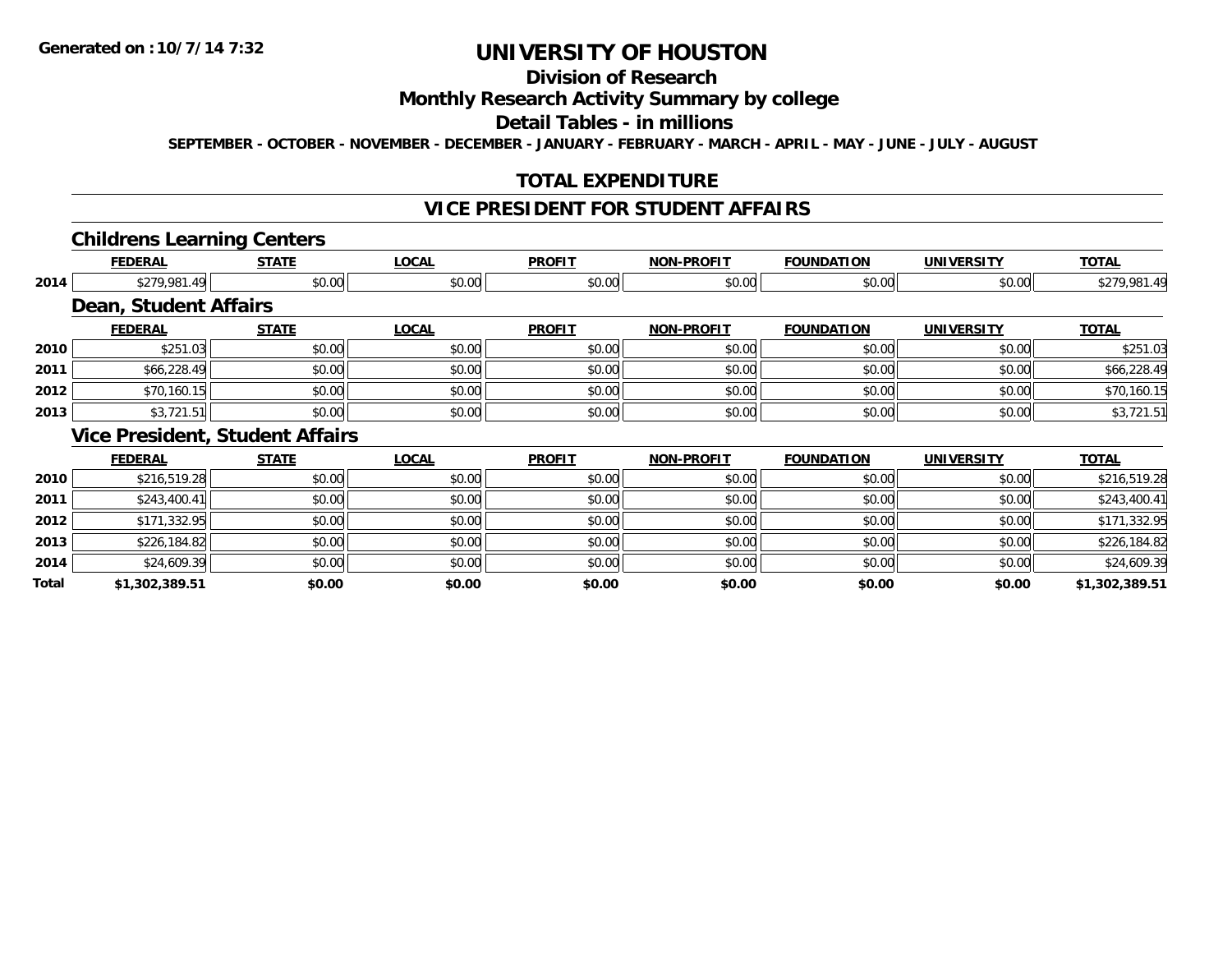# **Division of Research**

# **Monthly Research Activity Summary by college**

#### **Detail Tables - in millions**

**SEPTEMBER - OCTOBER - NOVEMBER - DECEMBER - JANUARY - FEBRUARY - MARCH - APRIL - MAY - JUNE - JULY - AUGUST**

#### **IDC RECOVERY**

#### **C.T. BAUER COLLEGE OF BUSINESS**

|       | Finance                                  |              |              |               |                   |                   |                   |                |
|-------|------------------------------------------|--------------|--------------|---------------|-------------------|-------------------|-------------------|----------------|
|       | <b>FEDERAL</b>                           | <b>STATE</b> | <b>LOCAL</b> | <b>PROFIT</b> | <b>NON-PROFIT</b> | <b>FOUNDATION</b> | <b>UNIVERSITY</b> | <b>TOTAL</b>   |
| 2010  | \$33,191.39                              | \$0.00       | \$0.00       | \$0.00        | \$0.00            | \$0.00            | \$0.00            | \$33,191.39    |
| 2011  | \$0.00                                   | \$0.00       | \$0.00       | \$0.00        | \$0.00            | \$0.00            | \$0.00            | \$0.00         |
| 2012  | \$10,199.50                              | \$0.00       | \$0.00       | \$0.00        | \$0.00            | \$0.00            | \$0.00            | \$10,199.50    |
| 2013  | \$0.00                                   | \$0.00       | \$0.00       | \$0.00        | \$0.00            | \$0.00            | \$0.00            | \$0.00         |
| 2014  | \$0.00                                   | \$0.00       | \$0.00       | \$0.00        | \$0.00            | \$0.00            | \$0.00            | \$0.00         |
|       | <b>Management</b>                        |              |              |               |                   |                   |                   |                |
|       | <b>FEDERAL</b>                           | <b>STATE</b> | <b>LOCAL</b> | <b>PROFIT</b> | <b>NON-PROFIT</b> | <b>FOUNDATION</b> | <b>UNIVERSITY</b> | <b>TOTAL</b>   |
| 2010  | \$13,039.06                              | \$0.00       | \$0.00       | \$0.00        | \$0.00            | \$0.00            | \$0.00            | \$13,039.06    |
| 2011  | \$12,563.43                              | \$0.00       | \$0.00       | \$0.00        | \$0.00            | \$0.00            | \$0.00            | \$12,563.43    |
| 2012  | (\$1,980.84)                             | \$0.00       | \$0.00       | \$0.00        | \$0.00            | \$0.00            | \$0.00            | (\$1,980.84)   |
| 2013  | \$2,100.00                               | \$0.00       | \$0.00       | \$0.00        | \$0.00            | \$0.00            | \$0.00            | \$2,100.00     |
| 2014  | \$8,100.00                               | \$0.00       | \$0.00       | \$0.00        | \$0.00            | \$0.00            | \$0.00            | \$8,100.00     |
|       | <b>Marketing</b>                         |              |              |               |                   |                   |                   |                |
|       | <b>FEDERAL</b>                           | <b>STATE</b> | <b>LOCAL</b> | <b>PROFIT</b> | <b>NON-PROFIT</b> | <b>FOUNDATION</b> | <b>UNIVERSITY</b> | <b>TOTAL</b>   |
| 2012  | \$0.00                                   | \$0.00       | \$0.00       | \$0.00        | \$0.00            | \$0.00            | \$0.00            | \$0.00         |
| 2013  | \$0.00                                   | \$0.00       | \$0.00       | \$0.00        | \$0.00            | \$0.00            | \$0.00            | \$0.00         |
| 2014  | \$0.00                                   | \$0.00       | \$0.00       | \$0.00        | \$0.00            | \$0.00            | \$0.00            | \$0.00         |
|       | <b>Small Business Development Center</b> |              |              |               |                   |                   |                   |                |
|       | <b>FEDERAL</b>                           | <b>STATE</b> | <b>LOCAL</b> | <b>PROFIT</b> | <b>NON-PROFIT</b> | <b>FOUNDATION</b> | <b>UNIVERSITY</b> | <b>TOTAL</b>   |
| 2010  | \$92,026.32                              | \$0.00       | \$0.00       | \$0.00        | \$0.00            | \$0.00            | \$0.00            | \$92,026.32    |
| 2011  | \$116,480.38                             | \$0.00       | \$0.00       | \$0.00        | \$0.00            | \$0.00            | \$0.00            | \$116,480.38   |
| 2012  | \$891,442.75                             | \$0.00       | \$0.00       | \$0.00        | \$0.00            | \$1,965.80        | \$0.00            | \$893,408.55   |
| 2013  | \$418,946.52                             | \$0.00       | \$0.00       | \$0.00        | \$0.00            | \$11,746.37       | \$0.00            | \$430,692.89   |
| 2014  | \$181,120.95                             | \$0.00       | \$0.00       | \$0.00        | \$0.00            | \$19,397.85       | \$0.00            | \$200,518.80   |
| Total | \$1,777,229.46                           | \$0.00       | \$0.00       | \$0.00        | \$0.00            | \$33,110.02       | \$0.00            | \$1,810,339.48 |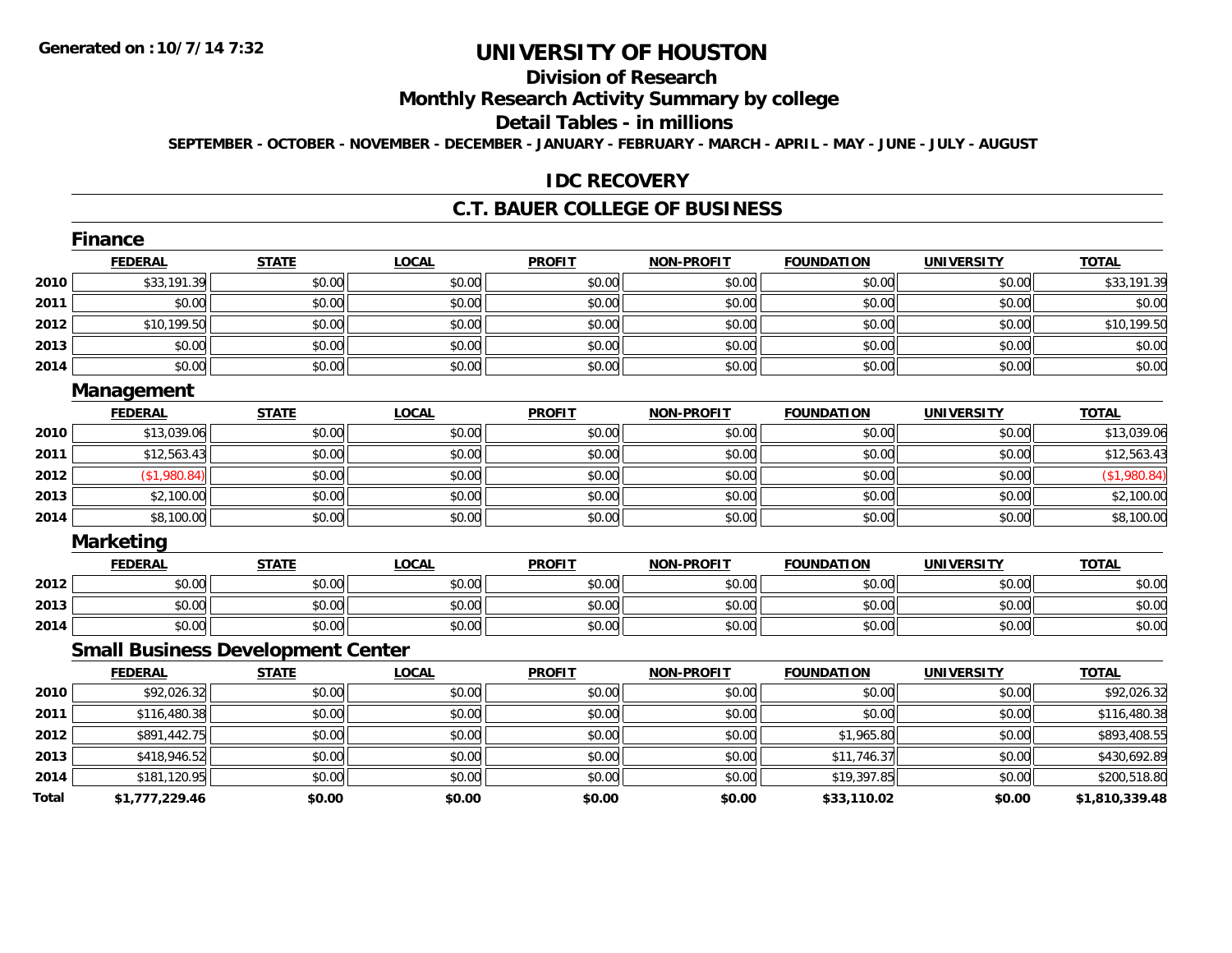#### **Division of Research**

# **Monthly Research Activity Summary by college**

#### **Detail Tables - in millions**

**SEPTEMBER - OCTOBER - NOVEMBER - DECEMBER - JANUARY - FEBRUARY - MARCH - APRIL - MAY - JUNE - JULY - AUGUST**

#### **IDC RECOVERY**

#### **COLLEGE OF ARCHITECTURE**

|       | .              |        |        |               |                        |                   |                   |              |
|-------|----------------|--------|--------|---------------|------------------------|-------------------|-------------------|--------------|
|       | <b>FEDERAL</b> |        | LOCAL  | <b>PROFIT</b> | <b>L-PROFIT</b><br>NON | <b>FOUNDATION</b> | <b>UNIVERSITY</b> | <b>TOTAL</b> |
| 2014  | \$0.00         | \$0.00 | \$0.00 | \$0.00        | \$0.00                 | \$58.92           | \$0.00            | \$58.92      |
| Total | \$0.00         | \$0.00 | \$0.00 | \$0.00        | \$0.00                 | \$58.92           | \$0.00            | \$58.92      |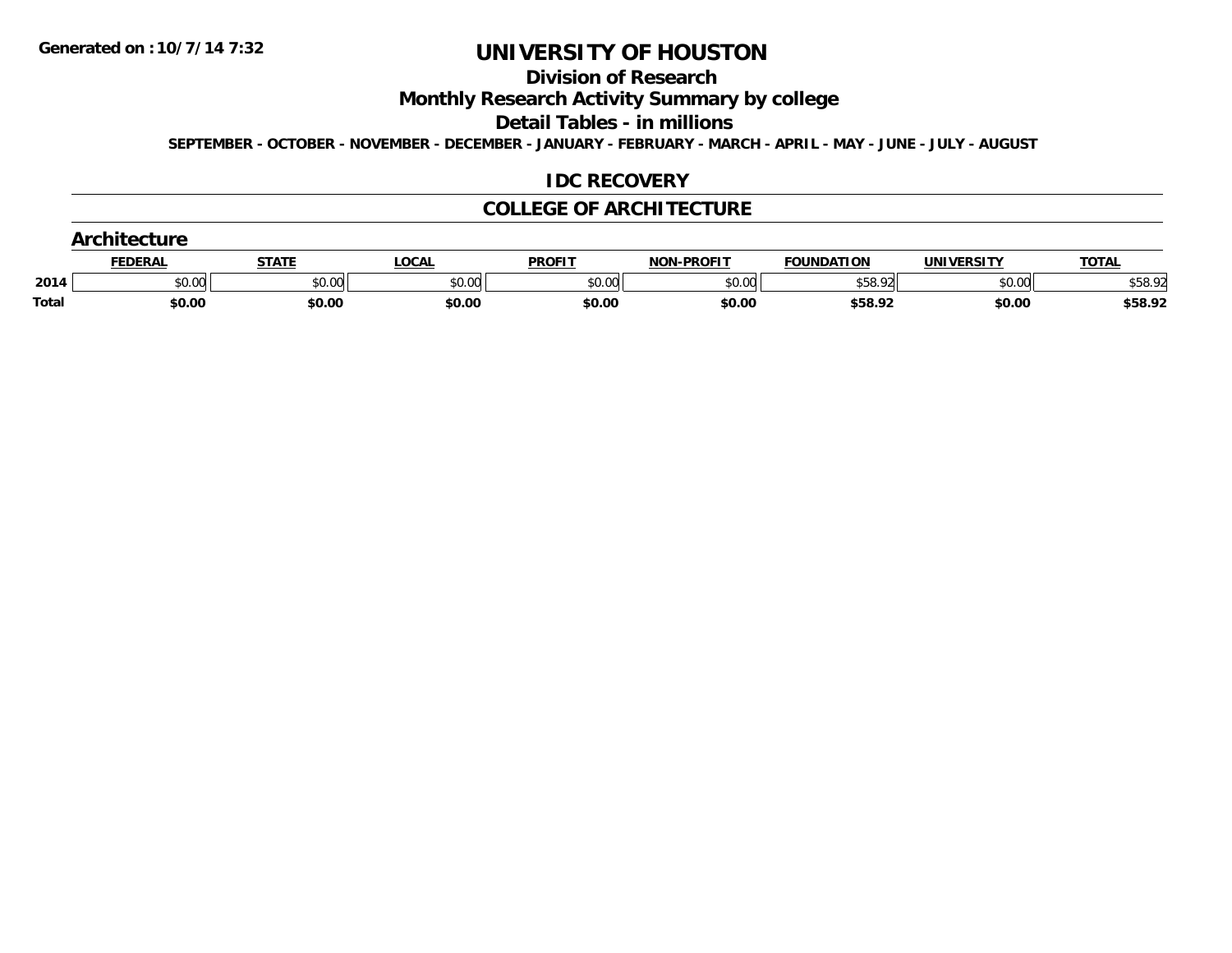# **Division of Research**

#### **Monthly Research Activity Summary by college**

#### **Detail Tables - in millions**

**SEPTEMBER - OCTOBER - NOVEMBER - DECEMBER - JANUARY - FEBRUARY - MARCH - APRIL - MAY - JUNE - JULY - AUGUST**

## **IDC RECOVERY**

## **COLLEGE OF EDUCATION**

## **Consistency Mgmt and Coop Disc**

|      | <b>FEDERAL</b> | <b>STATE</b> | <u>LOCAL</u> | <b>PROFIT</b> | <b>NON-PROFIT</b> | <b>FOUNDATION</b> | <b>UNIVERSITY</b> | <b>TOTAL</b> |
|------|----------------|--------------|--------------|---------------|-------------------|-------------------|-------------------|--------------|
| 2010 | \$450.35       | \$0.00       | \$1,369.56   | \$0.00        | \$33,690.92       | \$0.00            | \$0.00            | \$35,510.83  |
| 2011 | \$1,164.20     | \$0.00       | \$0.00       | \$0.00        | \$6,361.90        | \$0.00            | \$0.00            | \$7,526.10   |
| 2012 | \$190.63       | \$0.00       | \$0.00       | \$0.00        | \$5,937.80        | \$0.00            | \$0.00            | \$6,128.43   |
| 2013 | \$0.00         | \$0.00       | \$0.00       | \$0.00        | \$3,438.44        | \$0.00            | \$0.00            | \$3,438.44   |
| 2014 | \$9,853.09     | \$0.00       | \$12,037.1   | \$0.00        | \$246.15          | \$0.00            | \$0.00            | \$22,136.35  |

### **Curriculum and Instruction**

|      | <u>FEDERAL</u> | <u>STATE</u> | <u>LOCAL</u> | <b>PROFIT</b> | <b>NON-PROFIT</b> | <b>FOUNDATION</b> | <b>UNIVERSITY</b> | <b>TOTAL</b> |
|------|----------------|--------------|--------------|---------------|-------------------|-------------------|-------------------|--------------|
| 2010 | \$22,445.76    | \$0.00       | \$0.00       | \$0.00        | \$0.00            | \$1,920.71        | \$0.00            | \$24,366.47  |
| 2011 | \$64.146.37    | \$1,195.26   | \$0.00       | \$0.00        | \$0.00            | \$5,267.03        | \$0.00            | \$70,608.67  |
| 2012 | \$83,775.98    | \$26,234.88  | \$0.00       | \$0.00        | \$0.00            | \$5,277.89        | \$0.00            | \$115,288.75 |
| 2013 | \$73,702.19    | \$8,068.15   | \$0.00       | \$0.00        | \$0.00            | \$5,438.98        | \$0.00            | \$87,209.33  |
| 2014 | \$102,929.06   | \$5,265.35   | \$0.00       | \$0.00        | \$0.00            | \$18,044.76       | \$0.00            | \$126,239.17 |

## **Dean, Education**

**2014**

|      | <b>FEDERAL</b> | <b>STATE</b> | <b>LOCAL</b> | <b>PROFIT</b> | <b>NON-PROFIT</b> | <b>FOUNDATION</b> | <b>UNIVERSITY</b> | <b>TOTAL</b> |
|------|----------------|--------------|--------------|---------------|-------------------|-------------------|-------------------|--------------|
| 2010 | \$0.00         | \$0.00       | \$0.00       | \$0.00        | \$0.00            | \$0.00            | \$0.00            | \$0.00       |
| 2011 | \$0.00         | \$0.00       | \$0.00       | \$0.00        | \$0.00            | \$0.00            | \$0.00            | \$0.00       |
| 2012 | \$0.00         | \$0.00       | \$0.00       | \$0.00        | \$0.00            | \$0.00            | \$0.00            | \$0.00       |
| 2013 | \$0.00         | \$0.00       | \$0.00       | \$0.00        | \$0.00            | \$0.00            | \$0.00            | \$0.00       |
| 2014 | \$0.00         | \$0.00       | \$0.00       | \$0.00        | \$0.00            | \$0.00            | \$0.00            | \$0.00       |

# **Educational Leadership & Cultural Studies**

|      | -----------------             | -----        |              |               |                   |                   |                   |              |
|------|-------------------------------|--------------|--------------|---------------|-------------------|-------------------|-------------------|--------------|
|      | <b>FEDERAL</b>                | <b>STATE</b> | <b>LOCAL</b> | <b>PROFIT</b> | <b>NON-PROFIT</b> | <b>FOUNDATION</b> | UNIVERSITY        | <b>TOTAL</b> |
| 2011 | \$0.00                        | (\$20.03)    | \$0.00       | \$0.00        | \$0.00            | \$0.00            | \$0.00            | (\$20.03)    |
|      | <b>Educational Psychology</b> |              |              |               |                   |                   |                   |              |
|      | <b>FEDERAL</b>                | <b>STATE</b> | <u>LOCAL</u> | <b>PROFIT</b> | <b>NON-PROFIT</b> | <b>FOUNDATION</b> | <b>UNIVERSITY</b> | <b>TOTAL</b> |
| 2010 | \$13,501.16                   | \$3,356.95   | \$0.00       | \$0.00        | \$487.20          | \$28,014.13       | \$0.00            | \$45,359.45  |
| 2011 | \$20,628.22                   | \$5,662.86   | \$0.00       | \$0.00        | \$59.22           | \$35,787.47       | \$0.00            | \$62,137.77  |
| 2012 | \$56,154.86                   | \$1,570.01   | \$0.00       | \$0.00        | \$0.00            | \$21,111.54       | \$0.00            | \$78,836.41  |
| 2013 | \$92,833.86                   | \$0.00       | \$0.00       | \$0.00        | \$4,049.31        | \$21,732.93       | \$0.00            | \$118,616.10 |

4 \$229,706.00 \$0.00 \$0.00 \$0.00 \$0.00 \$0.00 \$0.00 \$0.00 \$1,305.05 \$1,305.05 \$1,119.74 \$0.00 \$232,130.78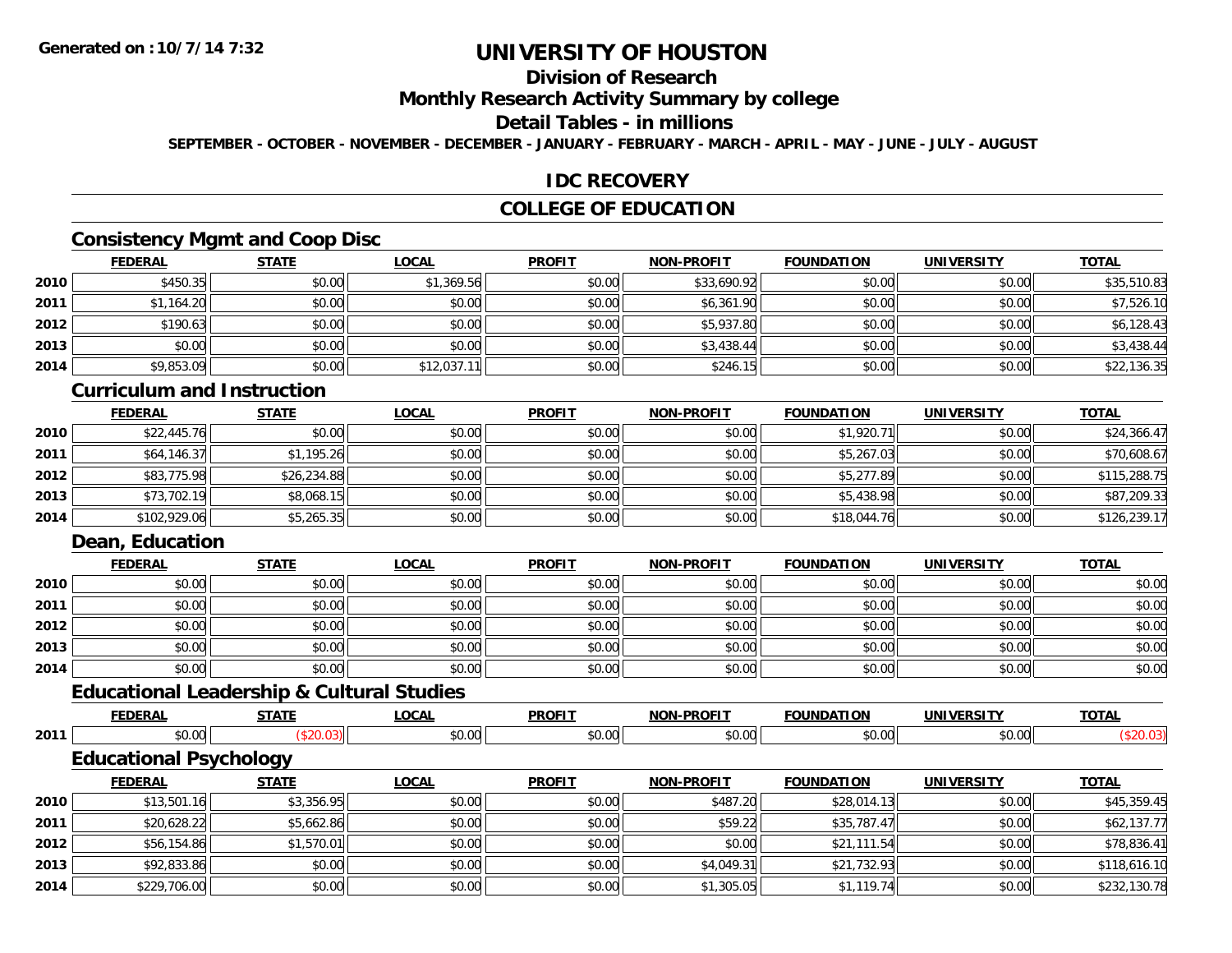# **Division of Research**

**Monthly Research Activity Summary by college**

#### **Detail Tables - in millions**

**SEPTEMBER - OCTOBER - NOVEMBER - DECEMBER - JANUARY - FEBRUARY - MARCH - APRIL - MAY - JUNE - JULY - AUGUST**

#### **IDC RECOVERY**

## **COLLEGE OF EDUCATION**

#### **Institute for Urban Education**

|       | <b>FEDERAL</b> | <b>STATE</b> | <b>LOCAL</b> | <b>PROFIT</b> | <b>NON-PROFIT</b> | <b>FOUNDATION</b> | <b>UNIVERSITY</b> | <b>TOTAL</b>   |
|-------|----------------|--------------|--------------|---------------|-------------------|-------------------|-------------------|----------------|
| 2010  | \$25,867.23    | \$0.00       | \$0.00       | \$0.00        | \$0.00            | \$0.00            | \$0.00            | \$25,867.23    |
| 2011  | \$21,668.78    | \$0.00       | \$0.00       | \$0.00        | \$0.00            | \$0.00            | \$0.00            | \$21,668.78    |
| 2012  | \$13,381.18    | \$0.00       | \$0.00       | \$0.00        | \$0.00            | \$0.00            | \$0.00            | \$13,381.18    |
| 2013  | \$4,993.59     | \$0.00       | \$0.00       | \$0.00        | \$0.00            | \$0.00            | \$0.00            | \$4,993.59     |
| 2014  | \$1,184.06     | \$0.00       | \$0.00       | \$0.00        | \$0.00            | \$0.00            | \$0.00            | \$1,184.06     |
| Total | \$838,576.57   | \$51,333.44  | \$13,406.67  | \$0.00        | \$55,575.98       | \$143,715.19      | \$0.00            | \$1,102,607.85 |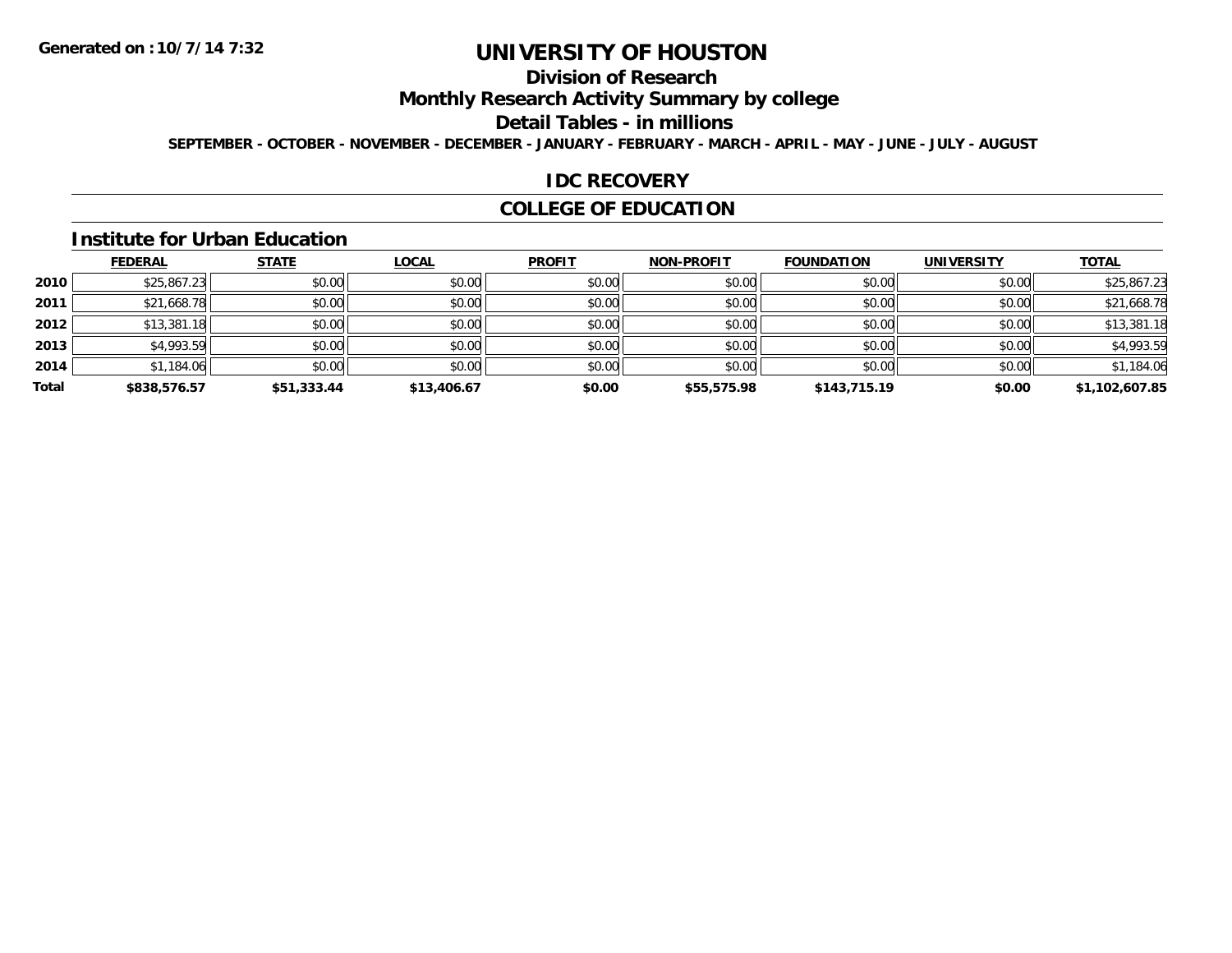## **Division of Research**

## **Monthly Research Activity Summary by college**

#### **Detail Tables - in millions**

**SEPTEMBER - OCTOBER - NOVEMBER - DECEMBER - JANUARY - FEBRUARY - MARCH - APRIL - MAY - JUNE - JULY - AUGUST**

### **IDC RECOVERY**

#### **COLLEGE OF LIBERAL ARTS AND SOCIAL SCIENCES**

|      | <b>FEDERAL</b>                      | <b>STATE</b> | <b>LOCAL</b> | <b>PROFIT</b> | <b>NON-PROFIT</b> | <b>FOUNDATION</b> | <b>UNIVERSITY</b> | <b>TOTAL</b>           |
|------|-------------------------------------|--------------|--------------|---------------|-------------------|-------------------|-------------------|------------------------|
| 2012 | \$1,529.15                          | \$0.00       | \$0.00       | \$0.00        | \$0.00            | \$0.00            | \$0.00            | \$1,529.15             |
| 2013 | \$2,907.95                          | \$0.00       | \$0.00       | \$0.00        | \$0.00            | \$0.00            | \$0.00            | \$2,907.95             |
| 2014 | \$382.39                            | \$0.00       | \$0.00       | \$0.00        | \$0.00            | \$0.00            | \$0.00            | \$382.39               |
|      | <b>Arte Publico Press</b>           |              |              |               |                   |                   |                   |                        |
|      | <b>FEDERAL</b>                      | <b>STATE</b> | <b>LOCAL</b> | <b>PROFIT</b> | <b>NON-PROFIT</b> | <b>FOUNDATION</b> | <b>UNIVERSITY</b> | <b>TOTAL</b>           |
| 2010 | \$0.00                              | \$0.00       | \$0.00       | \$0.00        | \$0.00            | \$0.00            | \$0.00            | \$0.00                 |
| 2011 | \$0.00                              | \$0.00       | \$0.00       | \$0.00        | \$0.00            | \$6,735.00        | \$0.00            | \$6,735.00             |
| 2012 | \$0.00                              | \$0.00       | \$0.00       | \$0.00        | \$0.00            | \$4,267.01        | \$0.00            | \$4,267.01             |
| 2013 | \$351.52                            | \$0.00       | \$0.00       | \$0.00        | \$0.00            | \$40,456.15       | \$0.00            | \$40,807.67            |
| 2014 | \$0.00                              | \$0.00       | \$0.00       | \$0.00        | \$0.00            | \$13,411.85       | \$0.00            | \$13,411.85            |
|      | <b>Blaffer Gallery</b>              |              |              |               |                   |                   |                   |                        |
|      | <b>FEDERAL</b>                      | <b>STATE</b> | <b>LOCAL</b> | <b>PROFIT</b> | <b>NON-PROFIT</b> | <b>FOUNDATION</b> | <b>UNIVERSITY</b> | <b>TOTAL</b>           |
| 2010 | \$14,422.50                         | \$0.00       | \$0.00       | \$0.00        | \$0.00            | \$0.00            | \$0.00            | \$14,422.50            |
| 2011 | \$1,431.32                          | \$0.00       | \$0.00       | \$0.00        | \$0.00            | \$0.00            | \$0.00            | \$1,431.32             |
| 2014 | \$10,317.00                         | \$0.00       | \$0.00       | \$0.00        | \$0.00            | \$0.00            | \$0.00            | \$10,317.00            |
|      | <b>Center for Public History</b>    |              |              |               |                   |                   |                   |                        |
|      | <b>FEDERAL</b>                      | <b>STATE</b> | <b>LOCAL</b> | <b>PROFIT</b> | <b>NON-PROFIT</b> | <b>FOUNDATION</b> | <b>UNIVERSITY</b> | <b>TOTAL</b>           |
| 2012 | \$9,931.31                          | \$0.00       | \$0.00       | \$0.00        | \$0.00            | \$0.00            | \$0.00            | \$9,931.31             |
| 2013 | \$9,708.50                          | \$0.00       | \$0.00       | \$0.00        | \$0.00            | \$0.00            | \$0.00            | \$9,708.50             |
| 2014 | \$223.45                            | \$0.00       | \$0.00       | \$0.00        | \$0.00            | \$0.00            | \$0.00            | \$223.45               |
|      | <b>Communication Disorders</b>      |              |              |               |                   |                   |                   |                        |
|      | <b>FEDERAL</b>                      | <b>STATE</b> | <b>LOCAL</b> | <b>PROFIT</b> | <b>NON-PROFIT</b> | <b>FOUNDATION</b> | <b>UNIVERSITY</b> | <b>TOTAL</b>           |
| 2010 | \$8,301.27                          | \$0.00       | \$0.00       | \$0.00        | \$0.00            | \$0.00            | \$0.00            | $\overline{$8,301.27}$ |
| 2011 | \$7,321.76                          | \$0.00       | \$0.00       | \$0.00        | \$0.00            | \$0.00            | \$0.00            | \$7,321.76             |
| 2012 | \$1,885.80                          | \$0.00       | \$0.00       | \$0.00        | \$0.00            | \$0.00            | \$0.00            | \$1,885.80             |
| 2013 | \$190.44                            | \$0.00       | \$0.00       | \$0.00        | \$0.00            | \$0.00            | \$0.00            | \$190.44               |
| 2014 | \$36,803.00                         | \$0.00       | \$0.00       | \$0.00        | \$0.00            | \$0.00            | \$0.00            | \$36,803.00            |
|      | <b>Comparative Cultural Studies</b> |              |              |               |                   |                   |                   |                        |
|      | <b>FEDERAL</b>                      | <b>STATE</b> | <b>LOCAL</b> | <b>PROFIT</b> | <b>NON-PROFIT</b> | <b>FOUNDATION</b> | <b>UNIVERSITY</b> | <b>TOTAL</b>           |
| 2011 | \$0.00                              | \$0.00       | \$0.00       | (\$25.13)     | \$0.00            | \$0.00            | \$0.00            | (\$25.13)              |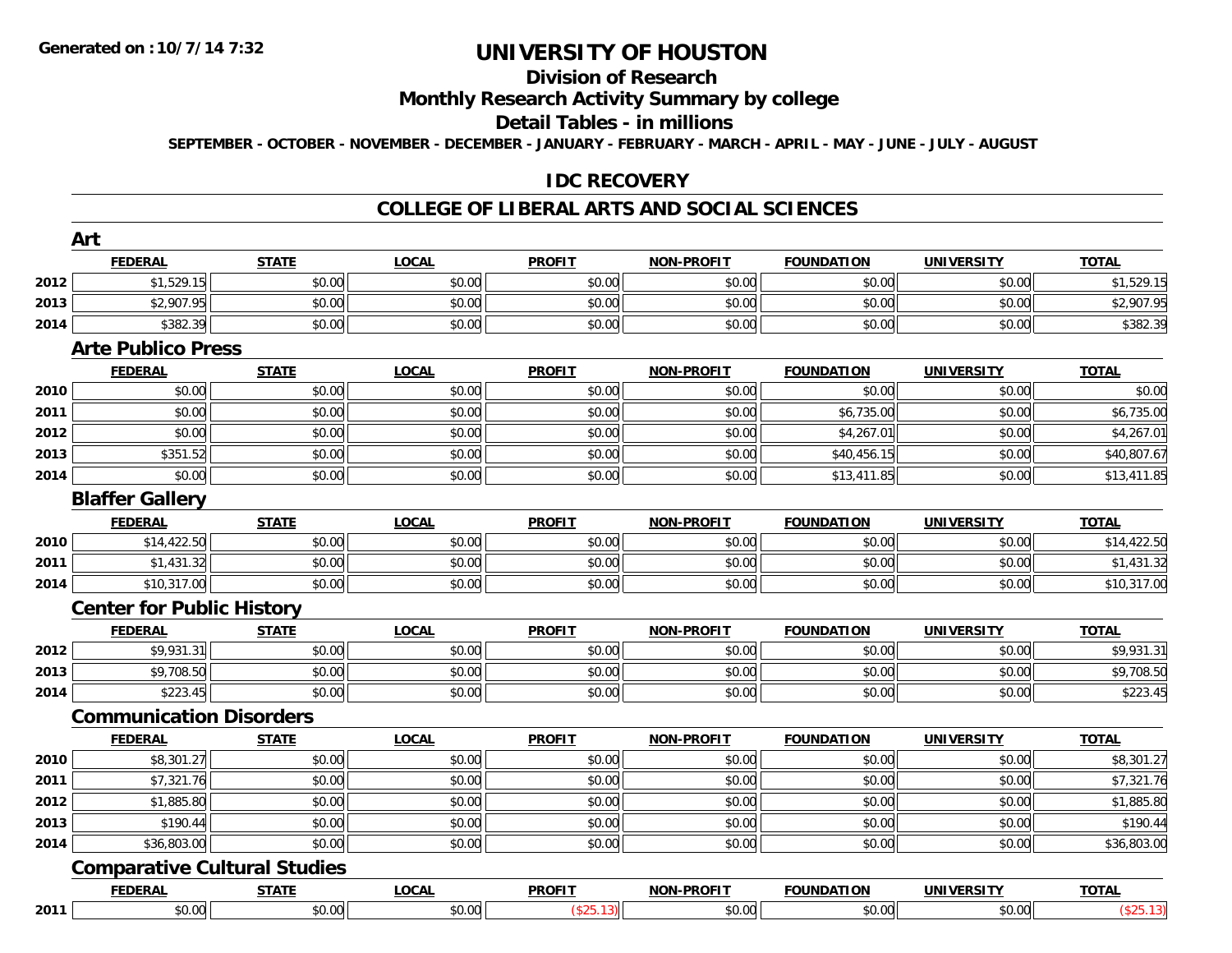**2014**

## **UNIVERSITY OF HOUSTON**

### **Division of Research**

### **Monthly Research Activity Summary by college**

#### **Detail Tables - in millions**

**SEPTEMBER - OCTOBER - NOVEMBER - DECEMBER - JANUARY - FEBRUARY - MARCH - APRIL - MAY - JUNE - JULY - AUGUST**

### **IDC RECOVERY**

#### **COLLEGE OF LIBERAL ARTS AND SOCIAL SCIENCES**

|      | <b>Comparative Cultural Studies</b>    |              |              |               |                   |                   |                   |              |
|------|----------------------------------------|--------------|--------------|---------------|-------------------|-------------------|-------------------|--------------|
|      | <b>FEDERAL</b>                         | <b>STATE</b> | <b>LOCAL</b> | <b>PROFIT</b> | <b>NON-PROFIT</b> | <b>FOUNDATION</b> | <b>UNIVERSITY</b> | <b>TOTAL</b> |
| 2012 | \$0.00                                 | \$32.21      | \$0.00       | \$0.00        | \$0.00            | \$0.00            | \$0.00            | \$32.21      |
|      | Dean, Liberal Arts and Social Sciences |              |              |               |                   |                   |                   |              |
|      | <b>FEDERAL</b>                         | <b>STATE</b> | <b>LOCAL</b> | <b>PROFIT</b> | <b>NON-PROFIT</b> | <b>FOUNDATION</b> | <b>UNIVERSITY</b> | <b>TOTAL</b> |
| 2010 | \$495.20                               | \$0.00       | \$0.00       | \$0.00        | \$0.00            | \$0.00            | \$0.00            | \$495.20     |
| 2011 | (\$705.83)                             | \$0.00       | \$0.00       | \$0.00        | \$0.00            | \$0.00            | \$0.00            | (\$705.83)   |
| 2012 | \$0.00                                 | \$0.00       | \$0.00       | \$0.00        | \$0.00            | \$0.00            | \$0.00            | \$0.00       |
| 2013 | \$0.00                                 | \$0.00       | \$0.00       | \$0.00        | \$0.00            | \$0.00            | \$0.00            | \$0.00       |
| 2014 | \$0.00                                 | \$0.00       | \$0.00       | \$0.00        | \$0.00            | \$0.00            | \$0.00            | \$0.00       |
|      | <b>Economics</b>                       |              |              |               |                   |                   |                   |              |
|      | <b>FEDERAL</b>                         | <b>STATE</b> | <b>LOCAL</b> | <b>PROFIT</b> | <b>NON-PROFIT</b> | <b>FOUNDATION</b> | <b>UNIVERSITY</b> | <b>TOTAL</b> |
| 2010 | \$10,334.73                            | \$0.00       | \$0.00       | \$0.00        | \$0.00            | \$0.00            | \$0.00            | \$10,334.73  |
| 2011 | (\$651.51)                             | \$0.00       | \$0.00       | \$6,920.98    | \$0.00            | \$0.00            | \$0.00            | \$6,269.47   |
| 2012 | \$0.00                                 | \$0.00       | \$0.00       | \$2,774.44    | \$7,698.50        | \$0.00            | \$0.00            | \$10,472.94  |
| 2013 | \$0.00                                 | \$0.00       | \$0.00       | \$0.00        | \$14,005.09       | \$0.00            | \$0.00            | \$14,005.09  |
| 2014 | \$1,684.19                             | \$0.00       | \$0.00       | \$0.00        | \$0.00            | \$0.00            | \$0.00            | \$1,684.19   |
|      | <b>English</b>                         |              |              |               |                   |                   |                   |              |
|      | <b>FEDERAL</b>                         | <b>STATE</b> | <b>LOCAL</b> | <b>PROFIT</b> | <b>NON-PROFIT</b> | <b>FOUNDATION</b> | <b>UNIVERSITY</b> | <b>TOTAL</b> |
| 2010 | \$0.00                                 | \$0.00       | \$0.00       | \$0.00        | \$0.00            | \$0.00            | \$0.00            | \$0.00       |
| 2011 | \$0.00                                 | \$0.00       | \$0.00       | \$0.00        | \$0.00            | \$0.00            | \$0.00            | \$0.00       |
| 2012 | \$0.00                                 | \$0.00       | \$0.00       | \$0.00        | \$0.00            | \$0.00            | \$0.00            | \$0.00       |
| 2013 | \$10,395.01                            | \$0.00       | \$0.00       | \$0.00        | \$0.00            | \$0.00            | \$0.00            | \$10,395.01  |
| 2014 | \$2,474.99                             | \$0.00       | \$0.00       | \$0.00        | \$0.00            | \$0.00            | \$0.00            | \$2,474.99   |
|      | <b>Health and Human Performance</b>    |              |              |               |                   |                   |                   |              |
|      | <b>FEDERAL</b>                         | <b>STATE</b> | <b>LOCAL</b> | <b>PROFIT</b> | <b>NON-PROFIT</b> | <b>FOUNDATION</b> | <b>UNIVERSITY</b> | <b>TOTAL</b> |
| 2010 | \$508,654.78                           | \$0.00       | \$0.00       | \$14,848.29   | \$0.00            | \$1,443.36        | \$0.00            | \$524,946.43 |
| 2011 | \$328,868.45                           | \$0.00       | \$0.00       | \$65,963.70   | \$0.00            | \$966.70          | \$0.00            | \$395,798.84 |
| 2012 | \$382,899.23                           | \$0.00       | \$0.00       | \$54,479.51   | \$0.00            | \$0.00            | \$0.00            | \$437,378.73 |
| 2013 | \$922,020.06                           | \$0.00       | \$0.00       | \$20,837.26   | \$0.00            | (\$7.67)          | \$0.00            | \$942,849.64 |

4 \$588,211.53 \$0.00 \$0.00 \$0.00 \$0.00 \$0.00 \$41,132.71 \$0.00 \$0.00 \$1,703.26 \$1,703.26 \$0.00 \$631,047.50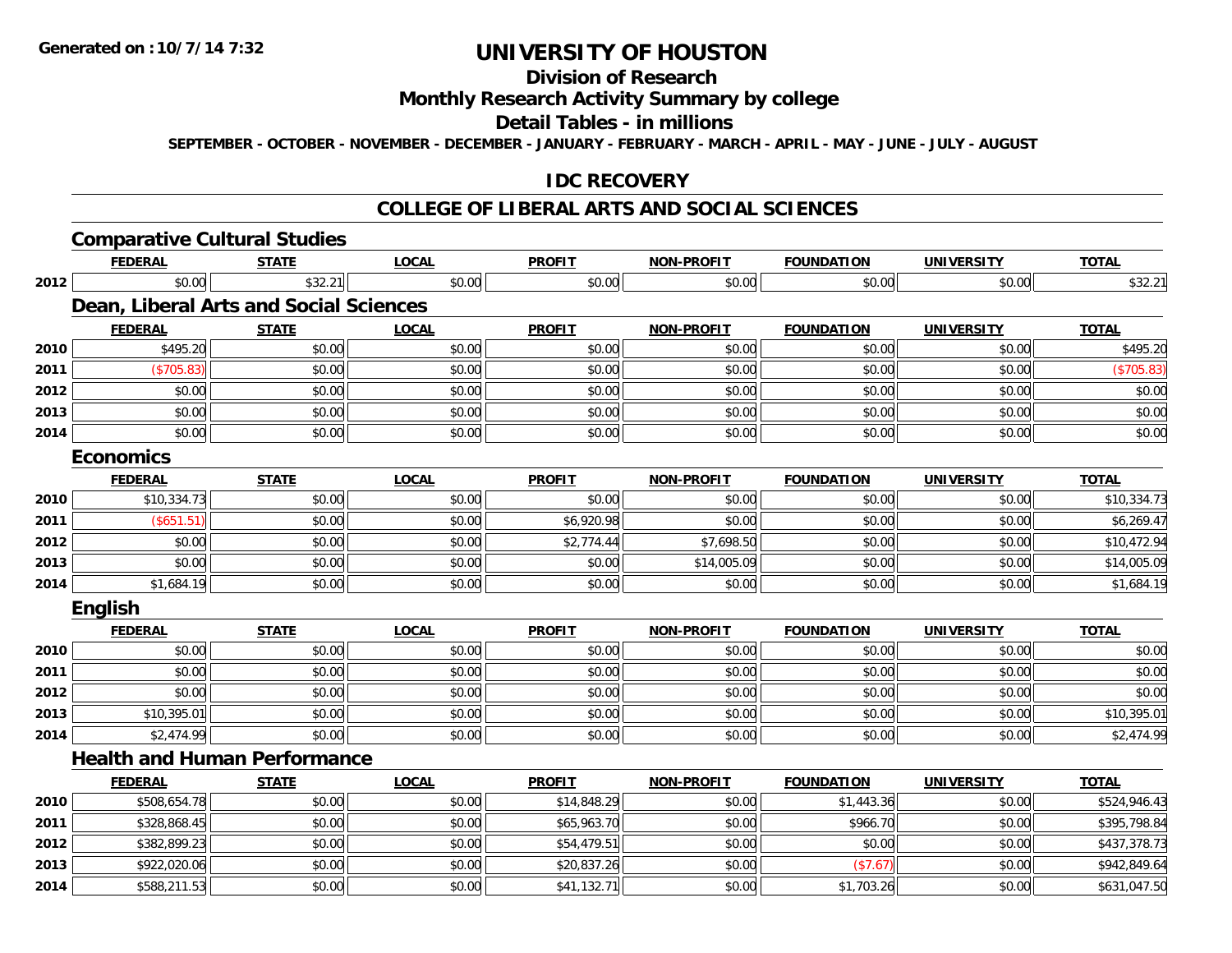#### **Division of Research**

## **Monthly Research Activity Summary by college**

#### **Detail Tables - in millions**

**SEPTEMBER - OCTOBER - NOVEMBER - DECEMBER - JANUARY - FEBRUARY - MARCH - APRIL - MAY - JUNE - JULY - AUGUST**

### **IDC RECOVERY**

#### **COLLEGE OF LIBERAL ARTS AND SOCIAL SCIENCES**

|      | <b>Hispanic Studies</b>               |              |              |               |                   |                   |                   |              |  |
|------|---------------------------------------|--------------|--------------|---------------|-------------------|-------------------|-------------------|--------------|--|
|      | <b>FEDERAL</b>                        | <b>STATE</b> | <b>LOCAL</b> | <b>PROFIT</b> | <b>NON-PROFIT</b> | <b>FOUNDATION</b> | <b>UNIVERSITY</b> | <b>TOTAL</b> |  |
| 2012 | \$0.00                                | \$0.00       | \$0.00       | \$0.00        | \$0.00            | \$0.00            | \$0.00            | \$0.00       |  |
| 2013 | \$0.00                                | \$0.00       | \$0.00       | \$0.00        | \$0.00            | \$0.00            | \$0.00            | \$0.00       |  |
| 2014 | \$0.00                                | \$0.00       | \$0.00       | \$0.00        | \$0.00            | \$0.00            | \$0.00            | \$0.00       |  |
|      | <b>History</b>                        |              |              |               |                   |                   |                   |              |  |
|      | <b>FEDERAL</b>                        | <b>STATE</b> | <b>LOCAL</b> | <b>PROFIT</b> | <b>NON-PROFIT</b> | <b>FOUNDATION</b> | <b>UNIVERSITY</b> | <b>TOTAL</b> |  |
| 2010 | \$0.00                                | \$0.00       | \$0.00       | \$0.00        | \$0.00            | \$0.00            | \$0.00            | \$0.00       |  |
| 2012 | \$0.00                                | \$0.00       | \$0.00       | \$0.00        | \$0.00            | \$0.00            | \$0.00            | \$0.00       |  |
| 2013 | (\$2,206.75)                          | \$0.00       | \$0.00       | \$0.00        | (\$2,600.45)      | \$0.00            | \$0.00            | (\$4,807.20) |  |
| 2014 | \$10,761.20                           | \$0.00       | \$0.00       | \$0.00        | \$0.00            | \$0.00            | \$0.00            | \$10,761.20  |  |
|      | <b>Hobby Center for Public Policy</b> |              |              |               |                   |                   |                   |              |  |
|      | <b>FEDERAL</b>                        | <b>STATE</b> | <b>LOCAL</b> | <b>PROFIT</b> | <b>NON-PROFIT</b> | <b>FOUNDATION</b> | <b>UNIVERSITY</b> | <b>TOTAL</b> |  |
| 2010 | \$14,926.03                           | \$0.00       | \$0.00       | \$0.00        | \$0.00            | \$0.00            | \$0.00            | \$14,926.03  |  |
| 2011 | \$4,678.73                            | \$0.00       | \$0.00       | \$0.00        | \$0.00            | \$0.00            | \$0.00            | \$4,678.73   |  |
| 2012 | (\$84.85)                             | \$0.00       | \$0.00       | \$0.00        | \$0.00            | \$0.00            | \$0.00            | (\$84.85)    |  |
| 2014 | \$0.00                                | \$1,785.06   | \$0.00       | \$0.00        | \$0.00            | \$0.00            | \$0.00            | \$1,785.06   |  |
|      | Modern/Classical Languages            |              |              |               |                   |                   |                   |              |  |
|      | <b>FEDERAL</b>                        | <b>STATE</b> | <b>LOCAL</b> | <b>PROFIT</b> | <b>NON-PROFIT</b> | <b>FOUNDATION</b> | <b>UNIVERSITY</b> | <b>TOTAL</b> |  |
| 2011 | \$0.00                                | \$0.00       | \$0.00       | \$0.00        | \$0.00            | \$0.00            | \$0.00            | \$0.00       |  |
| 2012 | \$36,140.24                           | \$0.00       | \$0.00       | \$0.00        | \$0.00            | \$0.00            | \$0.00            | \$36,140.24  |  |
| 2013 | \$18,562.82                           | \$0.00       | \$0.00       | \$0.00        | \$0.00            | \$0.00            | \$0.00            | \$18,562.82  |  |
| 2014 | \$25,356.06                           | \$0.00       | \$0.00       | \$0.00        | \$0.00            | \$0.00            | \$0.00            | \$25,356.06  |  |
|      | Philosophy                            |              |              |               |                   |                   |                   |              |  |
|      | <b>FEDERAL</b>                        | <b>STATE</b> | <b>LOCAL</b> | <b>PROFIT</b> | <b>NON-PROFIT</b> | <b>FOUNDATION</b> | <b>UNIVERSITY</b> | <b>TOTAL</b> |  |
| 2010 | \$0.00                                | \$0.00       | \$0.00       | \$0.00        | \$0.00            | \$0.00            | \$0.00            | \$0.00       |  |
| 2011 | \$0.00                                | \$0.00       | \$0.00       | \$0.00        | \$0.00            | \$0.00            | \$0.00            | \$0.00       |  |
| 2012 | \$2,781.72                            | \$0.00       | \$0.00       | \$0.00        | \$0.00            | \$0.00            | \$0.00            | \$2,781.72   |  |
| 2013 | \$2,443.32                            | \$0.00       | \$0.00       | \$0.00        | \$0.00            | \$0.00            | \$0.00            | \$2,443.32   |  |
| 2014 | \$4,119.79                            | \$0.00       | \$0.00       | \$0.00        | \$0.00            | \$0.00            | \$0.00            | \$4,119.79   |  |
|      |                                       |              |              |               |                   |                   |                   |              |  |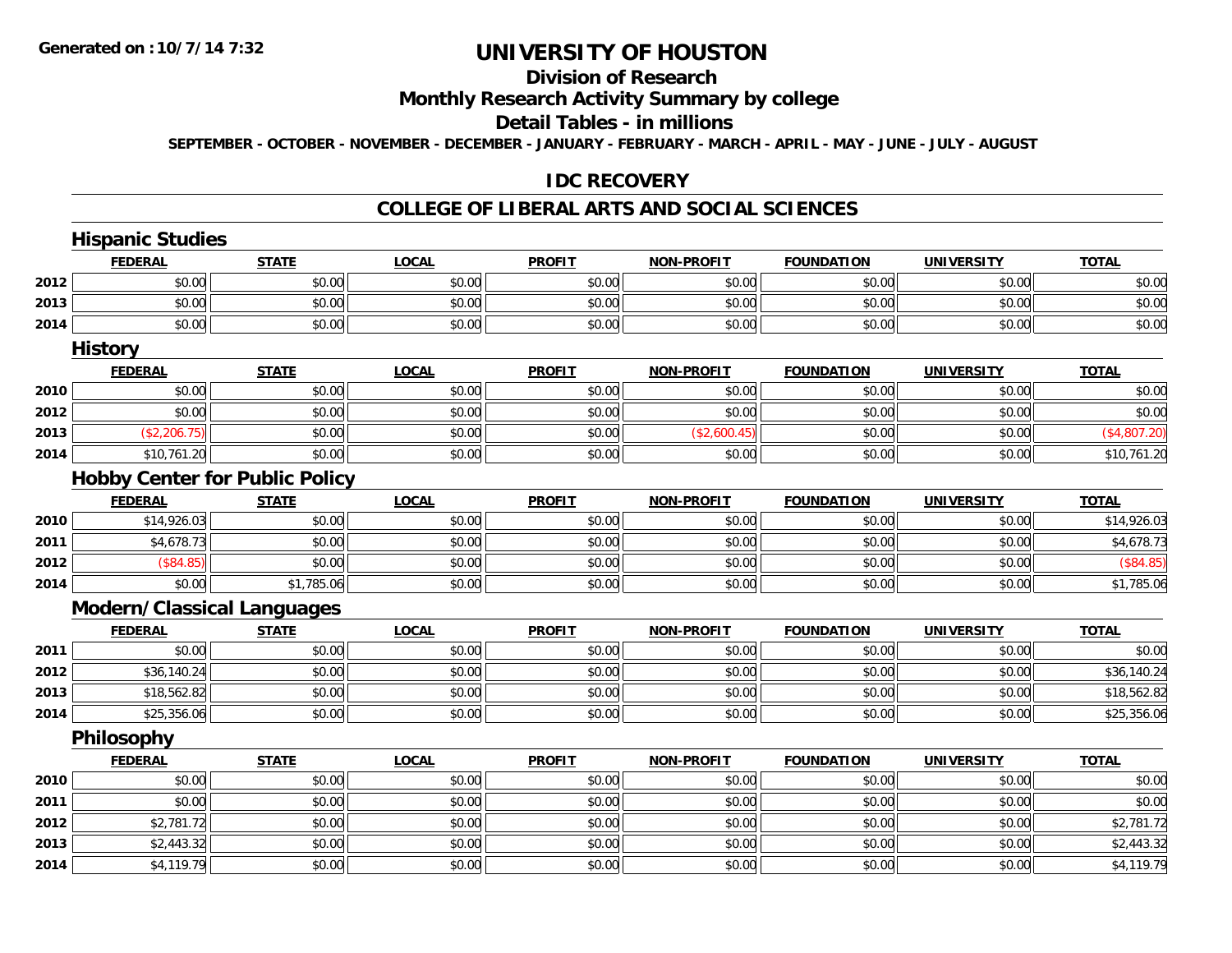### **Division of Research**

### **Monthly Research Activity Summary by college**

### **Detail Tables - in millions**

**SEPTEMBER - OCTOBER - NOVEMBER - DECEMBER - JANUARY - FEBRUARY - MARCH - APRIL - MAY - JUNE - JULY - AUGUST**

### **IDC RECOVERY**

#### **COLLEGE OF LIBERAL ARTS AND SOCIAL SCIENCES**

## **Political Science**

|      | <b>FEDERAL</b> | <b>STATE</b>     | <u>LOCAL</u> | <b>PROFIT</b> | <b>NON-PROFIT</b> | <b>FOUNDATION</b> | <b>UNIVERSITY</b> | <b>TOTAL</b> |
|------|----------------|------------------|--------------|---------------|-------------------|-------------------|-------------------|--------------|
| 2010 | \$166.49       | \$0.00           | \$0.00       | \$0.00        | \$0.00            | \$0.00            | \$0.00            | \$166.49     |
| 2011 | \$2,423.40     | $($ \$91.29) $ $ | \$0.00       | \$0.00        | \$0.00            | \$0.00            | \$0.00            | \$2,514.69   |
| 2012 | \$0.00         | \$0.00           | \$0.00       | \$0.00        | \$0.00            | \$0.00            | \$0.00            | \$0.00       |
| 2013 | \$10,203.12    | \$0.00           | \$0.00       | \$0.00        | \$0.00            | \$0.00            | \$0.00            | \$10,203.12  |
| 2014 | \$0.00         | \$0.00           | \$0.00       | \$0.00        | \$0.00            | \$0.00            | \$0.00            | \$0.00       |

### **Psychology**

|      | <b>FEDERAL</b> | <u>STATE</u> | <b>LOCAL</b> | <b>PROFIT</b> | <b>NON-PROFIT</b> | <b>FOUNDATION</b> | <b>UNIVERSITY</b> | <b>TOTAL</b>   |
|------|----------------|--------------|--------------|---------------|-------------------|-------------------|-------------------|----------------|
| 2010 | \$798,703.93   | \$32,596.90  | \$0.00       | \$13,978.26   | \$2,798.62        | \$3,225.17        | \$0.00            | \$851,302.88   |
| 2011 | \$1,363,934.97 | \$43,805.07  | \$0.00       | \$11,600.76   | \$6,664.74        | \$26,933.59       | (\$166.49)        | \$1,452,772.64 |
| 2012 | \$1,278,152.82 | \$774.03     | \$0.00       | \$8,219.50    | \$13,481.77       | \$23,938.44       | (\$3,117.51)      | \$1,321,449.05 |
| 2013 | \$1,127,970.94 | \$17,550.20  | \$0.00       | \$2,086.32    | \$17,096.95       | \$4,407.66        | \$0.00            | \$1,169,112.06 |
| 2014 | \$869,380.22   | \$14.16      | \$0.00       | \$1,107.91    | \$22,091.86       | (\$4.57)          | \$0.00            | \$892,589.58   |

#### **School of Communication**

|      | <b>FEDERAL</b> | <b>STATE</b> | <b>LOCAL</b> | <b>PROFIT</b> | <b>NON-PROFIT</b> | <b>FOUNDATION</b> | <b>UNIVERSITY</b> | <b>TOTAL</b> |
|------|----------------|--------------|--------------|---------------|-------------------|-------------------|-------------------|--------------|
| 2010 | \$0.00         | \$0.00       | \$0.00       | \$0.00        | \$0.00            | \$0.00            | \$0.00            | \$0.00       |
| 2011 | \$0.00         | \$0.00       | \$0.00       | \$0.00        | \$0.00            | \$0.00            | \$0.00            | \$0.00       |
| 2012 | \$0.00         | \$0.00       | \$0.00       | \$0.00        | \$0.00            | \$0.00            | \$0.00            | \$0.00       |
| 2013 | \$0.00         | \$0.00       | \$0.00       | \$0.00        | \$0.00            | \$0.00            | \$0.00            | \$0.00       |
| 2014 | \$0.00         | \$33,034.1   | \$0.00       | \$0.00        | \$0.00            | \$0.00            | \$0.00            | \$33,034.1   |

#### **Sociology**

|              | <b>FEDERAL</b> | <b>STATE</b> | <b>LOCAL</b> | <b>PROFIT</b> | <b>NON-PROFIT</b> | <b>FOUNDATION</b> | <b>UNIVERSITY</b> | <b>TOTAL</b>   |
|--------------|----------------|--------------|--------------|---------------|-------------------|-------------------|-------------------|----------------|
| 2010         | \$71,329.79    | \$0.00       | \$432.67     | \$0.00        | \$1,615.28        | \$0.00            | \$0.00            | \$73,377.74    |
| 2011         | \$53,173.07    | \$0.00       | \$0.00       | \$0.00        | \$0.00            | \$0.00            | \$0.00            | \$53,173.07    |
| 2012         | \$3,821.43     | \$0.00       | \$0.00       | \$0.00        | \$0.00            | \$0.00            | \$0.00            | \$3,821.43     |
| 2013         | \$1,878.98     | \$0.00       | \$1,315.13   | \$0.00        | \$0.00            | \$0.00            | \$0.00            | (\$563.85)     |
| 2014         | \$19,712.60    | \$0.00       | \$2,368.47   | \$0.00        | \$0.00            | \$0.00            | \$0.00            | \$22,081.07    |
| <b>Total</b> | \$8,570,113.48 | \$129,500.45 | \$4,116.27   | \$243,924.50  | \$82,852.35       | \$127,475.95      | (\$3,284.00)      | \$9,154,699.00 |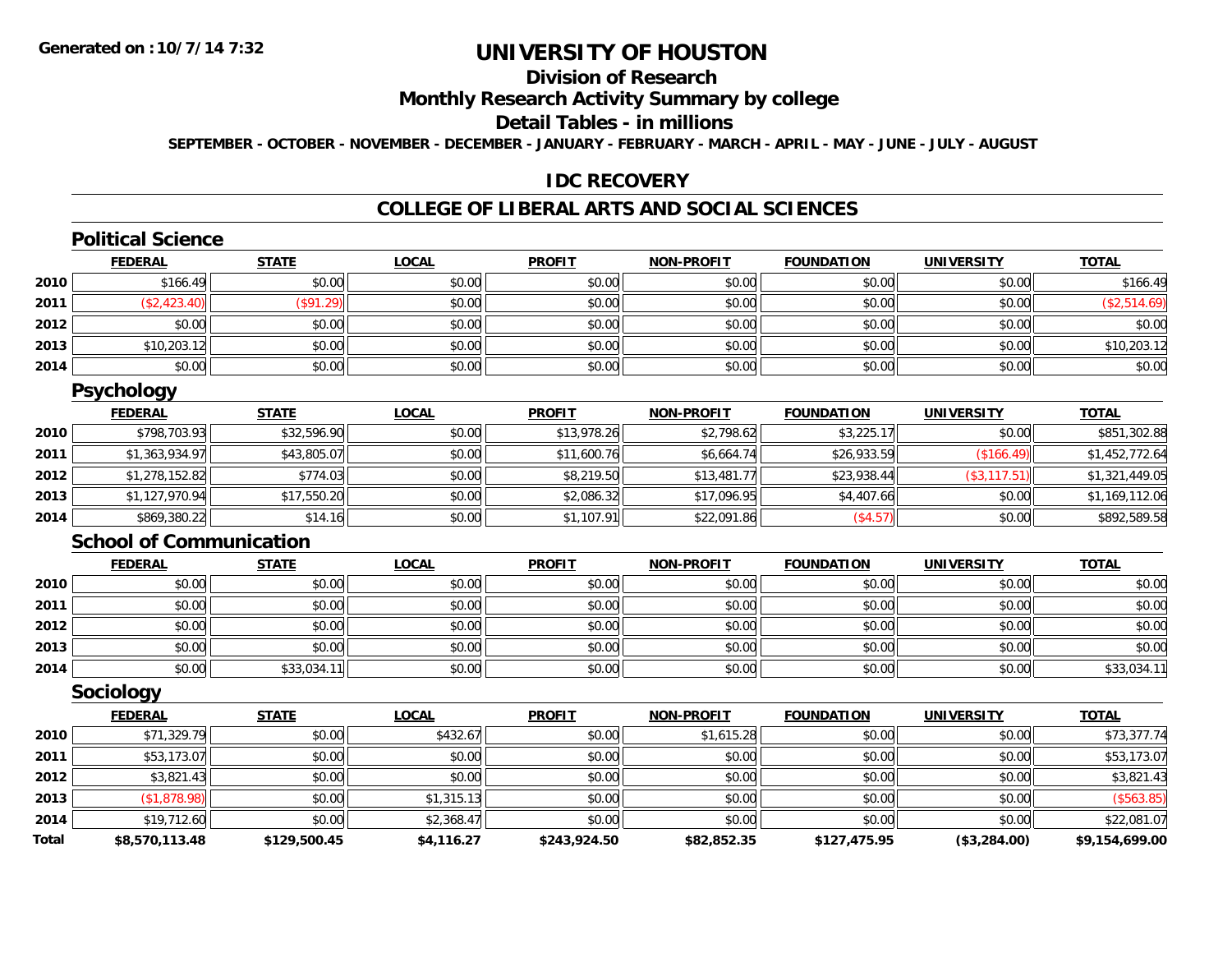### **Division of Research**

### **Monthly Research Activity Summary by college**

#### **Detail Tables - in millions**

**SEPTEMBER - OCTOBER - NOVEMBER - DECEMBER - JANUARY - FEBRUARY - MARCH - APRIL - MAY - JUNE - JULY - AUGUST**

### **IDC RECOVERY**

### **COLLEGE OF NATURAL SCIENCES AND MATHEMATICS**

## **Biology/Biochemistry**

**2014**

|      | <b>FEDERAL</b>          | <b>STATE</b>                                           | <b>LOCAL</b> | <b>PROFIT</b> | <b>NON-PROFIT</b> | <b>FOUNDATION</b> | <b>UNIVERSITY</b> | <b>TOTAL</b>   |
|------|-------------------------|--------------------------------------------------------|--------------|---------------|-------------------|-------------------|-------------------|----------------|
| 2010 | \$1,189,678.16          | \$310.14                                               | \$0.00       | \$0.00        | \$24,401.03       | \$1,346.49        | \$0.00            | \$1,215,735.82 |
| 2011 | \$1,242,190.82          | \$20,085.50                                            | \$0.00       | \$1,866.66    | \$41,217.05       | \$0.00            | \$0.00            | \$1,305,360.03 |
| 2012 | \$1,001,002.09          | \$57,830.68                                            | \$0.00       | \$0.01        | \$48,239.08       | \$4,126.20        | \$0.00            | \$1,111,198.06 |
| 2013 | \$697,536.38            | \$40,528.02                                            | \$0.00       | \$42,017.87   | \$48,755.02       | \$8,673.79        | \$0.00            | \$837,511.08   |
| 2014 | \$596,546.67            | (\$22, 216.39)                                         | \$0.00       | \$46,294.48   | \$33,373.65       | \$9,618.10        | \$0.00            | \$663,616.51   |
|      |                         | <b>Center for Applied Geoscience Excellence</b>        |              |               |                   |                   |                   |                |
|      | <b>FEDERAL</b>          | <b>STATE</b>                                           | <b>LOCAL</b> | <b>PROFIT</b> | <b>NON-PROFIT</b> | <b>FOUNDATION</b> | <b>UNIVERSITY</b> | <b>TOTAL</b>   |
| 2010 | \$0.00                  | \$0.00                                                 | \$0.00       | \$0.00        | \$0.00            | \$0.00            | \$0.00            | \$0.00         |
|      |                         | <b>Center for Nuclear Receptors and Cell Signaling</b> |              |               |                   |                   |                   |                |
|      | <b>FEDERAL</b>          | <b>STATE</b>                                           | <b>LOCAL</b> | <b>PROFIT</b> | <b>NON-PROFIT</b> | <b>FOUNDATION</b> | <b>UNIVERSITY</b> | <b>TOTAL</b>   |
| 2010 | \$285,618.13            | \$0.00                                                 | \$0.00       | \$0.00        | \$0.00            | \$0.00            | \$0.00            | \$285,618.13   |
| 2011 | \$391,205.58            | \$7,828.15                                             | \$0.00       | \$5,015.68    | \$0.00            | \$0.00            | \$0.00            | \$404,049.41   |
| 2012 | \$421,896.07            | \$33,960.94                                            | \$0.00       | \$73,759.26   | \$0.00            | \$0.00            | \$0.00            | \$529,616.27   |
| 2013 | \$401,155.38            | \$39,419.33                                            | \$0.00       | \$1,208.88    | \$0.00            | \$0.00            | \$0.00            | \$441,783.59   |
| 2014 | \$456,085.55            | \$9,374.09                                             | \$0.00       | \$15,996.73   | \$0.00            | \$0.00            | \$0.00            | \$481,456.37   |
|      | Chemistry               |                                                        |              |               |                   |                   |                   |                |
|      | <b>FEDERAL</b>          | <b>STATE</b>                                           | <b>LOCAL</b> | <b>PROFIT</b> | <b>NON-PROFIT</b> | <b>FOUNDATION</b> | <b>UNIVERSITY</b> | <b>TOTAL</b>   |
| 2010 | \$931,270.02            | \$0.00                                                 | \$0.00       | \$27,570.15   | (\$11.01)         | \$0.00            | \$70,910.61       | \$1,029,739.77 |
| 2011 | \$1,002,816.57          | \$1,448.72                                             | \$0.00       | \$7,798.71    | \$0.00            | \$0.00            | \$40,961.69       | \$1,053,025.69 |
| 2012 | \$817,403.60            | \$821.98                                               | \$0.00       | \$8,569.18    | \$0.00            | \$0.00            | \$38,802.35       | \$865,597.10   |
| 2013 | \$789,421.94            | (\$64.32)                                              | \$0.00       | \$10,732.39   | \$0.00            | \$0.00            | (\$14,421.06)     | \$785,668.95   |
| 2014 | \$797,592.62            | \$0.00                                                 | \$0.00       | \$130.95      | \$0.00            | \$0.00            | \$0.00            | \$797,723.57   |
|      | <b>Computer Science</b> |                                                        |              |               |                   |                   |                   |                |
|      | <b>FEDERAL</b>          | <b>STATE</b>                                           | <b>LOCAL</b> | <b>PROFIT</b> | <b>NON-PROFIT</b> | <b>FOUNDATION</b> | <b>UNIVERSITY</b> | <b>TOTAL</b>   |
| 2010 | \$1,012,118.25          | \$5,922.96                                             | \$0.00       | \$9,292.01    | \$0.00            | \$0.00            | \$0.00            | \$1,027,333.22 |
| 2011 | \$1,070,587.03          | (\$372.25)                                             | \$0.00       | \$23,299.96   | \$24,712.12       | \$0.00            | (\$247.76)        | \$1,117,979.09 |
| 2012 | \$689,264.13            | \$5,395.18                                             | \$0.00       | \$88,984.52   | \$20,879.97       | \$0.00            | \$0.00            | \$804,523.80   |
| 2013 | \$793,940.65            | \$3,598.70                                             | \$0.00       | \$99,380.97   | \$5,114.60        | \$0.00            | \$0.00            | \$902,034.92   |

4 \$713,496.04|| \$36,883.65|| \$0.00|| \$74,720.06|| \$129,298.08|| \$0.00|| \$0.00|| \$0.00|| \$954,397.82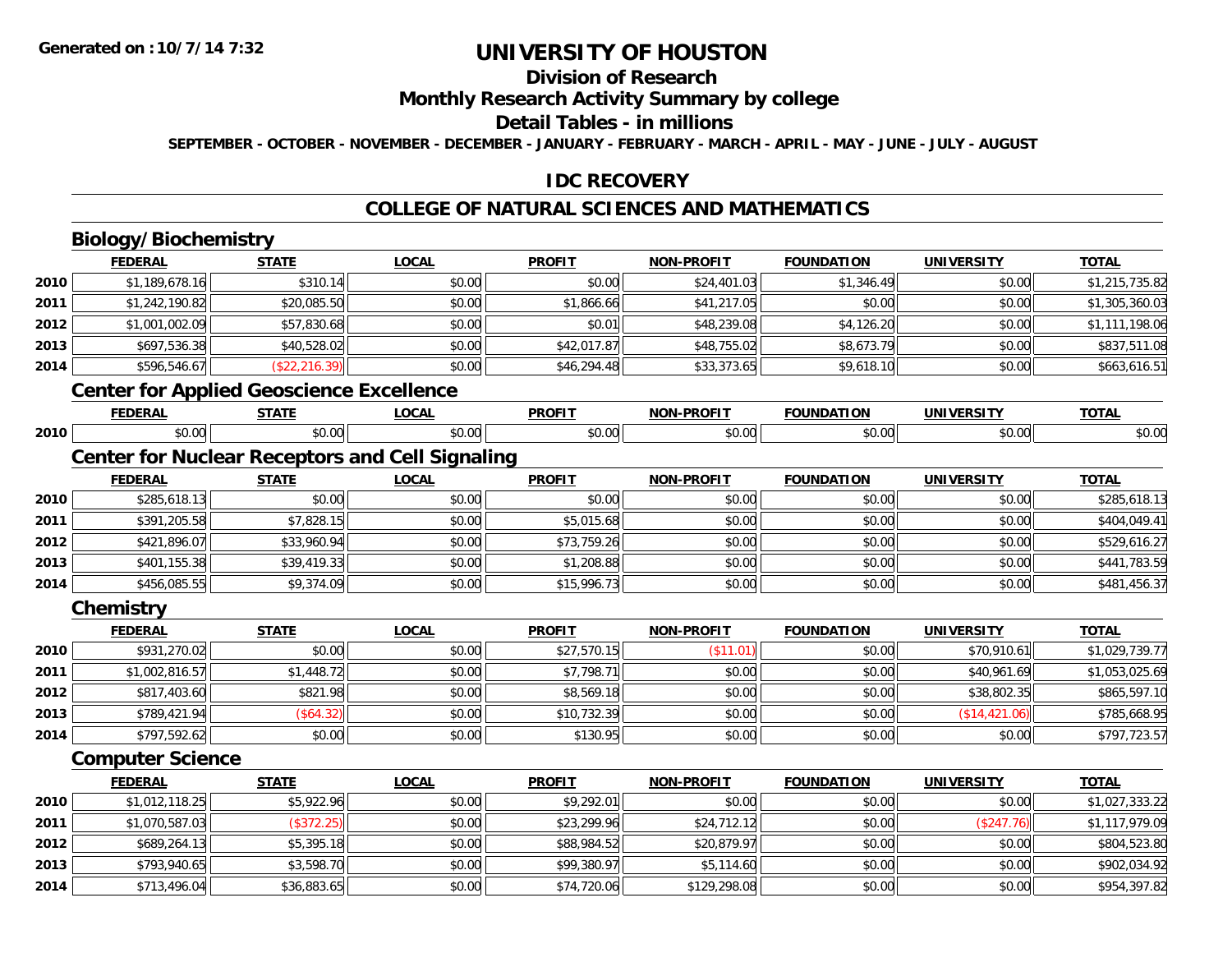### **Division of Research**

### **Monthly Research Activity Summary by college**

### **Detail Tables - in millions**

**SEPTEMBER - OCTOBER - NOVEMBER - DECEMBER - JANUARY - FEBRUARY - MARCH - APRIL - MAY - JUNE - JULY - AUGUST**

### **IDC RECOVERY**

### **COLLEGE OF NATURAL SCIENCES AND MATHEMATICS**

### **Dean, Natural Sciences and Mathematics**

|      | <b>FEDERAL</b> | <b>STATE</b> | <u>LOCAL</u> | <b>PROFIT</b> | <b>NON-PROFIT</b> | <b>FOUNDATION</b> | <b>UNIVERSITY</b> | <b>TOTAL</b> |
|------|----------------|--------------|--------------|---------------|-------------------|-------------------|-------------------|--------------|
| 2010 | \$0.00         | \$0.00       | \$0.00       | \$0.00        | \$0.00            | \$0.00            | \$0.00            | \$0.00       |
| 2011 | \$0.00         | \$0.00       | \$0.00       | \$0.00        | \$0.00            | \$0.00            | \$0.00            | \$0.00       |
| 2012 | \$11,126.88    | \$0.00       | \$0.00       | \$0.00        | \$0.00            | \$0.00            | \$0.00            | \$11,126.88  |
| 2013 | \$47,366.88    | \$0.00       | \$0.00       | \$0.00        | \$0.00            | \$0.00            | \$0.00            | \$47,366.88  |
| 2014 | \$16,436.73    | \$0.00       | \$0.00       | \$0.00        | \$0.00            | \$0.00            | \$0.00            | \$16,436.73  |

#### **Earth & Atmospheric Sciences**

|      | <b>FEDERAL</b> | <u>STATE</u> | <b>LOCAL</b> | <b>PROFIT</b> | <b>NON-PROFIT</b> | <b>FOUNDATION</b> | <b>UNIVERSITY</b> | <u>TOTAL</u> |
|------|----------------|--------------|--------------|---------------|-------------------|-------------------|-------------------|--------------|
| 2010 | \$300,931.06   | \$47,206.94  | \$0.00       | \$378,460.50  | \$33,962.42       | \$0.00            | \$0.00            | \$760,560.92 |
| 2011 | \$426,001.47   | \$145,631.89 | \$0.00       | \$267,406.58  | \$38,397.92       | \$0.00            | \$0.00            | \$877,437.87 |
| 2012 | \$481,580.62   | \$58,148.84  | \$0.00       | \$347,072.93  | \$35,259.32       | \$0.00            | \$0.00            | \$922,061.71 |
| 2013 | \$433,868.77   | \$40,628.02  | \$0.00       | \$299,409.36  | \$34,305.71       | \$80.33           | \$0.00            | \$808,292.19 |
| 2014 | \$335,839.89   | \$40,211.94  | \$0.00       | \$408,472.99  | \$63,974.73       | \$3,176.32        | \$0.00            | \$851,675.87 |

### **Institute for Climate and Atmospheric Science**

|      | <b>FEDERAL</b> | <b>STATE</b> | <u>LOCAL</u> | <b>PROFIT</b> | <b>NON-PROFIT</b> | <b>FOUNDATION</b> | <b>UNIVERSITY</b> | <b>TOTAL</b> |
|------|----------------|--------------|--------------|---------------|-------------------|-------------------|-------------------|--------------|
| 2010 | \$0.00         | \$0.00       | \$0.00       | \$0.00        | \$0.00            | \$0.00            | \$0.00            | \$0.00       |
| 2011 | \$0.00         | \$0.00       | \$0.00       | \$0.00        | \$0.00            | \$0.00            | \$0.00            | \$0.00       |
| 2012 | \$0.00         | \$0.00       | \$0.00       | \$0.00        | \$0.00            | \$0.00            | \$0.00            | \$0.00       |
| 2013 | \$0.00         | \$0.00       | \$0.00       | \$0.00        | \$0.00            | \$0.00            | \$0.00            | \$0.00       |
| 2014 | \$0.00         | \$0.00       | \$0.00       | \$0.00        | \$0.00            | \$0.00            | \$0.00            | \$0.00       |

### **Mathematics**

|      | <b>FEDERAL</b> | <b>STATE</b> | <u>LOCAL</u> | <b>PROFIT</b> | <b>NON-PROFIT</b> | <b>FOUNDATION</b> | <b>UNIVERSITY</b> | <b>TOTAL</b> |
|------|----------------|--------------|--------------|---------------|-------------------|-------------------|-------------------|--------------|
| 2010 | \$460,124.06   | \$0.00       | \$0.00       | \$39,199.71   | \$0.00            | \$0.00            | \$0.00            | \$499,323.77 |
| 2011 | \$403,636.16   | \$12,850.66  | \$0.00       | \$56,052.88   | \$32,306.04       | \$252.50          | \$0.00            | \$505,098.24 |
| 2012 | \$368,773.76   | \$17,613.53  | \$0.00       | \$82,937.38   | \$14,941.81       | \$442.99          | \$0.00            | \$484,709.47 |
| 2013 | \$548,663.39   | (\$145.36)   | \$0.00       | \$65,125.08   | \$0.00            | \$1,913.60        | \$0.00            | \$615,556.71 |
| 2014 | \$592,318.77   | \$0.00       | \$0.00       | \$41,472.64   | \$0.00            | \$2,540.18        | \$0.00            | \$636,331.59 |

#### **Physics**

|      | <u>FEDERAL</u>                             | STATE              | LOCAI  | <b>PROFIT</b>               | <b>NON-PROFIT</b> | <b>FOUNDATION</b> | <b>UNIVERSITY</b> | <b>TOTAL</b>       |
|------|--------------------------------------------|--------------------|--------|-----------------------------|-------------------|-------------------|-------------------|--------------------|
| 2010 | TEO 2 15 2 1 2    <br>3.75                 | 3.170.86           | \$0.00 | 1177<br>$A^{\sim}$<br>17.72 | \$5,268.29        | \$0.00            | \$0.00            | \$880,310.00       |
| 2011 | <b>4820 461 04</b><br>$"1.401.7$ .<br>0OZU | 0.1101<br>\$61.331 | \$0.00 | \$249,890.01                | \$933.04          | \$0.00            | \$0.00            | 340.32.<br>. . U / |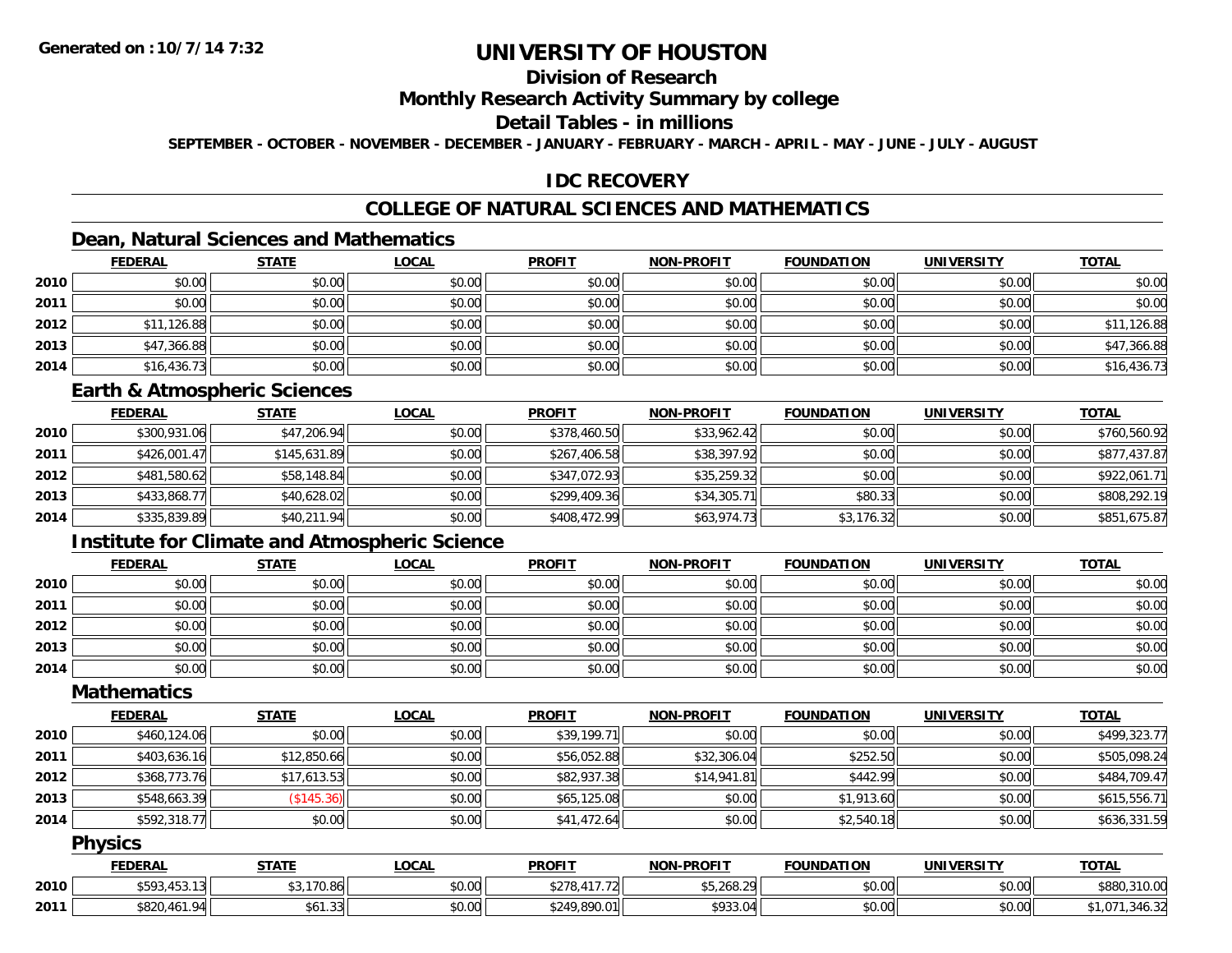#### **Division of Research**

### **Monthly Research Activity Summary by college**

#### **Detail Tables - in millions**

**SEPTEMBER - OCTOBER - NOVEMBER - DECEMBER - JANUARY - FEBRUARY - MARCH - APRIL - MAY - JUNE - JULY - AUGUST**

### **IDC RECOVERY**

#### **COLLEGE OF NATURAL SCIENCES AND MATHEMATICS**

| <b>FEDERAL</b>  | <b>STATE</b>   | <b>LOCAL</b>                                       | <b>PROFIT</b>                                | <b>NON-PROFIT</b> | <b>FOUNDATION</b> | <b>UNIVERSITY</b> | <u>TOTAL</u>    |
|-----------------|----------------|----------------------------------------------------|----------------------------------------------|-------------------|-------------------|-------------------|-----------------|
|                 |                | \$0.00                                             | \$161,192.71                                 | \$394.22          | \$0.00            | \$0.00            | \$1,214,824.67  |
|                 |                | \$0.00                                             | \$314,640.65                                 | \$0.00            | \$0.00            | \$0.00            | \$1,533,886.64  |
|                 |                | \$0.00                                             | \$299,907.60                                 | \$6,498.33        | \$0.00            | \$0.00            | \$1,891,805.00  |
| \$24,993,020.41 | \$612,405.27   | \$0.00                                             | \$3,826,297.22                               | \$642,221.41      | \$32,170.51       | \$136,005.83      | \$30,242,120.64 |
|                 | <b>Physics</b> | \$1,053,299.06<br>\$1,218,023.60<br>\$1,580,288.58 | $($ \$61.33) $ $<br>\$1,222.39<br>\$5,110.49 |                   |                   |                   |                 |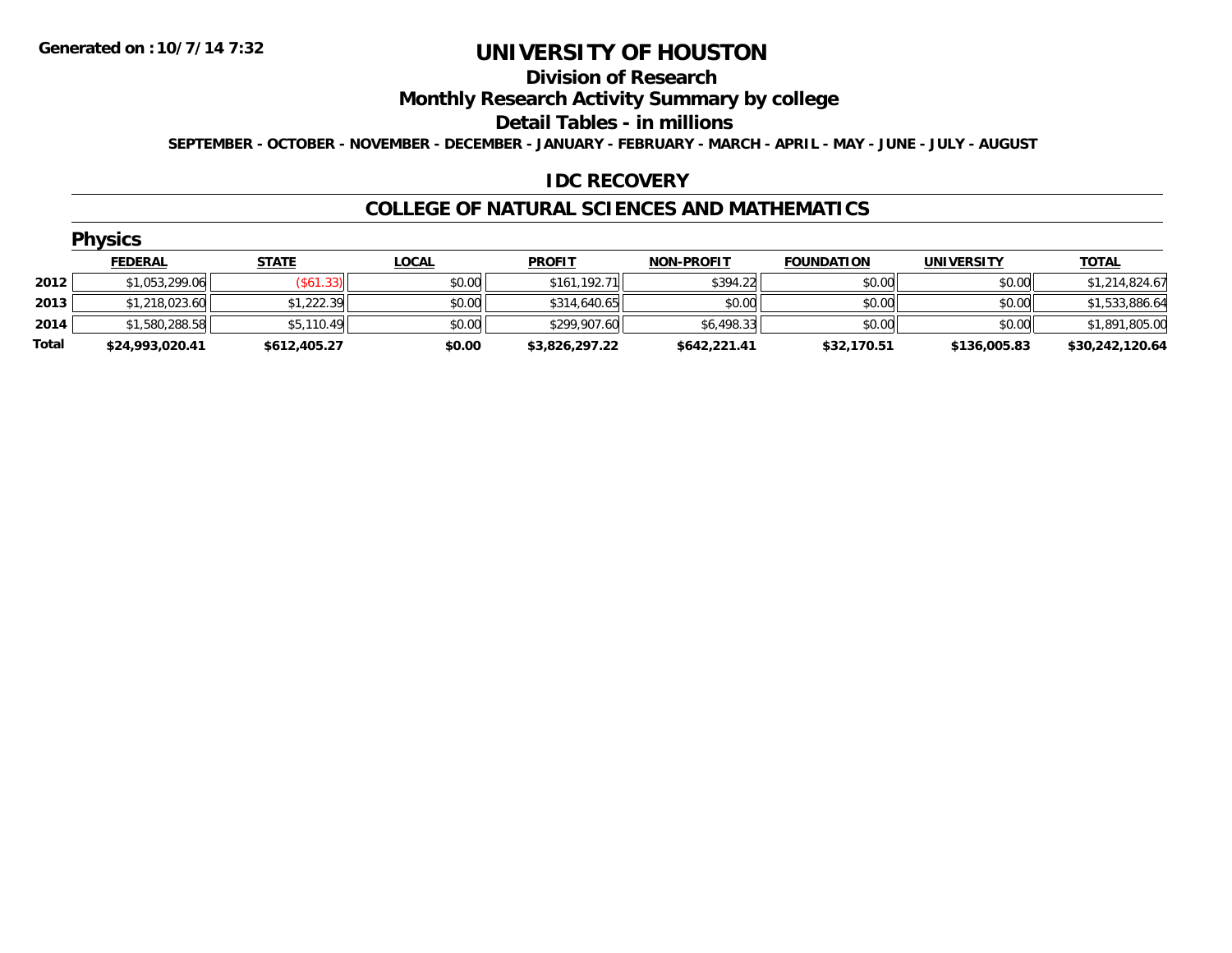### **Division of Research**

### **Monthly Research Activity Summary by college**

#### **Detail Tables - in millions**

**SEPTEMBER - OCTOBER - NOVEMBER - DECEMBER - JANUARY - FEBRUARY - MARCH - APRIL - MAY - JUNE - JULY - AUGUST**

#### **IDC RECOVERY**

#### **COLLEGE OF OPTOMETRY**

### **Optometry, Community**

|       | .              |              |              |               |                   |                   |                   |                |
|-------|----------------|--------------|--------------|---------------|-------------------|-------------------|-------------------|----------------|
|       | <b>FEDERAL</b> | <b>STATE</b> | <b>LOCAL</b> | <b>PROFIT</b> | <b>NON-PROFIT</b> | <b>FOUNDATION</b> | <b>UNIVERSITY</b> | <b>TOTAL</b>   |
| 2010  | \$1,296,638.43 | \$2,354.77   | \$0.00       | \$104,565.08  | \$0.00            | \$0.00            | \$27,879.42       | \$1,431,437.70 |
| 2011  | \$1,186,856.75 | \$1,176.77   | \$0.00       | \$61,103.69   | \$0.00            | \$0.00            | \$38,788.27       | \$1,287,925.48 |
| 2012  | \$1,305,703.24 | (\$0.03)     | \$0.00       | \$72,863.73   | \$0.00            | \$0.00            | \$58,631.26       | \$1,437,198.20 |
| 2013  | \$1,344,926.44 | \$0.00       | \$0.00       | \$219,554.34  | \$0.00            | \$0.00            | \$91,838.01       | \$1,656,318.79 |
| 2014  | \$1,526,973.15 | \$0.00       | \$0.00       | \$183,059.84  | \$0.00            | \$0.00            | \$68,820.33       | \$1,778,853.32 |
| Total | \$6,661,098.01 | \$3,531.51   | \$0.00       | \$641,146.68  | \$0.00            | \$0.00            | \$285,957.29      | \$7,591,733.49 |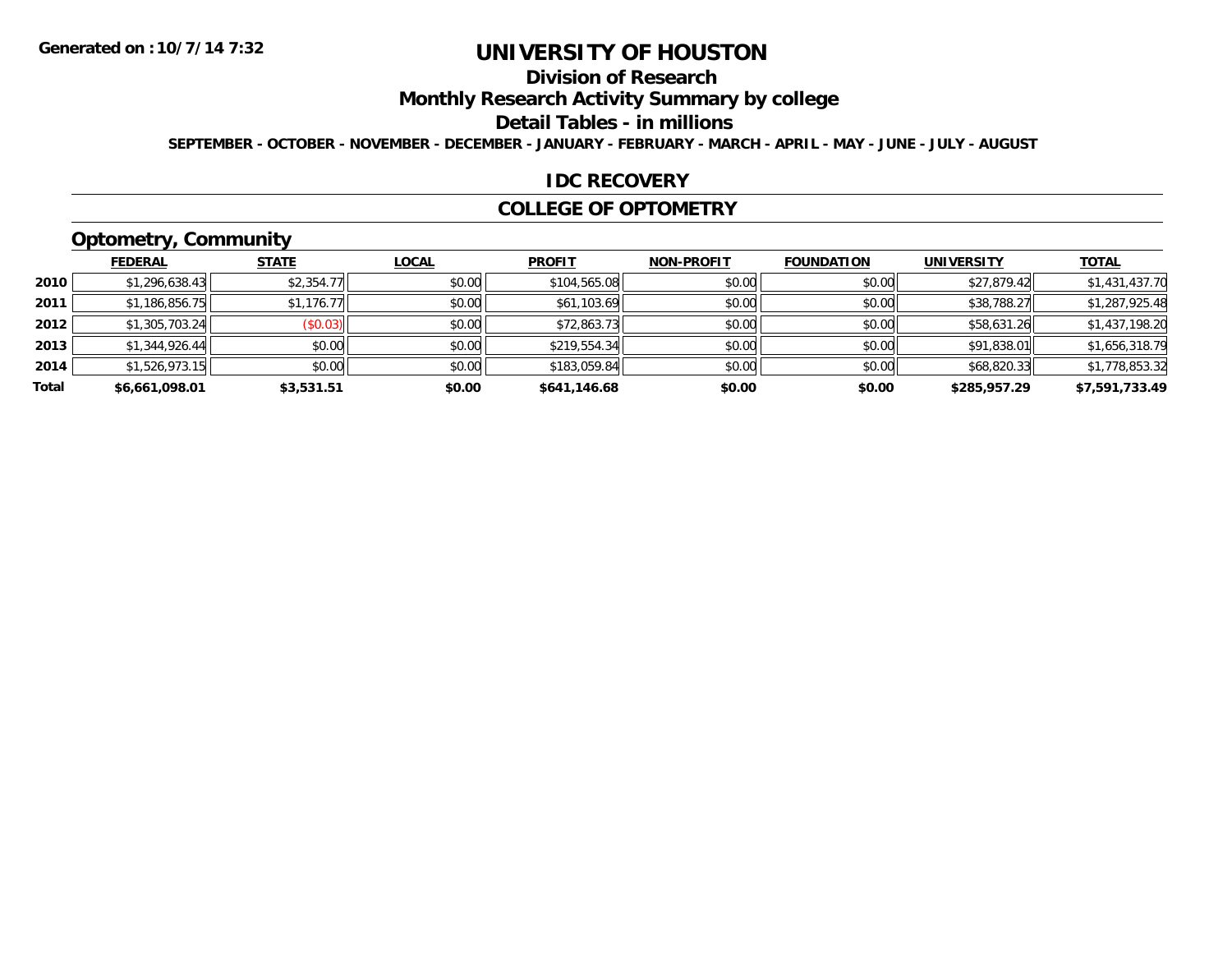### **Division of Research**

### **Monthly Research Activity Summary by college**

### **Detail Tables - in millions**

**SEPTEMBER - OCTOBER - NOVEMBER - DECEMBER - JANUARY - FEBRUARY - MARCH - APRIL - MAY - JUNE - JULY - AUGUST**

### **IDC RECOVERY**

### **COLLEGE OF PHARMACY**

### **Center for Experimental Therapeutics and Pharmacoi**

|      | <b>FEDERAL</b> | <b>STATE</b> | <b>LOCAL</b> | <b>PROFIT</b> | <b>NON-PROFIT</b> | <b>FOUNDATION</b> | <b>UNIVERSITY</b> | <b>TOTAL</b> |
|------|----------------|--------------|--------------|---------------|-------------------|-------------------|-------------------|--------------|
| 2010 | \$0.00         | \$0.00       | \$0.00       | \$0.00        | \$0.00            | \$0.00            | \$0.00            | \$0.00       |
| 2011 | \$0.00         | \$0.00       | \$0.00       | \$0.00        | \$0.00            | \$0.00            | \$0.00            | \$0.00       |
| 2012 | \$0.00         | \$0.00       | \$0.00       | \$0.00        | \$0.00            | \$0.00            | \$0.00            | \$0.00       |
| 2013 | \$0.00         | \$0.00       | \$0.00       | \$0.00        | \$0.00            | \$0.00            | \$0.00            | \$0.00       |
| 2014 | \$0.00         | \$0.00       | \$0.00       | \$0.00        | \$0.00            | \$0.00            | \$0.00            | \$0.00       |

### **Clinical Sciences and Administration**

|      | <b>FEDERAL</b> | <b>STATE</b> | <b>LOCAL</b> | <b>PROFIT</b> | <b>NON-PROFIT</b> | <b>FOUNDATION</b> | <b>UNIVERSITY</b> | <b>TOTAL</b> |
|------|----------------|--------------|--------------|---------------|-------------------|-------------------|-------------------|--------------|
| 2010 | \$46,816.26    | \$0.00       | \$0.00       | \$75,473.90   | \$16,332.26       | \$0.00            | \$212.43          | \$138,834.85 |
| 2011 | \$54,974.83    | \$0.00       | \$0.00       | \$74,398.57   | \$20,364.54       | \$0.00            | \$4.97            | \$149,742.91 |
| 2012 | \$67,898.21    | \$0.00       | \$0.00       | \$57,632.00   | (\$25.03)         | \$0.00            | \$0.00            | \$125,505.18 |
| 2013 | \$104,233.80   | \$0.00       | \$0.00       | \$100,278.55  | \$0.00            | \$0.00            | \$0.00            | \$204,512.35 |
| 2014 | \$72,708.01    | \$24,987.36  | \$0.00       | \$114,039.73  | \$26,880.89       | \$0.00            | \$0.00            | \$238,615.99 |

### **Dean, Pharmacy**

|      | <b>FEDERAL</b> | <b>STATE</b> | <u>LOCAL</u> | <b>PROFIT</b> | <b>NON-PROFIT</b> | <b>FOUNDATION</b> | <b>UNIVERSITY</b> | <b>TOTAL</b> |
|------|----------------|--------------|--------------|---------------|-------------------|-------------------|-------------------|--------------|
| 2010 | \$0.00         | \$0.00       | \$0.00       | \$0.00        | \$0.00            | \$0.00            | \$0.00            | \$0.00       |
| 2011 | \$0.00         | \$0.00       | \$0.00       | \$0.00        | \$0.00            | \$0.00            | \$0.00            | \$0.00       |
| 2012 | \$0.00         | \$0.00       | \$0.00       | \$0.00        | \$0.00            | \$0.00            | \$0.00            | \$0.00       |
| 2013 | \$0.00         | \$0.00       | \$0.00       | \$0.00        | \$0.00            | \$0.00            | \$0.00            | \$0.00       |
| 2014 | \$0.00         | \$0.00       | \$0.00       | \$0.00        | \$0.00            | \$0.00            | \$0.00            | \$0.00       |

### **Pharmacological and Pharmaceutical Sciences**

|              | <b>FEDERAL</b> | <b>STATE</b> | <u>LOCAL</u> | <b>PROFIT</b> | <b>NON-PROFIT</b> | <b>FOUNDATION</b> | <b>UNIVERSITY</b> | <b>TOTAL</b>   |
|--------------|----------------|--------------|--------------|---------------|-------------------|-------------------|-------------------|----------------|
| 2010         | \$920,814.22   | \$1,792.41   | \$0.00       | \$1,945.93    | \$13,608.99       | \$1,783.97        | \$0.00            | \$939,945.52   |
| 2011         | \$981,016.14   | \$1,592.52   | \$0.00       | \$0.00        | \$14,932.57       | \$0.00            | \$0.00            | \$997,541.23   |
| 2012         | \$578,410.74   | \$0.01       | \$0.00       | \$0.00        | \$8,719.31        | \$690.59          | \$0.00            | \$587,820.65   |
| 2013         | \$803,716.74   | \$0.00       | \$0.00       | \$261.71      | \$6,313.97        | \$2,871.01        | \$0.00            | \$813,163.43   |
| 2014         | \$598,907.06   | \$0.00       | \$0.00       | \$17,174.61   | \$1,638.19        | \$1,912.04        | \$0.00            | \$619,631.90   |
| <b>Total</b> | \$4,229,496.01 | \$28,372.30  | \$0.00       | \$441,205.00  | \$108,765.69      | \$7,257.61        | \$217.40          | \$4,815,314.01 |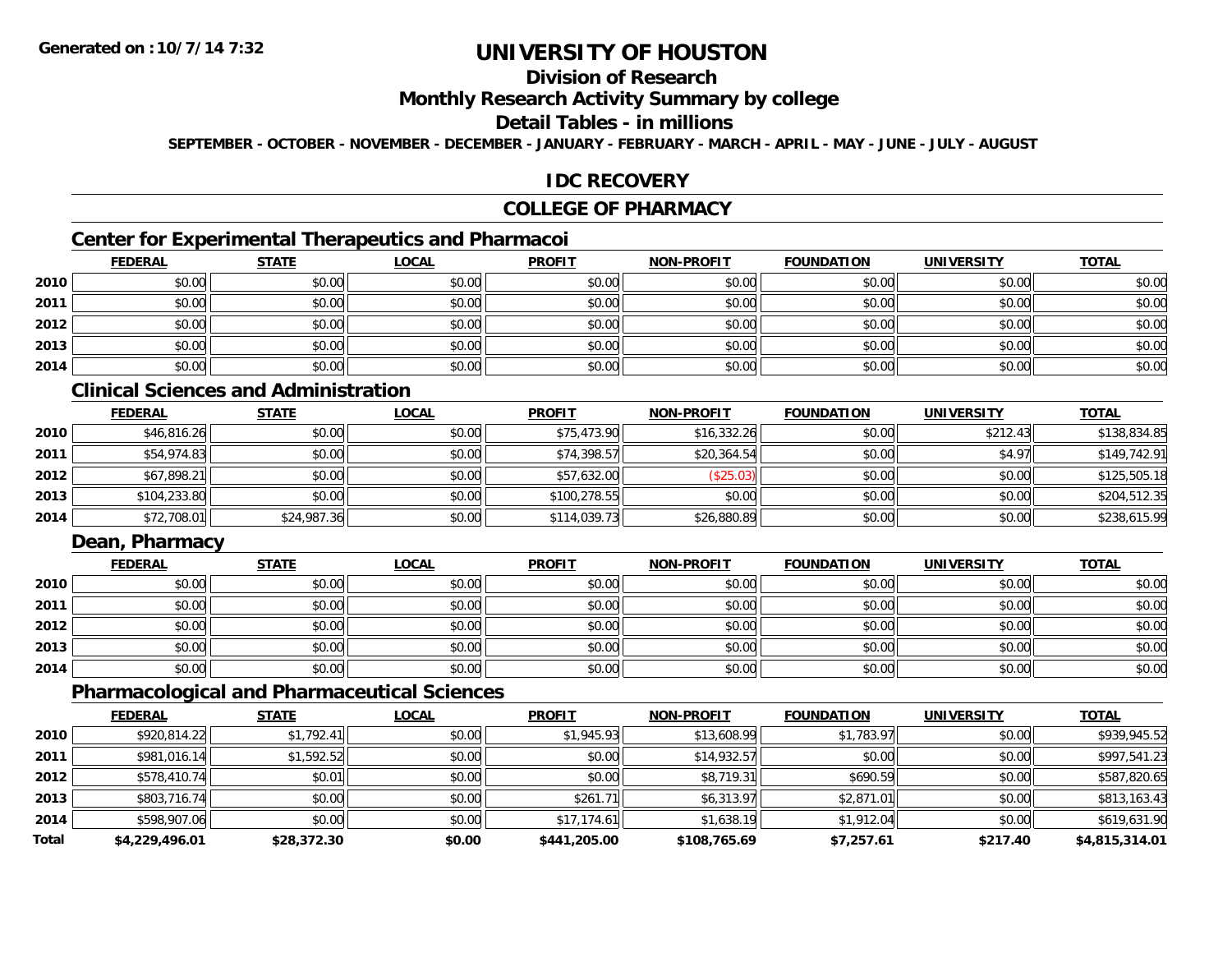### **Division of Research**

### **Monthly Research Activity Summary by college**

#### **Detail Tables - in millions**

**SEPTEMBER - OCTOBER - NOVEMBER - DECEMBER - JANUARY - FEBRUARY - MARCH - APRIL - MAY - JUNE - JULY - AUGUST**

### **IDC RECOVERY**

#### **COLLEGE OF TECHNOLOGY**

|      | <b>FEDERAL</b>                                | <b>STATE</b> | <b>LOCAL</b> | <b>PROFIT</b> | NON-PROFIT        | <b>FOUNDATION</b> | <b>UNIVERSITY</b> | <b>TOTAL</b> |
|------|-----------------------------------------------|--------------|--------------|---------------|-------------------|-------------------|-------------------|--------------|
| 2010 | \$0.00                                        | \$0.00       | \$0.00       | \$0.00        | \$0.00            | \$0.00            | \$0.00            | \$0.00       |
|      | <b>Center for Technology Literacy</b>         |              |              |               |                   |                   |                   |              |
|      | <b>FEDERAL</b>                                | <b>STATE</b> | <b>LOCAL</b> | <b>PROFIT</b> | <b>NON-PROFIT</b> | <b>FOUNDATION</b> | <b>UNIVERSITY</b> | <b>TOTAL</b> |
| 2010 | \$31,356.15                                   | \$0.00       | \$0.00       | \$0.00        | \$0.00            | \$0.00            | \$0.00            | \$31,356.15  |
| 2011 | \$189,530.64                                  | \$0.00       | \$0.00       | \$0.00        | \$0.00            | \$0.00            | \$0.00            | \$189,530.64 |
| 2012 | \$148,796.66                                  | \$0.00       | \$0.00       | \$0.00        | \$0.00            | \$0.00            | \$0.00            | \$148,796.66 |
| 2013 | \$127,612.62                                  | \$0.00       | \$0.00       | \$0.00        | \$0.00            | \$0.00            | \$0.00            | \$127,612.62 |
| 2014 | \$178,133.49                                  | \$0.00       | \$0.00       | \$0.00        | \$0.00            | \$0.00            | \$0.00            | \$178,133.49 |
|      | <b>Construction Management</b>                |              |              |               |                   |                   |                   |              |
|      | <b>FEDERAL</b>                                | <b>STATE</b> | <b>LOCAL</b> | <b>PROFIT</b> | <b>NON-PROFIT</b> | <b>FOUNDATION</b> | <b>UNIVERSITY</b> | <b>TOTAL</b> |
| 2012 | \$0.00                                        | \$1,850.40   | \$0.00       | \$0.00        | \$0.00            | \$115.13          | \$0.00            | \$1,965.53   |
| 2013 | \$0.00                                        | \$5,145.95   | \$0.00       | \$0.00        | \$0.00            | \$3,053.66        | \$0.00            | \$8,199.61   |
| 2014 | \$0.00                                        | \$6,414.17   | \$0.00       | \$0.00        | \$0.00            | \$813.26          | \$0.00            | \$7,227.43   |
|      | Dean, Technology                              |              |              |               |                   |                   |                   |              |
|      | <b>FEDERAL</b>                                | <b>STATE</b> | <b>LOCAL</b> | <b>PROFIT</b> | <b>NON-PROFIT</b> | <b>FOUNDATION</b> | <b>UNIVERSITY</b> | <b>TOTAL</b> |
| 2010 | \$86,562.00                                   | \$0.00       | \$0.00       | \$0.00        | \$0.00            | \$0.00            | \$0.00            | \$86,562.00  |
| 2011 | \$92,179.47                                   | \$0.00       | \$0.00       | \$0.00        | \$0.00            | \$0.00            | \$0.00            | \$92,179.47  |
| 2012 | \$77,653.28                                   | \$0.00       | \$0.00       | \$0.00        | \$0.00            | \$0.00            | \$0.00            | \$77,653.28  |
| 2013 | \$13,817.39                                   | \$0.00       | \$0.00       | \$0.00        | \$0.00            | \$0.00            | \$0.00            | \$13,817.39  |
| 2014 | \$14,909.12                                   | \$0.00       | \$0.00       | \$0.00        | \$0.00            | \$0.00            | \$0.00            | \$14,909.12  |
|      | <b>Engineering Technology</b>                 |              |              |               |                   |                   |                   |              |
|      | <b>FEDERAL</b>                                | <b>STATE</b> | <b>LOCAL</b> | <b>PROFIT</b> | <b>NON-PROFIT</b> | <b>FOUNDATION</b> | <b>UNIVERSITY</b> | <b>TOTAL</b> |
| 2010 | \$81,601.53                                   | \$0.00       | \$0.00       | \$810.82      | \$0.00            | \$16,439.09       | \$38.22           | \$98,889.66  |
| 2011 | \$152,640.25                                  | \$0.00       | \$0.00       | \$3,544.02    | \$0.00            | \$8,326.02        | \$0.00            | \$164,510.29 |
| 2012 | \$125,438.13                                  | \$0.00       | \$0.00       | \$7,961.29    | \$0.00            | \$0.00            | \$0.00            | \$133,399.42 |
| 2013 | \$148,490.90                                  | \$0.00       | \$0.00       | \$22,942.63   | \$0.00            | \$1,567.70        | \$0.00            | \$173,001.23 |
|      | \$123,898.87                                  | \$0.00       | \$0.00       | \$24,612.63   | \$0.00            | \$0.00            | \$0.00            | \$148,511.50 |
|      |                                               |              |              |               |                   |                   |                   |              |
|      | <b>Human Development and Consumer Science</b> |              |              |               |                   |                   |                   |              |
| 2014 | <b>FEDERAL</b>                                | <b>STATE</b> | <b>LOCAL</b> | <b>PROFIT</b> | <b>NON-PROFIT</b> | <b>FOUNDATION</b> | <b>UNIVERSITY</b> | <b>TOTAL</b> |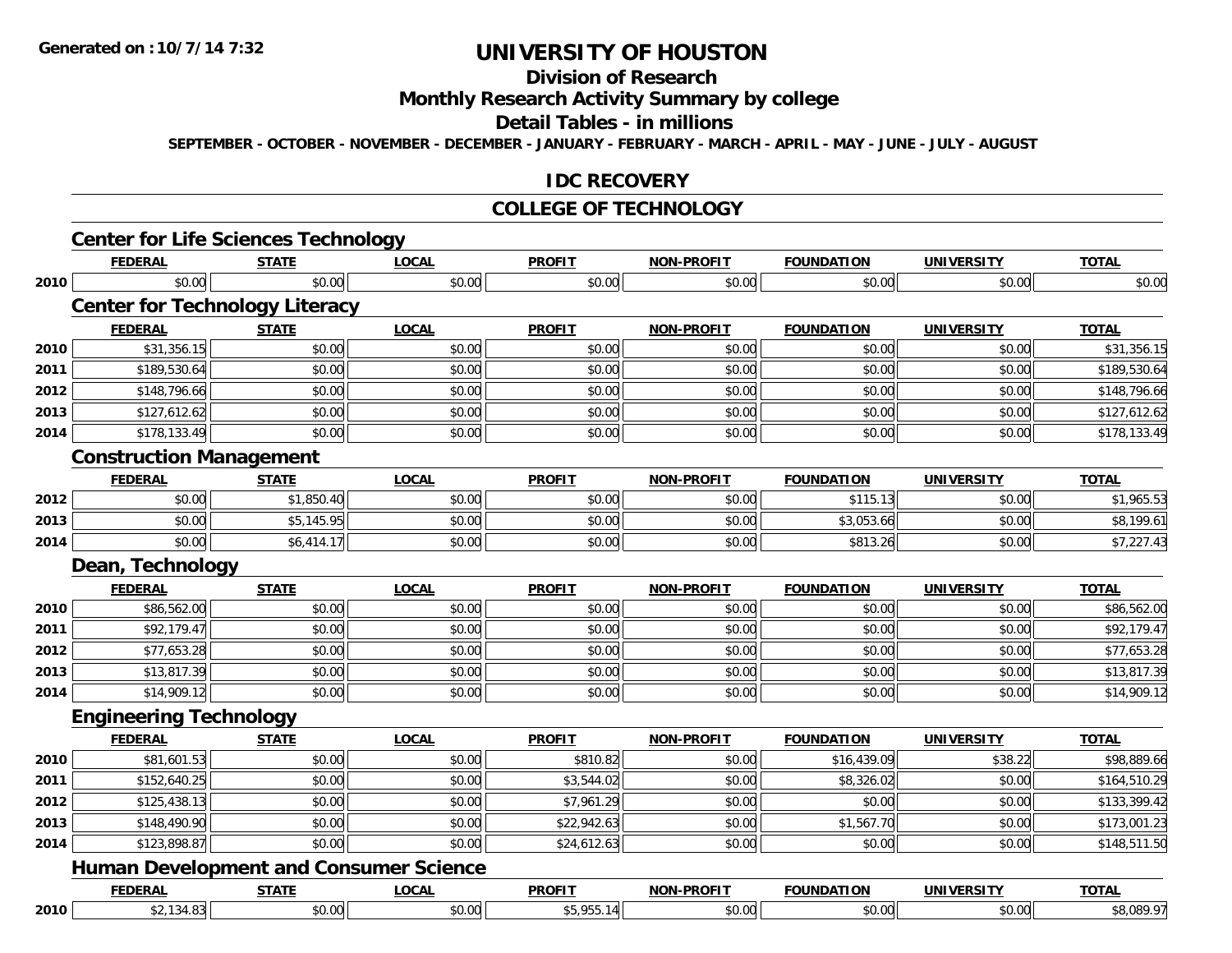### **Division of Research**

### **Monthly Research Activity Summary by college**

### **Detail Tables - in millions**

**SEPTEMBER - OCTOBER - NOVEMBER - DECEMBER - JANUARY - FEBRUARY - MARCH - APRIL - MAY - JUNE - JULY - AUGUST**

### **IDC RECOVERY**

### **COLLEGE OF TECHNOLOGY**

### **Human Development and Consumer Science**

|      | <b>FEDERAL</b> | <u>STATE</u> | <b>LOCAL</b> | <b>PROFIT</b> | <b>NON-PROFIT</b> | <b>FOUNDATION</b> | <b>UNIVERSITY</b> | <b>TOTAL</b> |
|------|----------------|--------------|--------------|---------------|-------------------|-------------------|-------------------|--------------|
| 2011 | 1,716.26       | \$0.00       | \$0.00       | \$985.96      | \$0.00            | \$0.00            | \$0.00            | \$2,702.22   |
| 2012 | \$127.81       | \$334.       | \$0.00       | \$295.2\$     | \$0.00            | \$0.00            | \$0.00            | \$501.89     |
| 2013 | \$153.56       | \$0.00       | \$0.00       | \$0.00        | \$0.00            | \$0.00            | \$0.00            | \$153.56     |
| 2014 | \$2,572.87     | \$0.00       | \$0.00       | \$0.00        | \$0.00            | \$32,577.64       | \$0.00            | \$35,150.51  |

### **Information & Logistics Technology**

|      | <b>FEDERAL</b> | <b>STATE</b> | <b>LOCAL</b> | <b>PROFIT</b> | <b>NON-PROFIT</b> | <b>FOUNDATION</b> | <b>UNIVERSITY</b> | <b>TOTAL</b> |
|------|----------------|--------------|--------------|---------------|-------------------|-------------------|-------------------|--------------|
| 2010 | \$1,978.67     | \$0.00       | \$0.00       | \$0.00        | \$0.00            | \$0.00            | \$0.00            | \$1,978.67   |
| 2011 | \$3,035.88     | \$0.00       | \$0.00       | \$0.00        | \$0.00            | \$0.00            | \$0.00            | \$3,035.88   |
| 2012 | \$20,020.78    | (\$540.60)   | \$0.00       | \$0.00        | \$0.00            | \$0.00            | \$0.00            | \$19,480.18  |
| 2013 | \$0.00         | \$0.00       | \$0.00       | \$0.00        | \$0.00            | \$0.00            | \$0.00            | \$0.00       |
| 2014 | \$1,281.95     | \$0.00       | \$0.00       | \$0.00        | \$0.00            | \$0.00            | \$0.00            | \$1,281.95   |

### **Texas Manufacturing Assistance Center**

|       | <b>FEDERAL</b> | <b>STATE</b> | <b>LOCAL</b> | <b>PROFIT</b> | <b>NON-PROFIT</b> | <b>FOUNDATION</b> | <b>UNIVERSITY</b> | <b>TOTAL</b>   |
|-------|----------------|--------------|--------------|---------------|-------------------|-------------------|-------------------|----------------|
| 2010  | \$0.00         | \$0.00       | \$0.00       | \$0.00        | \$0.00            | \$0.00            | \$0.00            | \$0.00         |
| 2011  | \$0.00         | \$0.00       | \$0.00       | \$0.00        | \$0.00            | \$0.00            | \$0.00            | \$0.00         |
| 2012  | \$0.00         | \$0.00       | \$0.00       | \$0.00        | \$0.00            | \$0.00            | \$0.00            | \$0.00         |
| 2013  | \$0.00         | \$0.00       | \$0.00       | \$0.00        | \$0.00            | \$0.00            | \$0.00            | \$0.00         |
| 2014  | \$0.00         | \$0.00       | \$0.00       | \$0.00        | \$0.00            | \$0.00            | \$0.00            | \$0.00         |
| Total | \$1,625,643.08 | \$12,535.51  | \$0.00       | \$66,517.20   | \$0.00            | \$62,892.50       | \$38.22           | \$1,767,626.51 |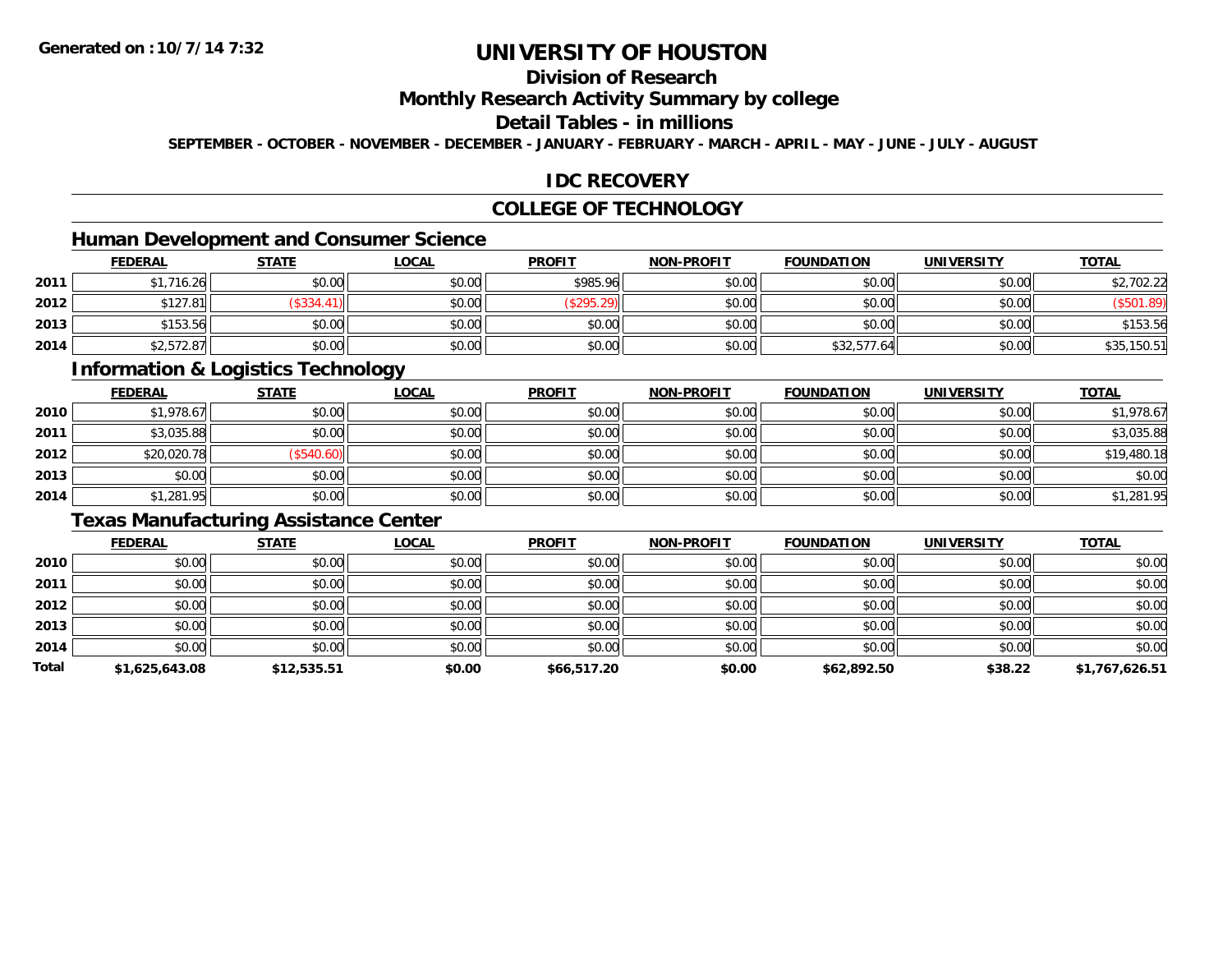### **Division of Research**

### **Monthly Research Activity Summary by college**

#### **Detail Tables - in millions**

**SEPTEMBER - OCTOBER - NOVEMBER - DECEMBER - JANUARY - FEBRUARY - MARCH - APRIL - MAY - JUNE - JULY - AUGUST**

### **IDC RECOVERY**

### **CULLEN COLLEGE OF ENGINEERING**

### **Biomedical Engineering**

|      | <b>FEDERAL</b> | <b>STATE</b> | <b>LOCAL</b> | <b>PROFIT</b> | <b>NON-PROFIT</b> | <b>FOUNDATION</b> | <b>UNIVERSITY</b> | <u>TOTAL</u> |
|------|----------------|--------------|--------------|---------------|-------------------|-------------------|-------------------|--------------|
| 2010 | \$119,782.12   | \$0.00       | \$0.00       | \$0.00        | \$0.00            | (\$26.35)         | \$0.00            | \$119,755.77 |
| 2011 | \$50,504.42    | \$0.00       | \$0.00       | \$0.00        | \$0.00            | \$0.00            | \$0.00            | \$50,504.42  |
| 2012 | \$161,490.41   | \$0.00       | \$0.00       | \$8,802.06    | \$0.00            | \$0.00            | \$0.00            | \$170,292.47 |
| 2013 | \$340,855.74   | \$0.00       | \$0.00       | \$65,922.22   | \$0.00            | \$0.00            | \$0.00            | \$406,777.96 |
| 2014 | \$787,674.74   | \$0.00       | \$0.00       | (\$401.14)    | \$736.29          | \$0.00            | \$0.00            | \$788,009.89 |

### **Center for Innovative Grouting Materials and Tech**

|      | <u>FEDERAL</u> | <u>STATE</u> | <u>LOCAL</u> | <b>PROFIT</b> | <b>NON-PROFIT</b> | <b>FOUNDATION</b> | <b>UNIVERSITY</b> | <b>TOTAL</b> |
|------|----------------|--------------|--------------|---------------|-------------------|-------------------|-------------------|--------------|
| 2010 | \$0.00         | \$0.00       | \$0.00       | \$0.00        | \$0.00            | \$0.00            | \$0.00            | \$0.00       |
| 2011 | \$0.00         | \$0.00       | \$0.00       | \$0.00        | \$0.00            | \$0.00            | \$0.00            | \$0.00       |
| 2012 | \$0.00         | \$0.00       | \$0.00       | \$0.00        | \$0.00            | \$0.00            | \$0.00            | \$0.00       |
| 2013 | \$0.00         | \$0.00       | \$0.00       | \$0.00        | \$0.00            | \$0.00            | \$0.00            | \$0.00       |
| 2014 | \$0.00         | \$0.00       | \$0.00       | \$0.00        | \$0.00            | \$0.00            | \$0.00            | \$0.00       |

### **Chemical Engineering**

|      | <b>FEDERAL</b> | <b>STATE</b>   | <b>LOCAL</b> | <b>PROFIT</b> | <b>NON-PROFIT</b> | <b>FOUNDATION</b> | <b>UNIVERSITY</b> | <b>TOTAL</b>   |
|------|----------------|----------------|--------------|---------------|-------------------|-------------------|-------------------|----------------|
| 2010 | \$987,814.32   | \$15,611.01    | \$4,997.25   | \$80,774.35   | \$0.00            | \$1,777.39        | \$56,165.29       | \$1,147,139.61 |
| 2011 | \$982,862.20   | (\$348,886.14) | \$1,411.18   | \$249,825.29  | \$0.00            | \$404.26          | \$41,719.29       | \$927,336.08   |
| 2012 | \$961,005.76   | \$4,277.97     | \$1,304.62   | \$297,345.99  | \$0.00            | \$132.37          | \$0.02            | \$1,264,066.73 |
| 2013 | \$1.127.402.47 | \$8,766.66     | \$0.00       | \$203,301.85  | \$0.00            | \$1,578.34        | \$4,562.32        | \$1,345,611.65 |
| 2014 | \$1,106,459.62 | \$4,454.19     | \$0.00       | \$566,260.67  | \$0.00            | \$2,815.84        | \$8,512.41        | \$1,688,502.73 |

### **Civil Engineering**

|      | <b>FEDERAL</b> | <b>STATE</b> | <u>LOCAL</u> | <b>PROFIT</b> | <b>NON-PROFIT</b> | <b>FOUNDATION</b> | <b>UNIVERSITY</b> | <b>TOTAL</b>   |
|------|----------------|--------------|--------------|---------------|-------------------|-------------------|-------------------|----------------|
| 2010 | \$301,810.21   | \$40,640.10  | \$21,909.20  | \$36,514.77   | \$12,792.94       | \$0.00            | \$1,316.50        | \$414,983.72   |
| 2011 | \$459,207.61   | \$31,705.89  | \$4,867.07   | \$73,027.21   | \$25,424.54       | \$0.00            | \$27,057.81       | \$621,290.13   |
| 2012 | \$542,283.68   | \$51,668.41  | \$27,121.22  | \$64,723.45   | \$19,307.70       | \$0.00            | (\$620.84)        | \$704,483.62   |
| 2013 | \$847,562.47   | \$24,673.83  | \$2,653.74   | \$150,414.75  | \$29,913.54       | \$28,229.92       | \$1,974.72        | \$1,085,422.97 |
| 2014 | \$1,116,703.87 | \$25,577.78  | (\$1,308.66) | \$183,256.27  | \$35,328.58       | \$12,126.40       | \$112.50          | \$1,371,796.74 |

### **Composites Engineering and Applications Center**

|      | DERAI   | CTATI     | .OCAL     | <b>PROFIT</b> | <b>DDOCIT</b><br><b>ארות</b> | ΓΙΟΝ  | UNIVERSITY                                   | <b>TOTAL</b> |
|------|---------|-----------|-----------|---------------|------------------------------|-------|----------------------------------------------|--------------|
| 2010 | $\sim$  | $\sim$    | $\sim$    | $\cdots$      | 0000                         | 0.00  | $\mathsf{A} \cap \mathsf{A} \cap \mathsf{A}$ | 0000         |
|      | , U. UU | JU.UU     | vv.vv     | vu.vu         | vu.vu                        | JU.UU | PO.OO                                        | <b>JU.UU</b> |
|      | 0.00    | $\sim$ 00 | $\sim$ 00 | $\cdots$      | 0.00                         | 0.00  | $\sim$ $\sim$                                | $\cdots$     |
| 2011 | וט.טי   | JU.L      | JU.UU     | vv.vv         | JU.UU                        | ww.uu | <b>JU.UU</b>                                 | <b>JU.UU</b> |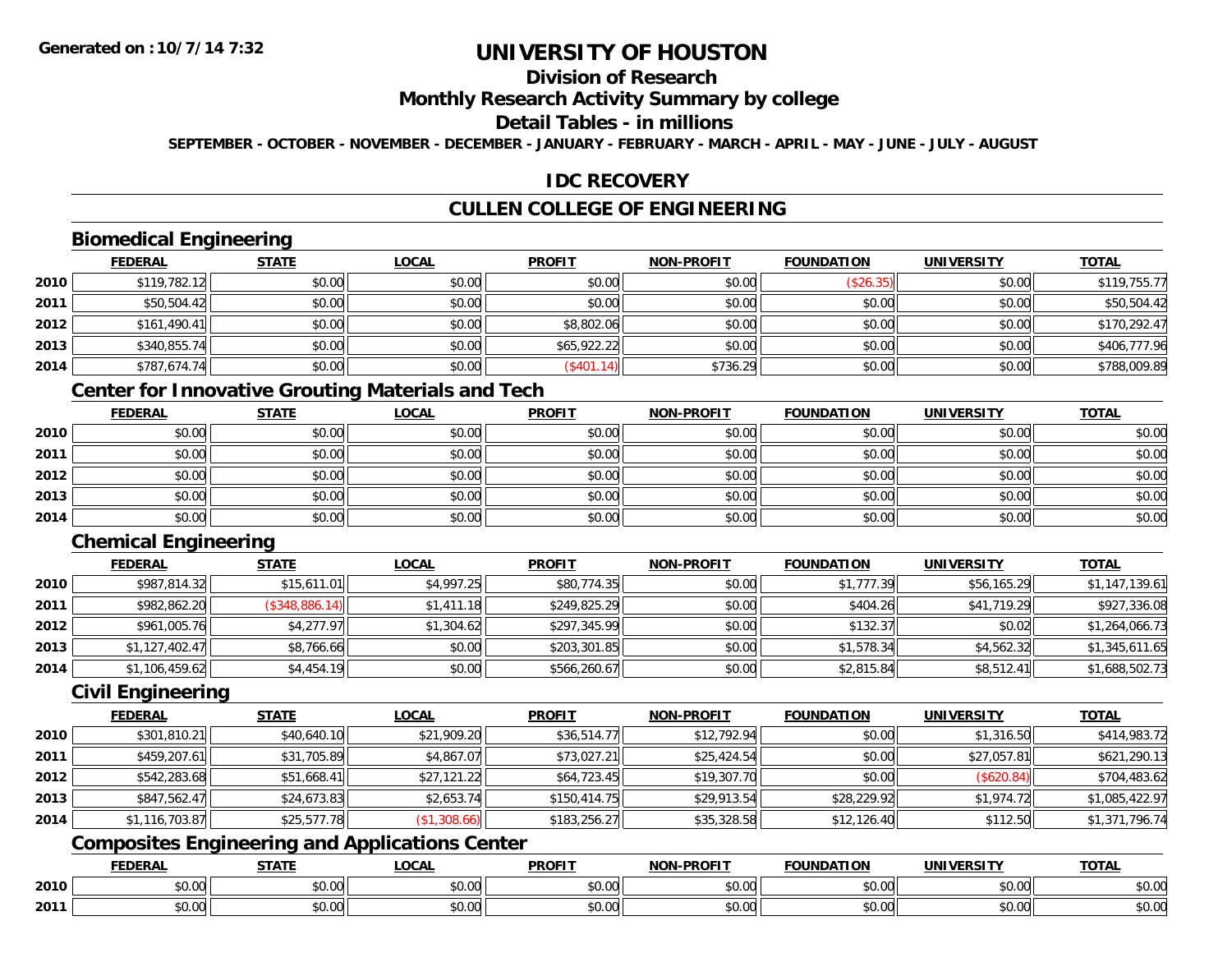### **Division of Research**

### **Monthly Research Activity Summary by college**

#### **Detail Tables - in millions**

**SEPTEMBER - OCTOBER - NOVEMBER - DECEMBER - JANUARY - FEBRUARY - MARCH - APRIL - MAY - JUNE - JULY - AUGUST**

### **IDC RECOVERY**

## **CULLEN COLLEGE OF ENGINEERING**

### **Composites Engineering and Applications Center**

|      | Composites Engineering and Applications Center |        |              |               |                   |                   |            |              |  |  |  |
|------|------------------------------------------------|--------|--------------|---------------|-------------------|-------------------|------------|--------------|--|--|--|
|      | <b>FEDERAL</b>                                 | STATE  | <u>LOCAL</u> | <b>PROFIT</b> | <b>NON-PROFIT</b> | <b>FOUNDATION</b> | UNIVERSITY | <b>TOTAL</b> |  |  |  |
| 2012 | \$0.00                                         | \$0.00 | \$0.00       | \$0.00        | \$0.00            | \$0.00            | \$0.00     | \$0.00       |  |  |  |
| 2013 | \$0.00                                         | \$0.00 | \$0.00       | \$0.00        | \$0.00            | \$0.00            | \$0.00     | \$0.00       |  |  |  |
| 2014 | \$0.00                                         | \$0.00 | \$0.00       | \$0.00        | \$0.00            | \$0.00            | \$0.00     | \$0.00       |  |  |  |

<u> 1989 - Johann Stoff, deutscher Stoffen und der Stoffen und der Stoffen und der Stoffen und der Stoffen und der</u>

### **Dean, Engineering**

|      | <b>FEDERAL</b> | <b>STATE</b> | <b>LOCAL</b> | <b>PROFIT</b> | <b>NON-PROFIT</b> | <b>FOUNDATION</b> | <b>UNIVERSITY</b> | <b>TOTAL</b> |
|------|----------------|--------------|--------------|---------------|-------------------|-------------------|-------------------|--------------|
| 2010 | \$5,904.13     | \$0.00       | \$0.00       | \$0.00        | \$0.00            | \$0.00            | \$0.00            | \$5,904.13   |
| 2011 | \$7,562.13     | \$0.00       | \$0.00       | \$0.00        | \$0.00            | \$0.00            | \$0.00            | \$7,562.13   |
| 2012 | \$8,604.32     | \$0.00       | \$0.00       | \$0.00        | \$0.00            | \$0.00            | \$0.00            | \$8,604.32   |
| 2013 | \$8,966.42     | \$0.00       | \$0.00       | \$0.00        | \$0.00            | \$0.00            | \$0.00            | \$8,966.42   |
| 2014 | \$7,466.23     | \$0.00       | \$0.00       | \$0.00        | \$0.00            | \$0.00            | \$0.00            | \$7,466.23   |

### **Electrical & Computer Engineering**

|      | <b>FEDERAL</b> | <u>STATE</u> | <b>LOCAL</b> | <b>PROFIT</b> | <b>NON-PROFIT</b> | <b>FOUNDATION</b> | <b>UNIVERSITY</b> | <b>TOTAL</b>   |
|------|----------------|--------------|--------------|---------------|-------------------|-------------------|-------------------|----------------|
| 2010 | \$689,864.06   | \$37,401.99  | \$0.00       | \$115,729.90  | \$27,523.48       | \$0.00            | \$89.18           | \$870,608.62   |
| 2011 | \$946,940.62   | \$19,381.30  | \$0.00       | \$53,440.15   | \$7,518.19        | \$0.00            | \$2,999.93        | \$1,030,280.19 |
| 2012 | \$846,831.76   | (\$168.17)   | \$0.00       | \$129,072.88  | (\$3,375.31)      | (\$16, 163.66)    | \$0.21            | \$956,197.71   |
| 2013 | \$895,460.87   | \$2,303.28   | \$0.00       | \$113,787.33  | \$27,459.85       | \$1,993.80        | \$0.00            | \$1,041,005.13 |
| 2014 | \$922,398.65   | \$5,816.05   | \$0.00       | \$192,614.19  | \$61,606.07       | \$7,084.58        | \$0.00            | \$1,189,519.54 |

#### **Industrial Engineering**

|      | Industrial Engineering |              |              |               |                   |                   |                   |              |
|------|------------------------|--------------|--------------|---------------|-------------------|-------------------|-------------------|--------------|
|      | <b>FEDERAL</b>         | <b>STATE</b> | <u>LOCAL</u> | <b>PROFIT</b> | <b>NON-PROFIT</b> | <b>FOUNDATION</b> | <b>UNIVERSITY</b> | <b>TOTAL</b> |
| 2010 | \$41,380.95            | \$2,381.73   | \$0.00       | \$0.00        | \$0.00            | \$0.00            | \$0.00            | \$43,762.68  |
| 2011 | \$55,353.66            | \$1,517.54   | \$31,275.83  | \$0.00        | \$0.00            | \$0.00            | \$0.00            | \$88,147.03  |
| 2012 | \$68,670.11            | (\$105.07)   | \$18,702.46  | \$0.00        | \$0.00            | \$0.00            | \$0.00            | \$87,267.50  |
| 2013 | \$52,590.99            | \$5,538.84   | \$4,076.61   | \$0.00        | \$0.00            | \$5,161.61        | \$0.00            | \$67,368.05  |
| 2014 | \$63,583.72            | \$9,120.96   | \$19,375.74  | \$0.00        | \$0.00            | \$8,592.82        | \$0.00            | \$100,673.24 |

#### **Mechanical Engineering**

|      | <b>FEDERAL</b> | <u>STATE</u> | <u>LOCAL</u> | <b>PROFIT</b> | <b>NON-PROFIT</b> | <b>FOUNDATION</b> | UNIVERSITY | <b>TOTAL</b>   |
|------|----------------|--------------|--------------|---------------|-------------------|-------------------|------------|----------------|
| 2010 | \$767,647.66   | \$12,119.05  | \$0.00       | \$79.930.41   | \$38,056.33       | \$0.00            | \$0.00     | \$897,753.45   |
| 2011 | \$957,563.95   | \$20,133.93  | \$0.00       | \$171,633.73  | \$26,424.45       | \$12,389.89       | (\$24.92)  | \$1,188,121.04 |
| 2012 | \$788,101.68   | \$13,625.43  | \$0.00       | \$123,052.76  | \$18,334.36       | \$21,385.82       | \$0.00     | \$964,500.05   |
| 2013 | \$1,027,784.84 | \$33,262.77  | \$0.00       | \$100,704.73  | \$0.00            | \$41,185.52       | \$0.00     | \$1,202,937.87 |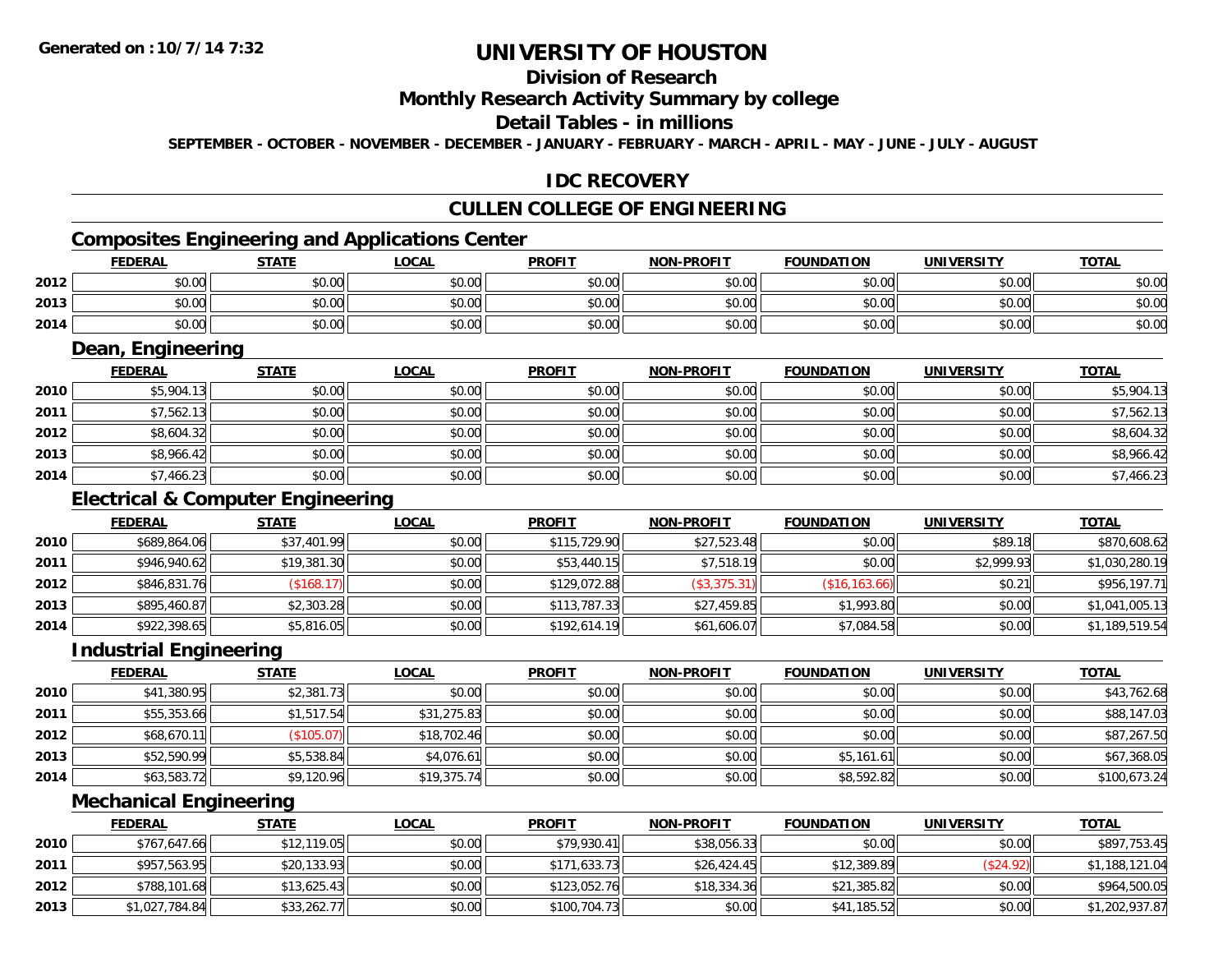### **Division of Research**

### **Monthly Research Activity Summary by college**

### **Detail Tables - in millions**

**SEPTEMBER - OCTOBER - NOVEMBER - DECEMBER - JANUARY - FEBRUARY - MARCH - APRIL - MAY - JUNE - JULY - AUGUST**

#### **IDC RECOVERY**

### **CULLEN COLLEGE OF ENGINEERING**

### **Mechanical Engineering**

|      | <b>FEDERAL</b>                            | <b>STATE</b> | <b>LOCAL</b> | <b>PROFIT</b> | <b>NON-PROFIT</b> | <b>FOUNDATION</b> | <b>UNIVERSITY</b> | <b>TOTAL</b>   |
|------|-------------------------------------------|--------------|--------------|---------------|-------------------|-------------------|-------------------|----------------|
| 2014 | \$1,010,179.65                            | \$6,011.15   | \$0.00       | \$308,314.07  | \$0.00            | \$61,704.92       | \$29,676.60       | \$1,415,886.40 |
|      | <b>National Wind Energy Center</b>        |              |              |               |                   |                   |                   |                |
|      | <b>FEDERAL</b>                            | <b>STATE</b> | <b>LOCAL</b> | <b>PROFIT</b> | <b>NON-PROFIT</b> | <b>FOUNDATION</b> | <b>UNIVERSITY</b> | <b>TOTAL</b>   |
| 2010 | \$0.00                                    | \$0.00       | \$0.00       | \$0.00        | \$0.00            | \$0.00            | \$0.00            | \$0.00         |
| 2011 | \$0.00                                    | \$0.00       | \$0.00       | \$0.00        | \$0.00            | \$0.00            | \$0.00            | \$0.00         |
| 2012 | \$0.00                                    | \$0.00       | \$0.00       | \$0.00        | \$0.00            | \$0.00            | \$0.00            | \$0.00         |
| 2013 | \$0.00                                    | \$0.00       | \$0.00       | \$0.00        | \$0.00            | \$0.00            | \$0.00            | \$0.00         |
| 2014 | \$0.00                                    | \$0.00       | \$0.00       | \$0.00        | \$0.00            | \$0.00            | \$0.00            | \$0.00         |
|      | <b>SW Public Safety Technology Center</b> |              |              |               |                   |                   |                   |                |

#### **FEDERAL STATE LOCAL PROFIT NON-PROFIT FOUNDATION UNIVERSITY TOTALTOTAL 2010**0 \$0.00 \$0.00 \$0.00 \$0.00 \$0.00 \$0.00 \$0.00 \$0.00 \$0.00 \$0.00 \$0.00 \$0.00 \$0.00 \$0.00 \$0.00 \$0.00 \$0.00 \$0.00 **Total\$19,066,276.07 \$26,830.48 \$136,386.26 \$3,368,047.90 \$327,051.01 \$190,373.47 \$173,541.02 \$23,288,506.21**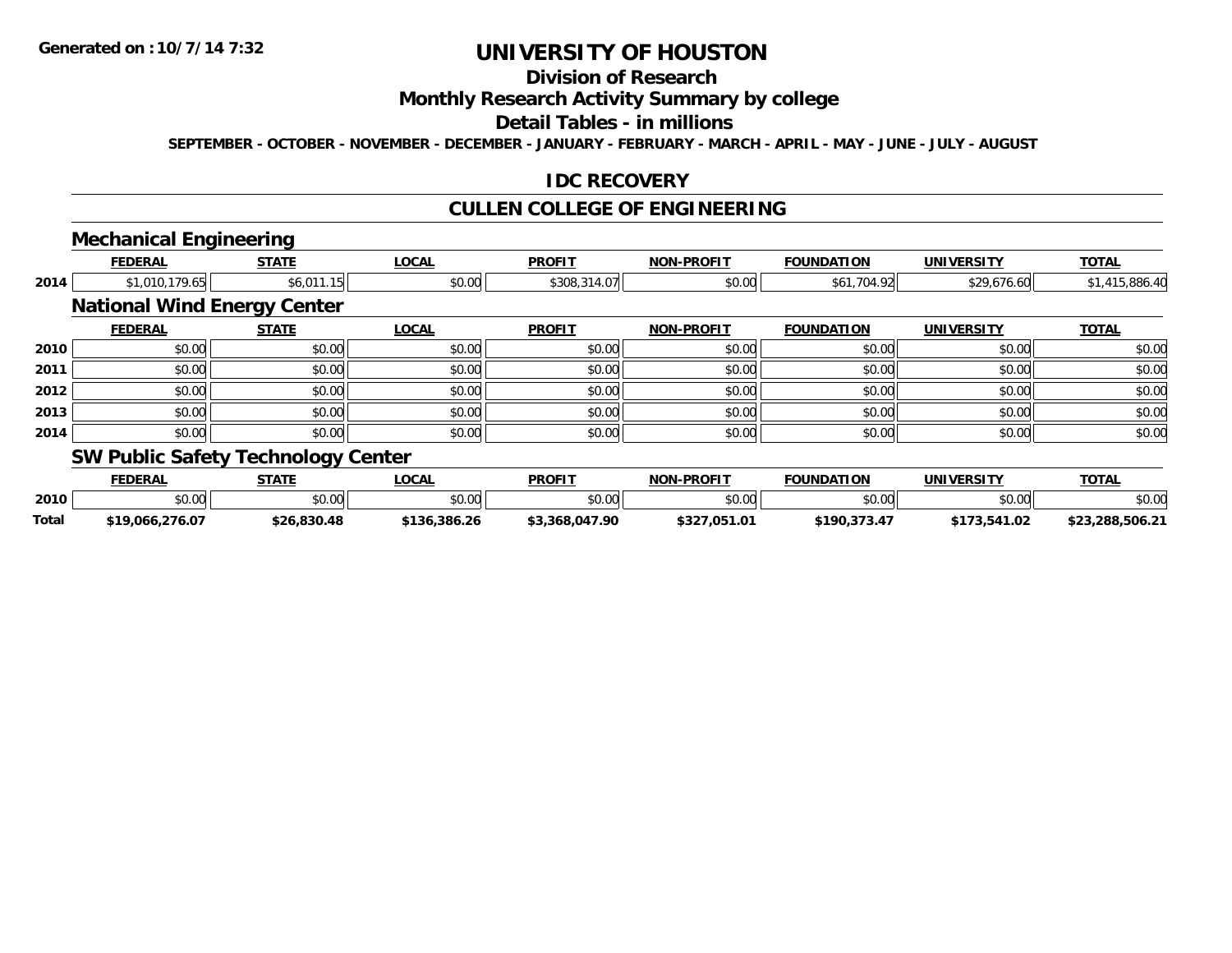### **Division of Research**

### **Monthly Research Activity Summary by college**

#### **Detail Tables - in millions**

**SEPTEMBER - OCTOBER - NOVEMBER - DECEMBER - JANUARY - FEBRUARY - MARCH - APRIL - MAY - JUNE - JULY - AUGUST**

### **IDC RECOVERY**

### **DIVISION OF RESEARCH**

### **Allied Geophysical Laboratories**

|      | <b>FEDERAL</b>                              | <b>STATE</b> | <b>LOCAL</b>  | <b>PROFIT</b>           | <b>NON-PROFIT</b> | <b>FOUNDATION</b> | <b>UNIVERSITY</b> | <b>TOTAL</b>           |
|------|---------------------------------------------|--------------|---------------|-------------------------|-------------------|-------------------|-------------------|------------------------|
| 2011 | $\mathfrak{c}\cap\mathfrak{a}\cap$<br>,u.uu | \$0.00       | \$0.00        | ¢5 223 38<br>99.ZZ3.JOI | \$0.00            | \$0.00            | \$0.00            | $\sim$ $\sim$          |
| 2012 | 0000<br>,u.uu                               | \$0.00       | 0000<br>JU.UU | \$5.974<br>26           | \$0.00            | \$0.00            | \$0.00            | ر م                    |
| 2013 | \$0.00                                      | \$0.00       | \$0.00        | \$3,076.4<br>$\sqrt{2}$ | \$0.00            | \$0.00            | \$0.00            | $\sim$ $\sim$<br>.U/6. |

#### **Center for Advanced Computing and Data Systems**

|      | <b>FEDERAL</b> | <b>STATE</b> | <b>LOCAL</b> | <b>PROFIT</b> | <b>NON-PROFIT</b> | <b>FOUNDATION</b> | <b>UNIVERSITY</b> | <b>TOTAL</b> |
|------|----------------|--------------|--------------|---------------|-------------------|-------------------|-------------------|--------------|
| 2010 | \$349,890.72   | \$0.00       | \$0.00       | \$6,286.90    | \$0.00            | \$0.00            | \$0.00            | \$356,177.62 |
| 2011 | \$283,268.47   | \$0.00       | \$0.00       | \$4,333.50    | \$0.00            | \$0.00            | \$0.00            | \$287,601.97 |
| 2012 | \$153,248.67   | \$0.00       | \$0.00       | \$22,337.22   | \$0.00            | \$0.00            | \$0.00            | \$175,585.89 |
| 2013 | \$36,822.08    | \$0.00       | \$0.00       | \$50,397.66   | \$0.00            | \$0.00            | \$0.00            | \$87,219.75  |
| 2014 | (\$2,679.65)   | \$0.00       | \$0.00       | \$0.00        | \$0.00            | \$0.00            | \$0.00            | (\$2,679.65) |

### **Center for Advanced Materials**

|      | <b>FEDERAL</b> | <b>STATE</b> | <u>LOCAL</u> | <b>PROFIT</b> | <b>NON-PROFIT</b> | <b>FOUNDATION</b> | <b>UNIVERSITY</b> | <b>TOTAL</b> |
|------|----------------|--------------|--------------|---------------|-------------------|-------------------|-------------------|--------------|
| 2010 | \$5,732.10     | \$12,084.76  | \$0.00       | \$484.70      | \$0.00            | \$0.00            | \$0.00            | \$18,301.57  |
| 2011 | \$19,614.17    | \$8,382.03   | \$0.00       | \$2,807.02    | \$0.00            | \$0.00            | \$0.00            | \$30,803.22  |
| 2012 | \$6,758.95     | \$0.00       | \$0.00       | \$0.00        | \$0.00            | \$0.00            | \$0.00            | \$6,758.95   |
| 2013 | \$692.20       | \$0.00       | \$0.00       | \$0.00        | \$0.00            | \$0.00            | \$0.00            | \$692.20     |
| 2014 | \$0.00         | \$0.00       | \$0.00       | \$0.00        | \$0.00            | \$0.00            | \$0.00            | \$0.00       |

#### **Center for Biomedical & Environmental Genomics**

|      | <u>FEDERAL</u> | <b>STATE</b> | <b>LOCAL</b> | <b>PROFIT</b> | NON-PROFIT | <b>FOUNDATION</b> | <b>UNIVERSITY</b> | <b>TOTAL</b> |
|------|----------------|--------------|--------------|---------------|------------|-------------------|-------------------|--------------|
| 2010 | \$0.00         | \$0.00       | \$0.00       | \$0.00        | \$0.00     | \$0.00            | \$0.00            | \$0.00       |
| 2011 | \$0.00         | \$0.00       | \$0.00       | \$0.00        | \$0.00     | \$0.00            | \$0.00            | \$0.00       |
| 2012 | \$0.00         | \$0.00       | \$0.00       | \$0.00        | \$0.00     | \$0.00            | \$0.00            | \$0.00       |
| 2013 | \$0.00         | \$0.00       | \$0.00       | \$0.00        | \$0.00     | \$0.00            | \$0.00            | \$0.00       |
| 2014 | \$0.00         | \$0.00       | \$0.00       | \$0.00        | \$0.00     | \$0.00            | \$0.00            | \$0.00       |

### **Center for Industrial Partnerships**

|      | <u>FEDERAL</u> | <b>STATE</b> | <b>LOCAL</b> | <b>PROFIT</b> | <b>NON-PROFIT</b> | <b>FOUNDATION</b> | <b>UNIVERSITY</b> | <b>TOTAL</b> |
|------|----------------|--------------|--------------|---------------|-------------------|-------------------|-------------------|--------------|
| 2010 | \$87,398.83    | \$0.00       | \$0.00       | \$1,782.49    | \$0.00            | \$0.00            | \$0.00            | \$89,181.32  |
| 2011 | \$86,487.61    | \$0.00       | \$0.00       | \$10,086.17   | \$0.00            | \$0.00            | \$0.00            | \$96,573.78  |
| 2012 | \$21,803.65    | \$0.00       | \$0.00       | \$8,155.58    | \$0.00            | \$0.00            | \$0.00            | \$29,959.23  |
| 2013 | \$3,588.25     | \$0.00       | \$0.00       | \$7,003.39    | \$0.00            | \$0.00            | \$0.00            | \$10,591.64  |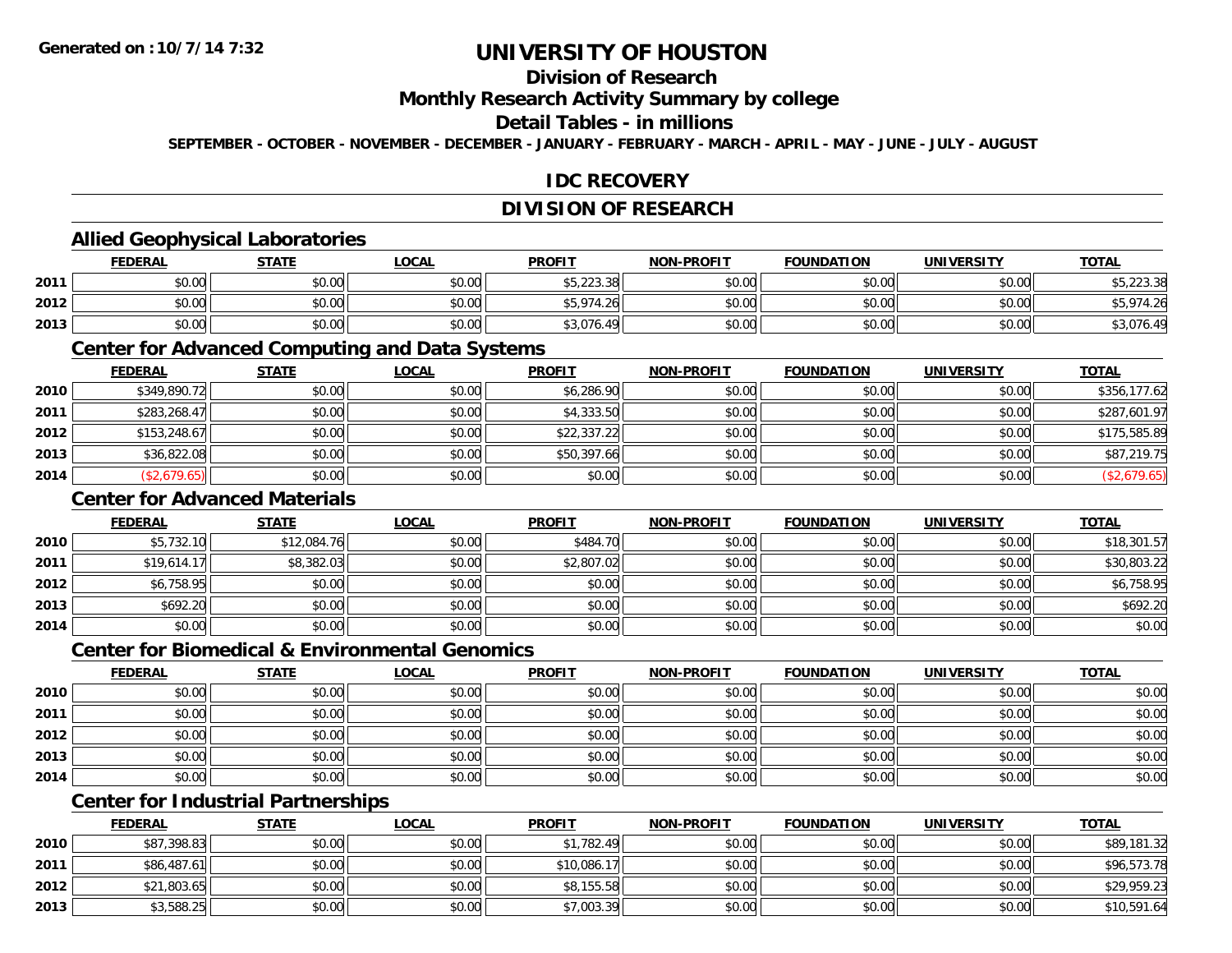### **Division of Research**

### **Monthly Research Activity Summary by college**

#### **Detail Tables - in millions**

**SEPTEMBER - OCTOBER - NOVEMBER - DECEMBER - JANUARY - FEBRUARY - MARCH - APRIL - MAY - JUNE - JULY - AUGUST**

### **IDC RECOVERY**

### **DIVISION OF RESEARCH**

|      | <b>Center for Industrial Partnerships</b> |              |                                                          |               |                   |                   |                   |              |
|------|-------------------------------------------|--------------|----------------------------------------------------------|---------------|-------------------|-------------------|-------------------|--------------|
|      | <b>FEDERAL</b>                            | <b>STATE</b> | <b>LOCAL</b>                                             | <b>PROFIT</b> | <b>NON-PROFIT</b> | <b>FOUNDATION</b> | <b>UNIVERSITY</b> | <b>TOTAL</b> |
| 2014 | \$3,669.71                                | \$0.00       | \$0.00                                                   | \$13,760.89   | \$0.00            | \$0.00            | \$0.00            | \$17,430.60  |
|      |                                           |              | <b>Center for Neuromotor &amp; Biomechanics Research</b> |               |                   |                   |                   |              |
|      | <b>FEDERAL</b>                            | <b>STATE</b> | <b>LOCAL</b>                                             | <b>PROFIT</b> | <b>NON-PROFIT</b> | <b>FOUNDATION</b> | <b>UNIVERSITY</b> | <b>TOTAL</b> |
| 2010 | \$0.00                                    | \$0.00       | \$0.00                                                   | \$0.00        | \$0.00            | \$0.00            | \$0.00            | \$0.00       |
| 2011 | \$0.00                                    | \$0.00       | \$0.00                                                   | \$0.00        | \$0.00            | \$0.00            | \$0.00            | \$0.00       |
|      | <b>Division of Research</b>               |              |                                                          |               |                   |                   |                   |              |
|      | <b>FEDERAL</b>                            | <b>STATE</b> | <b>LOCAL</b>                                             | <b>PROFIT</b> | <b>NON-PROFIT</b> | <b>FOUNDATION</b> | <b>UNIVERSITY</b> | <b>TOTAL</b> |
| 2010 | \$8,802.85                                | \$0.00       | \$0.00                                                   | \$0.00        | \$0.00            | \$0.00            | \$0.00            | \$8,802.85   |
| 2011 | (\$1,107.76)                              | \$0.00       | \$0.00                                                   | \$0.00        | \$0.00            | \$0.00            | \$0.00            | (\$1,107.76) |
| 2012 | (\$0.00)                                  | \$0.00       | \$0.00                                                   | \$0.00        | \$0.00            | \$0.00            | \$0.00            | (\$0.00)     |
| 2013 | (\$67.82)                                 | \$0.00       | \$0.00                                                   | \$0.00        | \$0.00            | \$0.00            | \$0.00            | (\$67.82)    |
| 2014 | \$0.00                                    | \$0.00       | \$0.00                                                   | \$0.00        | \$0.00            | \$0.00            | \$0.00            | \$0.00       |
|      | <b>Institute for Nanoenergy</b>           |              |                                                          |               |                   |                   |                   |              |
|      | <b>FEDERAL</b>                            | <b>STATE</b> | <b>LOCAL</b>                                             | <b>PROFIT</b> | <b>NON-PROFIT</b> | <b>FOUNDATION</b> | <b>UNIVERSITY</b> | <b>TOTAL</b> |
| 2010 | \$0.00                                    | \$0.00       | \$0.00                                                   | \$0.00        | \$0.00            | \$0.00            | \$0.00            | \$0.00       |
| 2011 | \$0.00                                    | \$0.00       | \$0.00                                                   | \$0.00        | \$0.00            | \$0.00            | \$0.00            | \$0.00       |
| 2012 | \$0.00                                    | \$0.00       | \$0.00                                                   | \$0.00        | \$0.00            | \$0.00            | \$0.00            | \$0.00       |
| 2013 | \$0.00                                    | \$0.00       | \$0.00                                                   | \$0.00        | \$0.00            | \$0.00            | \$0.00            | \$0.00       |
| 2014 | \$0.00                                    | \$0.00       | \$0.00                                                   | \$0.00        | \$0.00            | \$0.00            | \$0.00            | \$0.00       |
|      | <b>Office of Contracts and Grants</b>     |              |                                                          |               |                   |                   |                   |              |
|      | <b>FEDERAL</b>                            | <b>STATE</b> | <b>LOCAL</b>                                             | <b>PROFIT</b> | <b>NON-PROFIT</b> | <b>FOUNDATION</b> | <b>UNIVERSITY</b> | <b>TOTAL</b> |
| 2010 | \$0.00                                    | \$0.00       | \$0.00                                                   | \$0.00        | \$0.00            | \$0.00            | \$0.00            | \$0.00       |
| 2011 | \$0.00                                    | \$0.00       | \$0.00                                                   | \$0.00        | \$0.00            | \$0.00            | \$0.00            | \$0.00       |
| 2012 | \$0.00                                    | \$0.00       | \$0.00                                                   | \$0.00        | \$0.00            | \$0.00            | \$0.00            | \$0.00       |
| 2013 | \$0.00                                    | \$0.00       | \$0.00                                                   | \$0.00        | \$0.00            | \$0.00            | \$0.00            | \$0.00       |
| 2014 | \$0.00                                    | \$0.00       | \$0.00                                                   | \$0.00        | \$0.00            | \$0.00            | \$0.00            | \$0.00       |
|      | <b>TcSAM</b>                              |              |                                                          |               |                   |                   |                   |              |
|      | <b>FEDERAL</b>                            | <b>STATE</b> | <b>LOCAL</b>                                             | <b>PROFIT</b> | <b>NON-PROFIT</b> | <b>FOUNDATION</b> | <b>UNIVERSITY</b> | <b>TOTAL</b> |
| 2010 | \$0.00                                    | \$0.00       | \$0.00                                                   | \$0.00        | \$0.00            | \$0.00            | \$0.00            | \$0.00       |
| 2011 | \$0.00                                    | \$0.00       | \$0.00                                                   | \$0.00        | \$0.00            | \$0.00            | \$0.00            | \$0.00       |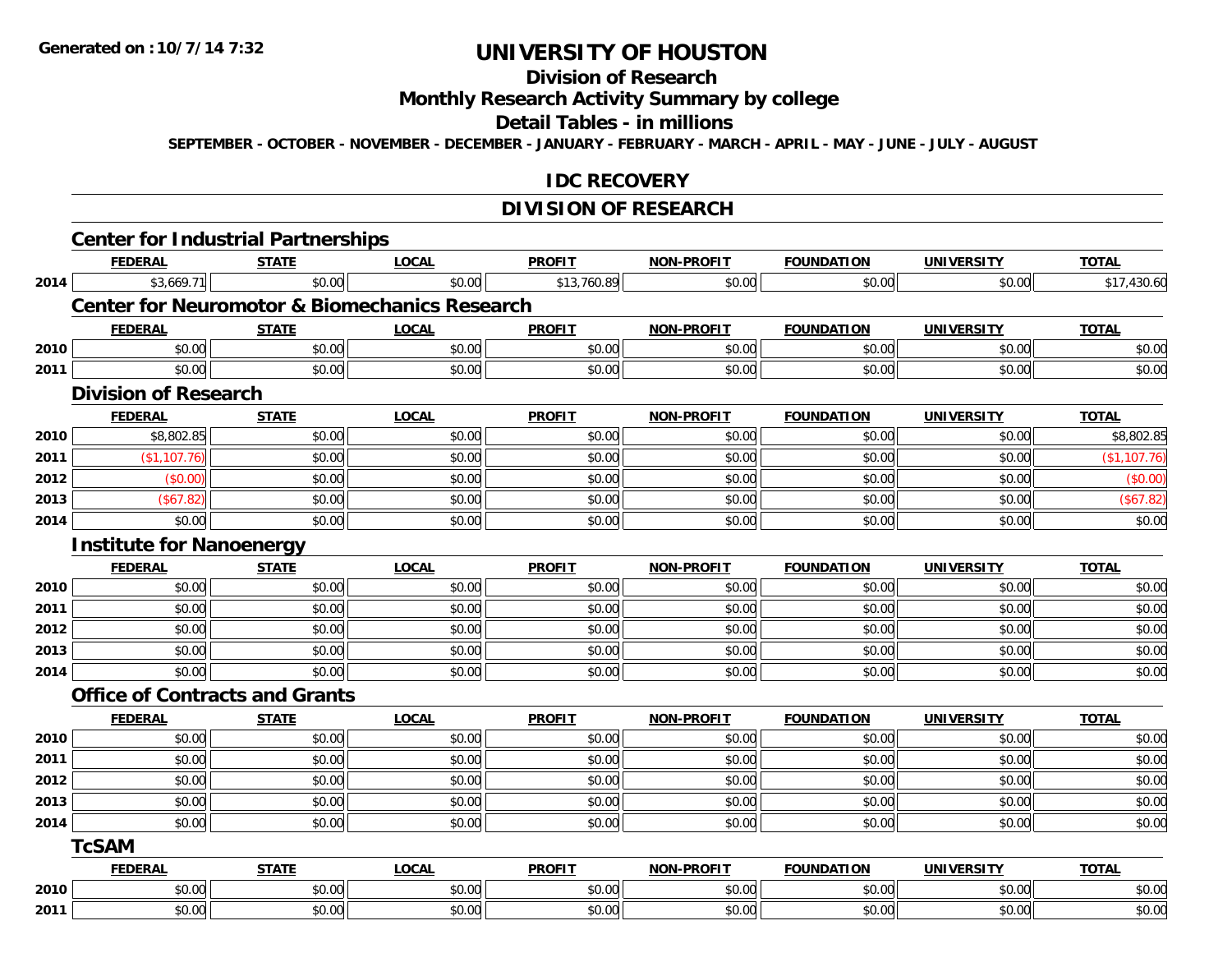## **Division of Research**

### **Monthly Research Activity Summary by college**

#### **Detail Tables - in millions**

**SEPTEMBER - OCTOBER - NOVEMBER - DECEMBER - JANUARY - FEBRUARY - MARCH - APRIL - MAY - JUNE - JULY - AUGUST**

#### **IDC RECOVERY**

### **DIVISION OF RESEARCH**

|      | TcSUH          |              |              |               |                   |                   |                   |              |
|------|----------------|--------------|--------------|---------------|-------------------|-------------------|-------------------|--------------|
|      | <b>FEDERAL</b> | <b>STATE</b> | <b>LOCAL</b> | <b>PROFIT</b> | <b>NON-PROFIT</b> | <b>FOUNDATION</b> | <b>UNIVERSITY</b> | <b>TOTAL</b> |
| 2010 | \$21,895.18    | \$0.00       | \$0.00       | \$39,086.26   | \$0.00            | \$0.00            | \$0.00            | \$60,981.44  |
| 2011 | \$16,627.65    | \$661.01     | \$0.00       | \$42,500.86   | \$0.00            | \$0.00            | \$0.00            | \$59,789.52  |
| 2012 | \$28,671.77    | \$2,567.02   | \$0.00       | \$30,376.03   | \$0.00            | \$0.00            | \$0.00            | \$61,614.82  |
| 2013 | \$43,328.98    | \$1,621.34   | \$0.00       | \$23,034.90   | \$0.00            | \$0.00            | \$0.00            | \$67,985.22  |
| 2014 | \$74,418.73    | \$454.83     | \$0.00       | \$20,352.77   | \$0.00            | \$0.00            | \$0.00            | \$95,226.33  |

### **Texas Obesity Research Center**

|      | <b>FEDERAL</b> | <b>STATE</b> | <u>LOCAL</u> | <b>PROFIT</b> | <b>NON-PROFIT</b> | <b>FOUNDATION</b> | <b>UNIVERSITY</b> | <b>TOTAL</b> |
|------|----------------|--------------|--------------|---------------|-------------------|-------------------|-------------------|--------------|
| 2010 | \$0.00         | \$0.00       | \$0.00       | \$0.00        | \$0.00            | \$0.00            | \$0.00            | \$0.00       |
| 2011 | \$0.00         | \$0.00       | \$0.00       | \$0.00        | \$0.00            | \$0.00            | \$0.00            | \$0.00       |
| 2012 | \$0.00         | \$0.00       | \$0.00       | \$0.00        | \$0.00            | \$0.00            | \$0.00            | \$0.00       |
| 2013 | \$0.00         | \$0.00       | \$0.00       | \$0.00        | \$0.00            | \$0.00            | \$0.00            | \$0.00       |
| 2014 | \$0.00         | \$0.00       | \$0.00       | \$0.00        | \$0.00            | \$0.00            | \$0.00            | \$0.00       |

#### **TIMES**

|       | <b>FEDERAL</b> | <b>STATE</b> | <b>LOCAL</b> | <b>PROFIT</b> | <b>NON-PROFIT</b> | <b>FOUNDATION</b> | <b>UNIVERSITY</b> | <b>TOTAL</b>   |
|-------|----------------|--------------|--------------|---------------|-------------------|-------------------|-------------------|----------------|
| 2010  | \$226,952.47   | \$111,341.74 | \$0.00       | \$0.00        | \$0.00            | \$0.00            | \$162.29          | \$338,456.50   |
| 2011  | \$186,457.47   | (\$1,733.32) | \$0.00       | \$0.00        | \$0.00            | \$0.00            | \$0.00            | \$184,724.15   |
| 2012  | \$571,923.35   | \$3,859.68   | \$0.00       | \$0.00        | \$0.00            | \$0.00            | \$0.00            | \$575,783.03   |
| 2013  | \$766,193.95   | \$3,966.41   | \$0.00       | \$0.00        | \$0.00            | \$0.00            | \$0.00            | \$770,160.36   |
| 2014  | \$607,645.60   | \$12,419.64  | \$0.00       | \$0.00        | \$1,690.80        | \$0.00            | \$0.00            | \$621,756.04   |
| Total | \$3,608,038.18 | \$155,625.13 | \$0.00       | \$297.060.47  | \$1,690.80        | \$0.00            | \$162.29          | \$4,062,576.87 |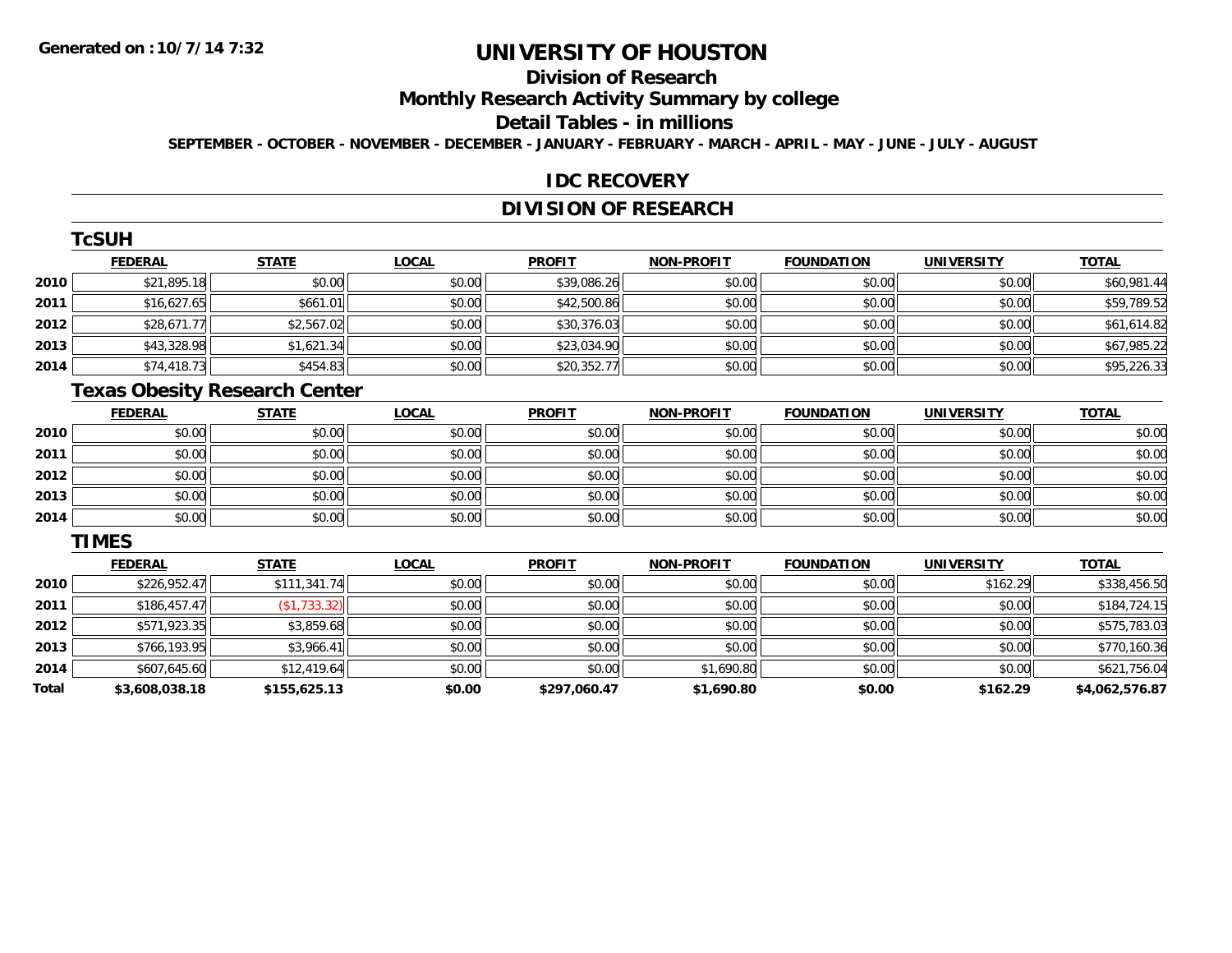### **Division of Research**

### **Monthly Research Activity Summary by college**

#### **Detail Tables - in millions**

**SEPTEMBER - OCTOBER - NOVEMBER - DECEMBER - JANUARY - FEBRUARY - MARCH - APRIL - MAY - JUNE - JULY - AUGUST**

### **IDC RECOVERY**

### **GRADUATE COLLEGE OF SOCIAL WORK**

### **Center for Drug and Social Policy Research**

|      | <b>FEDERAL</b> | <b>STATE</b> | <u>LOCAL</u> | <b>PROFIT</b> | <b>NON-PROFIT</b> | <b>FOUNDATION</b> | <b>UNIVERSITY</b> | <u>TOTAL</u> |
|------|----------------|--------------|--------------|---------------|-------------------|-------------------|-------------------|--------------|
| 2010 | \$0.00         | \$0.00       | \$0.00       | \$0.00        | \$0.00            | \$0.00            | \$0.00            | \$0.00       |
| 2011 | \$0.00         | \$0.00       | \$0.00       | \$0.00        | \$0.00            | \$0.00            | \$0.00            | \$0.00       |
| 2012 | \$0.00         | \$0.00       | \$0.00       | \$0.00        | \$0.00            | \$0.00            | \$0.00            | \$0.00       |
| 2013 | \$0.00         | \$0.00       | \$0.00       | \$0.00        | \$0.00            | \$0.00            | \$0.00            | \$0.00       |
| 2014 | \$0.00         | \$0.00       | \$0.00       | \$0.00        | \$0.00            | \$0.00            | \$0.00            | \$0.00       |

### **Center for Health Equities & Evaluation Research**

|      | <b>FEDERAL</b> | <b>STATE</b> | <u>LOCAL</u> | <b>PROFIT</b> | <b>NON-PROFIT</b> | <b>FOUNDATION</b> | UNIVERSITY | <u>TOTAL</u> |
|------|----------------|--------------|--------------|---------------|-------------------|-------------------|------------|--------------|
| 2011 | \$1,605.66     | \$0.00       | \$0.00       | \$0.00        | \$0.00            | \$0.00            | \$0.00     | \$1,605.66   |
| 2012 | \$18,271.08    | \$0.00       | \$0.00       | \$0.00        | \$0.00            | \$0.00            | \$0.00     | \$18,271.08  |
| 2013 | \$15,644.11    | \$0.00       | \$0.00       | \$0.00        | \$0.00            | \$0.00            | \$0.00     | \$15,644.11  |
| 2014 | \$12,665.86    | \$0.00       | \$0.00       | \$0.00        | \$0.00            | \$0.00            | \$0.00     | \$12,665.86  |

### **Child & Family for Innovative Research**

|      | <u>FEDERAL</u> | <u>STATE</u> | <u>LOCAL</u> | <b>PROFIT</b> | <b>NON-PROFIT</b> | <b>FOUNDATION</b> | <b>UNIVERSITY</b> | <b>TOTAL</b> |
|------|----------------|--------------|--------------|---------------|-------------------|-------------------|-------------------|--------------|
| 2010 | \$275,216.80   | \$49,407.17  | \$0.00       | \$0.00        | \$0.00            | \$186.20          | \$0.00            | \$324,810.17 |
| 2011 | \$374,961.61   | \$1,023.85   | \$0.00       | \$0.00        | \$0.00            | \$161.12          | \$0.00            | \$376,146.57 |
| 2012 | \$299,964.85   | \$0.00       | \$600.94     | \$7,604.24    | \$0.00            | \$0.00            | \$0.00            | \$308,170.03 |
| 2013 | \$183,564.23   | \$651.62     | \$3,268.89   | (\$367.56)    | \$29.35           | \$0.00            | \$0.00            | \$187,146.53 |
| 2014 | \$147,658.77   | \$1,326.58   | \$1,285.09   | \$0.00        | \$395.40          | \$2,528.36        | \$0.00            | \$153,194.20 |

#### **Community Projects - Social Work**

|      | <b>FEDERAL</b> | <b>STATE</b> | <u>LOCAL</u> | <b>PROFIT</b> | <b>NON-PROFIT</b> | <b>FOUNDATION</b> | <b>UNIVERSITY</b> | <b>TOTAL</b> |
|------|----------------|--------------|--------------|---------------|-------------------|-------------------|-------------------|--------------|
| 2010 | \$0.00         | \$0.00       | \$0.00       | \$0.00        | \$0.00            | \$0.00            | \$0.00            | \$0.00       |
| 2011 | \$0.00         |              | \$0.00       | \$0.00        | \$0.00            | \$0.00            | \$0.00            |              |
| 2012 | \$204.23       | \$0.00       | \$0.00       | \$0.00        | \$0.00            | \$0.00            | \$0.00            | \$204.23     |
| 2013 | (\$0.01)       | \$0.00       | \$0.00       | \$0.00        | \$0.00            | \$0.00            | \$0.00            | \$0.01       |

#### **Dean, Social Work**

|      | <b>FEDERAL</b> | <b>STATE</b> | <b>LOCAL</b> | <b>PROFIT</b> | <b>NON-PROFIT</b> | <b>FOUNDATION</b> | <b>UNIVERSITY</b> | <b>TOTAL</b>     |
|------|----------------|--------------|--------------|---------------|-------------------|-------------------|-------------------|------------------|
| 2010 | \$263,643.63   | \$0.00       | \$0.00       | \$0.00        | \$0.00            | \$0.00            | \$0.00            | \$263,643.63     |
| 2011 | \$195,244.35   | \$0.00       | \$0.00       | \$0.00        | \$0.00            | \$0.00            | \$0.00            | \$195,244.35     |
| 2012 | \$13,439.47    | \$0.00       | \$0.00       | \$0.00        | \$0.00            | \$0.00            | \$0.00            | $($ \$13,439.47) |
| 2013 | \$5,849.75     | \$0.00       | \$0.00       | \$0.00        | \$0.00            | \$0.00            | \$0.00            | \$5,849.75       |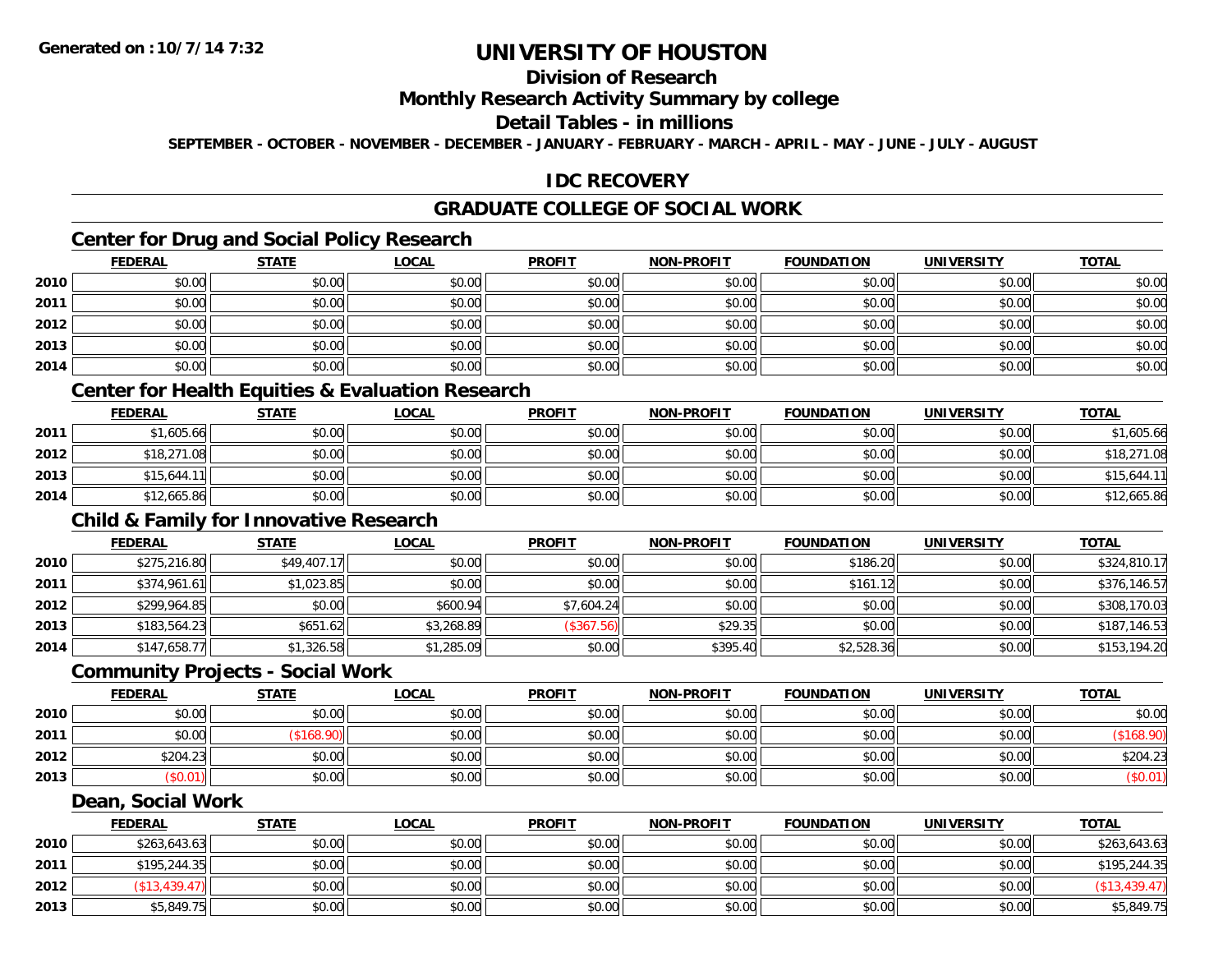### **Division of Research**

### **Monthly Research Activity Summary by college**

#### **Detail Tables - in millions**

**SEPTEMBER - OCTOBER - NOVEMBER - DECEMBER - JANUARY - FEBRUARY - MARCH - APRIL - MAY - JUNE - JULY - AUGUST**

### **IDC RECOVERY**

#### **GRADUATE COLLEGE OF SOCIAL WORK**

## **Dean, Social Work**

|       | <b>FEDERAL</b>             | <b>STATE</b> | <b>LOCAL</b> | <b>PROFIT</b> | <b>NON-PROFIT</b> | <b>FOUNDATION</b> | <b>UNIVERSITY</b> | <b>TOTAL</b>   |
|-------|----------------------------|--------------|--------------|---------------|-------------------|-------------------|-------------------|----------------|
| 2014  | \$0.00                     | \$0.00       | \$0.00       | \$0.00        | \$0.00            | \$0.00            | \$0.00            | \$0.00         |
|       | <b>Office for Drug SPR</b> |              |              |               |                   |                   |                   |                |
|       | <b>FEDERAL</b>             | <b>STATE</b> | <b>LOCAL</b> | <b>PROFIT</b> | <b>NON-PROFIT</b> | <b>FOUNDATION</b> | <b>UNIVERSITY</b> | <b>TOTAL</b>   |
| 2010  | \$0.00                     | \$0.00       | \$0.00       | \$0.00        | \$0.00            | \$0.00            | \$0.00            | \$0.00         |
| 2011  | \$0.00                     | \$0.00       | \$0.00       | \$0.00        | \$0.00            | \$0.00            | \$0.00            | \$0.00         |
| 2012  | \$0.00                     | \$0.00       | \$0.00       | \$0.00        | \$0.00            | \$0.00            | \$0.00            | \$0.00         |
| 2013  | \$0.00                     | \$0.00       | \$0.00       | \$0.00        | \$0.00            | \$0.00            | \$0.00            | \$0.00         |
| 2014  | \$0.00                     | \$0.00       | \$0.00       | \$0.00        | \$0.00            | \$0.00            | \$0.00            | \$0.00         |
| Total | \$1,781,055.44             | \$52,240.32  | \$5,154.92   | \$7,236.68    | \$424.75          | \$2,875.68        | \$0.00            | \$1,848,987.79 |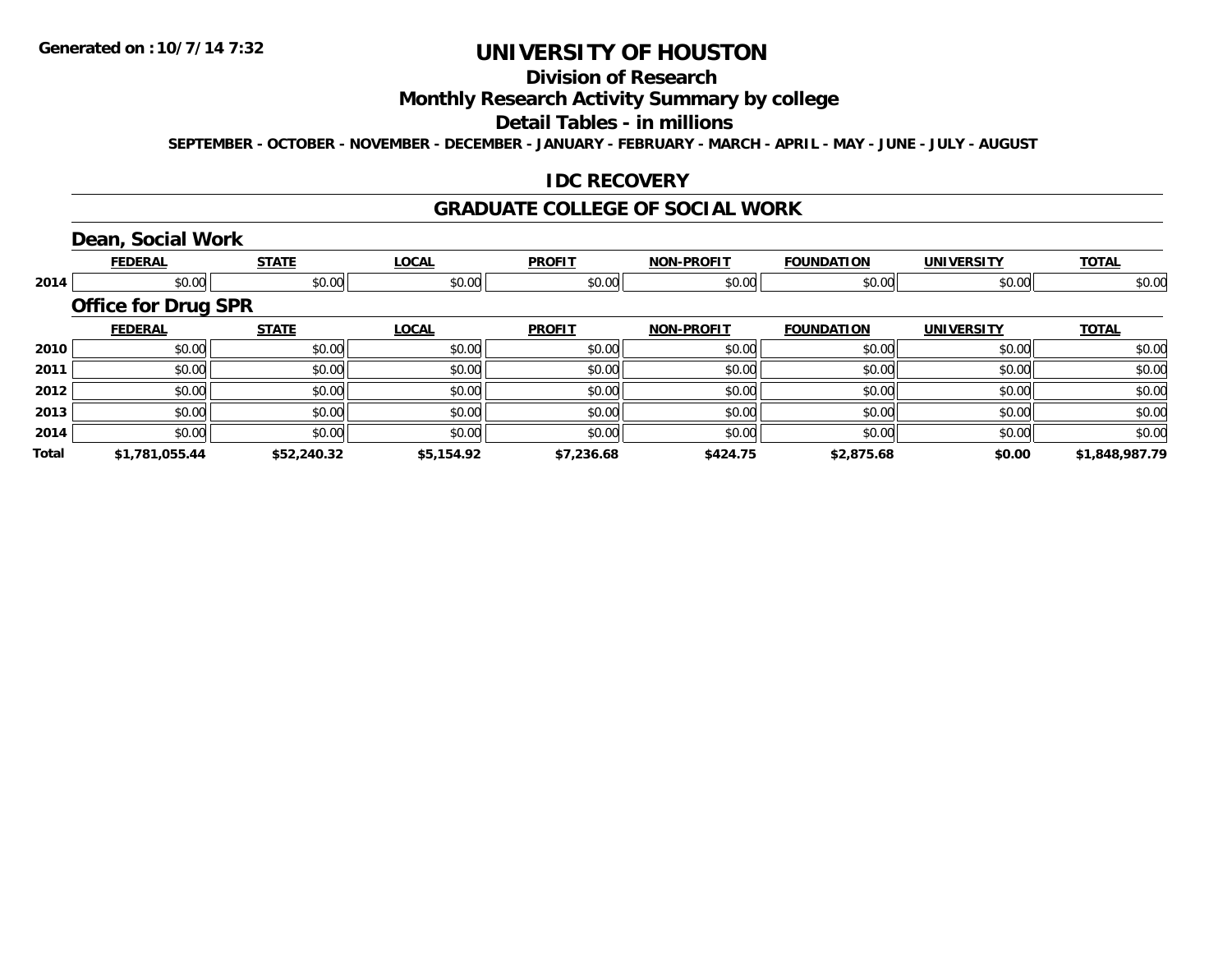### **Division of Research**

### **Monthly Research Activity Summary by college**

#### **Detail Tables - in millions**

**SEPTEMBER - OCTOBER - NOVEMBER - DECEMBER - JANUARY - FEBRUARY - MARCH - APRIL - MAY - JUNE - JULY - AUGUST**

### **IDC RECOVERY**

### **HILTON COLLEGE OF HOTEL AND RESTAURANT MANAGEMENT**

### **Hotel and Restaurant Management**

|       | <b>FEDERAL</b> | <b>STATE</b> | <u>LOCAL</u> | <b>PROFIT</b> | <b>NON-PROFIT</b> | <b>FOUNDATION</b> | <b>UNIVERSITY</b> | <b>TOTAL</b> |
|-------|----------------|--------------|--------------|---------------|-------------------|-------------------|-------------------|--------------|
| 2010  | \$9,532.32     | \$0.00       | \$0.00       | \$8,084.44    | \$0.00            | \$0.00            | \$0.00            | \$17,616.76  |
| 2011  | \$14,843.97    | \$0.00       | \$0.00       | \$177.55      | \$7,507.86        | \$0.00            | \$0.00            | \$22,529.38  |
| 2012  | \$11,966.40    | \$33,030.68  | \$0.00       | \$8.59        | \$2,918.11        | \$0.00            | \$0.00            | \$47,923.78  |
| 2013  | \$16,494.96    | \$804.38     | \$0.00       | \$0.00        | \$0.00            | \$0.00            | \$0.00            | \$17,299.34  |
| 2014  | \$34,807.38    | (\$28.73)    | \$0.00       | \$0.00        | \$0.00            | \$5,732.51        | \$0.00            | \$40,511.16  |
| Total | \$87,645.03    | \$33,806.33  | \$0.00       | \$8,270.58    | \$10,425.97       | \$5,732.51        | \$0.00            | \$145,880.42 |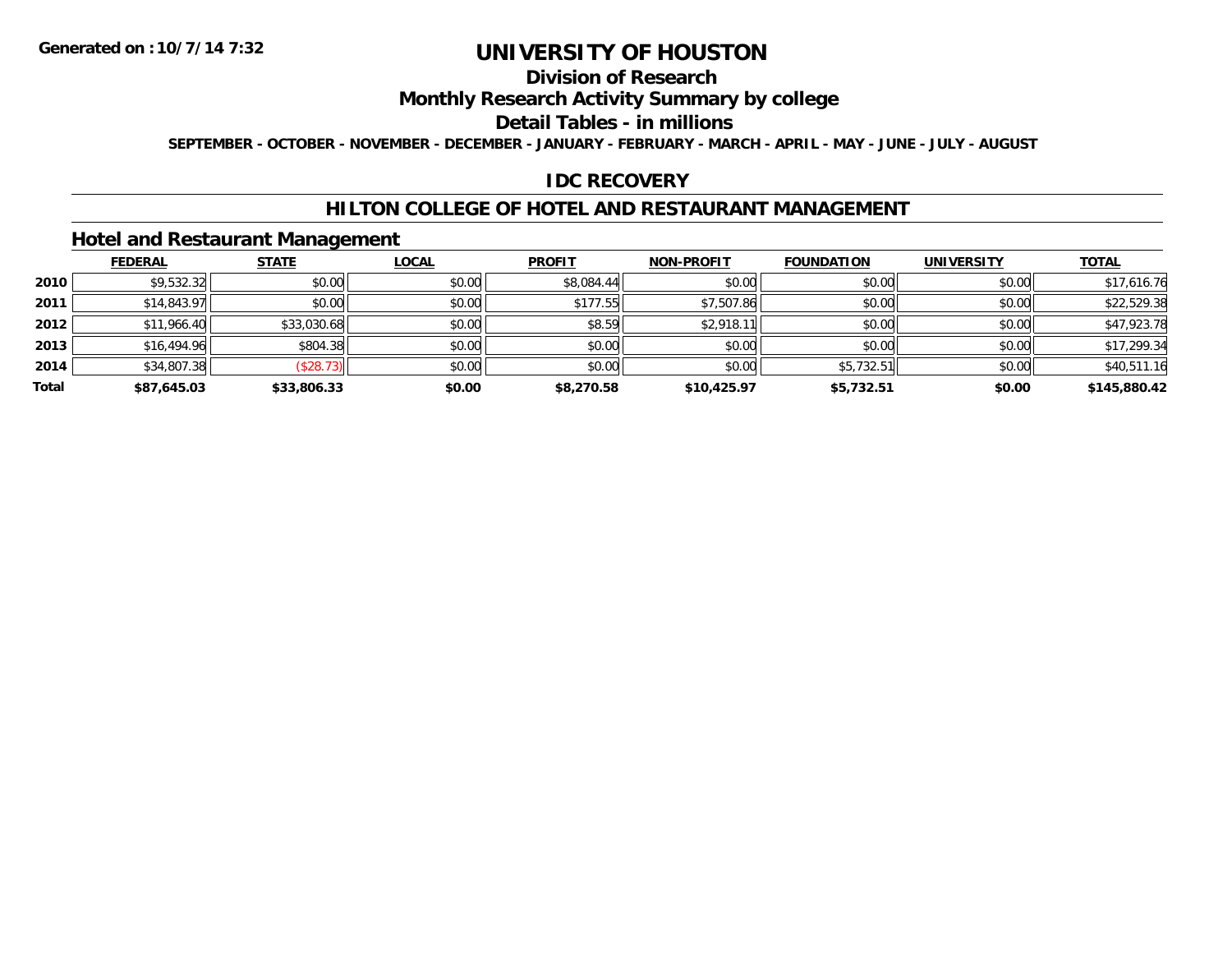### **Division of Research**

**Monthly Research Activity Summary by college**

#### **Detail Tables - in millions**

**SEPTEMBER - OCTOBER - NOVEMBER - DECEMBER - JANUARY - FEBRUARY - MARCH - APRIL - MAY - JUNE - JULY - AUGUST**

#### **IDC RECOVERY**

#### **HONORS COLLEGE**

### **Dean, Honors College**

|       |                | $\sim$       |              |               |                   |                   |                   |              |
|-------|----------------|--------------|--------------|---------------|-------------------|-------------------|-------------------|--------------|
|       | <b>FEDERAL</b> | <b>STATE</b> | <b>LOCAL</b> | <b>PROFIT</b> | <b>NON-PROFIT</b> | <b>FOUNDATION</b> | <b>UNIVERSITY</b> | <b>TOTAL</b> |
| 2010  | \$14,753.21    | \$0.00       | \$0.00       | \$0.00        | \$0.00            | \$0.00            | \$0.00            | \$14,753.21  |
| 2011  | \$11,607.42    | \$0.00       | \$0.00       | \$0.00        | \$2,839.19        | \$0.00            | \$0.00            | \$14,446.61  |
| 2012  | \$10,548.41    | \$0.00       | \$0.00       | \$0.00        | \$8,838.83        | \$0.00            | \$0.00            | \$19,387.24  |
| 2013  | \$6,727.51     | \$0.00       | \$0.00       | \$0.00        | \$3,068.76        | \$3.35            | \$0.00            | \$9,799.61   |
| 2014  | \$892.24       | \$0.00       | \$0.00       | \$0.00        | \$2,985.57        | \$132.35          | \$0.00            | \$4,010.15   |
| Total | \$44,528.79    | \$0.00       | \$0.00       | \$0.00        | \$17,732.35       | \$135.69          | \$0.00            | \$62,396.83  |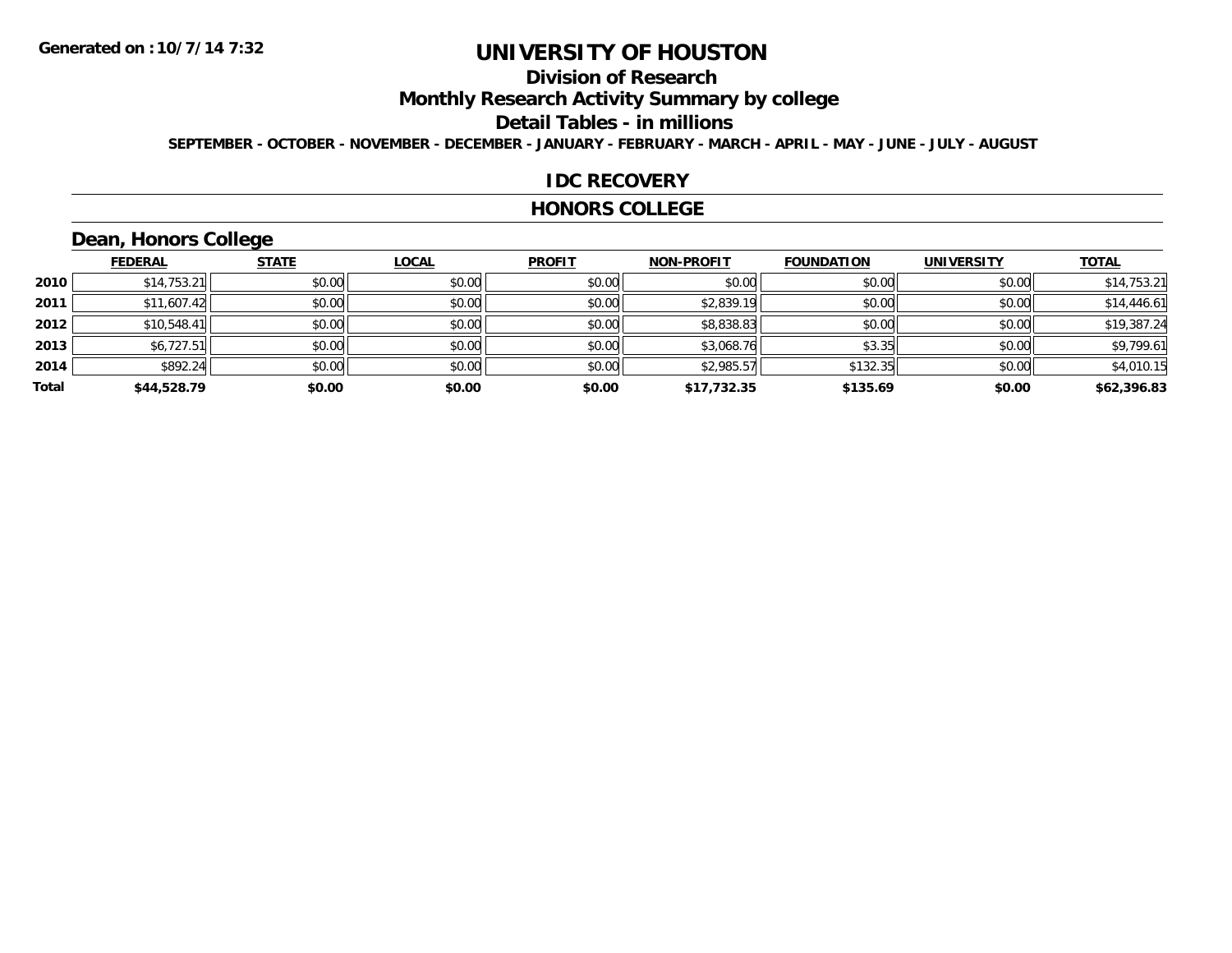### **Division of Research**

**Monthly Research Activity Summary by college**

#### **Detail Tables - in millions**

**SEPTEMBER - OCTOBER - NOVEMBER - DECEMBER - JANUARY - FEBRUARY - MARCH - APRIL - MAY - JUNE - JULY - AUGUST**

#### **IDC RECOVERY**

#### **LIBRARY**

### **Administration, Library**

|       | <b>FEDERAL</b> | <b>STATE</b> | <b>LOCAL</b> | <b>PROFIT</b> | <b>NON-PROFIT</b> | <b>FOUNDATION</b> | <b>UNIVERSITY</b> | <b>TOTAL</b> |
|-------|----------------|--------------|--------------|---------------|-------------------|-------------------|-------------------|--------------|
| 2010  | \$10,406.81    | \$0.00       | \$0.00       | \$0.00        | \$0.00            | \$0.00            | \$0.00            | \$10,406.81  |
| 2011  | \$718.08       | \$0.00       | \$0.00       | \$0.00        | \$0.00            | \$0.00            | \$0.00            | \$718.08     |
| 2012  | \$0.00         | \$0.00       | \$0.00       | \$0.00        | \$0.00            | \$0.00            | \$0.00            | \$0.00       |
| 2013  | \$0.00         | \$0.00       | \$0.00       | \$0.00        | \$0.00            | \$0.00            | \$0.00            | \$0.00       |
| 2014  | \$0.00         | \$0.00       | \$0.00       | \$0.00        | \$0.00            | \$0.00            | \$0.00            | \$0.00       |
| Total | \$11,124.89    | \$0.00       | \$0.00       | \$0.00        | \$0.00            | \$0.00            | \$0.00            | \$11,124.89  |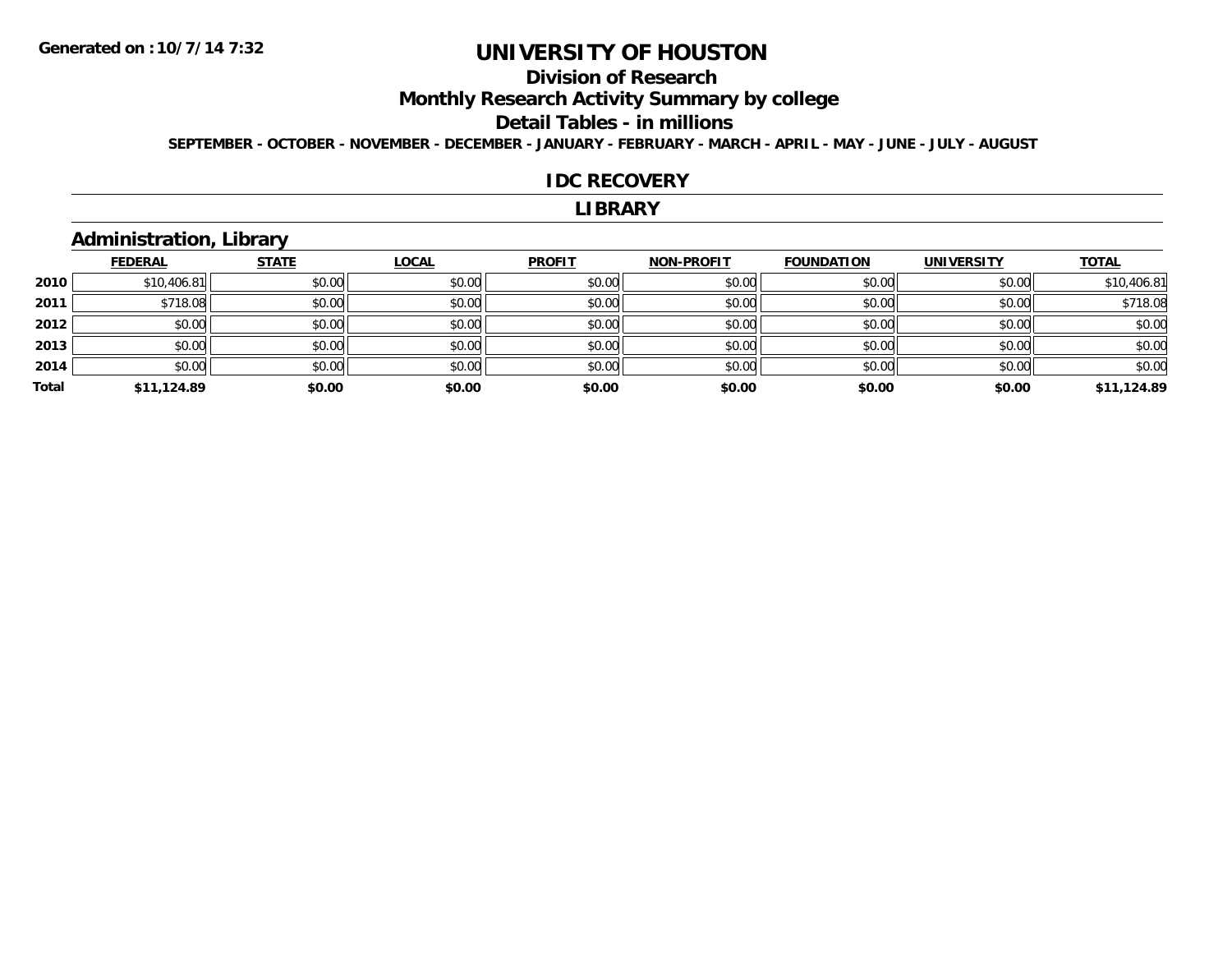### **Division of Research**

#### **Monthly Research Activity Summary by college**

#### **Detail Tables - in millions**

**SEPTEMBER - OCTOBER - NOVEMBER - DECEMBER - JANUARY - FEBRUARY - MARCH - APRIL - MAY - JUNE - JULY - AUGUST**

### **IDC RECOVERY**

### **SENIOR V.P. FOR ACADEMIC AFFAIRS AND PROVOST**

# **Continuing Education**

**Total**

|      | <b>FEDERAL</b>                   | <b>STATE</b>                            | <b>LOCAL</b> | <b>PROFIT</b> | <b>NON-PROFIT</b> | <b>FOUNDATION</b> | <b>UNIVERSITY</b> | <b>TOTAL</b> |
|------|----------------------------------|-----------------------------------------|--------------|---------------|-------------------|-------------------|-------------------|--------------|
| 2011 | \$0.00                           | \$79.12                                 | \$0.00       | \$0.00        | \$0.00            | \$0.00            | \$0.00            | \$79.12      |
|      |                                  | <b>Learning and Assessment Services</b> |              |               |                   |                   |                   |              |
|      | <b>FEDERAL</b>                   | <b>STATE</b>                            | <b>LOCAL</b> | <b>PROFIT</b> | <b>NON-PROFIT</b> | <b>FOUNDATION</b> | <b>UNIVERSITY</b> | <b>TOTAL</b> |
| 2010 | \$23,747.90                      | \$9,609.27                              | \$0.00       | \$0.00        | (\$2,450.69)      | \$0.00            | \$0.00            | \$30,906.48  |
| 2011 | \$22,038.66                      | \$10,134.21                             | \$0.00       | \$0.00        | (\$156.28)        | \$0.00            | \$0.00            | \$32,016.59  |
| 2012 | \$22,191.53                      | (\$125.73)                              | \$0.00       | \$0.00        | \$0.00            | \$0.00            | \$0.00            | \$22,065.80  |
| 2013 | \$21,198.29                      | \$9,883.48                              | \$0.00       | \$0.00        | \$0.00            | \$0.00            | \$0.00            | \$31,081.77  |
| 2014 | \$22,098.91                      | \$8,890.69                              | \$0.00       | \$0.00        | \$0.00            | \$0.00            | \$0.00            | \$30,989.60  |
|      | <b>Learning Support Services</b> |                                         |              |               |                   |                   |                   |              |
|      | <b>FEDERAL</b>                   | <b>STATE</b>                            | <b>LOCAL</b> | <b>PROFIT</b> | <b>NON-PROFIT</b> | <b>FOUNDATION</b> | <b>UNIVERSITY</b> | <b>TOTAL</b> |
| 2012 | \$0.00                           | \$0.00                                  | \$0.00       | \$0.00        | \$0.00            | \$0.00            | \$0.00            | \$0.00       |
| 2013 | \$0.00                           | \$0.00                                  | \$0.00       | \$0.00        | \$0.00            | \$0.00            | \$0.00            | \$0.00       |
|      | <b>Student Support Services</b>  |                                         |              |               |                   |                   |                   |              |
|      | <b>FEDERAL</b>                   | <b>STATE</b>                            | <b>LOCAL</b> | <b>PROFIT</b> | <b>NON-PROFIT</b> | <b>FOUNDATION</b> | <b>UNIVERSITY</b> | <b>TOTAL</b> |
| 2014 | \$0.00                           | \$0.00                                  | \$0.00       | \$0.00        | \$0.00            | \$0.00            | \$0.00            | \$0.00       |

**\$111,275.29 \$38,471.04 \$0.00 \$0.00 (\$2,606.97) \$0.00 \$0.00 \$147,139.36**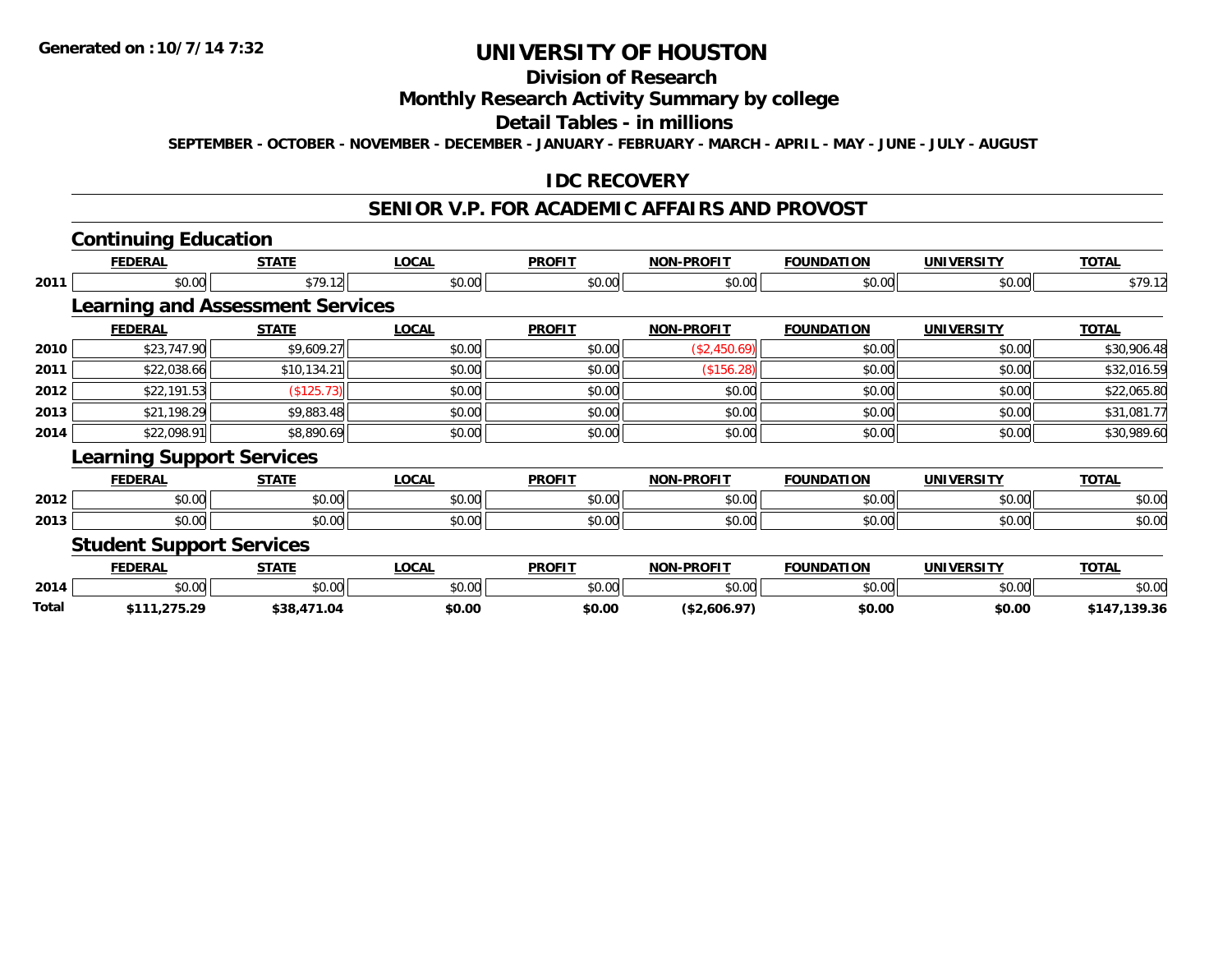### **Division of Research**

**Monthly Research Activity Summary by college**

#### **Detail Tables - in millions**

**SEPTEMBER - OCTOBER - NOVEMBER - DECEMBER - JANUARY - FEBRUARY - MARCH - APRIL - MAY - JUNE - JULY - AUGUST**

#### **IDC RECOVERY**

#### **UH LAW CENTER**

|      | Dean, Law      |              |              |               |                   |                   |                   |               |
|------|----------------|--------------|--------------|---------------|-------------------|-------------------|-------------------|---------------|
|      | <b>FEDERAL</b> | <b>STATE</b> | <b>LOCAL</b> | <b>PROFIT</b> | <b>NON-PROFIT</b> | <b>FOUNDATION</b> | <b>UNIVERSITY</b> | <b>TOTAL</b>  |
| 2010 | \$68,773.60    | \$0.00       | \$0.00       | \$0.00        | \$0.00            | \$0.00            | \$0.00            | \$68,773.60   |
| 2011 | \$11,605.60    | \$0.00       | \$0.00       | \$0.00        | \$0.00            | \$0.00            | \$0.00            | \$11,605.60   |
| 2012 | (\$70,357.49)  | \$0.00       | \$0.00       | \$0.00        | \$0.00            | \$0.00            | \$0.00            | (\$70,357.49) |
| 2013 | \$0.00         | \$0.00       | \$0.00       | \$0.00        | \$0.00            | \$0.00            | \$0.00            | \$0.00        |
|      | Law-UH         |              |              |               |                   |                   |                   |               |
|      | <b>FEDERAL</b> | <b>STATE</b> | <b>LOCAL</b> | <b>PROFIT</b> | <b>NON-PROFIT</b> | <b>FOUNDATION</b> | <b>UNIVERSITY</b> | <b>TOTAL</b>  |
| 2010 |                |              |              |               |                   |                   |                   |               |
|      | \$2,668.04     | \$0.00       | \$0.00       | \$0.00        | \$0.00            | \$2,306.98        | \$0.00            | \$4,975.02    |
| 2011 | \$21,040.99    | \$2,755.67   | \$0.00       | \$0.00        | \$0.00            | \$8,533.75        | \$0.00            | \$32,330.41   |
| 2012 | \$25,190.08    | \$0.00       | \$0.00       | \$0.00        | \$0.00            | \$7,712.62        | \$0.00            | \$32,902.70   |
| 2013 | \$47,221.10    | \$35,229.03  | \$0.00       | \$0.00        | \$0.00            | \$4,786.56        | \$0.00            | \$87,236.69   |
| 2014 | \$9,802.48     | \$32,487.66  | \$0.00       | \$0.00        | \$0.00            | \$664.71          | \$0.00            | \$42,954.85   |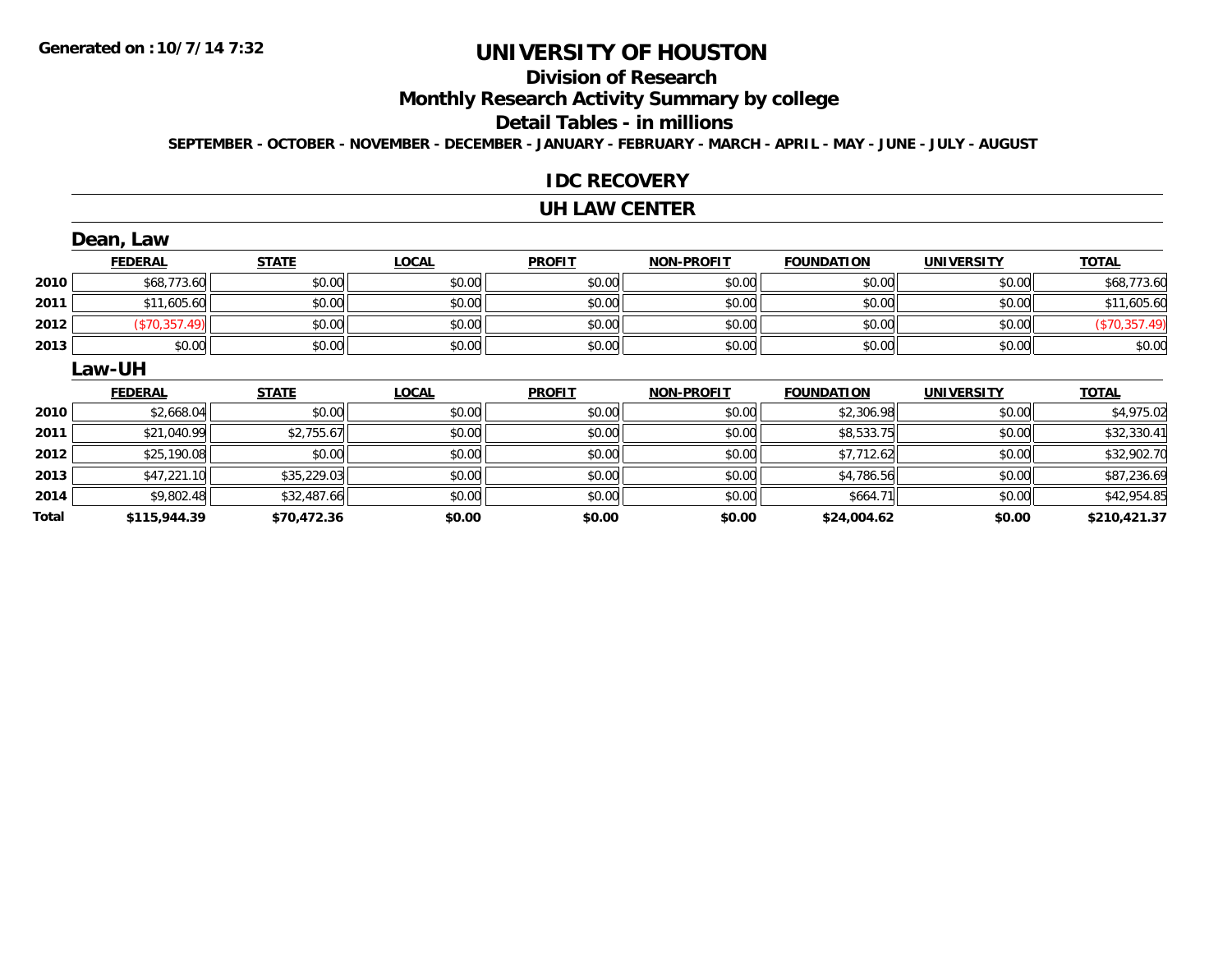### **Division of Research**

### **Monthly Research Activity Summary by college**

#### **Detail Tables - in millions**

**SEPTEMBER - OCTOBER - NOVEMBER - DECEMBER - JANUARY - FEBRUARY - MARCH - APRIL - MAY - JUNE - JULY - AUGUST**

### **IDC RECOVERY**

#### **UKNOWN COLLEGE**

### **Unknown Department**

|              | <b>FEDERAL</b> | <b>STATE</b>                             | <b>LOCAL</b> | <b>PROFIT</b> | <b>NON-PROFIT</b> | <b>FOUNDATION</b> | <b>UNIVERSITY</b> | <b>TOTAL</b> |
|--------------|----------------|------------------------------------------|--------------|---------------|-------------------|-------------------|-------------------|--------------|
| 2014         | \$0.00         | \$0.00                                   | \$0.00       | \$0.00        | \$0.00            | \$0.00            | \$0.00            | \$0.00       |
|              |                | Wrong Department - Please Dont Select It |              |               |                   |                   |                   |              |
|              | <b>FEDERAL</b> | <b>STATE</b>                             | <b>LOCAL</b> | <b>PROFIT</b> | <b>NON-PROFIT</b> | <b>FOUNDATION</b> | <b>UNIVERSITY</b> | <b>TOTAL</b> |
| 2013         | \$0.00         | \$0.00                                   | \$0.00       | \$0.00        | \$0.00            | \$0.00            | \$0.00            | \$0.00       |
| 2014         | \$0.00         | \$0.00                                   | \$0.00       | \$0.00        | \$0.00            | \$0.00            | \$0.00            | \$0.00       |
| <b>Total</b> | \$0.00         | \$0.00                                   | \$0.00       | \$0.00        | \$0.00            | \$0.00            | \$0.00            | \$0.00       |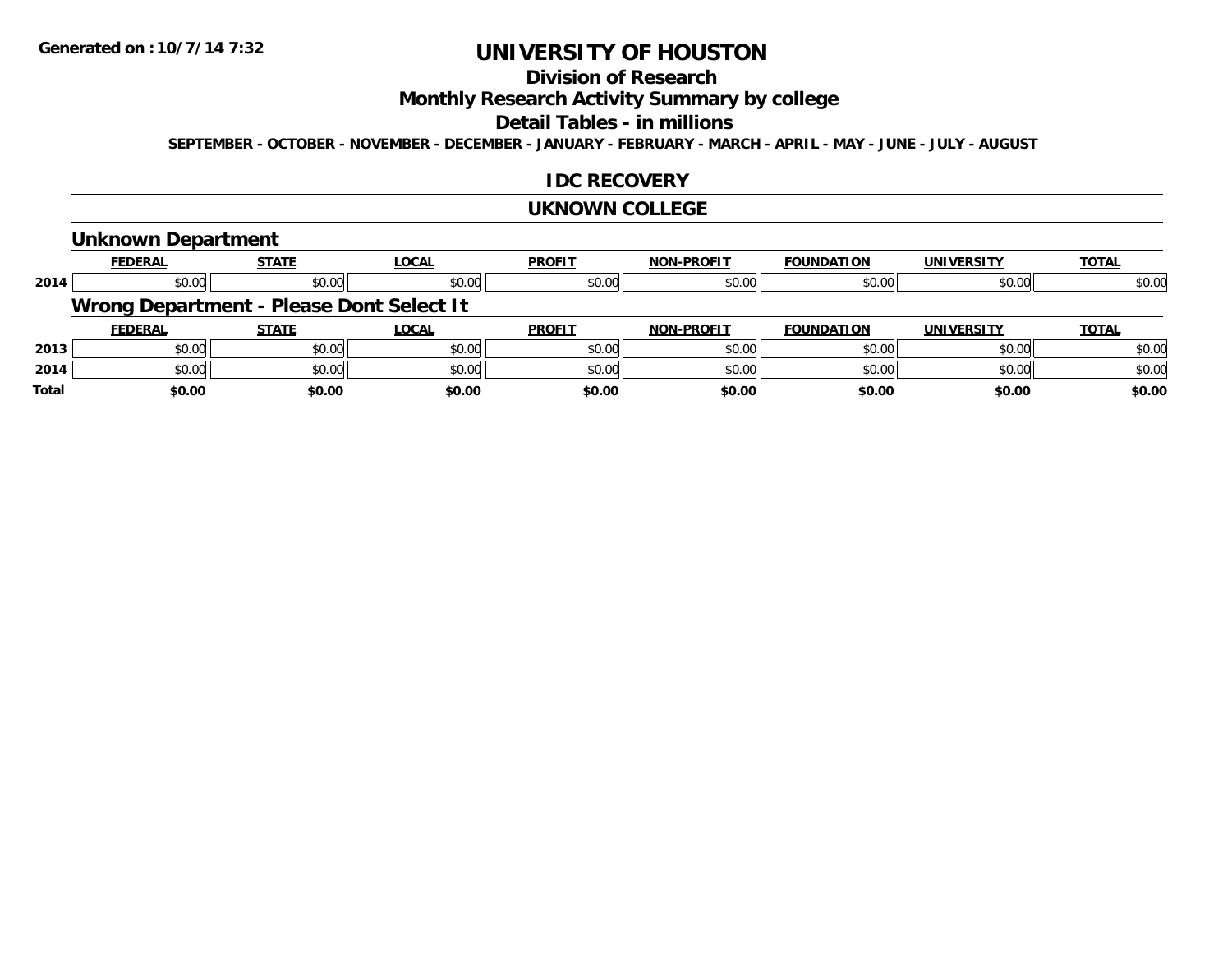### **Division of Research**

### **Monthly Research Activity Summary by college**

#### **Detail Tables - in millions**

**SEPTEMBER - OCTOBER - NOVEMBER - DECEMBER - JANUARY - FEBRUARY - MARCH - APRIL - MAY - JUNE - JULY - AUGUST**

### **IDC RECOVERY**

### **VICE PRESIDENT FOR ADMINISTRATION**

| <b>KUHT-TV</b> |                |              |              |               |                   |                   |                   |              |
|----------------|----------------|--------------|--------------|---------------|-------------------|-------------------|-------------------|--------------|
|                | <b>FEDERAL</b> | <b>STATE</b> | <u>LOCAL</u> | <b>PROFIT</b> | <b>NON-PROFIT</b> | <b>FOUNDATION</b> | <b>UNIVERSITY</b> | <b>TOTAL</b> |
| 2010           | (\$2,503.85)   | \$0.00       | \$0.00       | \$0.00        | \$0.00            | \$0.00            | \$0.00            |              |
| 2011           |                | \$0.00       | \$0.00       | \$0.00        | \$0.00            | \$0.00            | \$0.00            |              |
| Total          | (\$3,954.85)   | \$0.00       | \$0.00       | \$0.00        | \$0.00            | \$0.00            | \$0.00            | (\$3,954.85) |